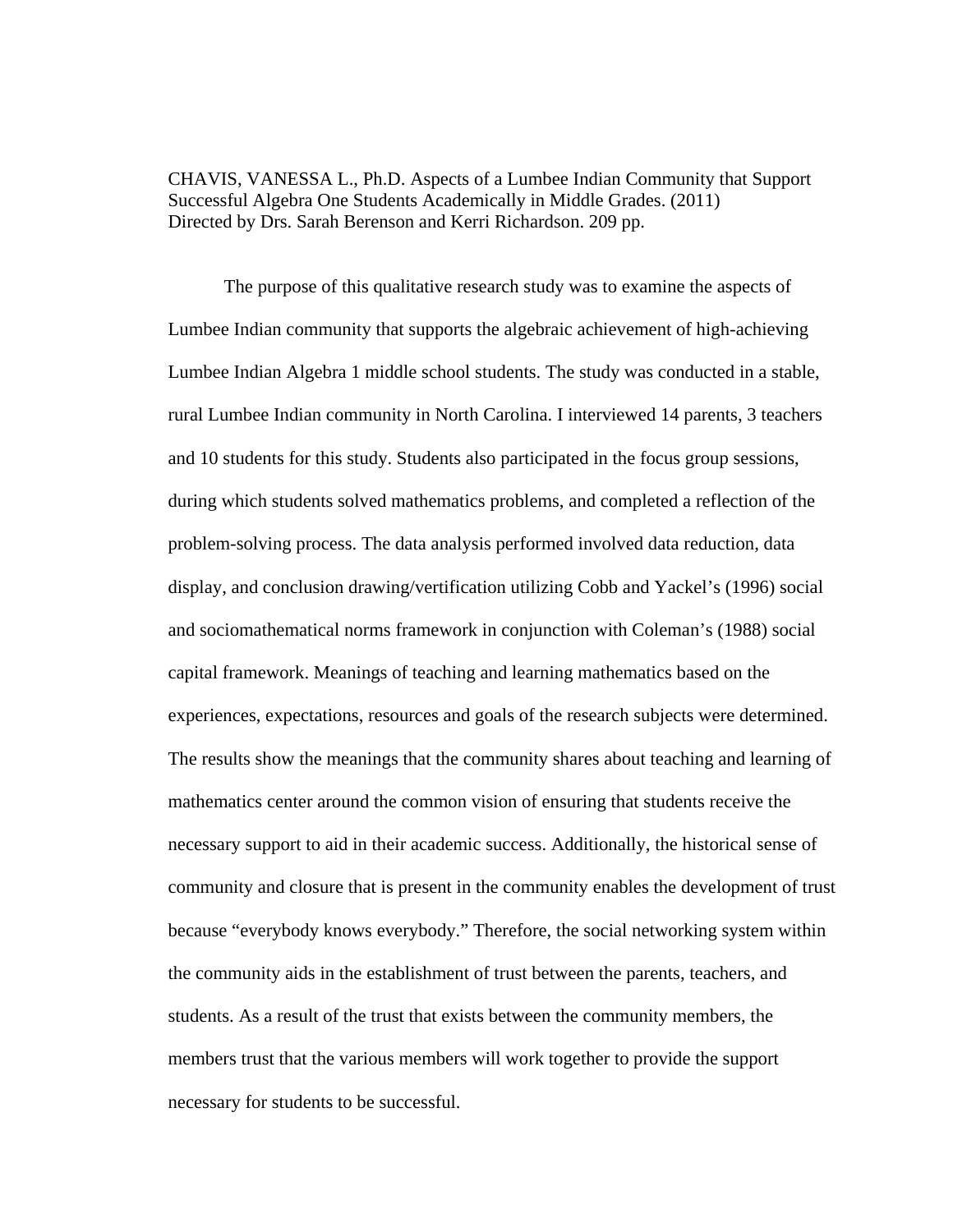# ASPECTS OF A LUMBEE INDIAN COMMUNITY THAT SUPPORT

# SUCCESSFUL ALGEBRA ONE STUDENTS

# ACADEMICALLY IN MIDDLE

# **GRADES**

by

Vanessa L. Chavis

A Dissertation Submitted to the Faculty of The Graduate School at The University of North Carolina at Greensboro in Partial Fulfillment of the Requirements for the Degree Doctor of Philosophy

> Greensboro 2011

> > Approved by

 Sarah B. Berenson Committee Co-Chair

 Kerri Richardson Committee Co-Chair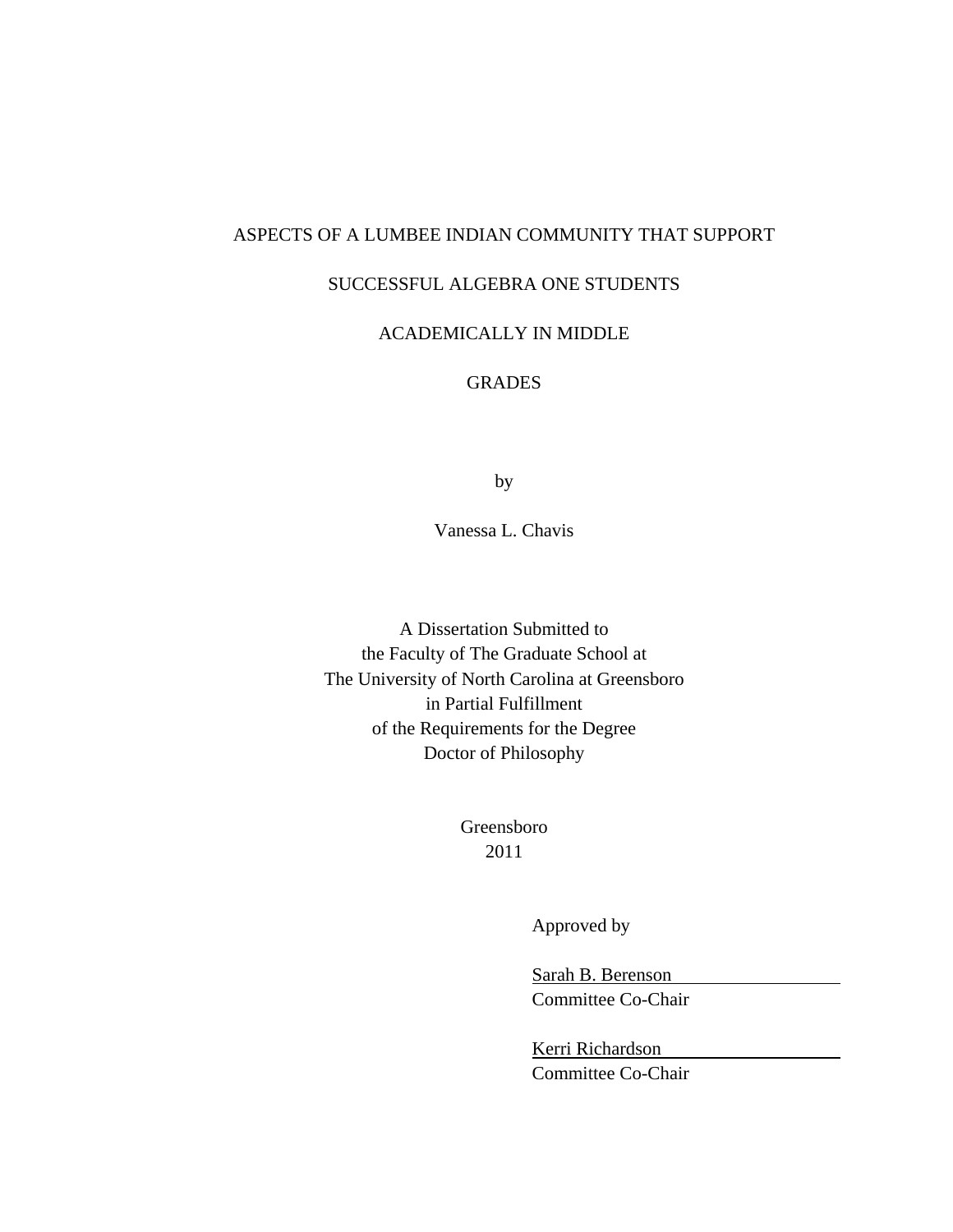To my mother, Eva Mae Locklear, whose sacrifices have enabled her children to become the people they are today.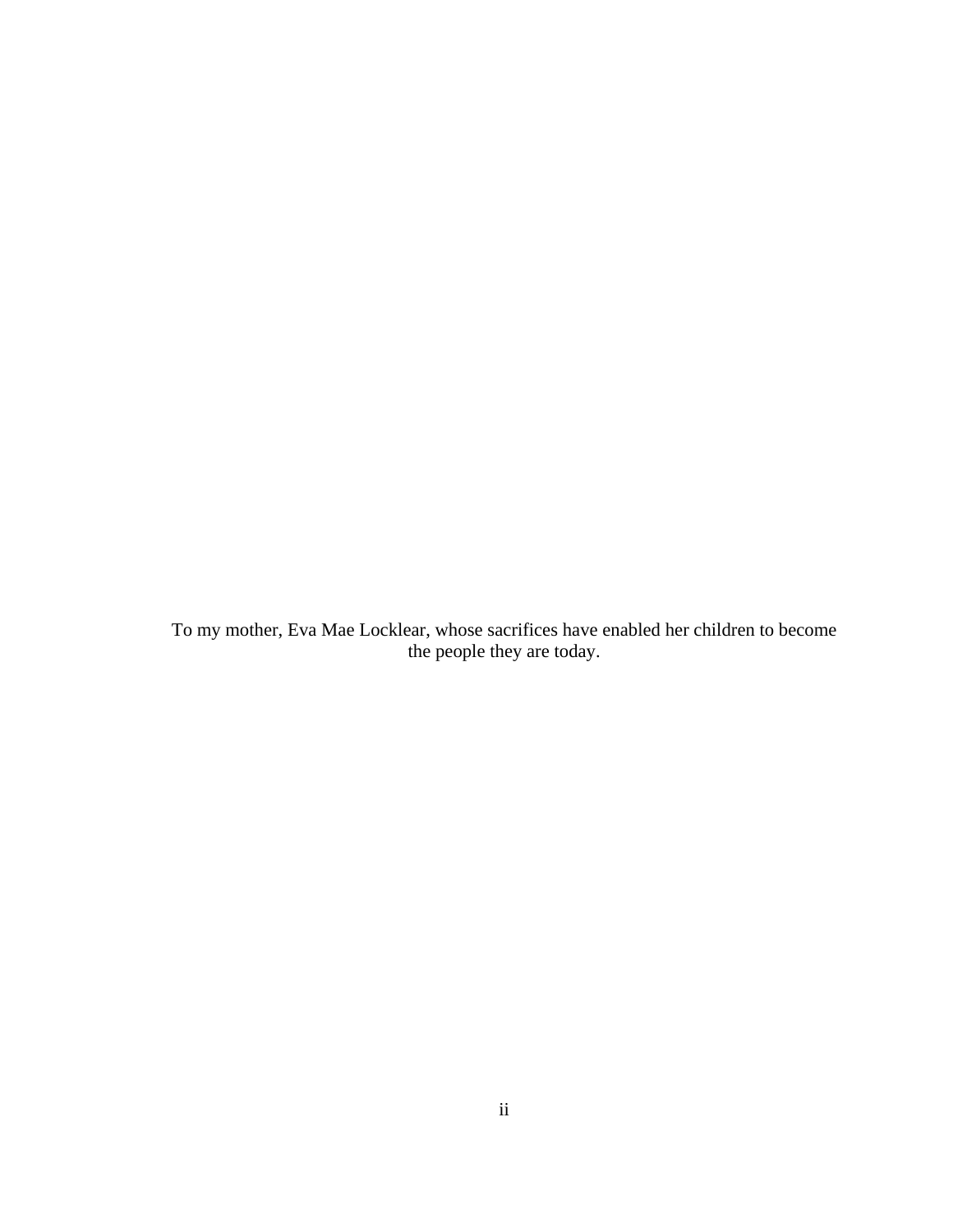# APPROVAL PAGE

 This dissertation has been approved by the following committee of the Faculty of The Graduate School at The University of North Carolina at Greensboro.

| Committee Co-Chair Sarah B. Berenson   |                  |
|----------------------------------------|------------------|
| Committee Co-Chair Kerri D. Richardson |                  |
| Committee Members Samuel D. Miller     |                  |
|                                        | Heidi B. Carlone |

March 16, 2011\_\_\_\_\_\_\_\_\_\_\_\_\_\_\_\_ Date of Acceptance by Committee

March 16, 2011 Date of Final Oral Examination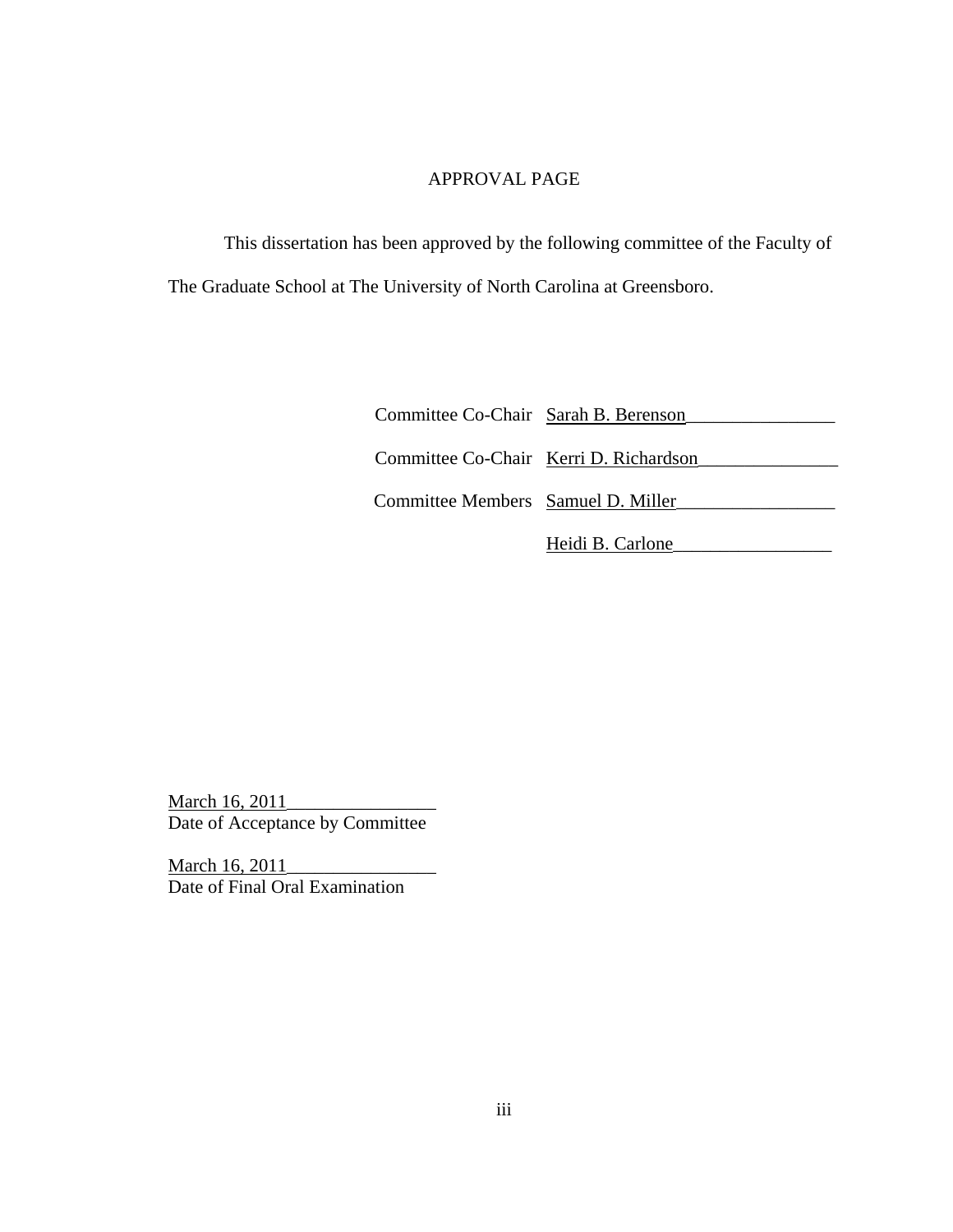## ACKNOWLEDGMENTS

 I am thankful to God for enabling me to have the strength and perseverance to complete this doctoral degree. I am also thankful for the help of Dr. Sarah Berenson and Dr. Kerri Richardson who offered encouragement, guidance, and support every step of the way. I am also thankful to the other members of my committee, Dr. Sam Miller and Dr. Heidi Carlone, who offered support at different stages of the process. I am grateful to my fellow doctoral students and friends who offered advice, encouragement, moral support and ideas to various concepts throughout the process; because I know you understand what the pursuit of this degree involves. Finally, I appreciate my family and friends who supported and encouraged me throughout this process. I always felt you had the faith that I would complete and be successful on this journey.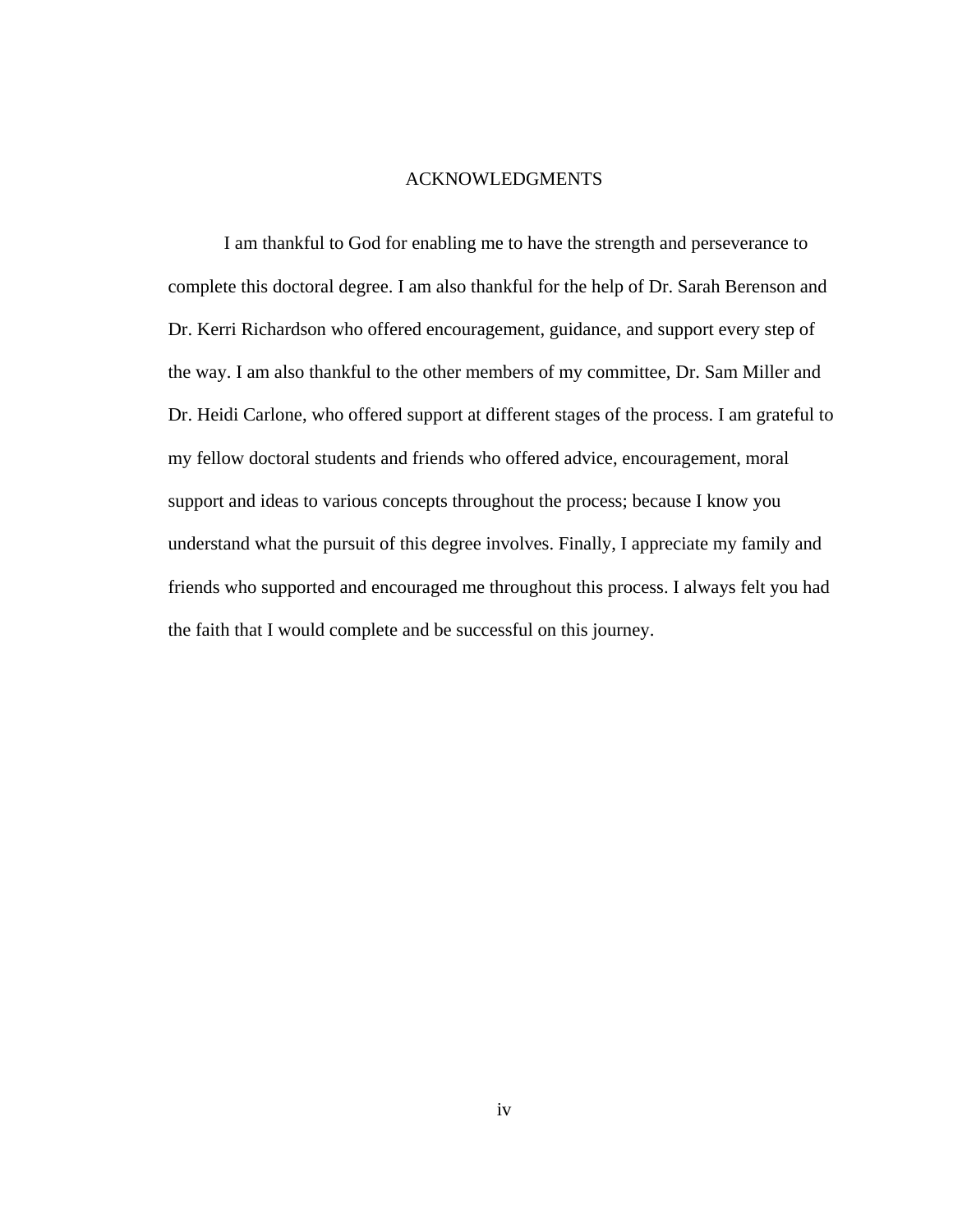# TABLE OF CONTENTS

|                                                                | Page |
|----------------------------------------------------------------|------|
|                                                                |      |
|                                                                |      |
| <b>CHAPTER</b>                                                 |      |
|                                                                |      |
|                                                                |      |
|                                                                |      |
|                                                                |      |
|                                                                |      |
| Theoretical Considerations of Meanings of Mathematics Teaching |      |
|                                                                |      |
|                                                                |      |
|                                                                |      |
|                                                                |      |
|                                                                |      |
|                                                                |      |
|                                                                |      |
|                                                                |      |
|                                                                |      |
|                                                                |      |
|                                                                |      |
|                                                                |      |
|                                                                |      |
|                                                                |      |
|                                                                |      |
|                                                                |      |
|                                                                |      |
|                                                                |      |
|                                                                |      |
|                                                                |      |
|                                                                |      |
|                                                                |      |
|                                                                |      |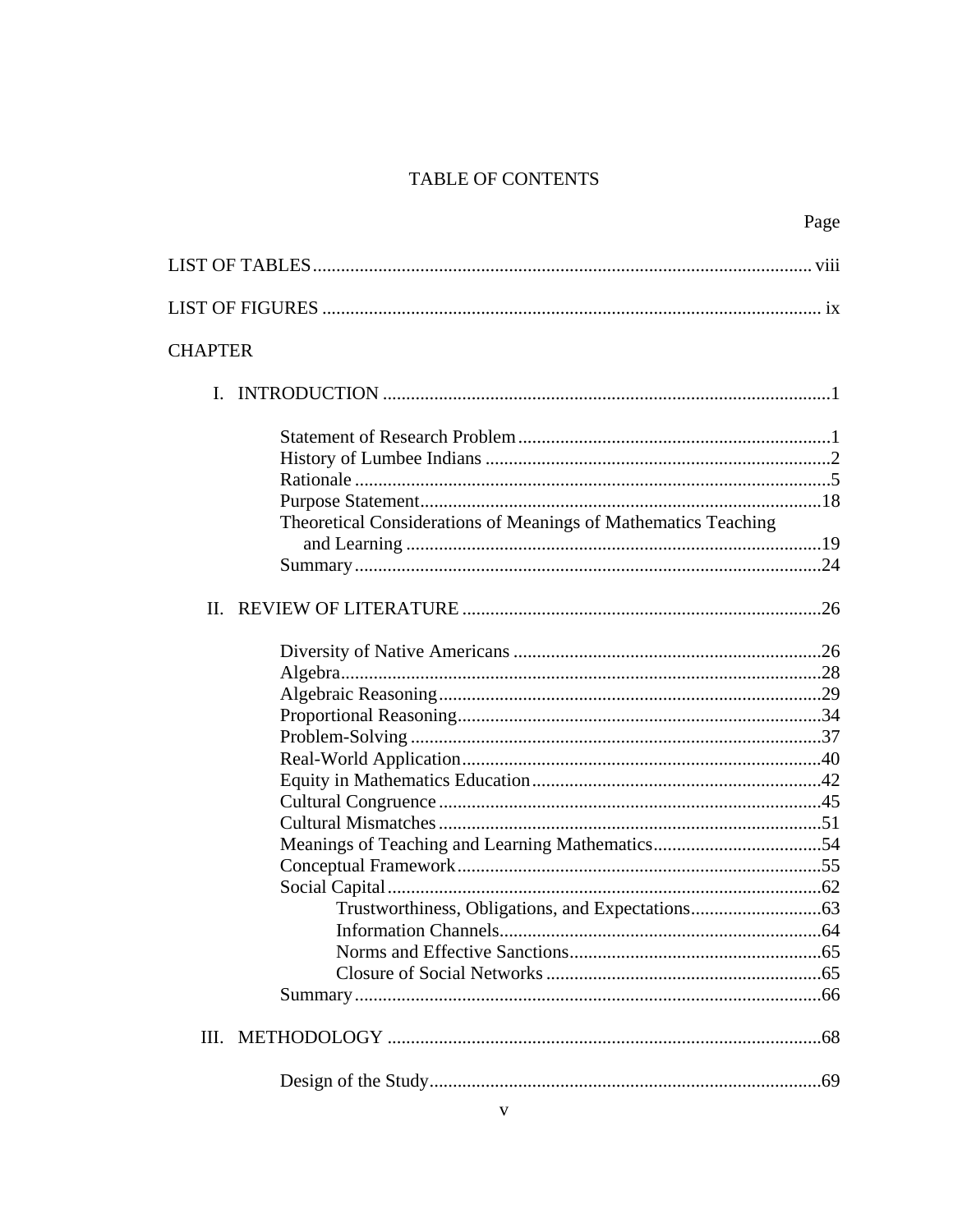| Historical Sense of Community and Closure132      |  |
|---------------------------------------------------|--|
| Trustworthiness, Expectations, and Obligations137 |  |
|                                                   |  |
|                                                   |  |
|                                                   |  |
|                                                   |  |
|                                                   |  |
|                                                   |  |
|                                                   |  |
| Beliefs about usefulness of mathematics 155       |  |
|                                                   |  |
|                                                   |  |
|                                                   |  |
|                                                   |  |
|                                                   |  |
|                                                   |  |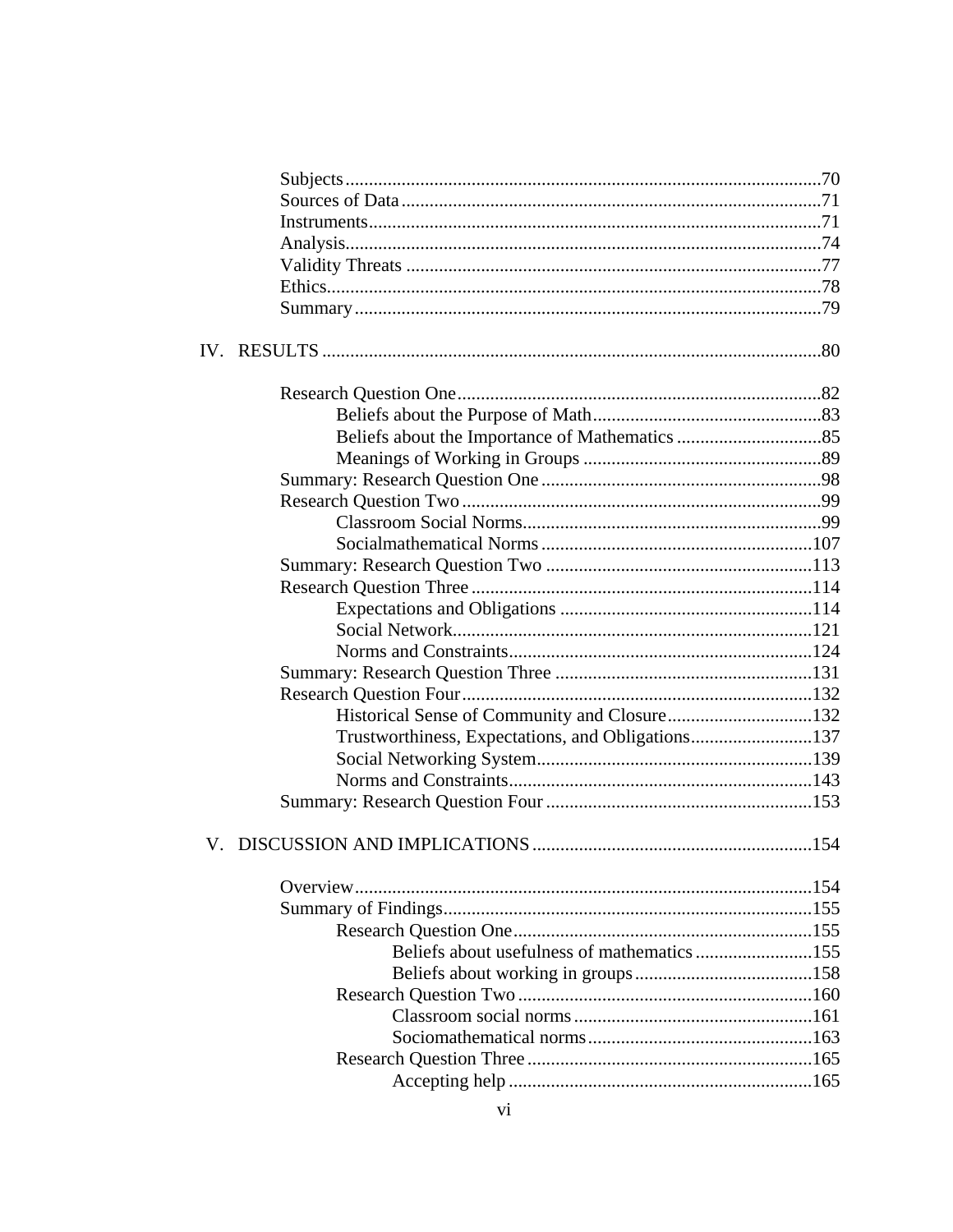| Historical sense of community and closure 171     |  |
|---------------------------------------------------|--|
|                                                   |  |
| Norm to value education and norm to uphold morals |  |
|                                                   |  |
|                                                   |  |
|                                                   |  |
|                                                   |  |
|                                                   |  |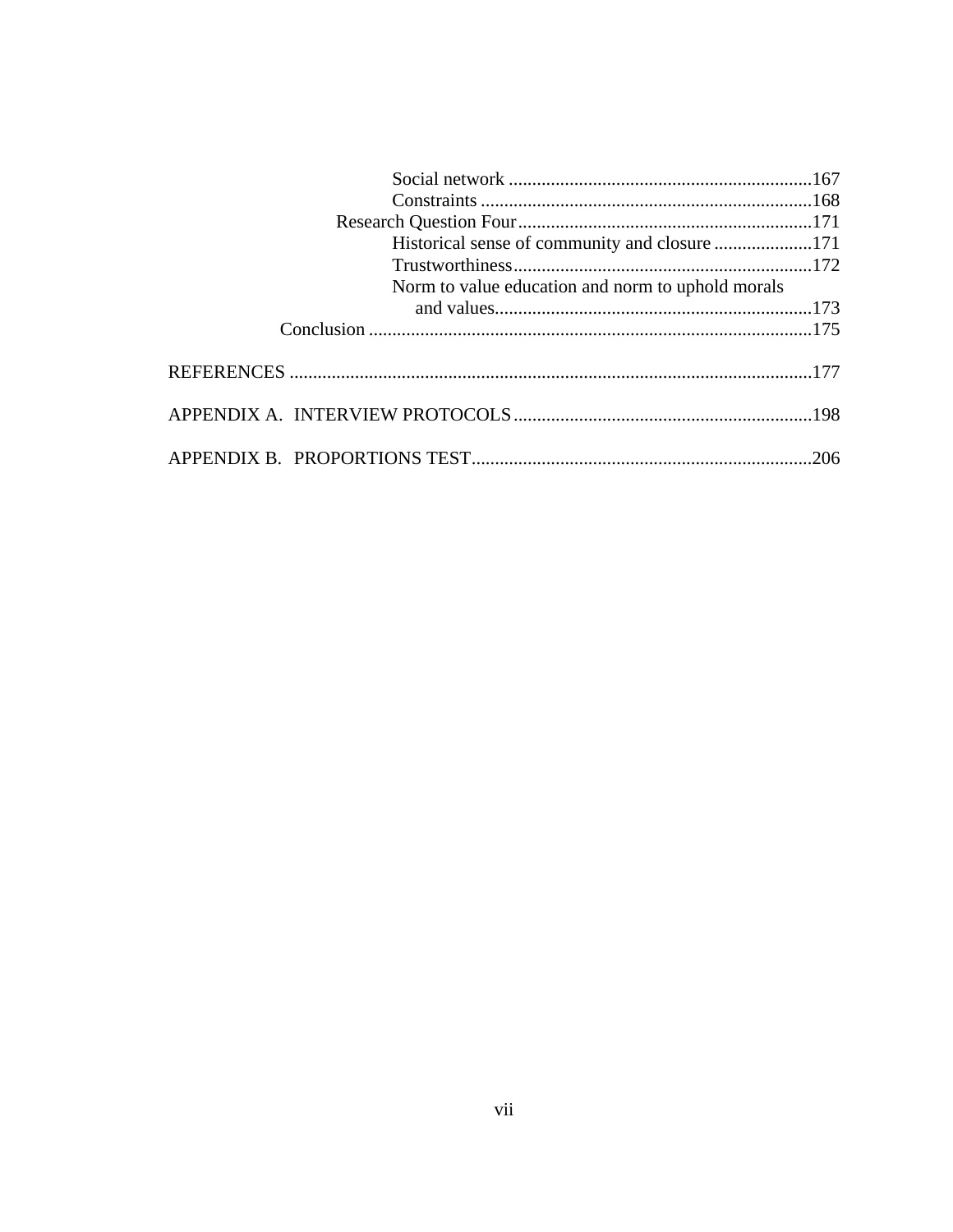# LIST OF TABLES

| Table 1.1  | Enrollment in American High Schools and Attendance and                        |
|------------|-------------------------------------------------------------------------------|
| Table 1.2  | NCTM's Concepts and Competencies for Middle Grade Students                    |
| Table 2.1  |                                                                               |
| Table 2.2  |                                                                               |
| Table 2.3  | The Adaptations of the Social and Psychological Theories that                 |
| Table 2.4  |                                                                               |
| Table 4.1  |                                                                               |
| Table 4.2  | Summary of the Students that Asked and Answered Questions91                   |
| Table 4.3  |                                                                               |
| Table 4.4  |                                                                               |
| Table 4.5  | Expectations and Obligations Related to Mathematical                          |
| Table 4.6  |                                                                               |
| Table 4.7  | Norms and Constraints that Promote Mathematical                               |
| Table 4.8  | Participants Who Discuss Historical Sense of Community and<br>.133<br>Closure |
| Table 4.9  |                                                                               |
| Table 4.10 |                                                                               |
| Table 4.11 |                                                                               |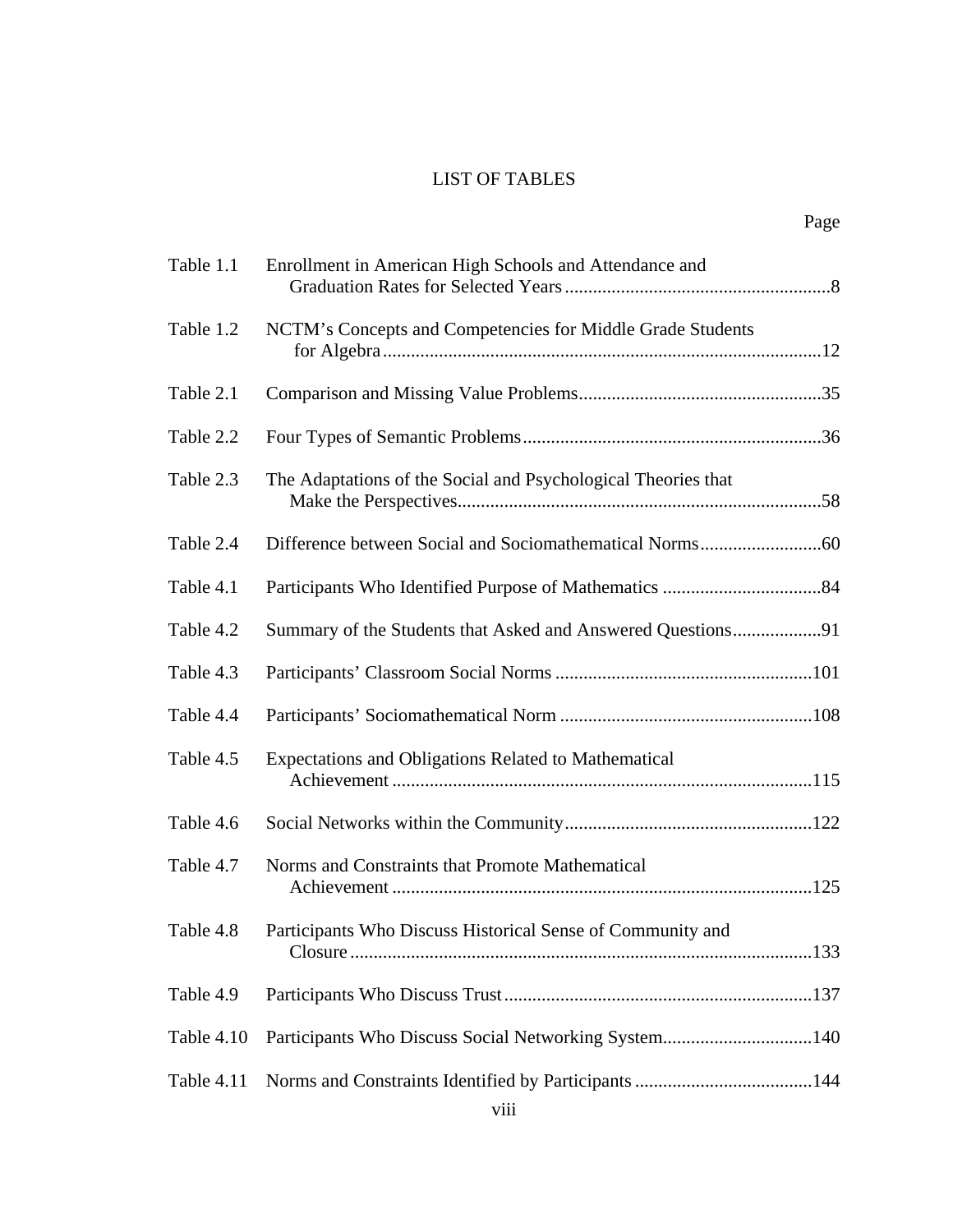# LIST OF FIGURES

| Figure 2.1 Conceptual Framework of Meanings of Teaching and Learning |  |  |
|----------------------------------------------------------------------|--|--|
|                                                                      |  |  |
|                                                                      |  |  |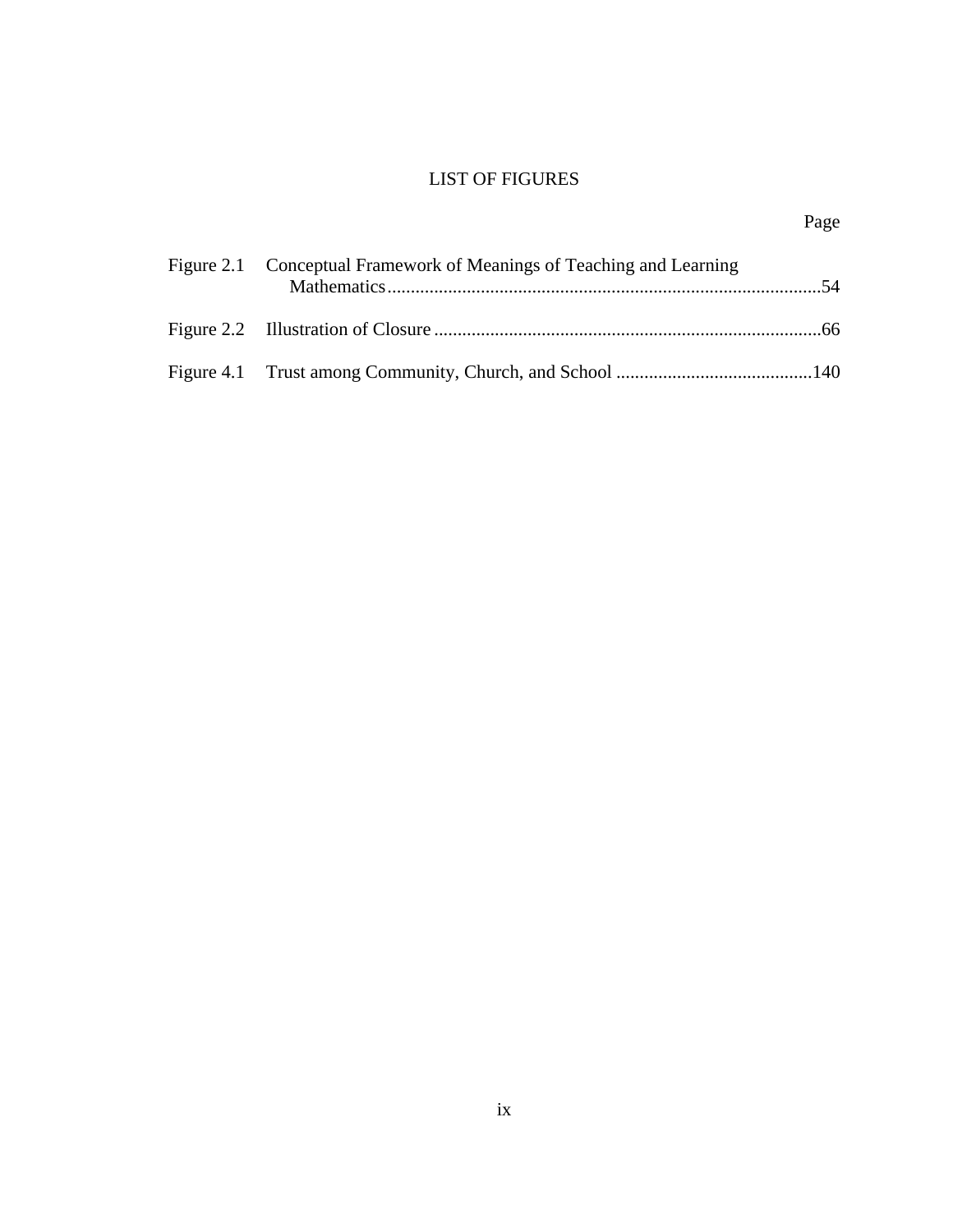## **CHAPTER I**

## **INTRODUCTION**

*I'm proud to be a Lumbee Indian. Yes, I am. When I grow up into this world I'm gonna be just what I can. I could be a doctor, or a lawyer, or an Indian chief. Yes, I can. When I grow up into this world I'm gonna be just what I can. My mother and my father are proud of me. They want me to be free. Free to be anything I want to be. (Willie French Lowery, 1979, Track 1)*

#### **Statement of Research Problem**

When I was in elementary school, we listened to this song on a regular basis. All these careers of doctor, lawyer, or Indian chief incorporate the fundamental principles that are established in mathematics. The need exists to examine the mathematics education of Native American students to ensure they have the mathematics foundation to pursue these careers or any other career of their choice. Among Native American students in North Carolina, retention rates and mathematical achievement are lower than those of majority students. Native American people are classified as indigenous people whose ancestors inhabited regions the United States, to include Alaska and Hawaii, prior to the time of Columbus (Crawford, 1998). They are typically made up of distinct tribes. Retention rates are defined as the number of students that earn a high school diploma by completing traditional high school and mathematical achievement classified as obtaining a level 3 or 4 on standardized state tests for grades 9-12.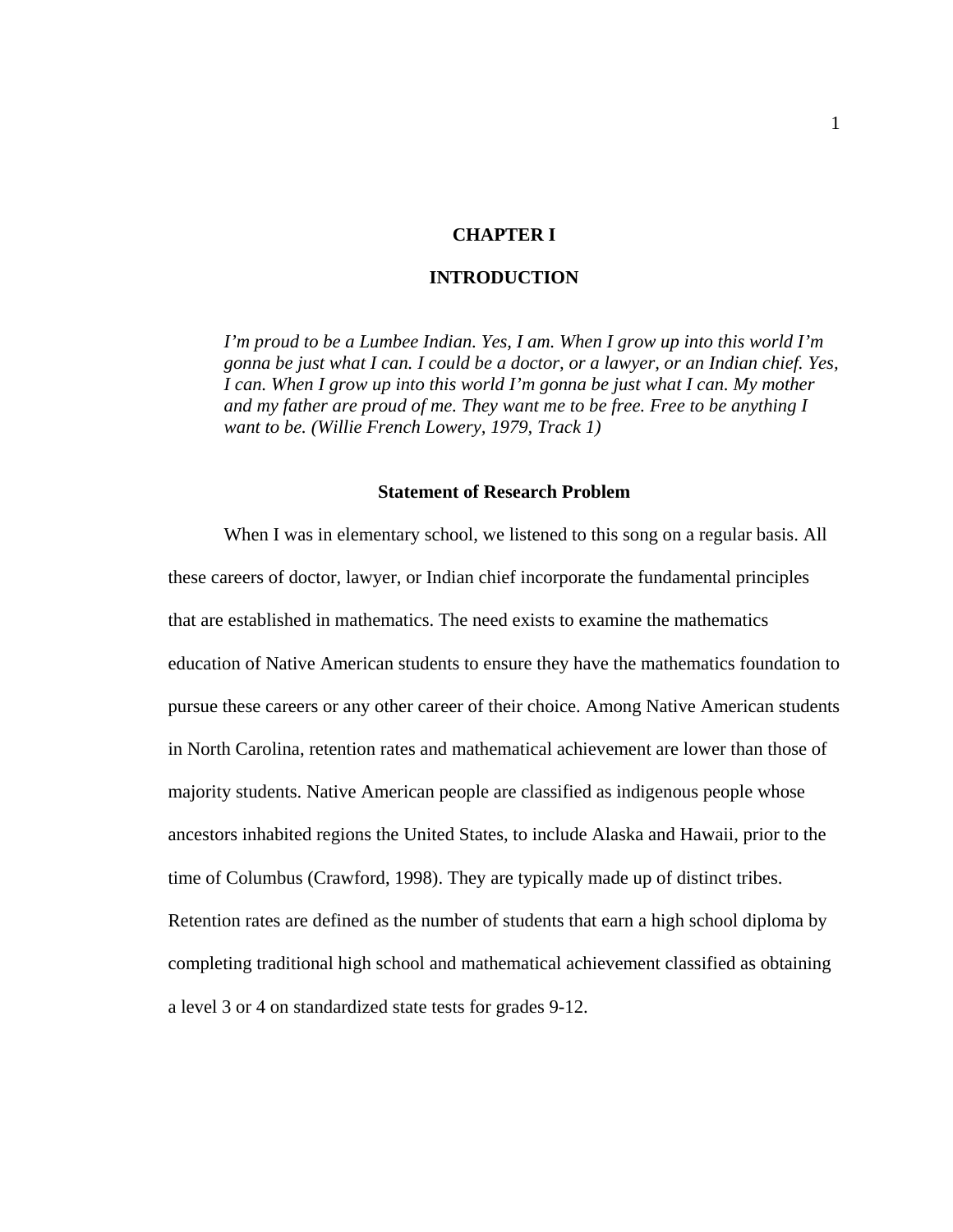#### **History of Lumbee Indians**

According to the U.S. Census Bureau (2002), Native Americans make up less than 1% of the population. However, in Robeson County, North Carolina, the Lumbee tribe of about 53,800 members makes up approximately 39% of the population of Robeson County and is the largest tribe east of the Mississippi River (Bryant & LaFromboise, 2005; Smith, 1990). The majority of Lumbee Indians live in Robeson County, and the surrounding counties of Cumberland, Hoke, and Scotland, and these counties are considered by the Lumbee Tribal Council to be the tribe's home territory (Stilling, 2006). The origins of the Lumbee Indians are very complex because they adopted many of the "white man's" ways many centuries ago. They no longer find strong remnants of the Lumbee Indian culture, such as, dances or a native language (Dial  $\&$ Eliades, 1996). According to Dial and Eliades (1996):

The Lumbee Indians are the product of an environment that produced a swampsurrounded island of land, which in turn afford isolation and protection and brought together in one community, remnants both of "the Lost Colony" and several Indian tribes, of which the Hatteras and various Eastern Siouan people were the most prominent. (p. 24)

The Lost Colony was composed of settlers who arrived in the New World in 1587, because Sir Walter Raleigh with backing from Queen Elizabeth I, wanted to possess the rights to land in the New World. After his first attempt to settle the New World was unsuccessful, he sent a second group under the leadership of John White. However, after realizing they did not have enough supplies to last through winter, John White returned to England to obtain more supplies. When he returned to the area where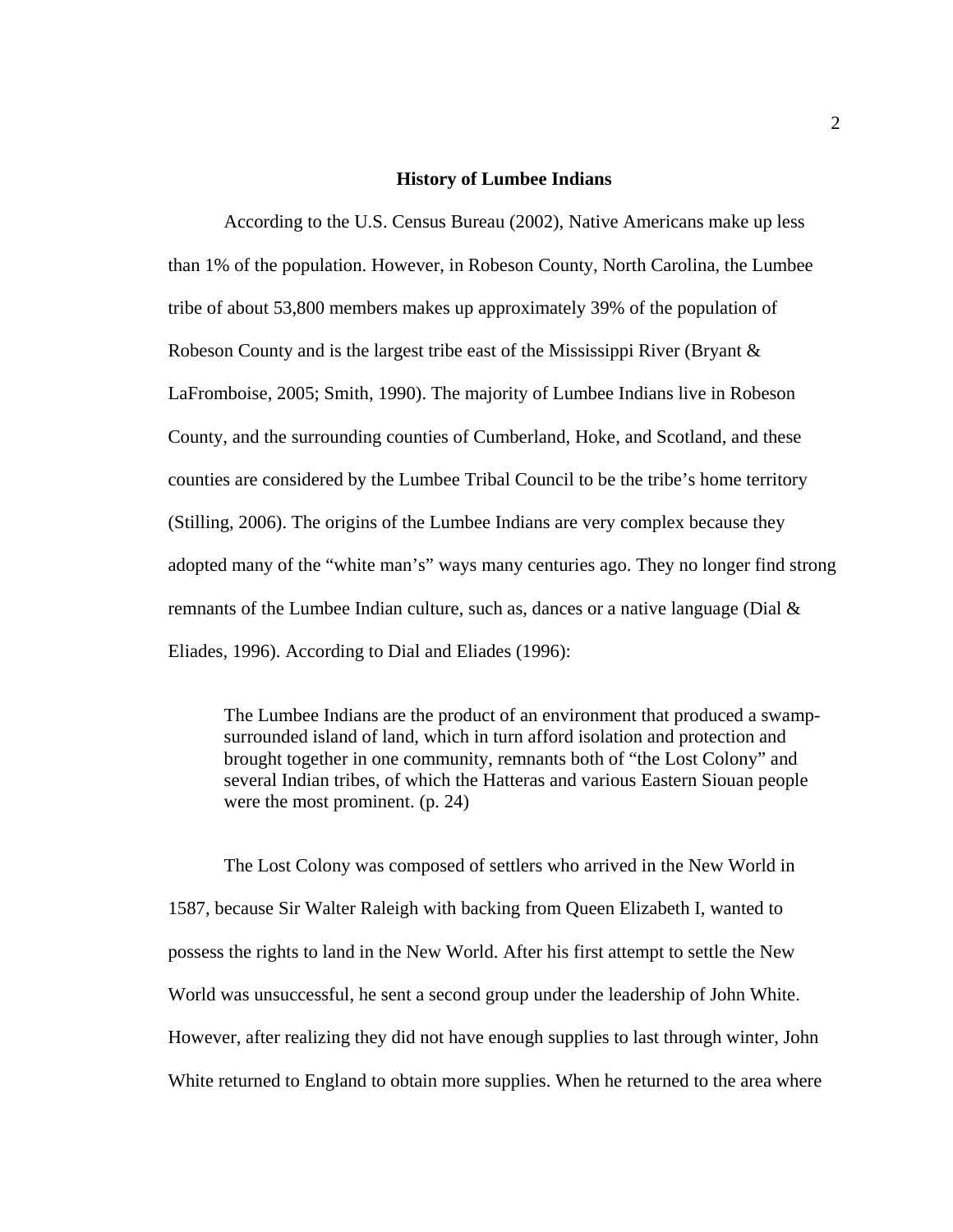he left the colonists, they had disappeared, leaving behind John White's possessions and the letters "C.R.O." carved on a tree and the word "CROATOAN" on a gatepost (Dial & Eliades, 1996).

Regardless of the debates surrounding their history, the Lumbee Indians do not claim to be anything other than Indian. They have never lived on reservations or been wards of the state or federal government, and they began to own private property by obtaining titles for land as early as the 1730s (Dial & Eliades, 1996; Smith, 1990). As a result of the undocumented history, the Lumbee Indians have struggled to gain the federal recognition that most tribes throughout the United States possess. The Lumbee tribe received state recognition from the State of North Carolina in 1885. However, since 1888 they have sought full federal recognition from the United States Government without success. The United States Congress passed the Lumbee Act of 1956, which recognized the Lumbees as Indians, but it did not allow the tribe to receive the full benefits that come along with recognition (Lumbee Tribe of North Carolina, n.d.). The tribe is still pursuing full federal recognition today.

The Lumbee Indians are often viewed as an acculturated tribe because they maintain different religious practices, customs, and beliefs compared to many federally recognized tribes (Bryant & LaFromboise, 2005). During 1875 through 1885, the Lumbee Indians in Robeson County were denied the right to an education. As a result, they petitioned the North Carolina legislature, with the sponsorship of Hamilton McMillian, to establish a normal school in Robeson County (Dial & Eliades, 1996). The normal school started with fifteen students and remained a high school-junior college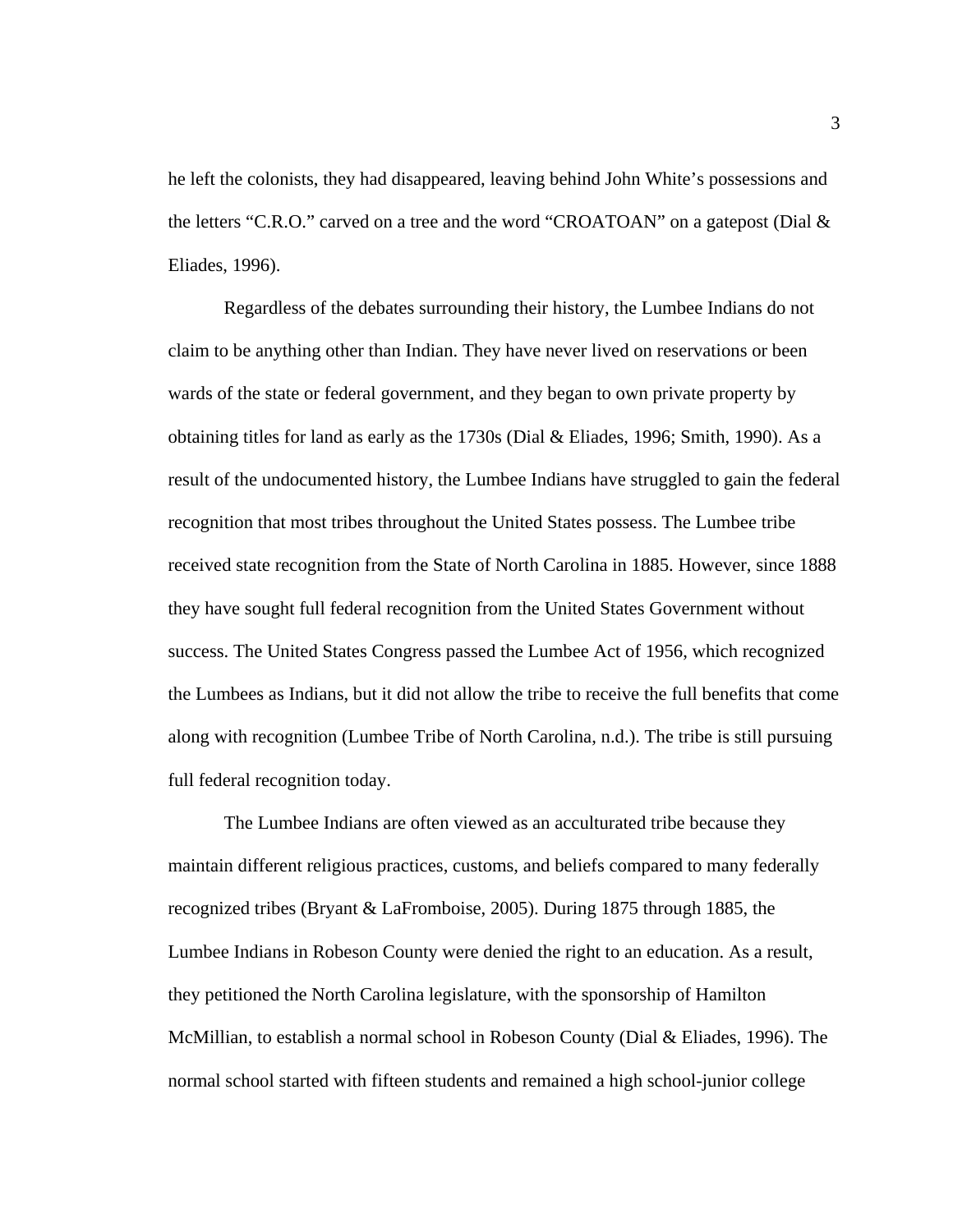until 1939.The state legislature recognized the school in 1941, and opened the school enrollment to other ethnic groups in 1945.The normal school is the historical site and foundation of the present-day University of North Carolina at Pembroke (Smith, 1990).

The Lumbee Indians practice Christianity and it is not known when they lost their ties to Native American religion (Dial & Eliades, 1996). According to Dial and Eliades, the first formal religious organization began by the Lumbee Baptists in 1880 to advance the principles and achieve the objectives of Christianity. The organization is currently known as the Burnt Swamp Association of North Carolina. The second largest denomination among the Lumbee Indians is the Methodist Church. The Prospect community now has the largest Native American church facility anywhere (Smith, 1990). Great emphasis was placed on education in the early church. Dial and Eliades (1996) noted from the Burnt Swamp Association *Minutes:*

Education implies a knowledge of books and how to reduce their content to practice . . . Viewing the subject of general education through avocations of life we notice it terminates with success. Education is needed at the bar, in the cornfield, in the domestic business of the household, in conducting the affairs of government, in carrying on the cause of Christ, and in fact it is needed in every business avocation of life. (p. 116)

Education and religion are crucial influences to the history of the Lumbee Indians. With the limited resources and advantages the accomplishments of the Lumbee Indians are noteworthy. Dial and Eliades (1996) state, "When compared with other Indian tribes throughout the country, the Lumbees rate at the top of the scale politically, socially, and economically" (p. 173).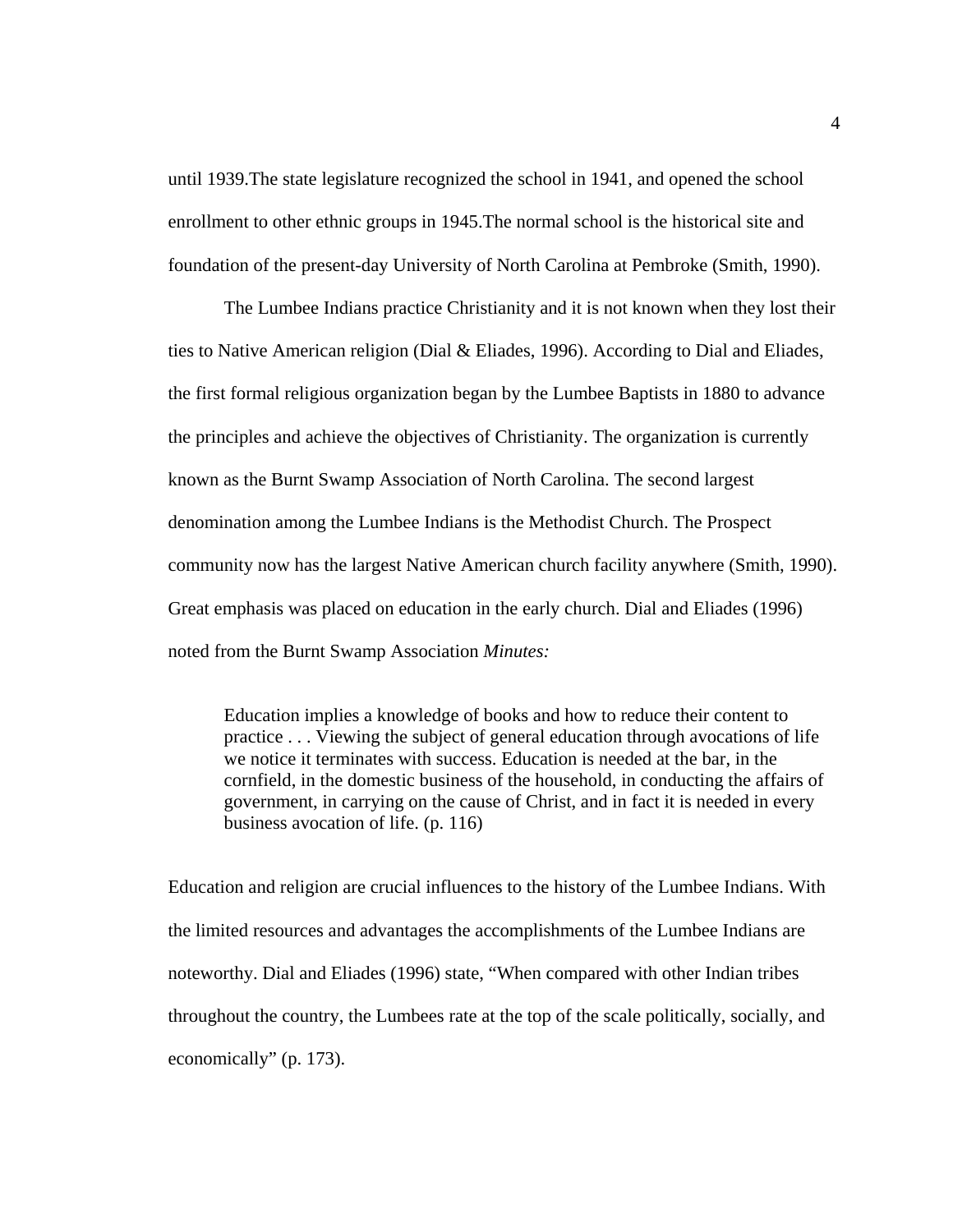In Robeson County, agriculture is still a principal economic activity. There are 1,500 farms and 72% of them are less than 180 acres (Stilling, 2006). More Lumbee Indians own more land today than since the Europeans arrived in the 1730s. As a result of the climate in the area, tobacco, soybeans, cotton, corn, and wheat are the main agricultural crops grown in Robeson County. Lumbee Indian farmers are more knowledgeable concerning the various government programs that affect farming including, techniques for improving productivity and sustaining soil fertility (Dial  $\&$ Eliades, 1996).

### **Rationale**

The history of the Lumbee Indian is crucial to understanding the people that they are today. Therefore it is necessary to obtain background information about the achievement the student experience within school today. Currently, on the North Carolina Eighth grade End-of-Grade tests for mathematics and Algebra I tests, the state average for all students is 69.9% for EOG and 69.0% for Algebra I; the district average for Robeson County is 55.9% for EOG and 54% for Algebra I. However, at one school in Robeson County with a large Native American population the Eighth grade End-of-Grade test results are 68.4% and greater than 95% for Algebra I (North Carolina Department of Public Instruction, 2008).

This school also has a low teacher turnover rate of 10%, while the district average is 26% and the state average is 21%. Located in a predominantly Lumbee Indian community the school has a Native American student population of almost 95%. The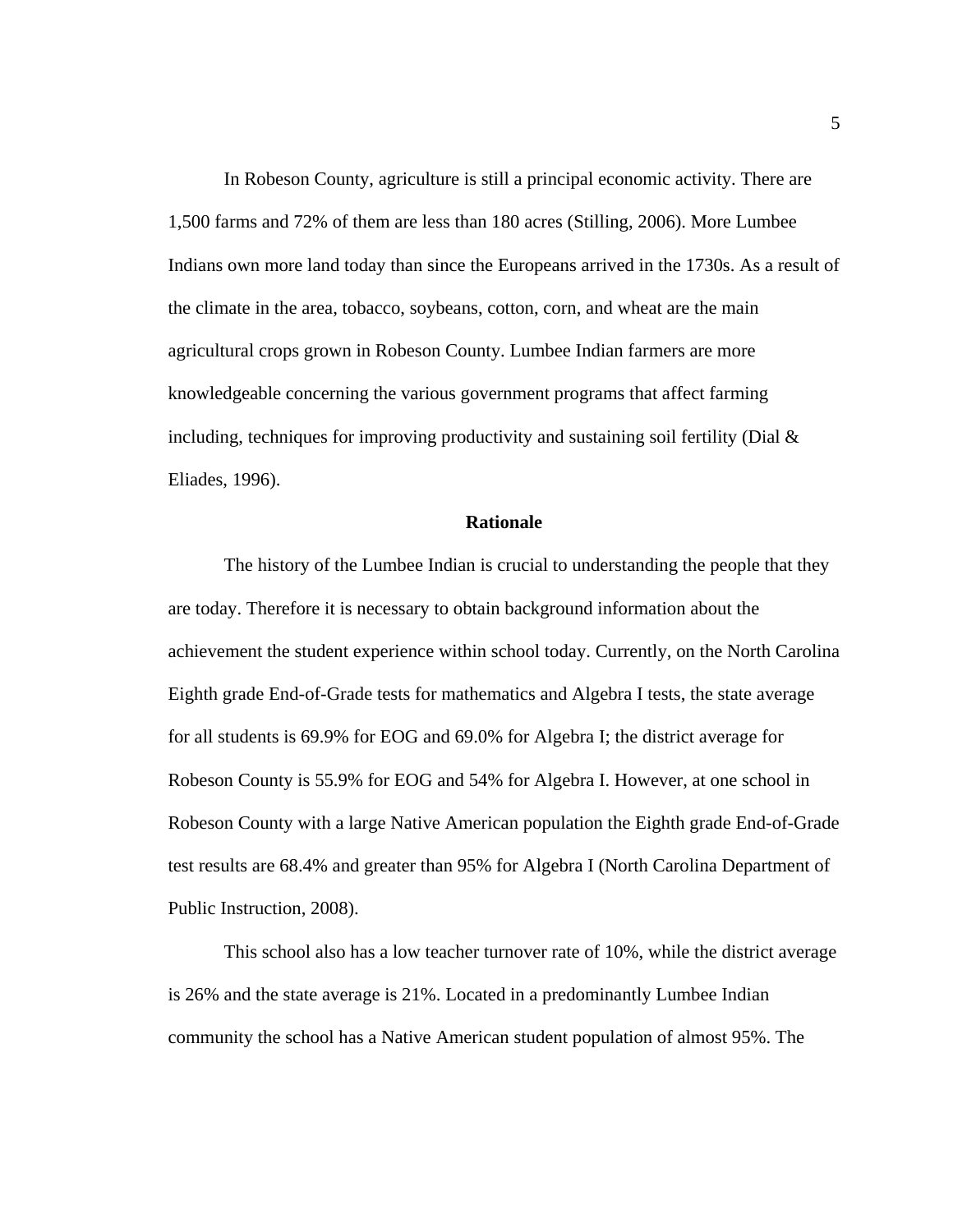majority of the teachers in this school grew up in this community attending grades K-8 in this school.

The Robeson County communities of Pembroke, Prospect, Union Chapel, Fairgrove, and Magnolia traditionally have been Lumbee Indian (Lumbee Tribe of North Carolina, n.d.; Stilling, 2006). Each community consists of large extended families linked by marriages and families. Research is necessary in order to determine why the achievement gap is narrowed for some of these Lumbee Indian communities and not others. I propose to study successful Lumbee Indian middle school students within one of these communities to better understand cultural factors affecting the narrowing of the achievement gap in mathematics.

One of the important mathematical concepts that is crucial to the success of students during middle school is the development of algebraic reasoning. Algebraic reasoning is defined in various ways. Carraher and Schliemann (2007) define algebraic reasoning as "psychological processes involved in solving problems that mathematicians can easily express using algebraic notation" (p. 670). Algebraic reasoning is also defined as the process that enables students to represent, analyze, model, solve, and justify generalizations about mathematical ideas, and express these generalization in progressively more formal and age-appropriate ways through the use of verbal, graphical and symbolic representations (Ball, 2003; Blanton & Kaput, 2005; Lannin, 2005).

Algebraic reasoning plays a crucial role in a student's mathematical development because it is the foundational knowledge that enables success in the pursuit of higherlevel mathematics and also plays a role in restricting entry into further education and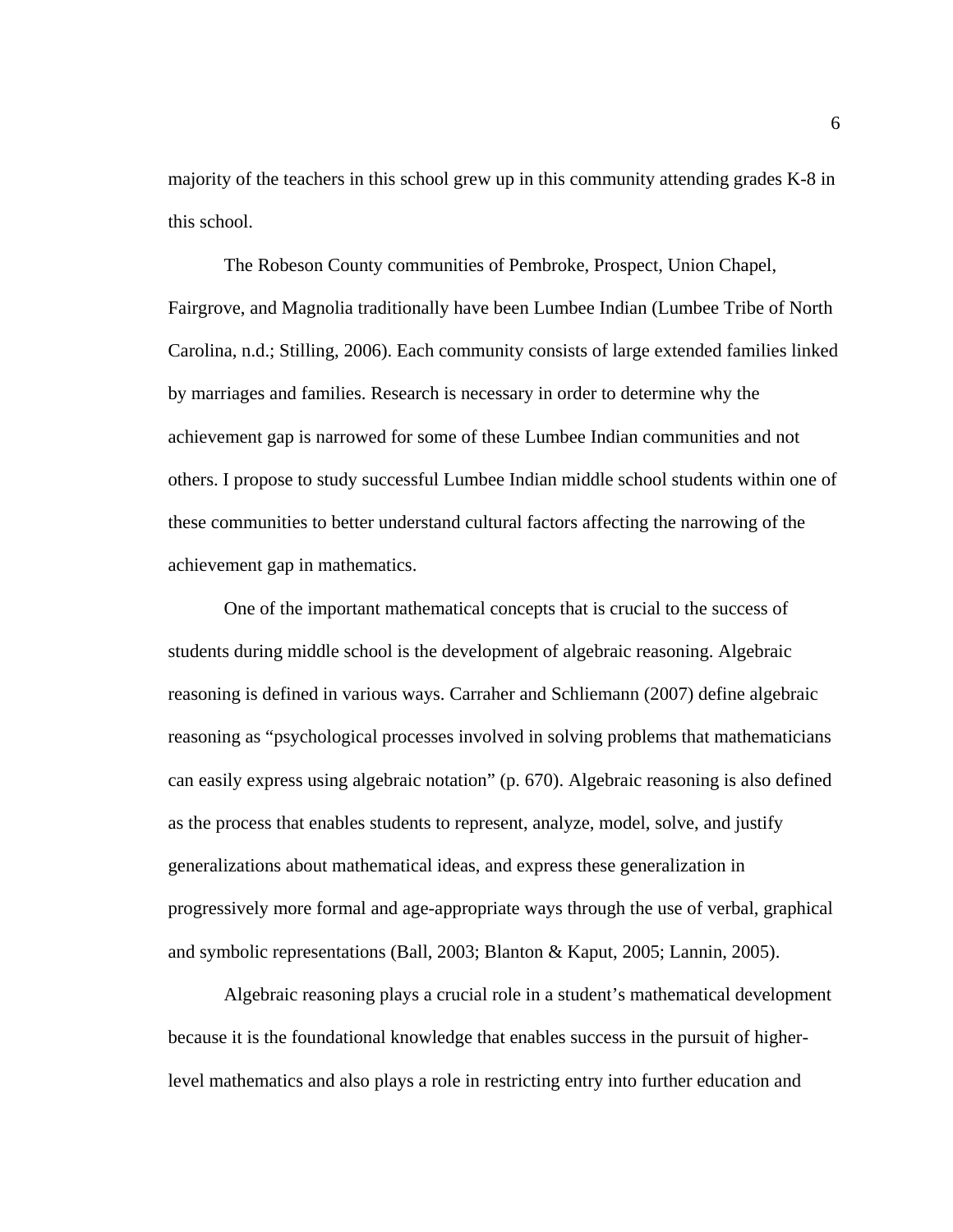expanded career opportunities (Ball, 2003; Kaput, 1999, 2008; Kaput & Blanton, 2000). It is often referred to as a gatekeeper for the following reasons: algebraic functions serve as a language system which enables concepts related to quantity and space to be understood; algebra is the foundation to all branches of mathematics; algebra has a prominent place in the organization of the educational system, school curriculum, and various subjects extending beyond mathematics; and Algebra separates students into groups within drastically different learning opportunities.

 The place of mathematics in the curriculum for the United States has been very turbulent. Before 1700, algebra was absent from the school curriculum, but included in colleges and universities (Kilpatrick & Izsák, 2008). Algebra began to enter the curriculum of the major post-secondary institutions during the eighteenth century. As the mathematics requirements increased in the school curriculum, algebra became a requirement for entry into college during the nineteenth century. Over the course of the nineteenth century, algebra eventually became a part of the secondary curriculum. The face of the United States was changing because industrialization, urbanization, and immigration resulted in the rapid expansion of the high school and the number of students entering college (Donoghue, 2003). One of the problems that arose during this time period was an increase in the school population, as shown in Table 1.1. However, during 1890 more than 45% of high school students were taking algebra. The amount of students rose to almost 57% in 1910. "Algebra was fast becoming a major source of failure in school" (Kilpatrick & Izsák, 2008, p. 7). As a result, enrollment eventually decreased to below 25% in the 1950s. Table 1.1 shows the increased in high school enrollment,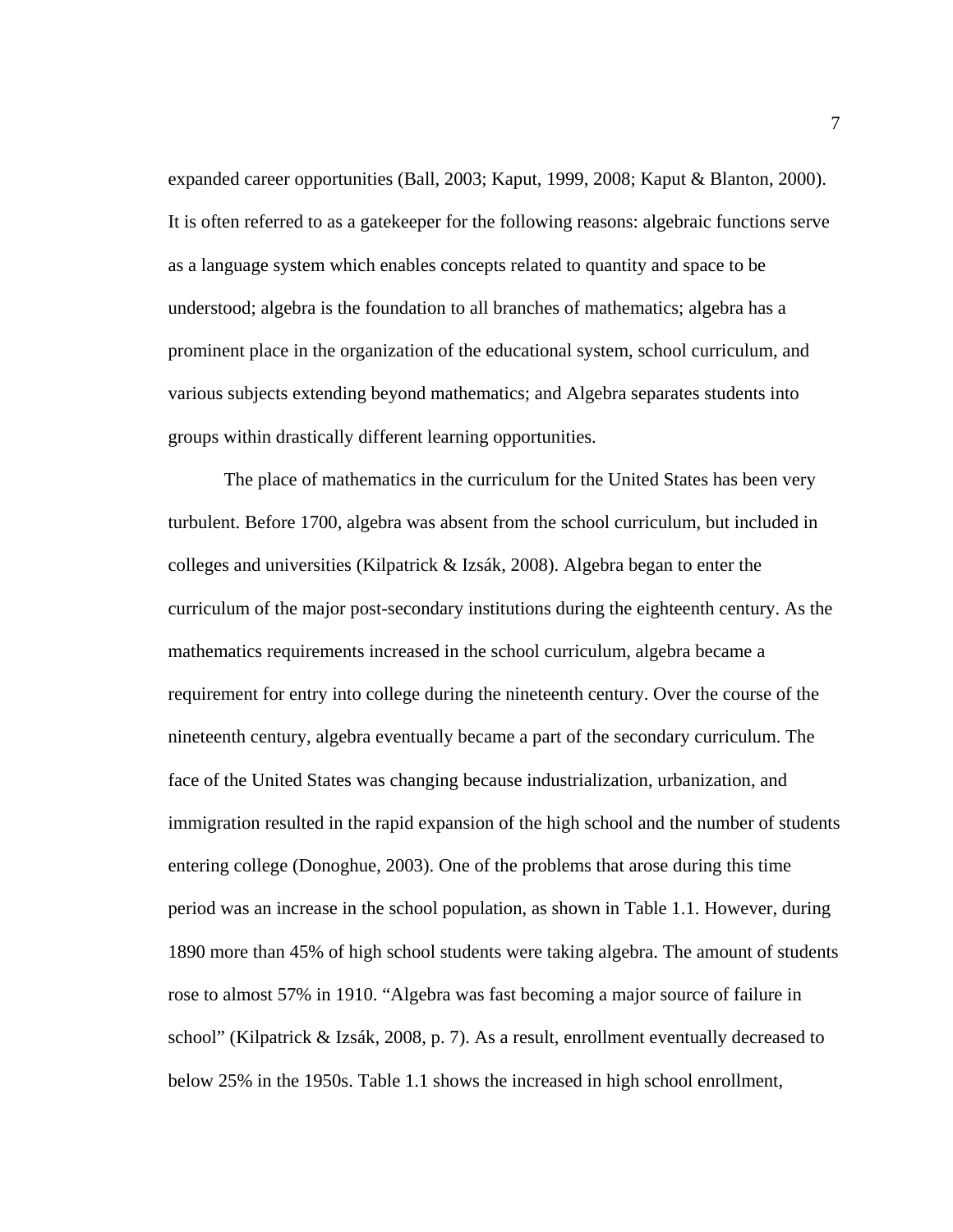therefore, enrollment decreased in algebra decreased because more students went to high school in the 1940s. During the mid 1950s through the mid 1970s, the emergence of the new math came about, which changed school algebra from generalized arithmetic to systemic structure. The back-to-basics movement emerged, after what many believed to be the failure of the new math.

|      |                   | 14- to 17-year-olds | 17-year-olds<br>graduating from |
|------|-------------------|---------------------|---------------------------------|
| Year | <b>Enrollment</b> | in school $(\% )$   | school $(\% )$                  |
| 1890 | 359,949           | 6.7                 | 3.5                             |
| 1910 | 1,115,398         | 15.4                | 8.6                             |
| 1940 | 7,123,009         | 73.3                | 49.0                            |

**Table 1.1.** *Enrollment in American High Schools and Attendance and Graduation Rates for Selected Years* 

Note: Adapted from "The Growing Crisis in Mathematics Education in the Early Twentieth Century," by G. M. A. Stanic, 1986, *Journal of Research in Mathematics Education, 17*(3), 194.

During the 1980s, concern was raised about how the future workforce would be able to tackle the changes in the skills of employees because of the tremendous increase in technology. The global market was experiencing many changes; therefore, America had to be ready to deal with these changes in order to compete in the global economy. Steen (1989) said "mathematical preparation is a key to leadership in our technological society, uneven preparation in mathematics contributes to uneven opportunity for economic power" (p. 18). About twenty years ago, algebra was viewed as a relatively intangible course that was only appropriate for students considered to be developmentally ready and planning to attend college (Chazan, 2008). As a result, the percentage of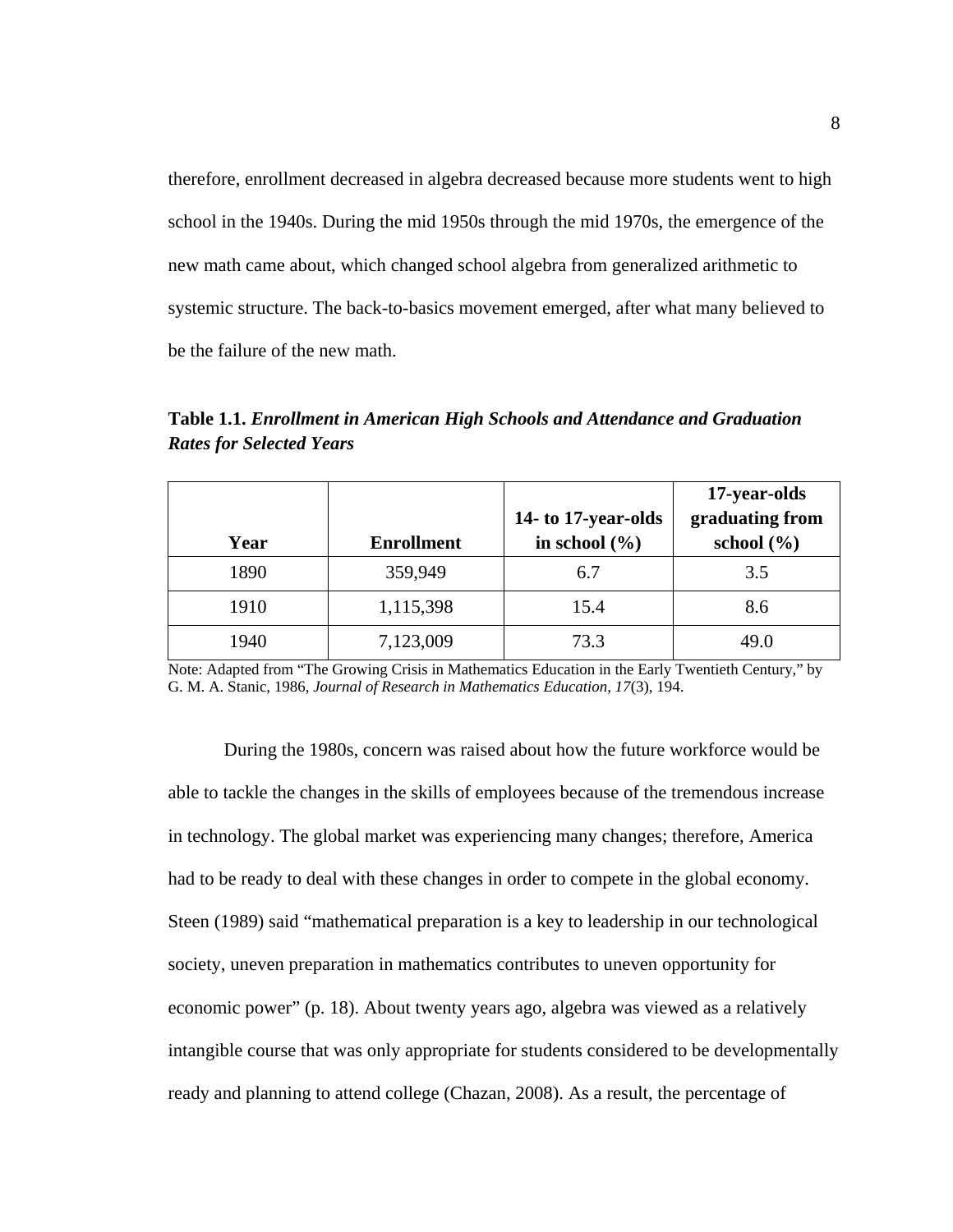students from certain ethnic groups and lower socio-economic groups of students were not enrolled in algebra. The implementation of algebra into the school curriculum, as a set of rigid rules and procedures, not connected to other mathematical knowledge resulted in an inability of students to relate material to their lives (Kaput, 1999). Kaput (2008) says that the computational approach to school arithmetic, in combination with the inaccessible and shallow approach to algebra had resulted in "teacher alienation and high student failure and dropout, especially among economically and socially less advantaged populations" (p. 6). The traditional approach to algebra has aided in promoting inequality because of its role in academic tracking (Kaput & Blanton, 2000). Measures have been implemented into the school curriculum in North Carolina to require that all students take algebra to fulfill graduation requirements.

The Second International Mathematics Study (SIMS) raised a lot of concerns about the mathematics education system. The results indicated that the average Japanese performed at a higher proficiency level than the top 5% of American students. The results from the study prompted national concern about American students' ability to be prepared to deal with the challenges that arise in order to ensure that America remains competitive in the global economy. Mathematics reform was implemented to hold schools responsible for students developing the mathematical proficiency to effectively transition into college and the workplace (Chazan, 2008; Dossey, Mullis, Lindquist, & Chambers, 1988; Steen, 1989). As a result of all students not having equal opportunities to pursue algebra and the detrimental effects that a lack of mathematical proficiency has on their future, algebra has become a "gatekeeper" course and higher levels of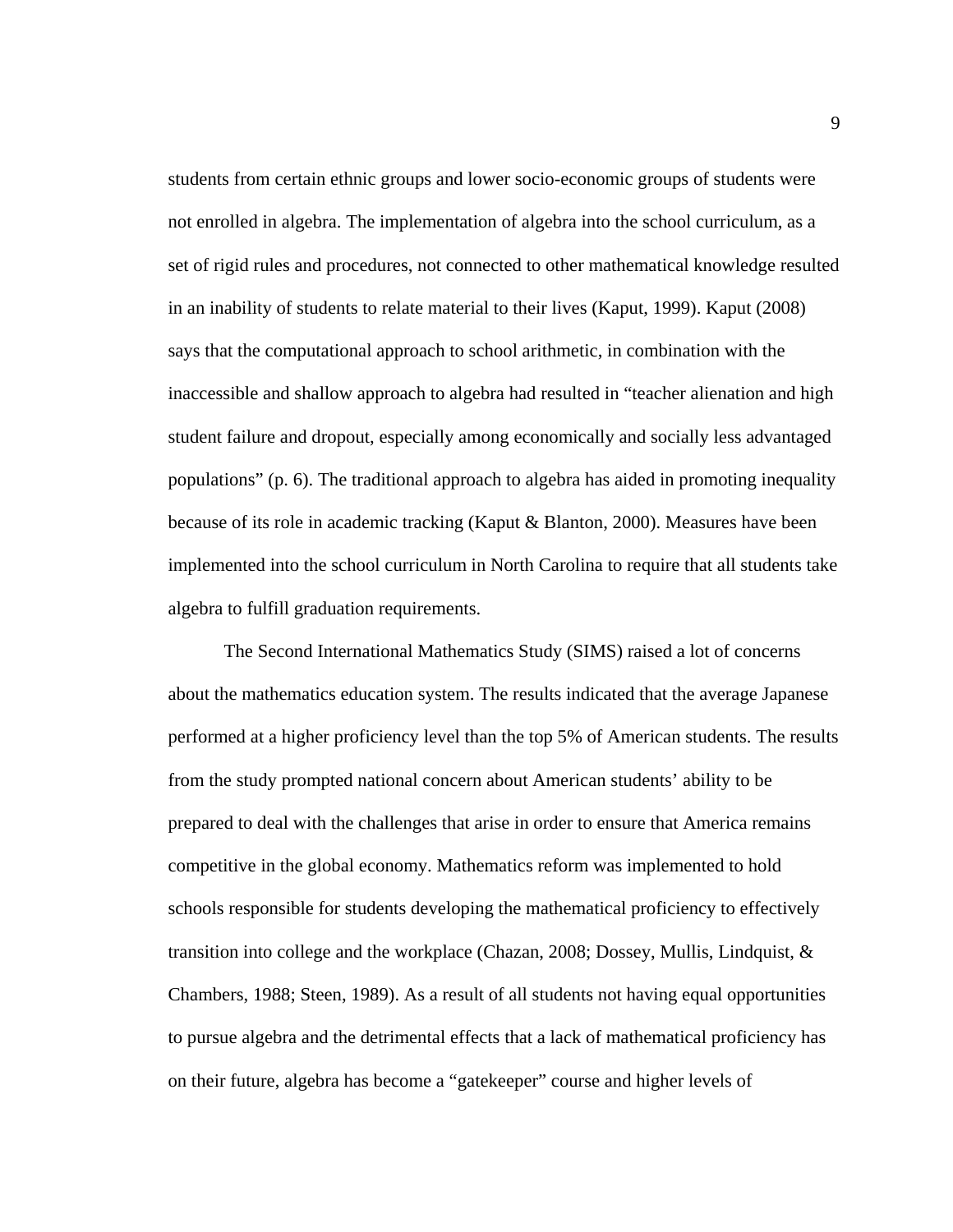mathematics have traditionally been reserved for the elite. To ensure that the diverse ethnic groups and socioeconomic classes of American students' are afforded the opportunity to develop mathematical proficiency, a national movement developed that stressed the importance of all students taking algebra. In response to the call for change, the National Council of Teachers of Mathematics (NCTM) drafted a set of standards to bring about reform to the mathematics curriculum. The *Curriculum and Evaluation Standards (Standards)* served "as a set of recommendations and principles directed at providing curricular and pedagogical support for students as they engage in mathematical thinking and problem solving" (Research Advisory Committee, 1988, p. 341). The *Standards* offered the following goals to help students achieve the proficiency to function in the global economy: to value mathematics, to reason mathematically, to communicate mathematics, to solve problems, and to develop confidence (Steen, 1989). NCTM developed the *Standards* as a guide for various educational organizations across the United States to use to ensure a high level of quality, consistent goals, and innovation in mathematics curriculum (NCTM, 2000). NCTM developed the *Principles and Standards for School Mathematics* (*PSSM*) to build on and strengthen the vision for all students to have a general foundational knowledge of mathematics. NCTM's purpose for *PSSM* is the following (NCTM, 2000):

- Provide a comprehensive and consistent set of goals for mathematics
- Serve as a resource for various educational and political institutions to utilize in the continuous process of increasing and maintaining the quality of mathematics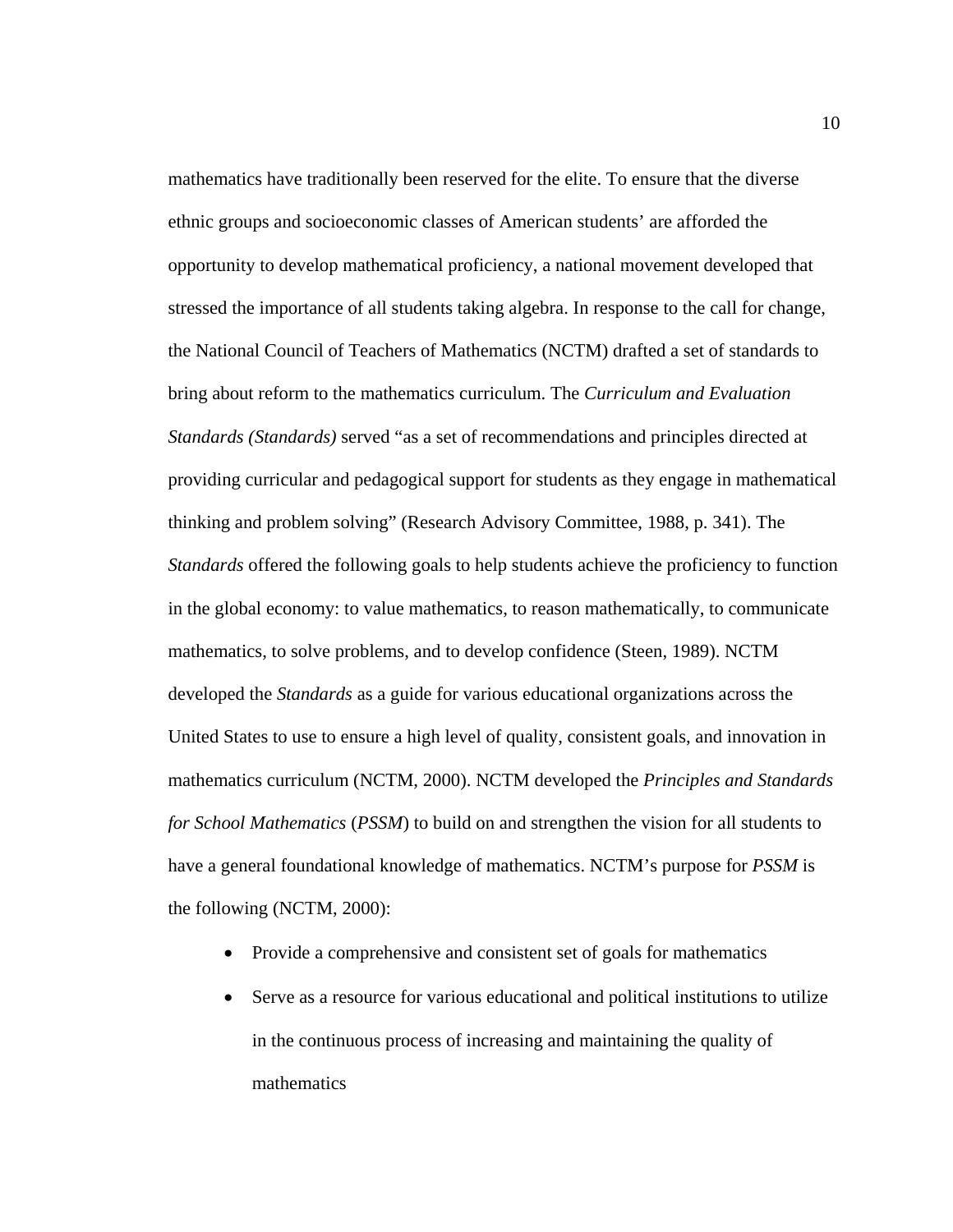- Guide the establishment of curriculum frameworks, assessments, and instructional materials
- Encourage ideas and continuing dialogue at the various levels of government to ensure that constant progress is made towards the development of mathematical proficiency for students (in Role and Purpose of Document in Vision Section)

NCTM has developed standards for four different categories of students: pre-k through second grade, third grade through fifth grade, sixth grade through eighth grade and ninth grade through twelfth grade. The recommendations in algebra for students in the middle grades (sixth-eighth grades) will be examined. NCTM (2000) suggests that middle grades students' interest in mathematics will be promoted if high-expectations and support is prevalent in the classroom, which will help the students to look at mathematics with enthusiasm, and see the practical and innovative nature of the subject. Algebra is a critical area of focus in the middle grades, because of the significant role that the development of algebraic reasoning has on the future success of students. Over the course of the three years of middle school, the experiences that students are engaged in should foster an understanding of the basis that algebra provides for an extensive amount of mathematical content. The mathematics curriculum that students are exposed to in school should equip them with the ability to effectively use algebraic reasoning and meet a specified set of expectations for middle school. Table 1.2 shows what students should be able to do with the algebraic reasoning and the expectations: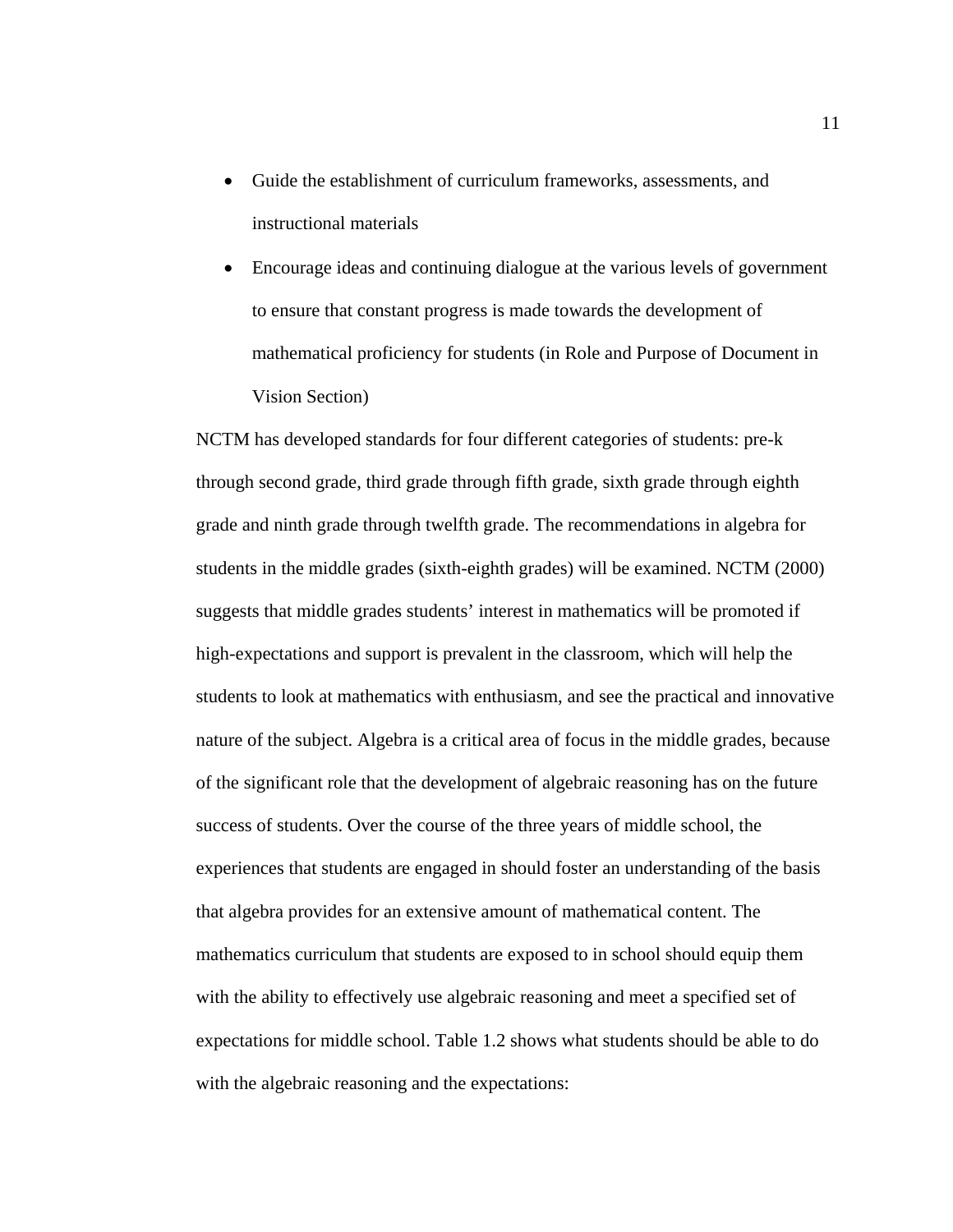**Table 1.2.** *NCTM's Concepts and Competencies for Middle Grade Students for Algebra* 

| <b>Mathematic Curriculum</b><br><b>Should Enable All</b>                                    |                                                                                                                                                                                                                                                                                                                                                                                                                                                           |
|---------------------------------------------------------------------------------------------|-----------------------------------------------------------------------------------------------------------------------------------------------------------------------------------------------------------------------------------------------------------------------------------------------------------------------------------------------------------------------------------------------------------------------------------------------------------|
| <b>Students to:</b>                                                                         | <b>Expectations for All Students in Grades 6-8</b>                                                                                                                                                                                                                                                                                                                                                                                                        |
| Comprehend the ideas<br>associated with patterns,<br>relations, and functions               | Represent, analyze, and generalize a variety<br>of patterns with various graphical, symbolic<br>and verbal representations<br>Examine the connections between different<br>forms of representation for a relationship;<br>Recognize linear and nonlinear functions and<br>$\bullet$<br>understand the characteristics that each<br>possesses                                                                                                              |
| Represent and analyze<br>mathematical situations and<br>structures using algebra<br>symbols | Construct a basic conceptual understanding<br>$\bullet$<br>of various applications for variables<br>Investigate the connections between<br>$\bullet$<br>symbolic expressions and graphs, to<br>determine the meanings of slope and<br>intercepts<br>Utilize algebraic symbols to model and solve<br>$\bullet$<br>particular examples<br>Identify, product, and solve algebraic<br>expressions or linear equations that may<br>represent the same quantity |
| Use mathematical models to<br>represent and understand<br>quantitative relationships        | Understand how to develop representations<br>$\bullet$<br>for problems and situations that are relevant<br>to everyday experiences                                                                                                                                                                                                                                                                                                                        |
| Analyze change in various<br>contexts                                                       | Explore how the characteristics of linear<br>$\bullet$<br>relationships change by utilizing graphical<br>representations                                                                                                                                                                                                                                                                                                                                  |

Note: Adapted from NCTM, 2000

When students investigate patterns and relationships, examples that connect patterns to linear functions should be utilized to give the students a variety of opportunities to employ verbal, graphical and symbolic expressions. Students are often required to have the ability to transition between these various representations and have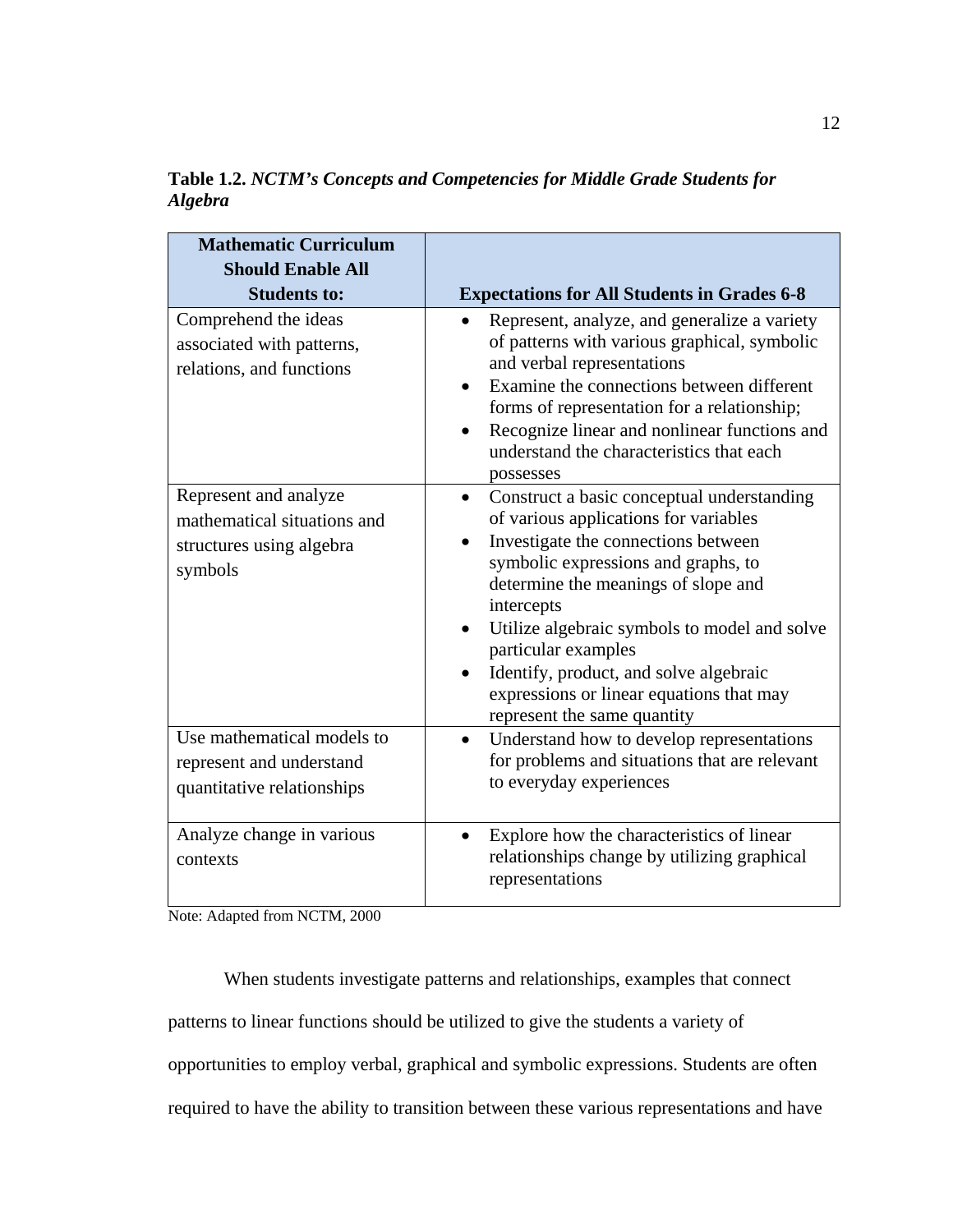an understanding of which representations work best for the relationship that they wish to examine. It may be necessary to construct a table, use a graphing calculator to produce a graph of the data or give a verbal explanation of the relationships that exist between the data so that the teacher can understand the students' thinking and enable a connection to be established between students' natural language and the terminology associated with algebra (NCTM, 2000).

 In the middle school curriculum, students are expected to develop the ability to comfortably work with variables and equations in a variety of problem situations. NCTM (2000) emphasizes the importance of giving students ample opportunities to interpret the relationships between variables and symbolic expressions because students' understanding of the meanings and uses associated with these concepts develop over time. When students work with equations, they need a substantial amount of experience in working with the equivalences of algebraic expressions because the knowledge they gain can increase their fluency in transforming and solving equations. By the end of the eighth grade students need to possess the ability to solve multi-equations with variables on both sides, utilize formulas, understand the slope-intercept equation  $y = mx + b$  and how changing the values for the slope (m) and y-intercept (b) affects the line.

 An additional goal in the middle school curriculum offered by NCTM is the development of students' proficiency with using patterns and functions to develop representations for problems and situations that are relevant to everyday experiences. The use of calculators should be implemented to give students the opportunity to produce graphical and tabular representations and solve complex calculations, which in turn,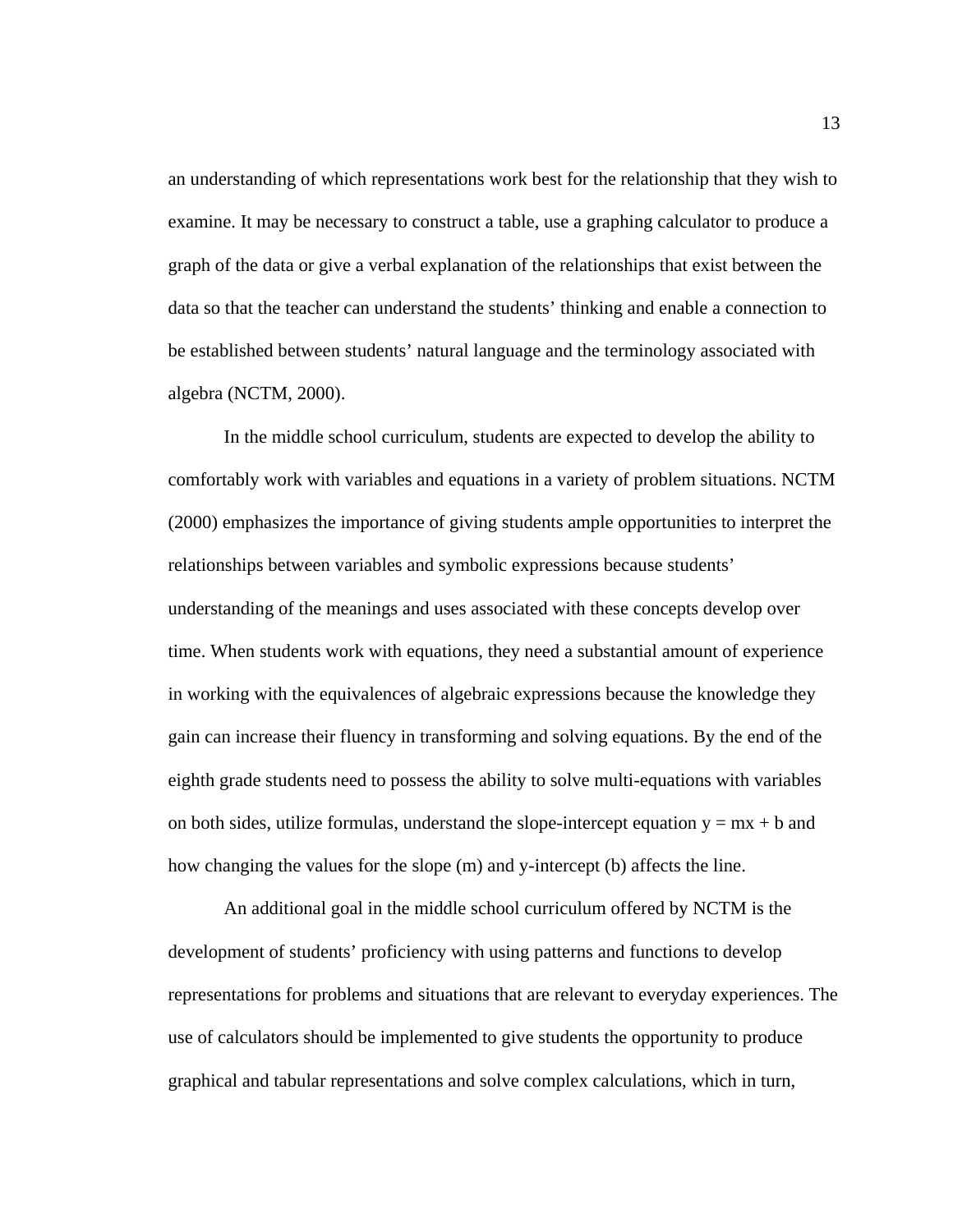enables students to concentrate on the functions that correspond to changes in the patterns. Students need to have numerous chances to deal with problems that involve situations that can be adapted to the form of the direct variation equation  $y = kx$ , where the changes in the situations vary by a constant amount k. These situations also can allow the implementation of ideas related to the proportionality of various quantities. Students are also able to use the calculator to develop scatterplots and line of best fit to model the trends and develop prediction equations for the data. Students also need exposure to nonlinear functions, such as exponential growth and decay, and investment problems that involve compound-interest concepts.

 The final goal for algebra that NCTM recommends is examining the change in various situations by exploring how the characteristics of linear relationships change by utilizing graphical representations. Students need to work problems that involve examining the relationships in graphical representations and learn to differentiate rate of change from accumulation (total amount of change) (NCTM, 2000). NCTM discusses utilizing special computer software that enables students to modify the quantities for the horizontal and vertical axis for graphs and observe the analogous changes in graph and symbolic representations for the relationship.

In order for students to be able to meet the expectations set forth in *PSSM*, the commitment and support for the implementation of these goals need to be carried out by administrative leaders within the school system (NCTM, 2000). They have to construct a long-term plan for improving the ability of schools and middle school teachers to achieve these goals. Effective professional development needs to be implemented to help teachers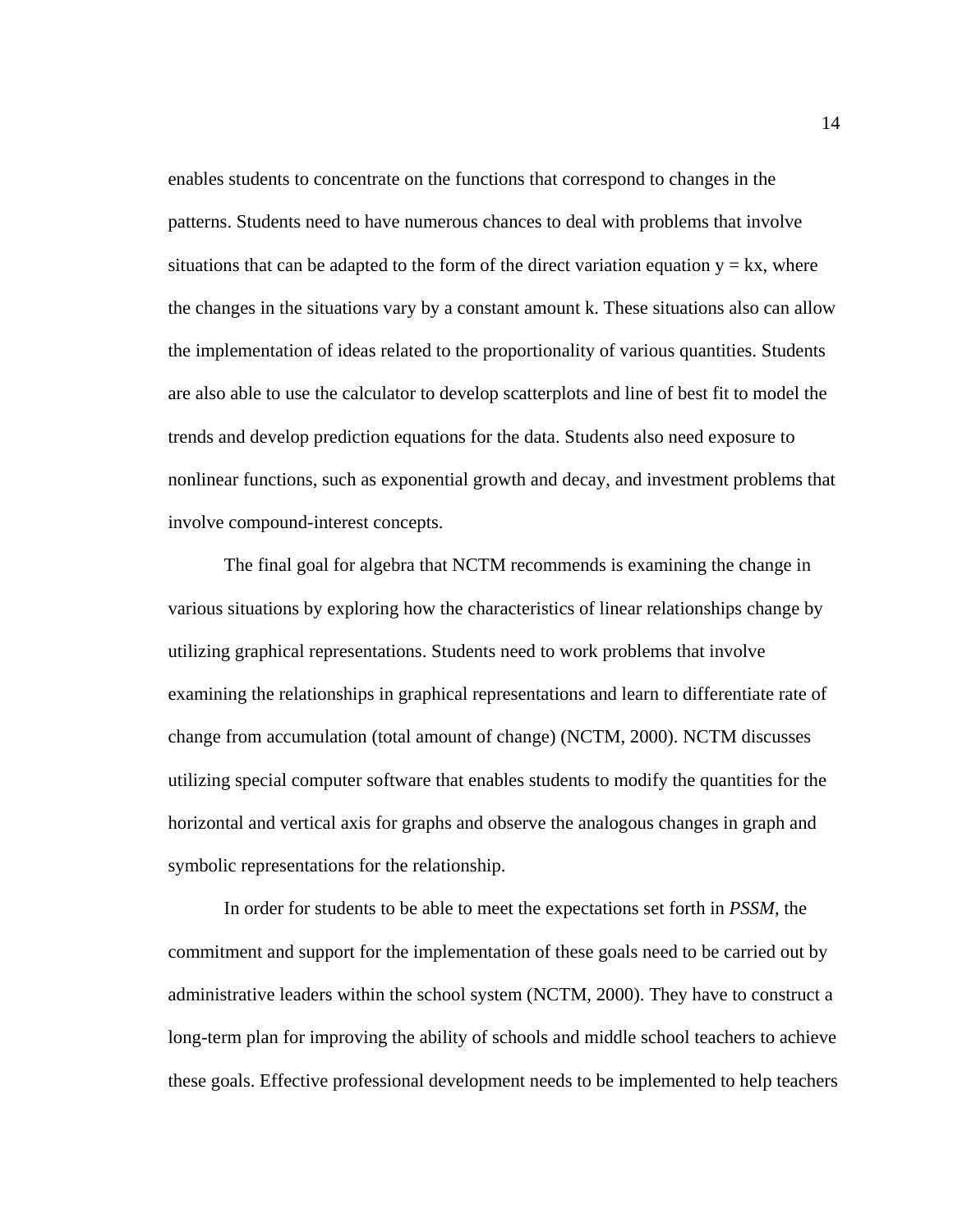with the content and pedagogical knowledge. Teachers also need to understand and utilize research on mathematics learning to effectively implement changes in classroom practices that provide continuous improvement in the quality of instruction and practices that keep students achieving and being able to become closer to the desired level of mathematical proficiency (NCTM, 2000). Middle school teachers have the difficult task of balancing between the world of elementary and secondary mathematics education. Teachers have to possess knowledge related to adolescent development, pedagogical strategies, and interdisciplinary approaches, and have the mathematical knowledge that is fundamental to middle school student success.

The RAND Mathematics Study Panel (Ball, 2003) was formed to offer recommendations that can help improve the quality and relevance of mathematics education research and development, so that the mathematical proficiency of students is increased for all students. Typically in the United States, advanced levels of mathematical proficiency is not achieved and the large difference in the achievement continues to exists between white students and/or middle-class students compared to students of color and low-socioeconomic students. Ball (2003) examined the social, personal, cultural and economic aspects of teaching mathematics in schools. Mathematics equips an individual with the knowledge to examine and make judgments about issues and policies that arise in a democratic society. Mathematics broadens the possibilities that are available to people in their personal and professional lives, which can increase the standard of living that people are able to achieve. Mathematics is a powerful subject that aids in the acquisition of knowledge and creation of new developments in science and technology,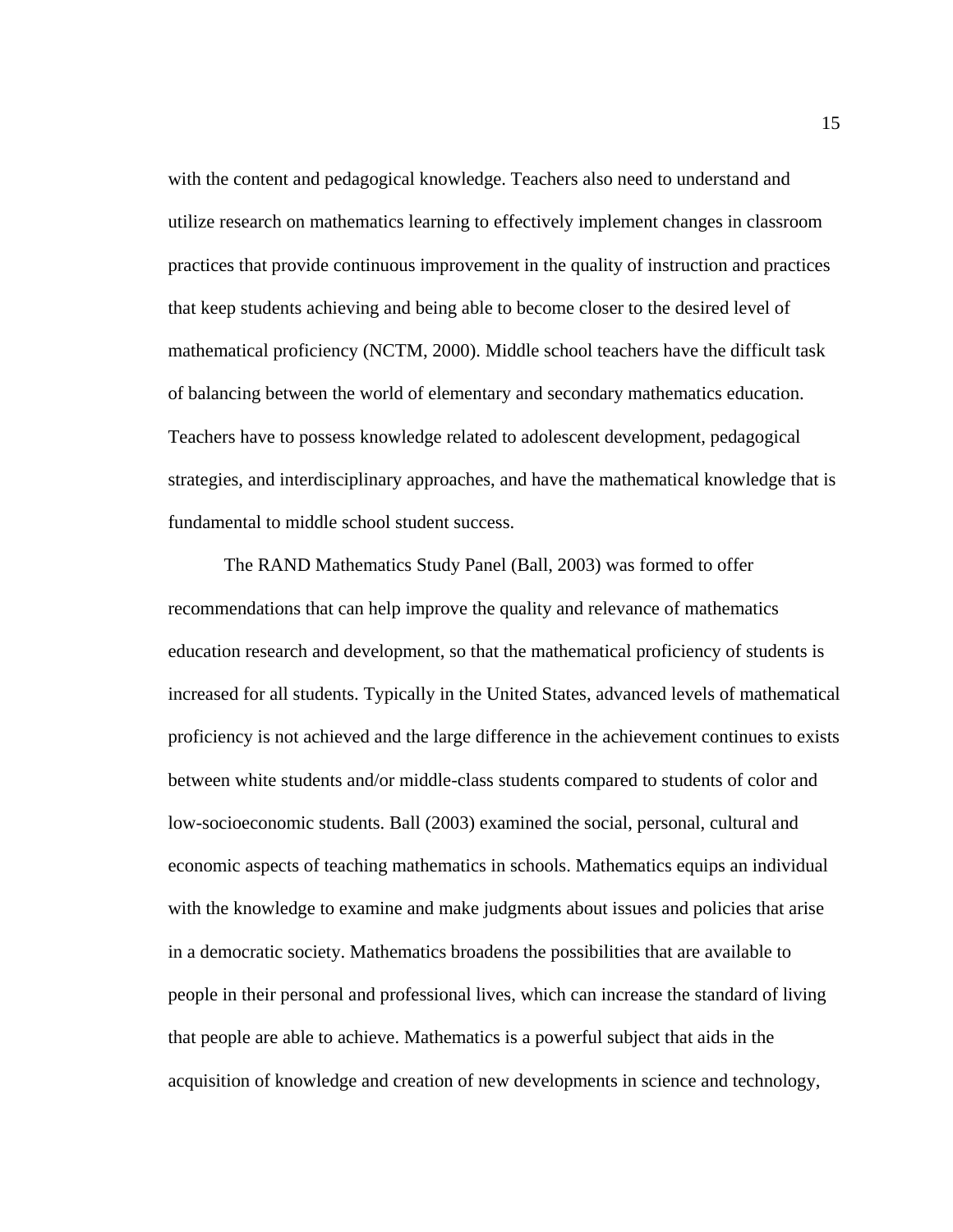by "providing powerful tools for analytic thought and the concepts and language for creating precise quantitative descriptions of the world" (Ball, 2003, p. xx). Equity constantly emerges as an important issue when addressing mathematical proficiency for all. How our education system is established has resulted in disproportionate results, because most students do not develop mathematical proficiency. Ball (2003) determined, through the examination of the results from national assessments, that children of poverty, students of color, and ESL learners make up the majority of students who do not develop mathematical proficiency. In addition, the 2000 National Assessment of Educational Progress (Kloosterman, Lester, & National Council of Teachers of Mathematics, 2004) showed that only 5% of African-American students achieved proficiency, however, white students obtained 34% proficiency. Algebra is the subject area of focus when examining mathematics education research and development because of the role it plays in restricting entry into further education and expanded career opportunities (Ball, 2003). The reasons that algebra is considered by many to be the "gatekeeper" is the following: algebra functions serves as a language system which enables concepts related to quantity and space to be understood, algebra is the foundation to all branches of mathematics, algebra has a prominent place in the organization of the educational system, school curriculum, and various subjects extending beyond mathematics, and algebra separates students into groups within drastically different learning opportunities.

No research exists that examines the mathematical achievement of Lumbee Indian students. Previous studies address the difficulty that arises when one solution is proposed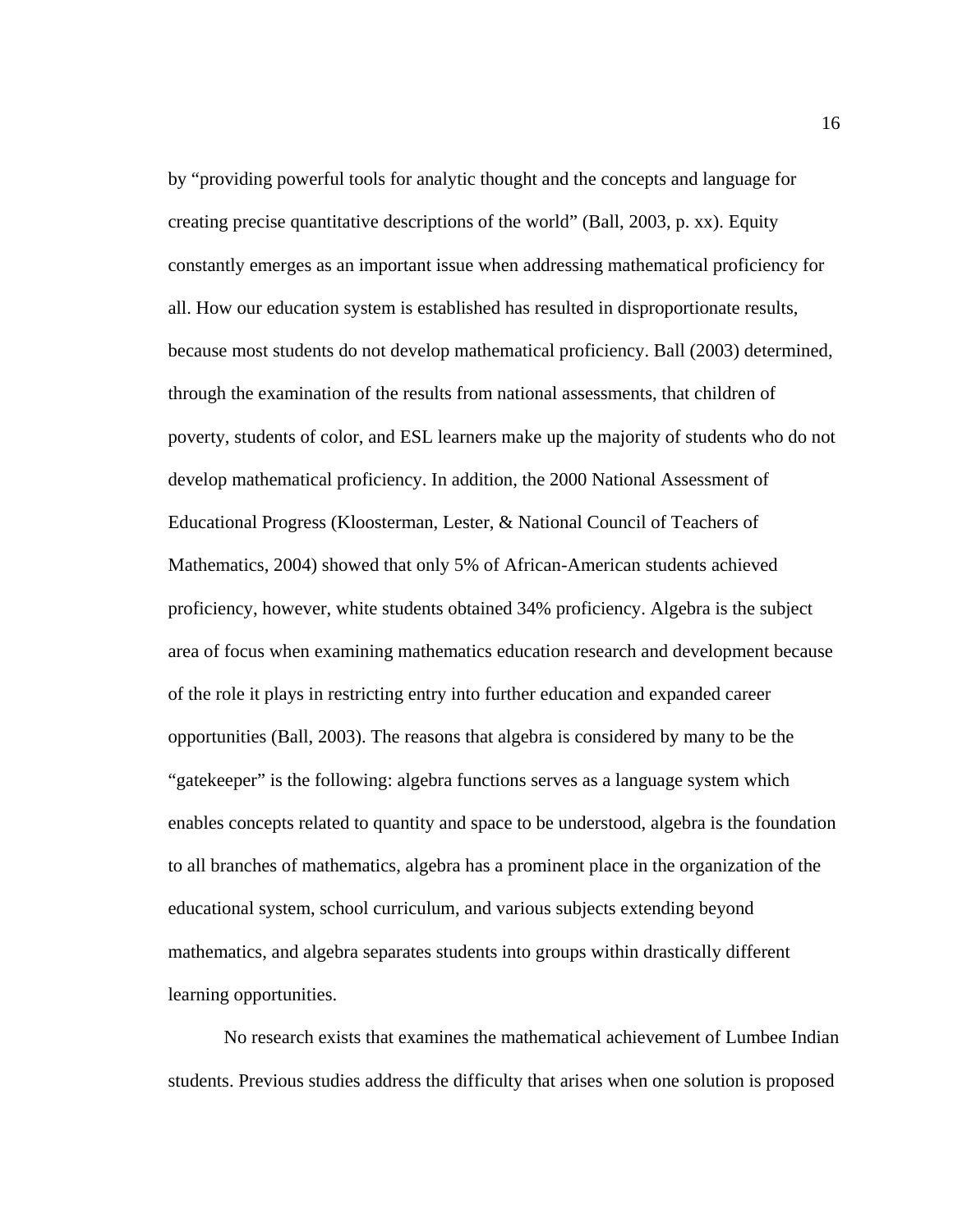to help improve Native American students' mathematics achievement, because of the tremendous diversity that exists in the Native American culture (Cheek, 1984; Demmert, McCardle, Meie-McCarthy, & Leos, 2006). As a result of the diversity among the Native American culture, the problems that exist in achieving mathematical proficiency are not consistent across the various tribes in different geographical regions. House (2001) says, "Cultural differences and instructional materials that are not appropriate have combined to result in lower mathematics achievement of American Indian students" (p. 289). Currently, students may also experience a lack of connection with the mathematics curriculum, because of not seeing the relevance of mathematics in their everyday lives (House, 2001; Latham, 1999; Ramirez & Mather, 1997). Two of the issues that emerge as a result of a lack of connection are the shortage of role models in mathematically related fields, and the lack of opportunities to engage in mathematical practices that are authentic to their experiences. Therefore, Native American students do not have the opportunity to experience equity in mathematical pedagogy (Apthorp & Mid-Continent Regional Educational Lab, 2004; Booker, 2006; Fuson et al., 2000; Marchand, Pickreign, & Howard, 2005; Ramirez & Mather, 1997). Additionally, the research does not address the Lumbee Tribe, but focuses on other Native American tribes (Apthorp & Mid-Continent Regional Educational Lab, 2004; Davidson & Miller, 1998; Lipka, Sharp, Brenner, Yanez, & Sharp, 2005). Various researchers focus on the severe need for additional research on Native Americans in mathematics (Cheek, 1984; Demmert et al., 2006; House, 2001).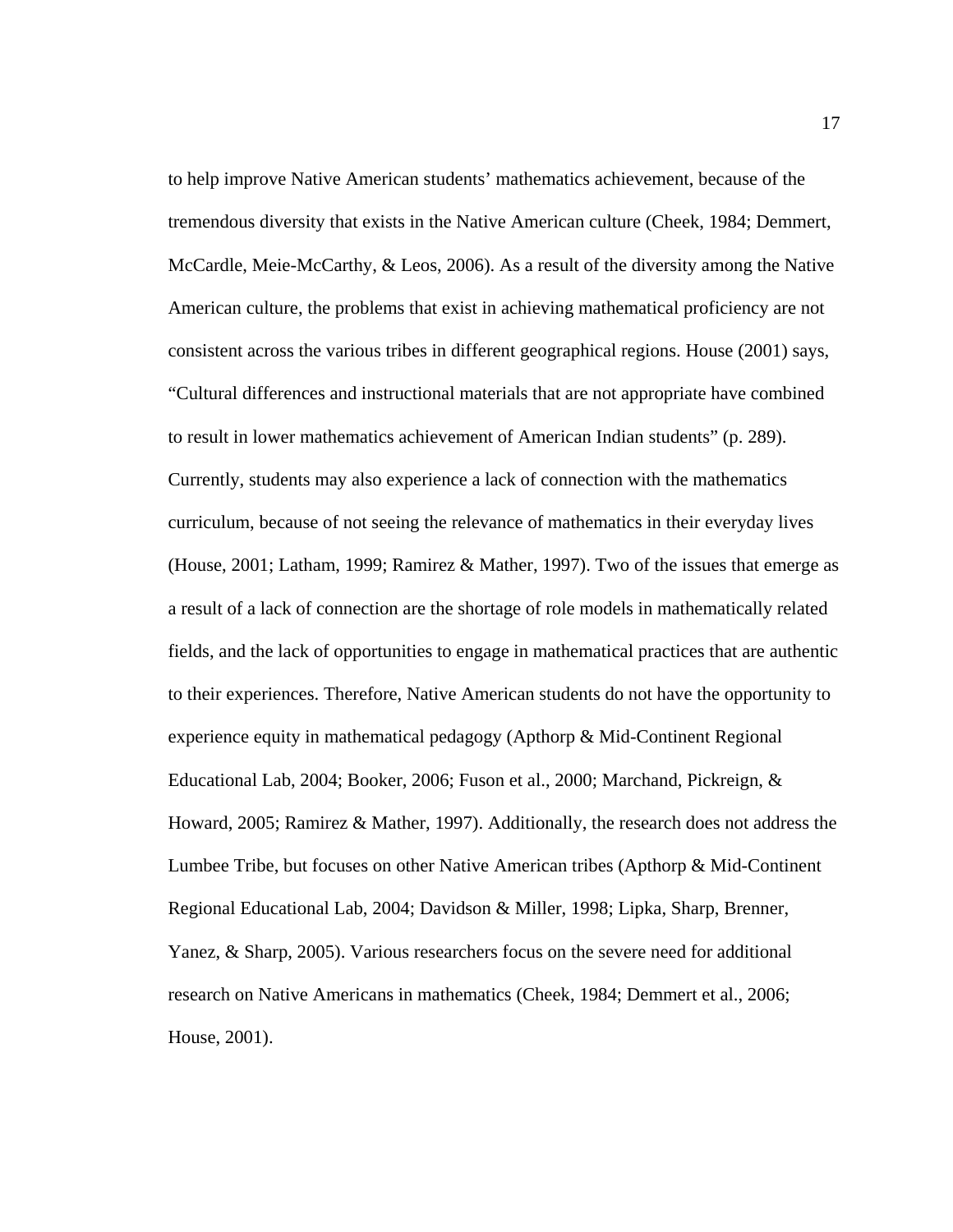#### **Purpose Statement**

The purpose of this study is to examine the aspects of community that support the algebraic achievement of Lumbee Indian middle school students. As a result of the lack of research related to Lumbee Indians, I seek to gain an understanding of why there exists a narrowed achievement gap in mathematics in a particular Lumbee Indian community by examining the meanings of teaching and learning mathematics. Wenger (1998) defines meaning as "a way of talking about our (changing) ability—individually and collectively—to experience our life and the world as meaningful" (p. 5). Therefore, I will look at the experiences, expectations, resources, and goals of community members to understand these meanings. There are three components of the meanings of teaching and learning mathematics that inform the study: (a) mathematics teaching and learning; (b) the students; and (c) the social networking in the community.

As a result of the nature of the study, which is an examination of the meanings of mathematics in the community, a qualitative study will provide an opportunity for me to examine the beliefs and values that the teachers, students and parents possess about mathematics (Creswell, 2007). The meanings of mathematics influence: (a) the instructional practices that are used in the classroom to promote student understanding; (b) the expectations the teachers and parents have for students' success in the mathematics classroom; and (c) the level of support the teachers and parents provides to ensure success.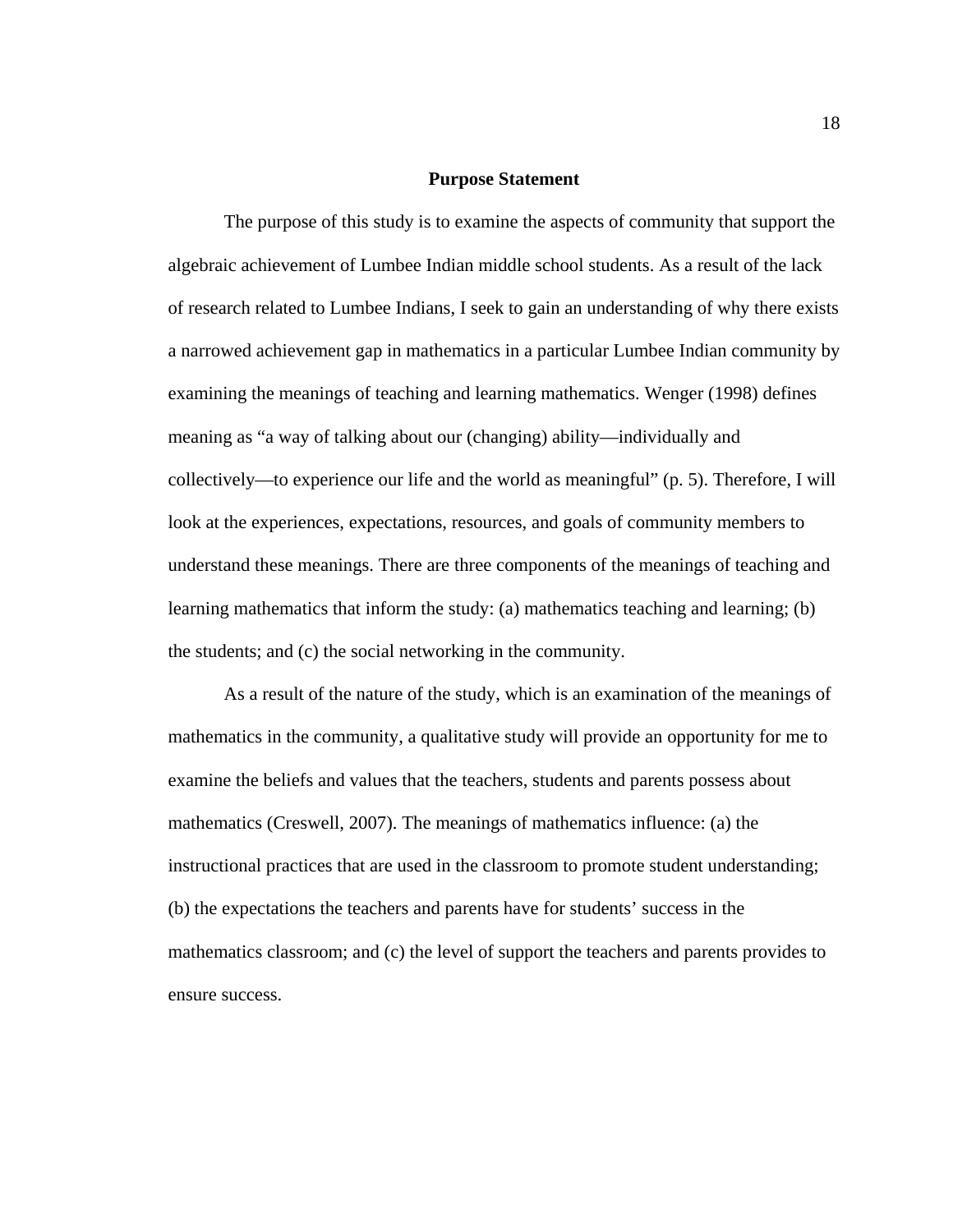#### **Theoretical Considerations of Meanings of Mathematics Teaching and Learning**

During the course of my examination of the literature, Yackel and Cobb (1996) expanded the interpretive framework to account for the broader influences that the school and societal levels have on the development of student's mathematical learning. As a result, the expansion of the framework will give me a theoretical framework for examining the aspects of the community that support the algebraic achievement of Lumbee Indian middle school students. The framework was developed out of a need to examine the broader contexts that were accounted for at the classroom level. While conducting research, Yackel and Cobb (1996) encountered instances in which the interpretive framework was not an adequate tool to examine what was occurring within their teaching experiments. The need to expand the framework to look at the school level became apparent when conducting research in two locations. One of the research sites was located in a rural/suburban area and the other was comprised of a predominantly inner-city population. The goal of the research was to work in coordination with the teachers to make the strong reliance on the textbook during instruction problematic because this would help them to understand the need to alter their instructional practices to ensure that students' learned with understanding. They experienced success when working with the rural/suburban sites.

When the researchers began their study in the inner-city site, the approach they used in the rural/suburban was not effective because the beliefs and values of the teachers at this site were aligned with the traditional views of mathematic instruction. Several of the teachers adopted the instructional practices that the researcher felt promoted students'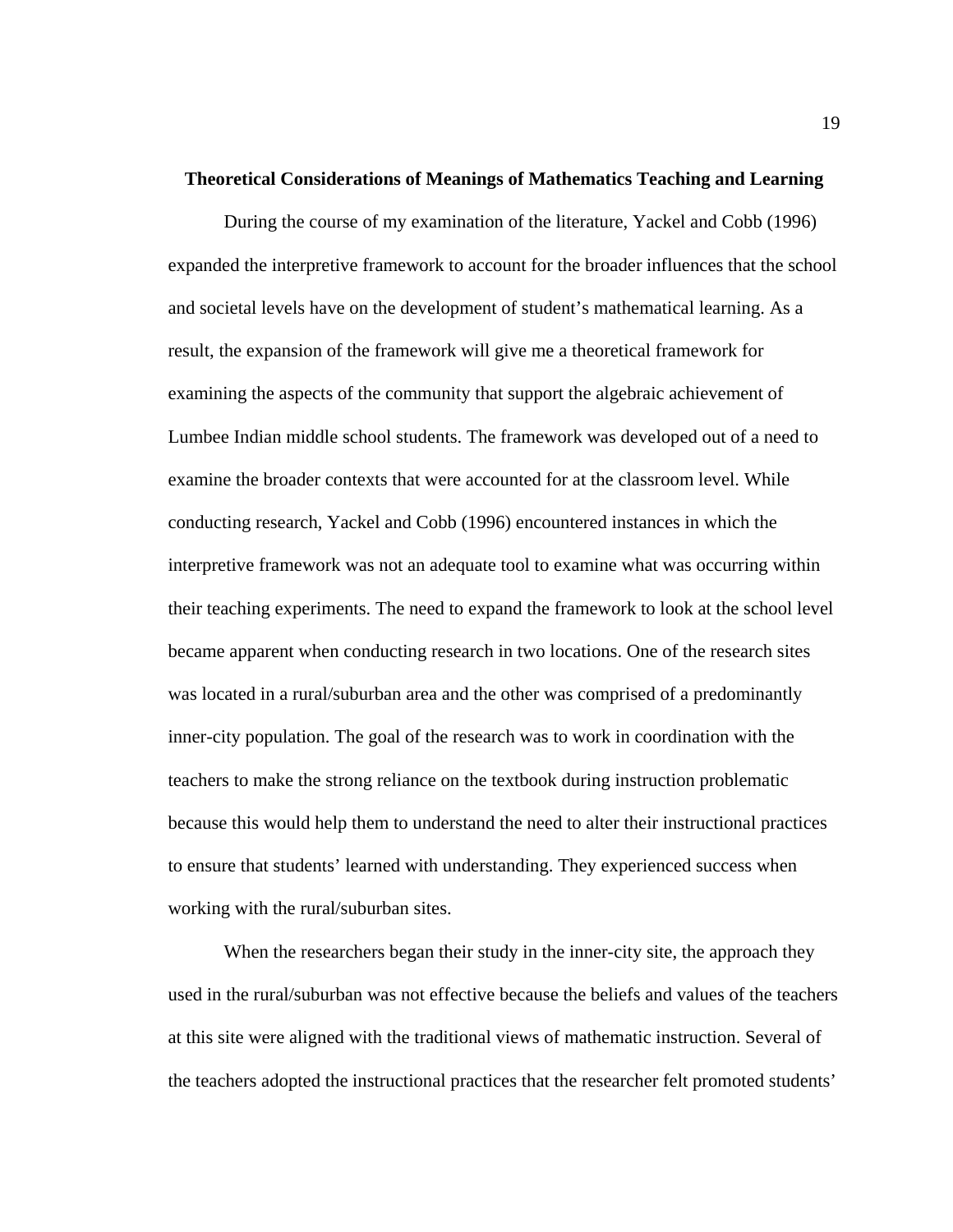understanding; however, there were distinct differences in the ways that the teachers at two research sites adopted these practices. After carefully examining the observations made at the inner-city site, the researchers found that there were differences in what counted as intellectual and social-welfare of students within these two settings. To deal with the differences, the researcher developed the notion "that what it means to be a child in school" is restructured by the members of a learning community as they take part in the practices within the school. The general school norms are not developed in terms of individuals but from the collective and individual's beliefs about what constitutes being a student within the school community. The psychological constructs, such as what an individual's beliefs about their role and others' role in school, emerge as the students take part in and contribute to the practices of the school community.

 The need emerged to expand the interpretive framework to the societal level because Cobb and Yackel (1995) wanted to add to the prior studies on mathematical achievement of Asian and American students by comparing the learning of arithmetic of students in Taiwan and the United States. While examining the two countries they realized that the students were participating in distinctly different learning activities and the activities were also structured around the cultural practices at the societal level. The two countries included the following differences in general societal norms: teachers' and parents' expectations for the process that students will go through to learning, the level of proficiency students will reach, and the amount of support that teachers and parents will provide to students. From the social perspective at the societal level, the development of students' mathematical understanding is based on their participation in the learning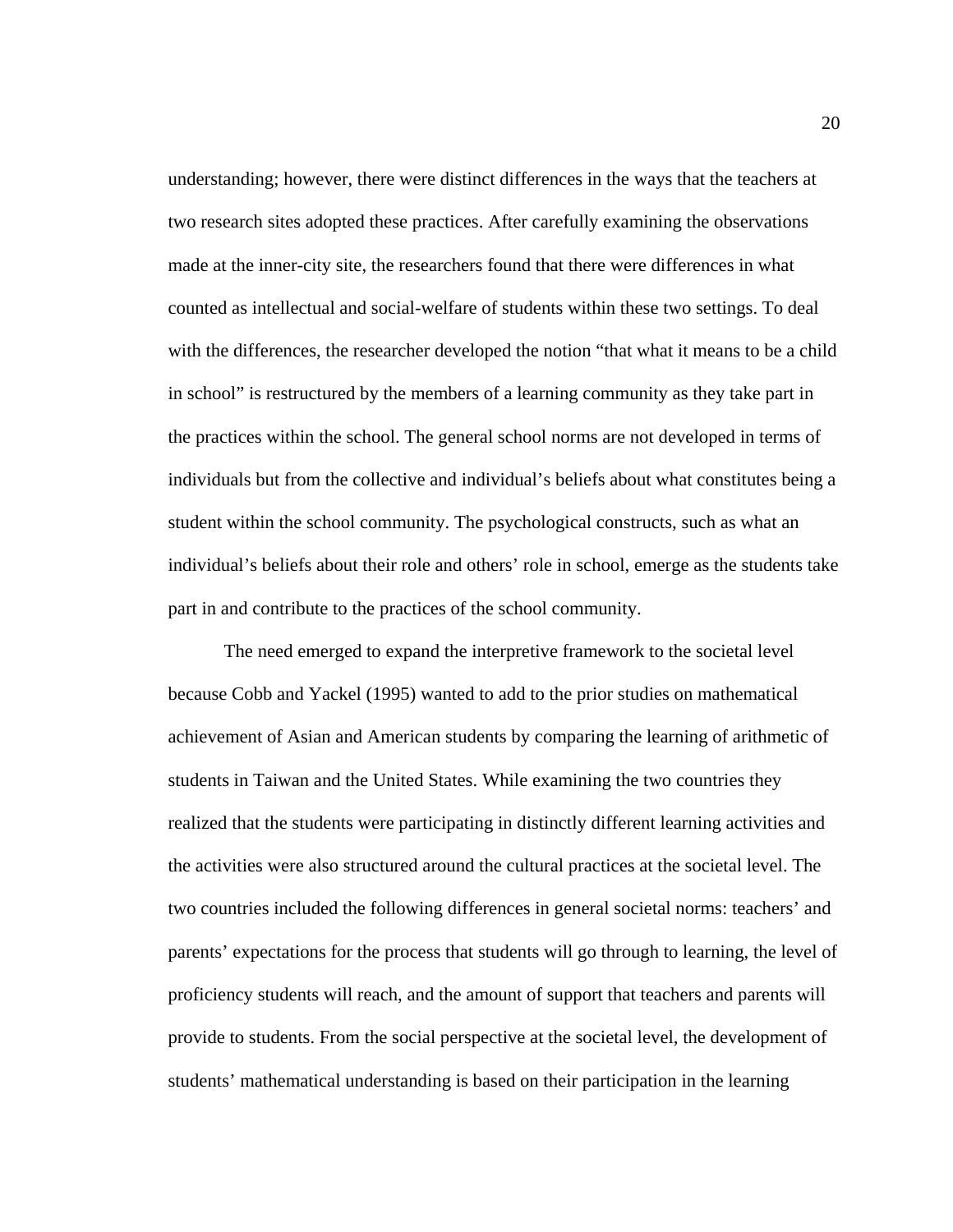activities on the cultural practices of the society. The psychological perspective treats the culture as a group of factors that influences an individual's intellectual development in mathematics.

The interpretive framework is used to examine the classroom level analysis of the development of student's understanding while participating in the local classroom community. My study will look at the school and societal/community level to determine how they influence the development of student's understanding in algebra. Examining the sociomathematical norms enables the researcher to determine the beliefs and values that are specific to mathematics. The social norms aspect allows the researcher to determine how the teacher and students interact in the classroom and how mathematics activity is positioned within the classroom. The school and societal aspects of the expanded framework provide a way to analyze how the school (teacher component) and societal/community (parent component) support the algebraic achievement of students. The societal aspect of the framework will be adapted to look at the community as the unit of analysis.

In the examination of mathematics teaching and learning, and students' perceptions, goals, and motivations, Cobb and Yackel's (1996) framework provides a useful tool for investigating these two components through the meanings of mathematics teaching and learning. To understand the third component of mathematics teaching and learning, I will need to examine social networking from the social capital perspective.

Pierre Bourdieu (1986) and James Coleman (1988) analyze the concept of social capital in two principle ways. Bourdieu defines social capital as "the aggregate of actual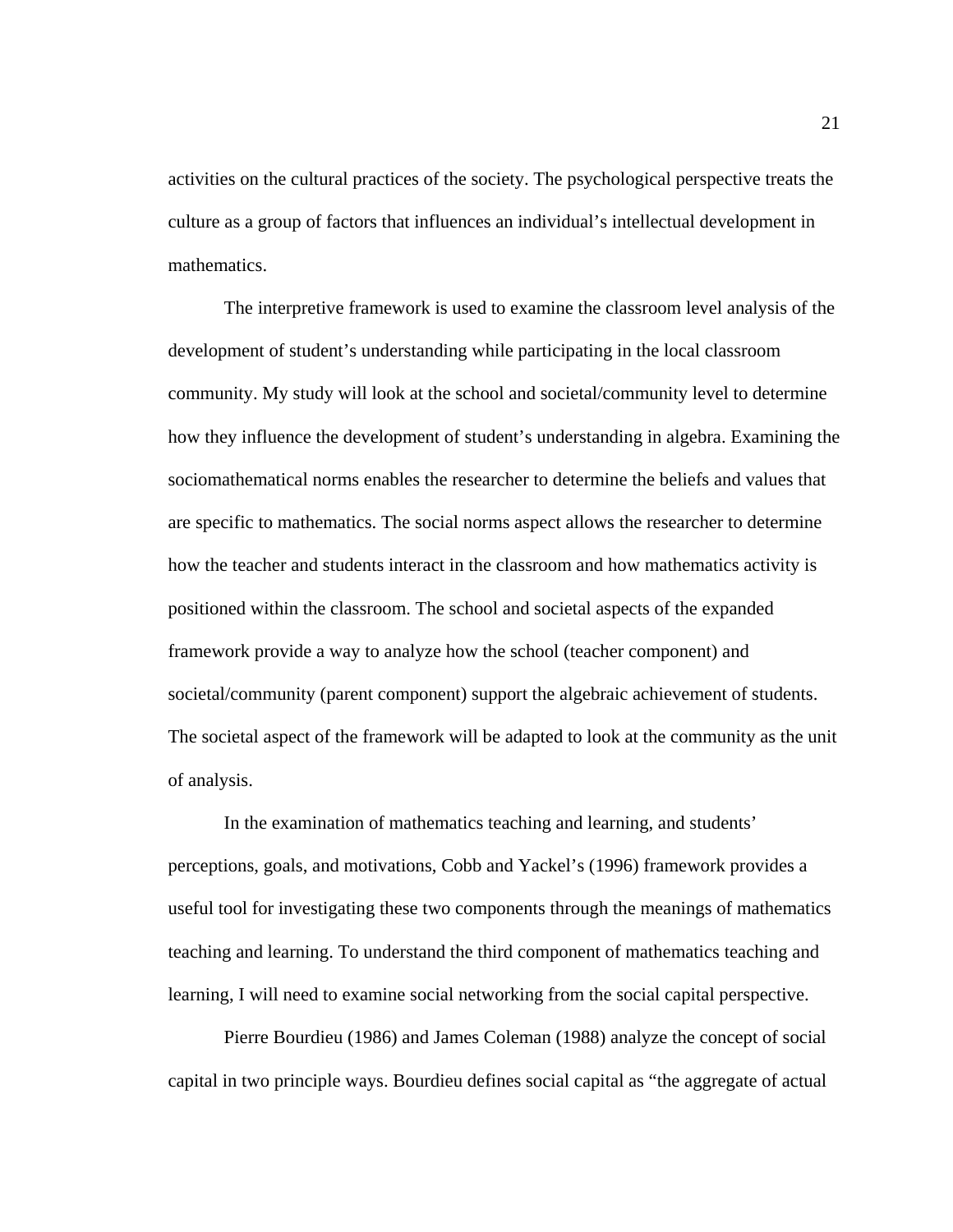or potential resources linked to possession of a durable network of essentially institutionalized relationships of mutual acquaintance and recognition" (as cited in Dika & Singh, 2002, p. 33). Lin (2001) explains how social capital is thought of from two differing perspectives: the individual and the group. He says that the individualistic perspective is analyzed based on how the individuals access and draw on assets embedded in social networks to gain help to advance themselves or how the individual provides resources in the social networks; and the group perspective looks at how the cooperative parts and processes of the group are based on the construction and continuation of the collective asset. According to Lin (2001), Bourdieu views social capital from class perspective because social capital is "the investment of the members in the dominant class (as a group or network) engaging in mutual recognition and acknowledgement as to maintain and reproduce group solidarity and preserve the group's dominant position" (p. 10).

Dika and Singh (2002) discuss how social capital from Coleman's perspective involves analyzing it from the viewpoint of norms and social control. Coleman says social organization is the foundation to social capital because it supports the networks. He emphasizes social organization because the interconnected nature (members of the community know the extended family) of the networks fosters the development of norms (Dika & Singh, 2002). Coleman's theory of social capital looks at the positive contributions that it can have on the opportunities that students have to become successful. The connections between the networks in social capital are persevered due to closure, which Coleman (1988) explains as a means monitoring each component of the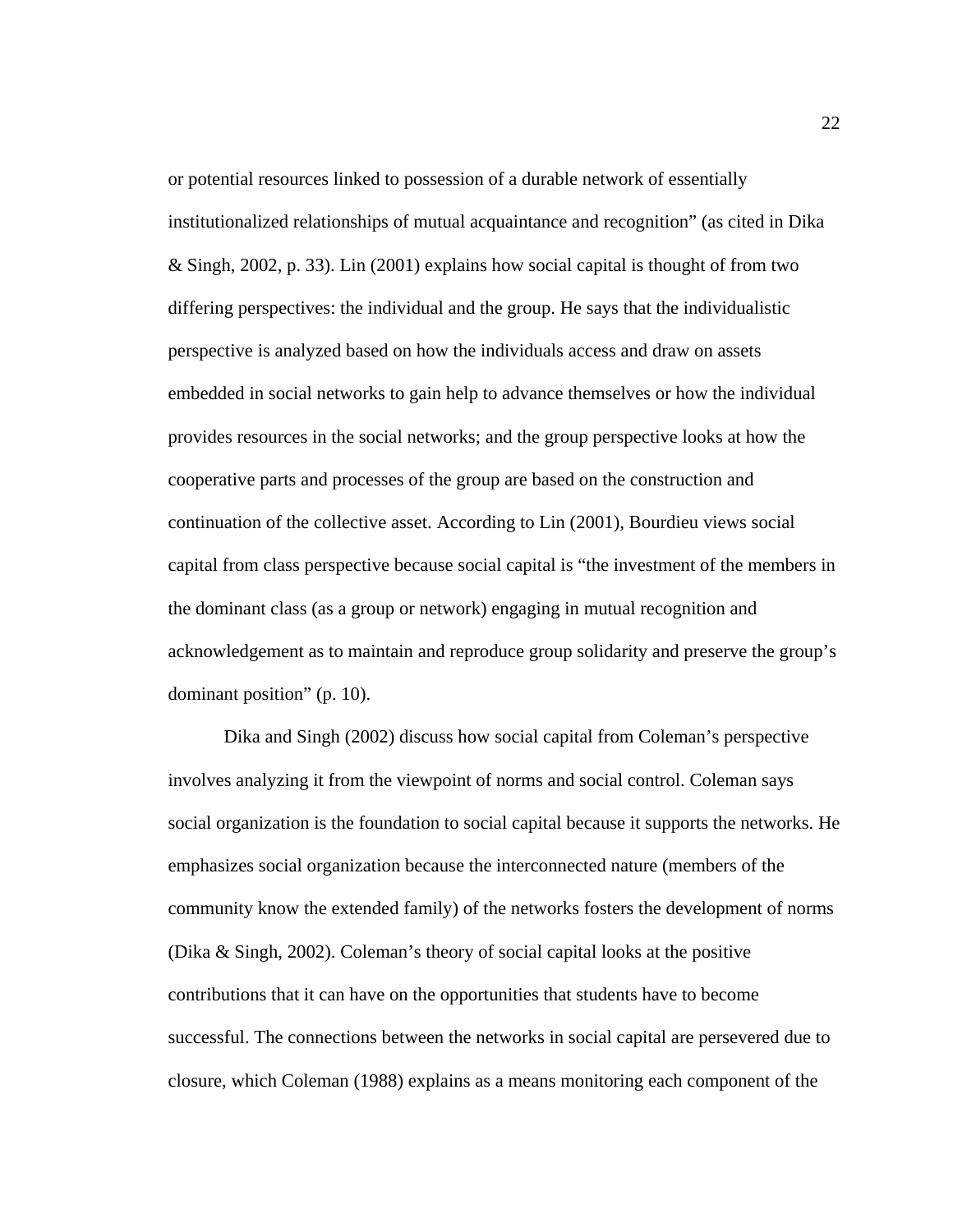system to ensure that it is working effectively for the common good. Lin (2001) discusses how closure also exists in Bourdieu's view of social capital because the resources are allotted and utilized by the individuals within a particular social group or class.

The concept of social capital was applied in a study that examined the differences in development of students who are considered at-risk (Furstenberg & Hughes, 1995). They define at-risk as having the potential to live a life with limited economic opportunities, therefore, resulting in limited resources to provide for the basic needs of life. The study had three different stages:

- 1. Three years after the completion of a 20-year longitudinal study, the researchers established a baseline by looking at the bivariate relationships between the students' current achievement and the measures of social capital.
- 2. Introduced two measures of human capital, mother's education and the socioeconomic status of the family, as control variables.
- 3. Expanded model to introduce controls for each of the other measures of social capital from three years earlier with the associated outcomes presently in the students.

Furstenberg and Hughes were able to determine that social capital has an influence on helping youth navigate out of poverty.

Goddard (2003) conducted a study to build on the theoretical foundation for relational networks, norms, and trust as functional and structural tools of social capital that can be utilized to increase student achievement. The study was conducted at elementary schools in a large urban district, involved surveying teachers at schools that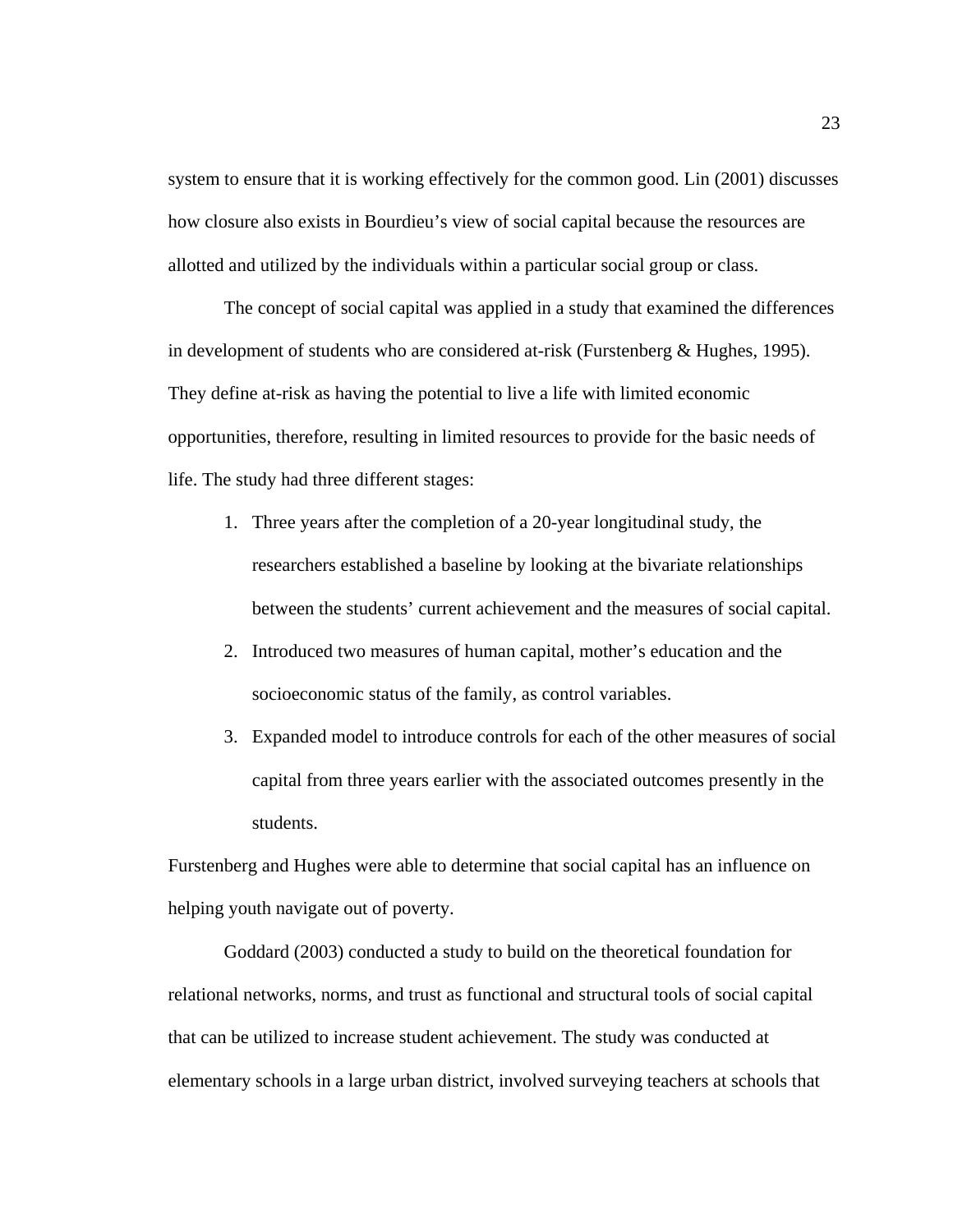had at least five participants, and consisted of collecting student achievement and demographic data for each school that participated. Goddard concluded that schools described as having a high level of social capital had increased proficiency levels on their state-mandated tests. When the teacher-student and teacher-parent relationships are classified as having trust and the schools possessed norms and social relations that supported academics then the foundation is laid that enables students to experience academic success.

### **Summary**

 Typically in the United States, advanced levels of mathematical proficiency is not achieved and the large difference in the achievement continues to exists between Caucasian students and/or middle-class students compared to students of color and/or low-socioeconomic students. Algebra is the subject area of focus because of the role the subject plays in restricting entry into further education and expanded career opportunities (Ball, 2003). The reasons that algebra is considered by many to be the "gatekeeper" is the following: algebra functions serves as a language system which enables concepts related to quantity and space to be understood, algebra is the foundation to all branches of mathematics, algebra has a prominent place in the organization of the educational system, school curriculum, and various subjects extending beyond mathematics, and algebra separates students into groups within drastically different learning opportunities. To effectively utilize the fundamental principles of algebra, the development of algebraic reasoning has to occur. Investigating aspects of the community provide an understanding of the activities, practices, beliefs, and values that promote the development of algebraic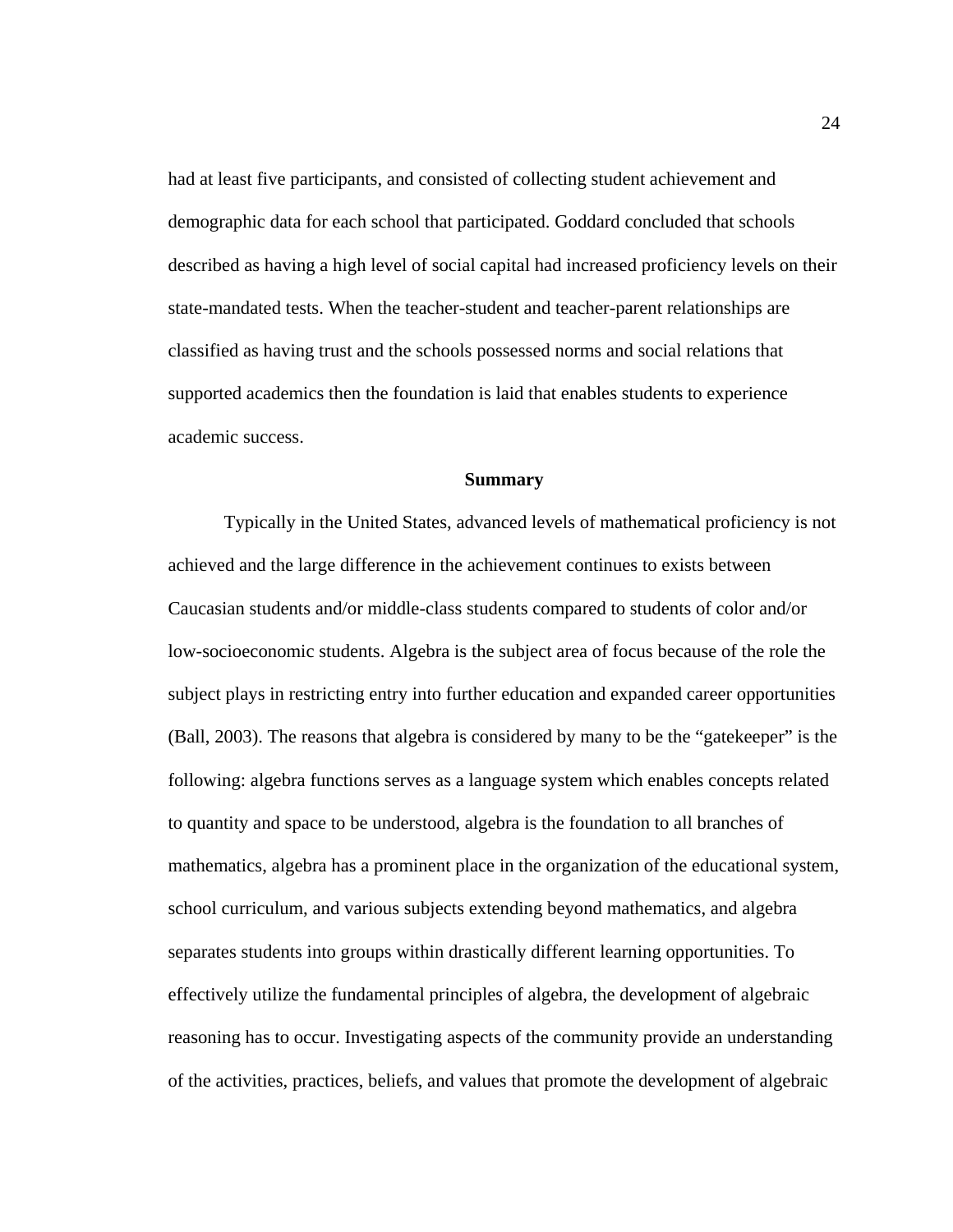reasoning. By examining a community in which the achievement gap is lowered for Lumbee Indian students, the study provides the researcher with the opportunity to investigate what factors within the community facilitate the success of students in mathematics. Therefore, the following research questions are proposed for the study:

- 1. What are the meanings of teaching and learning mathematics in a highachieving Lumbee Indian community that promotes mathematics achievement in the middle grades?
- 2. How does mathematics teaching and learning emerge during an examination of the community?
- 3. How does the social networking system within the community promote the mathematics achievement?
- 4. How does the community support teaching and learning?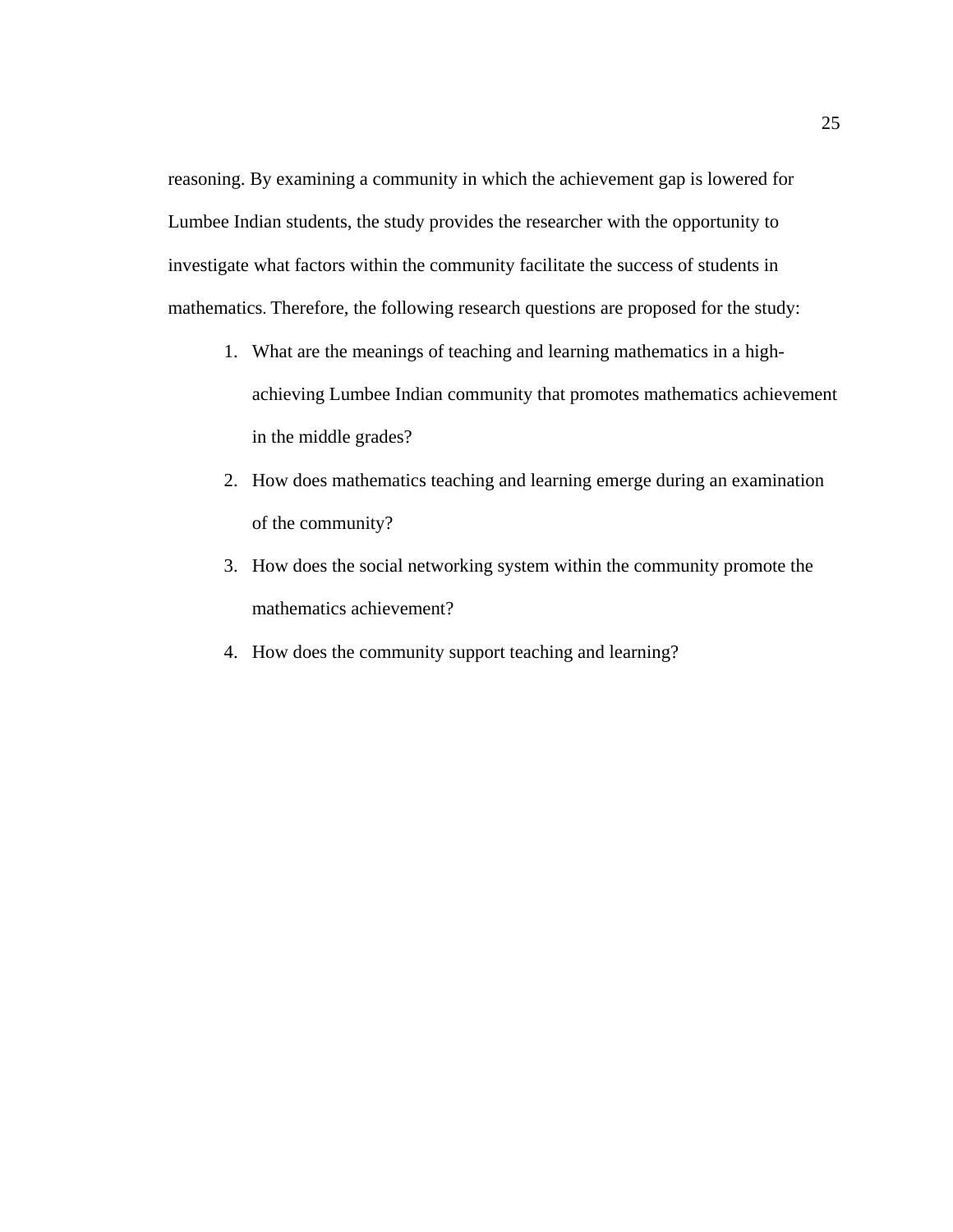## **CHAPTER II**

## **REVIEW OF LITERATURE**

### **Diversity of Native Americans**

 Among Native Americans there exists a tremendous diversity. Cheek (1984) examines possible solutions to increase Native Americans' participation in mathematics. She reports that because there are over 400 different tribes the cultural diversity among Native Americans is a major obstacle in studying the problem. Cheek states, "Programs designed for members of one tribe or group of tribes may not be appropriate for members of other tribes" (p. 107). In a review of research on Native American students in mathematics, Cheek presents the following solutions for increasing achievement: higher expectations, culturally based programs in mathematics, and improved mathematical pedagogical methods. Cheek also discusses a study conducted by Scott (1983), that showed how the Pueblos performed higher compared to white students on the measurement proportion of a mathematics achievement test, because the measurement questions were applications of real-world problems. However, they scored lower on the arithmetic portion, which was highly symbolic and could be completed using rote memorization instead of conceptual understanding. Based on the findings of the study, Cheek suggested that future studies need to be conducted to determine the impact of linking real-world problems to the development of Native American students understanding of mathematics.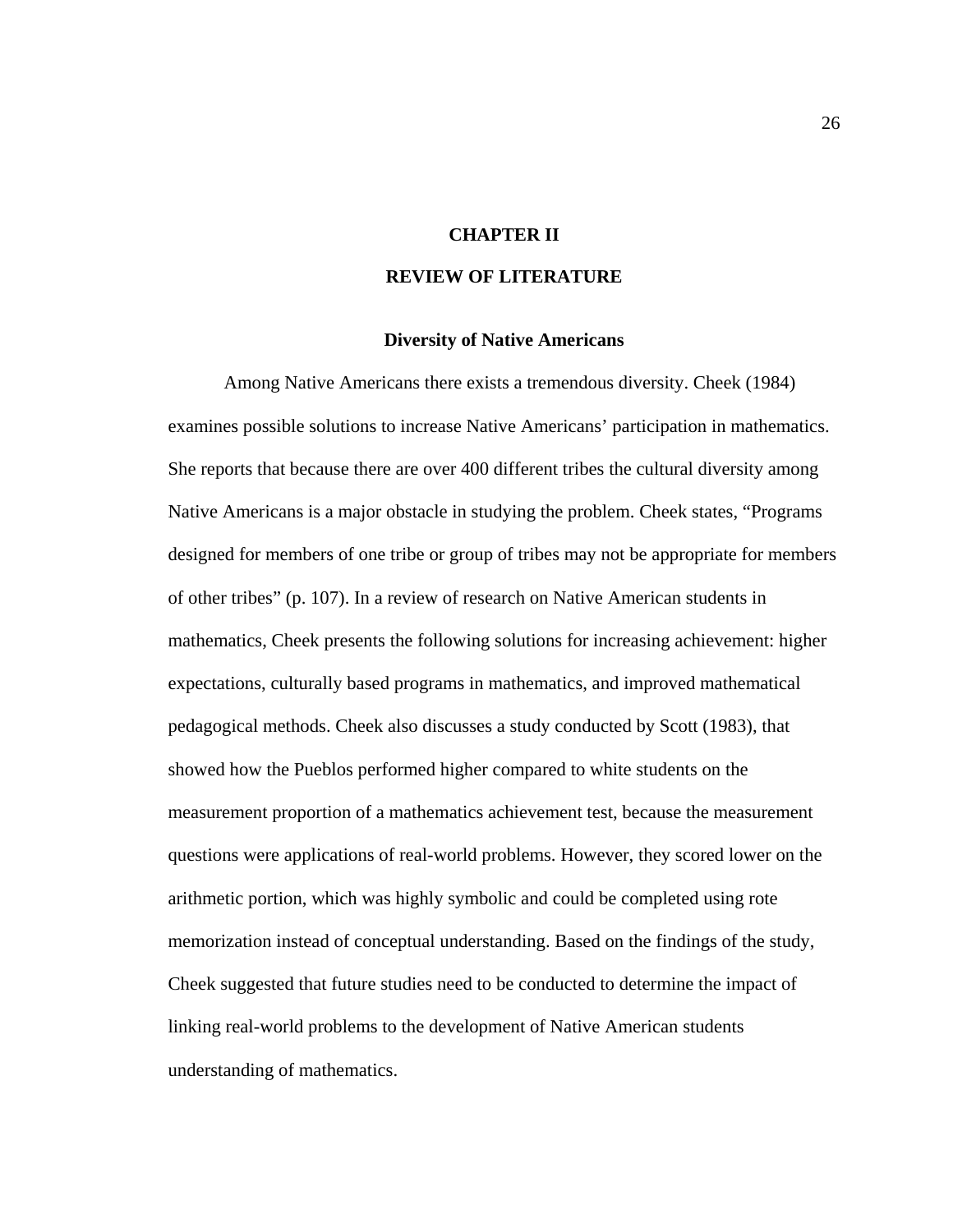Demmert et al. (2006) also discuss the issue of diversity when conducting research on Native Americans. The researchers say,

It is clearly recognized that not all Native American groups are the same. Even within the subcategories of American Indian, Alaska Native, and Native Hawaiian, there are subgroups with distinct cultures, traditions, and languages. Any research would need to take this into account. (p. 100)

In order to have a foundation to examine the educational issues faced by Native American students, Demmert et al. (2006) expanded on the research addressed by the committee that helped to develop *Indian Nations at Risk: An Educational Strategy for Action* (Department of Education, 1991). The following are the four areas of focus that the committee felt were essential for increasing Native American students academic success: (a) Develop culturally, linguistically, and developmentally appropriate programs in the early grades; (b) Support the use of students' tribal language and culture within the school environment; (c) Provide adequate training to Native American teachers in order to bring to the forefront quality instruction for students; and (d) Provide the foundation necessary to strengthen communities and provide support to ensure that students are prepared to attend four-year colleges and universities. These researchers also used data from workshop participants, research colleagues, and focus groups to determine the areas that are critical in order to address the need for research on the issues faced by Native Americans. The following are the results from the input:

- Increasing the number of Native American researchers.
- Increasing the extent to which research on Native American students is community-based, participatory research, and ensuring the inclusion of a variety (where possible a combination) of research methodologies.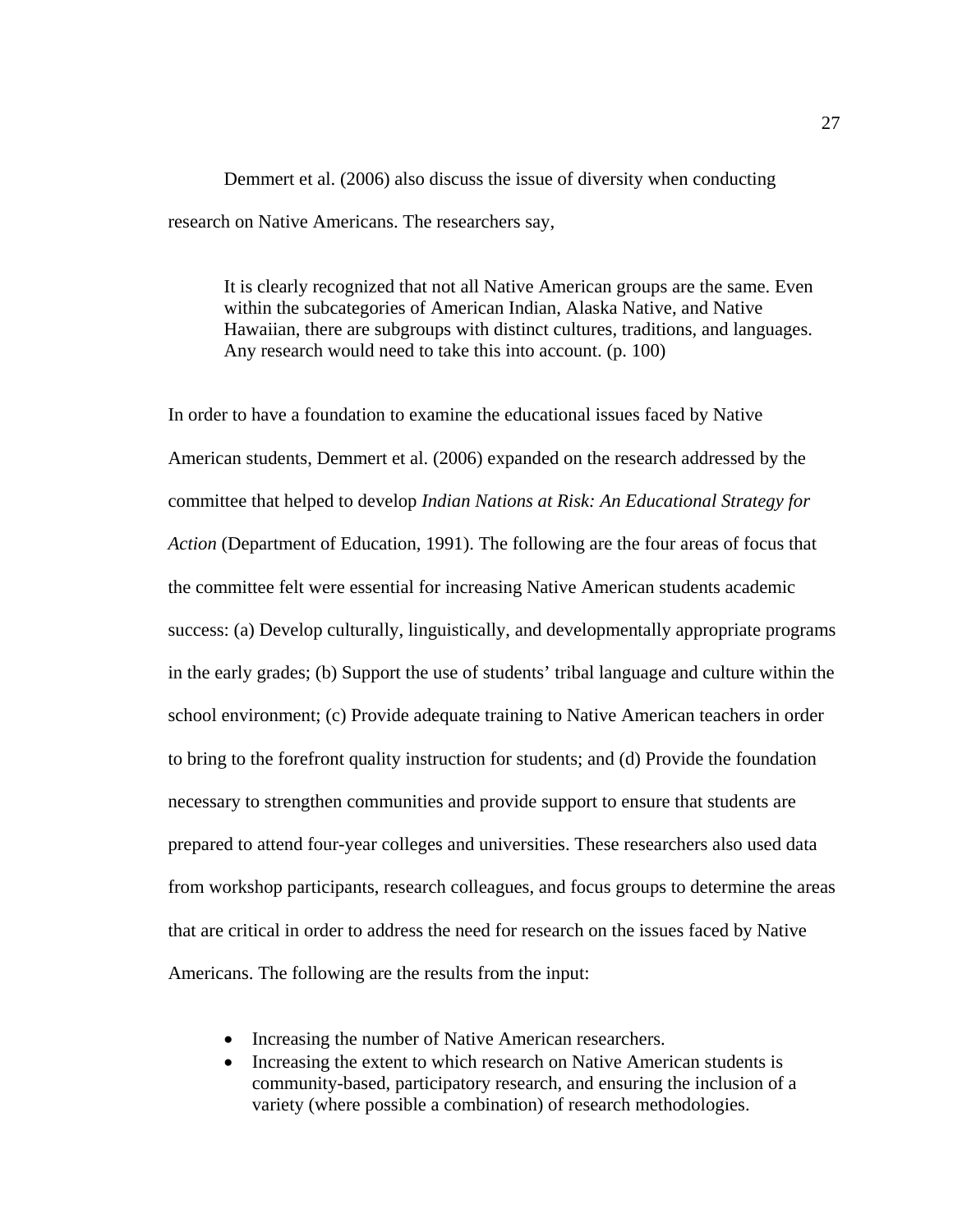- Defining, examining, and addressing the achievement gap.
- Examining the effectiveness of culture-based education in comparison to existing instruction.
- Focusing on early childhood development. (p. 104)

## **Algebra**

One of the important mathematical concepts that are crucial to the success of students during middle school is the ability to learn and understand the fundamental concepts of algebra. Views of algebra are shaped by its implementation into school mathematics throughout the history of United States education system. The traditional view of algebra is based on simplifying algebraic expressions, working out equations, and becoming proficient at manipulating symbols based on a predetermined set of rules, which lead to a disconnection with mathematics knowledge and real world applications (Kaput, 1999). Kaput's definitions of algebra are in the following approaches (Carraher & Schliemann, 2007; Kaput, 2008):

- The study of structures and systems abstracted from computations and relations that arise from generalized arithmetic and in quantitative reasoning
- Algebra as the study of functions, relations, and joint variation
- Algebra as a cluster of specific modeling languages to express and support reasoning about situations being modeled

Algebra is also characterized by using variables to develop polynomial and rational expressions, through representing or modeling concrete examples from realworld situations, utilizing the Rules of Arithmetic, the Laws of Exponents and multiplicative nature of fractional powers in combination with the fundamental concepts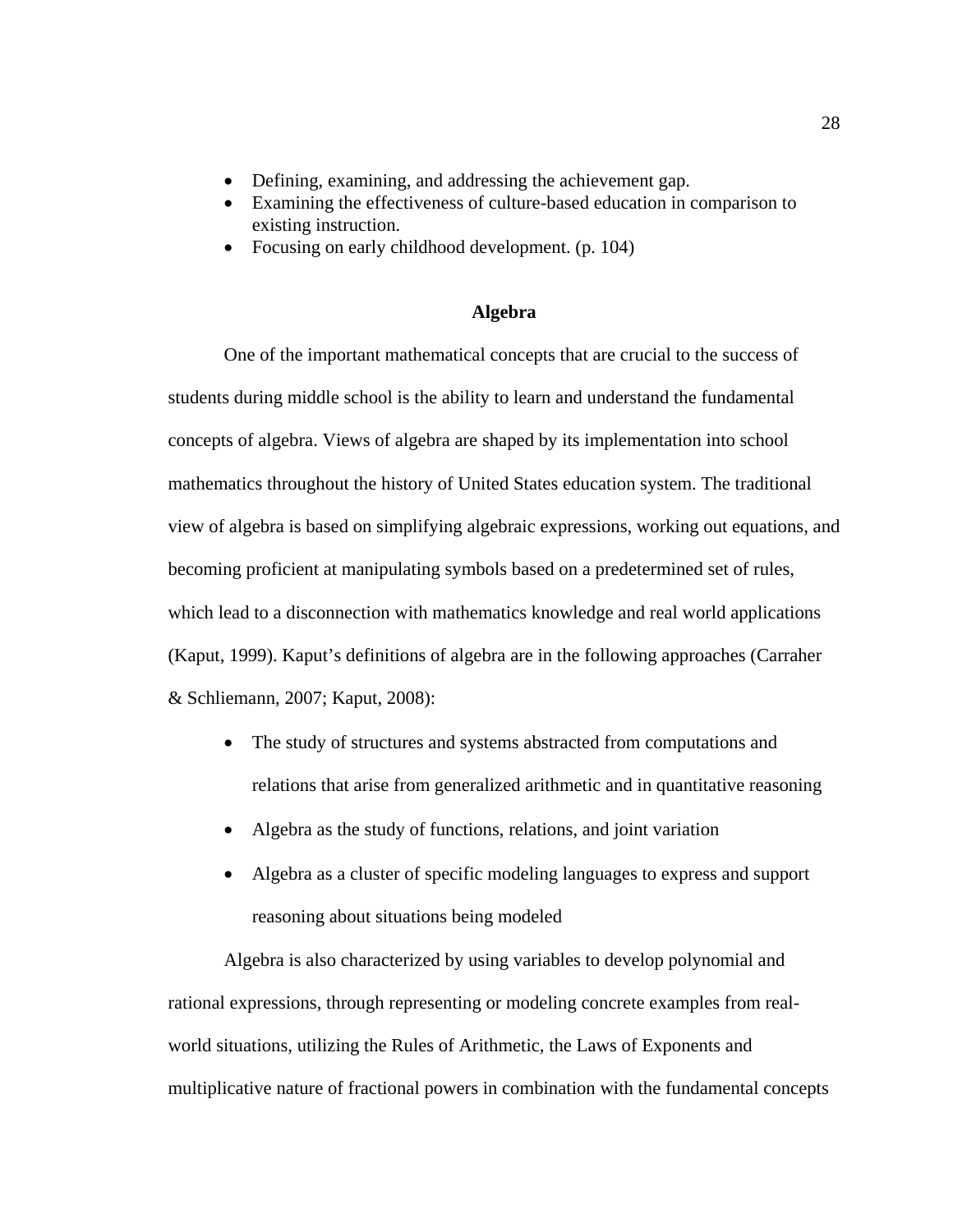involving in working with equations (Carraher & Schliemann, 2007). Ball (2003) looked at algebra as the basis for mathematics reform in the United States because of the major influence that Algebra has on the school mathematics curriculum. Algebra is the foundation that enables the development of tools that are critical to representing, analyzing, modeling, solving, stating and proving generalizations; which can then be transferred in peoples' everyday lives. Kaput (2008) makes a distinction between algebra and algebraic reasoning. He characterizes the view that some people have of algebra as sustainable body of knowledge, which in turn views algebra as a cultural artifact; and the ability to do algebra is a matter of genetics. However, algebraic reasoning looks at algebra as an activity that people engage in by "doing, thinking and talking about mathematics" (p. 9).

### **Algebraic Reasoning**

To effectively utilize the fundamental principles of algebra, the development of algebraic reasoning has to occur. In a review of the literature on algebra and algebraic reasoning, the terms algebraic reasoning and algebraic thinking are used to indicate the same idea. Smith (2008) looks at two kinds of algebraic thinking: representational thinking and symbolic thinking. Representational thinking explains the psychological processes that an individual develops to situate meaning for a particular representational system. Symbolic thinking is then associated with the way one interprets and utilizes a symbol system and the rules associated with it. Smith argues that examining how people create their individual mathematical certainty is critical to representational thinking and needs to be focused on because it can enable mathematics to be more unified, more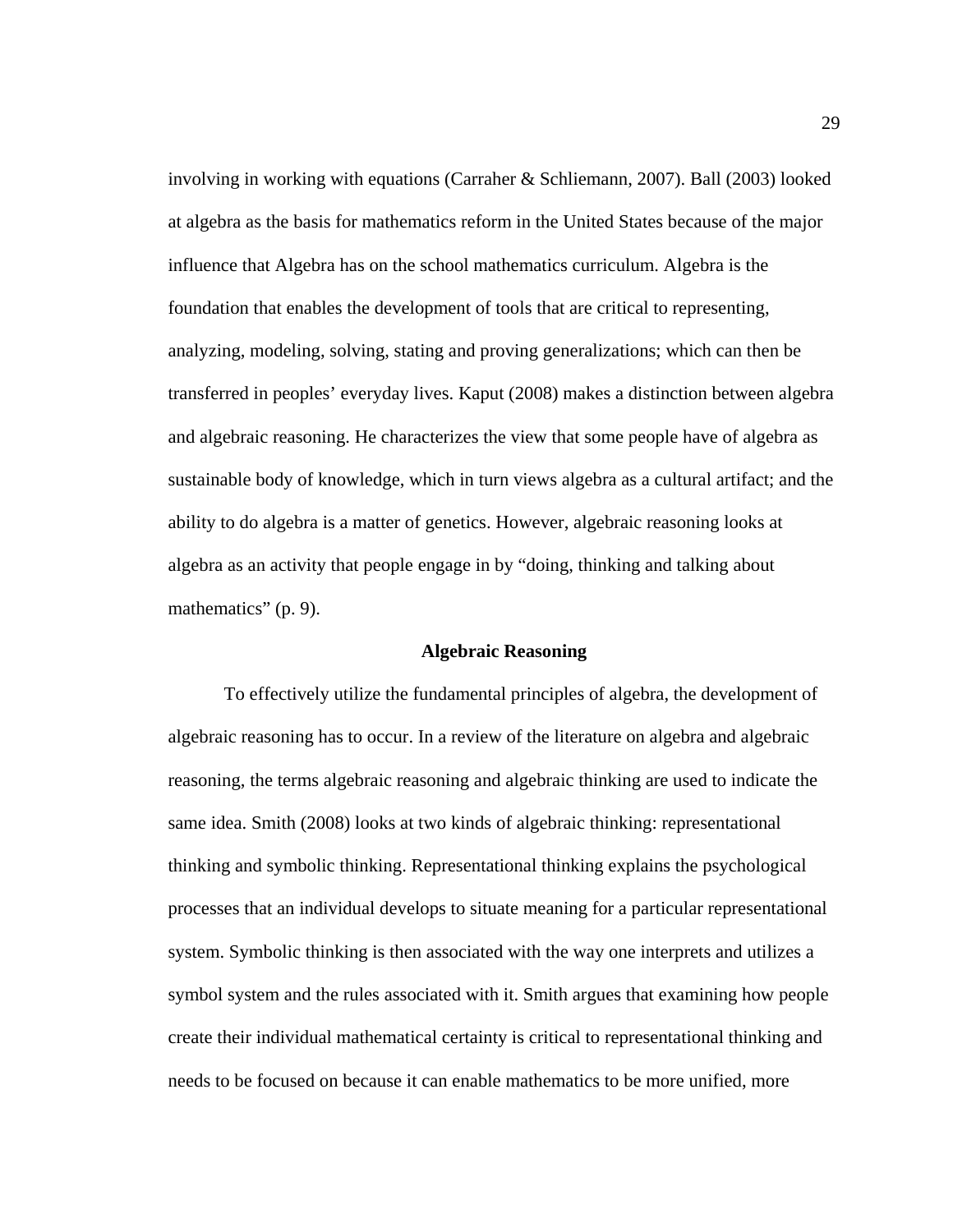general, and clearer. Through the use of functions as a basis, Smith developed an approach to the introduction of algebraic and functional concepts that utilizes contexts for students to build functional relationships, which links actions with the representational system that allows the construction of mathematical certainty between the actions and the representational system.

Carraher and Schliemann (2007) conducted a review of the literature on algebraic reasoning for students' ages 6 to 12, which is classified as early algebra. They define algebraic reasoning as "psychological processes involved in solving problems that mathematicians can easily express using algebraic notation" (p. 670). Early algebra is considered to be the bridge between arithmetic and algebra. Carrahar and Schliemann view arithmetic as a part of algebra instead of two distinct areas of mathematics. By focusing on the relationship between arithmetic and algebra, students have an increased chance of generalizing mathematical ideas, understanding functions and variables and using algebraic notation. All three of these aforementioned processes are prominent components throughout the elementary mathematics curriculum. The research also focuses mainly on mathematics learning and to a smaller degree teaching, and uses educational policy, epistemology and curriculum design to facilitate and enrich the discussion related to algebraic reasoning.

Blanton and Kaput (2005) view algebraic reasoning as "a process in which students generalize mathematical ideas from a set of particular instances, establish those generalizations through the discourse of argumentation, and express them in increasingly formal and age-appropriate ways" (p. 413). Algebraic reasoning can assume different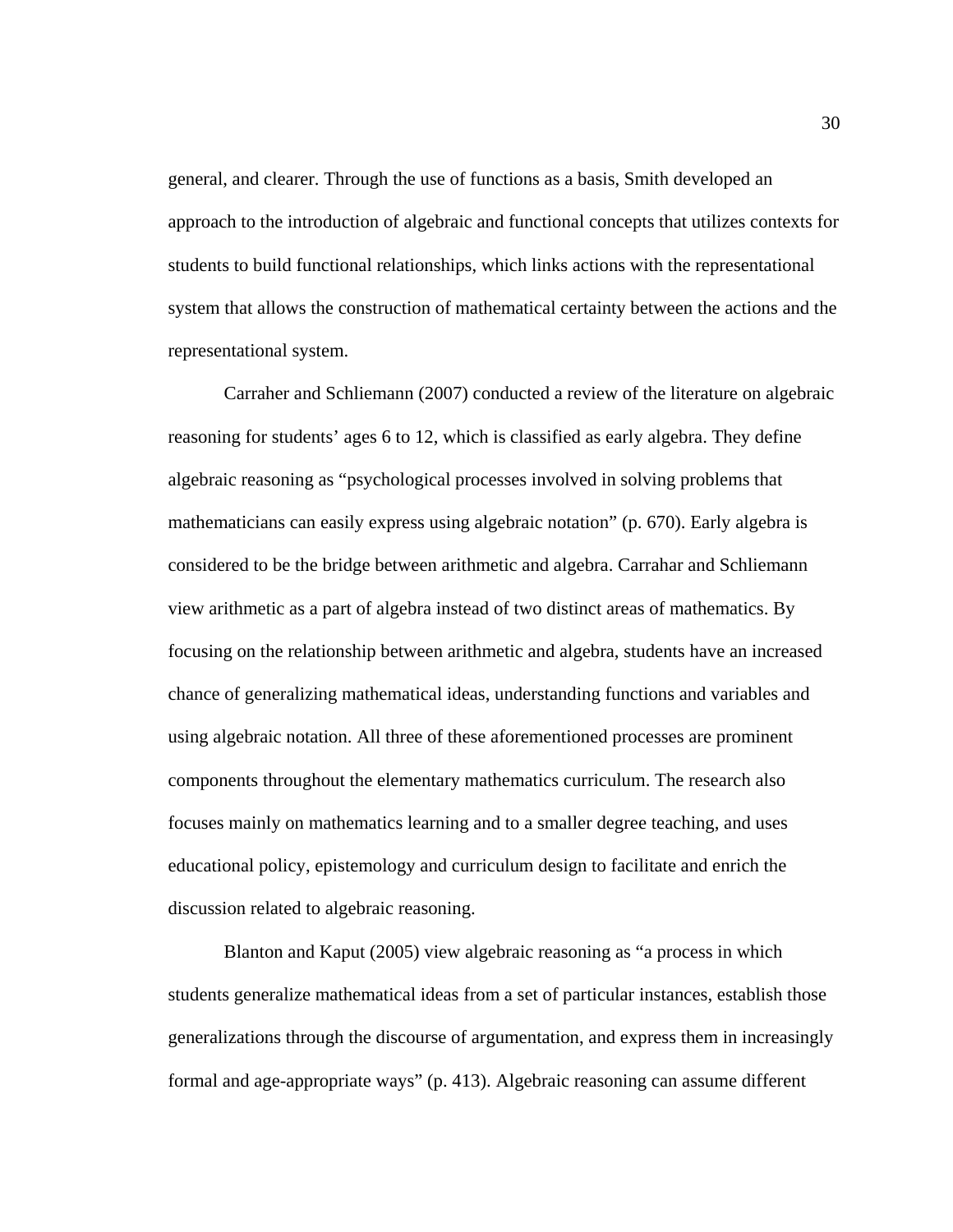forms as described by the following: utilizing arithmetic (generalized arithmetic) or modeling as a domain for expressing and formalizing generalizations, generalizing numerical patterns to describe functional relationships (functional thinking), and generalizing about mathematical systems abstracted from computations and relations (Blanton & Kaput, 2005; Carraher & Schliemann, 2007; Kaput, 1999, 2008). In order to examine how algebraic reasoning is promoted in the classroom through the strategies utilized by the classroom teacher, Blanton and Kaput (2005) conducted an in-depth study of one particular teacher after a year in the "Generalizing to Extend Arithmetic to Algebraic Reasoning" (GEAAR) project. The project focused on developing teachers' aptitude for recognizing and thoughtfully adding to students' experiences about reasoning algebraically. The project also utilized existing and supplemental instructional resources to create support for realistic classroom activities. The class was observed twice a week, with the teacher writing reflections and collecting student work for 19 additional classes. The classroom instruction and interactions were evaluated to determine the diversity in types of algebraic reasoning, their frequency and form of integration, and the techniques of teaching practices by which algebraic reasoning would flourish. The algebraic reasoning was separated into spontaneous and planned algebraic reasoning teaching episodes. These episodes were broken down further into thirteen categories. Teacher effectiveness in integrating planned and spontaneous algebraic reasoning tasks on a daily basis into mathematics instruction resulted in growth in students' algebraic reasoning skills.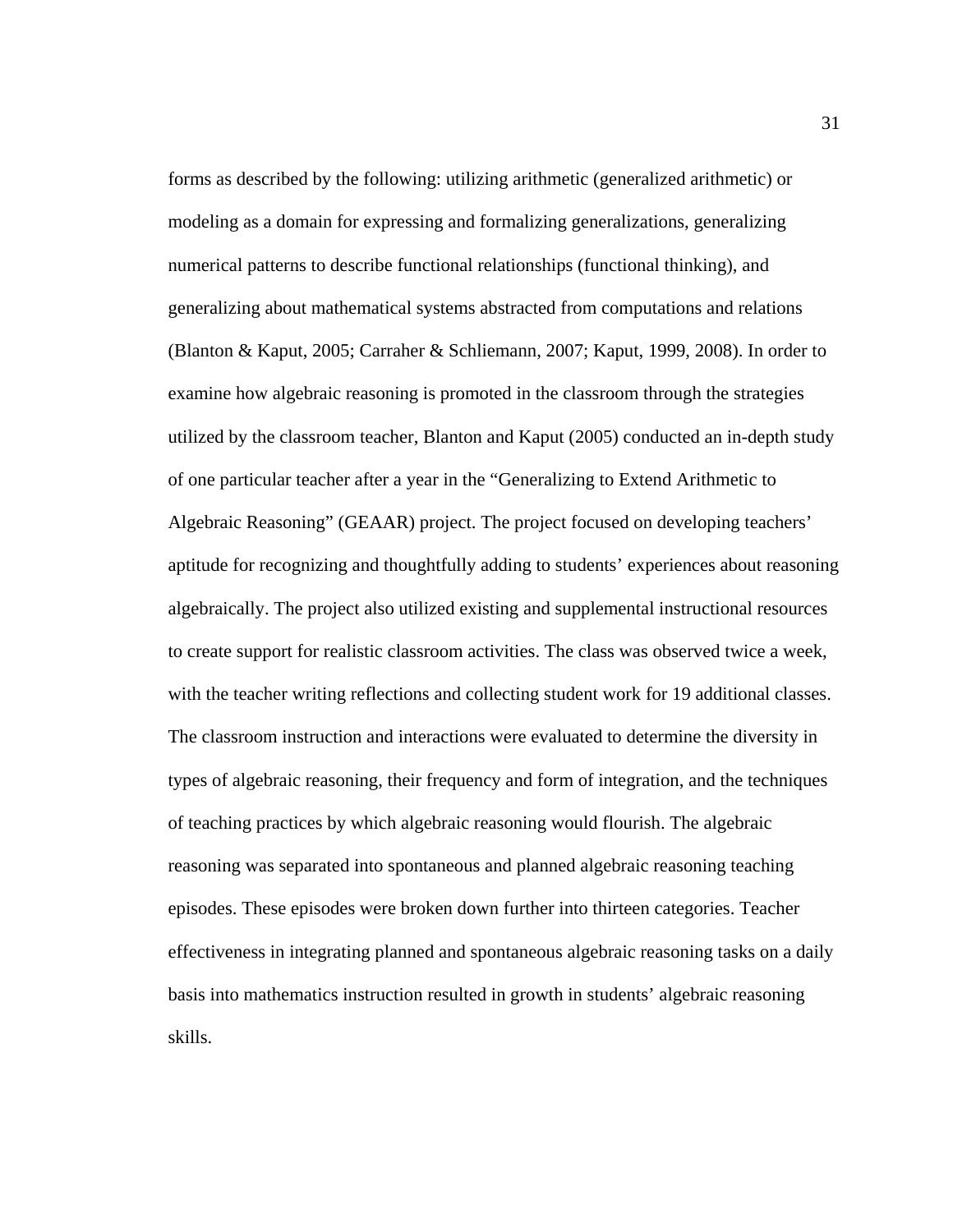Different studies have taken the various components of algebraic reasoning and conducted studies to determine if they can effectively increase students' ability to utilize these components while completing algebraic tasks (Billings, 2008, Gay & Jones, 2008; Lannin, 2005; Smith, 2008; Steele & Johanning, 2004). Students' ability to build upon the mathematical activities and generalize this information in an effective mathematical representation of proposed solutions to the tasks appeared to be the unifying theme of the research focus of the various studies.

Steele and Johanning (2004) conducted a study with a seventh grade pre-algebra mathematics class to determine if the students could develop effective schemas, which are defined as a mechanism in the memory that enables the student to effectively connect similar experiences together, that could be used to do the following:

- Make connections between quantities in algebraic problem situations
- Use verbal and symbolic expressions to denote relationships
- Examine problem-solving strategies developed by students as they solved linear and quadratic problems.

The schemas were classified as either partially formed schemas or well-connected schemas. To examine students' schema development, problem contexts were used that looked at size, shape, growth and change, so that students had the opportunity to develop a pattern generalization to aid in students' understanding of the various relationships that existed between the various problems. Building-up and subtracting out schemas were most often used in the problem's context. They concluded that there appears to be a link between the generalizations that students created and the schemas they developed. The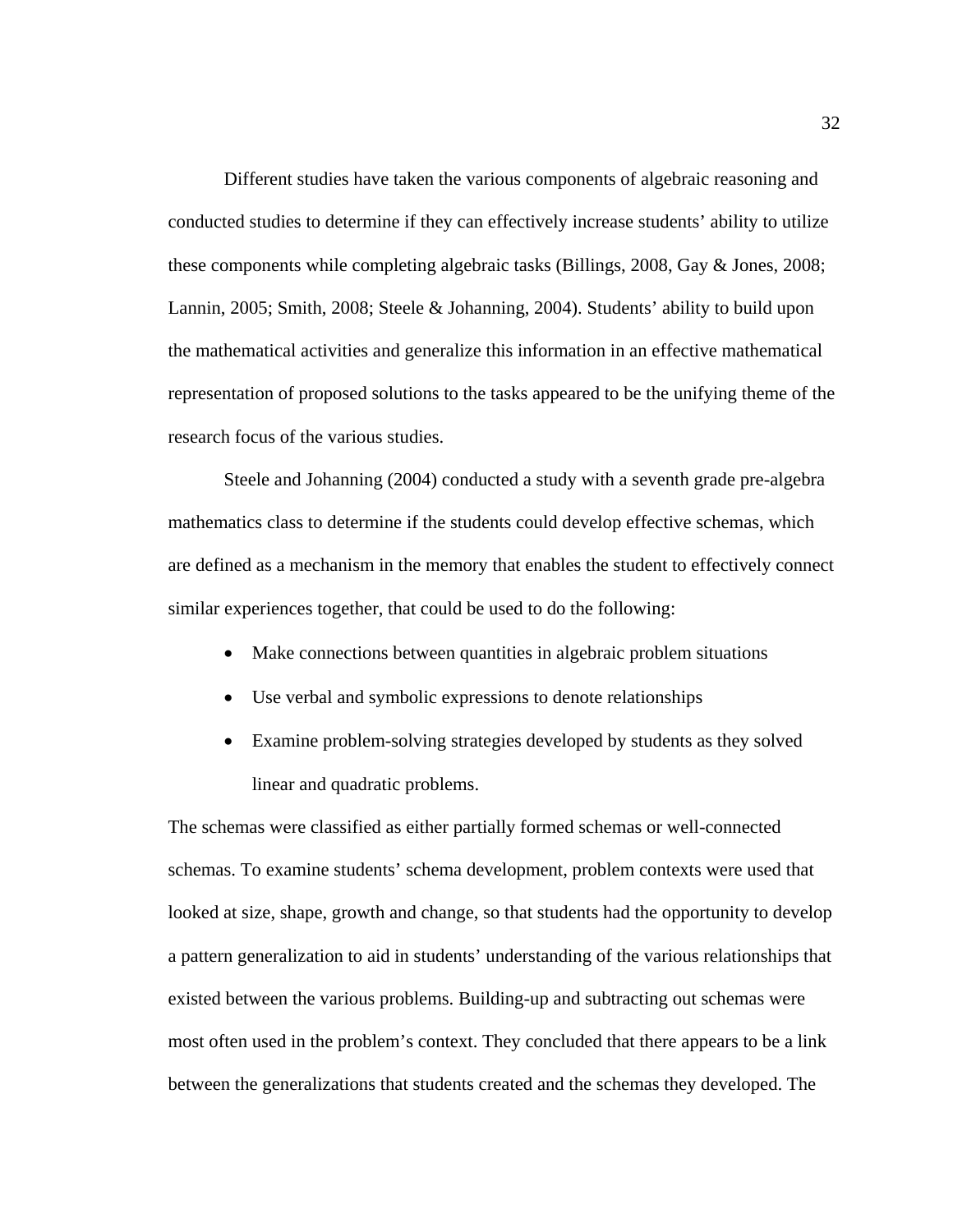researchers explain that the "students extend their schemas to assimilate the new particular case into an existing general schema or accommodate their existing general schema to incorporate the new particular case" (Steele & Johanning, 2004, p. 88). The students create schemas they feel are effective for them. They are able to explain how they utilize these schemas in new problem contexts. This demonstrates they are learning to generalize.

 Various researchers use patterns as the context for exploring generalizations (Lannin, 2005; Richardson, Berenson, & Staley, 2009; Smith, 2008). Lannin (2005) focuses on the importance of the linked relationship between generalization and justification. Generalization is a mathematical statement that characterizes the context for any value in the specified domain of the variable(s). Justification is the argument that links the mathematical statement to a general relation that is present in the context of the problem. In the study, the researcher introduced students to algebra by using patterning activities by beginning with a context that aids the students in understanding the different representations used in the activities. The researcher assumed the role of teacher in a class of 25 sixth graders that had varying range of ability levels, over a ten-day period. Four of the students were selected as the focus of the study because they were representative of class as a whole. Four mathematical tasks were selected to engage the students in algebraic reasoning and promote reflection on the challenges and advantages of the different strategies the students developed. The students utilized two types of justifications: empirical justification and generic example. Students that used generic examples were able to connect their understanding of the general relation in the various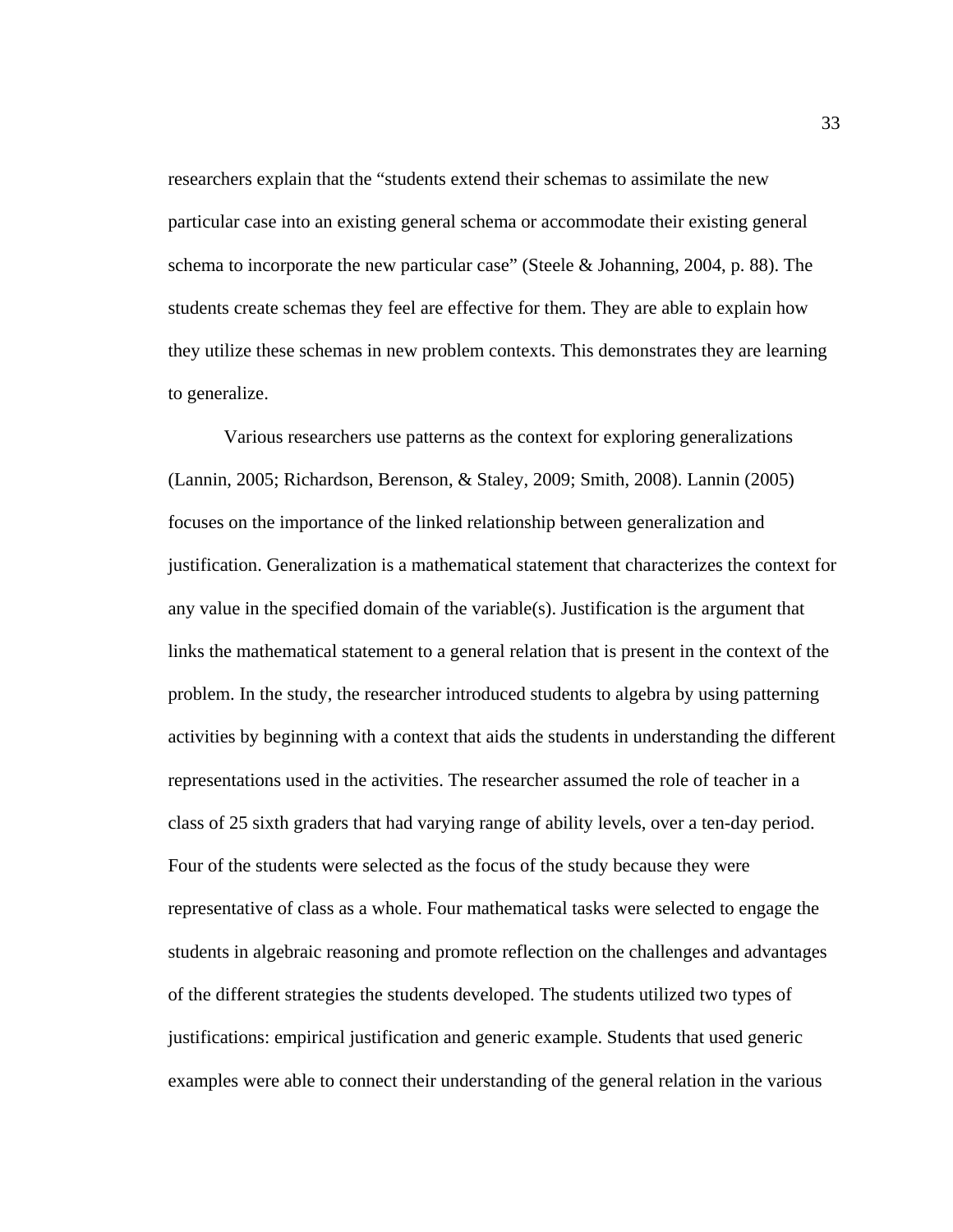problems to related problem situations. The students that used to empirical justification resulted in the use of guess-and-check strategies that hindered successful generalizations of the task.

### **Proportional Reasoning**

Proportional reasoning has such a significant role in a student's mathematical development that is has been called a central concept, a basis of higher mathematics, and the capstone of elementary concepts (Lamon, 1993; Lesh et al., 1988). The development of proportional reasoning helps students effectively deal with concepts related to ratios and proportions that are connected to the various situations they will encounter in mathematics and science and on a daily basis (Karplus et al., 1983). Various researchers have looked at the types of reasoning that students use to solve the different cognitive levels of proportional reasoning problems (Ben-Chaim et al., 1998; Karplus et al., 1983; Lamon, 1993; Norton, 2005, 2006).

 The concepts of ratio and proportion are the critical components in the development of proportional reasoning, and are commonly used in everyday situations. Tourniaire and Pulos (1985) conducted a review of the literature on proportional reasoning to determine the types of approaches used to solve proportions and the things that impact performance on proportion problems. They determined that the development of proportional reasoning is often complex; therefore, they draw the following conclusion: the methods used to solve proportions problems develop with age and experience, and increasingly difficult proportion problems are solved. Karplus et al. (1983) conducted a study to the type of comparison and types of strategies that eleven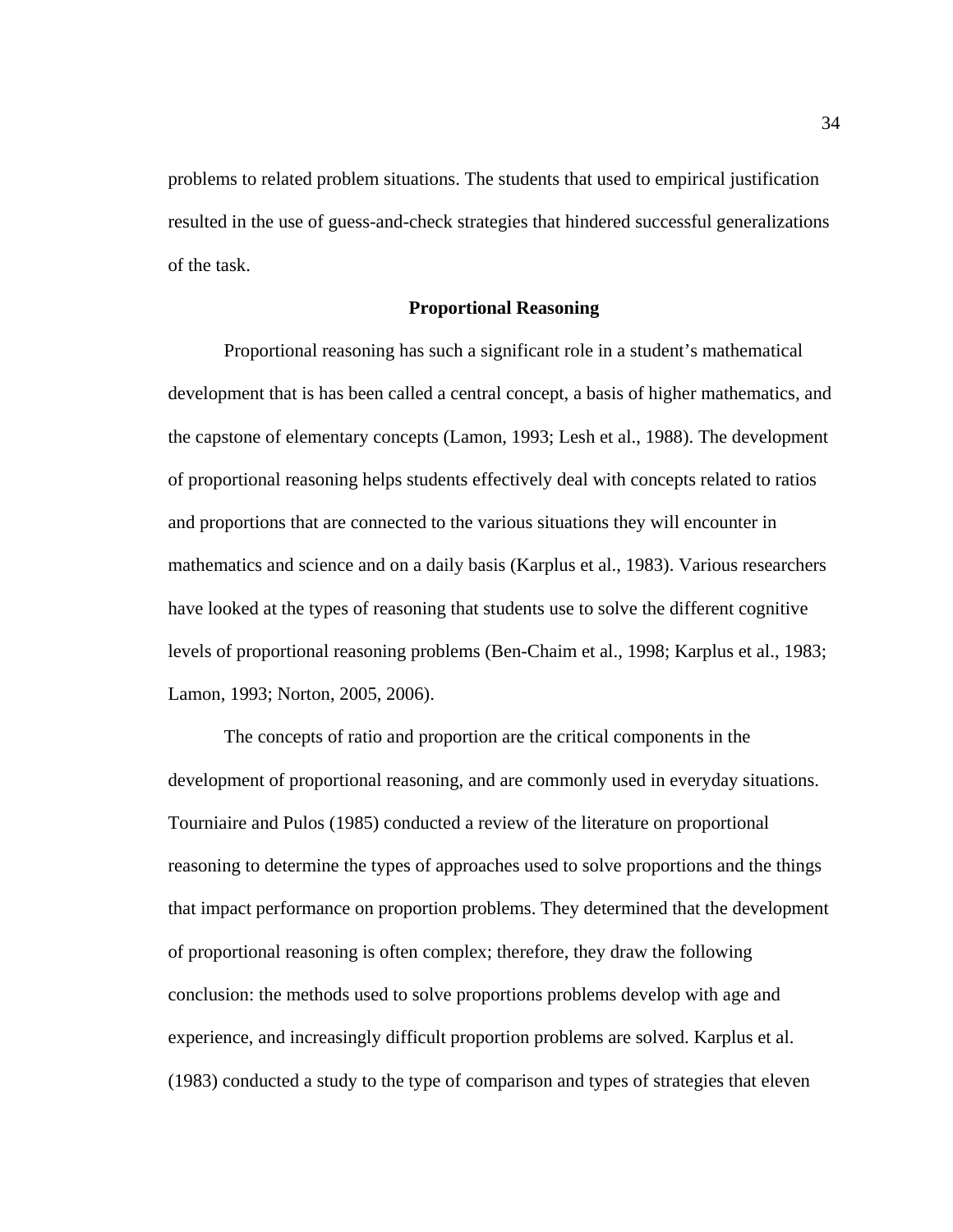and thirteen year-old students. Comparison proportion problems and missing value problems were used to determine whether students between, within, and other approaches to reason through the problems. The comparison problems involved comparing the rates of two items. The missing value problems involve using the known data and relationships to determine a rate for the specified item. Table 2.1 shows examples that are representative of comparison and missing value problems. The type of comparisons and types of strategies used to solve the problems was affected by the context and the numerical content of the problem, and the type of task they performed in the previous problems.

#### **Table 2.1.** *Comparison and Missing Value Problems*

Type of Problem: Example

Missing Value Problem: A car is driven 240 miles in 4 hours. How far will it travel in 10 hours at the same speed?

Comparison Problem: Car A is driven 140 miles in 2 hours. Car B is driven 325 miles in 5 hours. Which car was driven faster?

(Adapted from Karplus et al., 1983)

Lamon (1993) (based on a review research), says, "It has been implicitly understood that proportional reasoning consists of being able to construct and algebraically solve proportions" (p. 41). Lamon conducted a study with 138 sixth graders to examine the students' use of critical mathematical components related to proportional reasoning. The following four types of semantic problems typically involve the use of proportions: well-chucked measures, part-part-whole, associated sets, and stretchers and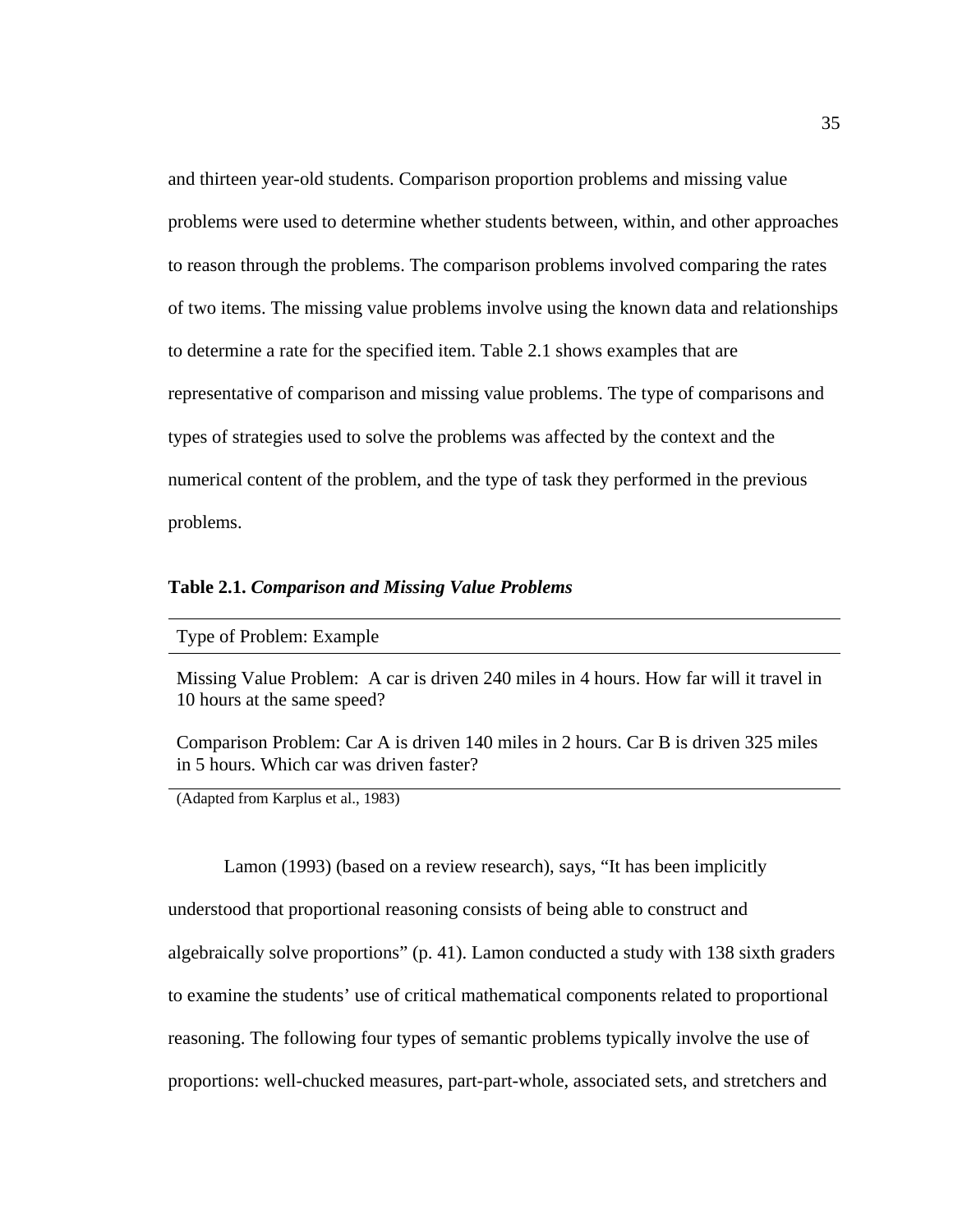shrinkers. Well-chucked problems involve the comparison of two measures to determine a rate. Part-part-whole problems examine two sets of the same objects, with each set containing two types of items and comparing the number of items from each set in relation to each other. Associated sets are proportion problems in which "the relationship between two elements is unknown or unclear unless their relationship is defined within the problem situation" (Lamon, 1993, p. 42). Stretchers and shrinkers problems involve enlarging and reducing objects with a fixed ratio. Table 2.2 shows examples of types of problems that involve the use proportions.

### **Table 2.2.** *Four Types of Semantic Problems*

## Semantic Problem Type Example

Well-Chucked: The student is shown a page from a soft drink distributor invoice book, showing the various price that different stores paid for various amount of drinks. The various stores purchased 10, 15, 22 and 35 cases of drinks for \$22, \$30, \$35, and \$50. Did the stores purchase the cases of soft drink for the same amount?

Part-Part-Whole: The student is shown a picture of two boxes of cupcakes, one box containing a dozen cupcakes (7 chocolate to 5 vanilla) and the other containing 1½ dozen cupcakes (10 chocolate to 8 vanilla). Which box contains more chocolate cupcakes to vanilla cupcakes?

Associated Sets: The student is shown a picture of 9 girls with 4 pizzas and 6 boys with 2 pizzas. Who gets more pizza, the boys or the girls?

Stretchers/Shrinkers: The student is shown a picture of two trees. Tree A is 10 feet high and tree B is 14 feet high. This picture was taken 6 years ago. Today, tree A is 18 feet high and tree B is 22 feet high. Over the last six years, which tree's height has increased the most?

(Adapted from Lamon, 1993)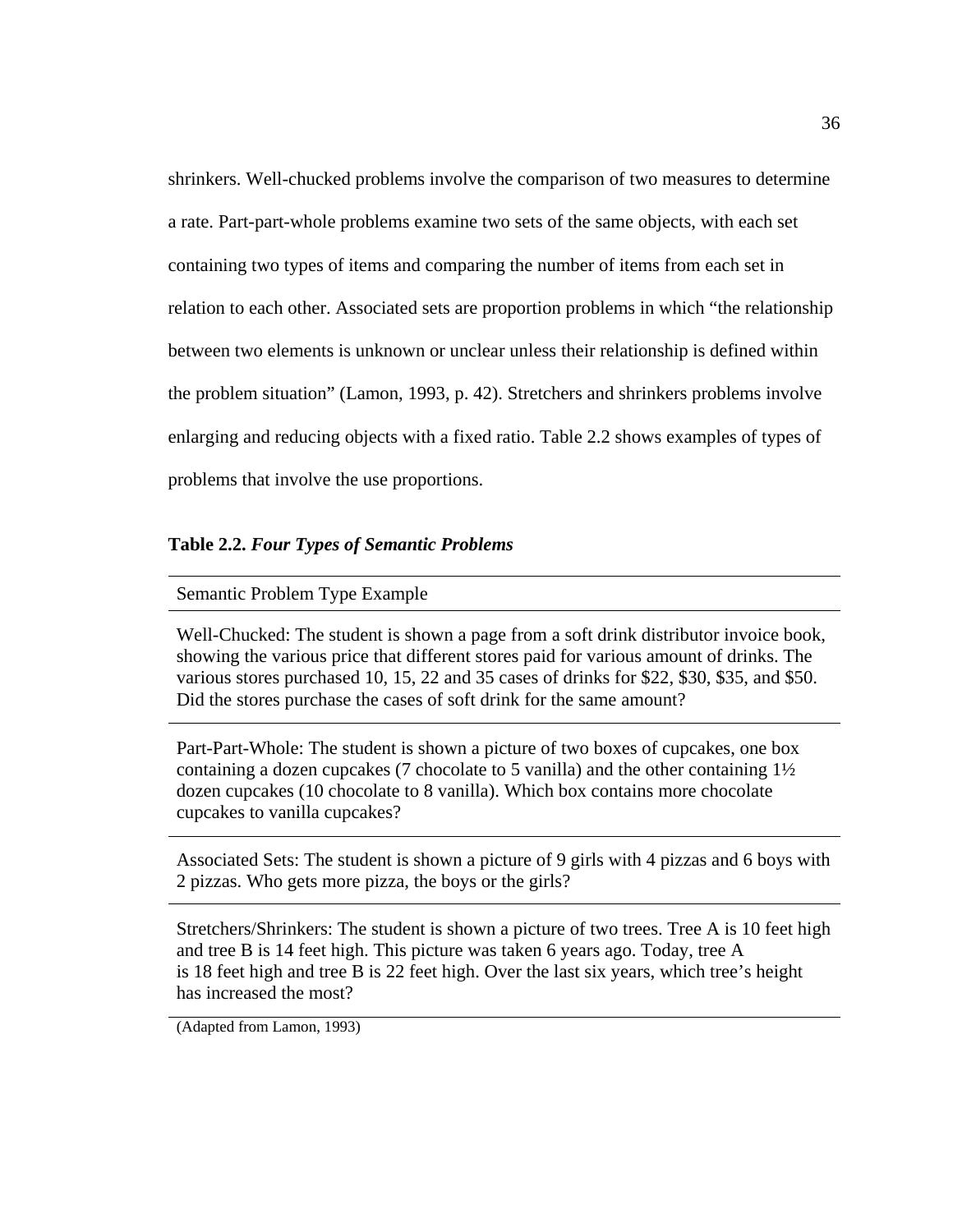The students had not received any previous instruction related to ratio and proportion. The students' ability to engage in higher-order thinking skills that were involved in some of the semantic types was strongly related to the ability to use relative thinking and utilization. Lamon was able to determine that teachers can help to improve relative thinking and utilization by giving students the opportunity to engage in problems that can be approached using multiple strategies.

## **Problem-Solving**

As human beings we encounter various types of problems in our everyday lives. Von Glasersfeld (1995) says "students will be more motivated to learn something, if they can see why it would be useful to know it" (p. 177). Schoenfeld (1992) discusses the three main themes proposed by Stanic and Kilpatrick (1988) about the use of problem solving. The first theme is "problem solving as context" and the five roles that problems play:

- 1. As the reason for mathematics instruction.
- 2. To provide specific motivation for mathematical concepts.
- 3. As leisure.
- 4. As a way to expand new skills.
- 5. As practice.

The second theme is the skill aspect problem solving as skill, and the final theme is the art aspect of problem solving. Schoenfeld also discusses Halmos's argument that students' mathematical experiences should prepare them for tackling challenges. Students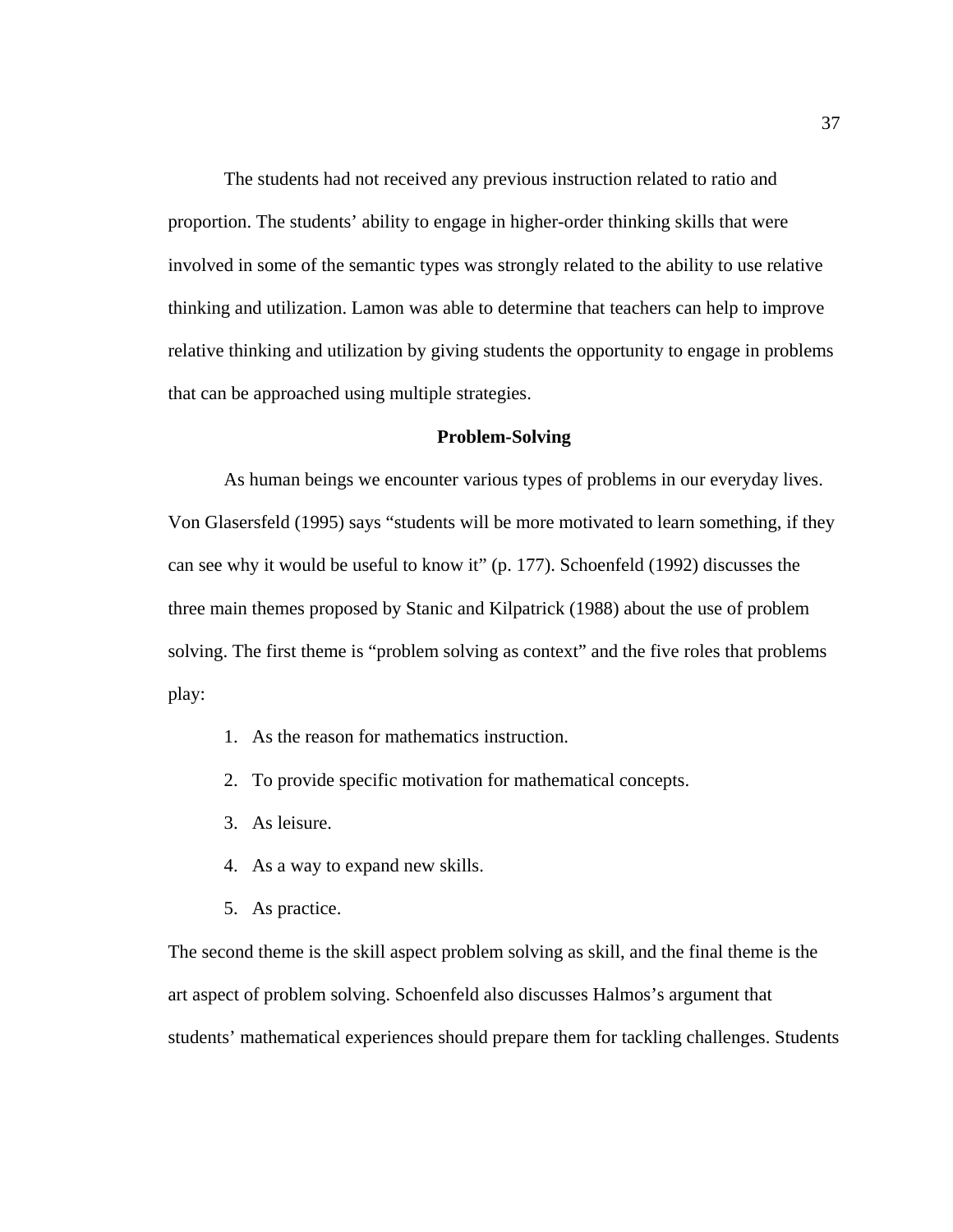should engage in real problem solving, learning during their academic careers to work problems of significant difficulty and complexity.

 "Problem difficulty is not so much a function of various task variables as it is the characteristics of the problem solver, such as traits, dispositions, and experiential background" (Lester, 1994, pp. 664-665). Lester (1994) presents the following results based on the problem-solving literature: (a) Students must solve numerous problems to improve on problem solving capability, (b) Problem solving develops over time, (c) Students need to believe that their teacher thinks problem solving is important, (d) Problem solving needs to be planned for students to receive the maximum benefit, and (e) Teaching students about problem solving strategies does not make significant improvement in their ability to solve mathematic problems. English (1996) reports that when children are given the opportunity to actively engage in the development of their own solutions to problems and acquire important mathematical concepts in the process, these factors play a large part in the development of "children's mathematical power" (p. 82). English conducted a study that looked at students' production and analogical transfer of mathematical knowledge during new problem solving opportunities. The tasks involved hands-on and written activities that were selected to cognitively challenge the students and promote the development of the student's own ideas about the problems. The strategies that students use to solve the problems are based on the not planning, transitional, and odometer stage of development. Two students' responses, James and Kerry, were closely analyzed. James was considered to be a high-achieving student in mathematics who determined his solutions to the problems mentally. He did not make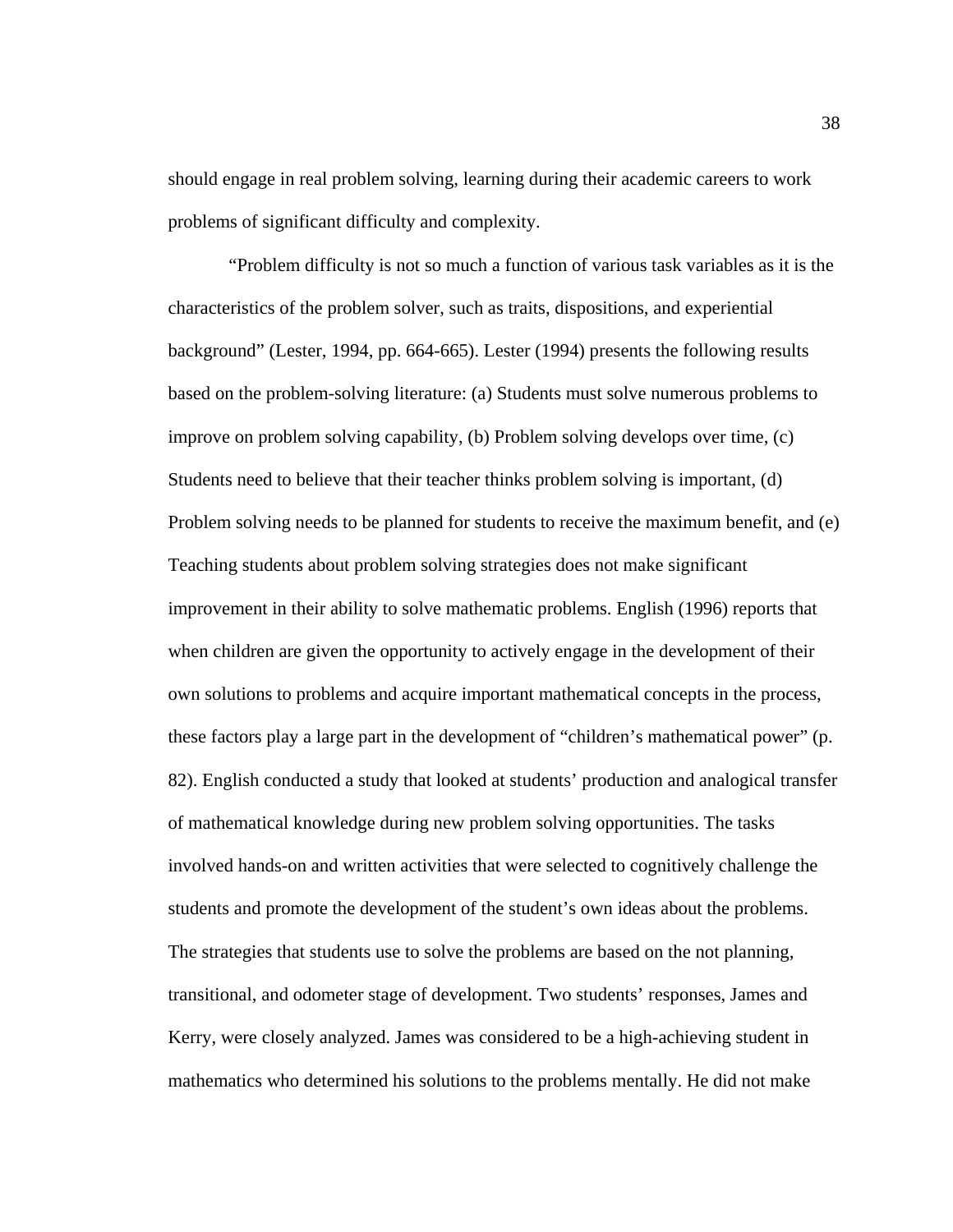any significant improvements in the development of the solutions to the problems because he only progressed to the transitional stage of development. He employed trialand-error techniques and guessing to solve the problems. Kerry was thought of as a lowachieving student. She used trial-and-error on the first problem. On the second problem Kerry used a technique that involved holding some of the items constant and rotating the other items in the selection process, which enabled her to reach the transitional stage of development. On the final problem, Kerry reached the odometer stage of development.

 Lesh and Harel (2003) conducted a study to examine the similarities and differences that students go through during modeling cycles and the stages of development. Lesh and Harel state "the kinds of problem solving situations that we emphasize are simulations of real life experiences where mathematical thinking is useful in the everyday lives of students, or their friends or families" (p. 158). The students were also required to explicitly explain the thought process they engage in to solve the problems. Three problems were given to the students' to solve: the Sears catalog problem, the Big Foot problem, and the Quilt problem. Lesh and Harel (2003) determined that the characteristics of the model-eliciting process were similar to the corresponding general stages of development. Student's stage of development frequently differed depending on the task, and across the modeling cycles for the task. Students switched back and forth between the various ways of thinking about the problem-solving situation. Thus demonstrated the concept that one student may be at different developmental stages at different places in the math problem.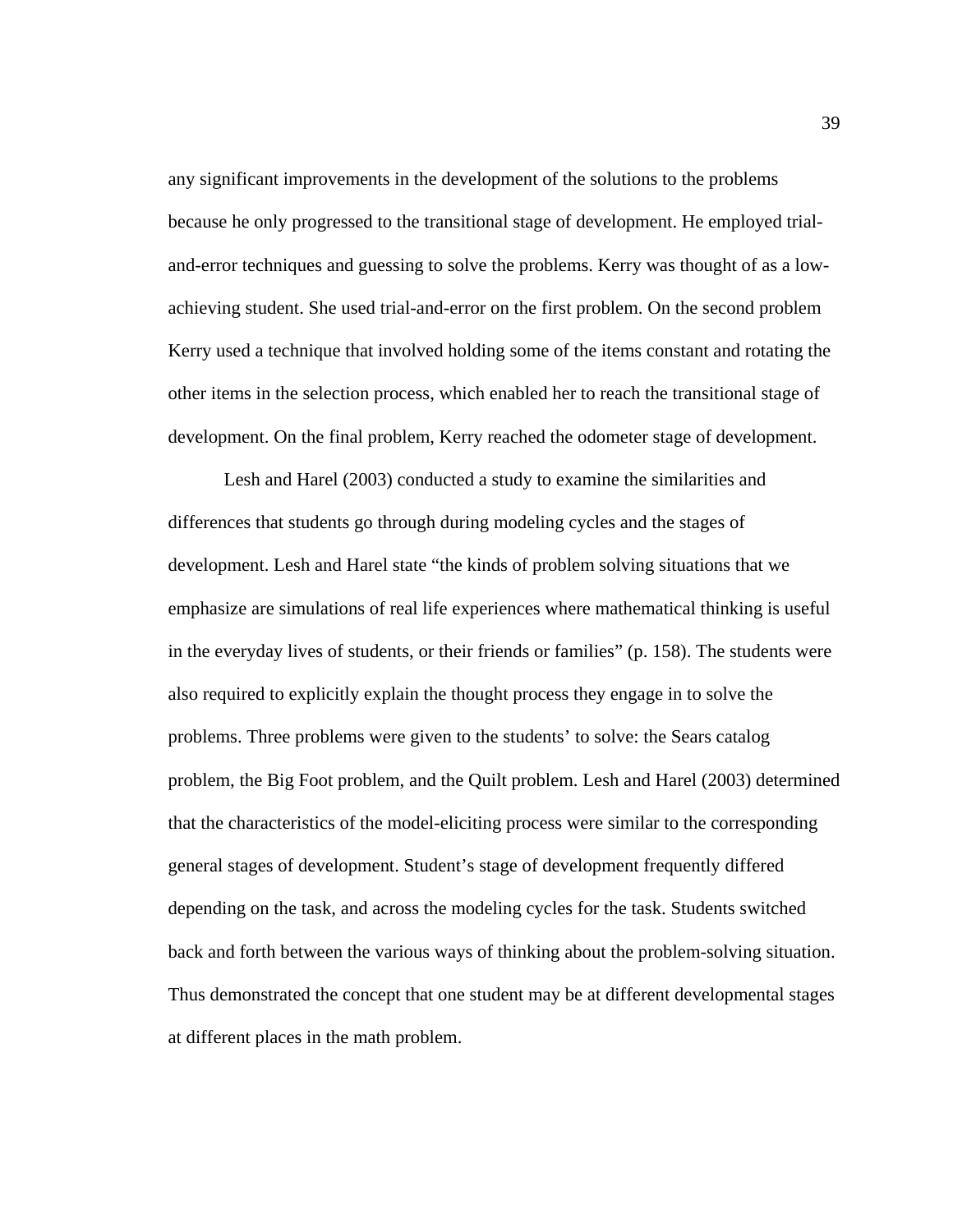#### **Real-World Application**

 Blum and Niss (1991) define real world as "the rest of the world outside mathematics, i.e. school or university subjects or disciplines different from mathematics, or everyday life and the world around us" (p. 37). During the applied problem solving process, the results were acquired from economic items, normative models and descriptive models, were solved using mathematics and retranslated back into the realworld to be analyzed in terms of the original problem. Boaler (1993) conducted a study to determine the difference in the transfer of students' mathematical understanding across different contexts. Fifty students were selected to participate in the study and were placed in two different groups. One group was exposed to a mathematical learning environment that promoted the use of open-ended problems to enable the integration of various mathematical components and processes. The other group came from a traditional mathematical environment that promoted the acquisition of knowledge from the teachers and the textbook. The students were given six questions that addressed a variety of content and contexts. The results showed that students from the traditional school displayed the same types of solutions sequenced across the variety of problems they encountered, whether their solutions were correct or incorrect. The students in the other group displayed a variety of techniques when solving the problems. The context of the problem either aided in students understanding or created a mental image to the students so that a clearer understanding of the problem situation developed. Boaler (1993) explains, "School mathematics will only become meaningful to students when it reflects this complexity and requires some application and negotiation: not in order to replicate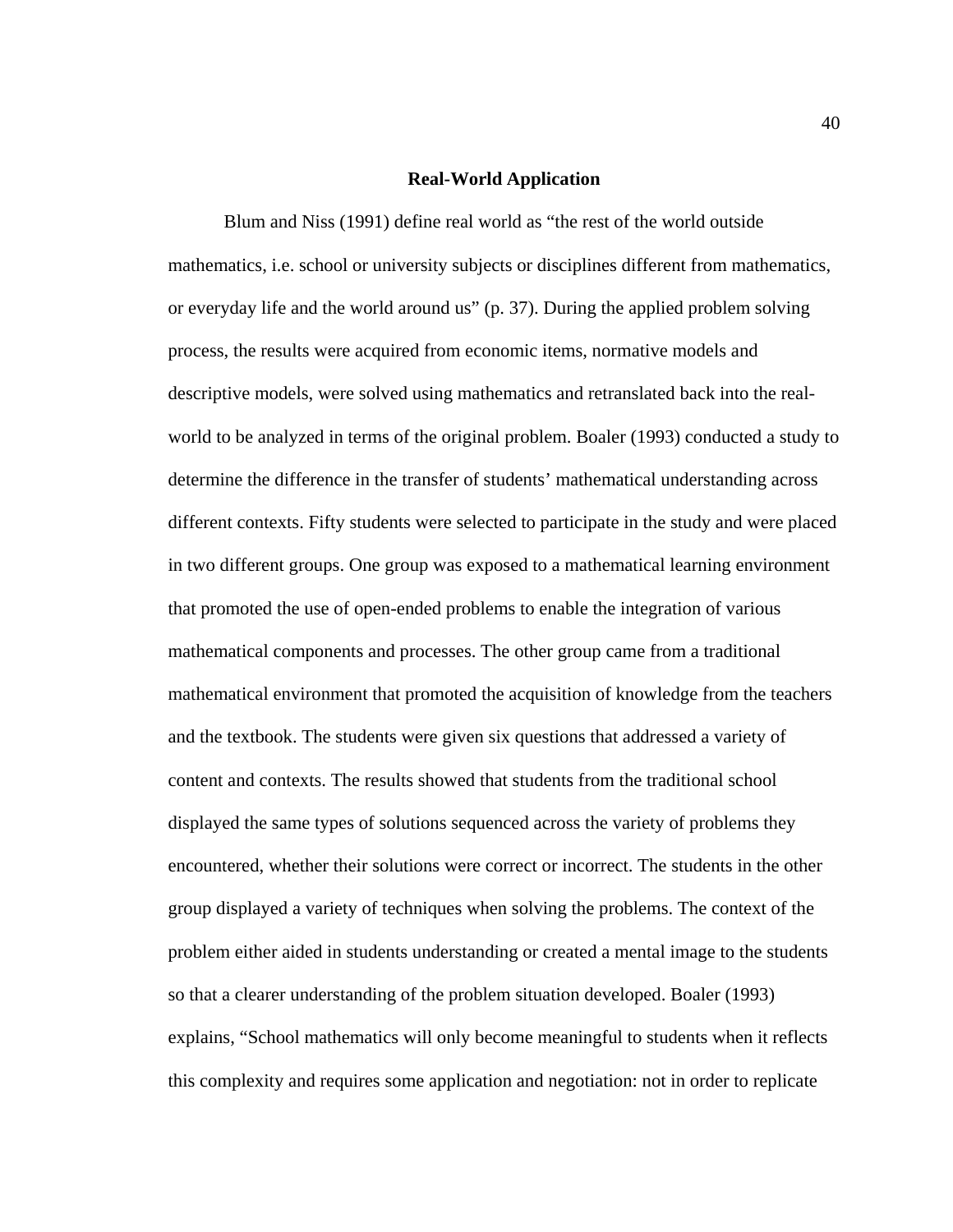real world situations but in order to develop understanding and to replicate real-world demand" (p. 370).

 Using the schools from previous studies, Boaler (1998) examined how the different learning environments fostered the development of different types of knowledge. The Phoenix Park School used the traditional, textbook approach to teaching. The Amber Hill School promoted the use of open-ended, project-based instruction. The students at Phoenix Park worked hard, however, they did not fully engage in the mathematics content because they appear to not have any desire to go beyond the rulebased view of mathematics. The students were unable to reason through the problems and determine how to apply the knowledge they acquired in the classroom. The students at Amber Hill were exposed to an environment that promoted the acquisition of mathematical knowledge in situations that were realistic and meaningful to them. The students had acquired the ability to reason through and modify and change their knowledge to deal with different situations they encountered.

 Stillman and Galbraith (1998) conducted a study of the problem-solving activity of female students in high school. The students were given the opportunity to use application and modeling to develop a greater understanding of the mathematical content. However, many of the students encountered problems making connections between the data in their representations. The following are the factors that Stillman and Galbraith say contributed this problem: inadequate comprehension skills, inability to control unproductive responses, lack of understanding of the mathematical content, and insufficient algebraic manipulative skills. Stillman and Galbraith (1998) stated, "It is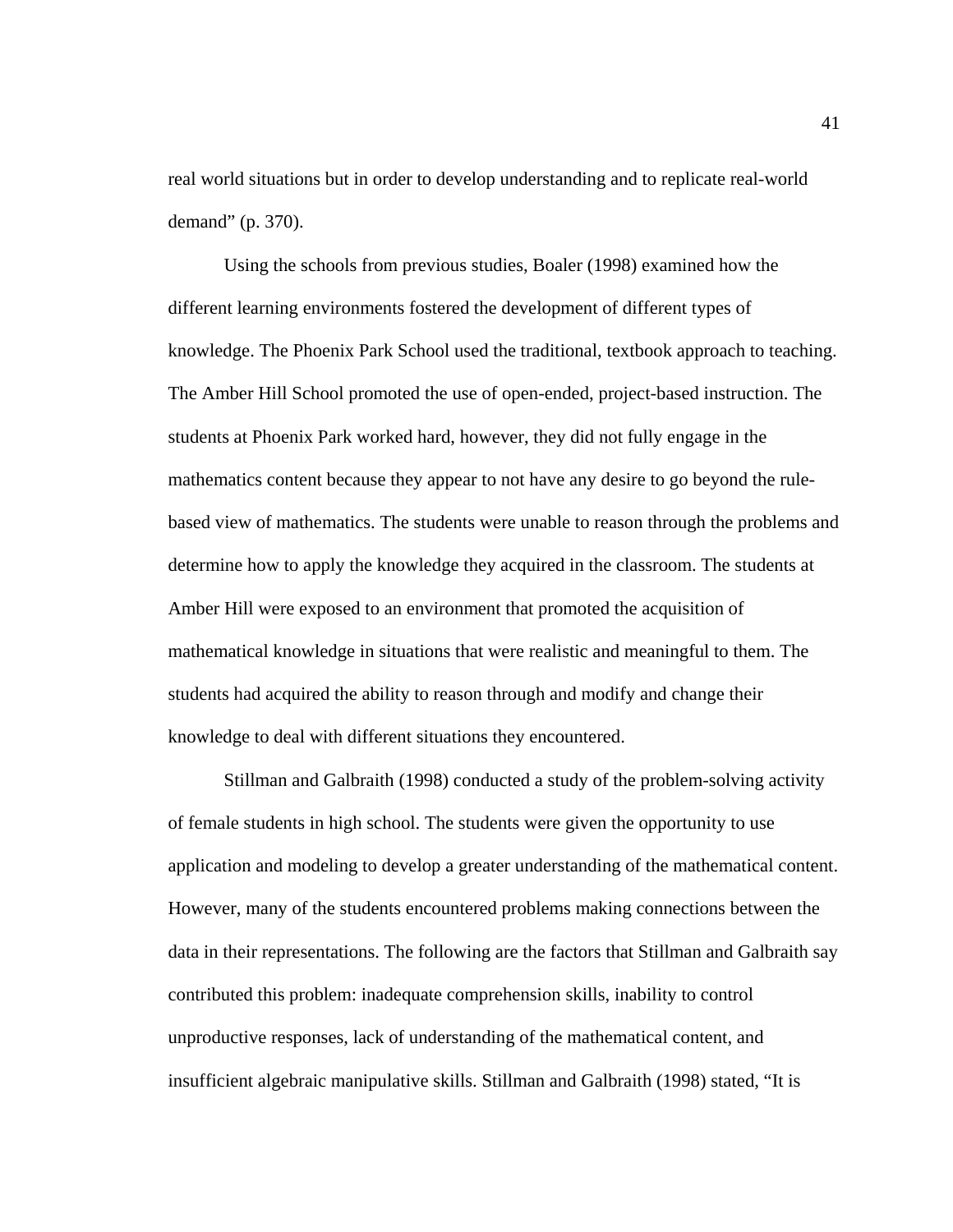crucial that students enhance their abilities to focus on the selection of relevant information, the construction of feasible model, and the testing of that model, and well as the employment of monitoring and verification strategies" (p. 187).

## **Equity in Mathematics Education**

One of the focuses in the educational community is ensuring equity in mathematics education. The policies that are currently implemented only examine increasing students' opportunities to learn advanced levels of mathematics and the need for all students to learn mathematics and not focus on the underlying factors that result in the inequity developing (Diversity in Mathematics Education Center for Teaching and Learning, 2007). The Diversity in Mathematics Education Center for Teaching and Learning feels that it is critical to examine how the cultural histories and social structures within communities in order to understand these underlying factors.The importance of mathematics education, and the expanded career and academic opportunities that are available to students with strong mathematics backgrounds helps to understand why equity issues related to mathematics are critical in education.

Boaler and Greeno (2000) determined that students are more likely to participate in mathematics if the classroom structure promotes mathematical problem solving, emphasizes multiple approaches to solving mathematic problems, and encourages students to justify their solutions. Equity is promoted within the mathematics classroom that allow students to participate in discussion by providing them with opportunities to become more connected with mathematics which can increase the chance that students will pursue careers related to mathematics. The traditional approaches to teaching algebra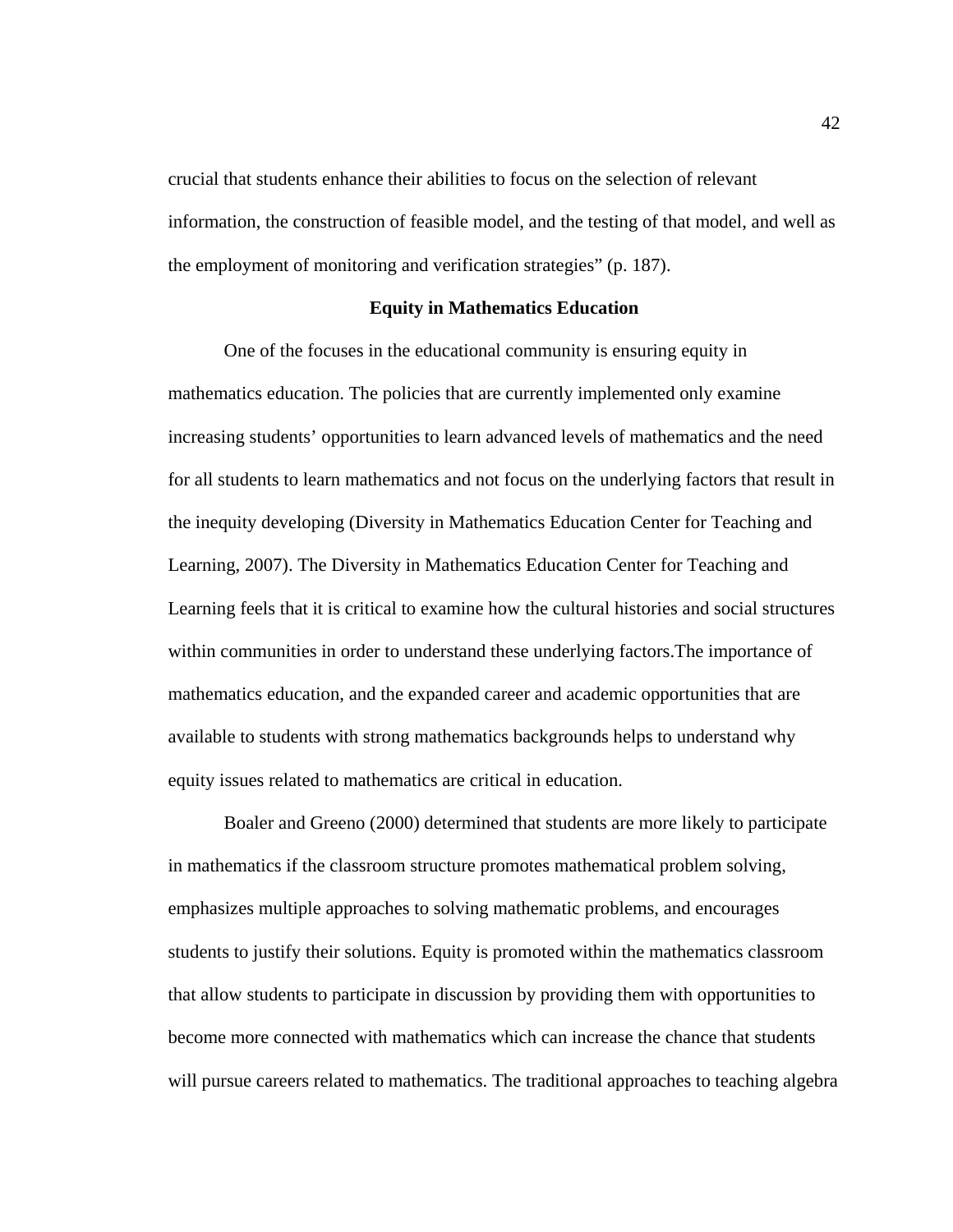which include: a lack of relevance to everyday applications, not having an opportunity to make a connection to their previous experiences, and not having a learning environment that supports the development of their mathematical knowledge by engaging in discourse with others, has promoted the inequalities that exist in mathematics (Kaput, 1999). Algebra has serves as a gateway to higher levels of mathematics, because historically many students have not been able to pass through the gateway which has resulted in limited academic and career opportunities (Ball, 2003; Kaput, 1999, 2008; Kaput & Blanton, 2000).

During an examination of Native American students' and Alaska Native students' academic performance in mathematics when compared to other groups of students, Freeman and Fox (2005) found these students were almost three times as likely to score in the lowest mathematical proficiency level when compared to Caucasian peers. Freeman and Fox found similar results when looking at standardized test scores, graduation rates, and other measures of academic success. To ensure the success of Native American students in mathematics, equity needs to exist in mathematical pedagogy (Apthorp, 2004; Fuson et al., 2000; Marchand et al., 2005; Ramirez & Mather, 1997). Ramirez and Mather (1997) suggest that Native American students' performance is impacted by the lack of role models in educational or mathematic positions; and students have few opportunities to learn mathematics through classroom practices that involve group work, manipulatives, games, or computers. In order to address the issues associated with improving Native Americans' performance in math, Ramirez and Mather made the following recommendations: implement classroom practices that are innovative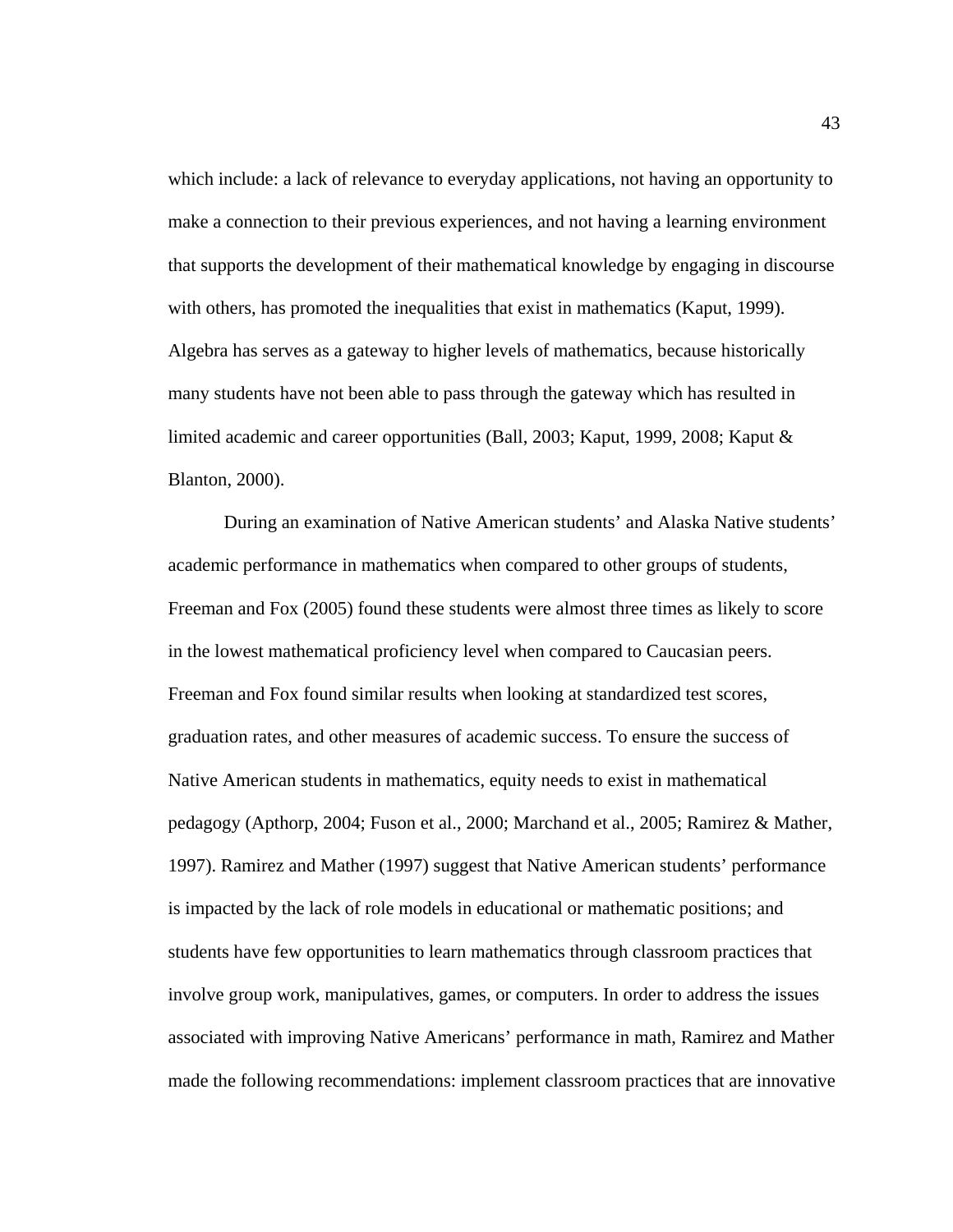to address student; encourage students to enter math or science related fields; expose students to successful Native American role models in math or science related areas; provide additional support for students due to lack of help students often receive at home; and identify and utilize mathematics teachers who possess necessary characteristics that promote success of students.

Fuson et al. (2000) further reinforce these recommendations by allowing understanding of how students need assistance in order to see themselves in the math world. If students are able to see themselves within the math world, it will help them to see the relevance and connections that mathematics has on their lives. "In academically successful and culturally and linguistically diverse schools and classrooms, teachers and school leaders adapt practices and structures to students' interests and cultures and students feel a sense of belonging" (Apthorp, 2004, p. 5). Marchand et al. (2005) also agree that mathematics teaching practices need to incorporate concepts that promote active learning, emphasize American Indian culture, and learning environments. These environments must be conducive to learning and help make mathematics accessible to students. To ensure the success of Native American students in mathematics, traditional instruction needs to be reevaluated to incorporate mathematics pedagogy that increases the learning of students. Students need to be able to see the relevance of mathematics to their own lives and culture which can in turn help them see how mathematics is a tool that can be used to solve real-world problems.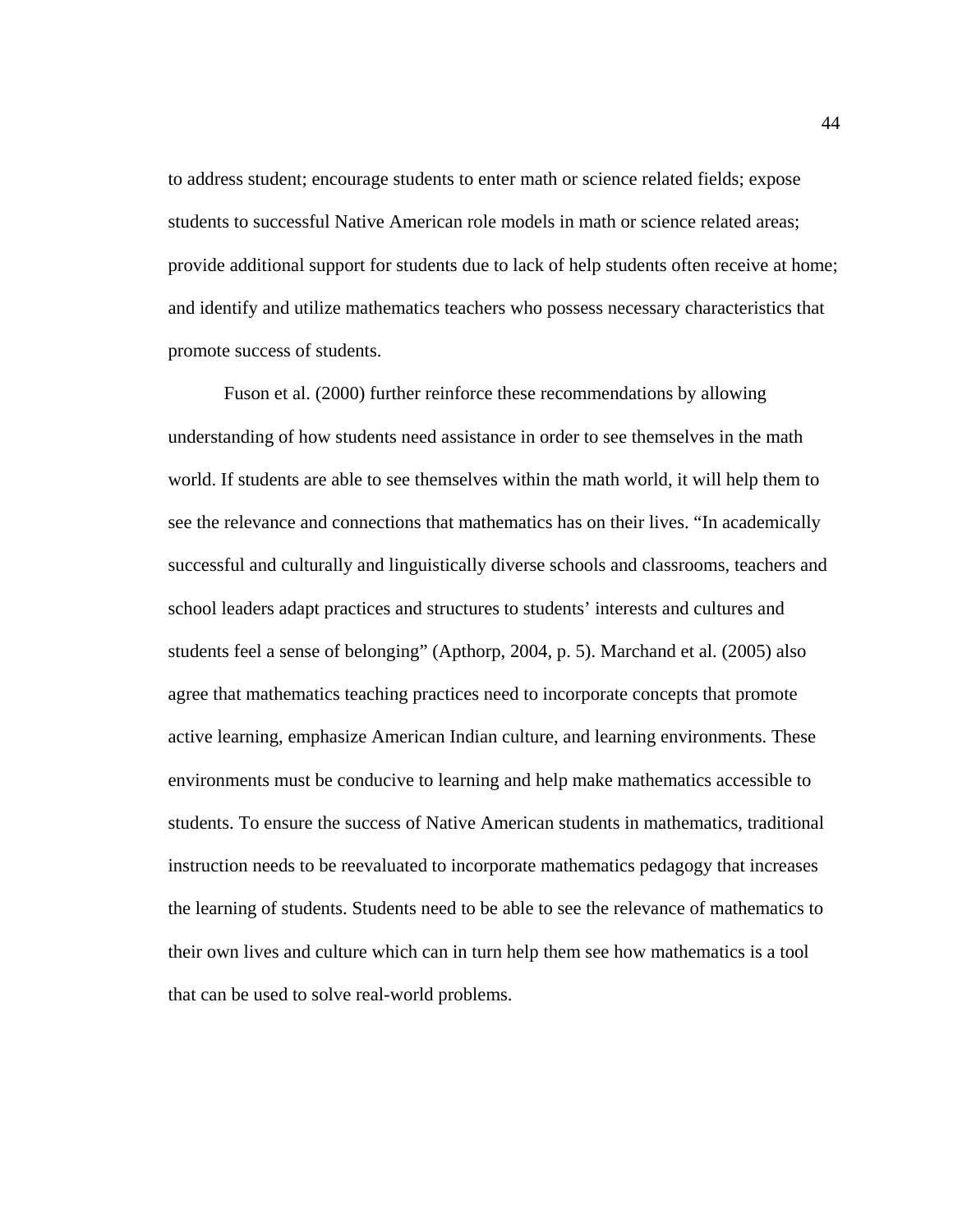#### **Cultural Congruence**

Cultural congruence instruction offers opportunities for the students to connect to school because the instructional practices in the school are more in line with their cultural norms and values (Au & Kawakami, 1994). Cultural congruence instruction has also been called culturally compatible, culturally relevant, and culturally responsive instruction. The instruction is not intended to match the home or community practices because of the distinctly different purpose between the home and school, but to adapt the practices of the school to make it more align with the cultural norms of the home or community. The goal of cultural congruence instruction is to provide students' with educational experiences that will enable them to be more prepared to transition into the work force or college. Research has shown that adapting teaching practices to be more congruent with students' cultural norms shows improvement in academic achievement (Deyhle & Swisher, 1997; Grant & Gillespie, 1993; Vogt, Jordan, & Tharp, 1993).

Students sometimes experience difficulties in mathematics because it is often taught through abstract and isolated concepts and does not afford students the opportunity to make connections with prior knowledge that they may possess (Clearly & Peacock, 1998). Culturally responsive teaching enables the teacher to recognize the disconnection between students' natural language and mathematics language. Therefore, teachers must be clear, explicit and direct about the terminology used in mathematics, because the terms used in mathematics often have different interpretations than their everyday meanings (Clearly & Peacock, 1998). Culturally relevant teaching "provides a structure for the curriculum that systemically builds on the students' culturally embedded background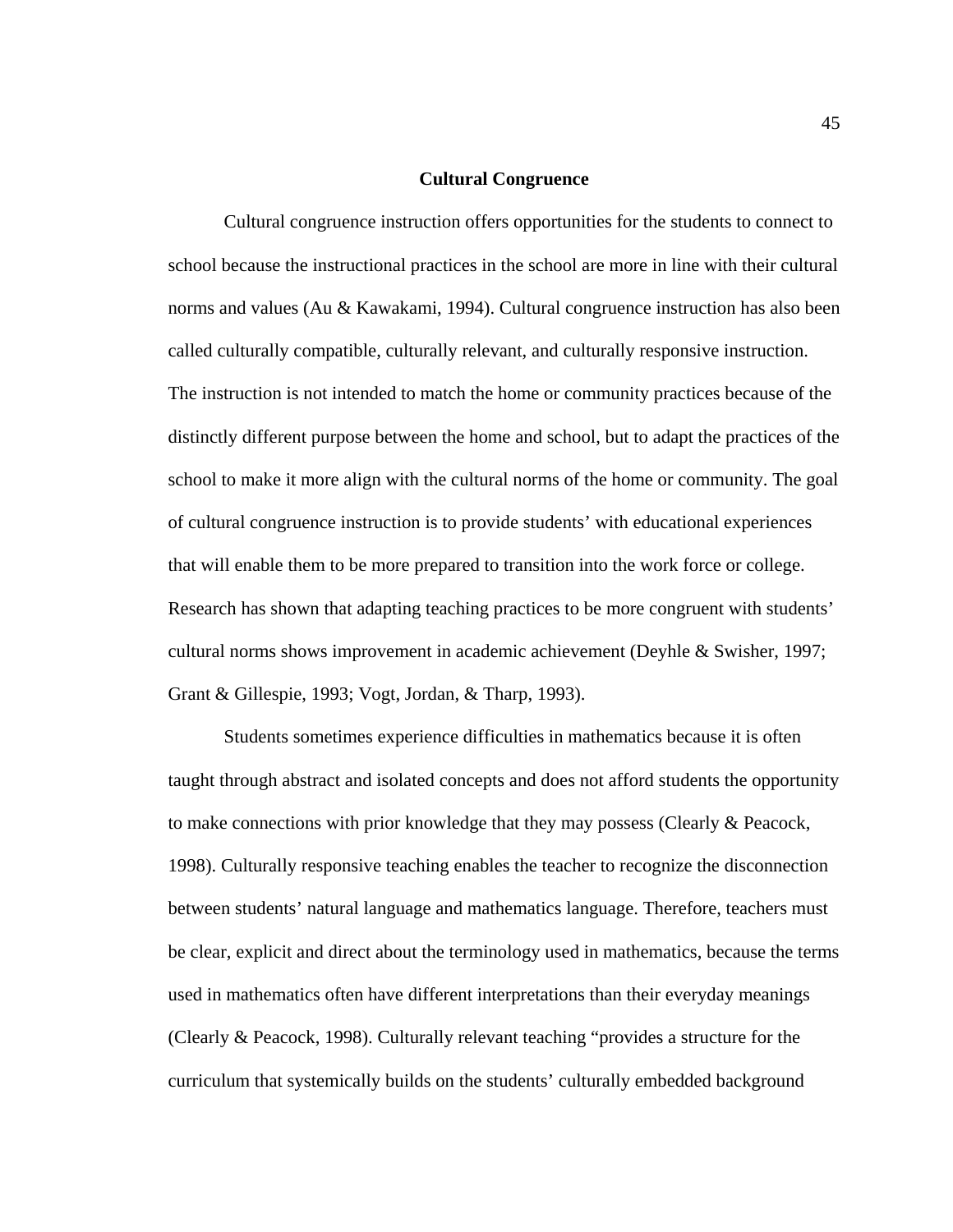knowledge" (Davidson & Miller, 1998, p. 260). By implementing instruction into the classroom that enables students to make connections between their experiences at home, students are allowed to see how learning within a classroom environment has application to real-world experiences.

A number of studies examine students' use of mathematics in the home environment with the ability to transfer knowledge and skill into context within the school setting (Carraher, Carraher, & Schliemann, 1985; Lave, Murtaugh, de la Rocha, 1984; Saxe, 1988a, 1988b). In a study examining young Brazilian street vendors' use of mathematics in selling fruit, Carraher et al. (1985) found that students were not able to transfer the mathematical ability that existed in these everyday settings to the mathematics classroom. The students were not able to establish a connection between the same problem types and the problem solving process that is involved between these two settings. Another study conducted by Lave et al. (1984) examined the ability of grocery shoppers to transfer the problem solving skills they exhibited in shopping to written tests. They determined that the additional resources put in place by the supermarkets to enable effective calculations of cost for desired goods were not in place on the written tests. Saxe's (1988a) research involved examining the relationship between students' mathematical learning in school with the mathematical practices they used in everyday life. Saxe found that students who sold produce used the strategies they employed in these settings to solve the arithmetic problems they encountered in school. These studies demonstrated how important the context of the problems aid in the individuals' ability to perform mathematics calculations with accuracy and show how everyday applications of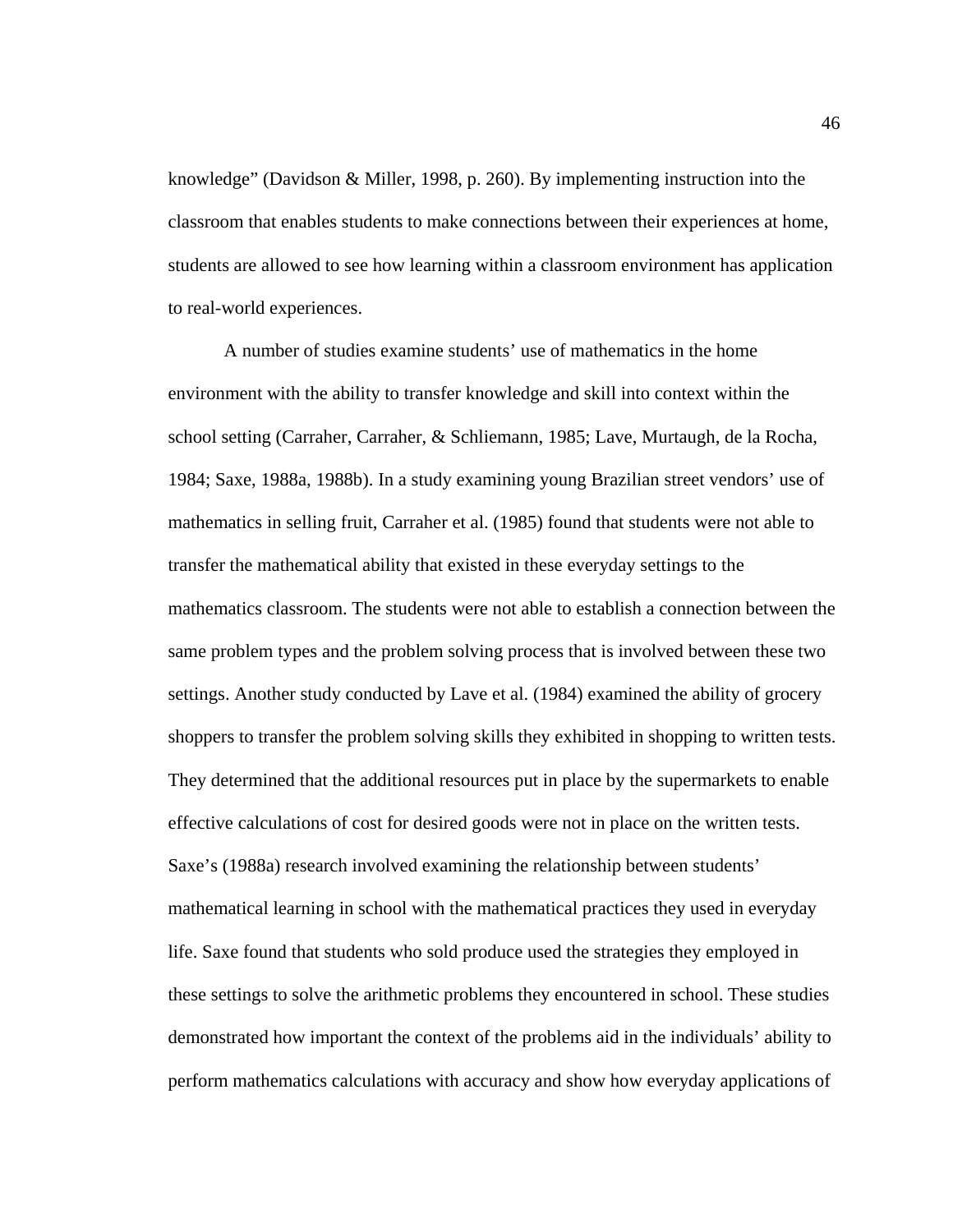mathematics and the opportunities that students have to learn mathematics in school is misaligned (Diversity in Mathematics Education Center for Learning and Teaching, 2007).

Culturally relevant teaching provides a tool to enrich the learning environment for students by placing importance on the students' culture (Davidson & Miller, 1998; Lipka et al., 2005; Ladson-Billings, 1995). Davidson and Miller (1998) argue that if mathematics is taught with regards to only one culture, then other cultures are placed at a disadvantage. To ensure that equitable learning occurs across different cultural groups, students need to see how the experiences and knowledge the students bring from their culture has importance on the classroom curriculum. However, Davidson and Miller say, "many times in efforts to be culturally sensitive, nonnative teachers not grounded in culture overreact to the perceived needs of the American Indian student" (p. 262). Any teacher of Native American students needs to develop a clearer view of the needs of their students. Measures need to be taken to help Native American communities create learning environments that are effective in increasing the sense of belonging and security available to Native American students (Marchard et al., 2005). Developing a better understanding of the culture the students come from will help the teacher meet the educational needs of the students. To develop a better understanding of the culture, educators need to work in conjunction with Native American leaders to determine how mathematics can be used to reflect the culture of Native American students through the development of activities that help to increase mathematics learning of students (Marchard et al., 2005). To ensure that equitable learning occurs across different cultural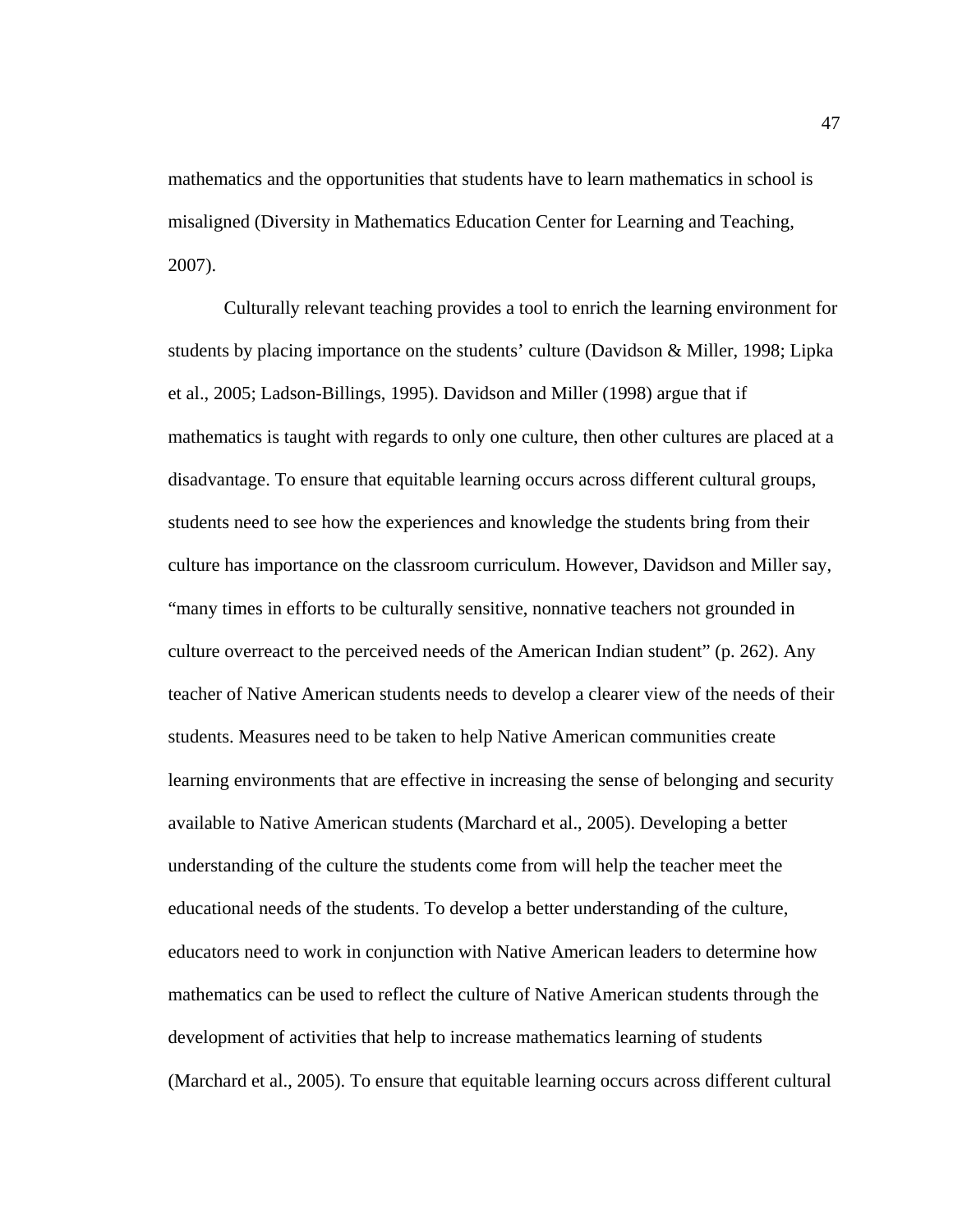groups, students need to see how the experiences and knowledge they bring from their culture has importance in the classroom curriculum. Likpa et al. (2005) suggests that culturally relevant instruction will need to be more clearly defined for certain teachers in specific situations and teaching particular content areas. As a result, teachers will need to be willing to adapt their teaching in order to make instruction effective for Native American students. Darling-Hammond and Bransford (2005) say that teachers need to possess the following: Broad set of teaching strategies for working with diverse children, ability to learn the backgrounds of students, make connections between classroom and students' experiences, and concentrate on entire child, and believe in the ability of every child to succeed.

One of the key components to culturally relevant teaching involves emphasizing the academic excellence of the students (Ladson-Billings, 1995; Lipman, 1995). Lipman's (1995) findings show that high standards are important ingredients for students to achieve academic success. She says that teachers also need to create interactions that foster trust and concern for students and families, which will help make learning more accessible for students. Culturally relevant teachers provide a critical link between the issues faced by minority students and making educational experiences more empowering (Lipman, 1995). Ladson-Billings (1995) extend the concepts involved in culturally relevant teaching to include helping students develop a social consciousness that enables them to evaluate the cultural components in society. Ladson-Billings showed how teachers instill in the students a desire to succeed and developed relationships that extended outside of the classroom. In order to have a clear understanding of how cultural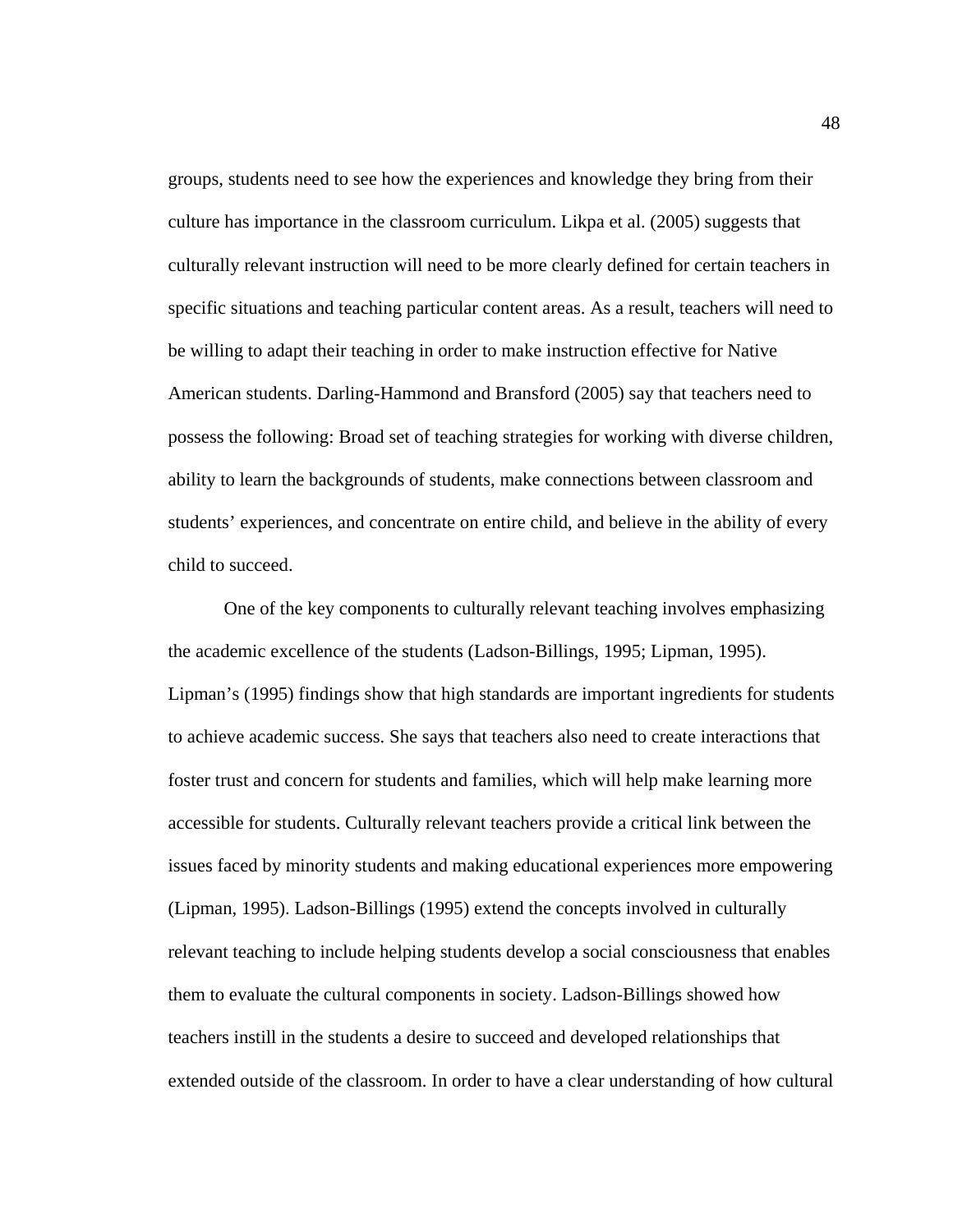relevancy is developed in the classroom, Benson (2003) evaluates four different aspects of culturally relevant practices of teachers' classrooms. Benson's findings include: using oral expression to gain an understanding of students' background and allow students to share personal and cultural knowledge while other students listen, and emphasizing the social aspect of schooling which helps in students' social development by allowing them to interact and have fun together which fosters a sense of belonging within the classroom. Benson says,

The teachers' attempt to connect what they do in the classroom to the students' cultural backgrounds by helping students understand themselves and others, structuring social interactions, and recognizing culture as a strength to draw upon within the schooling context. (p. 21)

If students never have the opportunity to see the relevance of school to their future success, it may result in their becoming disconnected and eventually dropping out of school. Voelkl (1997) says, "Students who fail to identify with school may be predisposed to a pattern of negative school behaviors and eventually withdrawal from school" (p. 295). It is especially critical that the school environment is set up to foster a sense of belonging in minority students. Booker (2006) says that negative interactions and experiences with the majority can inhibit the development of belonging to school.

Castagno and Brayboy (2008) conducted a review of culturally responsive schooling for Indigenous people (American Indian and Alaska Native students) in order to provide knowledge that can be used to make learning opportunities for American Indian and Alaska Native students more equitable. Community involvement and support was one of the critical issues that aids in the academic achievement of students. The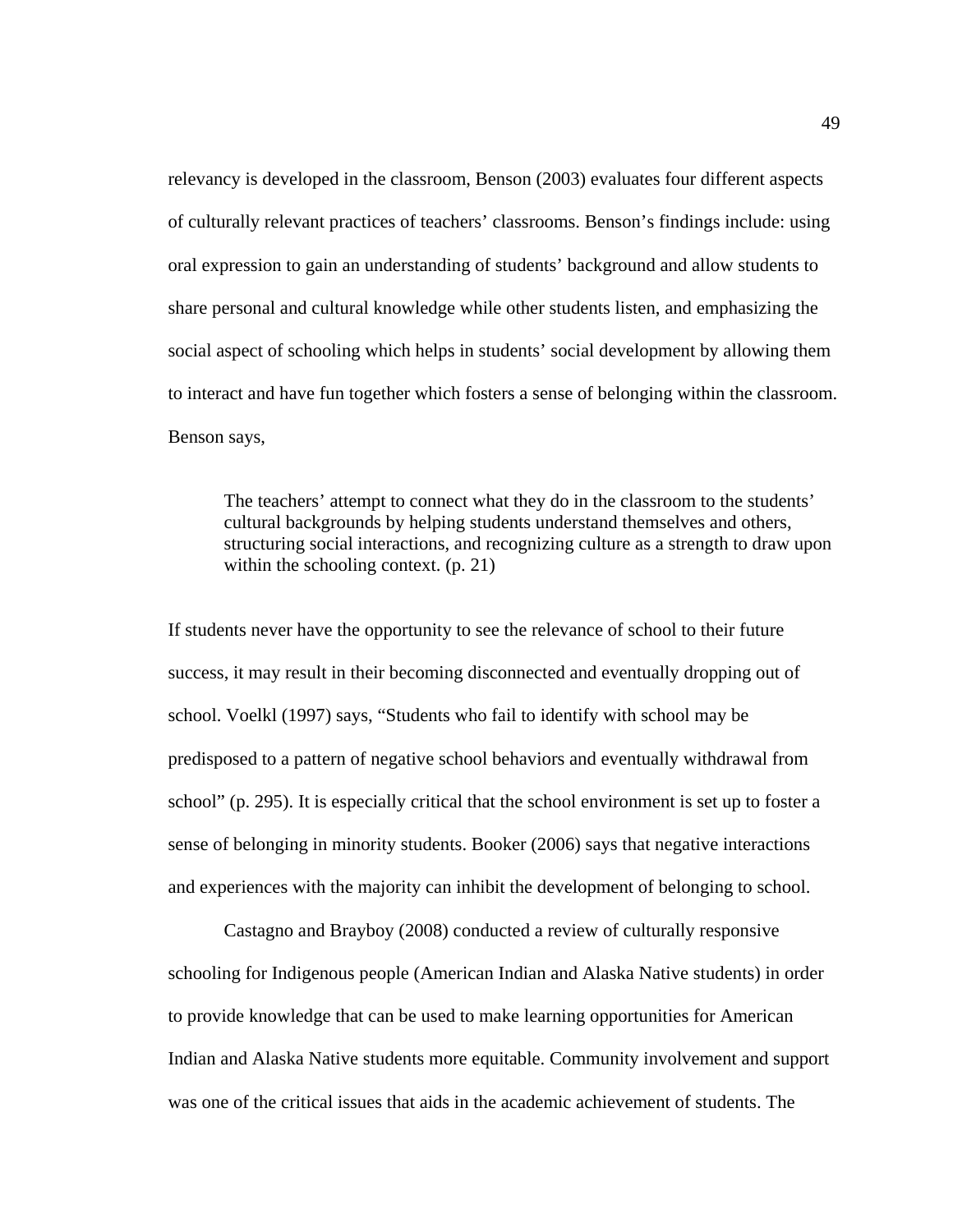studies emphasize the need for teachers and community members to work in cooperation to support students' academic development. Teachers provide support by learning about local language issues and cultural practices, building a relationship with community members by participating in the activities, inviting community members into the classroom to provide support to students, utilizing the resources of the community and trying to develop an understanding of the norms that are associated with the community. However, Castagno and Brayboy's (2008) examination of the research determined that the responsibility is not to be placed solely on teachers, because parents and the community also have a duty to ensure the students are provided support. The parents and community members have the ability to assist students in transiting and navigating the culture of the school. They also provide reinforcement about the importance of school and the critical need for students to extend opportunities in their lives by pursuing higher educational goals.

 Cai, Moyer, and Wang (1997) conducted a study in order to examine the parts that parents play in the development of students' mathematical understanding. The researchers categorized the kinds of parental roles that help students develop mathematical understanding and determine whether there was evidence that parental support increased students' chance of success and improved their attitudes towards mathematics. The study involved 220 middle school students and the researchers gave the students a questionnaire for the parents to complete. The questionnaire was designed to classify the parents' level of support into five categories: motivator, resources provider, monitor, content adviser and learning counselor. The majority of parents completed the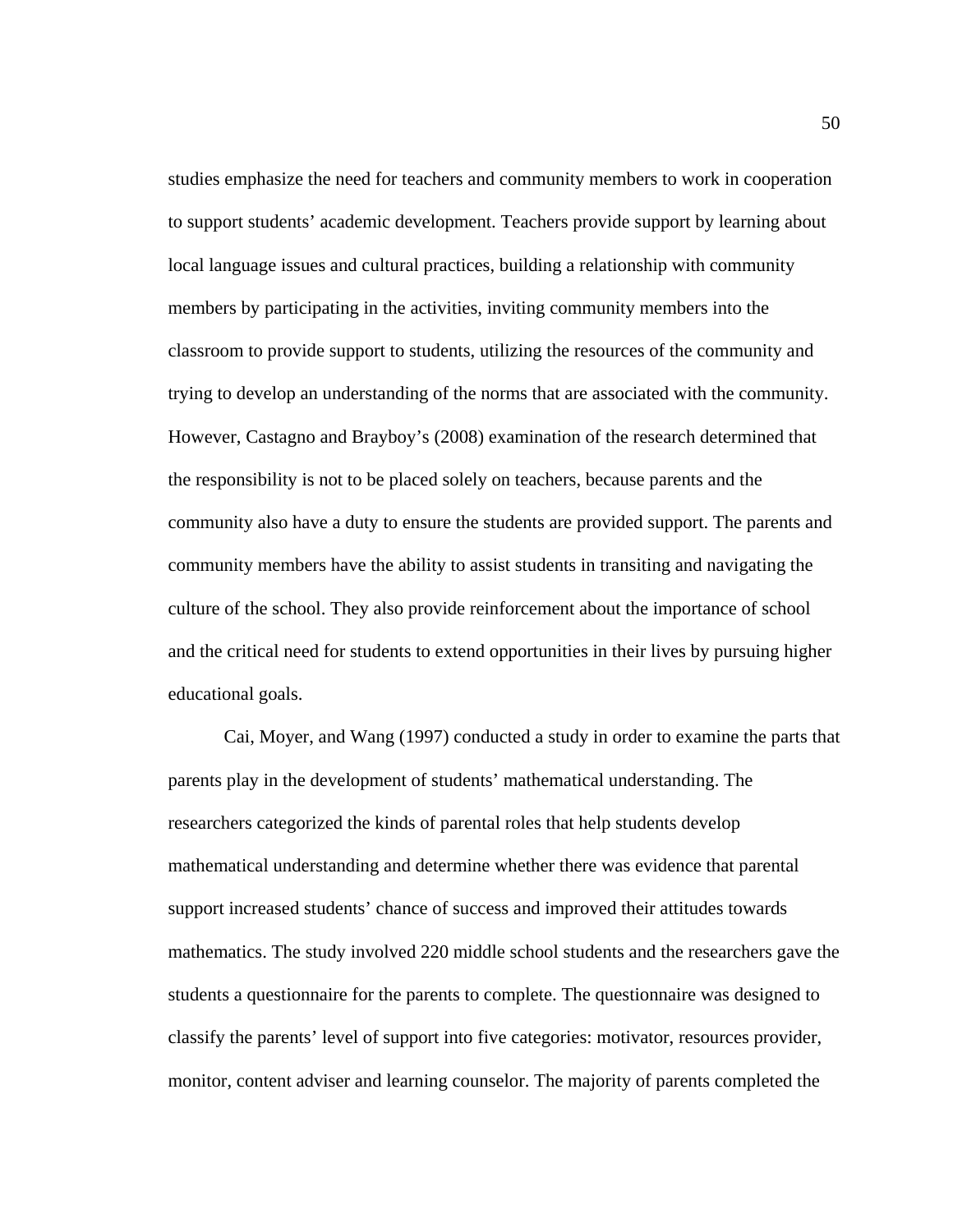questionnaire, and the researchers determined that there was a relationship between the level of support that students received at home and their attitudes about mathematics. The students whose parents demonstrated a higher level of parental support were shown to have a higher level of mathematics achievement and a better attitude towards mathematics when compared to students whose parents demonstrated lower levels of support. The researchers were also able to determine that parental support roles that were classified motivators, resource providers, and monitors were found to be good predictors in determining students' mathematics achievement.

#### **Cultural Mismatches**

One of the major issues facing the educational system today is the lack of diversity among the teaching force (Latham, 1999). Latham (1999) says, "It is only natural for teachers to filter the curriculum through their own cultural experiences and teach much in the same way they were taught" (p. 84). As a result, he says that the cultural mismatch can create a lack of connection with the curriculum for the students and cause them to not see the relevance of the learning to their everyday lives. Lack of diversity occurs because students are not able to see parts of themselves within the positions of power in the educational setting. Various researchers emphasize the importance of the teaching force developing cultural competence (Diller & Moule, 2005; McCarty & Watahomigie, 2004). Diller and Moule (2005) define cultural competence as "mastering complex awareness and sensitivities, various bodies of knowledge, and a set of skills that taken together, underlie effective cross cultural teaching" (p. 5). When the development of cultural competence is promoted within teacher education programs, the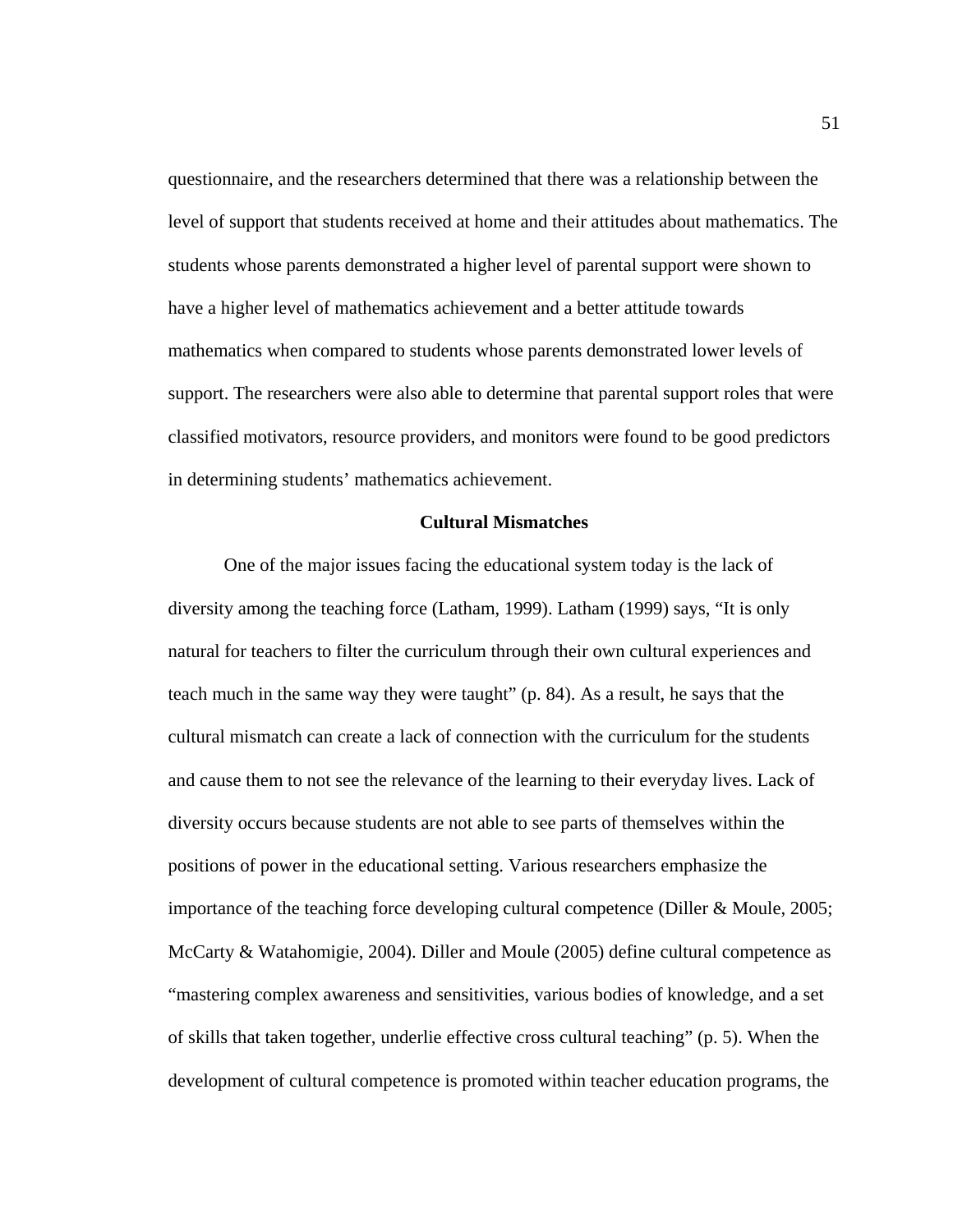non-diverse teaching force is equipped to deal with diversity issues that promote learning in the classroom. The following measures have been shown to cultivate cultural competence in the teaching force: teachers learning about the communities that their students live in, teachers becoming involved in community activities, and partnering with community members on projects inside and outside of school (McCarty & Watahomigie, 2004).

Ladson-Billings (2005) conducted a study to examine issues related to the lack of diversity in teaching profession. She examines issues related to increasing the standards for entrance into teacher education programs. Ladson-Billings addresses that the lack of success experienced by students of color in the K-12 educational settings results in a limited amount of opportunities at the post-secondary level. A lack of diversity can exist within the teachers in educational community. However, if the curriculum is never restructured to incorporate the inclusion of culture in schools, a lack of diversity can occur in the learning of minority students. Lack of diversity occurs because students are not able to see parts of themselves within the positions of power within the educational setting. Freng, Freng, and Moore (2007) conducted a study to examine students' perceptions of cultural inclusion within the classroom and explore the nature of the inclusion. Peer interviewing was used to gather data for study. Peer interviewing entailed preparing other Native Americans students to conduct the interview. This research method was used because the researchers felt that "respondents' willingness to provide answers would be compromised had the researchers (Non-Indians) personally conducted the interviews" (p. 46). The majority of students stated that they did not have the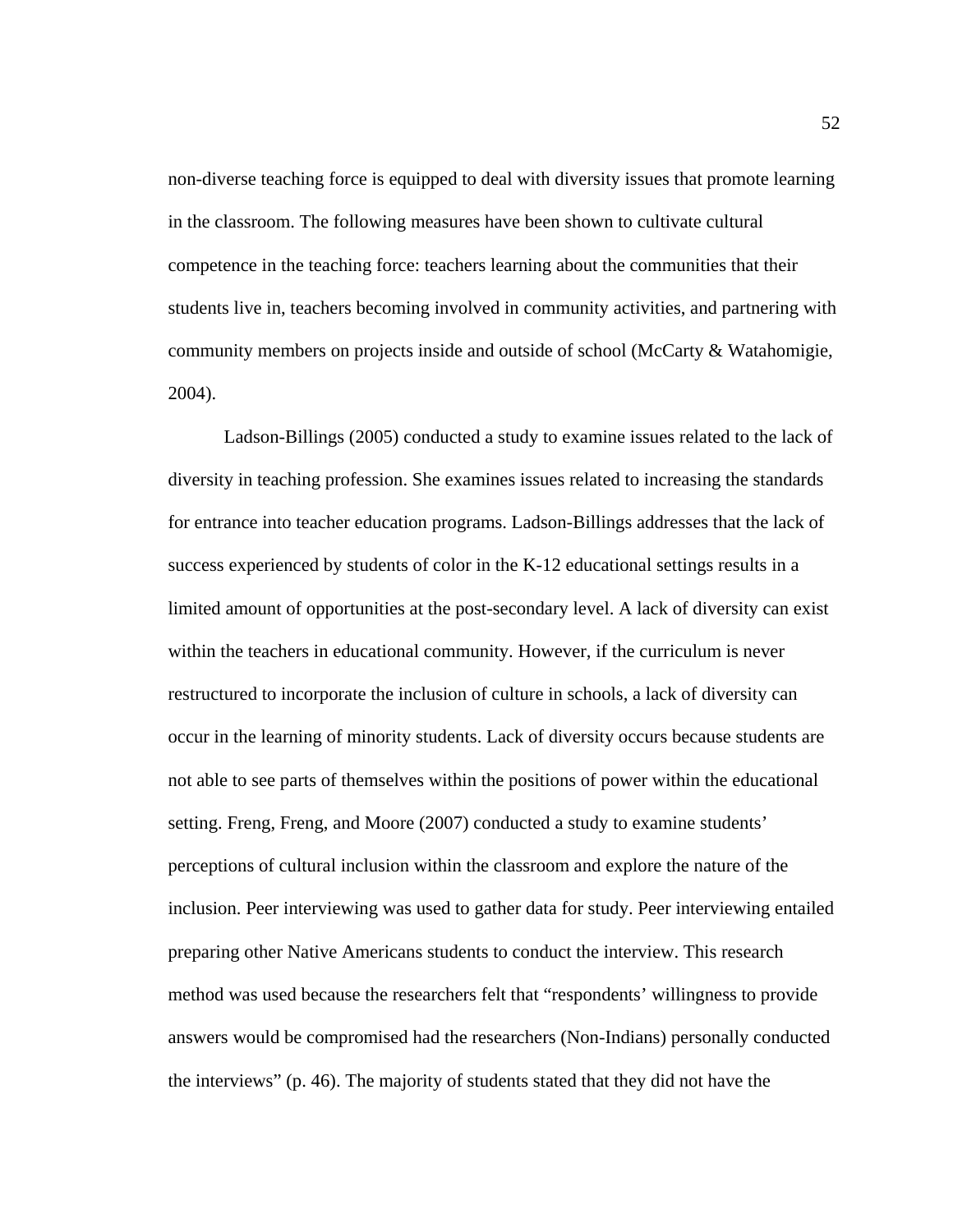opportunity to be taught about their culture. This was true for students on and off of reservations. In the cases that cultural inclusion was found to exist within the academic setting, the following are the classifications for this inclusion: general "Indian" pride, mismatched specific tribal information, negative/stereotypical information, student initiative, and parent, family, and/or community involvement. The researchers determined that educators have a large impact on the cultural inclusion aspects of Native American students' education, and that there is a severe need for more Native American teachers within these Native American communities.

 Another obstacle that arose when conducting research within Native American communities was the cultural mismatch between the researchers and the subjects within the study. Brayboy and Deyhle (2000) state, "sometimes researchers are blocked by participants who decide they are unworthy or not to be trusted with local insider information" (p. 163). The researchers conducted a study to examine the issues that arise when "an insider," such as Brayboy, a Native Indian, conducts research in Native American communities; and "an outsider," Deyhle, a Native American, conducting research in another tribe's community. Brayboy perceived that he needed to develop a rapport and a relationship with the subjects in his study; however, he had to make his various roles (Indian and researcher) explicit to his subjects. "There seems to be no real way to balance these two, and when faced with a limited choice, he has opted toward the side most familiar to him—the Indigenous side" concluded Brayboy (p. 165). Deyhle faced other issues when conducting research on Navajos because of the "outsider" label she was given. Deyhle was prevented from access to certain information. She was told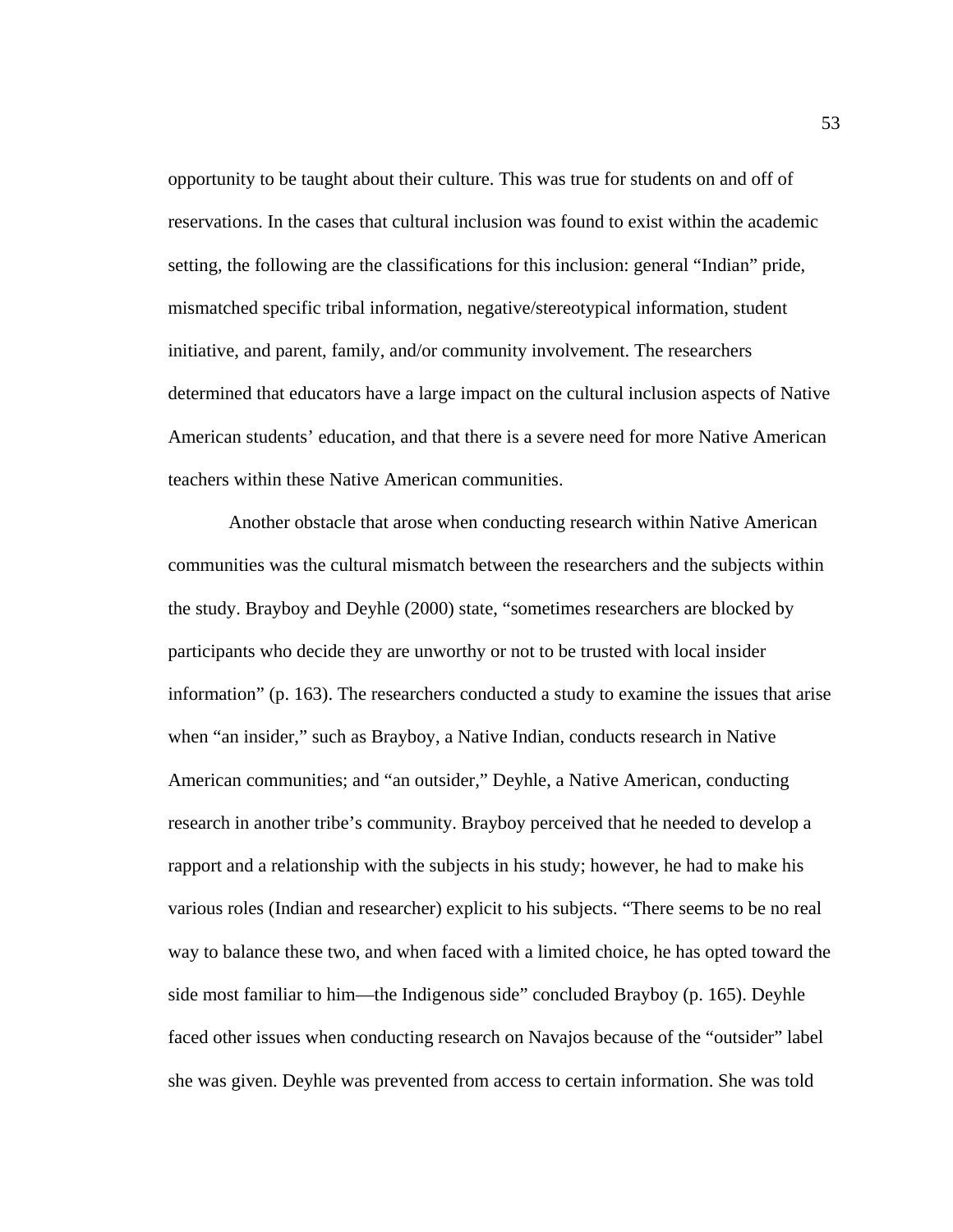"Don't ask questions. We'll tell you what you need to know" (p. 167). Brayboy and Deyhle summarize, "Those who conduct research must be aware of their positionality in relation to their research participants, their lack of objectivity in getting, analyzing, and reporting data and how 'traditional' methods may influence their work" (p. 168).

# **Meanings of Teaching and Learning Mathematics**

After reviewing the literature, the need exists to utilize a framework that will enable the study of the meanings of teaching and learning mathematics within a community where the achievement for a particular group of Lumbee Indian students exceeds expectations. Cobb and Yackel's (1996) interpretive framework using the social norms and sociomathematical norms will be utilized to analyze the mathematics teaching, learning, and student components of the framework. In addition, Coleman's (1988) social capital framework will be utilized to analyze the social networking component. Figure 2.1 represents the proposed framework that will be utilized to examine the aspects of the community.



**Figure 2.1.** *Conceptual Framework of Meanings of Teaching and Learning Mathematics*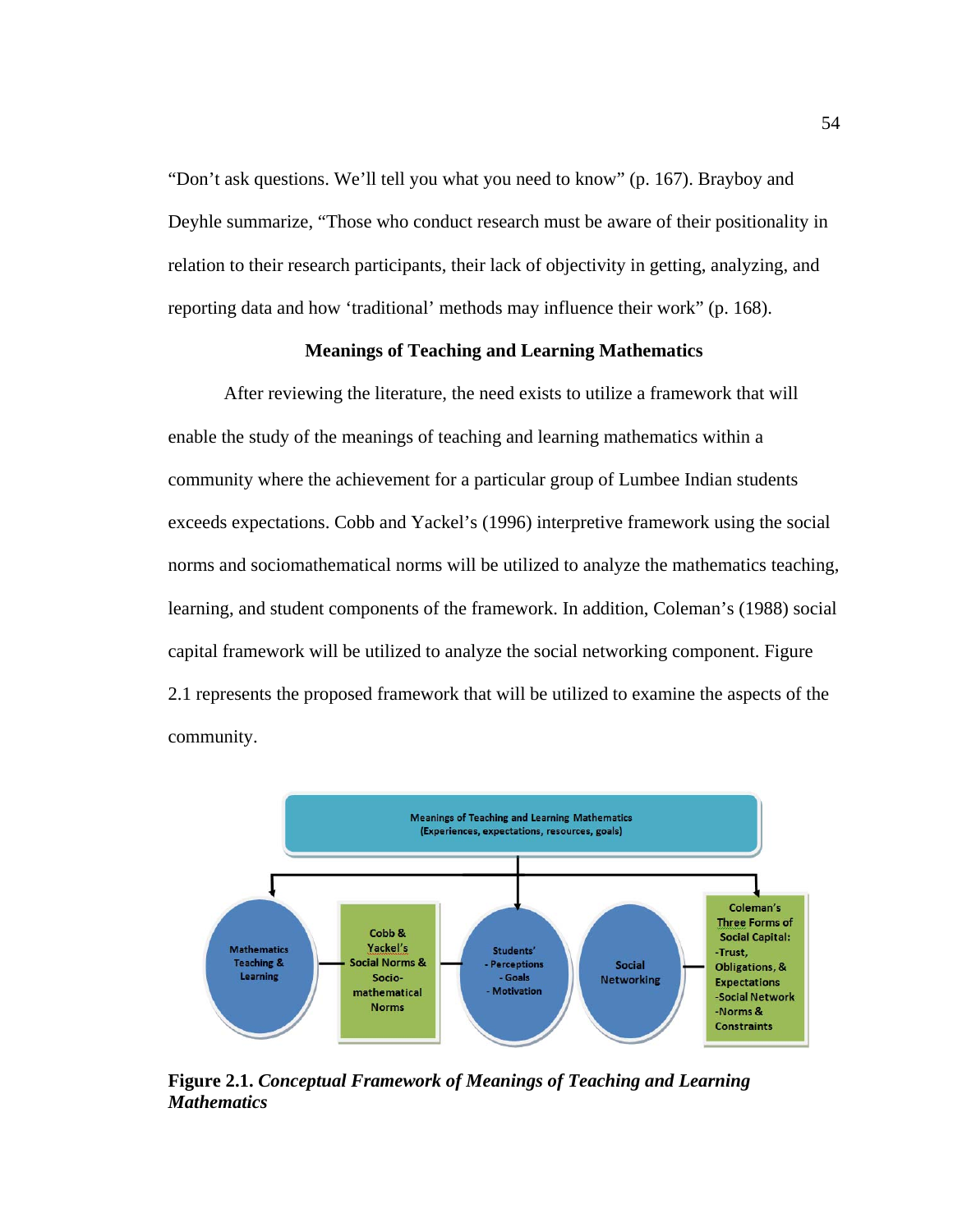#### **Conceptual Framework**

The interpretive framework developed by Cobb and his colleagues occurred by continuously refining theoretical concepts over the course of a 13-year period, which enabled them to have a framework that supported and organized students' mathematical learning. Yackel and Cobb (1996) perceived that focusing solely on the analysis of the components that individuals brought to class limited the ability of the researchers to examine how students' mathematical learning evolved. Therefore they searched for methods that considered the social component within the classroom that contribute to students' mathematical learning. The framework has two perspectives, social and psychological, that work in coordination with each because the perspectives have diversely different ways of looking at and making sense of what is going on in the classroom (Cobb, 2007; Cobb & Yackel, 1995).

The social perspective is the ways of acting, reasoning and arguing that occur naturally with the activities in the classroom community. Students' reasoning is viewed as an act of participation within these activities and referred to as taken-as –shared ways of talking and reasoning. To develop the social perspective that is used within the interpretive framework, ideas are adapted from sociocultural and ethnomethodology and symbolic interactionism theories. For example, when looking at classroom mathematical practices, sociocultural theorists view cultural practices as having emerged over an extensive period of time and regard mathematics as a complex human activity that looks at the socially accepted ways of behaving in the classroom. However, the traditional sociocultural view of mathematics does not consider the influence of teachers and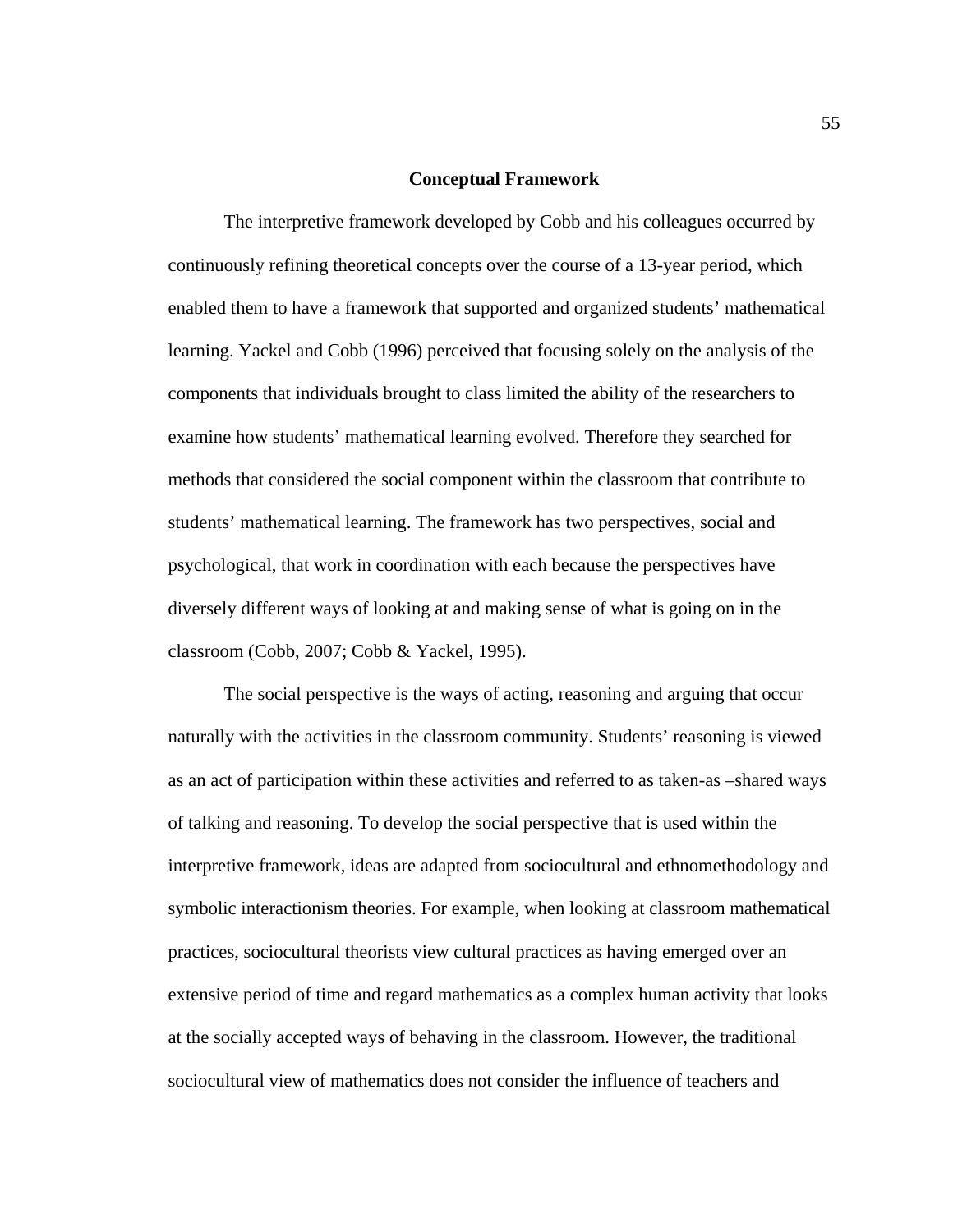students in the classroom (Cobb, Jaworski, & Presmeg, 1996). The theory is adapted to view mathematical practices that have developed during the interactions between the teachers and the students, which results in the practices being an emergent phenomenon instead of a preexisting system of reasoning and communicating that students are then initiated into. The ethnomethodology and symbolic interactionism aspect of the perspective views knowledge as shared between individuals through thoughtful representations to help others develop an understanding of the concepts, and the learning process they are engaged in entail the negotiation of meaning with students expressing different explanations for various concepts (Cobb, 2007; Cobb et al., 1996, Cobb & Bauersfeld, 1995). Cobb concludes that the theory needs to be modified to ensure that examination of students' learning occurs, which enables the learning to be supported in specific areas.

The psychological perspective looks at the individual student's or teacher's activity as they participate in and contribute to the development of collective classroom practices; also interpreted as the diverse ways that students participate in the taken-asshared activities. Constructivism and distributed accounts of intelligence theories are adapted in the interpretive framework to construct the psychological component. When looking at the mathematical practices, distributed accounts of intelligence traditionally would discount methodical approaches that give a considerable attention on the nature of individual student's reasoning (Cobb, 1998; Cobb, Stephan, McClain, & Gravemeijer, 2001). The researchers adapted the theory to include the tools and symbols that students use as essential to their participation in the classroom, instead of being separated from the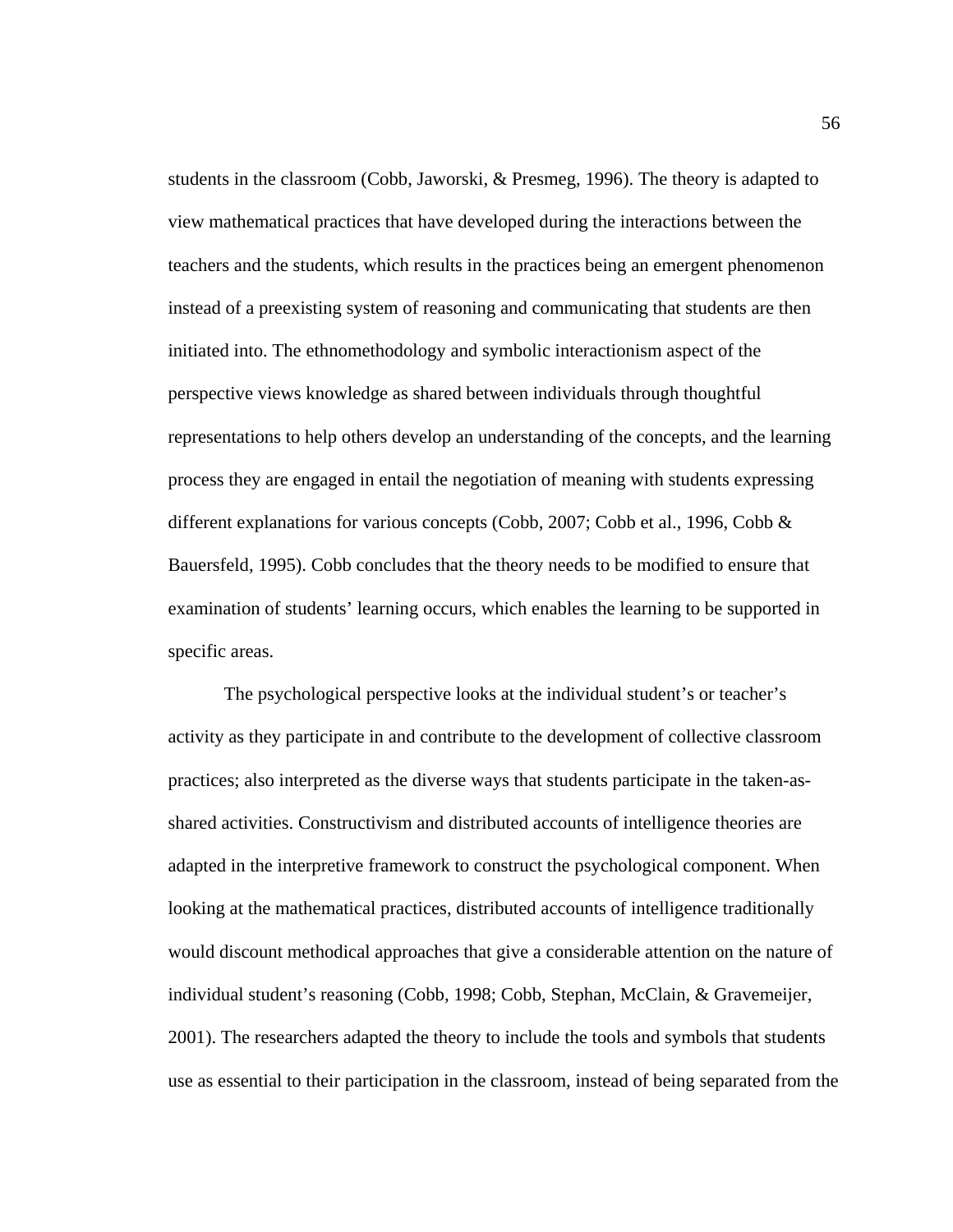individual. The constructivists look at knowledge construction as information processing or the development of internal representations involved in individual students' construction of knowledge. Instead of evaluating the internal construction of knowledge approach to the analyzing the development of mathematical understanding, the researchers look at how knowledge emerges during the activity by examining how the students modify their participation in the mathematics classroom (Cobb, 1994; Cobb  $\&$ Bowers, 1999).

In the social and psychological perspectives, the use of differing theoretical views supports the interpretive framework developed by Cobb and his colleagues. Because the researcher is not able to examine particular components within the classroom setting however, the alternative view enables these components to be analyzed. Therefore, it appears they support each other by providing a comprehensive picture of the development of students' mathematical learning with the local classroom culture. Table 2.3 presents the theories that make up the social and psychology perspective of the interpretive framework, the traditional view of the related to mathematical practices, and the adaptations that Cobb and his colleagues make to the theory to make them more useful in examining students' mathematical learning within the local classroom community.

The social and psychological perspectives are used in the development of the interpretive framework because the coordination between these two alternative perspectives provide ways of looking at and making sense of what is going on in the classroom. The interpretive framework summarizes the way Cobb, Stephan, McClain and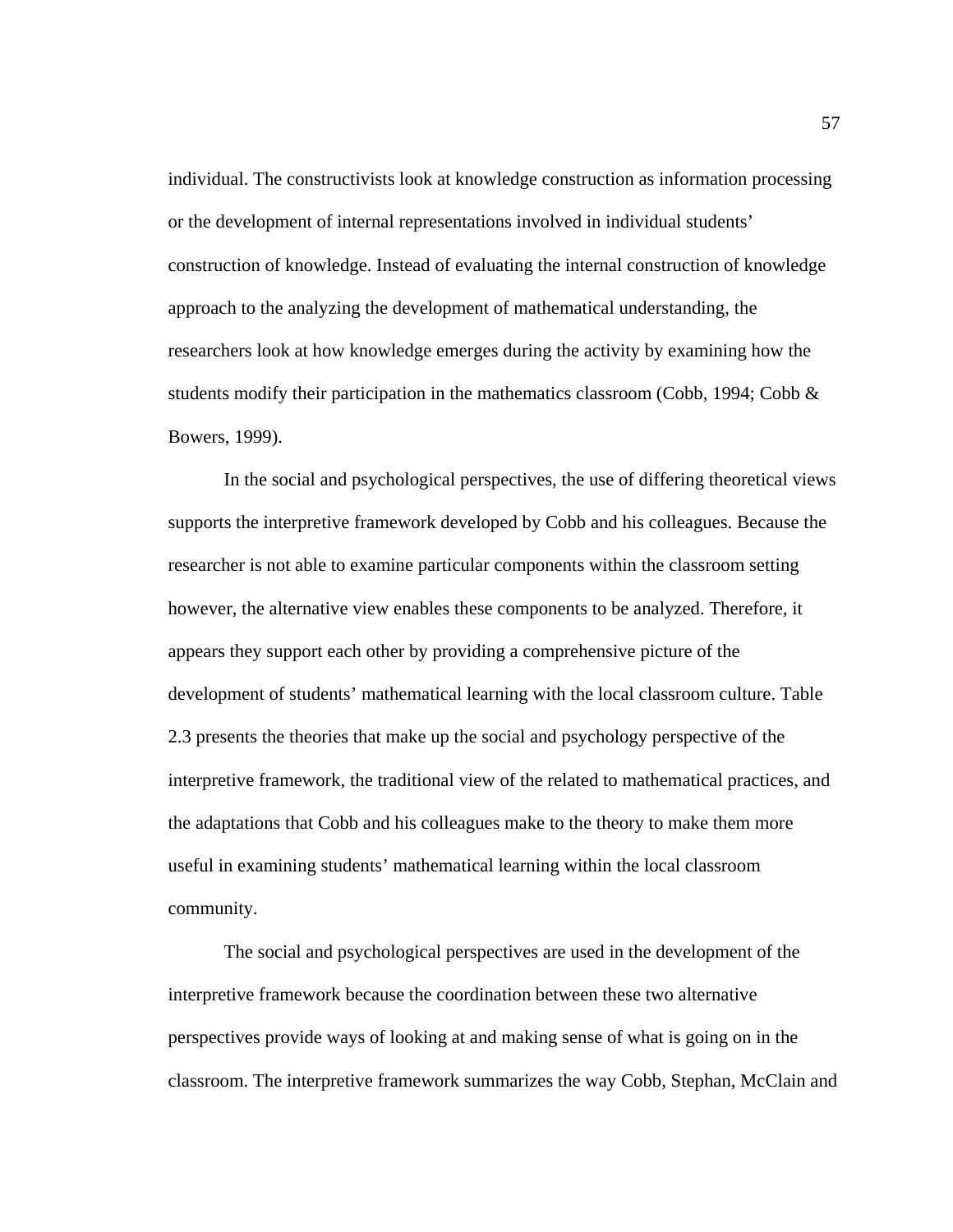Gravemeijer (2001) sort out the analysis of what is going on in the classroom. The researchers look at the following three aspects of the local classroom community (microculture) that is developed during the interactions between the teacher and students: classroom social norms, sociomathematical norms, and classroom mathematical practices.

**Table 2.3.** *The Adaptations of the Social and Psychological Theories that Make the Perspectives*   $\blacksquare$ **Adaptations to Enables More** 

|                                                                                                |                                                                      | <b>Traditional View of</b>                                                                                                                                                                                                                        | <b>Adaptations to Enables More</b><br><b>Effective Examination of</b><br><b>Students' Mathematical</b>                                                                                                                                                            |
|------------------------------------------------------------------------------------------------|----------------------------------------------------------------------|---------------------------------------------------------------------------------------------------------------------------------------------------------------------------------------------------------------------------------------------------|-------------------------------------------------------------------------------------------------------------------------------------------------------------------------------------------------------------------------------------------------------------------|
| <b>Perspectives</b>                                                                            | <b>Theory</b>                                                        | <b>Mathematical Practices</b>                                                                                                                                                                                                                     | <b>Learning in the Classroom</b>                                                                                                                                                                                                                                  |
| Social Perspective                                                                             | Sociocultural<br>Theory                                              | Cultural practice (ex.<br>mathematical practice)<br>emerges over an extend<br>period of time and<br>practices of the discipline<br>existed apart from<br>teachers and students                                                                    | The mathematical practices of the<br>local classroom community<br>emerge during the interactions<br>between the teacher and students                                                                                                                              |
|                                                                                                | Ethnomethodoloy<br>and Symbolic<br>Interactionism<br><b>Theories</b> | Negotiation of meanings<br>and ways of participating<br>in the local classroom<br>culture during the<br>interactions between<br>teacher and students                                                                                              | Examination of students' learning<br>in the development of classroom<br>mathematical practices                                                                                                                                                                    |
|                                                                                                | Constructivism                                                       | Mathematical<br>understanding emerges<br>through the development<br>of internal representations<br>within students'                                                                                                                               | Looks at the quality and the<br>development of individual<br>student's reasoning as participates<br>within the classroom community                                                                                                                                |
| Psychological<br>Perspective<br>(Emergent<br>Approach that<br>coordinates the<br>two theories) | Distributed<br>Accounts of<br>Intelligence                           | Discount methodical<br>approaches that gave a<br>considerable attention on<br>the nature of individual<br>student's reasoning and<br>looks at the tools and<br>symbols used by students<br>are external to the<br>development of<br>understanding | Tools and symbols that students<br>use as essential to their<br>participation in the classroom and<br>learning involve the<br>reorganization of the student's<br>reasoning during interactions<br>between the teacher and other<br>students (Yackel & Cobb, 1996) |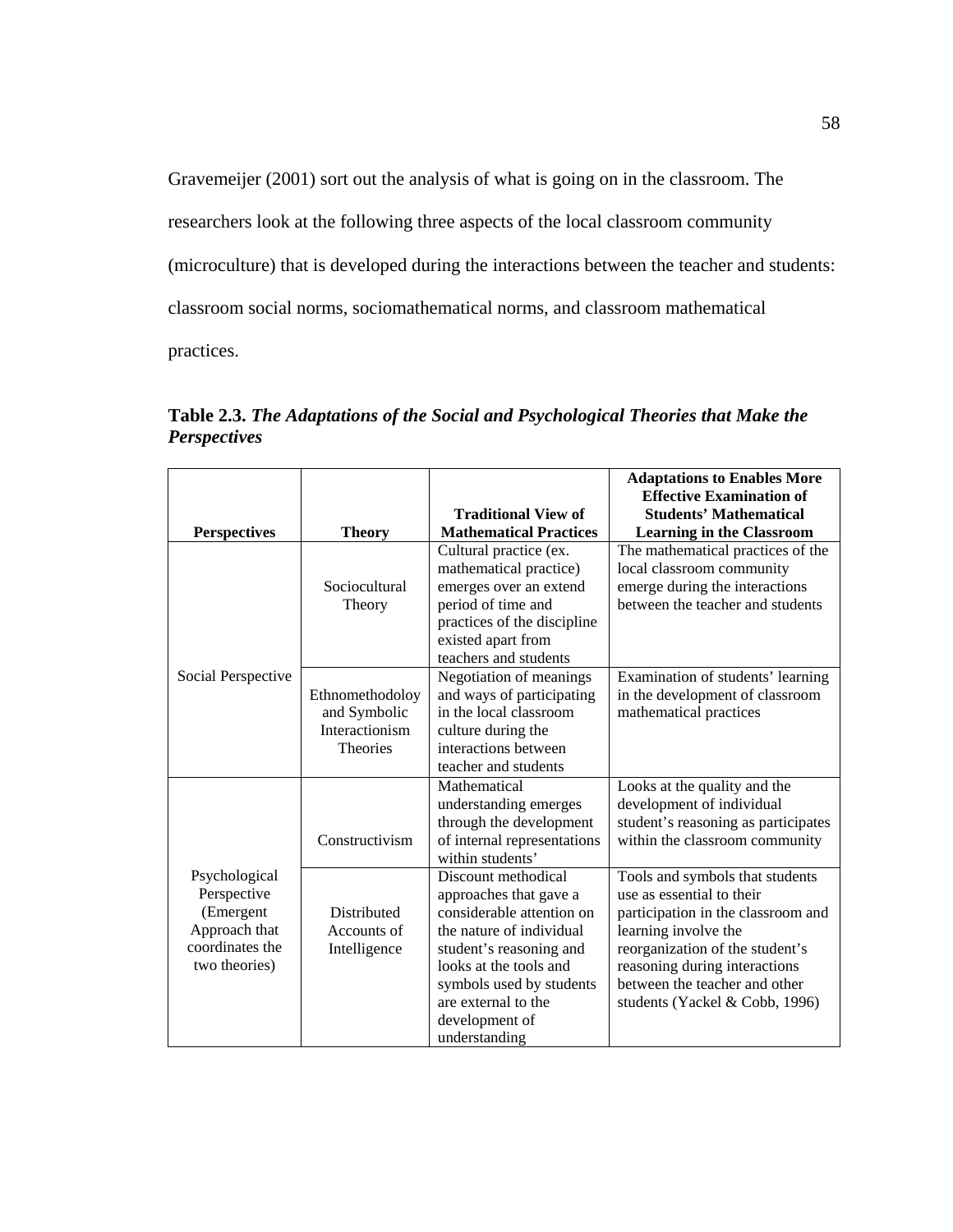The first aspect of the framework is the classroom social norms, which are the collaboration between the teacher and students of agreed upon responsibilities and expectations for classroom participation. Instances of classroom social norms include providing reasoning and the rationale for solutions, trying to understand the explanations of others and whether they agree or disagree with the explanations. In addition, questioning and trying to resolve differences in interpretations when they arise are also part of classroom social norms (Bowers, Cobb, & McClain, 1999; Cobb et al., 2001; McClain & Cobb, 2001a).

Social norms are not developed in terms of individuals but from the collective and individual's beliefs about what constitutes being a student within the classroom community. They appear as patterns that emerge during group participation in the classroom activities. The psychological constructs emerge during the processes that teachers and students go through during the establishment of social norms. The reason these constructs occur is because the beliefs have to be restructured about the part that each person and teacher plays in the classroom community. Beliefs about the characteristics involved in mathematical activity must also be restructured (Cobb  $\&$ Yackel, 1995). The social and psychological components coexist together because the restructuring of students' beliefs are seen as facilitating or restricting the development of social norms.

Social norms are seen as evolving during group participation in the variety of subject areas in the local classroom community; therefore, they do not adequately address the patterns that emerge during activities which are specific to mathematics. The second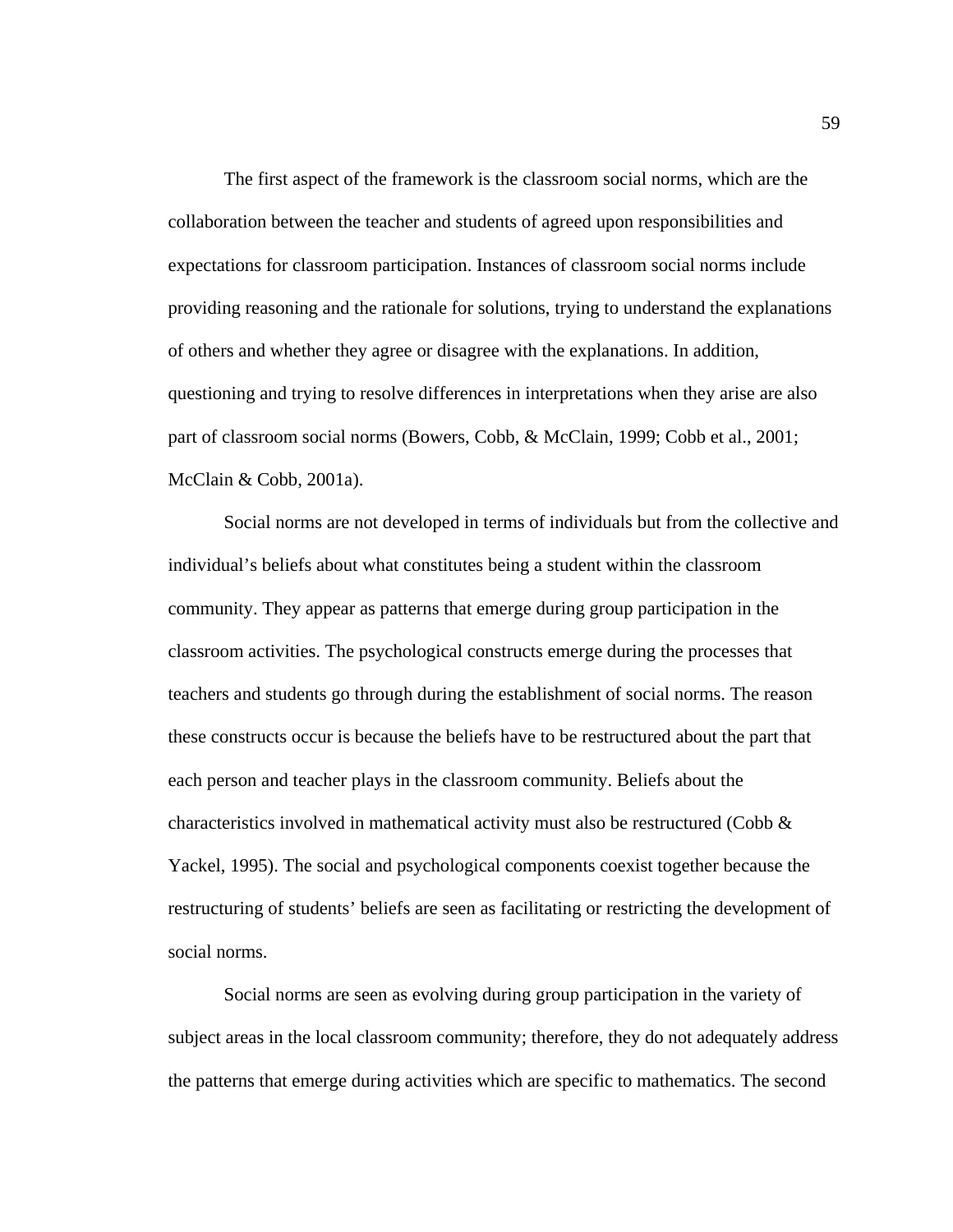aspect of the interpretive framework was developed to address the norms that are

explicitly mathematical, referred to as sociomathematical norms. Examples of

sociomathemtical norms involve what is regarded as a different mathematical solution, a

sophisticated mathematical solution, and an acceptable mathematical explanation (Cobb

& Yackel, 1995; McClain & Cobb, 2001a; Yackel & Cobb, 1996). Table 2.4 explains the

distinct difference between sociomathematical norms and social norms:

| <b>Social Norms</b>                                                                                            | <b>Sociomathematical Norms</b>                                                                                                        |
|----------------------------------------------------------------------------------------------------------------|---------------------------------------------------------------------------------------------------------------------------------------|
| Agreement that student are expected to<br>explain and provide the reasoning and the<br>rationale for solutions | Understanding what regarding as an<br>acceptable mathematical explanation                                                             |
| Trying to understand the explanations of<br>others and whether they agree or disagree<br>with the explanations | Judging when it is appropriate to make<br>mathematical contributes                                                                    |
| Questioning and trying to resolve<br>difference in interpretations when they<br>arise                          | Understand what is characterizes a<br>mathematical difference (Cobb & Yackel,<br>1995; McClain & Cobb, 2001a; Yackel &<br>Cobb, 1996) |

**Table 2.4.** *Difference between Social and Sociomathematical Norms*

The sociomathematical norms are viewed through the inquiry-based approach that the teachers developed during mathematics activity. During the interactions that develop when students offer a variety of justifications to different mathematical solutions and this enables the teacher and students to navigate through the development of sociomathematical norms in the classroom. They make judgments about what is an acceptable mathematical explanation, what characterizes a mathematical difference, what are the requirements for sophisticated, efficient, or easy mathematical solutions. The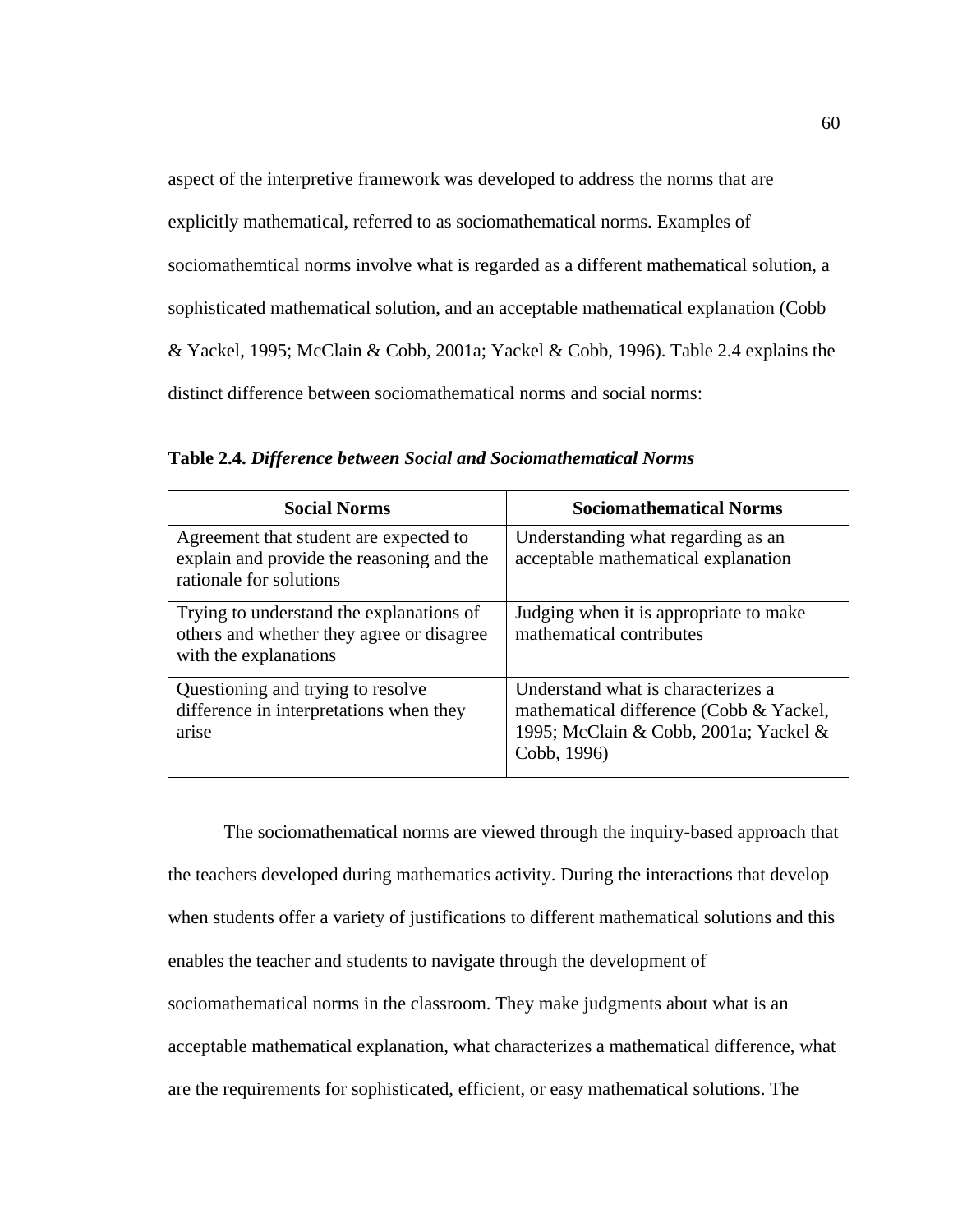negotiation of sociomathematical norms presents opportunities for the teacher and the students to learn. The teacher gives the variety of solutions, explanations, and judgments creditability, therefore, increasing the teacher's and students' knowledge of what constitutes sociomathematical norms. The progressive increase in the students' participation in the mathematical practices in the classroom aids in the development of intellectual autonomy. The students' ability to determine appropriate explanations is supported within the inquiry based approach to justifying and reasoning through explanations and solutions. During participation in the renegotiation of process of the sociomathematical norm in the classroom community, students create beliefs and values that are specific to mathematics, which is the psychological perspective of this aspect of the framework.

The third aspect of the interpretive framework is mathematical practices. The evolution of mathematical practices seems to relate to what teachers and students' do when they are establishing sociomathematical norms in the classroom. However, the mathematical practices are not looking at the justification and appropriateness of mathematical solutions, but the ways teachers and students represent, talk about, or justify specific problems and solutions. To examine the evolution of mathematical practices, the researchers document the actual path taken to learn specific concepts during the interactions that occur within the classroom community. The framework looks at the reorganization of an individual student's mathematical reasoning and actions, while also examine how their participation within the classroom is a result of the collective mathematical practices of the classroom community.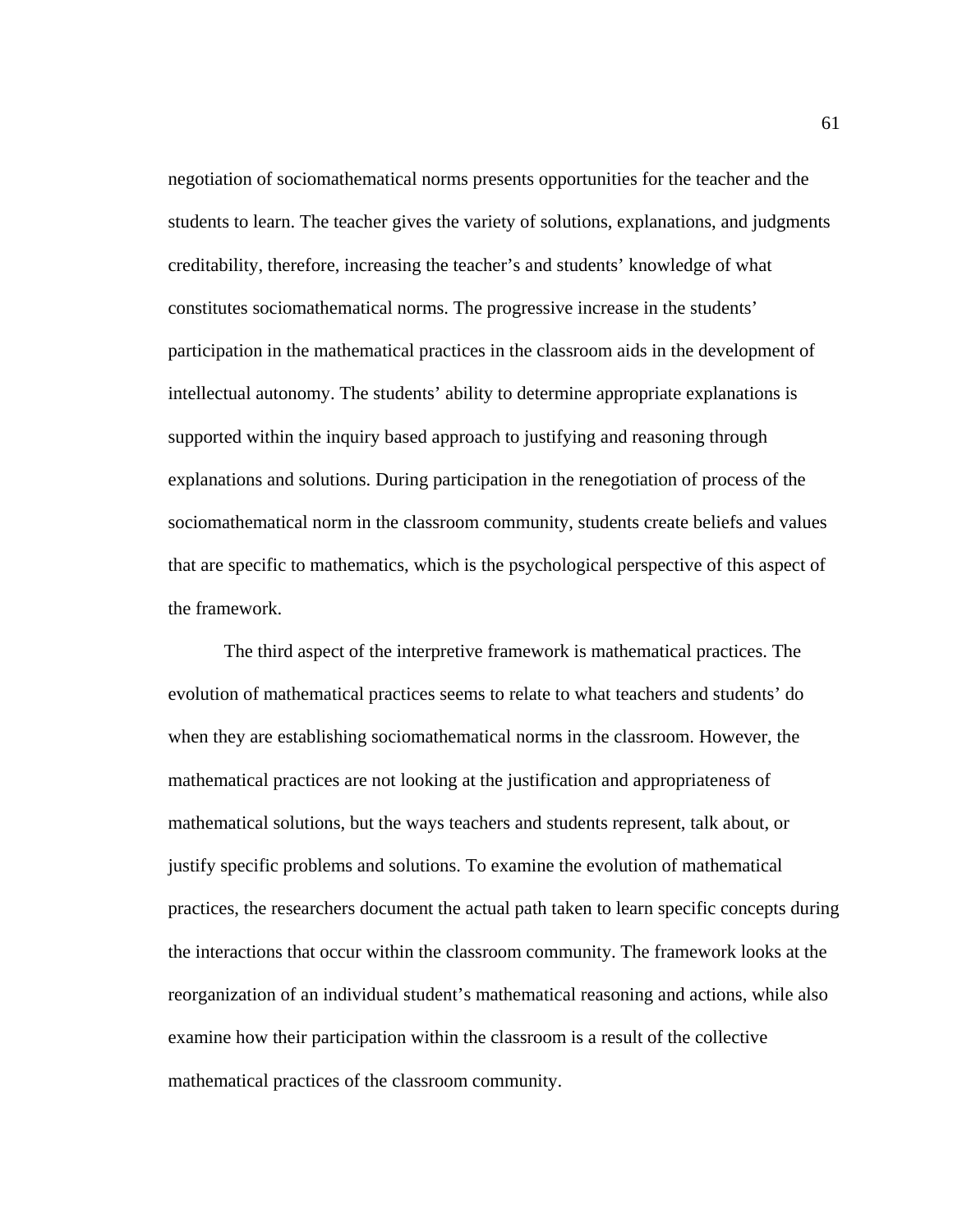### **Social Capital**

Coleman (1987) explains social capital during children's growth and development as the norms, the social networks, and the relationships that exist between adults and children that are important to the child's development. He also discusses the presence of social capital in the community; for example, the attention that an adult pays to the activities of another person's child. Coleman also discusses how social capital in the family and community creates human capital in the next generation. Human capital is defined as "changes in persons that bring about skills and capabilities that make them able to act in new ways" (Coleman, 1988, p. S100). The concept of community social capital is addressed in a study conducted by Israel, Beaulieu, and Hartless (2001). Community social capital "develops from resident's action to improve the local economy, provide human and social services, and express local cohesion and solidarity" (Israel et al., 2001, p. 46). The strength of the community social capital is dependent upon the interactions and relationships developed between the community members. If members of the community constantly change, the reduction and erosion of the social capital occurs. The most important component of the community social capital suggested by Israel et al. (2001) are the adults' interactions which produces a supportive environment in which a collective support structure is established for students in the community and results in the adults' seeking to ensure the highest level of success possible for the students in the community. Coleman (1990) characterizes social capital as the collection of resources that exist in family relationships and community social structure and can be utilized in the cognitive and social development of children within the family or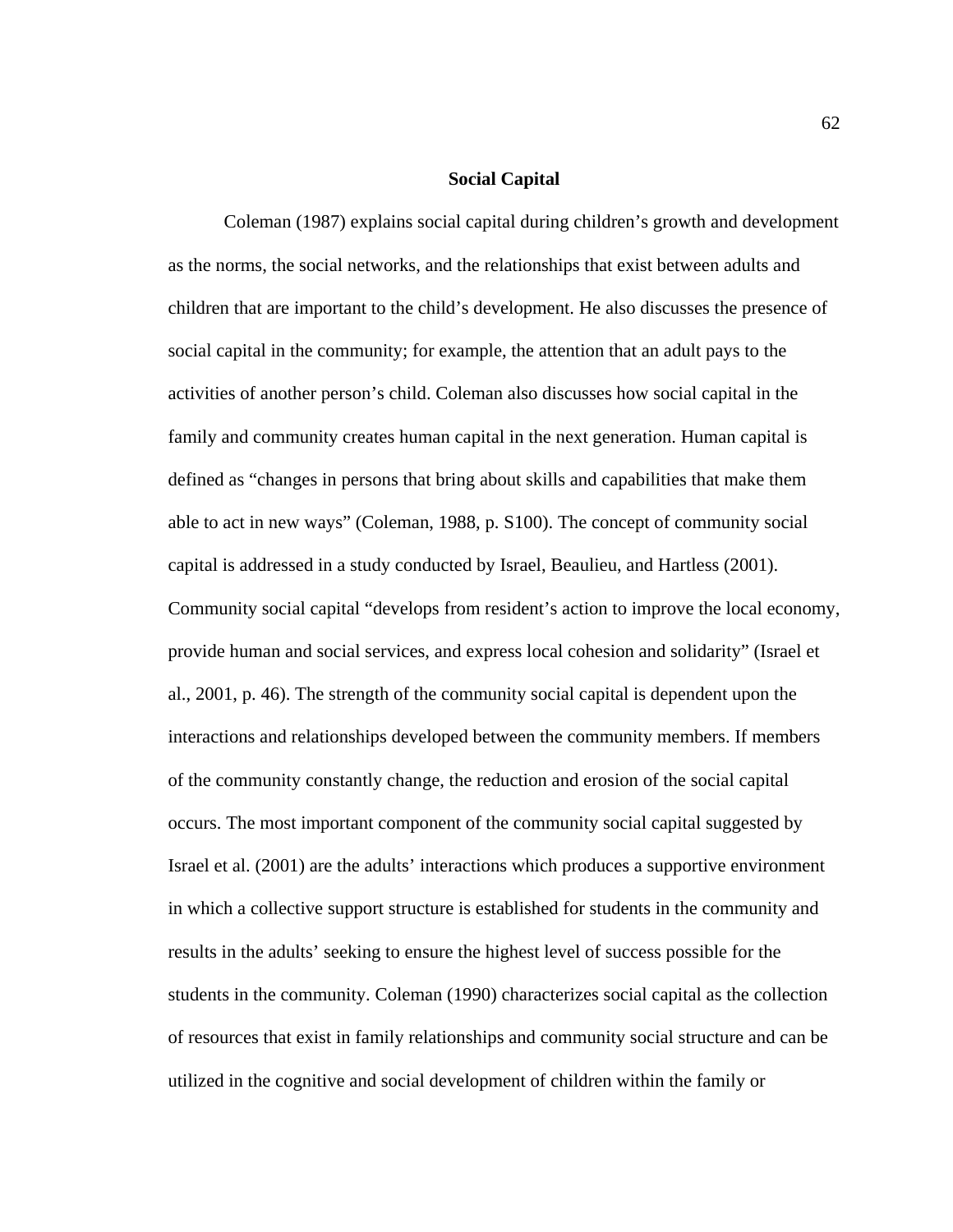community. Coleman (1988) says that social capital can exist in three forms: level of trust, which can emerge as the obligations and expectations, social network utilized to communicate information, and norms and constraints that put the concerns of group over individual interest.

#### **Trustworthiness, Obligations, and Expectations**

 Coleman (1988) describes how trustworthiness, obligations and expectations build social capital between individuals when they engage in interactions that involve them being reliant on each other. He discusses the emergence of these elements as being like credit slips because if an individual assists another then there is an expectation and obligation that developments and the level of trust among the individuals ensures that the when the credit slip is turned in it will be repaid. The number of credit slips that individuals accumulate is dependent upon the degree that a person is self-sufficient. For example, if a person is more dependent upon others, then the individual will accumulate a larger number of credit slips. Kao (2004) explains how an individual may babysit for a neighbor, in turn the individual may ask the neighbor to feed the pets or water the flowers while they are on vacation. Coleman (1988) says that such a system would not survive in a social system that does not possess trustworthiness because the individuals who cashed in on their credit slips could possibly not meet their obligations and expectations to the other members of the systems who still had credit slips that needed to be fulfilled. In the examination of the aspects of the community that support students academic success community social capital allows for an understanding of how obligations, expectations, and trustworthiness enable the members of the community to work together to ensure that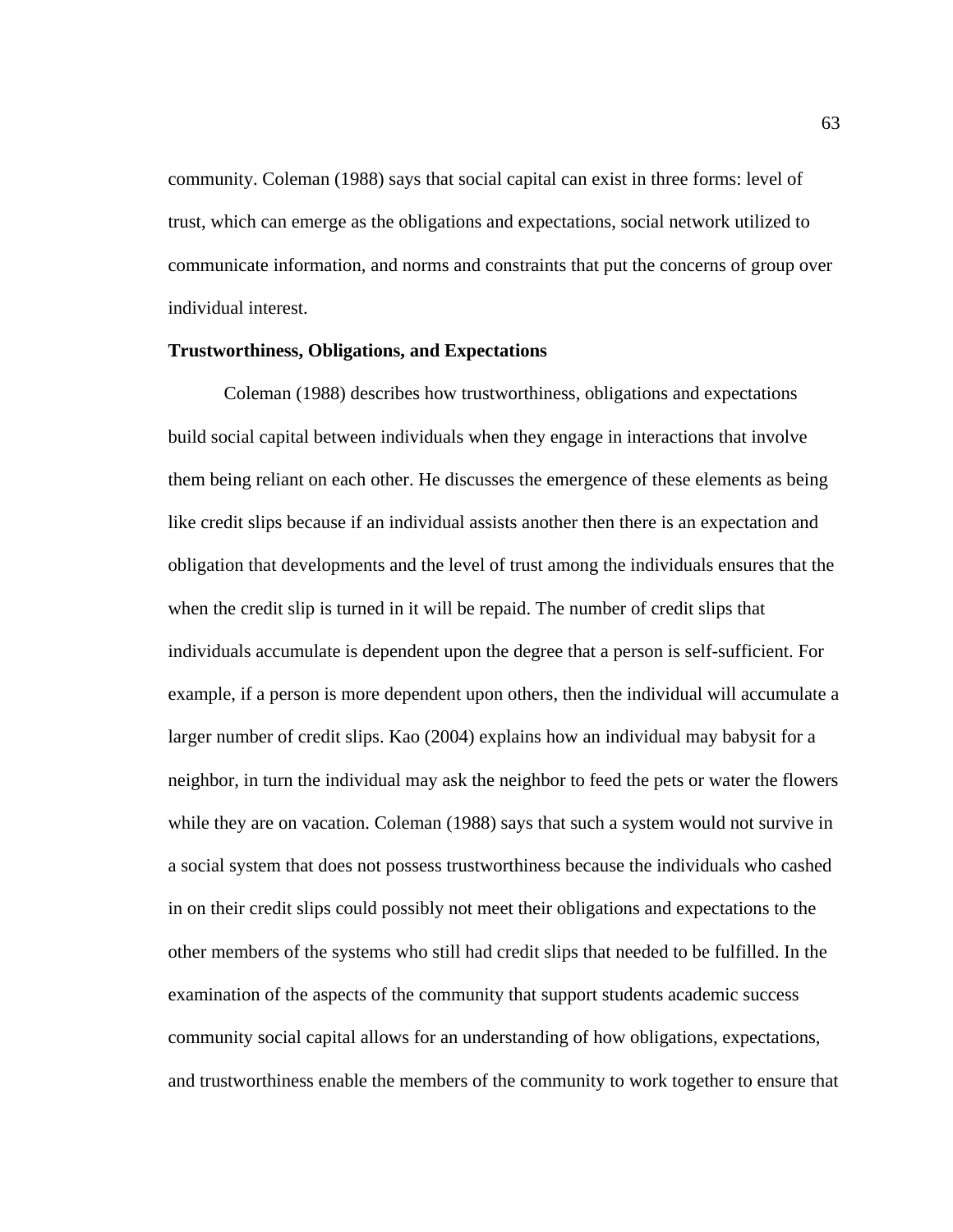the students receive every opportunity available to them. Coleman (1987) notes the community plays a critical role in the success of the students by aiding in the reducing dropouts among students at risk.

# **Information Channels**

The second form of social capital that is emphasized by Coleman's social capital framework is an information channel. An individual's information channel component is dependent upon the individual's social networking system. The information that people acquire involves them not only in paying attention, but also utilizing the social relations that they have in place (Coleman, 1988). Information channels can be a valuable means for individuals to gain knowledge about particular subject matter; however, it requires the individuals to seek out people within the social network who possess the particular knowledge they are looking to acquire. The acquisition of information requires the individuals with the network to take some type of action. The value of the information that people obtain is based on the purpose and type of relationship that individuals are involved in (Coleman, 1990). According to Goddard (2003), "individuals engaged in relationships characterized by high levels of social trust are more likely to openly exchange information and to act with caring and benevolence toward one another than those in relationships lacking trust" (p. 60). When parents have relationships with other parents who know the necessary plans and processes required to advance their children's educational outcomes, then the information acquired can have a positive impact on the students' academic success (Kao, 2004).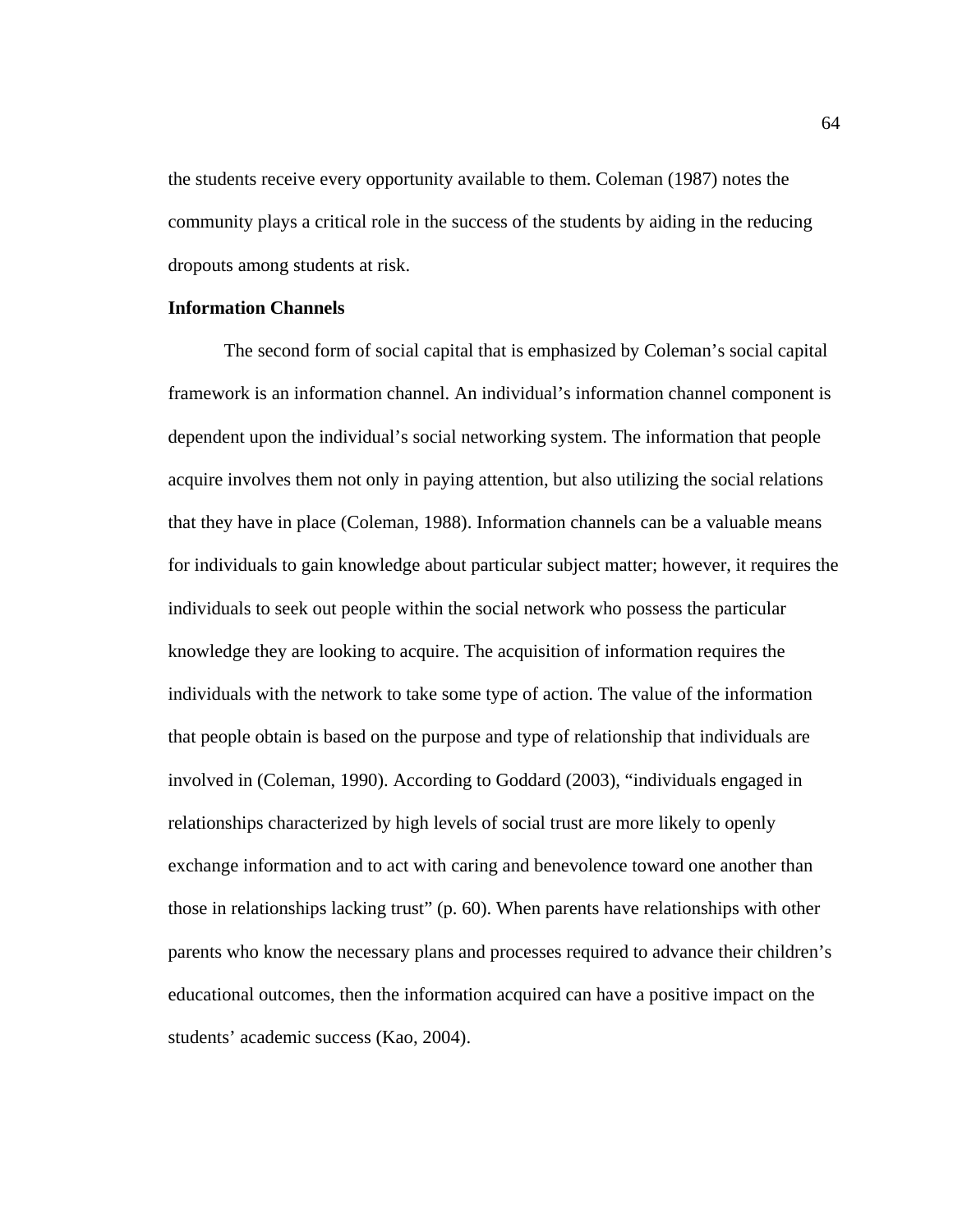# **Norms and Effective Sanctions**

 The third form of social capital mentioned by Coleman (1988) is norms and effective sanctions. Norms emerge to enable group members to have a certain amount of control over the actions of other members of the group when the actions of the individuals directly affect the group (Coleman, 1990). Norms promote the collective interest over the interest of individuals, which can result in certain aspects of individual's development to be constrained and in the individual not reaching their full potential. Effective norms are also a valuable tool that enables schools to foster academic success among students by managing their behavior (Kao, 2004). According to Goodard (2003), "if most individuals with whom a child interacts believe that schoolwork and learning are important, the press to perform will be accompanied by social sanctions for those who do not" (p. 61). If social norms promote academic tasks, such as studying, completing homework and staying on task in the classroom, the students' opportunities to obtain academic success are enhanced.

#### **Closure of Social Networks**

Coleman (1988) also discusses the importance of closure to social capital structure system because it works as a means of checks and balances that enables each component of the system to work effective for the common good. Closure allows behavior to be monitored and steered in appropriate direction, enables the development of effective social norms, and increases the sense of obligations and expectations within the system. The presence of closure also enables the creation of trustworthiness because the members of the social structure have the opportunity to gain knowledge about the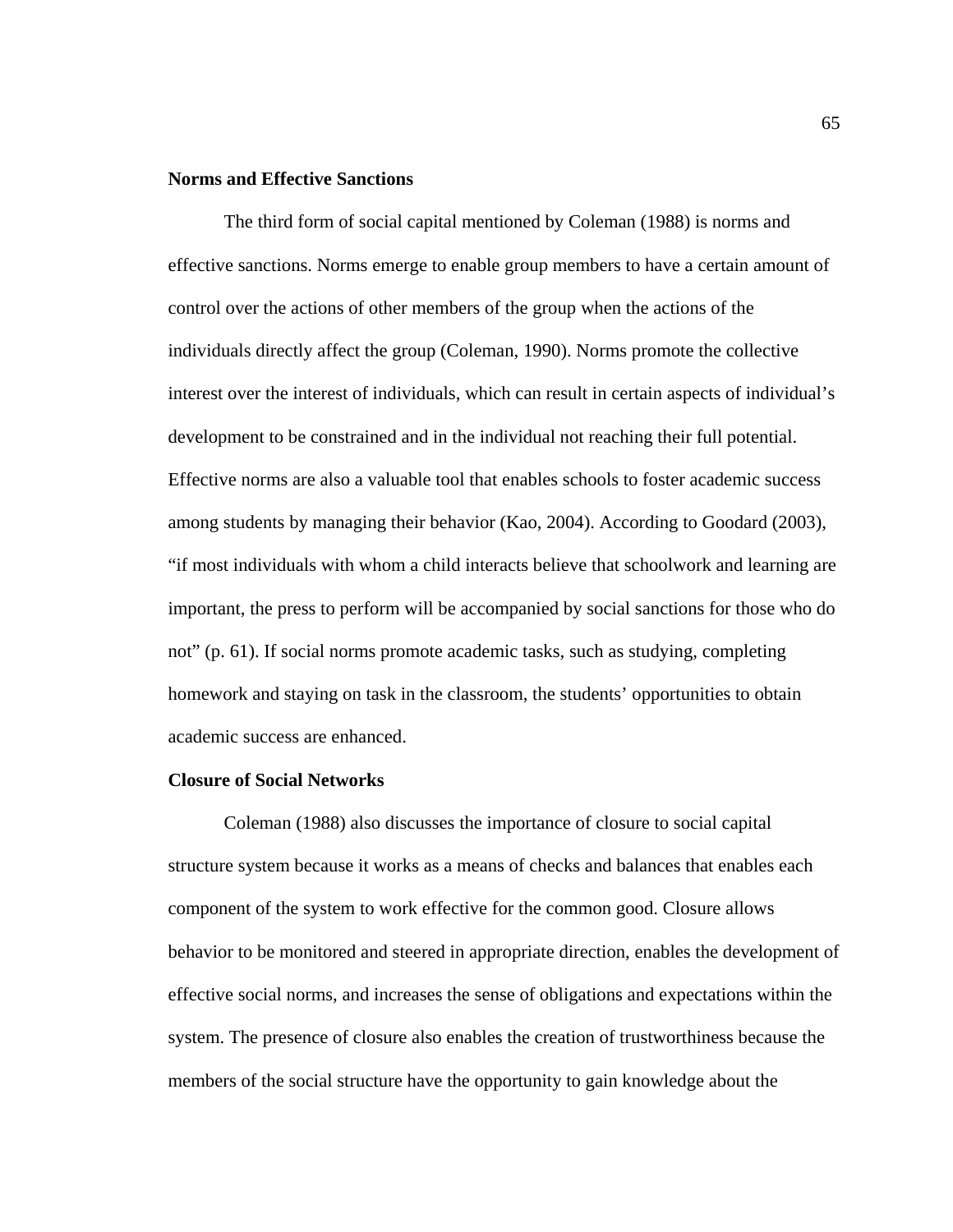individual, which results in the other members making decisions about the type of interactions they will engage in (Coleman, 1988). Figure 2.2 illustrates the concept of closure in terms of the social relations that exist in the social networking system. In the system (a) is a social network that does not have closure, because person A, B, C and D are connected, but the connection is broken between E and F. However, in the structure (b) shows the existence of closure because the connections are maintained between person A, B, C and D, without a break in the system. Therefore, the actions of each individual in (b) can positively or negatively affect each other.



(a) Network without closure (b) Network with closure Adapted from Coleman's (1988) Illustration of Closure

**Figure 2.2***. Illustration of Closure* 

# **Summary**

 The purpose of the study is to understand the factors that affect the academic success of students within a Lumbee Indians community where the achievement gap for mathematics is narrowed or even higher than the average achievement of Caucasian students. As cited throughout the review of literature, the factors that influence the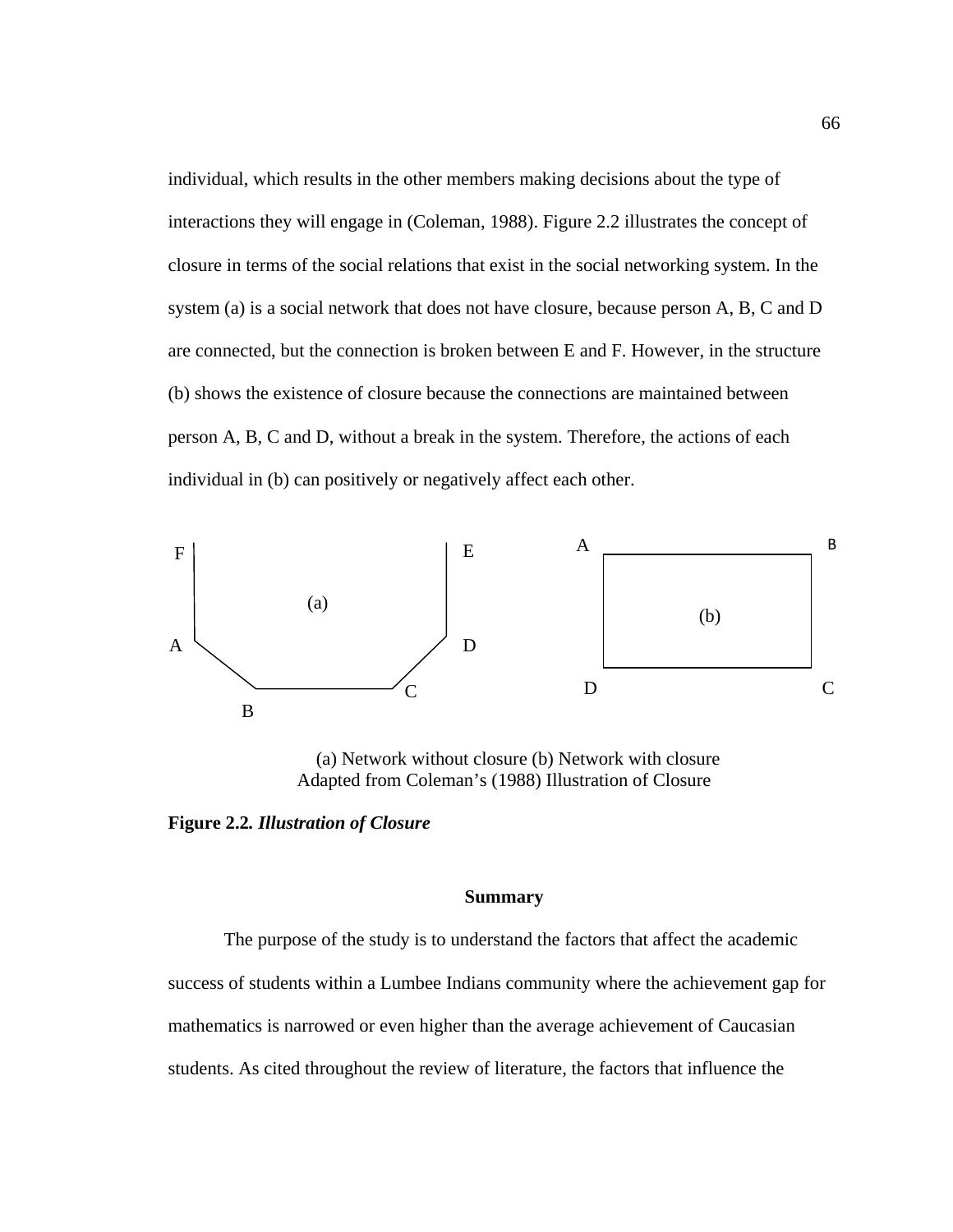success of Lumbee Indians are complex; therefore my objective is to utilize Cobb and Yackel's (1996) social and sociomathematical norms framework in conjunction with Coleman's (1988) social capital framework to examine the meanings of teaching and learning within the community. The frameworks serve as a tool which enables the examination of the mathematics teaching and learning, student and social networking components to be analyzed to determine why the achievement gap is lowered and see what factors within the community impact the success of the students. The literature related to social norms and sociomathematical norms demonstrates why the framework is an effective tool that enables extraction of the factors related to mathematics teaching and learning and student's perceptions, goals and motivation (Cobb & Yackel, 1996). The literature related to social capital provides examples of how the establishment of social capital within a community can serve to enhance students' opportunity to achieve academic success (Coleman, 1988; Goodard, 2003; Kao, 2004). Due to the lack of research related to Lumbee Indians, the research presented in the literature review can serve as a starting point to understand the factors that enhance students' academic success.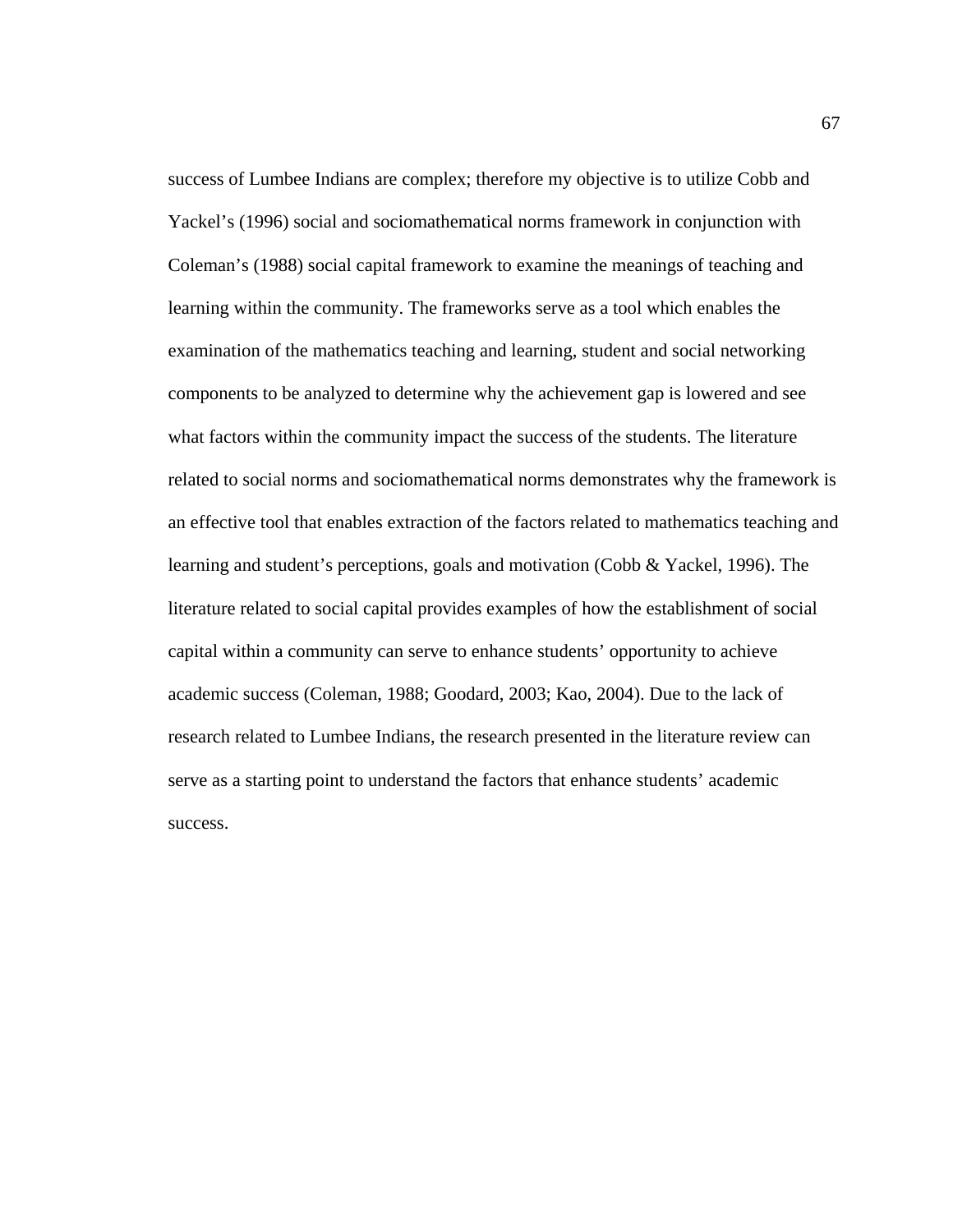# **CHAPTER III**

# **METHODOLOGY**

 The purpose of this study is to examine the aspects of community that support the algebraic achievement of Lumbee Indian middle school students. As a result of the lack of research related to Lumbee Indian students mathematical achievement, I seek to gain an understanding of why there exists a narrowed achievement gap in mathematics for a particular Lumbee Indian community by examining the meanings of teaching and learning mathematics. Therefore, I will be looking at the experiences, expectations, resources, and goals of community members to understand these meanings. There are three components of the meanings of teaching and learning mathematics that inform the study: mathematics teaching and learning, students, and social networking in the community. This chapter describes the design of the study, research site and subjects, data collection methods, data analysis procedures, and issues related to validity and ethics. By examining a community in which the achievement gap is narrowed for Lumbee Indians students, the study provides the researcher with the opportunity to investigate what factors within the community facilitate the success of students in mathematics. Therefore, the following research questions are proposed for the study:

1. What are the meanings of teaching and learning mathematics in a highachieving Lumbee Indian community that promotes mathematics achievement in the middle grades?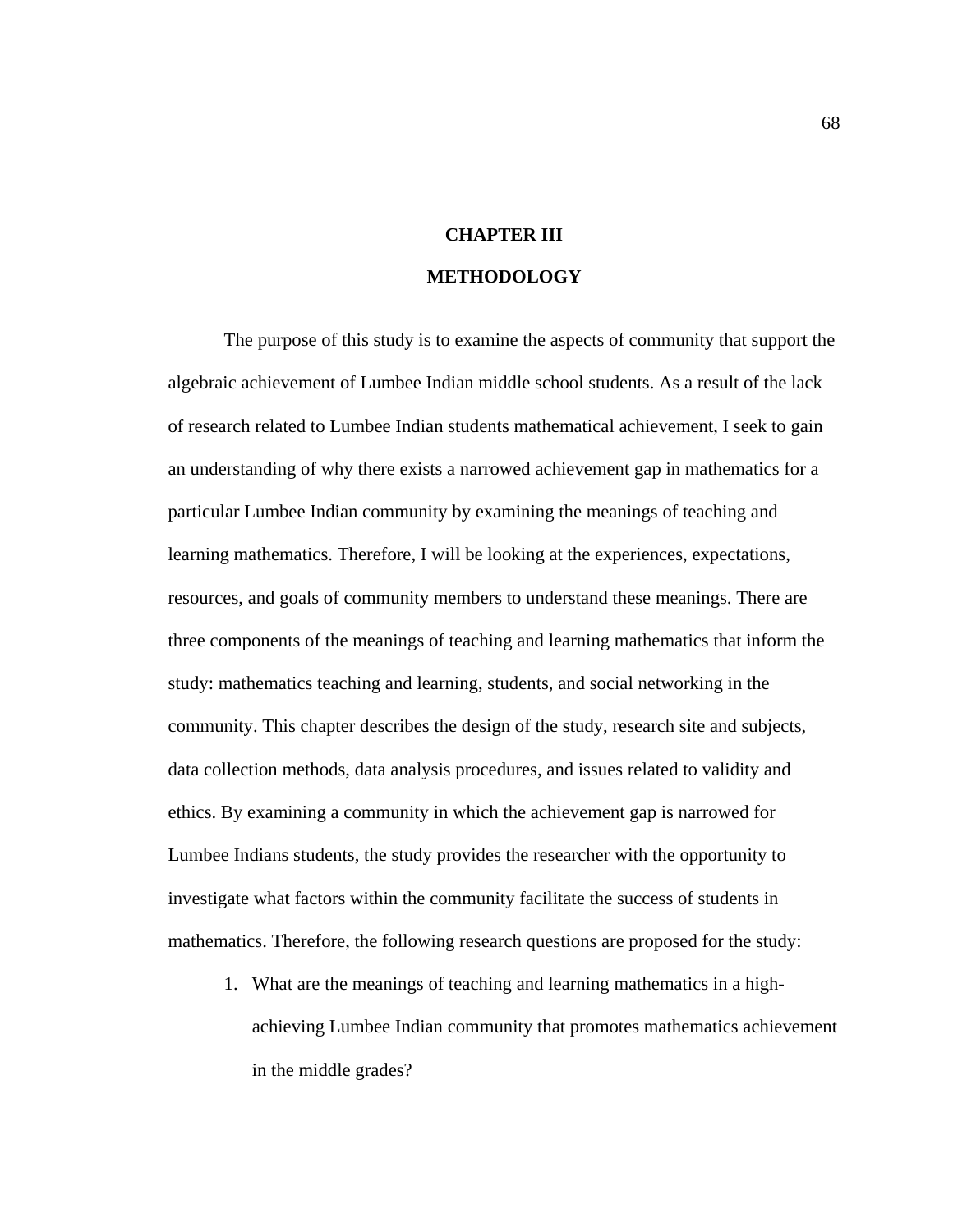- 2. How does mathematics teaching and learning emerge during an examination of the community?
- 3. How does the social networking system within the community promote the mathematics achievement?
- 4. How does the community support teaching and learning?

## **Design of the Study**

 The research design utilized for the study is a case study. Yin (2009) explains that case study research adds to our knowledge of individual, group, and social phenomena and enables the researcher to maintain the holistic and significant features of events related to individuals' lives. Creswell (2007) distinguishes the case study method based on the intent; therefore this study utilizes the instrumental case study because the researcher concentrates on a particular issue related to a community and uses a bounded case to understand the issue. This study focuses on a particular Lumbee Indian community in which the achievement gap is narrowed for mathematics in eighth grade, therefore; the subjects are selected in order to gain an understanding of what aspects of the community contributes to this issue.

 This study utilizes a qualitative research methodology. According to Creswell (2005), interviewing is an effective qualitative method to employ when the researcher is not able to directly observe the participants in the school setting and it gives the interviewee the opportunity to have detailed personal accounts that will enrich the study. The participants will be interviewed using protocols developed for the teachers, the students and the parents. Qualitative research methods were used for the following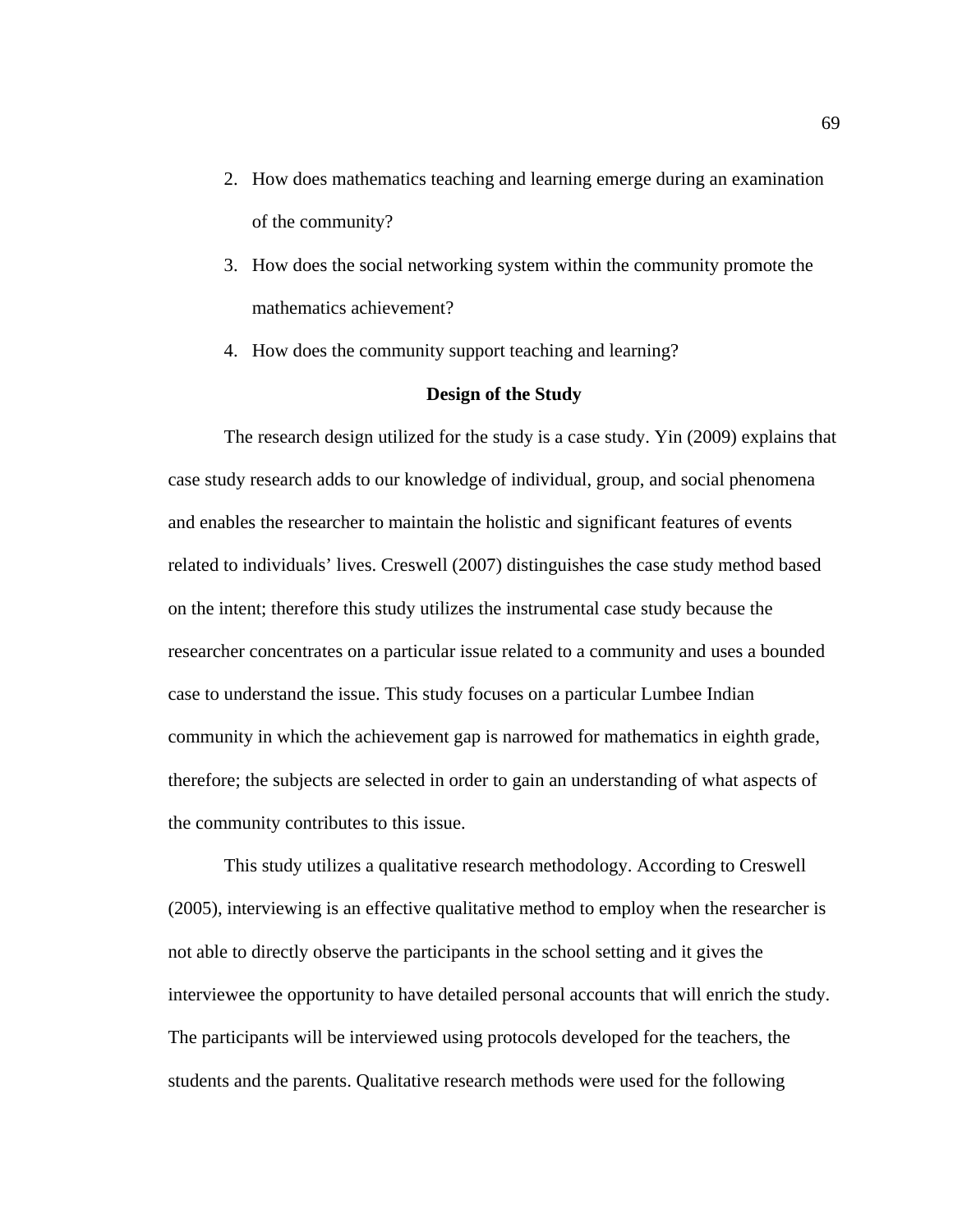reasons: to understand the meanings for particular actions of the participants, to examine the context of the study, to understand how a particular phenomenon can enrich practice within the educational setting, and to discover issues that occur within these various settings (Maxwell, 2005). Using a quantitative approach to the study would not enable the researcher to gain an in depth understanding of the beliefs and values of the community. The nature of the quantitative research looks at specific variables that the researcher wishes to examine and does not afford an opportunity to conduct in-depth examination of the aspects of the community that can aid in understanding the norms that are promoted within the classroom, school and community.

# **Subjects**

 Study participants will include three middle-grade mathematics teachers (current seventh-grade teacher, current eighth-grade teacher, and previous eighth-grade teacher), nine students from eighth and ninth grade, and the parents of these students. Purposeful sampling is used to select research student participants who are of Lumbee Indian heritage and considered to be successful in mathematics at the middle grades level based on the input of local school and community leaders. Consequently the parents of the student subjects will participate in the study. Likewise, the teachers of these students will be included in the purposeful sampling. These participants will aid in the understanding of the research questions in the study using purposeful sampling as recommended by Creswell (2005). The research subjects live in a community located in Robeson County, which has a Lumbee Indian population greater than 90%. The pseudonym, Hill Community, is used in this study to denote this community. The subjects are selected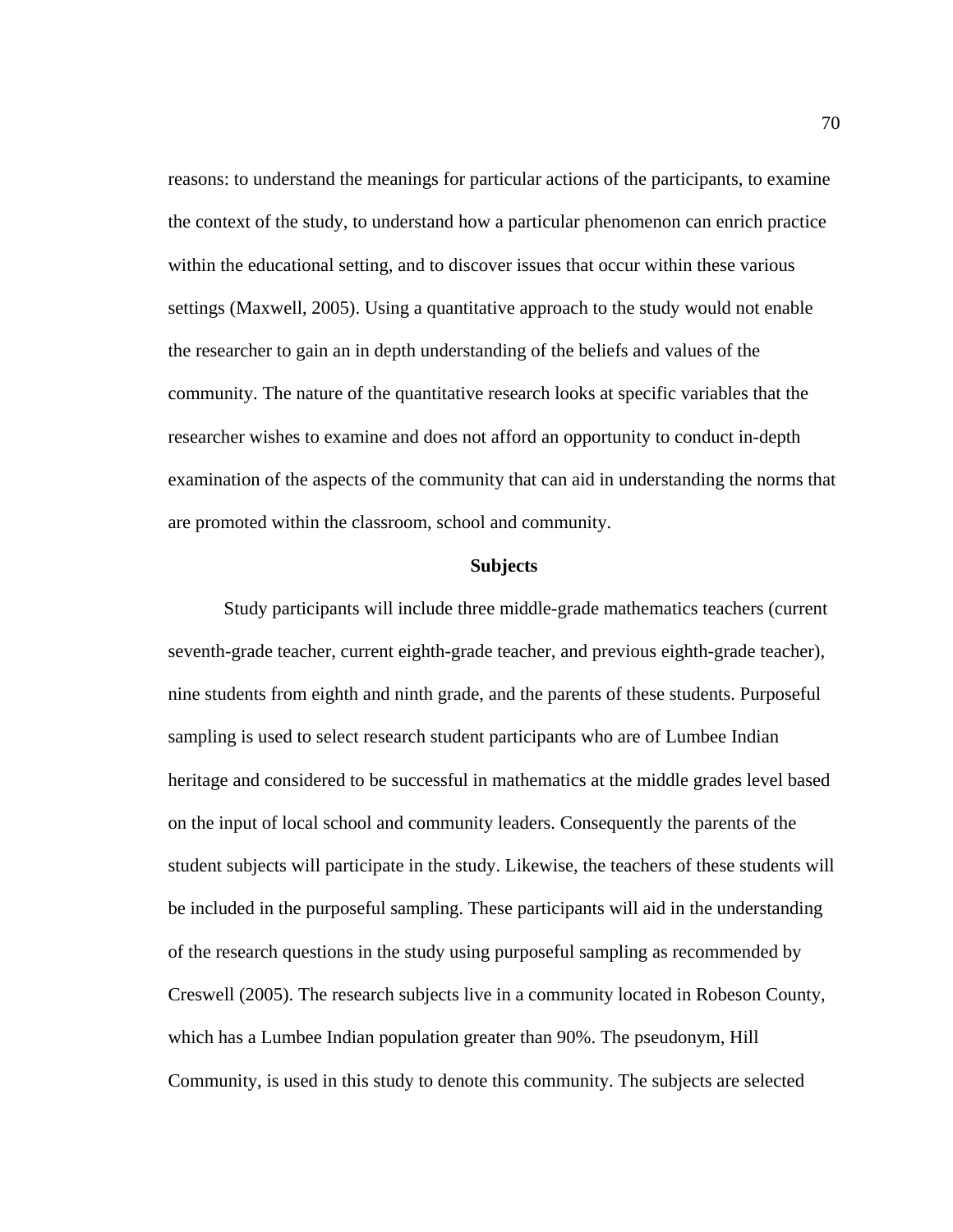because the students in the community typically perform at proficiency level comparable to the state average on End-of-Grade mathematics test and Algebra 1 End-of-Course test.

# **Sources of Data**

 All interviews were videotaped to provide visual information, extending the scope of the data to include the interactions between research participants during focus group sessions. Audio data was transcribed and pseudonyms were used in place of subjects' names on these transcripts. A master list of subjects' names and corresponding pseudonyms were in a locked file cabinet in the researcher's home office. Artifacts produced during the interviews were included in the body of evidence.

# **Instruments**

 The interview questions were developed with the purpose of carrying out semistructured, open-ended interviews. The interviews are semi-structured because I probed as needed, affording the research participants the opportunity to elaborate and ensure the most complete answer to the question (Creswell, 2005). The participants were interviewed using three different interview protocols developed for students, parents, and teachers (see Appendix A). The interview questions were developed with the purpose of carrying out a semi-structured, open-ended, audio-taped and video-recorded interview. The interview questions address experiences related to the research participants' interactions in the community, beliefs and values related to mathematics and algebra, and the roles of the teachers and parents in the success of the students in the algebra classroom.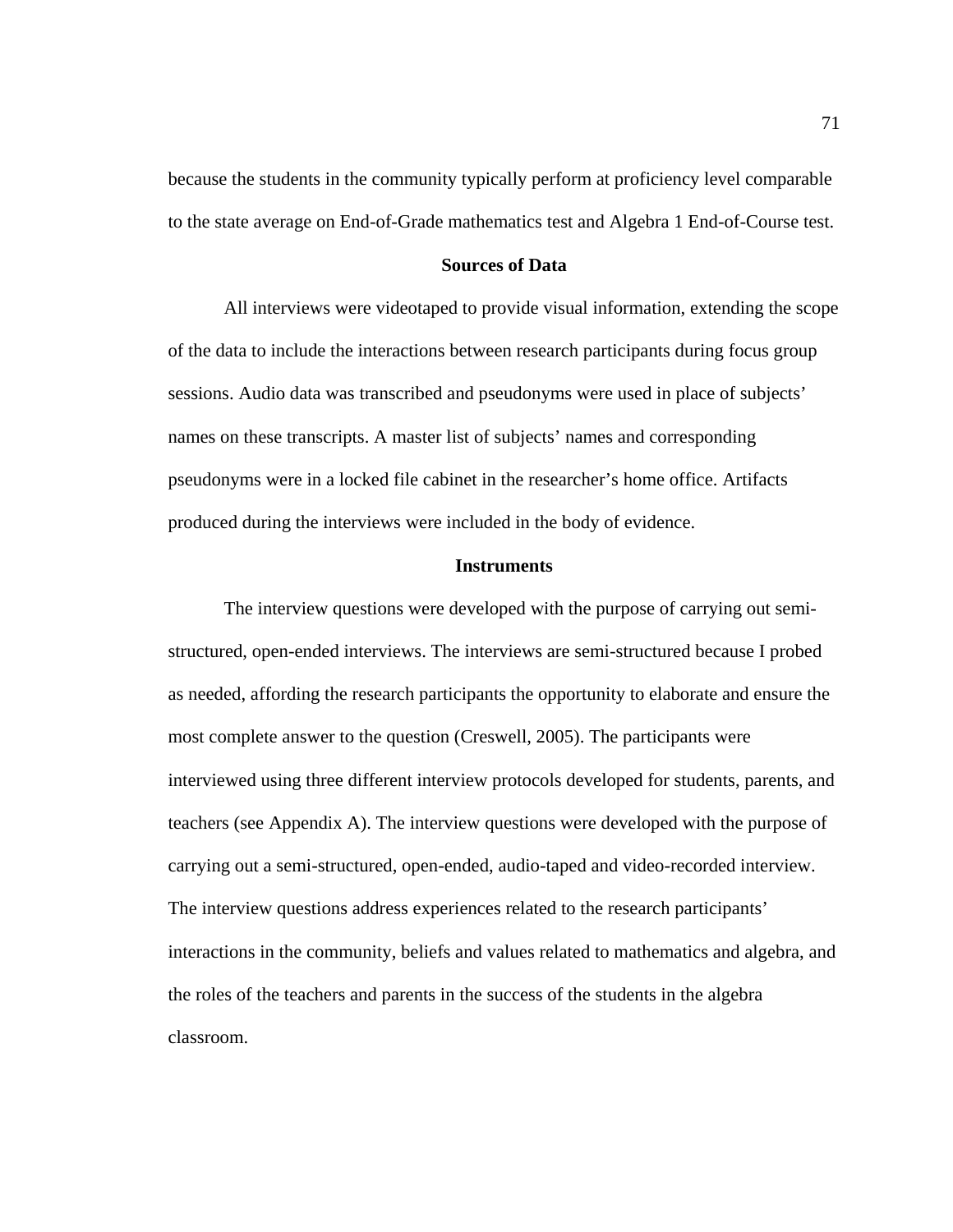Detailed accounts related to how the teachers teach particular concepts related to algebra were used in the data collection process and enabled me to examine the norms that are established in the mathematics classroom. The students completed the *Proportional Reasoning Assessment Instrument* (see Appendix B). The instrument was developed by Allian (2000), a graduate student at North Carolina State University using problems discussed in the research of Karplus et al. (1983), Noelting (1980), Lamon (1993), and Lesh et al. (1988). Allian (2000) developed the questions by trying to ensure that as many questions as possible involved contexts that were familiar to the students. Karplus et al. (1983) conducted a study using missing value and comparison. Noelting (1980) research involved comparison problems that focused on mixtures. Lamon (1993) researched proportional type problems that looked at four types of semantic problems: well-chunked, part-part-whole, associated sets, and stretchers and shrinkers. Item 1 of the instrument is a comparison problem that asks the student to identify which girl, based on the given information, and purchased chewing gum for the cheaper price (Karplus et al., 1983). The solution to the problem can be obtained by determining the price each girl paid for each piece of gum.

 Item 2 is a missing value problem that is discussed in research conducted by Karplus et al. (1983). The problem involves asking the student to identify how many cups of coffee can be made from 12 cups of water, if 8 cups of water can make 14 cups of coffee.

 Item 3 is an associated sets problem that involves the student determining who gets the most pizza between a group of girls and a group of boys (Lamon, 1993). In order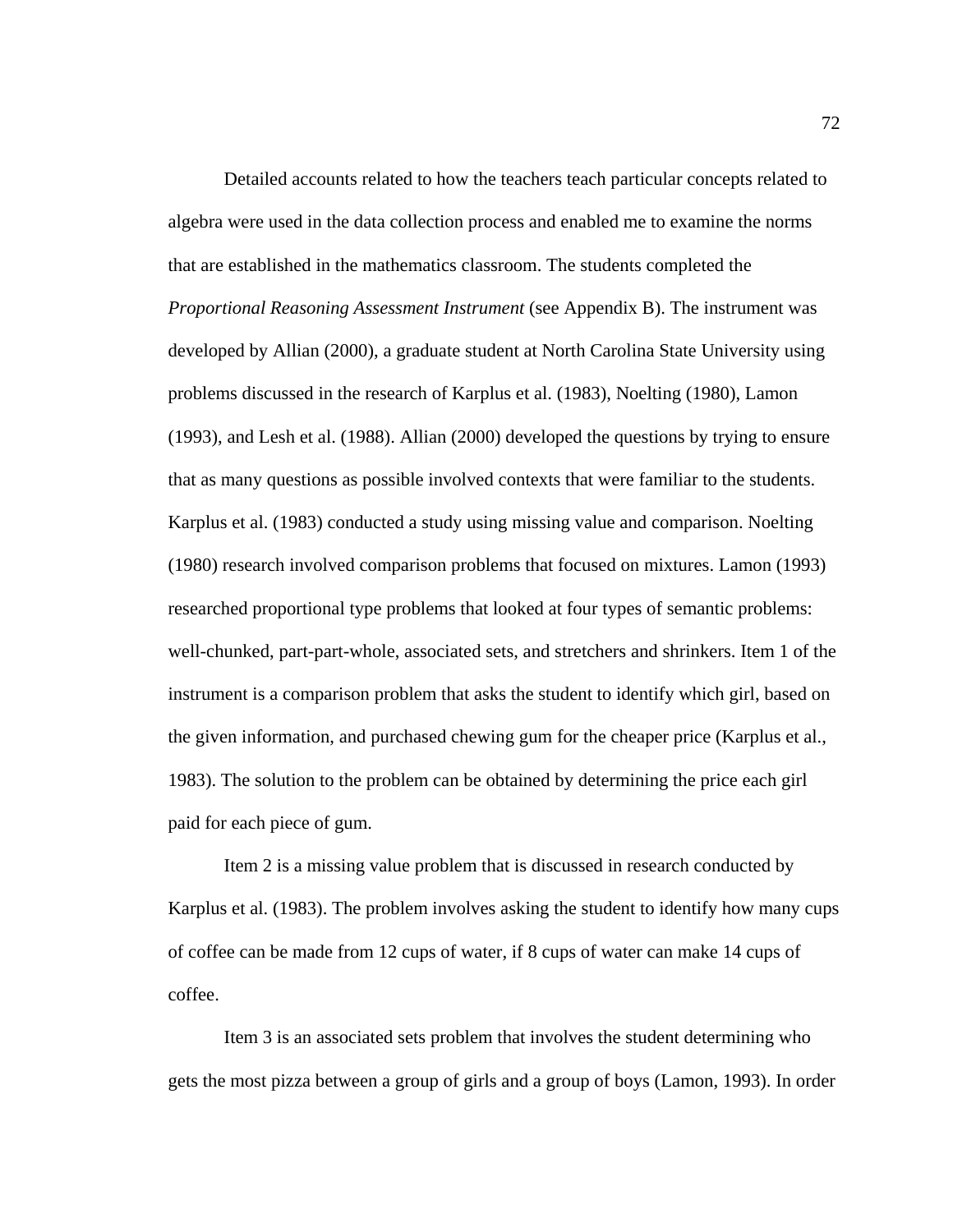to determine the solution, students are required to use a written explanation instead of a symbolic representation (Allian, 2000).

 Item 4 is a part-part-whole problem that involves two cartons of eggs taken from research (Lamon, 1993). One carton contains 12 eggs and the other contains 18 eggs, with brown and white eggs in each carton. Allian (2000) requires that students are given a written explanation and a picture showing each carton and they must determine which carton contains more brown eggs compared to white eggs.

 Items 5, 6 and 7 involve evaluating two different amounts of orange juice and water to determine which mixture has the strongest orange juice taste or taste the same. Noelting's (1980) research on mixture problems was used in the development of these problems. The students were given a picture and ordered pairs to represent the two amounts of orange juice and water for each item (Allian, 2000). Item 5 has one part orange juice to two parts water versus one part orange juice to five parts water. Item 6 has four parts orange juice to one part water versus one part orange juice to four parts water. Item 7 has two parts orange juice to three parts water versus four parts orange juice to six parts water.

 Item 8 is a graph that is divided into three time intervals on the x-axis versus different distance on the y-axis. The problem involves a girl riding a bike and requires students to compare the relationship between distance and time by determining how fast the girl was traveling for each time interval.

 Item 9 and 10 are stretcher problems that were developed based on the research of Lamon (1993). The problem involves two trees that were measured five years earlier.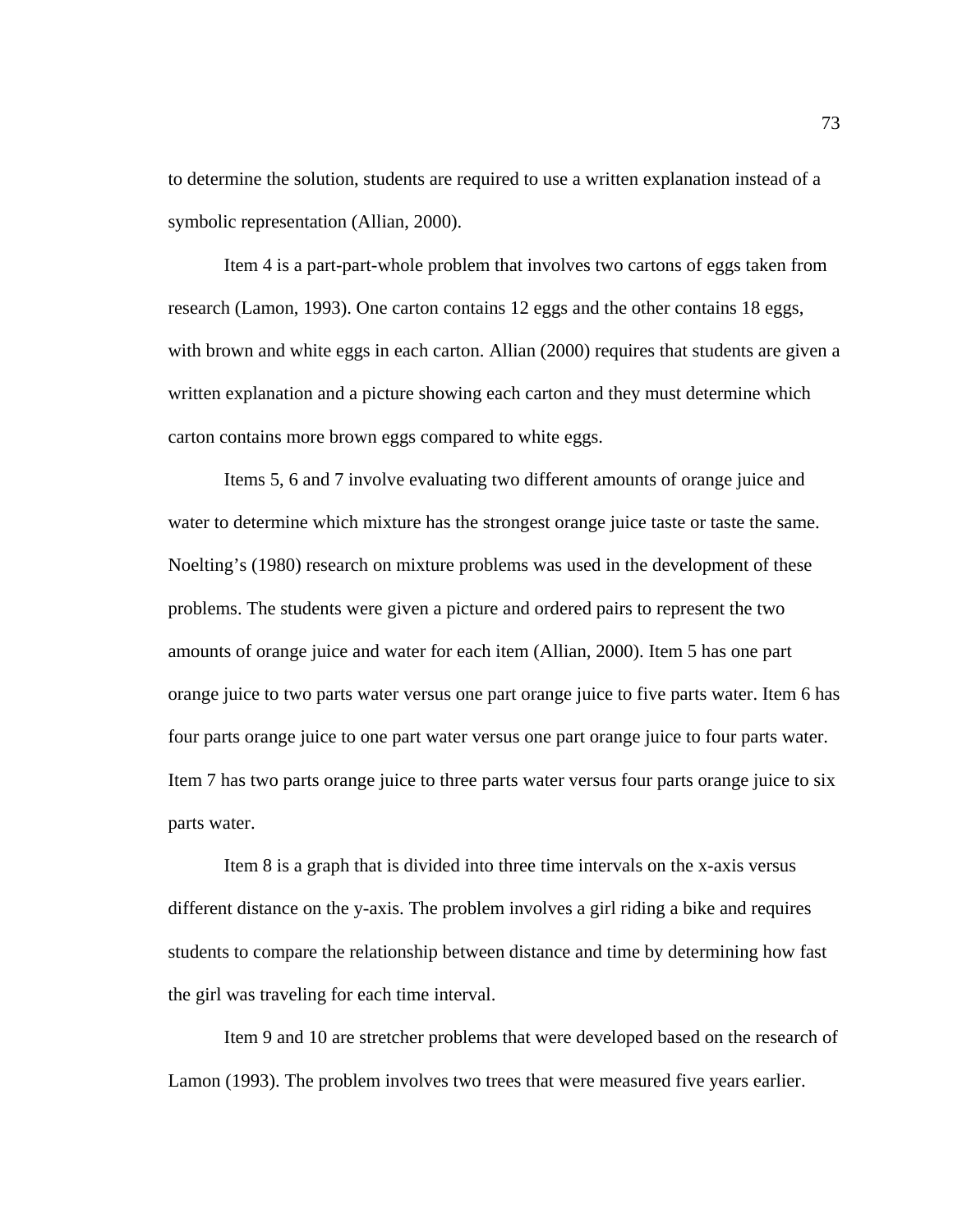One tree was 8 feet tall and the other tree was 10 feet tall initially. The trees were than measured after five years with the first tree being 14 feet tall and the second 16 feet tall. The students are required to determine which tree's height increased the most during the five-year period. Item 10 differs from Item 9 because the objects do not increase in a linear manner. Allian (2000) presents the problem using a written description and table using a given length, height and area of flag 1 and the length of flag 2.The problem requires that student to determine the amount of cloth necessary to construct a flag if you increase the length and height of the flag by three feet and still maintain the same ratio between the length and height.

#### **Analysis**

Cobb and Yackel's (1996) social and sociomathematical norms framework in conjunction with Coleman's (1988) social capital framework were utilized in the development of the interview protocols in order to examine the meanings of mathematics teaching and learning within the community. One framework served as an analysis tool that enabled the examination of the participants' beliefs concerning mathematics teaching and learning. The other framework was used to understand how the student and social networking components affect the achievement gap and student achievement of the Lumbee Indian participants.

The researcher examined the data to determine the meanings of teaching and learning mathematics based on the experiences, expectations, resources and goals of the research subjects. These data were analyzed based on the Cobb and Yackel's (1996) social and sociomathematical norms framework in conjunction with Coleman's (1988)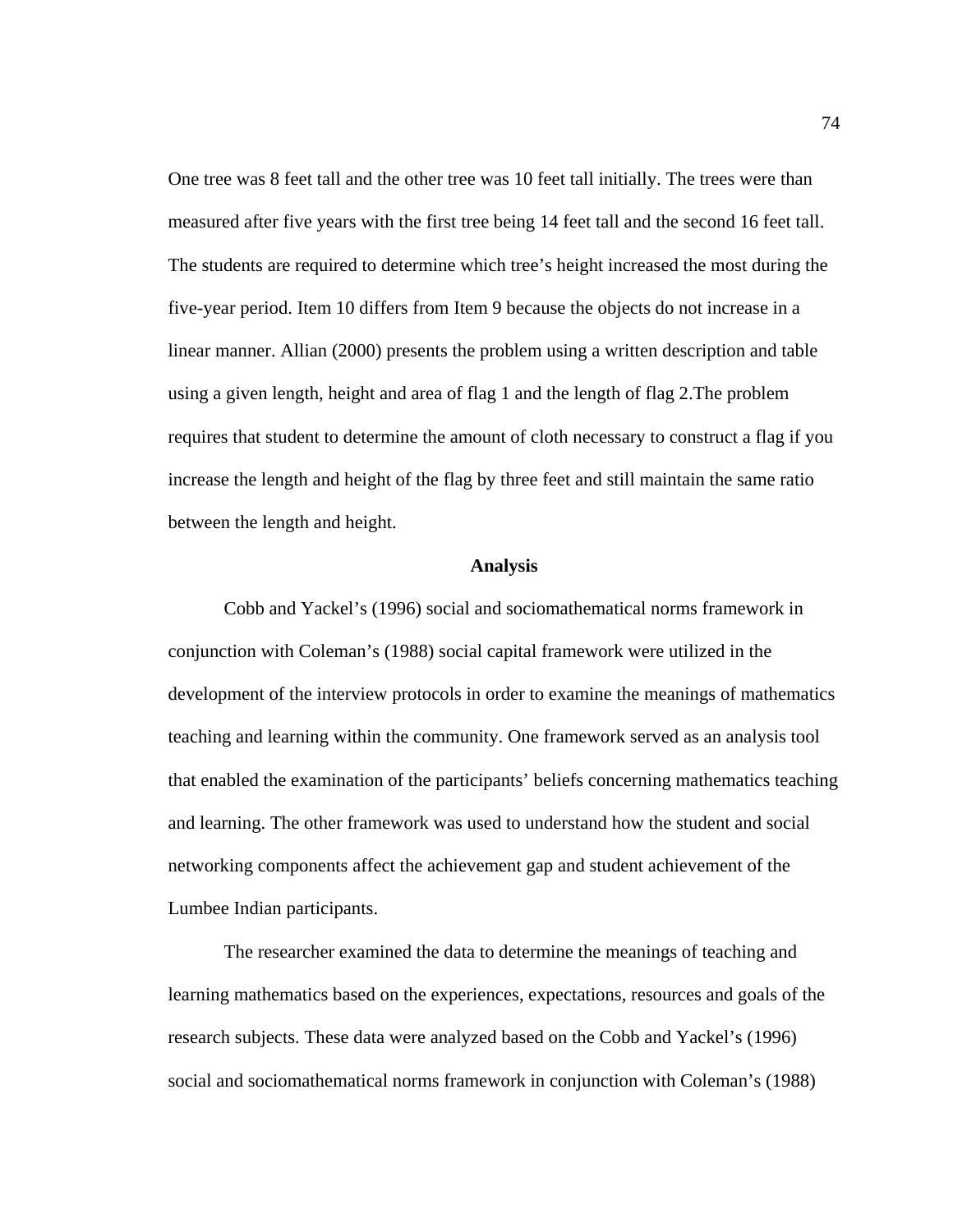social capital framework. Miles and Huberman (1994) define "analysis as consisting of three concurrent flows of activity: data reduction, data display, and conclusion drawing/vertification" (p. 10). During the data reduction process the interviews were transcribed, coded, and the major themes emerging from the data were identified. Coding was completed until saturation is reached, which means that in the coding process no new information is emerging that will aid in understanding the themes. The themes that emerged from the social norms and sociomathematical norms enabled the researcher to understand the mathematics teaching and learning, and students' components of the framework. Coleman's (1988) social capital framework was used to understand the social networking component. My study looked at the community level to determine how it influenced the shared meanings of mathematics teaching and learning and the extent to which these meanings were shared across subjects. The framework guided the coding process by enabling me to determine the experiences, expectations, resources, and goals that were specific to students' academic success at each level. The following shows the initial codes that were used to analyze the data.

- Beliefs about math
- Classroom social norms
- Sociomathematical norms
- Expectations/Obligations
- Social networking system
- Trust
- Norms/Constraints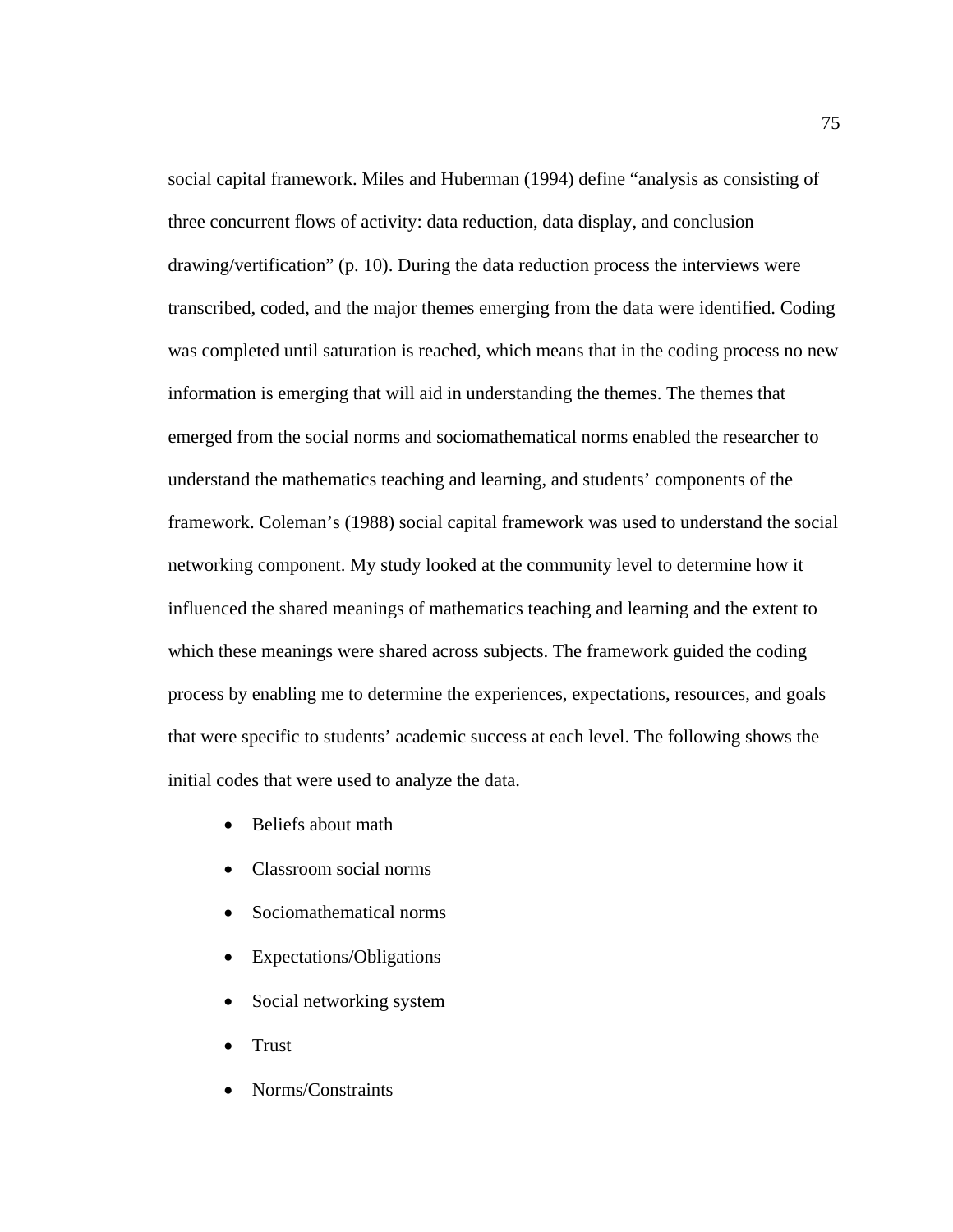- Historical sense of community
- Closure

The next step in the data analysis process involved the development of data displays (matrices, graphs, charts, networks) (Miles & Huberman, 1994). Miles and Huberman say the data displays organize information in a manner which enables the researcher to determine "what is happening and either draw conclusions or move on to the next step of analysis the display suggests may be useful" (p. 11). The researcher began the data analysis process as soon as transcripts were available during data collection and continued until throughout the process. The final step of the analysis process involved triangulating the results, finding common themes and drawing conclusion and verification. The meanings which emerged from the data have to be tested for their validity, which involves noting patterns and themes, clustering, counting, making contrasts/comparisons, and building a logical chain of evidence (Miles  $\&$ Huberman, 1994).

During the *Proportional Reasoning Assessment Instrument* students' responses were analyzed to examine the level of cooperation that students exhibited between each other. The students' responses also will be evaluated to determine how many of the students asked and answered questions. After completing the focus group session, during which students solved mathematics problems, the students completed a reflection of the problem-solving process. The students' reflected on the problem-solving process by answering questions related by describing how the groups worked together to solve the problems, providing examples that supported their views of their group, and giving an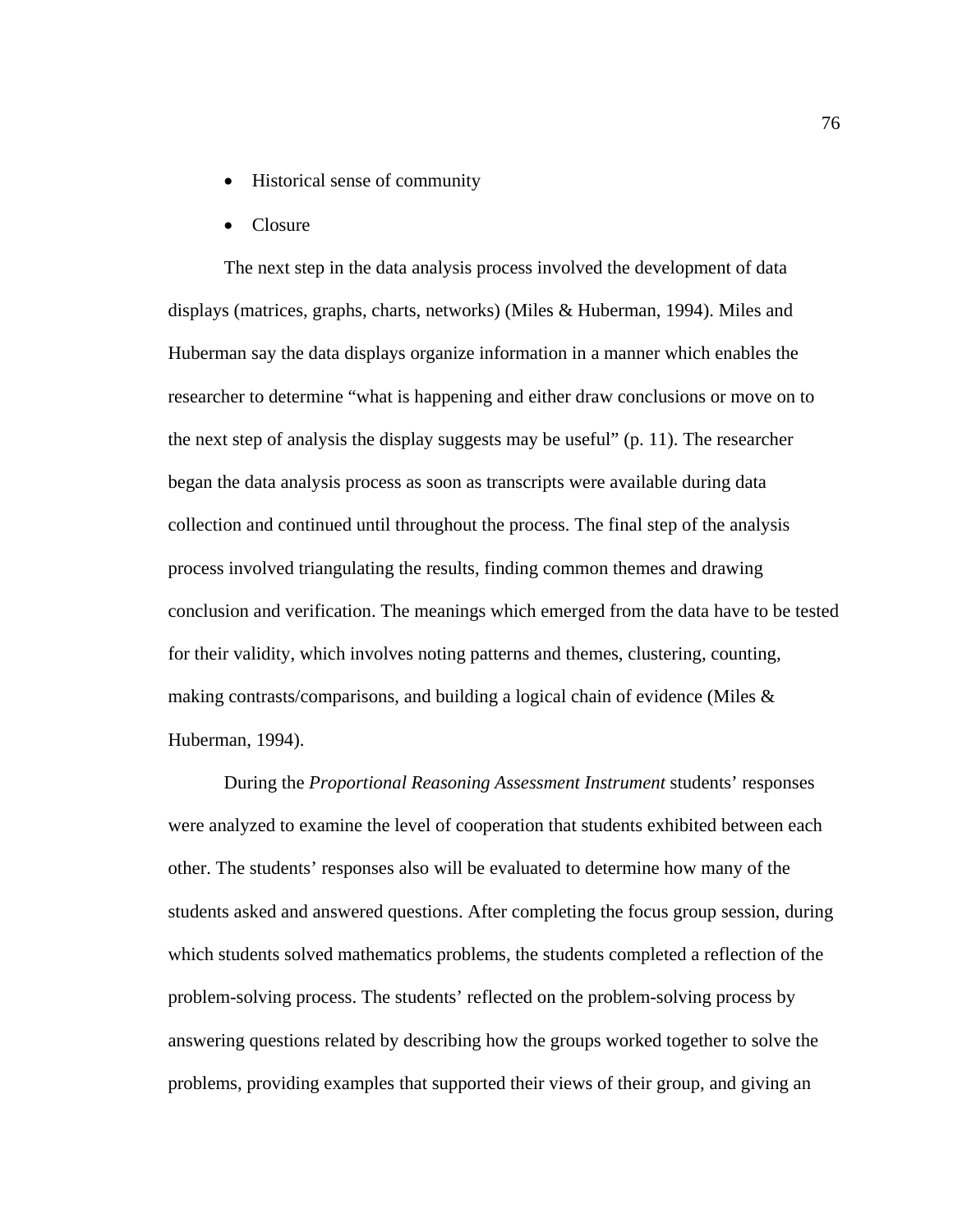explanation on whether they would rather work in a group or work alone to solve difficult problems. The researcher worked in collaboration with colleagues and committee members to ensure that the codes that emerged during the analysis of the data were consistent across researchers.

#### **Validity Threats**

 One of the first validity issues that I was aware of was researcher bias. As a result of having personal relationships with various people in the community that I was researching, I made sure that my perceived ideas and views did not influence my perspectives of what I observed during the interview process. I also made sure that my views, as a mathematics teacher, did not influence the interpretations of the data. Ensuring that I considered all aspects of the research process and not take any findings for granted or consider them insignificant was a concern. Making sure that I was aware of how researcher bias could arise I needed to go into the research process with an open mind and made sure that my colleagues verify my results.

 Another validity issue in my study was to determine if the research participants were providing me with truthful information. I reassured all the participants that their identities would remain anonymous in any information that was reported and that the video records would not be viewed by anyone other than me. I made sure that the students understood that I only wanted their truthful and sincere responses. To ensure the information provided by the teachers was valid, I collected a variety of data sources to include in the interviews, accounts of how they teach particular concepts and student's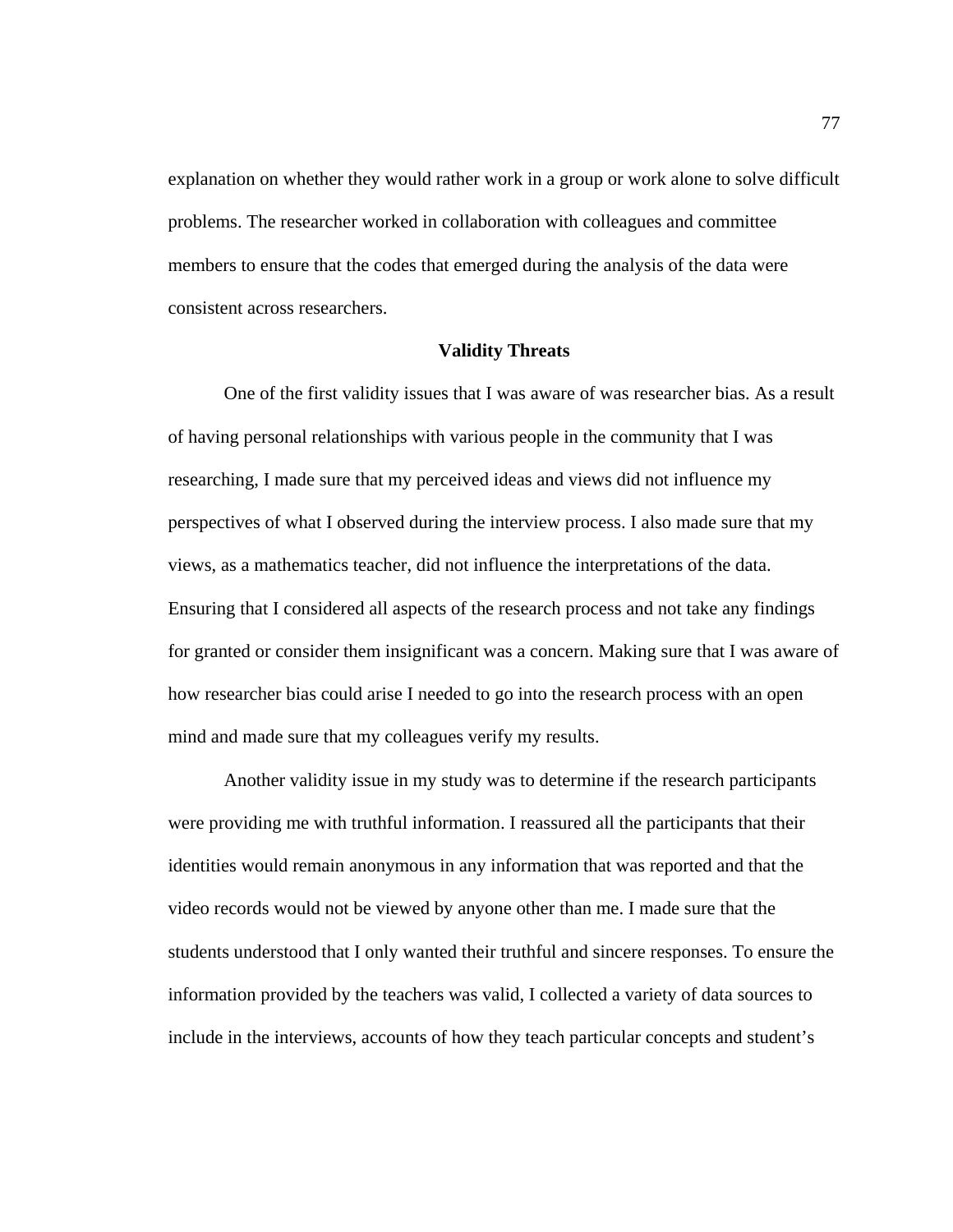responses to mathematics tasks to determine the aspects of the school and community that promoted an understanding of the mathematics.

 The last validity issue in my study was to make sure that triangulation occurs within my study. I considered triangulation to be a validity threat because of the homogeneity of the research participants. I dealt with the triangulation issue by interviewing a variety of subjects, using a mixture of types of data such as interview transcription, and accounts of teaching particular mathematics concepts, and collecting data using a variety of data collection sources to include field notes, audio-taped and video-taped transcriptions. A variety of perspectives were used to refine or corroborate interpretation of data from any source. Member checks were conducted, including the teachers involved in research and others on-site who could validate the accuracy of the data and interpretations. All of the consent forms and interview protocols were developed based on the guidelines outlined by the Institutional Review Board (IRB). Additionally, the IRB guidelines were also utilized in the data collection procedures.

#### **Ethics**

Creswell (2005) states that ethical issues involve respecting the rights of the research participants, honoring the research location the researcher visits, and giving accurate and full accounts of the research. To ensure the rights of the research participates are protected, the audio data were transcribed and pseudonyms were used in place of subjects' names on the transcripts. A master list of subjects' names and corresponding pseudonyms were kept in a locked file cabinet in the researcher's home office. The research focus of the study was to look at the positive aspects of the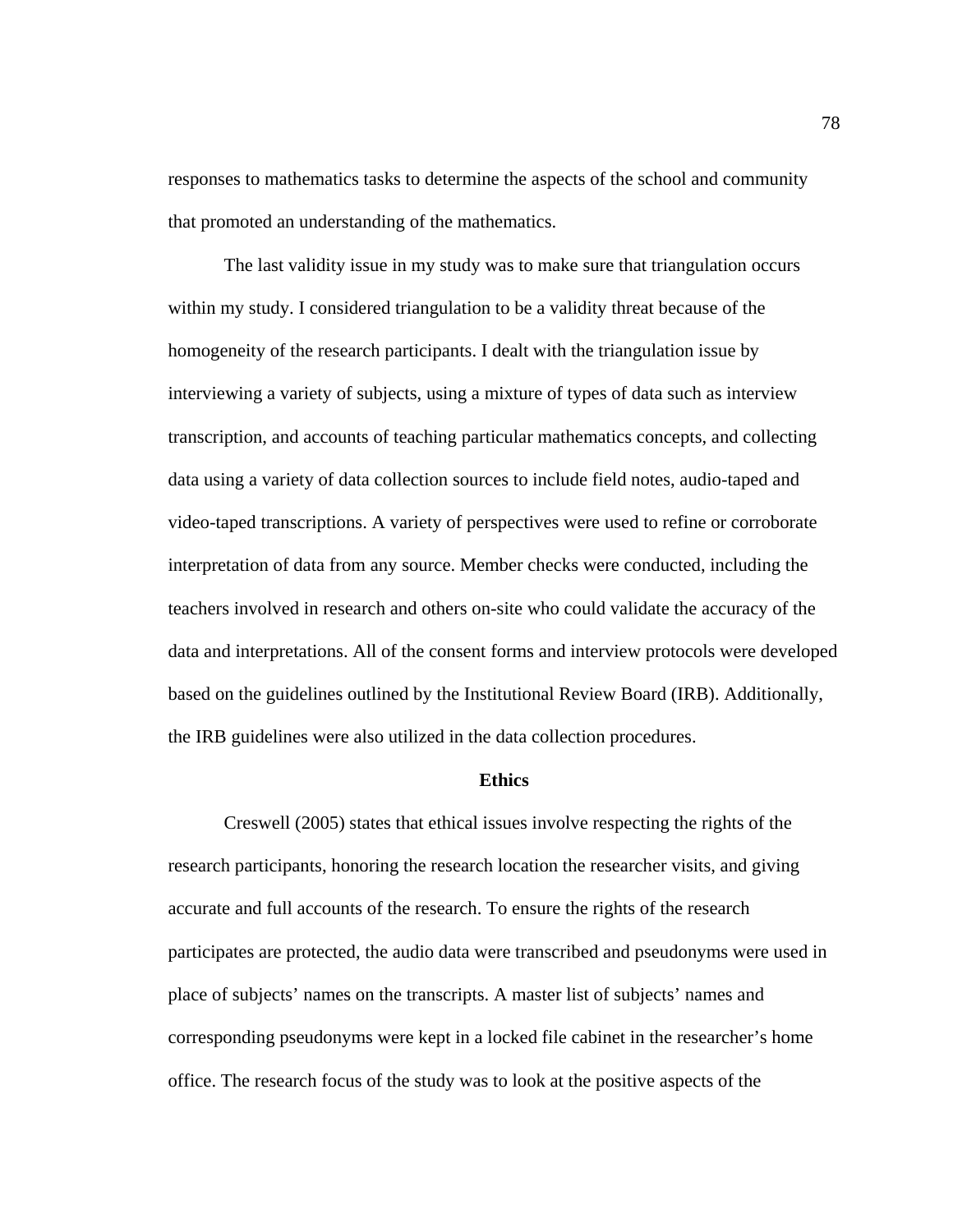community and utilized successful mathematics students to ensure that the researcher was not looking at the community from a deficit perspective. The issue of the accuracy of the data reported was addressed in the research design through the use of member check, triangulation of data, and peer review.

# **Summary**

This chapter describes the research methods that I used to study the aspects of community that supported the algebraic achievement of Lumbee Indian middle school. Investigating aspects of the community provided an understanding of the activities, practices, beliefs, and values that promote the development of algebraic reasoning. By examining a community in which the achievement gap is narrowed for Lumbee Indians students, the study provided the researcher with the opportunity to investigate what factors within the community facilitate the success of students in mathematics. First, I described the instrumental case study design. Next, I described the subjects, sources of data and the instruments and outlined the analysis procedures. Finally, I described the validity threats and ethical issues related to this study.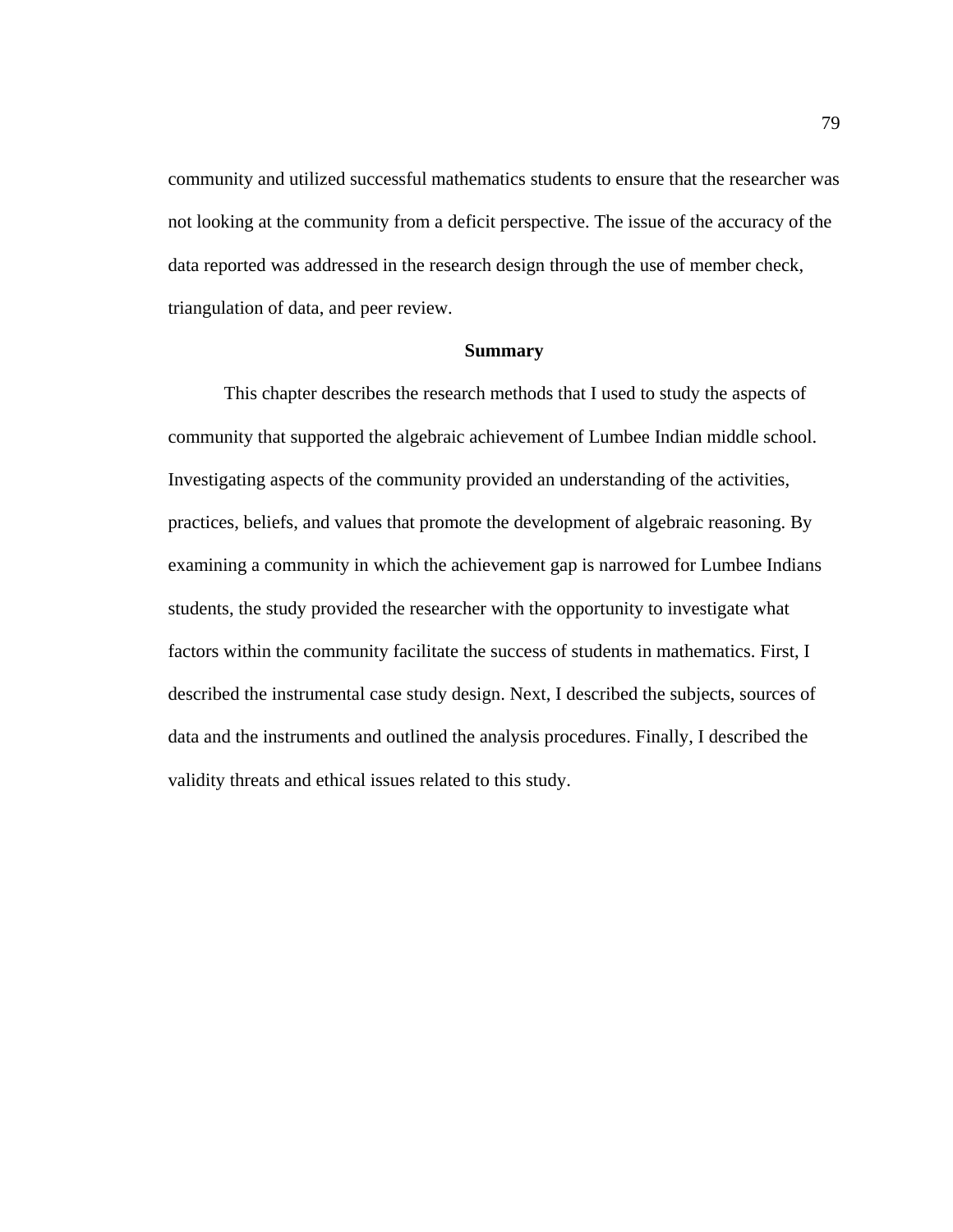#### **CHAPTER IV**

#### **RESULTS**

The purpose of this study is to understand the aspects that affect the academic success of students within a Lumbee Indian community. The achievement gap in this community for mathematics is narrowed or even higher than the average achievement of Caucasian students. The factors that influence the success of Lumbee Indians are complex; therefore my objective was to utilize Cobb and Yackel's (1996) social and sociomathematical norms framework in conjunction with Coleman's (1988) social capital framework to examine the meanings of teaching and learning within the community.

Cobb and Yackel's framework has two perspectives, social and psychological, that work in coordination with each because the perspectives have diversely different ways of looking at and making sense of what is going on in the classroom (Cobb, 2007; Cobb & Yackel, 1995). The social perspective is the ways of acting, reasoning, and arguing that occur naturally with the activities in the classroom community. The students' reasoning is viewed as an act of participation within these activities, often referred to as taken-as-shared ways of talking and reasoning. The psychological perspective looks at the individual activities of the student or teacher as they participate in and contribute to the development of collective classroom practices. The diverse ways that students participate in the taken-as-shared activities serve as a vehicle for interpretation of such activities. The social and psychological components coexist together because the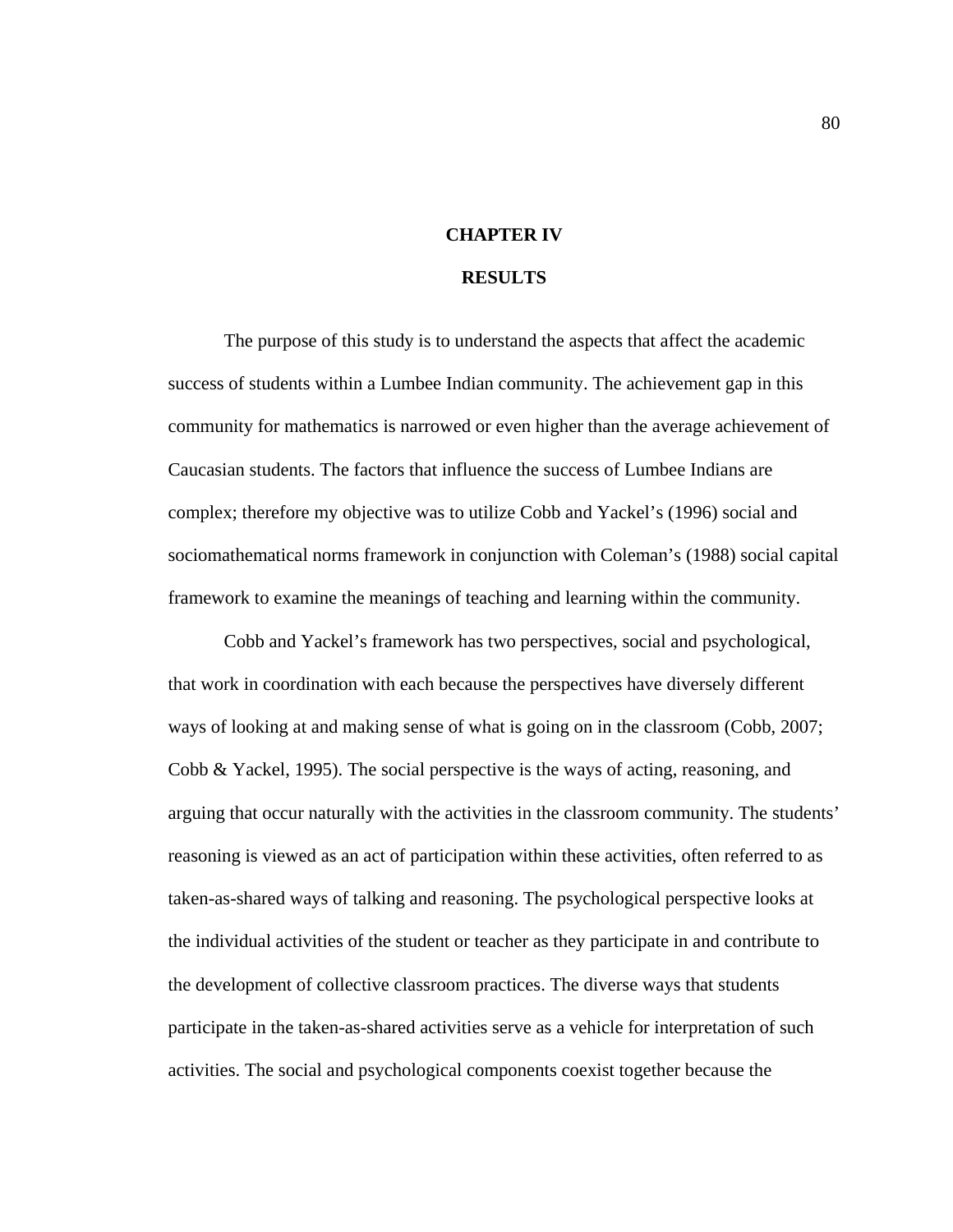restructuring of students' beliefs are seen as facilitating or restricting the development of social norms.

Coleman (1990) characterizes social capital as the collection of resources that exist in family relationships and community social structure. Social capital can be utilized in the cognitive and social development of children within the family or community. Coleman (1988) says that social capital can exist in three forms:

- Level of trust, which can emerge as the obligations and expectations
- Social network utilized to communicate information
- Norms and constraints that put the concerns of group over individual interest. The findings of this study will be presented in the form of answering each

research question. The research questions for this study are listed below:

- 1. What are the meanings of teaching and learning mathematics in a highachieving Lumbee Indian community that promotes mathematics achievement in the middle grades?
- 2. How does mathematics teaching and learning emerge during an examination of the community?
- 3. How does the social networking system within the community promote mathematics achievement?
- 4. How does the community support teaching and learning?

This study focuses on a particular Lumbee Indian community in which the achievement gap is narrowed for mathematics in eighth grade; therefore, the subjects were selected in order to gain an understanding of what aspects of the community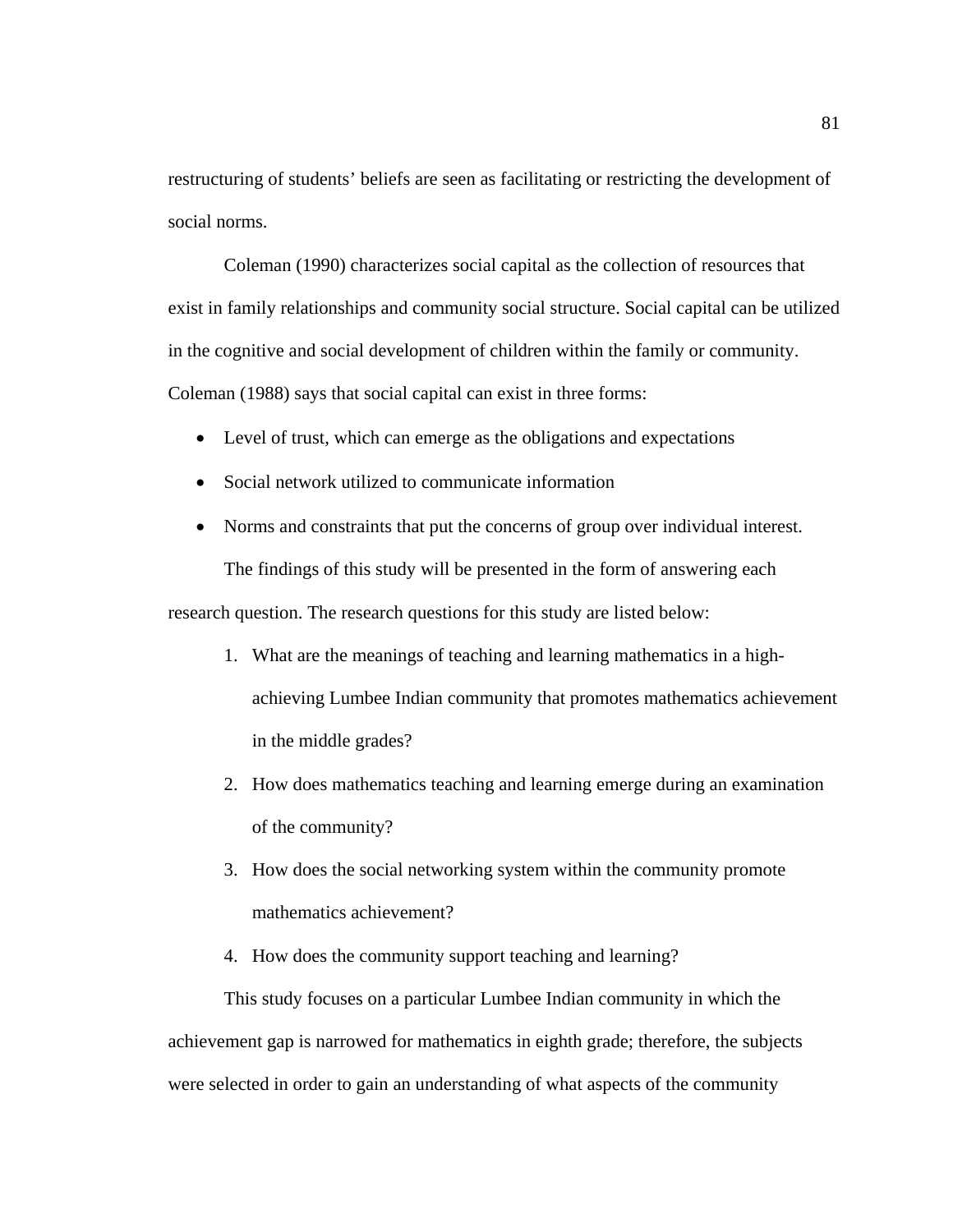contribute to this issue. This study utilizes a qualitative research methodology to gain an understanding of the meanings for particular actions of the participants, to examine the context of the study, to understand how a particular phenomenon can enrich practice within the educational setting, and to discover issues that occur within these various settings. Interviews were employed because the researcher was not able to directly observe the participants in the school setting and they give the interviewee the opportunity to have detailed personal accounts that will enrich the study.

#### **Research Question One**

 *What are the meanings of teaching and learning mathematics in a high-achieving Lumbee Indian community that promotes mathematics achievement in the middle grades?*  The psychological perspective of Cobb and Yackel's framework was utilized during the examination of the meanings of teaching and learning mathematics in a high-achieving Lumbee Indian community. Social norms are not developed in terms of the individual but from the collective and individual's beliefs about what constitutes being a student within the classroom community. They appear as patterns that emerge during group participation in the classroom activities. The psychological constructs emerge during the processes that teachers and students go through during the establishment of social norms. This is due to the restructuring of beliefs they have about the part that each person and teacher plays in the classroom community and the characteristics involved in mathematical activity (Cobb & Yackel, 1995).

The participants' beliefs about the roles and nature of mathematical activity and the individuals' mathematical beliefs and values, from the psychological perspective of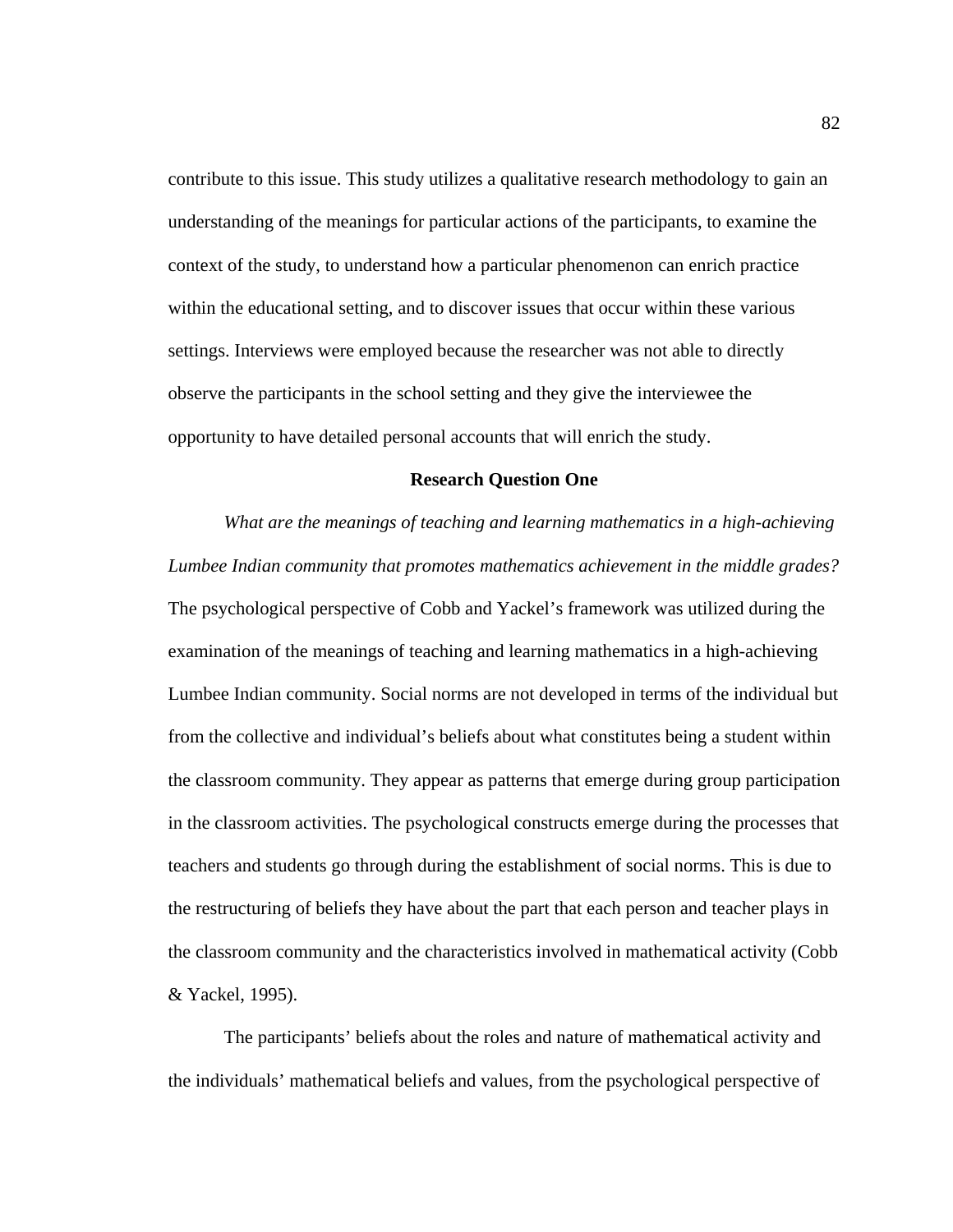the framework, served as the analysis tool to examine the meanings. Three major themes were identified: beliefs about the purpose of math, beliefs about the importance of math, and meanings of working in groups.

# **Beliefs about the Purpose of Math**

 During the examination of the beliefs about the purpose of math, the participants expressed various views about the usefulness of math. The individuals' responses about the usefulness of math typically fell into three categories: everyday uses, application to career, or a combination of everyday uses and career. Some of the participants also identified more specific applications of mathematics within these categories. Table 4.1 shows the participants that discuss the everyday uses of mathematics, the everyday uses/application to career, identified applications to career, and identified specific careers.

Additionally, the participants typically referred to obtaining the amount of discount when items are on sale when discussing the everyday uses of mathematics. However, Parent Ms. Jessica offers the following examples:

. . . math is something she's going to use every day, whether she's a math major or not. Math is something we all use in everything we do in life. It can be cooking, it can be hanging a curtain, it can be hanging a picture. Math is something we all use every day.

The teachers discuss mathematics in terms of its applications to everyday life, which could be attributed to the fact that they have to explain to students on a regular basis why they need to learn mathematics. Teacher Mr. Matthew gives the following explanation for why it is important to learn mathematics: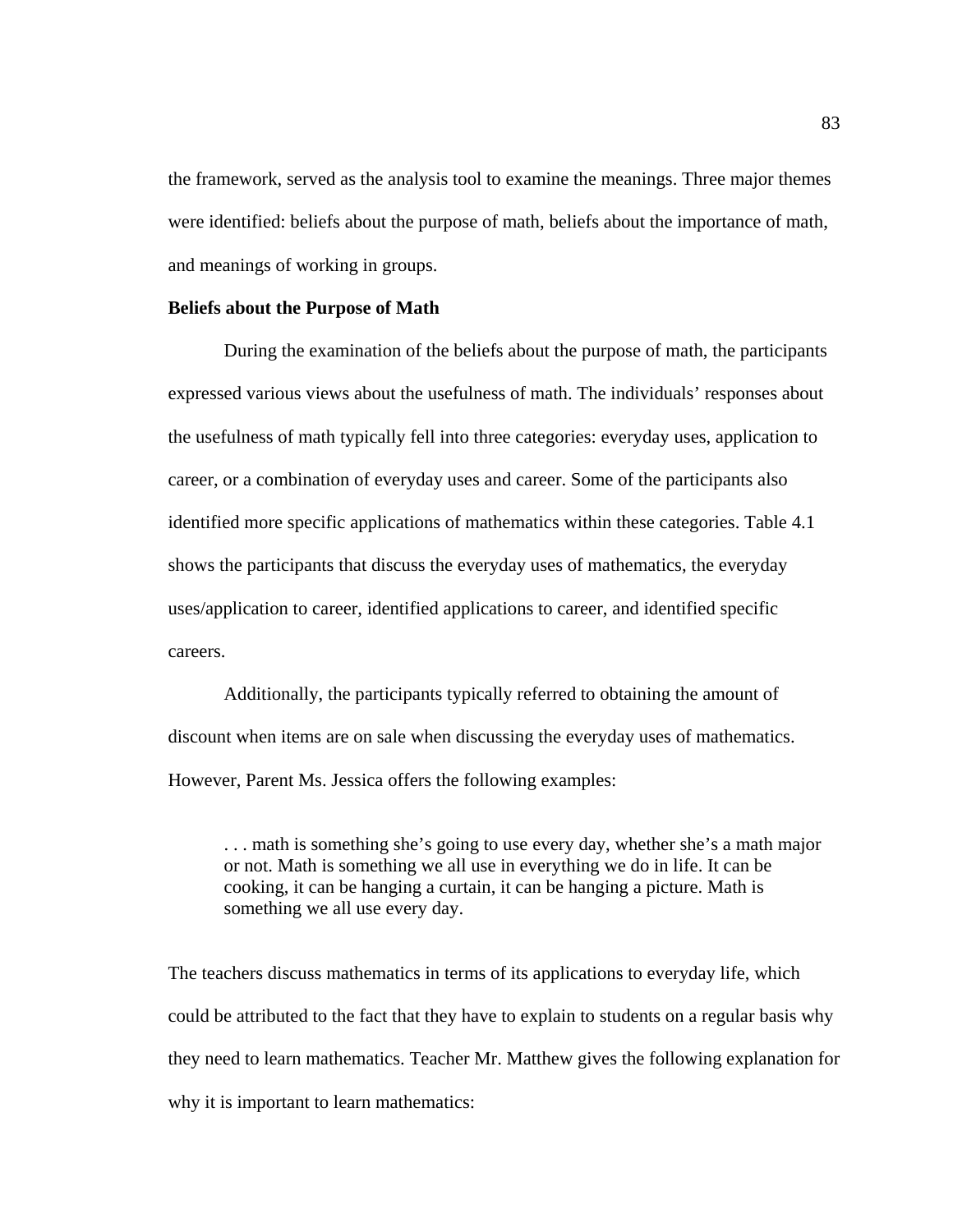For example, let's say that you decide to build a deck on your house, and it's not even known commonly to carpenters, but they use it, the Pythagorean Theorem— A squared plus B squared equals C squared—that's how they decide that a platform is perfectly squared, but they may not know that's what they're doing. And I teach that concept to my kids and there are quite a few other concepts that they can apply in life that is taught in Algebra, so it is used in life, even though they may not understand that it's used in life.

| <b>Purpose of</b>          | <b>Participants</b>         |                              |                 |  |  |  |
|----------------------------|-----------------------------|------------------------------|-----------------|--|--|--|
| <b>Mathematics</b>         | <b>Students</b>             | <b>Parents</b>               | <b>Teachers</b> |  |  |  |
| Everyday Uses of           | Kevin                       | Ms. Amanda                   | Mr. Caleb       |  |  |  |
| <b>Mathematics</b>         | Jada                        | Ms. Jessica                  | Mr. Matthew     |  |  |  |
|                            | Nicole                      | Ms. Molly                    | Ms. Melissa     |  |  |  |
| Everyday                   | Gabriel                     | Ms. Julia                    |                 |  |  |  |
| Uses/Applications          | Jasmine                     | Ms. Amber                    |                 |  |  |  |
| to Career                  |                             | Ms. Marissa                  |                 |  |  |  |
|                            |                             | Ms. Evelyn                   |                 |  |  |  |
|                            |                             | Ms. Andrea                   |                 |  |  |  |
|                            |                             | Mr. Steven                   |                 |  |  |  |
|                            |                             | Mr. Joseph                   |                 |  |  |  |
| Identified                 | Jacob                       | Mr. Timothy                  |                 |  |  |  |
| Applications to            | Rachel                      | Ms. Lauren                   |                 |  |  |  |
| Career                     | Deanna                      | Mr. Luke                     |                 |  |  |  |
|                            | David                       | Ms. Leah                     |                 |  |  |  |
|                            | Erin                        |                              |                 |  |  |  |
| <b>Identified Specific</b> | Gabriel (Designing and      | Ms. Amber (Doctor and        |                 |  |  |  |
| Careers                    | Engineering)                | Nurse)                       |                 |  |  |  |
|                            | Erin (Banking and Surgeon)  | Ms. Julia (Pharmacist)       |                 |  |  |  |
|                            | David (Scientific Career)   | Mr. Timothy (Police Officer) |                 |  |  |  |
|                            | Deanna (Pharmacist)         | Ms.Lauren (Veterinarian and  |                 |  |  |  |
|                            | Jasmine (Forensics Science) | EMT)                         |                 |  |  |  |
|                            | Rachel (Lawyer)             | Mr. Joseph (Electrician)     |                 |  |  |  |
|                            |                             | Ms. Marissa (Electrical      |                 |  |  |  |
|                            |                             | Engineering)                 |                 |  |  |  |
|                            |                             | Ms. Andrea (Doctor)          |                 |  |  |  |
|                            |                             | Ms. Evelyn (Forensics        |                 |  |  |  |
|                            |                             | Science)                     |                 |  |  |  |

**Table 4.1.** *Participants Who Identified Purpose of Mathematics*

 The participants also talked about mathematics in terms of the applications to careers. Sixteen of the eighteen participants mention a specific career when explaining the application of mathematics to a career. For example, a lawyer determining the fees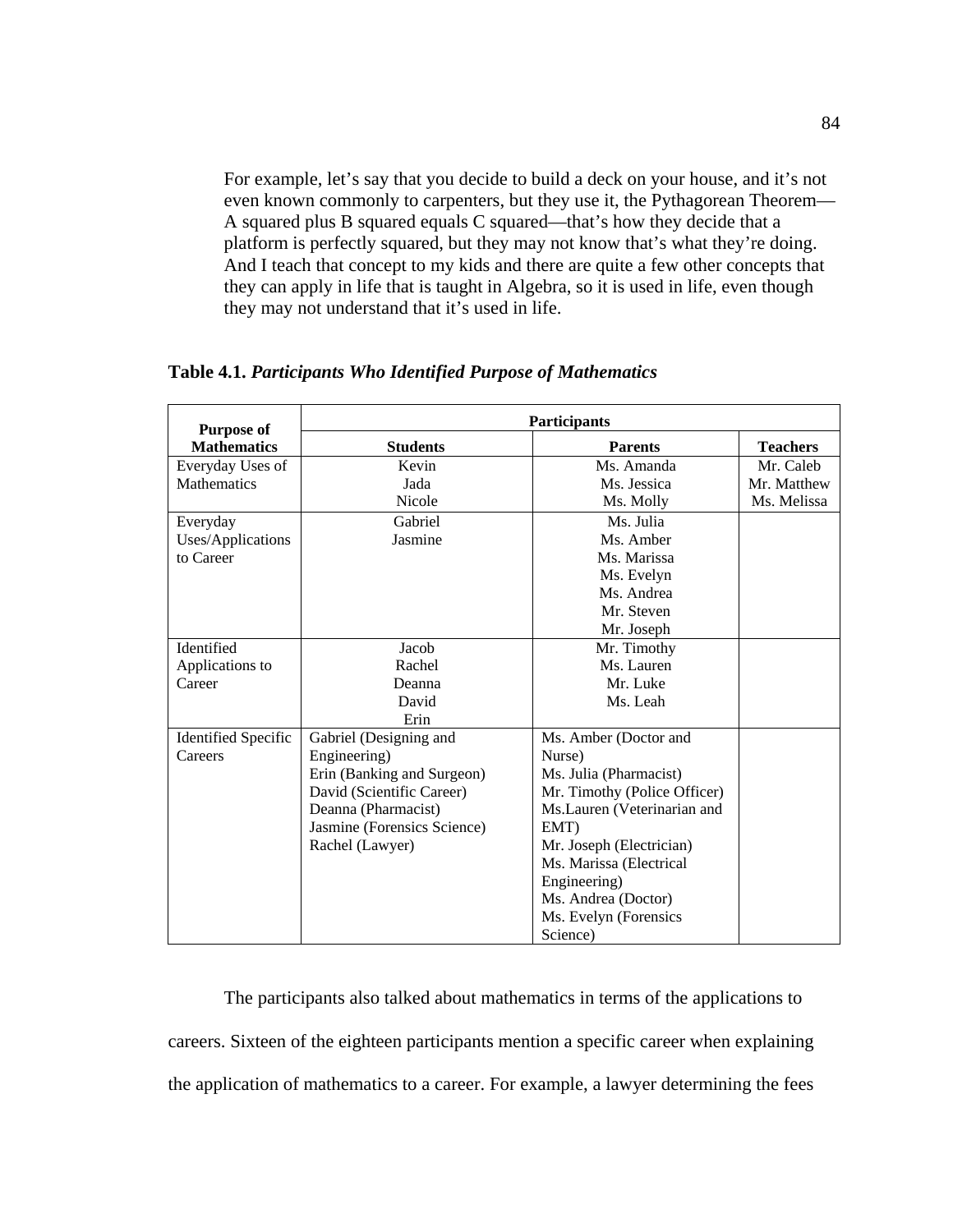that a client pays, the numbers of years that an individual could be sentenced to, liability cost, or a surgeon who is calculating the amount of medicine to administer to a patient. However, two participants were able to offer very sophisticated explanations. Student Gabriel exhibits a high level of understanding of what mathematics is and it's

applications in many different areas:

Most anything you do with life has math, proofs, standard set of rules. And of course finding the problem itself, these mathematical equations . . . when you design a computer, that's pretty much binary code. Designing, engineering, that type of stuff, you have to have Algebra for that. If you didn't have Algebra, you wouldn't have computers and you wouldn't have skyscrapers. I mean, they used math, Algebra back even in the Ancient Egyptian times, as far as I can tell, or a basic kind of math.

Parent Mr. Timothy also has a clear ability to give relevant examples on how he applies

mathematics in the workplace:

Like in my job, I had to have the mathematics spurs, breathalyzer operated, and we had to figure out a formula of how . . . what the . . . and I thought I'd never had to use that years ago, when my math teacher was telling me, "you might need this one day." And sure enough, I needed it on the police department—what a man weighs, how much he drinks, then you can tell about what he's going to blow, from his weight and all that. So mathematics is . . . it just covers a lot of things. It takes mathematics to build a home, it takes mathematics to operate a vehicle, I mean not to operate… well in a way it takes it to operate it, but to build a vehicle. Mathematics is involved in the engine and the drive train. Mathematics just covers everything. That's my opinion.

# **Beliefs about the Importance of Mathematics**

The second theme that emerged when examining the meanings of teaching and

learning mathematics in a Lumbee Indian community is the beliefs about the importance

of mathematics. The participants were asked to explain how taking Algebra in the eighth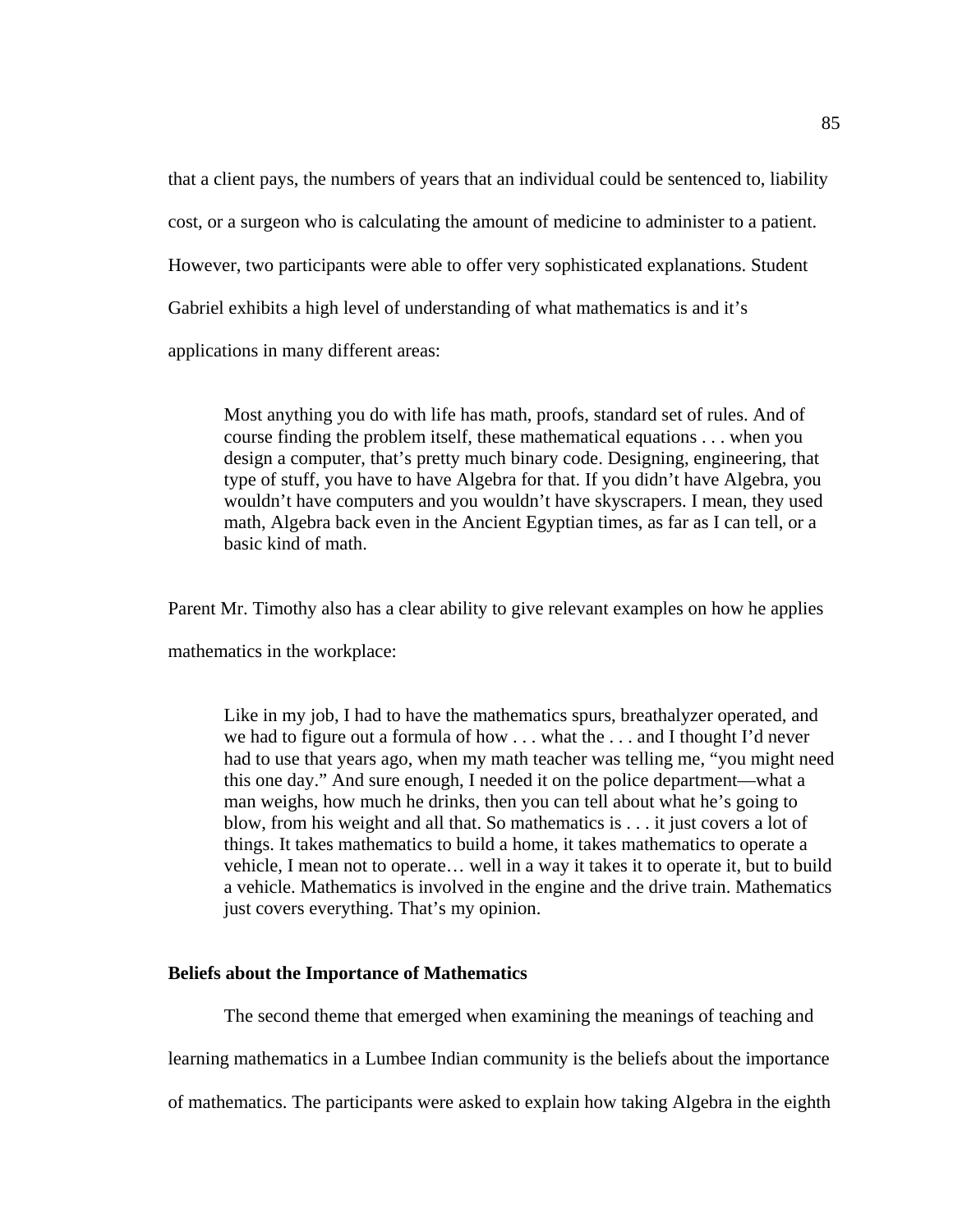grade would help the students. In general, the students, parents, and teachers mention one of the subsequent responses:

- Algebra helps students achieve goals.
- Algebra helps students get ahead of the other students in the same grade level.
- Algebra helps ensure that students have more time to master content in preparation for high school.

Based on the students and parents' previous responses about the projected careers

that the students plan to enter, some of the participants seem to have a clear

understanding of the level of mathematics necessary to be prepared to enter college. For

example, Student David offers the following explanation about this anticipated math

sequence and career choice:

I'd like to make it through . . . all the way through Calculus, AP, in high school and to become an architect or an engineer when I grow up and to own my own business. . . . It can allow me to build on principles that I know have another step that can get me closer to my goals.

Parent Ms. Molly, Student David's mother, also offered a similar response as noted below:

Uh, well, he . . . he won't have to take it in Ninth, so he can go onto Geometry and Algebra 2, so he can actually get more of the higher level courses in high school . . . Well I think it will help him since he's thinking about going into architecture or engineering, and I think that's a great start and he'll need as much math as he can get.

The participants also understand the importance of having a solid foundation of algebra knowledge and the part algebra plays in the future success in advanced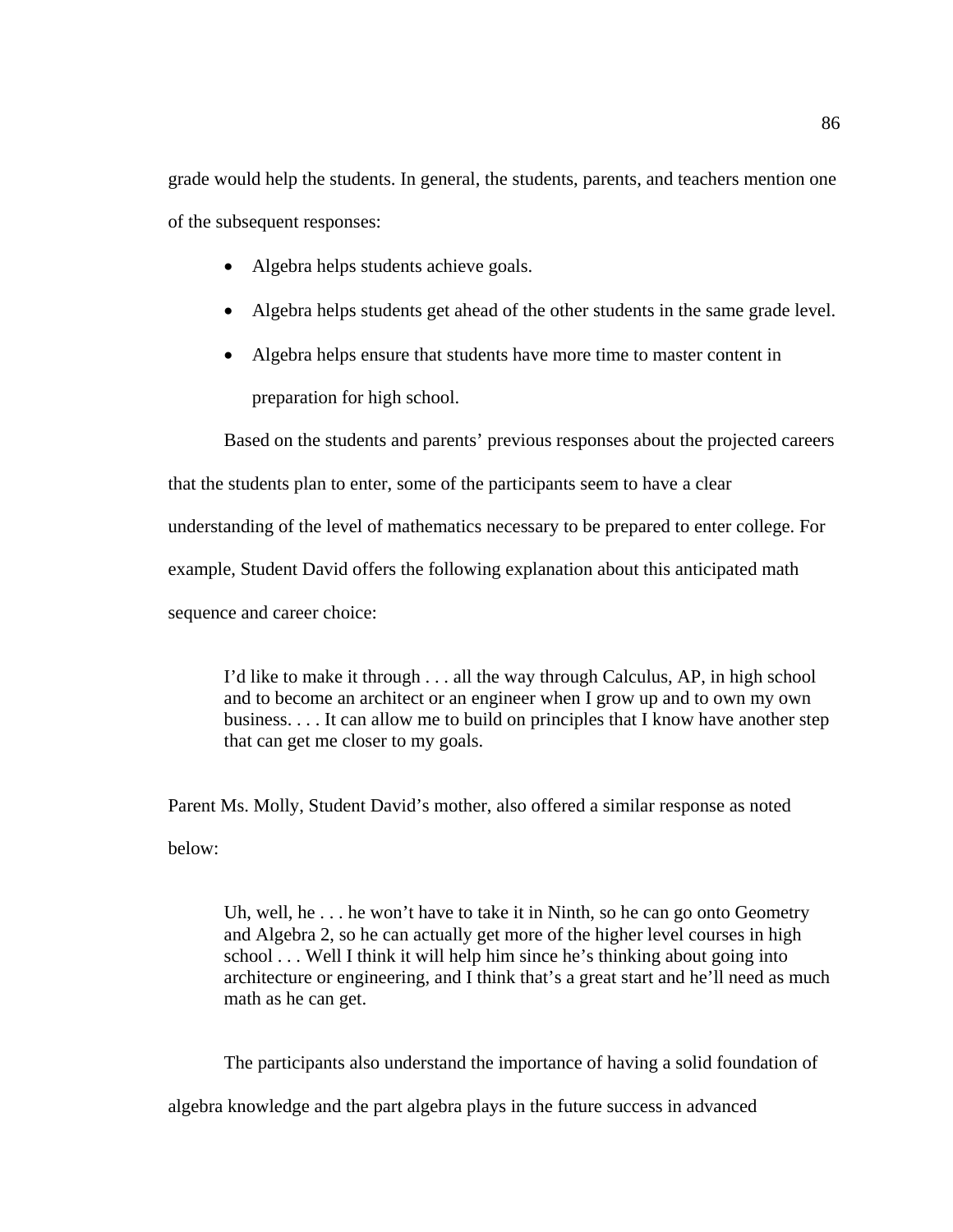mathematic courses. For example, Parent Ms. Leah discusses the role that algebra plays in Student Gabriel achieving his goals:

Well first of all, it's required for graduation—that's number one. Um, it is a requirement, it also is a building block for other mathematical courses that he needs to take to achieve his goals in life and in order to take Geometry, Algebra 2, you know, it's important for him to have a solid basis, solid foundation.

Student Deanna also expresses her desire to achieve her goal of taking as many math courses as possible at the high school level: "I want to take as many math classes as I can in high school and so I feel that if I take . . . took Algebra in the eighth grade that it allows me to take more in high school."

Additionally, the participants talk about taking Algebra in the terms of getting ahead of other students in the same grade level. There exists a distinction between the participants' responses of reaching goals compared to getting ahead of other students in the same grade level. This is due to the fact students are measuring their mathematics achievement against the standard of other students in the same grade level not taking Algebra until the ninth grade or beyond. The students and parents express a strong desire for the students to excel in comparison to other students. For example, Student Rachel expresses this view: "I will be able to go up higher in my math, I will . . . I can be ahead of everybody; and if somebody else needs my help, I can help them." Student Jacob also expresses a similar view: "It's helped me because instead of having to take it in ninth grade, I'm a take ahead, taking it in eighth grade, so I'm ahead of most of the ninth graders that are at Purnell Swett."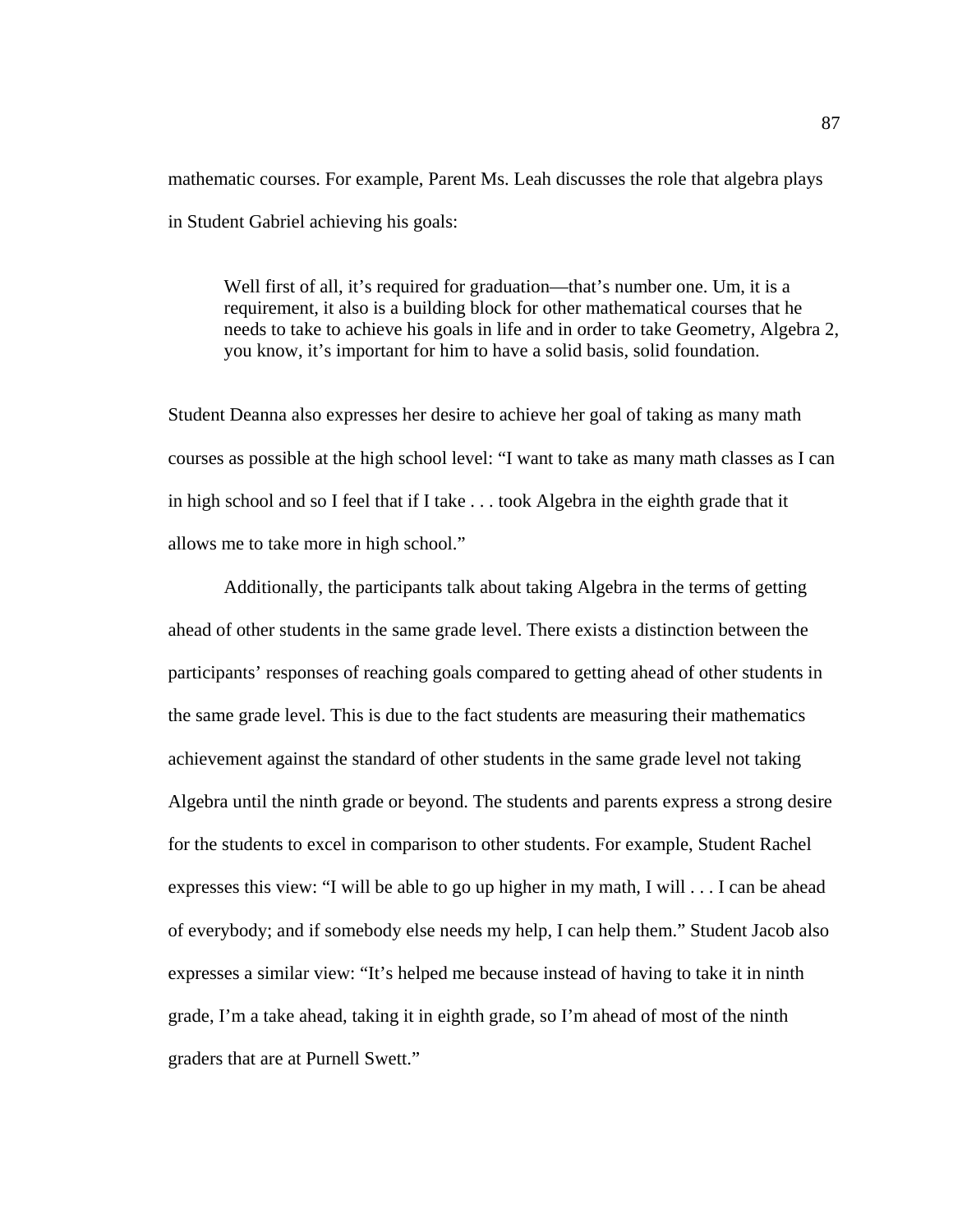When the teachers discuss taking Algebra in the eighth grade they talk about how the students have a longer period of time to cover the concepts and objectives. The teachers feel that the yearlong course versus the semester course in high school will enable students to build a stronger foundational knowledge in preparation for the high school mathematics curriculum. The teachers are well informed about the perquisite skills that are necessary for students to be successful in mathematics when they reach high school because they demonstrate a clear understanding of the requirements and standards for taking mathematics at the high school level. For example, Teacher Ms. Melissa offers the explanation below:

Well sometimes I feel like a child is not mature enough to take it in the eighth grade, but I feel like with them being able to take it over that long period of time, versus when they get to the high school, it's more in a semester-type, and I just feel like students would do better if they had that long length of time, because I feel like if they're having to cover a lot of objectives within a 90-minute period, versus not covering as many objectives, they would have more time to absorb the standard or objective that you were covering.

Teacher Mr. Matthew discusses how Algebra in the eighth grade also enables the students

to expand their mathematics abilities at the high school level:

Plus the fact that if they master Algebra in the eighth grade, then the opportunity to advance farther in the math field in the high school arena is greater, you don't have to spend the semester taking Algebra in high school because you've already gotten it taken care of in the middle school, so that expands your high school abilities.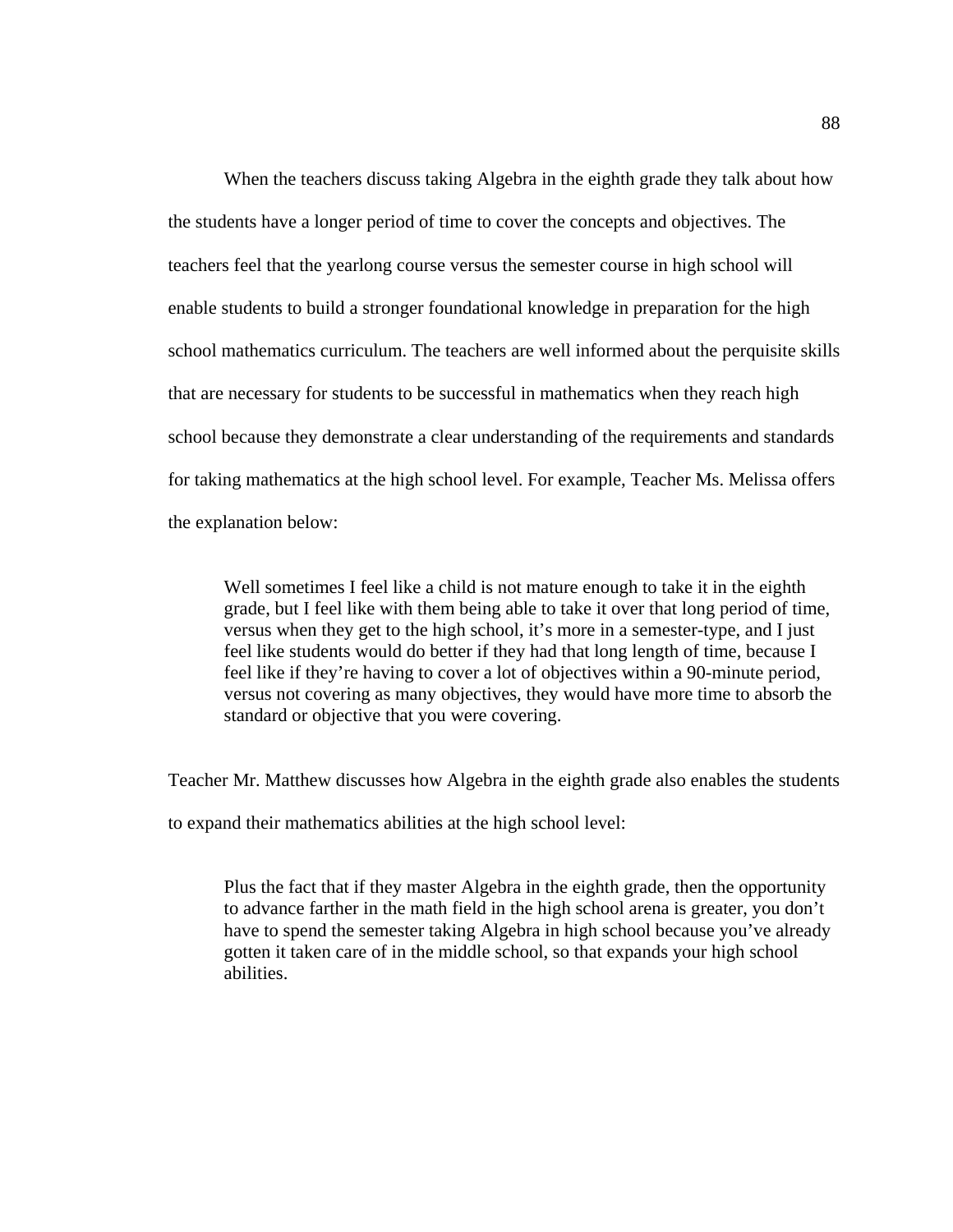# **Meanings of Working in Groups**

The third theme that emerged when examining the meanings of teaching and learning mathematics in a Lumbee Indian community is the meanings of working in groups. The students discuss working in groups in terms of cooperation between members, because the students help other members and in return the other members help them. Student Gabriel explains the cooperation using the following explanation: "I'd help them, because if I help them, they help me. Scratch your back, you scratch my back." Student Nicole discusses cooperation in terms of the support that she provides to other students to help them understand the mathematics concepts that they encounter in the classroom:

If another student needed help and they would ask me, I would look at the problem and see if I was able to solve it and if I was, I would . . . I wouldn't do it for them, I would just . . . break it down and show them what needed to be done and stuff, if they needed help.

The students participated in focus groups utilizing the *Proportional Reasoning Assessment Instrument* to examine the level of cooperation that the students exhibit between each other. The eighth grade students display a more competitive way of engaging in the problem solving process. Therefore, the description of the focus groups interactions will focus on the cooperative nature of the ninth grade students during the problem solving process. To examine the cooperation between the students, a description is provided of how many of the students contributed to solving the problems. The students' participation is evaluated by determining how many of the students asked and answered questions. The students asked questions when they needed further clarification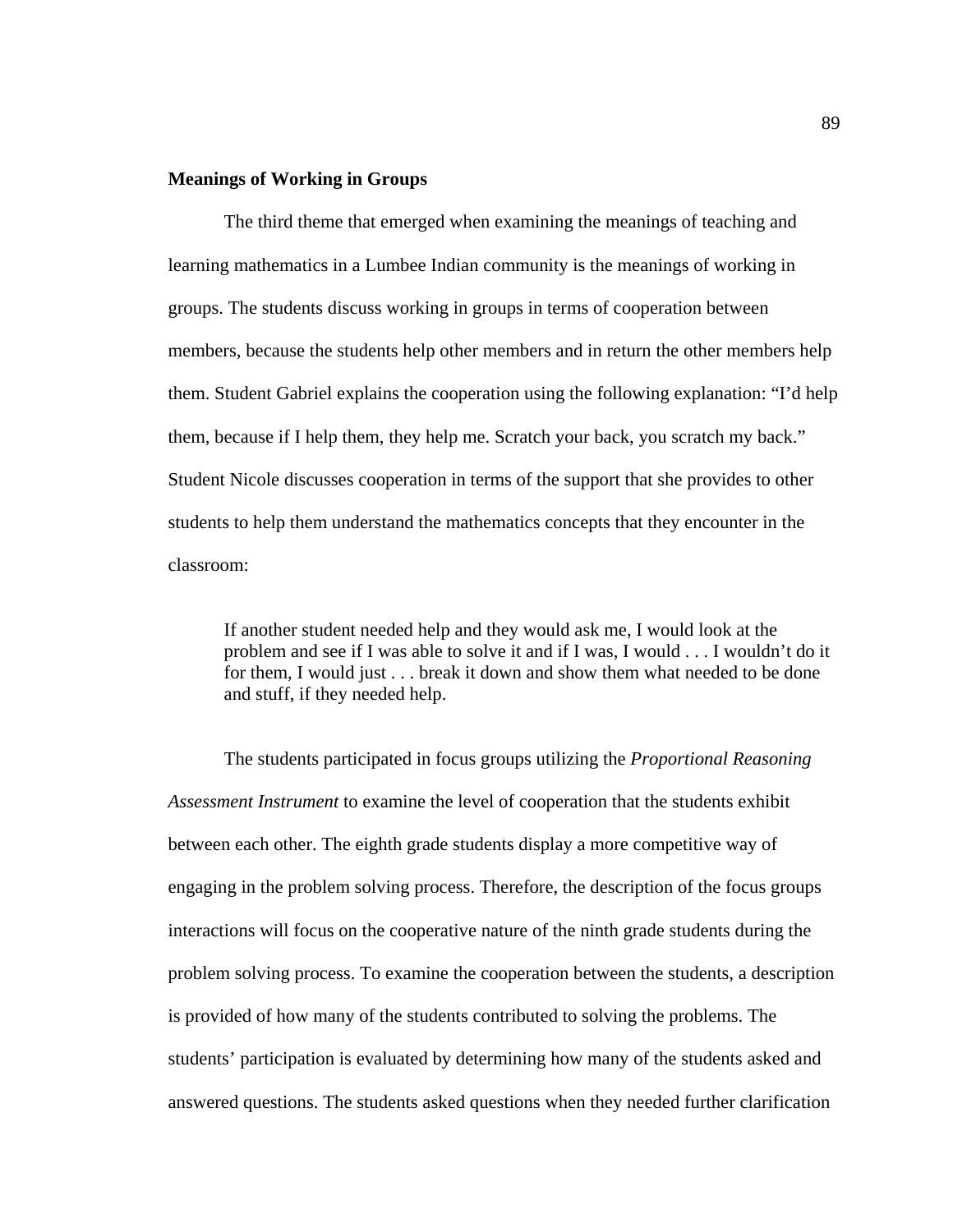on how to solve the problems or why other participants completed the problems a particular way. Table 4.2 shows, by question, the participants that asked questions and answered questions.

The students begin the focus group by first reading the question aloud. When the students begin solving Question 1, the students offer solution strategies to the problems. However, it becomes apparent that the students do not just accept answers offered by other students. Students Erin and Nicole ask about the method that will be used to solve the problems. Student Jacob says proportions, but Student Erin wonders about the absence of an unknown in the question. Student Erin solves the problem quickly and says, "Aren't they equal, because one-fourth equals one-fourth." The students have a desire to ensure that they understand the concepts because Student Erin questions Student Jacob about his method for solving the problem. During the course of solving the problems students who ask questions initially also answer questions once they develop an understanding of the problem and the process is utilized to solve the problems.

The students transition into solving Question 2. They decide as a group to use proportions to solve the problem and quickly find the solution to the question, but Student Gabriel has questions about the problem. Students Jacob and Erin in unison explain the proportion used to solve the problem so Student Gabriel understands.

 The group moves on to Question 3. During the process of solving the problem, there is a lot of discussion about the solution strategies used to solve the problem. Student Jacob offers a solution to the problem and explains how he obtains his answer.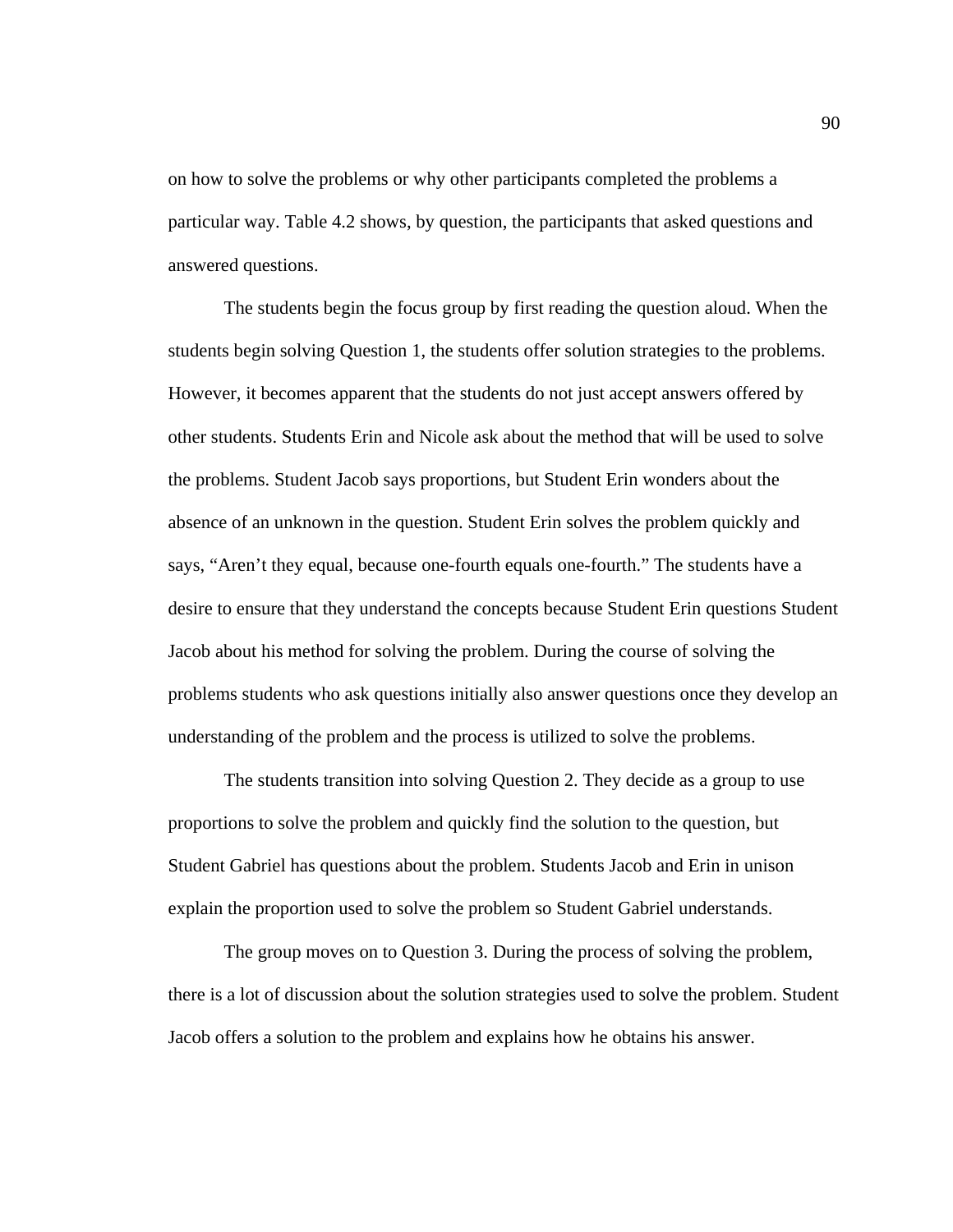|                    |                       | <b>Students</b> |                  |             |              |                           |  |
|--------------------|-----------------------|-----------------|------------------|-------------|--------------|---------------------------|--|
| <b>Questions</b>   |                       | Erin            | <b>Nicole</b>    | Gabriel     | <b>Jacob</b> | Kevin                     |  |
| <b>Question 1</b>  | Asked<br>Questions    | $\mathbf X$     | X                |             |              |                           |  |
|                    | Answered<br>Questions | $\mathbf X$     | $\boldsymbol{X}$ | X           | X            |                           |  |
| <b>Question 2</b>  | Asked<br>Questions    | $\mathbf X$     | $\boldsymbol{X}$ | $\mathbf X$ |              | X                         |  |
|                    | Answered<br>Questions | $\mathbf X$     | X                |             | $\mathbf X$  |                           |  |
| <b>Question 3</b>  | Asked<br>Questions    | X               | $\boldsymbol{X}$ | $\mathbf X$ | X            | X                         |  |
|                    | Answered<br>Questions |                 | $\mathbf X$      |             | $\mathbf X$  | X                         |  |
| Question 4         | Asked<br>Questions    |                 |                  | X           | X            |                           |  |
|                    | Answered<br>Questions | X               | X                | $\mathbf X$ | X            | X                         |  |
| <b>Question 5</b>  | Asked<br>Questions    | $\mathbf X$     |                  |             | X            |                           |  |
|                    | Answered<br>Questions |                 | $\mathbf X$      |             | $\mathbf X$  | $\boldsymbol{\mathrm{X}}$ |  |
| <b>Question 6</b>  | Asked<br>Questions    |                 |                  |             |              |                           |  |
|                    | Answered<br>Questions | X               | $\mathbf X$      |             | $\mathbf X$  |                           |  |
| <b>Question 7</b>  | Asked<br>Questions    |                 |                  | $\mathbf X$ |              |                           |  |
|                    | Answered<br>Questions |                 | $\boldsymbol{X}$ |             | X            |                           |  |
| <b>Question 8</b>  | Asked<br>Questions    | $\mathbf X$     | $\boldsymbol{X}$ | $\mathbf X$ | $\mathbf X$  |                           |  |
|                    | Answered<br>Questions | $\mathbf X$     | X                | $\mathbf X$ | X            | X                         |  |
| <b>Question 9</b>  | Asked<br>Questions    |                 |                  | $\mathbf X$ | X            |                           |  |
|                    | Answered<br>Questions | $\mathbf X$     | $\mathbf X$      |             | $\mathbf X$  |                           |  |
| <b>Question 10</b> | Asked<br>Questions    | $\mathbf X$     | $\mathbf X$      |             |              | $\mathbf X$               |  |
|                    | Answered<br>Questions | $\mathbf X$     | $\mathbf X$      | $\mathbf X$ | $\mathbf X$  | $\mathbf X$               |  |

**Table 4.2.** *Summary of the Students that Asked and Answered Questions*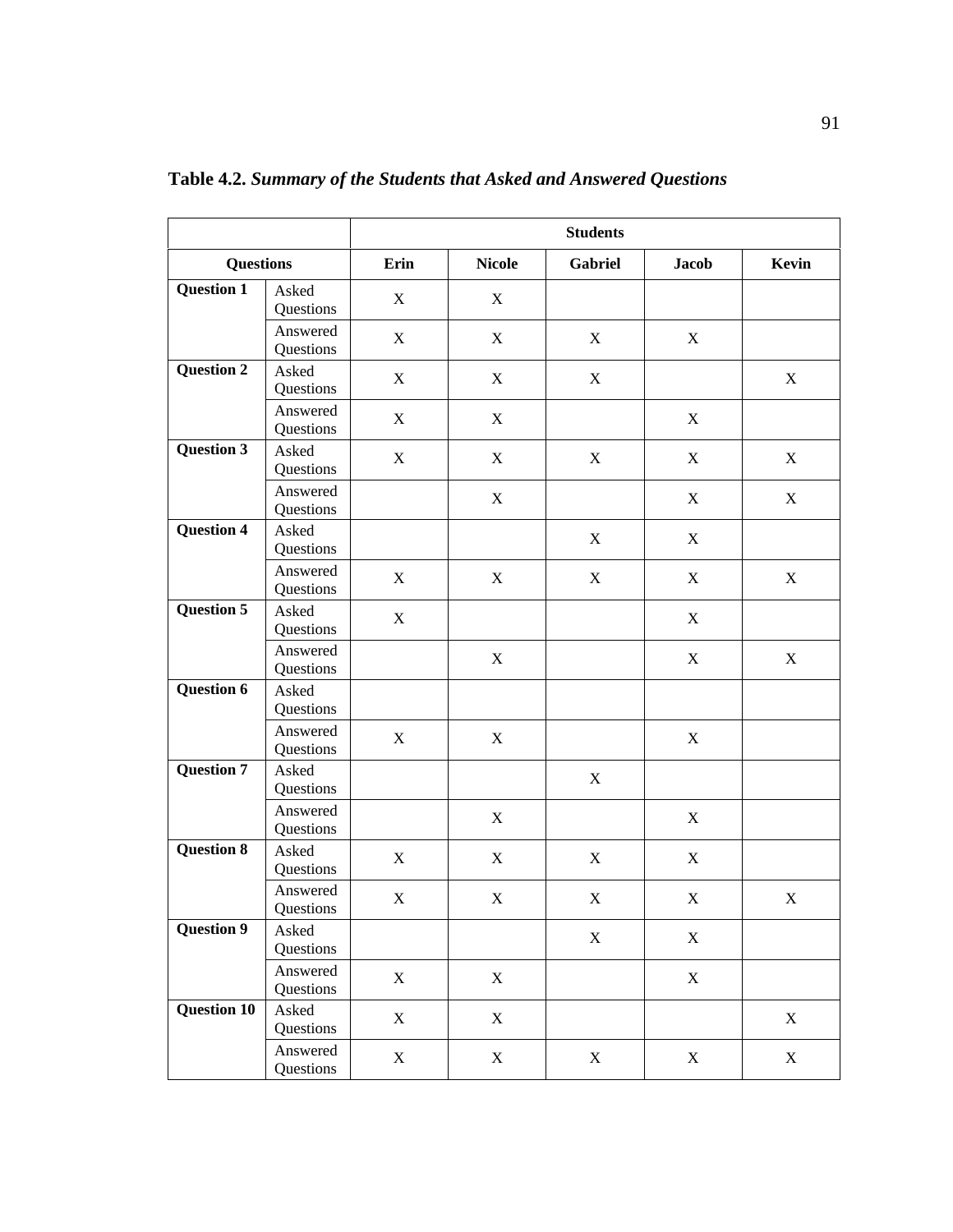However, all of the students engage in dialogue about the process used to solve the problem, which results in the students struggling back and forth about whether the girls or boys receive more pizza in the problem. Student Kevin asked Student Jacob to clearly explain how he solved the problem. Even after he explains, Student Erin says that she still does not understand how he obtains his answer. He explains his solution strategy again, but Student Nicole still needs more clarification. Therefore, Student Erin offers an alternative method to solve the problem and the students appear satisfied with her explanation and decide to move on to the next question. During the transition, Student Jacob wants to make sure that Student Gabriel understands how to solve the problem because he checks on his progress through the problem solving process. Student Gabriel states, "I'm just going to take a little time to do it." He wants to make sure the group is taking their time to solve the problems. The students also offer explanations to each other that may not include the entire group at various points during the process.

The students begin solving Question 4 by reading the problem on an individual basis. Student Nicole explains her answer to Student Erin. Student Erin explains her answer to the whole group, but the Student Jacobs wants to know how the other students set up their ratios. They discuss whether to set up the ratios in terms of white eggs to brown egg, brown eggs to white eggs, or brown eggs to the whole carton. The majority of the students decide on an answer, but Student Gabriel would like to come back to the question later because he does not agree with the answer.

Student Nicole begins reading Question 5 and Student Kevin tells her to read louder so that the group can clearly hear her. Student Kevin quickly decides on Tray A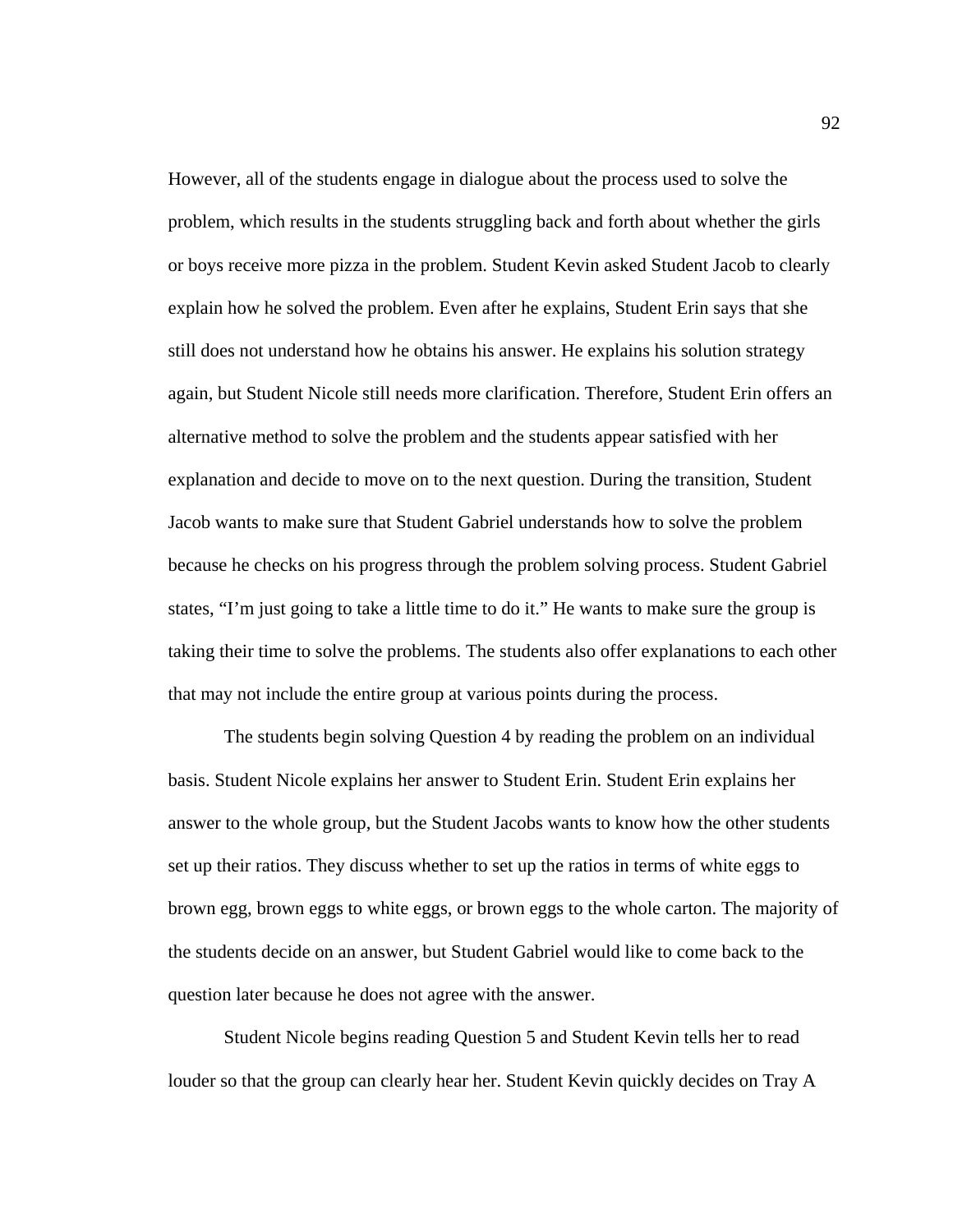for the answer. The students understand the solution strategy for Question 5, 6, and 7 because they are similar and relate to the same concept of setting up the ratio of orange juice to water. Student Jacob asks Student Gabriel if he was okay with the problem solving process for the questions. However, the students do not like to explain their thinking; therefore, they had to be encouraged to write their explanations. Student Gabriel asks Student Jacob about the explanation they wrote for the problems and he tells him while the other students move on to the next question.

Student Nicole reads Question 8 for the group. Students Erin and Nicole offer their explanations about Sarah's speed when riding the biking. Student Kevin makes sure that the group understands that Sarah accelerates from a stopping point. The students begin writing out their explanation for the graph. They are writing their explanations as a group. When they start writing their explanation for interval B, the majority of the group suggests that Sarah is maintaining a constant speed; but Student Gabriel does not agree. All of the group members discuss whether interval B is displaying Sarah going at a constant speed or stopping. Student Gabriel explains that Sarah is stopped because "the distance does not change but time does so they are not moving". Student Nicole asks him to give his explanation again. Student Jacob relates the question to the types of problems they solve in Physical Science. Once the students understand the concept they are able to explain the solution to the other group members. Student Kevin even explains to Student Erin that they would obtain a constant speed if time and distance where on different axes. Therefore, the group decides that Sarah was at rest on Interval B and accelerates at a faster rate on Interval C.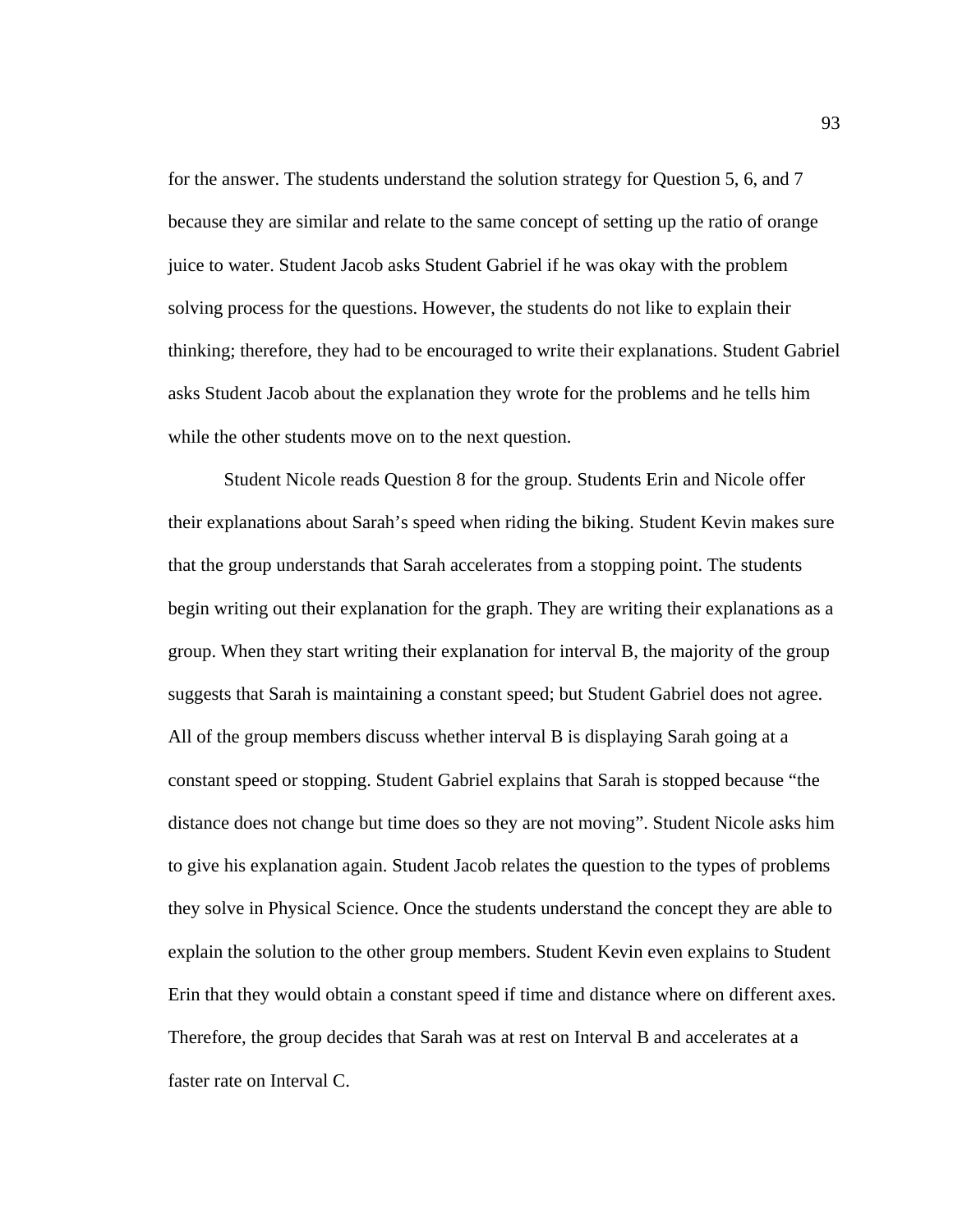The students continue on to Question 9 and decide to use ratios to set up the heights of the two trees. Student Nicole explains to Student Jacob about using tree A as a ratio and tree B as a ratio. During the time that the other group members are solving the problem, Student Gabriel is moving at his own pace. They make their decision about which tree grew higher by evaluating the ratios in terms of percentages. The students verbalize the explanations they wrote for solving the problem. After the students decide that tree B has increased the most relative to its initial height, Student Gabriel makes them aware that tree A and tree B both grew 6 feet during the five year period. The students work together to try to gain an understanding of what it means for the trees to go the same amount. The students decided to move on to the next question.

The students decide to use proportions to solve Question 10.Student Erin and Student Jacob discuss how to set up their proportions. Student Jacob decide to set his proportion with the length of Flag 1 over the length of Flag 2 being set equal to height of Flag 2 over the quantity the problem is looking for. However, Students Erin and Nicole want to set up their proportion with the length of Flag 1 over the height of Flag 1 being set equal to length of Flag 2 over the unknown quantity for the height of Flag 2. Student Jacob helps them to understand that using either method will result in the same answer of 4 for the height of Flag 2. Student Kevin asks what the area will be. Student Gabriel uses a visual representation of the flag to help the other students understand that the length is the only dimension that increased by three. After being provided with the drawing, Student Kevin is able to explain to others that you multiply to length and the width together to obtain 24 square feet. Student Erin express the need for further clarification;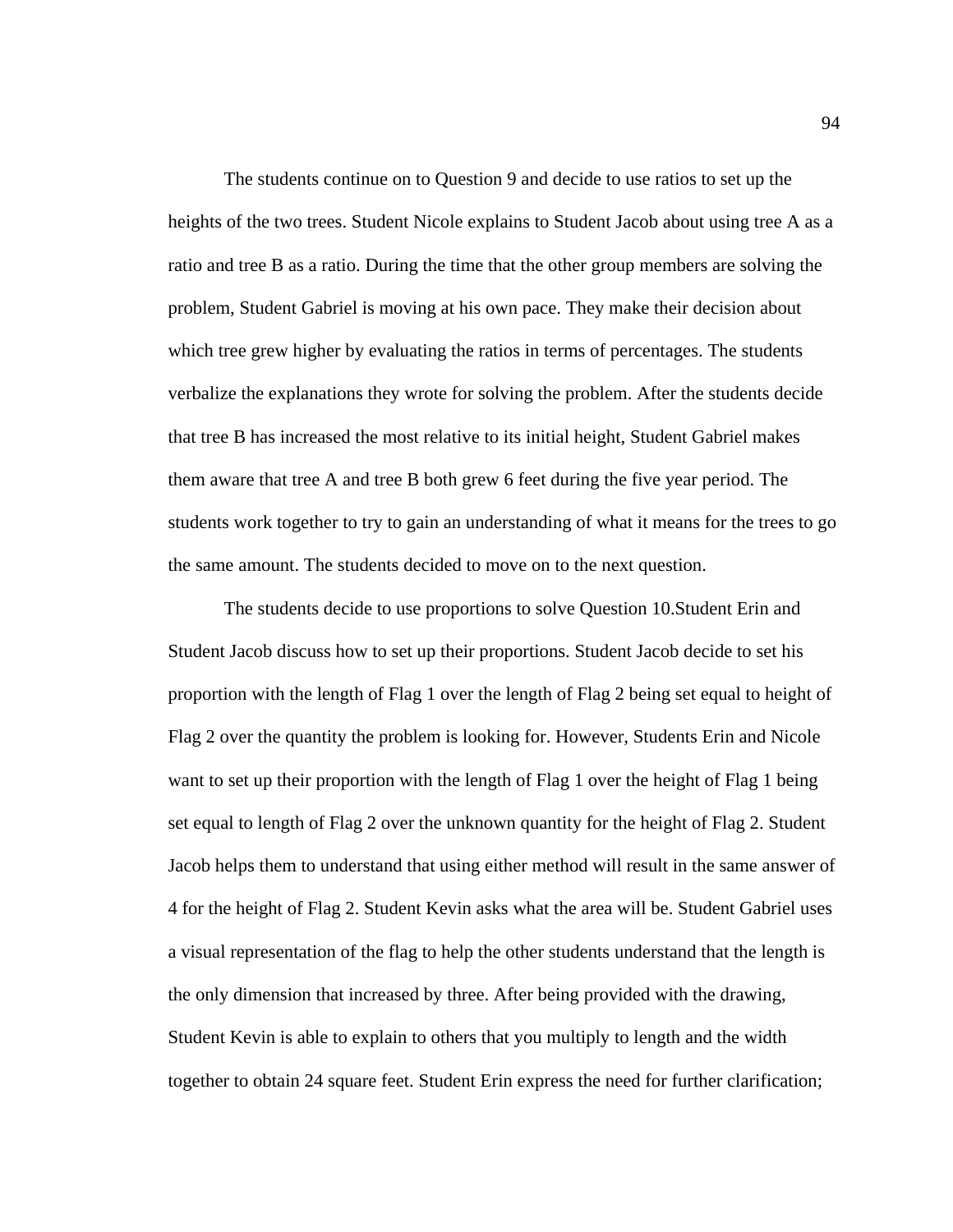therefore, all of the others students worked together to make sure she understood the problem.

The students returned to the questions that they expressed concerns about the solutions, so they went back other Question 4. Student Jacob told Student Gabriel that they had the blue carton for the answer and he showed concerns about the answer choice. Student Jacob wanted to know the proportions that Student Gabriel used to solve the problem. He helped the group to understand that they need to set up the ratio with brown eggs to white eggs, which result in the red carton actually being the correct answer.

The students demonstrate cooperation by their willingness to work together to ensure that all of the group members develop an understanding of the various concepts involved in solving the problems. All of the students assumed different roles throughout the process. The different roles included the following:

- Explaining their reasoning to other group members.
- The willingness to listen to the ideas of other group members if it differed from their own.
- The asking of questions of the group if they did not have the appropriate understanding of the concepts.
- The questioning of other members of the group to make sure they understood the problems.
- A willingness to revisit the problems so they could address differences in various group members' interpretations of the problems.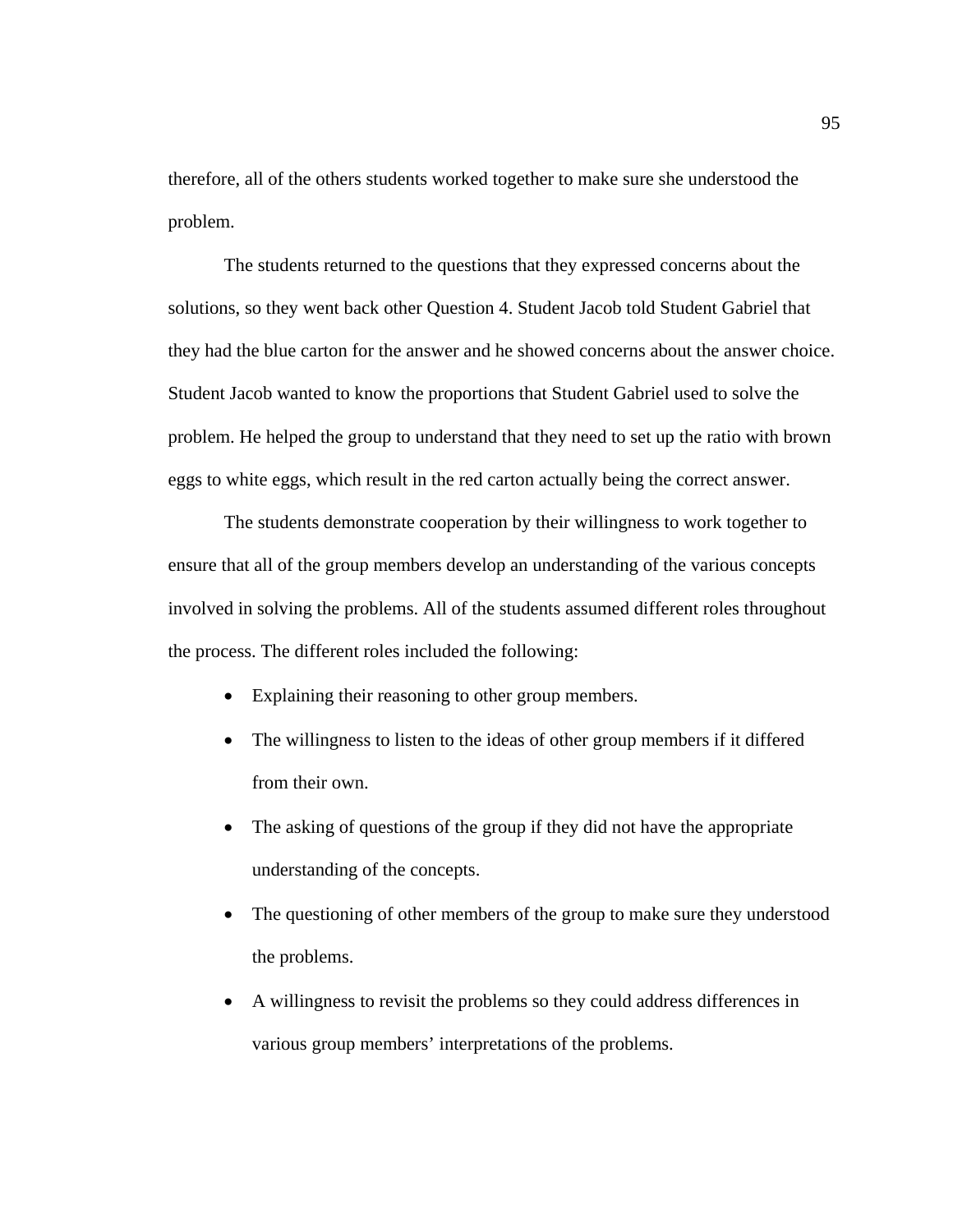Upon completion of the focus groups, during which students solved mathematics problems, a reflection of the problem-solving process was completed. The students were asked to respond to the following:

- Describe how your group worked together to solve these problems. Give some examples that support your views of your group.
- Would you rather work in a group when asked to solve difficult problems or would you rather work alone? Explain why you have this opinion.

The eighth-grade students took the approach of working the problems individually, while discussing the solution strategies of each individual. The students also selected a solution to the problems based on what the majority of the group members decided to be correct. The process used to discuss and select the correct solution strategies resulted in some of the students feeling like their voices were not heard. For example, Student Jasmine expressed concerns about not being able to discuss solution strategies effectively as demonstrated below:

I guess you could say the group worked well, but I just felt like a tag-along, because I tried to discuss but I was stopped. Besides that, everything went fine. There was a question that 3 others had something different than me and one other, but we came to an agreement.

Student Deanna states the process used to solve the problems:

Together we read each question, thought about the question as reading, and then discussed our strategies. We had a problem that we come in contact with that we had to review a couple of times. We realized that we were all wrong but it was a simple mistake. We then came to the conclusion that the one person was right.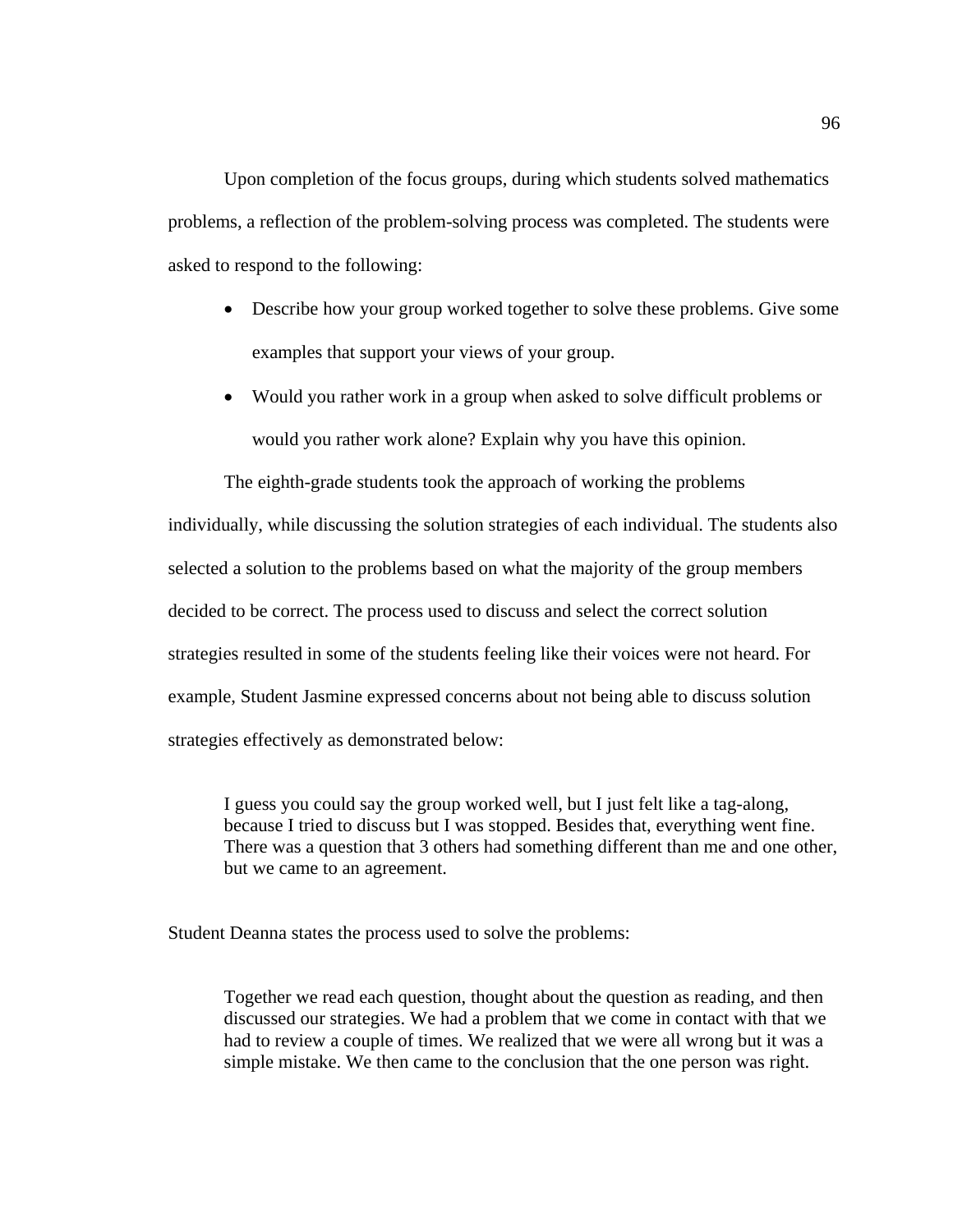During the process of solving problems within the classroom, the students often employ a strategy called "the challenger's method" to determine if solutions are correct. The students are engaging in a process that could be described as cooperative competition. Student David describes the process: "Well, we end up kind of in competition mode and we try to see who's right or wrong, go over each other's work to see if it's right, if it's a big problem."

 The ninth-grade students worked together throughout the problem solving process by offering different solution strategies, a discussion of those strategies, and an overall collaboration often resulting in a consensus about solutions. In addition, every student had the opportunity to contribute their ideas to the large and small groups. If particular group members needed clarification about what the questions were asking, the other members would try to ensure that the student understood. Student Nicole offers the following explanation about how the group worked together: "We exchanged each other's thoughts about different ways to solve the problems. If one person had a different way of explaining it, then we would talk about the best solution." Student Jacob describes the process the members utilized if an agreement was not reached: "We explained the answer first, then we all agreed it if it was right, but if we didn't all agree we talked the answer over."

The students also responded to whether they prefer working in a group or working alone to solve difficult problems. Nine of the ten students said that they would rather work in a group to solve problems, but one of the nine students said it depends on who is in the group and another said that it depends on what types of questions are asked. The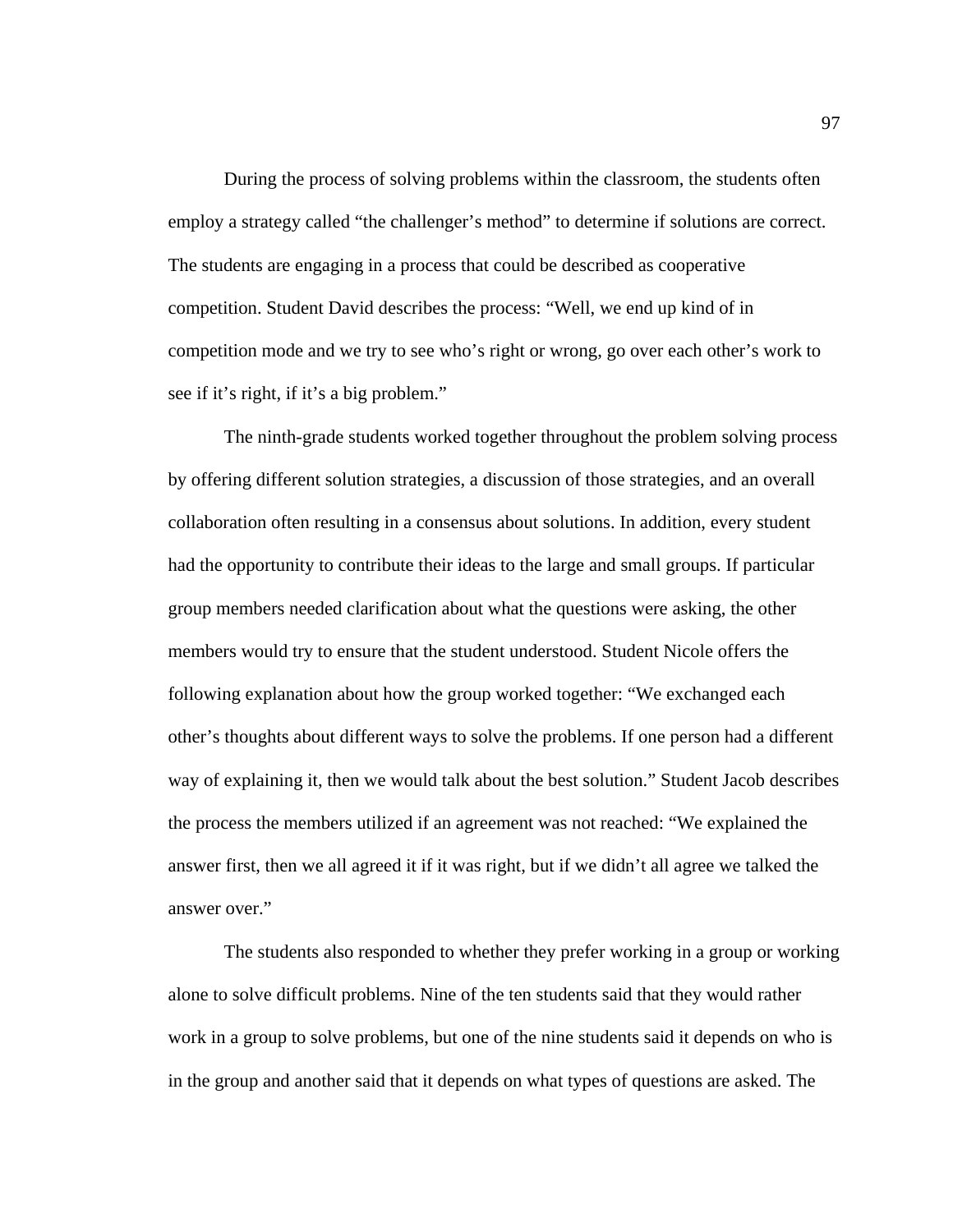reasons that the students favor working in a group are because they help one another understand the problem, they offer different solution strategies, and they check to ensure that the strategies each other use are correct. However one of the students would rather work alone and the student offered the following explanation: "I would rather work alone so I can concentrate and go about finding the solution my own way."

# **Summary: Research Question One**

 During the examination of the meanings of teaching and learning mathematics in a Lumbee Indian community that promote mathematics achievement, three major themes were identified: beliefs about the purpose of math, beliefs about the importance of math, and meanings of working in groups. The individuals' responses about the usefulness of math typically fell into three categories: everyday uses, application to career, or a combination of everyday uses and career. The participants describe a variety of projected career pathways, such as pharmacy, engineering, and forensic science to name a few. Some of the participants identified more specific applications of mathematics such as using mathematics in law enforcement during the administration of a breathalyzer. The participants were asked to explain how taking Algebra in the eighth grade would help students. Their responses were identified as helping in the following ways: the achievement of goals, the higher achievements over other students in the same grade level, and the mastering of content in preparation for high school. Nine out of ten students prefer solving problems in a group setting, because the group can help the student understand the problem, offer different solution strategies, and check to ensure that the strategies the student uses are correct.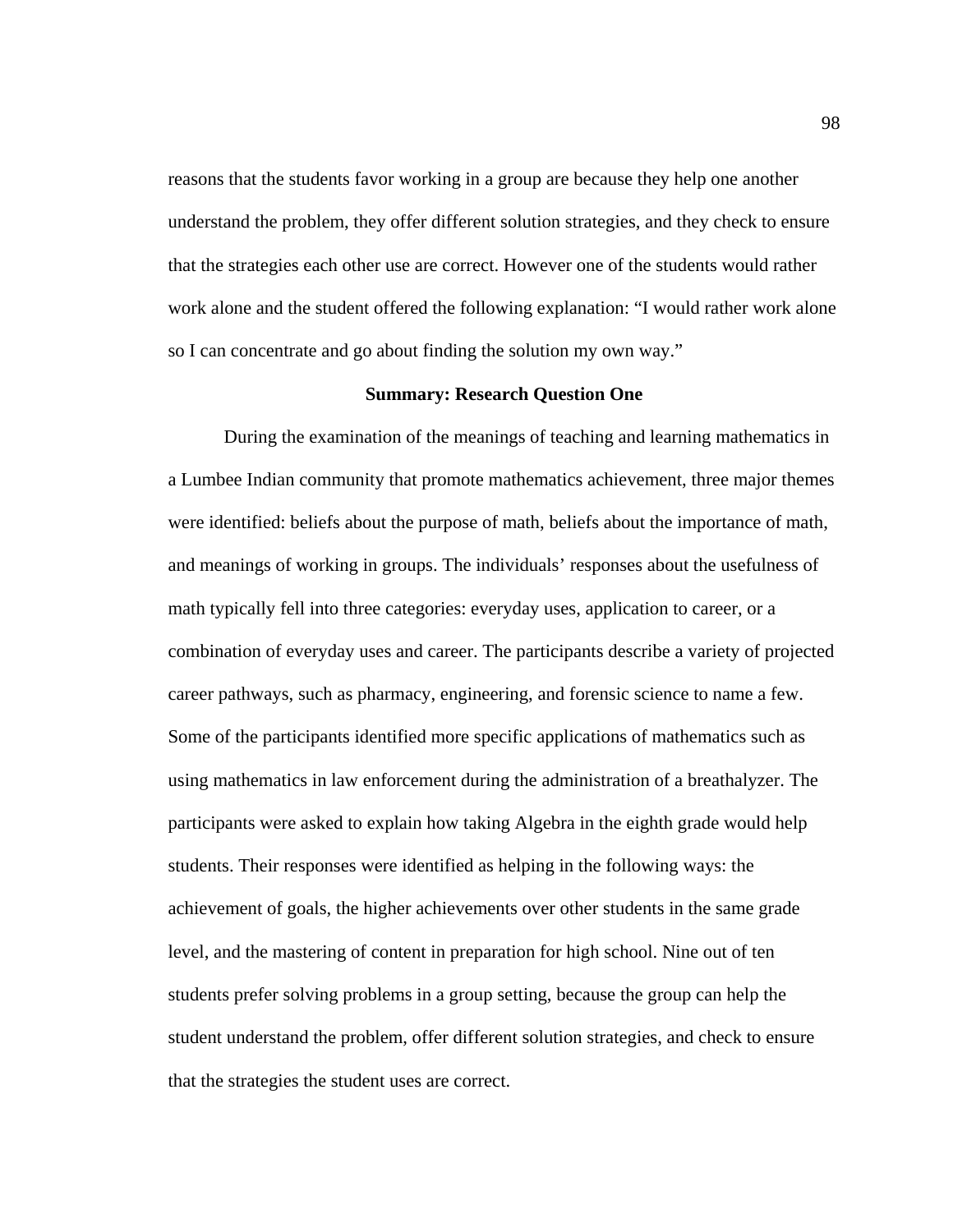#### **Research Question Two**

 *How does mathematics teaching and learning emerge during an examination of the community?* The social perspective of Cobb and Yackel's framework is utilized in classroom social norms and sociomathematical norms to study the emergence of mathematics teaching and learning in a high-achieving Lumbee Indian community. Classroom social norms materialize as a result of the teacher and students working in cooperation with each other to determine the responsibilities and expectations for classroom participation. Instances of classroom social norms include providing reasoning and the rationale for solutions, understanding the explanations of others, whether there is agreement about the explanations, and the resolution of differences in interpretations when they arise (Bowers et al., 1999; Cobb et al., 2001; McClain & Cobb, 2001a). Social norms are seen as evolving during group participation in a variety of subject areas in the local classroom community. Therefore, social norms do not adequately address the patterns that emerge during activities that are specific to mathematics. The second aspect of the interpretive framework was developed to address the norms that are explicitly mathematical, referred to as sociomathematical norms. Examples of sociomathematical norms involve what is regarded as a different mathematical solution, a sophisticated mathematical solution, and an acceptable mathematical explanation (Cobb & Yackel, 1995; McClain & Cobb, 2001a; Yackel & Cobb, 1995).

# **Classroom Social Norms**

 The classroom social norms are not developed in terms of individuals but from the collective and individual's beliefs about what constitutes being a student within the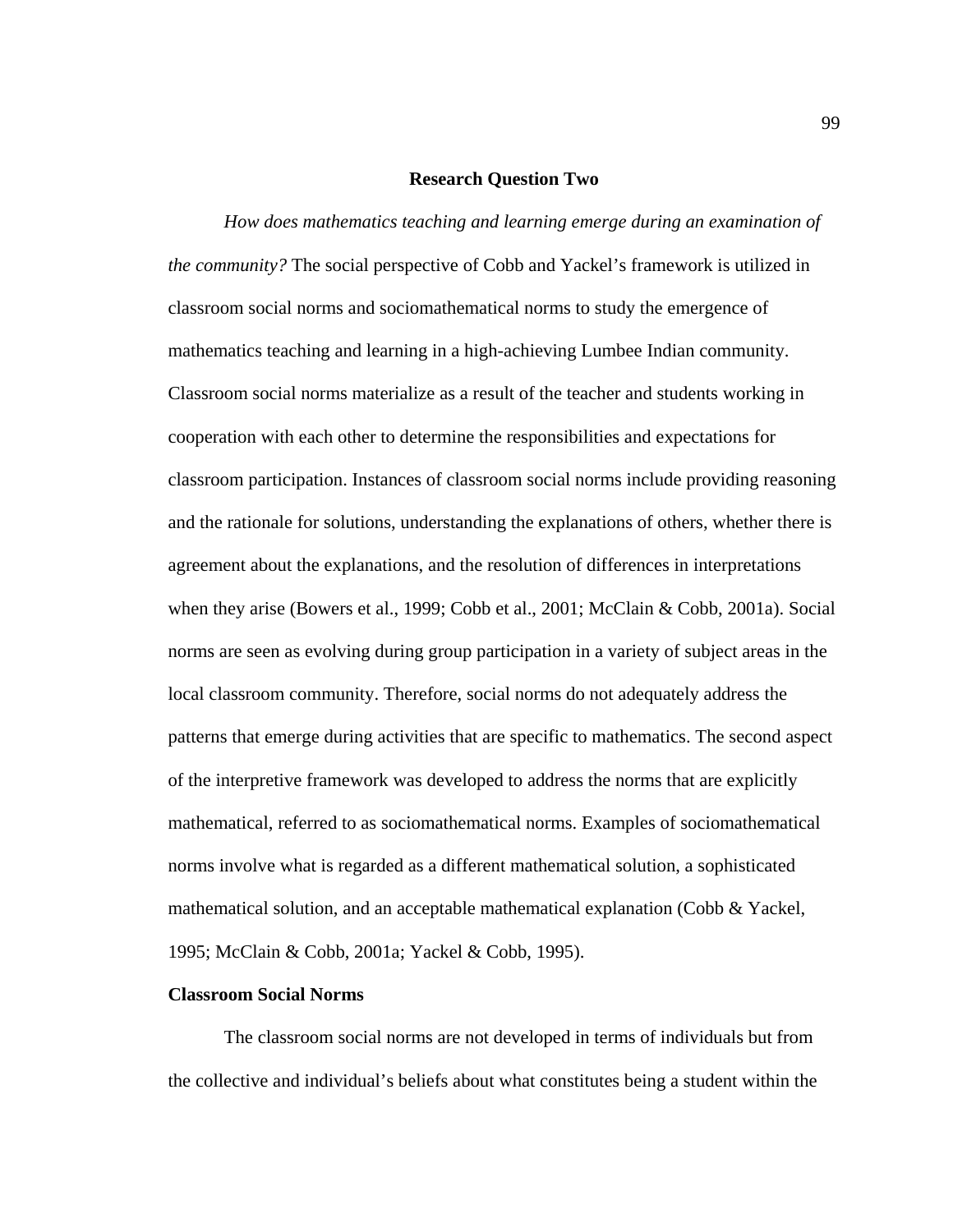classroom community. They appear as patterns that emerge during group participation in the classroom activities. The classroom social norms are revealed through the examination of the students', parents', and teachers' responses to the various activities and patterns of behaviors that materialize during the classroom interactions. Table 4.3 shows the classroom social norms that were identified by analyzing and categorizing the participants' responses.

 The first classroom social norm identified through an examination of the agreed upon responsibilities and expectations for participation in the classroom is questioning and trying to resolve differences in interpretations when they arise. The research participants' responses are related to their interpretations about why it is important to explain how the participant obtained an answer, and the interaction, which takes place when obtaining an answer different from another answer offered in class. Student Nicole offers the following explanations for difference in interpretations:

Everybody has different . . . I don't want to say different opinions . . . but think different, and some people might have a different way of solving the problem but get the same answer and so he just wanted to hear everybody's different opinions of how they solved their problems.

Student Rachel says that the questioning may often occur in the form of a debate:

Um, it's like a reasoning . . . you have other people's opinions going against yours; it's a debate, you have a debate about it. You give your answers and you work out the problems and then like . . . he'll show you what the person that got the wrong answer did wrong and show you how you can get it right, by switching maybe one little step around.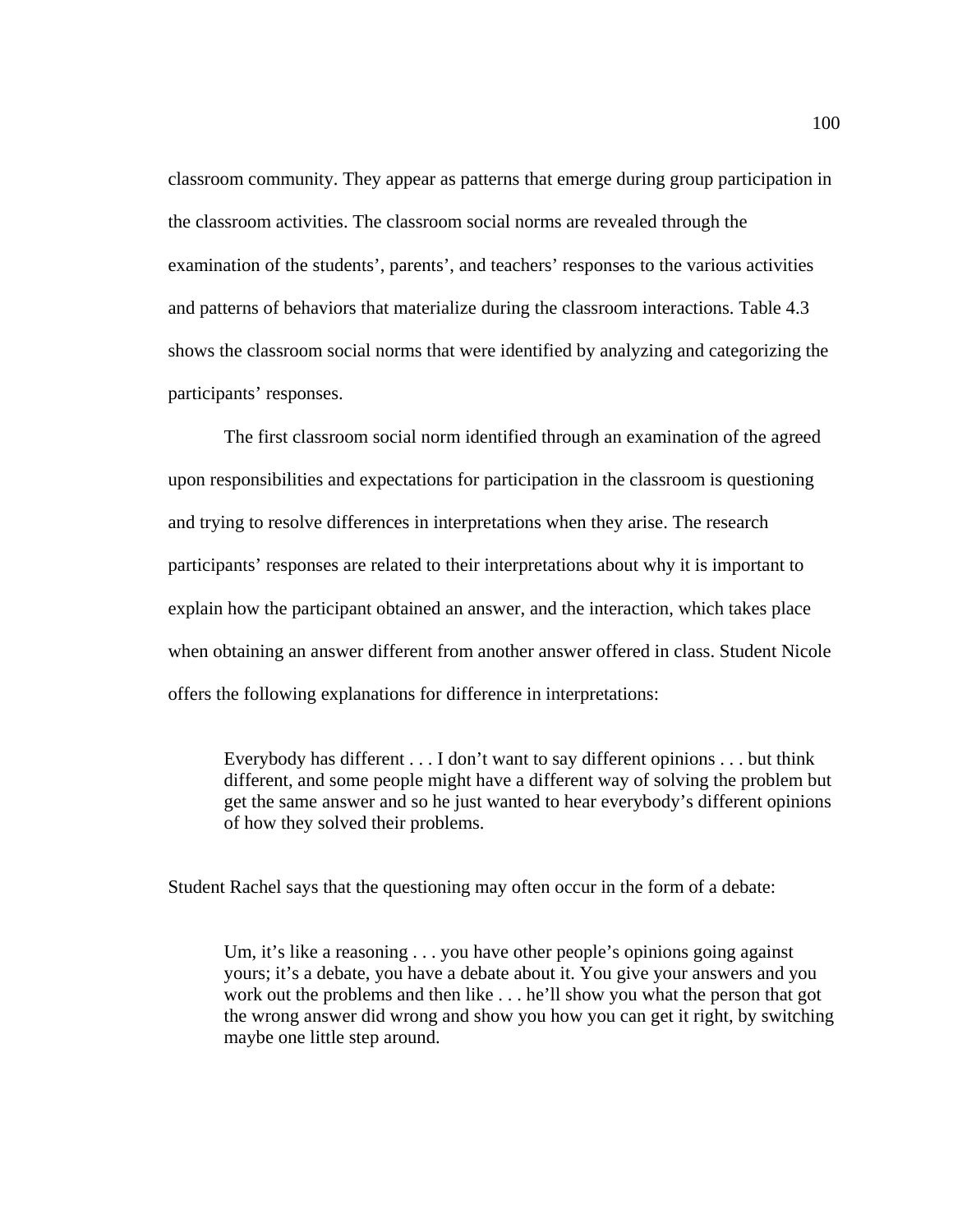|                                                                                                                   | Participants                                                    |                                                                                                                                     |                                         |
|-------------------------------------------------------------------------------------------------------------------|-----------------------------------------------------------------|-------------------------------------------------------------------------------------------------------------------------------------|-----------------------------------------|
| <b>Classroom Social Norms</b>                                                                                     | <b>Students</b>                                                 | <b>Parents</b>                                                                                                                      | <b>Teachers</b>                         |
| Questioning and trying to resolve<br>differences in interpretations when<br>they arise                            | Erin<br><b>Nicole</b><br>Rachel<br>Deanna<br>Jada               |                                                                                                                                     | Mr. Caleb<br>Mr. Matthew<br>Ms. Melissa |
| Trying to understand the<br>explanations of others and whether<br>they agree or disagree with the<br>explanations | Gabriel<br>Erin<br>Deanna<br><b>Nicole</b><br>Jada              | Ms. Leah                                                                                                                            |                                         |
| Agreement that students are expected<br>to explain and provide the reasoning<br>and the rationale for solutions   | Gabriel<br>Erin<br>David<br>Rachel<br>Deanna<br>Jasmine<br>Jada | Ms. Marissa<br>Ms. Andrea<br>Ms. Molly                                                                                              | Mr. Caleb<br>Mr. Matthew<br>Ms. Melissa |
| Technology as a tool                                                                                              | Gabriel<br>Deanna<br>Jasmine<br>Jacob                           | Ms. Leah<br>Ms. Amber<br>Ms. Lauren<br>Ms. Marissa<br>Ms. Jessica<br>Ms. Evelyn                                                     | Mr. Caleb<br>Mr. Matthew<br>Ms. Melissa |
| Partners in learning                                                                                              | Erin<br>David<br>Rachel<br>Deanna<br>Jasmine<br>Jacob<br>Jada   | Ms. Leah<br>Ms. Amanda<br>Ms. Amber<br>Mr. Luke<br>Ms. Lauren<br>Ms. Jessica<br>Ms. Andrea<br>Ms. Molly<br>Ms. Evelyn<br>Mr. Steven | Mr. Caleb<br>Mr. Matthew<br>Ms. Melissa |

**Table 4.3.** *Participants' Classroom Social Norms* 

The teachers also discuss the process involved in questioning and trying to resolve differences in interpretations. Teacher Mr. Caleb talks about the social norms in terms of the process involved when students give incorrect answers during class discussion, as shown in the following: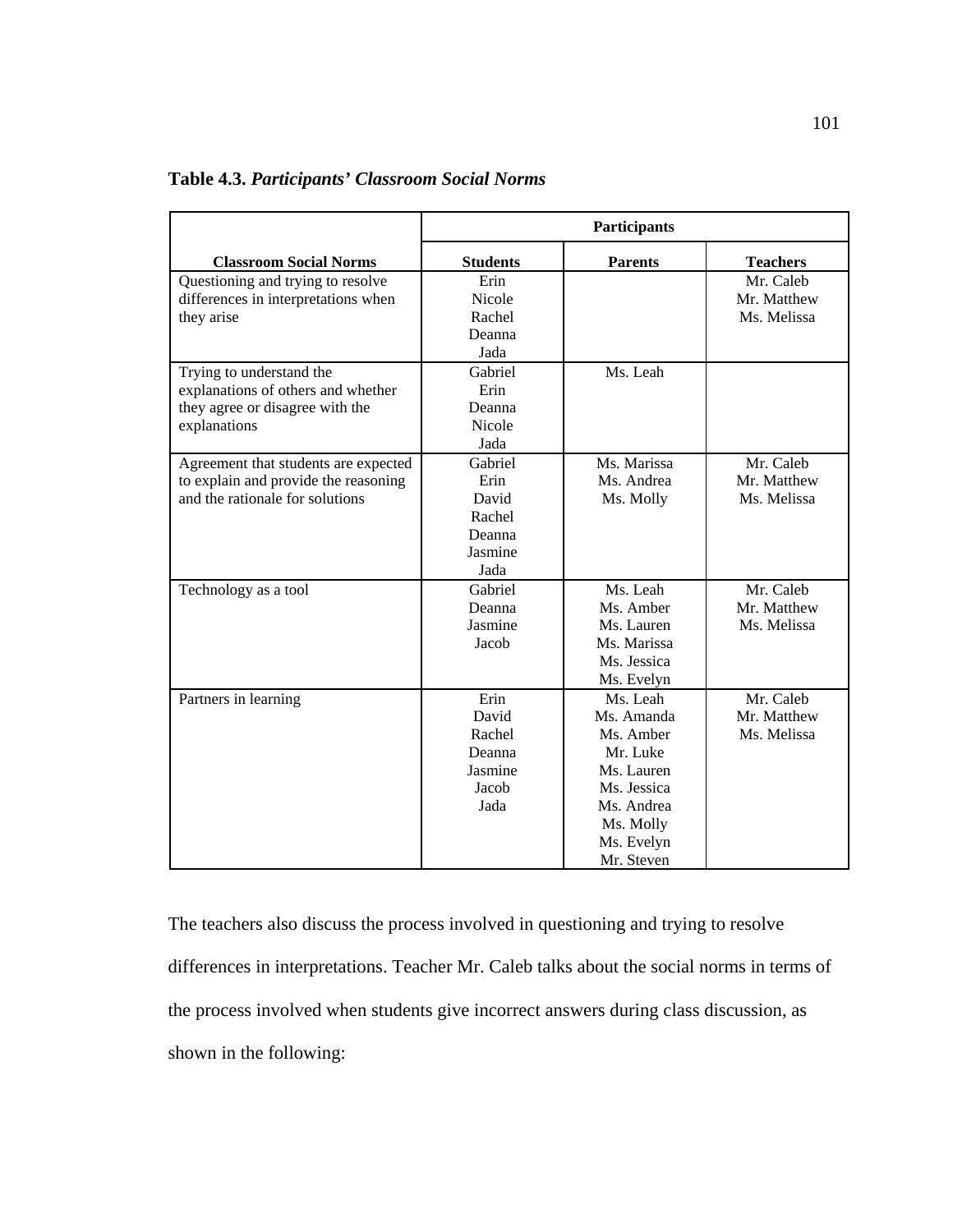And if someone gives a negative . . . or not the right response . . . it's to sit there and let them explain why they felt it was that answer and to try to probe as to, you know, what went wrong, because I'm sure the whole thought process was not wrong. And to just go back and undo one little way that they went wrong, try to undo that and show them the way it should have been thinking.

Trying to understand the explanations of others and whether they agree or disagree with the explanations is another classroom social norm that emerged during the analysis process. Several students and one parent give examples of the classroom activities that are in place when trying to understand the explanations of others or when others would try to understand the explanations of the participants. For example, Student Jada says: "I explain it clearly, raise my hand, and if somebody don't understand it, I try to explain it more better. Because some people just don't think the same and maybe they have another way of figuring out a problem." Parent Ms. Leah demonstrates a clear understanding of the importance of understanding the explanations of others:

Math is a thing you have to understand before you move to the next level and I think his teacher was very aware of that and tried to enforce or make sure students understand. Giving them time for group work, sometimes you learn by explaining it to someone else, it helps your retention.

 The next classroom social norms is the agreement that students are expected to explain and provide the reasoning and rationale for solutions. The research participants were asked the following questions to gain an understanding of this social norm:

- When you were in class, what did you do when you gave an answer?
- Why do you think it is important to be able to explain how you obtained your answer?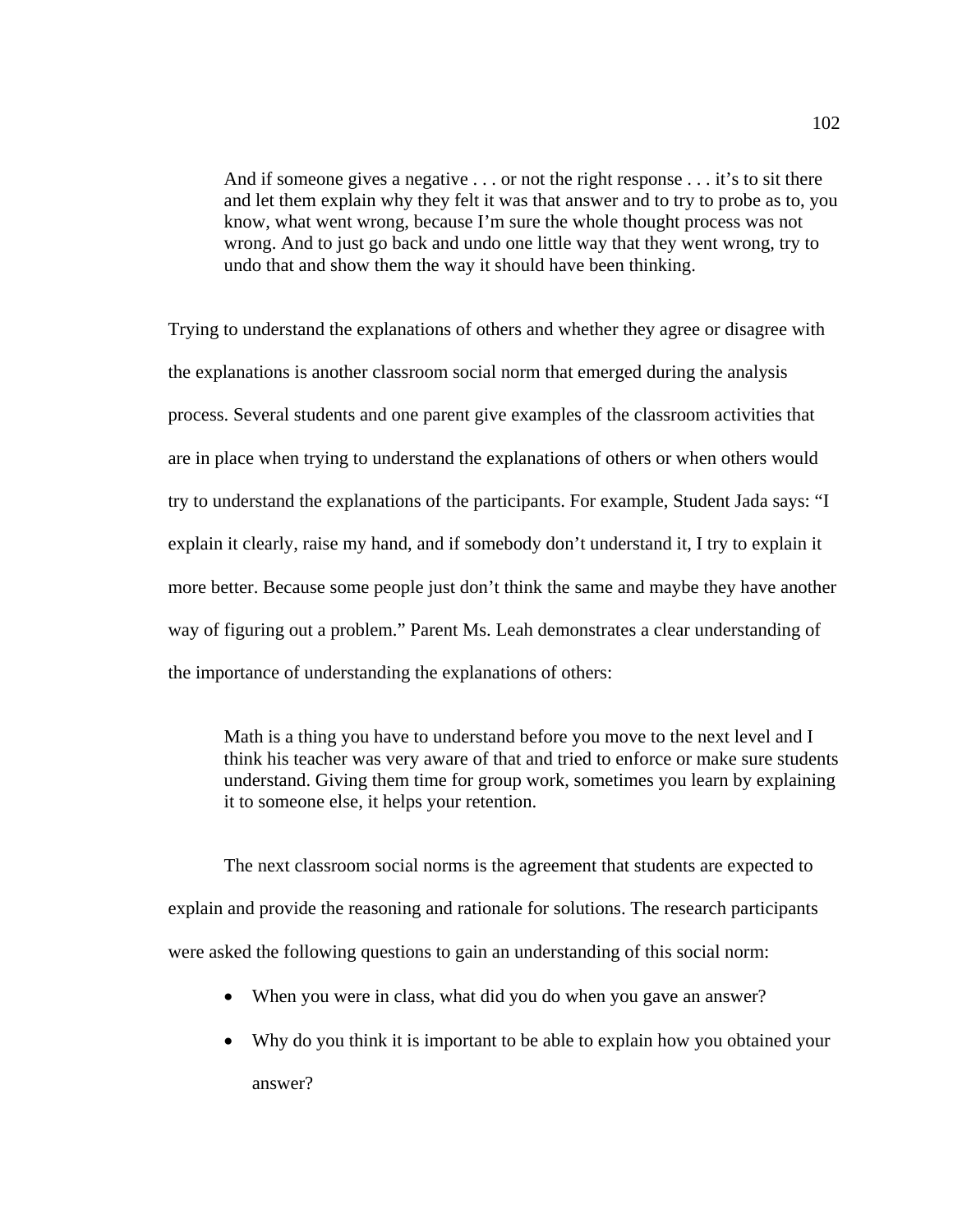Seven of the ten students gave an explanation of process for giving answers in class and why it is important to be able to explain how they obtained an answer. Student Gabriel discusses the importance of offering a clear understanding of the mathematics problems that students solve: "Because if you don't know how to find it, imagine when you get to the bigger numbers, harder stuff. You still have to use that process from previous subjects to apply it to the current subject." Student David offers a similar view about the importance of offering a clear understanding of the problems: "First so you can understand it and others can understand it, and second so you make sure you did it right—make sure you didn't skip anything or leave out anything."

Several parents also discuss the importance of students explaining and providing reasoning and the rationale for solutions. Parent Ms. Marissa states: "I mean, I expect him to participate; if he's got a problem, he needs to ask questions. If he's got a solution, then he needs to you know, share with the other class, how he derived at that solution." Parent Ms. Molly, Student David's mother, discuss the role that he plays in the classroom:

Well, from what I've been told, he does participate a lot in class, he has an answer, you know, the teacher asks who wants to give an answer, volunteer, whatever, that he is willing to do that. And he's also willing to help others if there's a period of time when some other student may need some help with something that he understands, you know, and they don't, then he's available to do that.

The teachers also talk about the importance of giving an explanation to problems.

Teacher Mr. Matthew says: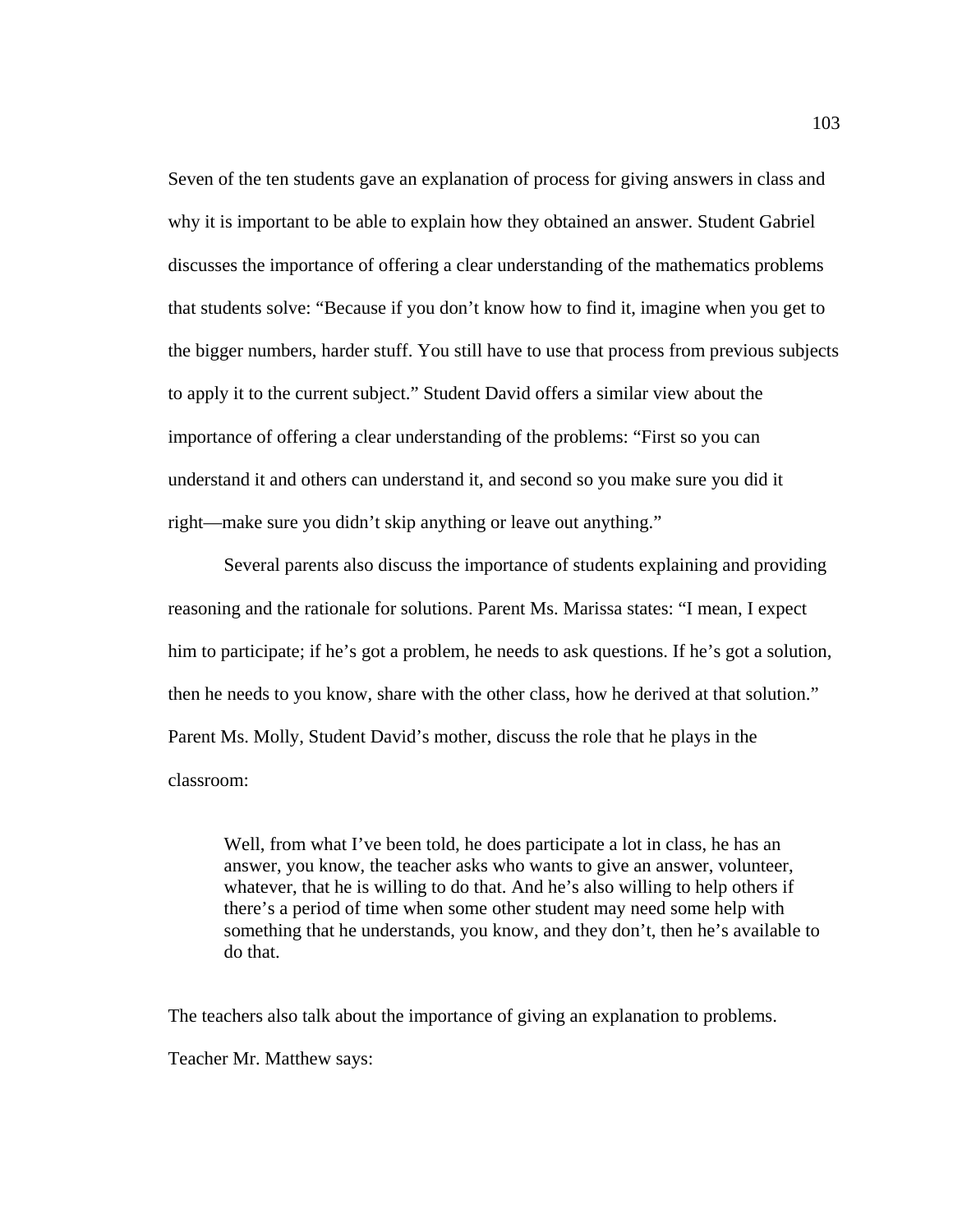A concept that I fully believe in is that if a child is able to teach how to do a math problem, then the understanding of that math concept is greater than if they can just sit down and do it themselves. They may have that part of it where they understand it, but if they're able to teach it, then they fully understand it. So, explaining it to me is their way of teaching me how to do the problem.

 Teacher Ms. Melissa states the importance of all students engaging in the process of answering questions in the classroom setting:

Well, like in my class, I . . . when I ask questions, I let every child respond. Some teachers don't do that, they want them to raise their hand and just that one, but I mean I like to hear from everybody, so I mean, it's like, if you come into my class and we're working on an example, you're going to see a lot of responses, it's not just going to be a child raising their hand, they're going to all respond.

The next classroom social norm the research participants talk about are the various ways that technology is used as a tool to aid in the delivery of mathematical concepts during the instructional process, and the tool helps students to master the various mathematical concepts they encounter in the classroom. For example, Student Jasmine talks about how she utilizes the website that accompanies the textbook as a frequent resource to gain additional practice: "There's this website on the computer, NC.Algebra1.com, I use it a lot. It has quizzes that you can take, it has study guides, it has extra examples, it has everything under it." Student Jasmine's mother, Ms. Evelyn talks about the time that her student devotes to mastering the concepts that she will encounter in the classroom setting:

And in the book, it's got websites you can go to, and she uses that. It's got practice tests in there to help her, and she'll sit up, I've seen her, if she's having a test the next day, I've seen her take a LOT of tests until she gets it in her head that she's got it, before she goes to bed. But she uses them websites in the books.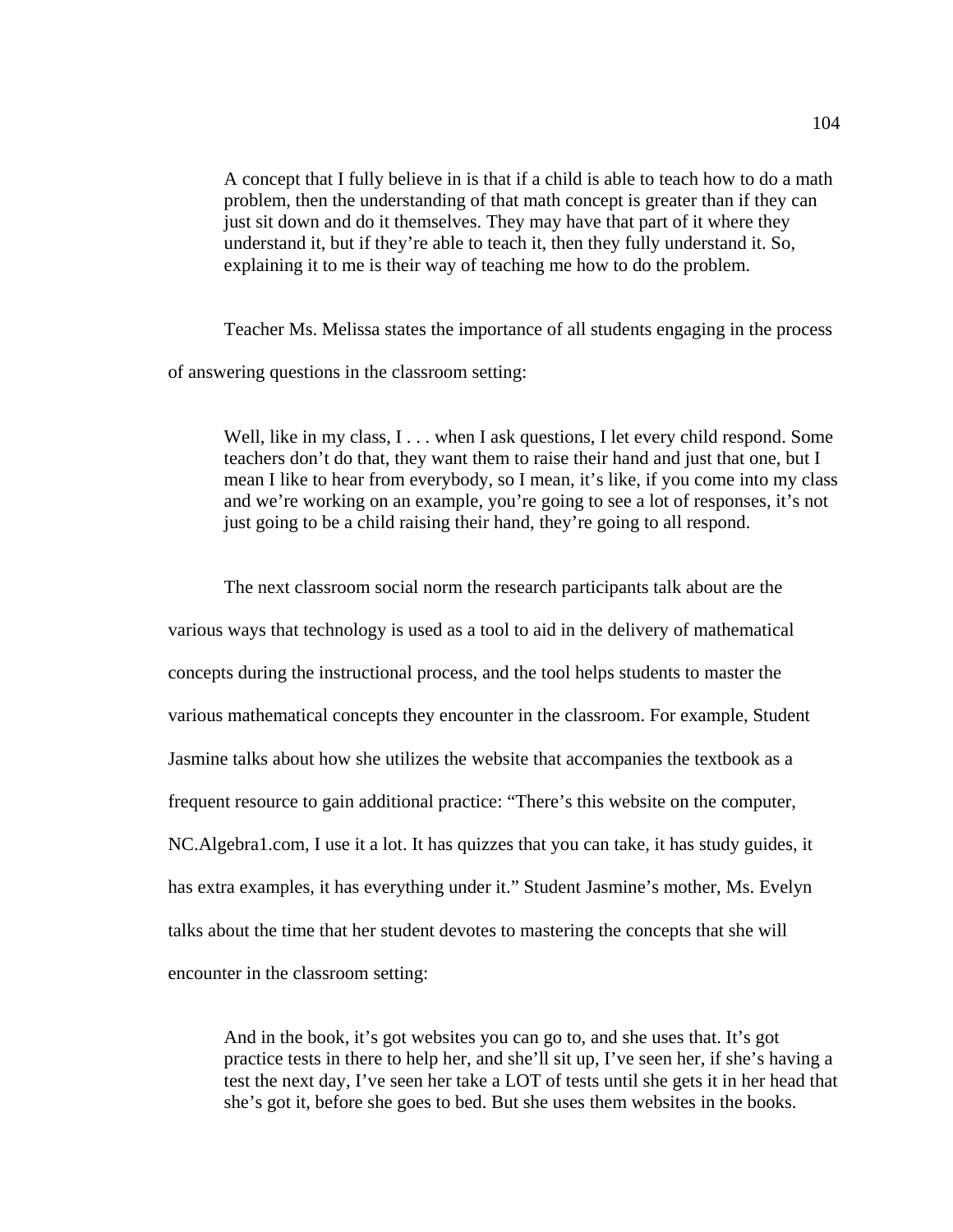While Student Gabriel discusses how the teacher utilizes technology to deliver

instruction:

Oh yeah, Mr. Clyde would break it down, explain it to you, all that stuff, put it on the Starboard and put it in front of the class and show the process by which he found the answer and if . . . he'd ask you if you needed any additional assistance.

Parent Ms. Leah, Student Gabriel's mother, offers a similar explanation:

I think one of the things for me was the explanations, using overhead, or… what is the information called? Using a computer . . . yeah, Starboard. And going through step-by-step and trying to make sure the students understand before you move to the next concept.

Teacher Mr. Caleb says the following about technology use within the classroom:

I think technology is a big key, being able to present information in a different way, instead of just going to the chalkboard or the dry erase board; I used Starboard and data projectors, and being able to use those different colors to stimulate the mind. Allowing kids to come up and solve problems on that Starboard, you know, that motivated them because they wanted to do that.

Um, one that I found that was always good—I hate to even say it like this—Kuta Software—it's an online program and it's basically for teachers, but it is so close, it covers . . . it's got the same concepts that are taught in the classroom, they have it online, so I use that a lot. Also that United Streaming, I think there's a Discovery Education I think is the new word for it—they have a lot of like video clips that you can use. And it basically has clips on everything that you teach. So being able to show the relevance—it shows relevance to how what you're doing in the classroom can be used in the real world.

Partners in Learning is the final classroom social norm that the research

participants discuss. Seven out ten students, 10 out of 14 parents, and the three teachers

discuss tutoring. The research participants talk about partners in learning in terms of the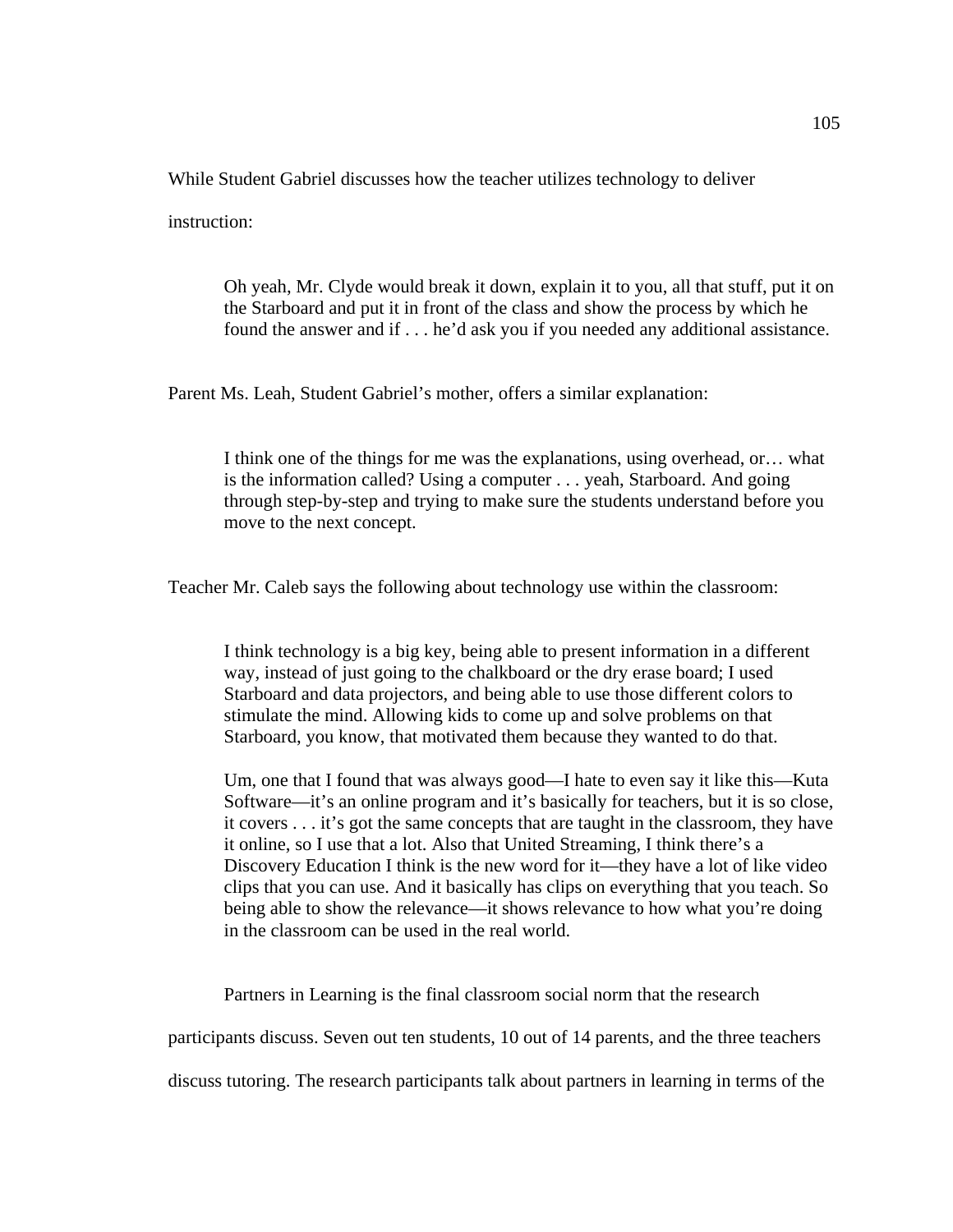teacher always being available to provide assistance to the students, and several of the research participants discuss how the students are utilized as partners to help their peers learn.For example, Student Erin states how teachers are constantly offering assistance to students:

Teachers—they were . . . they go out of their way to help you. They wouldn't just ignore you, or just say, "if you can't do it, then oh well." They would go out of their way, stay after school, help you, take you aside in class and help you. It's a lot, really helpful . . . Tutoring, they keep you after class sometimes if you really need help and you can't stay after school. Some teachers would actually call you and ask if you needed help or something like that, or e-mail you.

Student Jasmine gives a similar explanation of the devotion that the teachers show

towards their students:

I have like . . . he volunteers for tutoring . . . ok . . . he's paid for tutoring on Mondays and Tuesdays, but he's staying on Wednesdays, Thursdays, and Fridays without pay to help to tutor me. They're making teachers go to meetings on Thursdays and Fridays, but he still tutors for me on Wednesdays without pay, voluntarily.

Several of the parents also discuss how their students' are utilized as a partner to help

peers learn. For example, Parent Ms. Molly states how Student David helps other

students:

And he's also willing to help others if there's a period of time when some other student may need some help with something that he understands, you know, and they don't, then he's available to do that. Last year, he actually did some tutoring during . . . I'm not sure what session it was, during school, but at . . . during a certain session, and he would help some of the students along with the teacher, to help them get up to speed.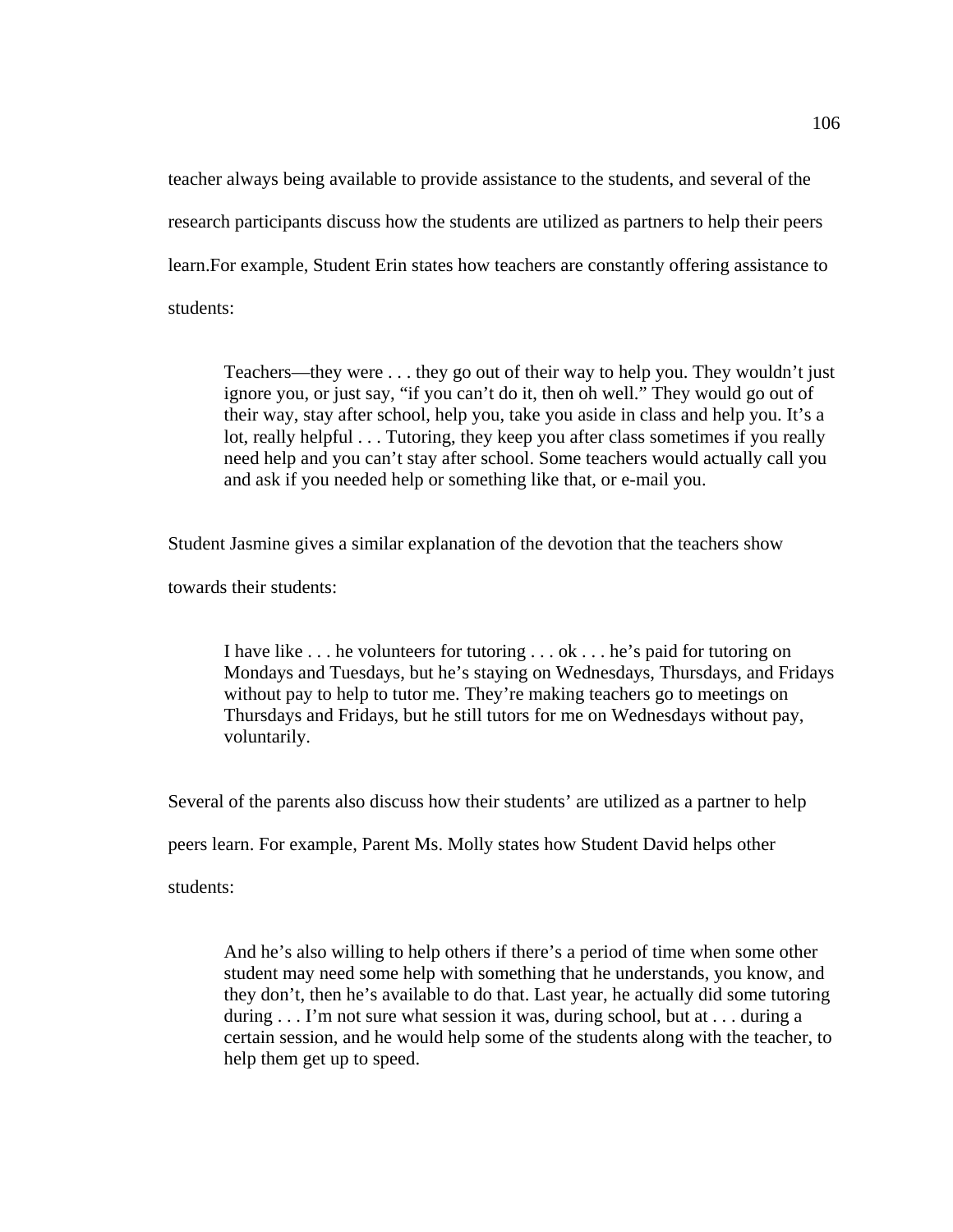Parent Ms. Andrea also talks about how her daughter, Student Jada offers assistance to

other students at the school:

I think the school, in some ways, helps more. If children are having problems, like Chloe, she does tutoring on the side. If teachers see that their children are having problems, they take their best students and have them to tutor the ones that are having problems.

Teacher Mr. Caleb gives a similar explanation of how the teacher utilized the students that are strong in mathematics as a partner to help their peers learn:

And the other resources that we use, we have after school tutoring; we stay after school and I would try to work with a smaller group, and I tried to keep that to the students that were struggling. And sometimes those kids that were proficient, or that were good, I would try to encourage those to stay so in those study groups or after school tutoring, I could pair them up.

## **Socialmathematical Norms**

 The interactions that develop when students offer a variety of justifications to different mathematical solutions enable the teacher and students to navigate through the development of sociomathematical norms in the classroom. The norms involve making judgments about what is an acceptable mathematical explanation, what characterizes a mathematical difference, and the requirements for sophisticated, efficient, or easy mathematical solutions, etc. The negotiation of sociomathematical norms presents opportunities for the teacher and the students to learn. The teacher gives a variety of solutions, explanations, and judgments creditability; therefore, increasing the teacher's and students' knowledge of what constitutes sociomathematical norms. Table 4.4 shows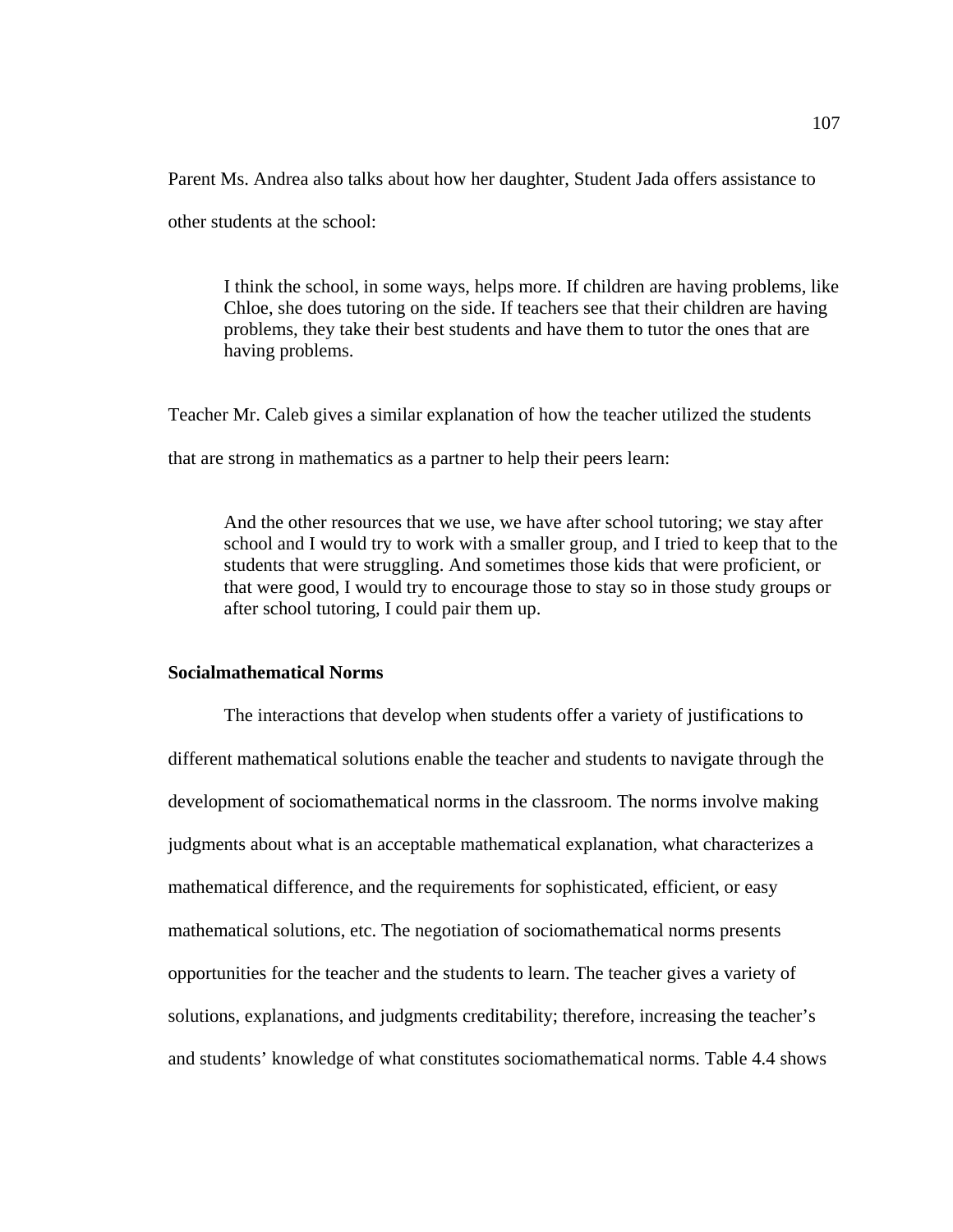the sociomathematical norms that were identified by analyzing and categorizing the

participants' responses:

|                                           | Participants    |                |                 |
|-------------------------------------------|-----------------|----------------|-----------------|
| <b>Sociomathematical Norms</b>            | <b>Students</b> | <b>Parents</b> | <b>Teachers</b> |
| Importance of developing the right        | Gabriel         | Ms. Leah       | Mr. Caleb       |
| interpretations of the material           | Kevin           | Mr. Darryl     | Mr. Matthew     |
|                                           | Jacob           | Ms. Amanda     | Ms. Melissa     |
|                                           | David           | Ms. Molly      |                 |
|                                           | Erin            | Ms. Amber      |                 |
|                                           | <b>Nicole</b>   | Mr. Timothy    |                 |
|                                           | Rachel          | Ms. Lauren     |                 |
|                                           | Deanna          | Ms. Julia      |                 |
|                                           | Jasmine         | Ms. Evelyn     |                 |
|                                           | Jada            | Ms. Andrea     |                 |
| <b>Using Appropriate/Correct Strategy</b> | Gabriel         |                | Mr. Caleb       |
|                                           | Kevin           |                | Mr. Matthew     |
|                                           | Jacob           |                | Ms. Melissa     |
|                                           | David           |                |                 |
|                                           | Erin            |                |                 |
|                                           | <b>Nicole</b>   |                |                 |
|                                           | Rachel          |                |                 |
|                                           | Deanna          |                |                 |
|                                           | Jasmine         |                |                 |
|                                           | Jada            |                |                 |
| Teacher will accepts multiple             | Gabriel         |                | Mr. Caleb       |
| solution strategies                       | Kevin           |                | Mr. Matthew     |
|                                           | Jacob           |                | Ms. Melissa     |
|                                           | David           |                |                 |
|                                           | Erin            |                |                 |
|                                           | <b>Nicole</b>   |                |                 |
|                                           | Rachel          |                |                 |
|                                           | Deanna          |                |                 |
|                                           | Jasmine         |                |                 |
|                                           | Jada            |                |                 |

**Table 4.4.** *Participants' Sociomathematical Norms* 

As shown in Table 4.4, all ten of the students, ten of the fourteen parents, and all of the three teachers discuss the first sociomathematical norm, the importance of developing the right interpretations of the material. The teachers implement sociomathematical norms through various interactions that they engage in with the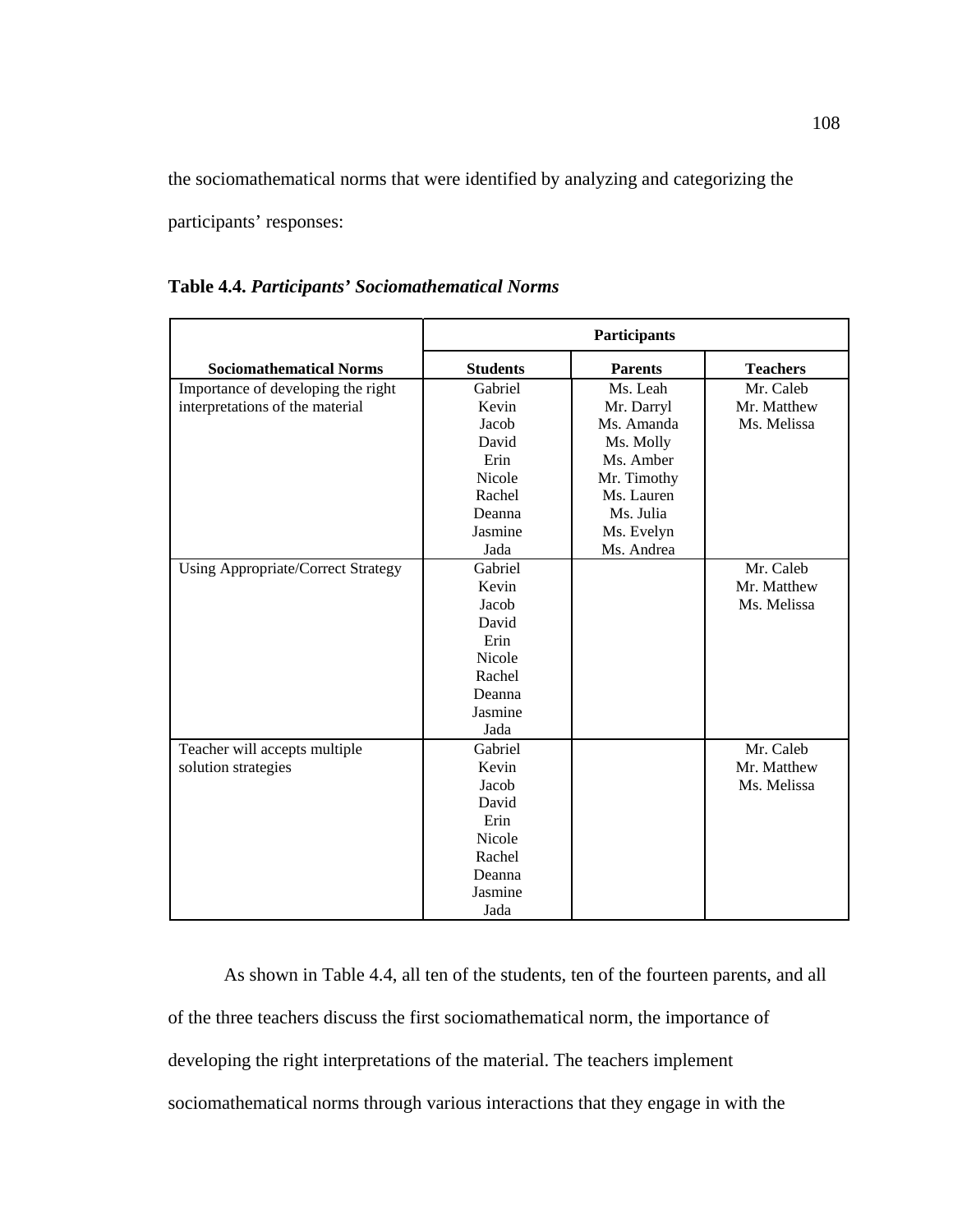students during the instructional process. Teachers provide support to students by guiding them through the problem solving process and monitoring the steps and strategies that students employ to solve the problems. The research participants responded to the following questions to enable an examination of ideas related to the importance of developing accurate interpretations:

- How does your teacher help you become a better student?
- What do you do when you have a problem understanding an idea in Algebra?
- What does your algebra teacher do to help you understand Algebra?

For example, Student Gabriel talks about the assistance that Teacher Mr. Caleb provides:

Mr. Caleb, he was just a great teacher all in all and he knew how to motivate you and he knew the subject. He could explain it down to a level of where anybody could understand it. . . . He'd just say . . . he'd tell me why I was wrong and probably tell me what I probably did wrong and I'd go back and look over it and I'd find my mistake and correct it.

Student Erin also offers the following explanation concerning the assistance provided by

teachers to ensure that students are successful:

He . . . if you did it one way, and you still didn't understand it, he would get a different problem and see if you could understand that problem and he'd keep on working it out and if you still didn't understand it, he'd pull you aside and try to explain it.

Student Nicole provides a similar view of the role that the teacher assumes to enable

students to develop a clear understanding of mathematical concepts: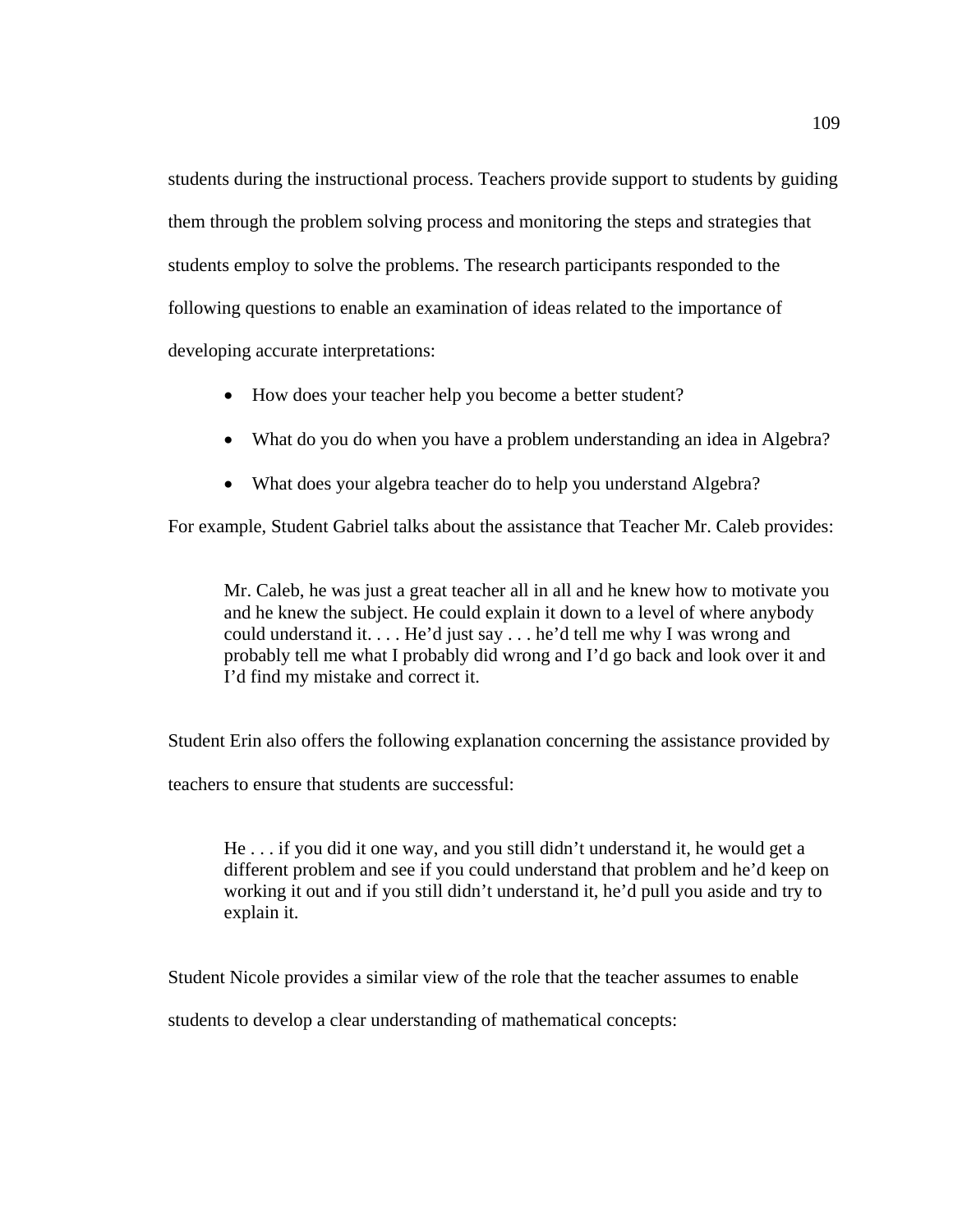He really broke everything down for me, if I . . . there was just one little step out of the problem I didn't understand, he would take that one step out and break it down for me and just explaining everything right to where it needs to be.

The parents also provide another perspective of support that teachers gave in

order to ensure that students were successful in developing accurate interpretations of

mathematical concepts. For instance, Parent Ms. Amanda says the following:

You know, like when he's in the eighth grade and he had Mr. Caleb and if he had a question, he would always ask or try to find out before he got there, because of being what? Outspoken.

Teachers, always; I hate to keep saying Mr. Caleb, but that's who he had in Pre-Algebra and Algebra and any time he ever needed him, you know, he could contact him or after . . . and like I said, after school, you know, if he needed him, I mean, you know, from what he says, he was just always available, there for him.

Parent Mr. Timothy makes the following statement about the role that teachers play in

students' success:

I think, from what I've heard and been told, he's a very thorough teacher and he covers the material, and to me, that's what helps the child to learn, if you're able to explain it in a way that they understand and you take the time, as a teacher, to properly explain it, not just put a problem up there and put an example and say, "there it is, work it out." The teacher has to go a step further and explain it in a way that child can understand.

Parent Ms. Lauren, Mr. Timothy's wife expresses a similar point of view:

The teacher, he would stay over, that was one thing I admired about Mr. Caleb, he would stay over if he had to, to help his students, you know, the ones that was a little weaker or didn't understand something, he would stay over after school and help them.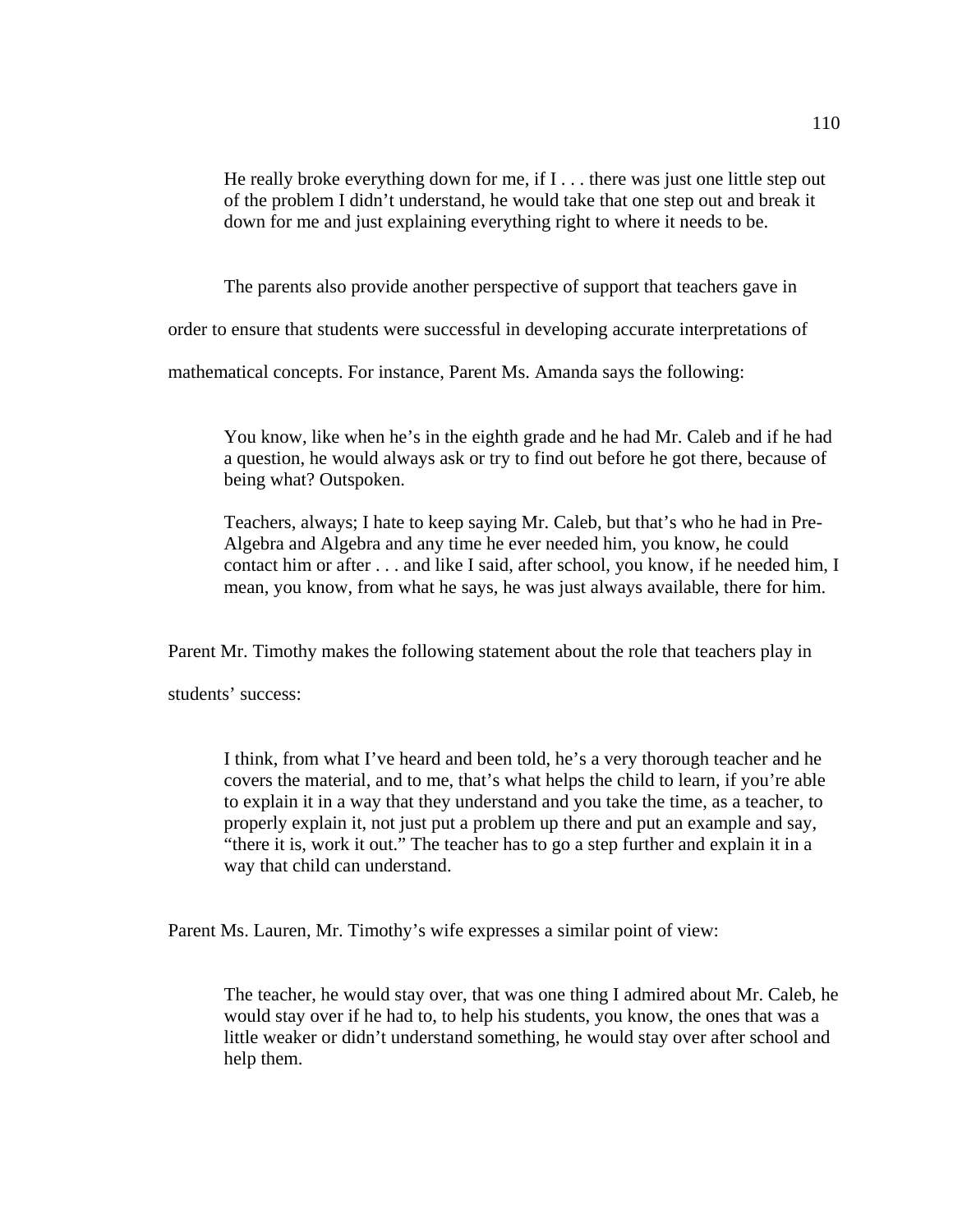The second sociomathematical norm that emerged during an examination of the mathematics teaching and learning in the community is the students using an appropriate/correct strategy. All of the students and teachers discuss ensuring that students use an appropriate/correct strategy because teachers want to ensure that students are employing a solution method that is applicable in various mathematical situations. Students talk about how the teacher does not wish for them to use strategies that only work in special situations. For example, Student Jacob states the following when discussing what occurs when he obtains the correct solution but utilized a different strategy to solve the problem:

When I did that, most of the time I'd ask them, is that a way or a different way that you could work it out? Most of the time he'd say no, it only works for some of the questions, not all of them, so he'd make us do it his way.

Student David offers a similar view, but talks about it in terms of the basic principles of mathematics: "It's alright—or he's alright, as long as we're able to get the right answer and it works every time and it doesn't really mess with anything—any basic principles." The teachers emphasize how students can arrive at the correct answer, but use an incorrect solution strategy. Teacher Mr. Caleb discusses it in the following statement:

But I had to see it and look at the way they solved it to make sure that that was a good way. Because I tell kids in math . . . math you can work in different ways, you can work a problem out the wrong way and get the right answer, but you are not going to be able to work out another problem that's just like that and come up with the right answer. So that strategy that they're using is **not** correct. So I need to make sure that they way they're doing it is effective; and as long as it is, then I have no problem with it.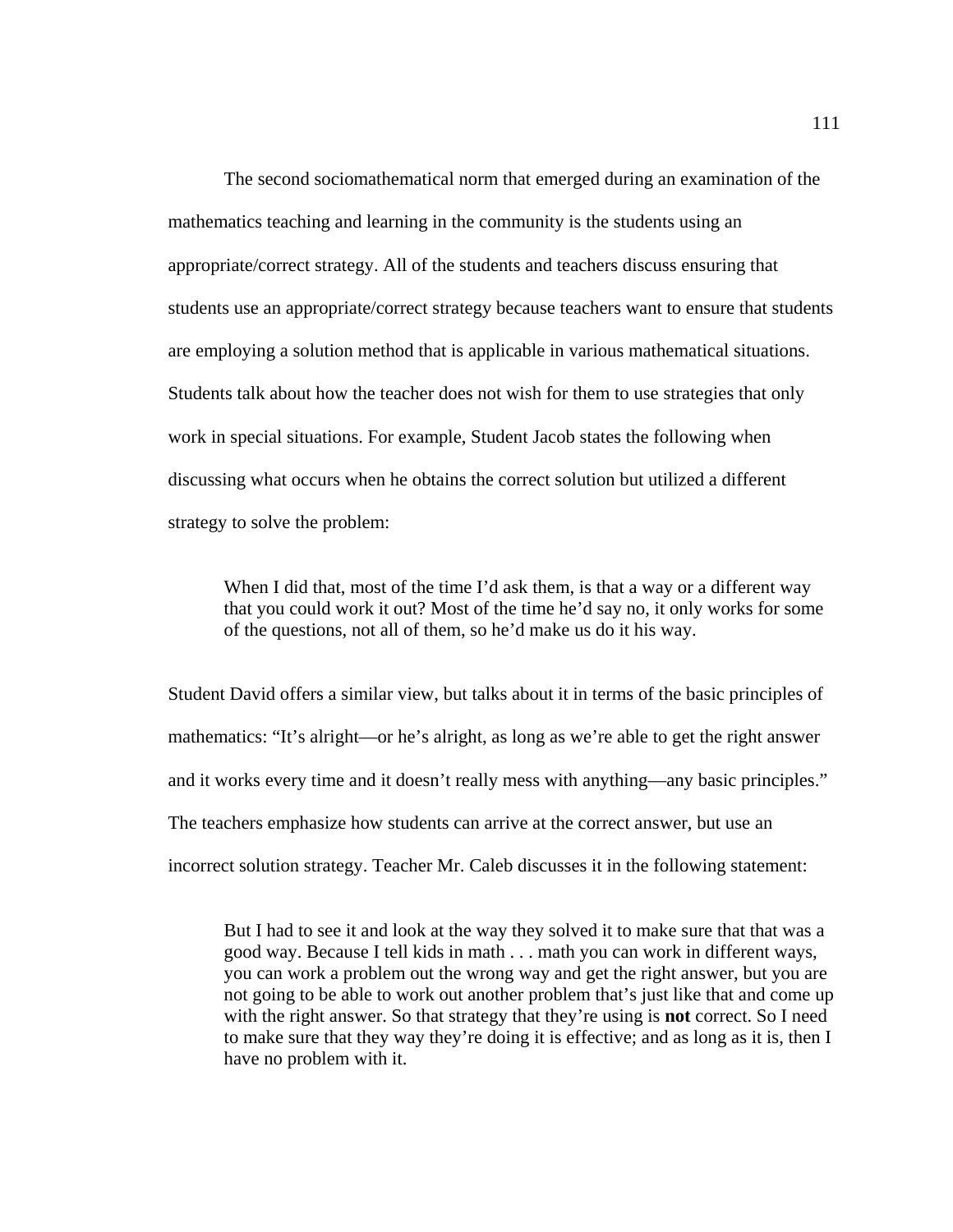The final mathematical norm is the teachers accept multiple solution strategies in order to solve problems; however, it is conditional because the students have to use an appropriate/correct strategy and develop the right interpretation of the material. Whether or not a teacher accepts multiple solution strategies enables the examination of how flexible the teacher is when students offer a variety of solution strategies. All of the students and teachers say that they allow students to use a variety of solution strategies, as long as the strategies use the appropriate mathematical ideas. Student Jada explains how students are able to use various methods, and how they can select a method based on the ease of use:

When I worked out my problems different, because my way's sometimes easier and I understand mine better, because I do it myself and it comes out right sometimes . . . most of the time. Because it's . . . if we do it like that, we can just go on the way we do it, unless it's a special kind of problem, where you can't use your way, only the book's way.

Student Rachel also talks about how other student solution strategies are demonstrated to the class and students are allowed to choose which methods work best for each

individual:

Um, take one of my classmates for example, he can work out any problem that you give him, but he . . . he can do it in a different way than you do. So he'll show us his way, and the teacher will show us his way, and whichever way is easier is the one you go with, or the one that's . . . that you're more known to, that you can do it better at.

Student Erin offers a similar view: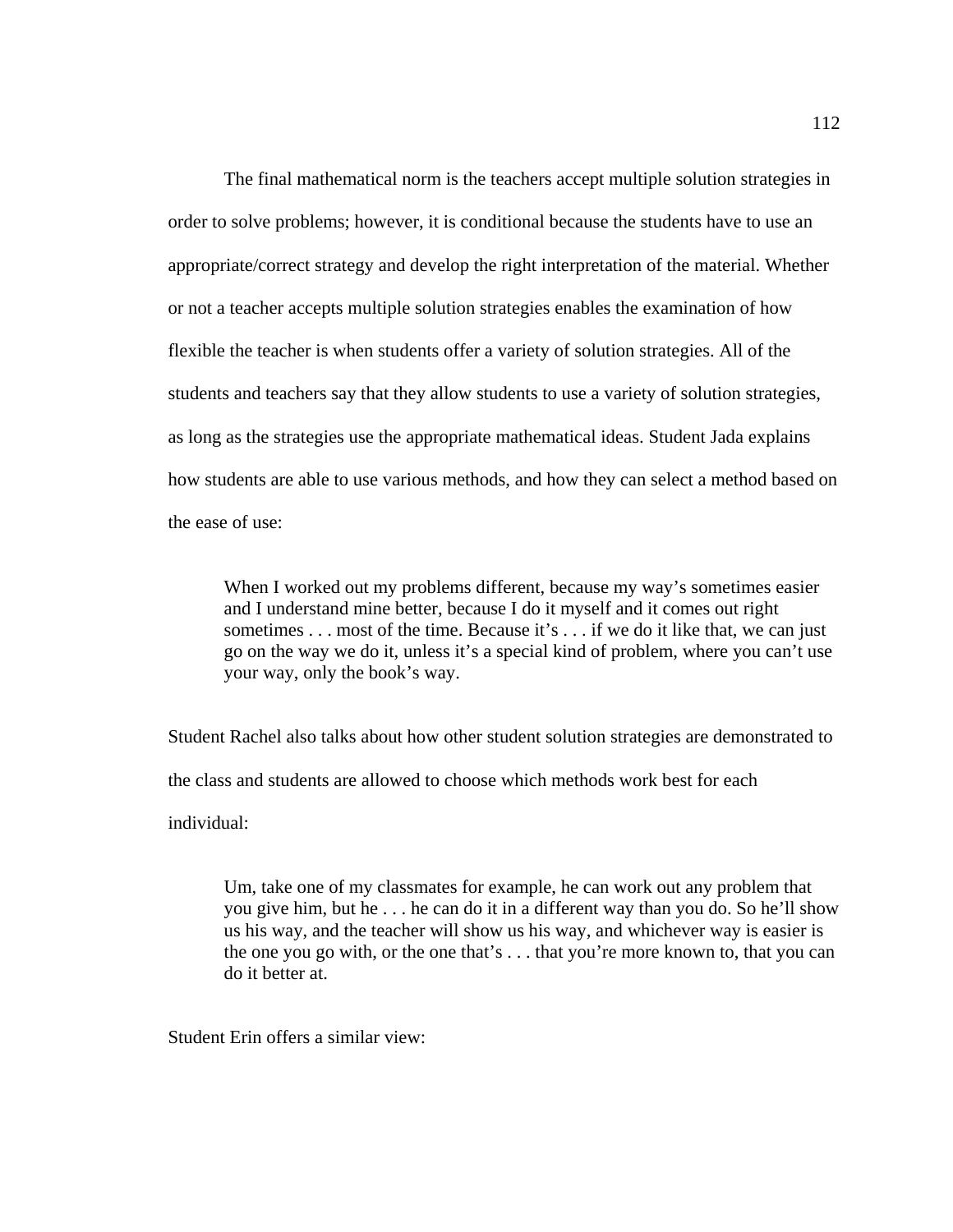They would ask you how you did it first and if it was a good way that would work every time with that problem, then they would tell the students maybe they could use it that way, instead of just the other way if it was easier for them.

The teachers explain that there are multiple ways in which to solve problems and

describe how they afford students the opportunities to see how problems can be solved in

such ways. For example, Teacher Ms. Melissa discusses how students will comment on

how they solved a problem using a different strategy:

Even when I go over an example, I try to show them different methods and a student might say, "Well Ms. Leslie, I didn't work it out that way," and my response is always, "Well, there are several ways you can come up with an answer, there's more than one way to work the problem out."

Teacher Mr. Caleb discusses the importance of students voicing their opinions about the

different solutions that are employed during the solution process:

I like to give different strategies as a way that lesson can be, you know, well that problem can be solved, and not just say, "It's my way or the highway," and allow the children to be able to voice their opinion as they see it, then try to build it upon their idea, because it's just not . . . math can be solved in many ways, and for me, I don't really care how you solve it, as long as it's successful.

# **Summary: Research Question Two**

During the examination of how mathematics teaching and learning emerges

during an examination of the community, the themes are classified into classroom social

norms and sociomathematical norms. During analysis of the classroom social norms, the

teachers maintain the integrity of the concepts while addressing the needs of students.

The teachers and students work together to ensure that students are participating in the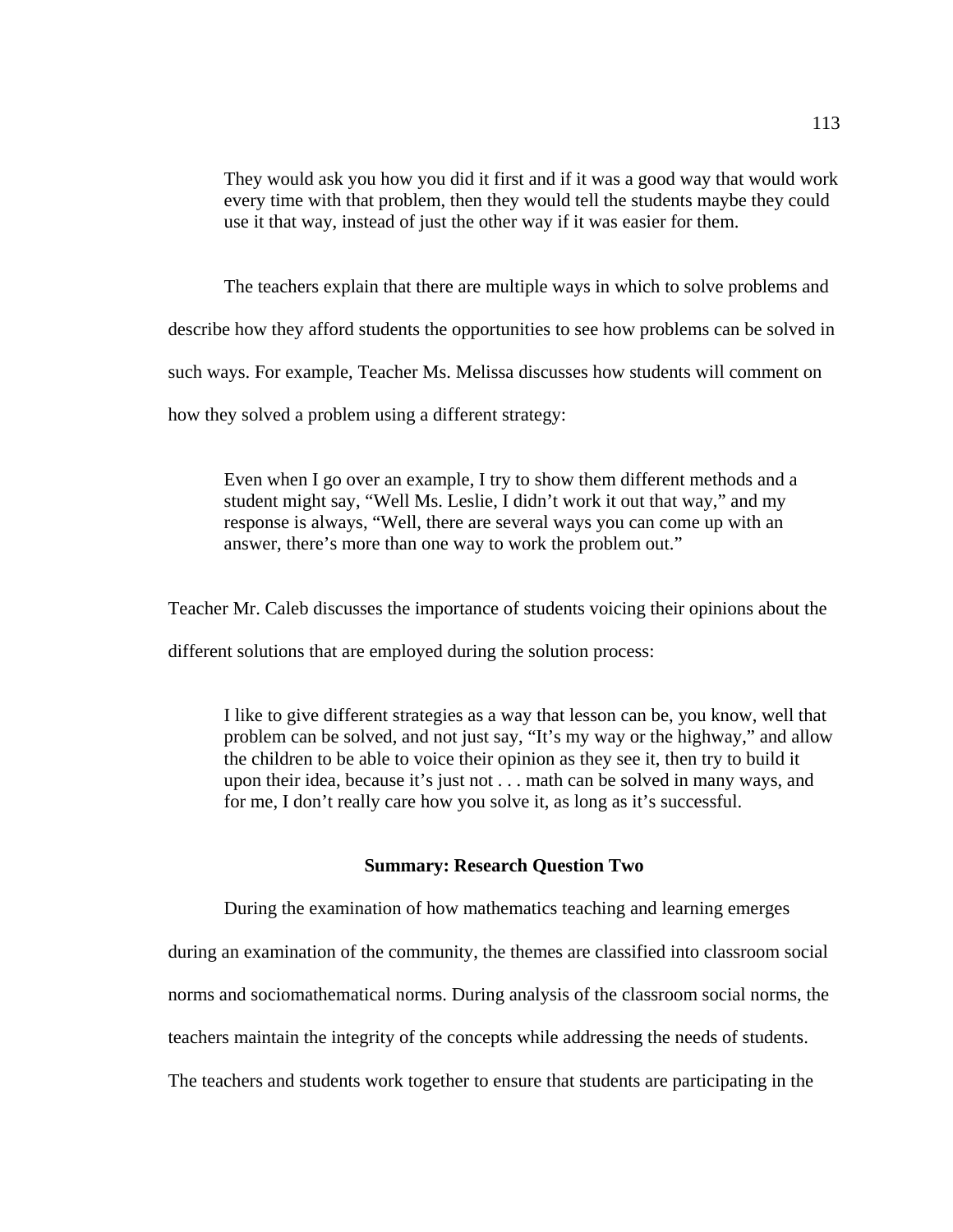classroom interactions by working together to support each other in developing and understanding concepts they encounter within the classroom. Teachers and students recognize that the students' contributions must be validated. The sociomathematical norms revolve around the importance of allowing students to use multiple approaches to solve problems; however, the teachers ensure that the interpretations and strategies utilized are mathematically sound and accurate.

## **Research Question Three**

*How does the social networking system within the community promote the mathematics achievement?* Coleman's social capital framework is utilized to study the social networking system within the community to understand how mathematics achievement is promoted in a high-achieving Lumbee Indian community. The three forms of social capital discussed by Coleman (1988) are utilized to examine the social networking system: trustworthiness in the form of obligations and expectations, the social network used to communicate information, and the norms and constraints put in place to address the concerns of the group.

## **Expectations and Obligations**

 In the form of expectations and obligations, social capital ensures that students are successful in mathematics. The expectations that are placed on the students through the social networking system fall into three categories: expectation to do their best, expectation to succeed, and expectation to seek help. To aid in the mathematical achievement of students, parents and teachers feel an obligation to help children and schools to ensure that students are successful in mathematics. Table 4.5 displays the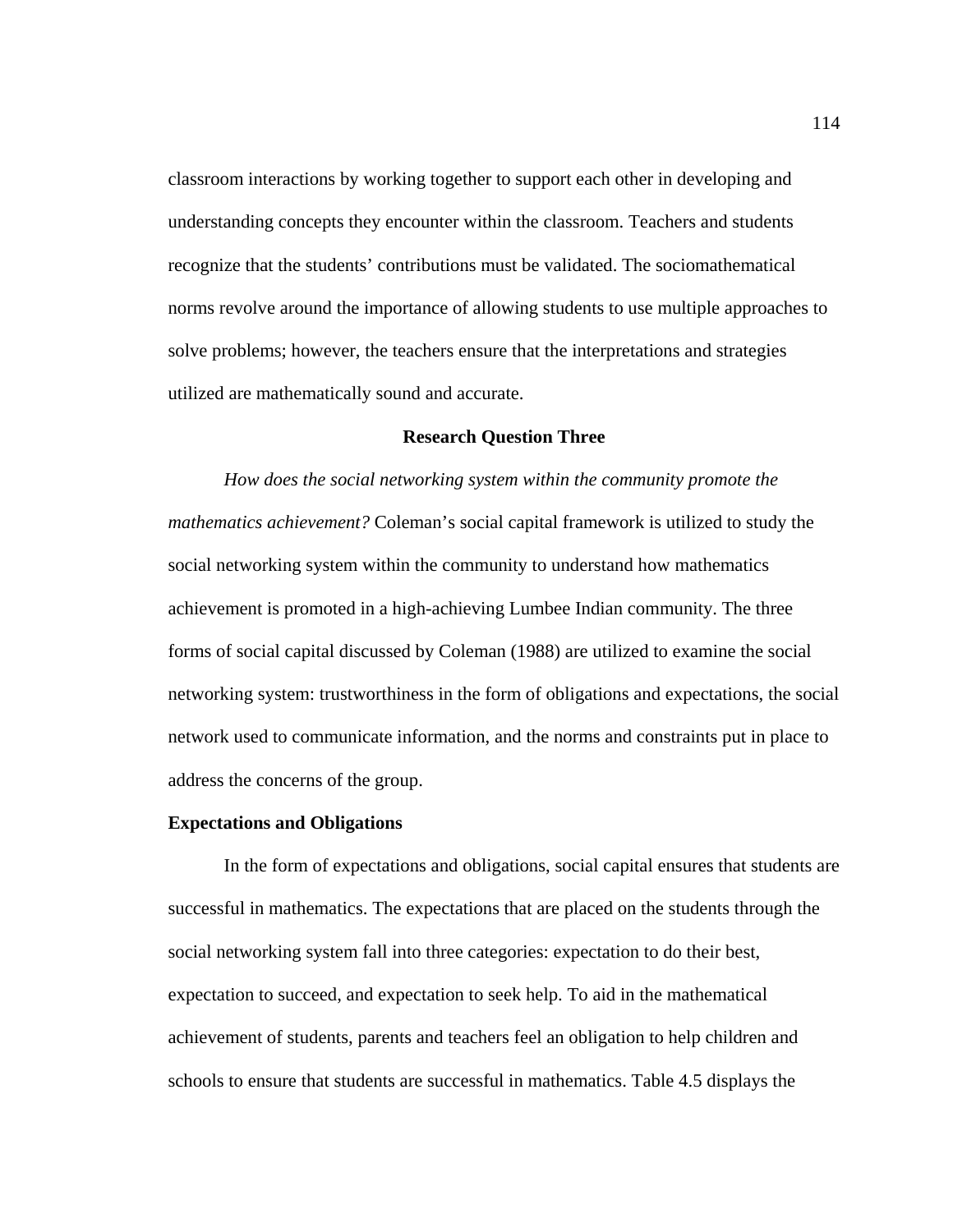expectations and obligations identified by examining and classifying the research

participants' responses:

|                                     | Participants    |                |                 |
|-------------------------------------|-----------------|----------------|-----------------|
| <b>Expectations and Obligations</b> | <b>Students</b> | <b>Parents</b> | <b>Teachers</b> |
| Expectation to do their best        | Erin            | Ms.Amber       |                 |
|                                     | Deanna          | Ms. Molly      |                 |
|                                     | Jasmine         | Ms. Evelyn     |                 |
|                                     | Nicole          | Mr. Steven     |                 |
|                                     | Kevin           | Ms. Leah       |                 |
|                                     |                 | Ms. Julia      |                 |
|                                     |                 | Mr. Timothy    |                 |
|                                     |                 | Ms. Lauren     |                 |
|                                     |                 | Mr. Joseph     |                 |
|                                     |                 | Ms. Marissa    |                 |
|                                     |                 | Ms. Jessica    |                 |
|                                     |                 | Ms. Amanda     |                 |
|                                     |                 | Mr. Luke       |                 |
| Expectation to succeed              | David           | Ms. Amber      | Ms. Melissa     |
|                                     | Rachel          | Ms. Julia      |                 |
|                                     | Deanna          | Mr. Timothy    |                 |
|                                     | Jacob           | Ms. Lauren     |                 |
|                                     | Kevin           | Mr. Luke       |                 |
|                                     | Jada            |                |                 |
| Expectation to seek help            | Erin            | Ms. Amber      |                 |
|                                     | Rachel          | Ms. Andrea     |                 |
|                                     | Deanna          | Ms. Evelyn     |                 |
|                                     | Jacob           | Ms. Leah       |                 |
|                                     | Jada            | Ms. Julia      |                 |
|                                     |                 | Mr. Timothy    |                 |
|                                     |                 | Ms. Lauren     |                 |
|                                     |                 | Ms. Marissa    |                 |
|                                     |                 | Ms. Jessica    |                 |
|                                     |                 | Ms. Amanda     |                 |
| Obligation to help child/school     | Nicole          | Ms. Amber      | Mr. Caleb       |
|                                     |                 | Ms. Molly      | Mr. Matthew     |
|                                     |                 | Ms. Evelyn     |                 |
|                                     |                 | Mr. Steven     |                 |
|                                     |                 | Ms. Julia      |                 |
|                                     |                 | Mr. Timothy    |                 |
|                                     |                 | Ms. Jessica    |                 |
|                                     |                 | Mr. Luke       |                 |

**Table 4.5.** *Expectations and Obligations Related to Mathematical Achievement*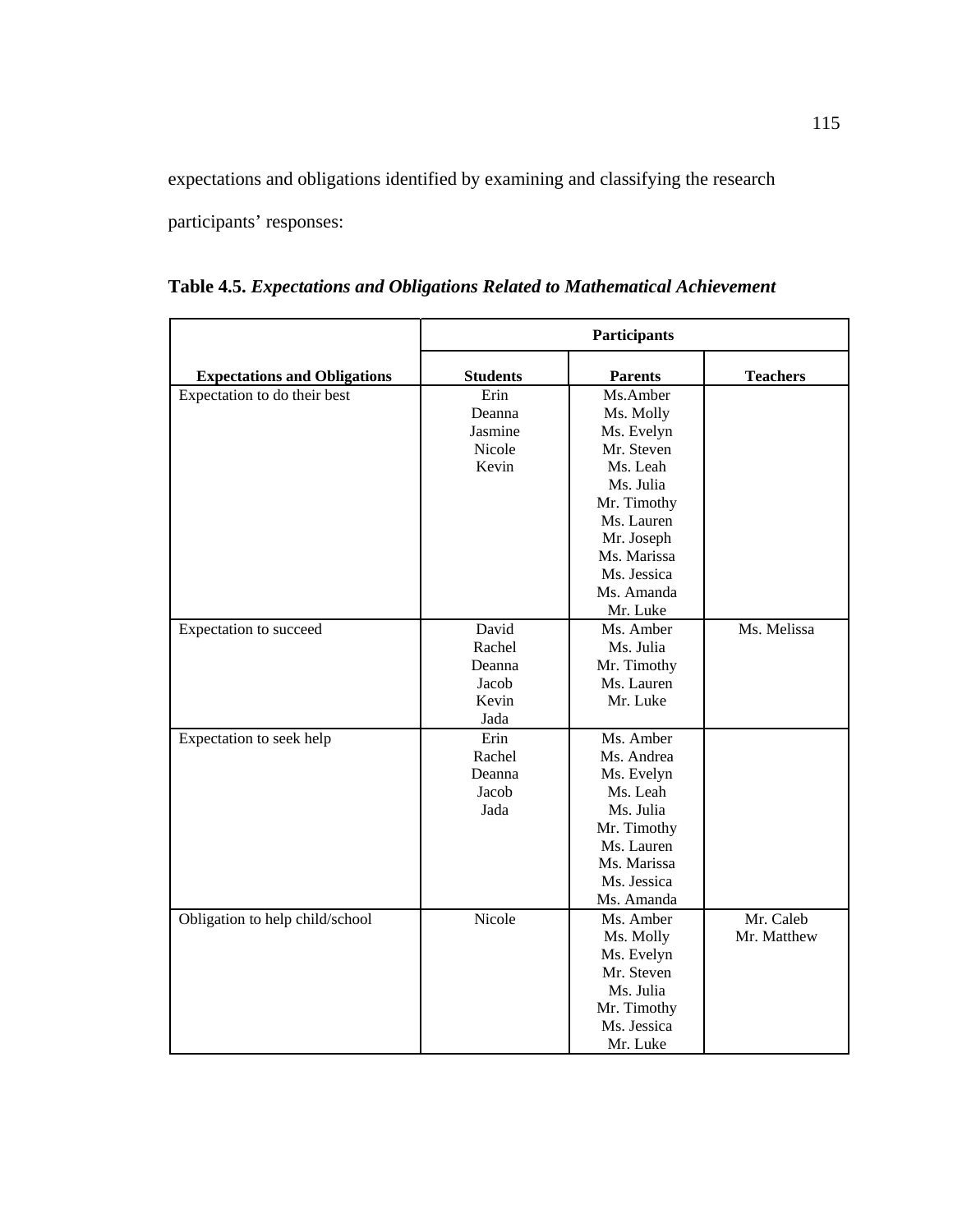The first expectation identified through an examination of social networking was the expectation to do their best. The research participants were asked what would happen if the students brought home a poor grade in math and what the students were expected to do when they participated in group activities. Five of the ten students and thirteen of the fourteen parents express a view that the students are expected to do their best when they are participating in their mathematics classes and engaging in group activities.

 Student Jasmine discusses how her mother would respond if she brought home a poor grade in mathematics:

First, the first question she'd ask if I really tried my best, and of course I'd tell her yeah. But if she's like . . . she knows when I have a test, she always knows when I have a test. If the night before, she don't see me studying or anything then I bring home that grade, she knows that it wasn't the best I could do, she gets really upset. But if she knows that I tried, she don't get upset.

Student Erin offers a similar explanation, because the parents want to ensure that students

are performing at the highest level possible to ensure their success in mathematics:

They would ask me why and if I was doing my best, or if I was just like . . . I got a bad grade in my Geometry class last semester, mama and daddy told me to bring it up, they asked me why did I get it, I told them I didn't understand, it's not that I wasn't doing my homework or just flunking the tests for no reason, it's just that I didn't understand it. They told me to bring it up and they'd help me.

The parents were asked the following questions in regards to expectations concerning

their children's participation in math:

- What are your expectations concerning his participation in math class?
- Are they different from what your expectations are for his other classes?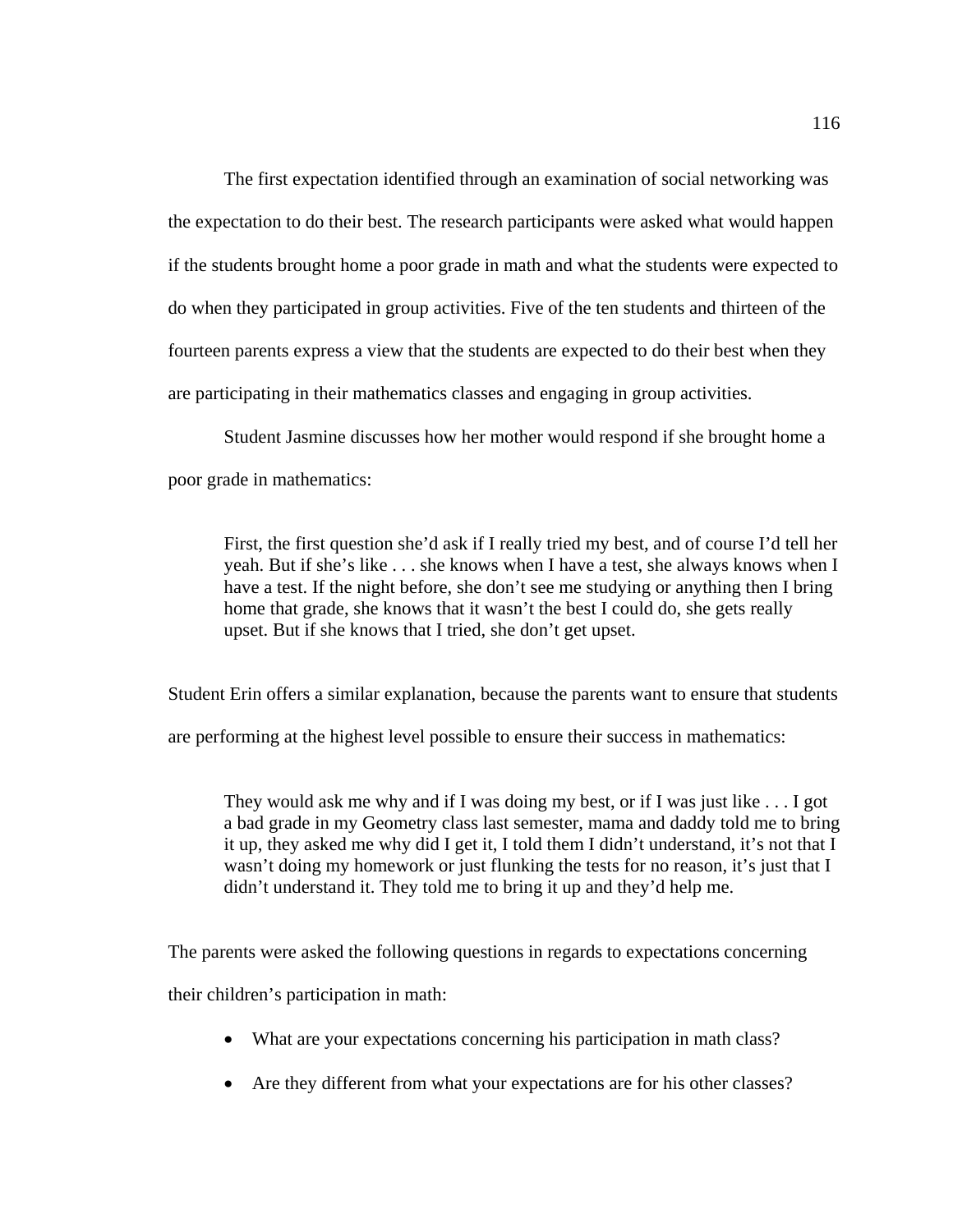Parent Ms. Molly expresses the following view concerning her expectations for her child's participation in math class:

Well,  $I \ldots I$  expect him to do his best in all of his classes. Math is one of his better subjects . . . well actually, math, science, and geography . . . social studies. But I . . . I just expect him to do his best.

Parent Mr. Timothy says the following: "In math class? Learn all she can learn (laughs) and apply it and understand why and how that she might need to apply math in the future."

The research participants also discuss the expectation for the students to succeed in their mathematics class. The research participants were asked the same questions stated above in regards to the grades that students will earn in math class. Student Deanna says the following: "I don't even . . . I can't imagine . . . I've never did that. When I picked with them one time and said I did, she just took it the wrong way." Student Jacob gives the following explanation about his parents' response to his grades in his mathematics classroom:

They would ask me about what was the problem, they usually tell me that I should bring it up, because they expect me to have mostly A's in my classes, so they tell me, "you better bring it up next time."

Parent Ms. Julia, Student Deanna's mother, expresses how her daughter would respond if she received a poor grade:

I would comfort her, because I know she'd be crying. She's harder on herself than I am. I know she always does her best, so. But I would review it with her, because I would know it's obviously something she didn't get.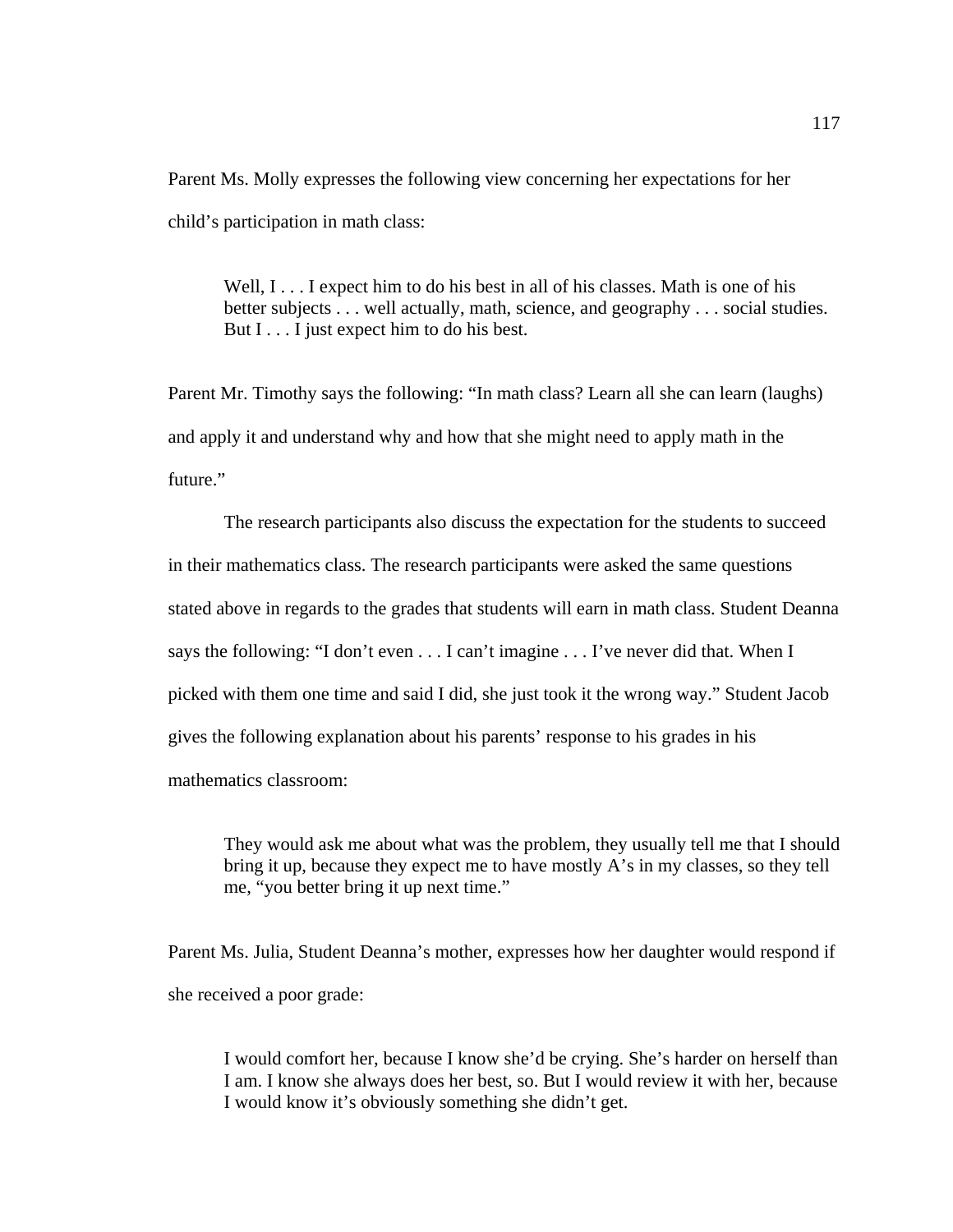Teacher Ms. Melissa discusses the parents' responses if their student did not perform as well as they expected:

Well, I know they would . . . a lot of my thing with that Algebra group would be the ones that haven't gotten . . . it wasn't that they got a bad grade, I mean they expect their child—the ones in the Algebra group—they expect their kids to have A's. And so if they get a B, a lot of times they'll come out and want to know what the problem was, and with the group that I have this year, for a couple of them, it was the Accelerated Math, not doing their Accelerated Math, so what they'll do is just make them do what's expected of them.

The last expectation that the research participants discuss in terms of how the social networking system within the community promotes mathematics achievement is the expectation to seek help. The students are expected to seek help typically from their teacher before they leave school because of two reasons: the parents experience difficulty in helping their children with the material and the children do not like the method their parents use to explain the material. The reasons stated by parents for having difficulty in explaining the material was attributed to their lack of exposure to the content and/or the amount of time that had passed since they had seen such content. Five of the ten students and ten of the fourteen parents expect the students to seek help. For example, Student Jacob discusses how the amount of help he receives from his parents has changed over time and how his parents would help him to improve his grade if he obtained a poor grade:

Since I'm getting older, I pay more attention in class, because I know I can't be slacking in class, so I pay more attention so when I get home I don't have to ask them, because I like to be self-independent on my work, instead of having to ask them for help.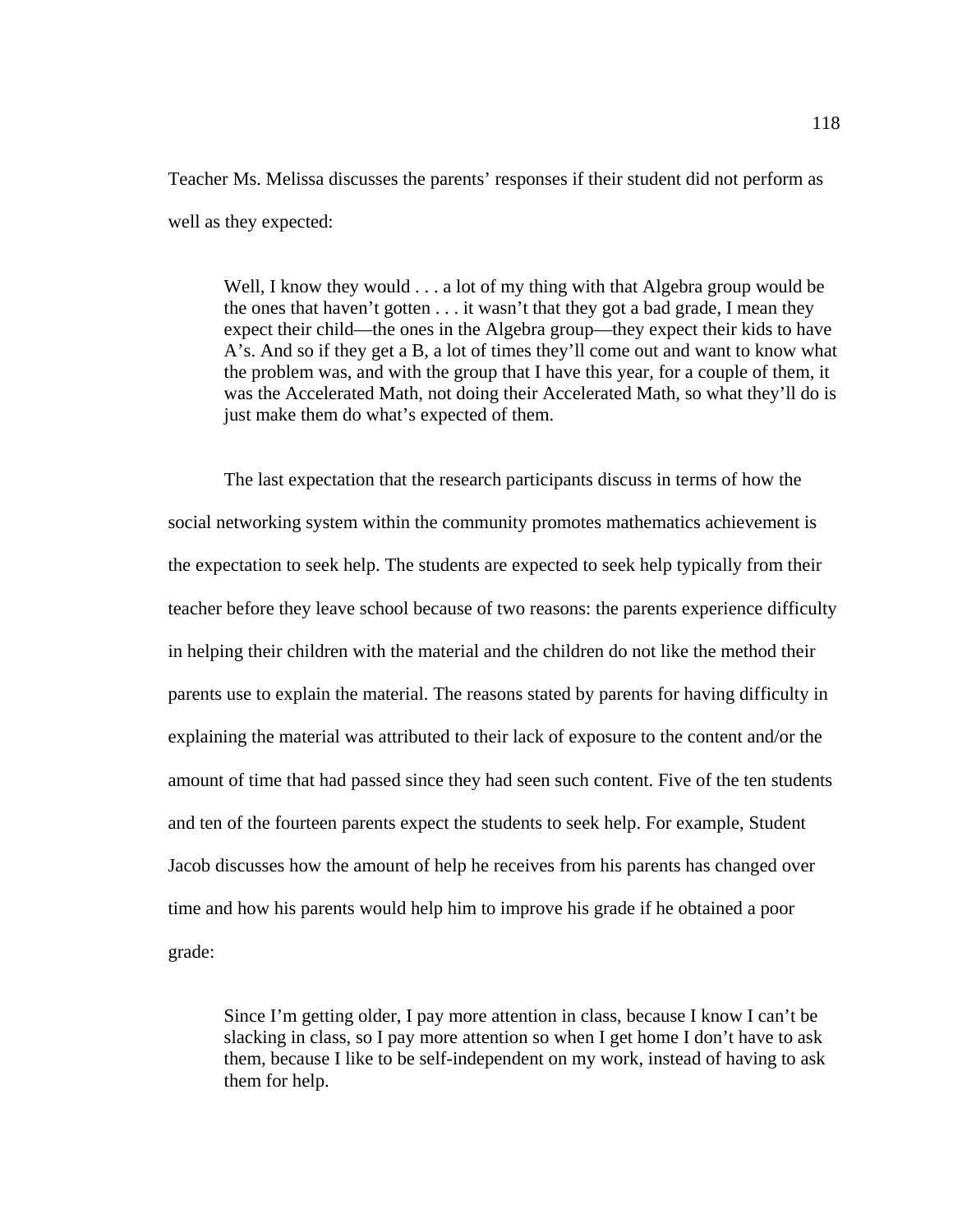Sometimes they ask me about getting a tutor or something, but I really don't need that. "Do you need extra time to go talk to the teacher?" seeing if I could get extra time or something if I had a bad grade most of the time.

Parent Ms. Lauren talks about how the parent can support their child in mathematics:

Offer any kind of help that they can, any extra tutoring, like going to school now, like tell her, any time she has any problems in any of her classes, especially math . . . I know math can pretty well be the, you know, the most difficult one, I tell her to make sure if she's got any questions to ask her teacher, to go over it with her, not to leave out of class until she understands what she's . . . what is expected of her and to stay for learning centers. Any time she can get any extra tutoring, take advantage of it.

Parent Ms. Jessica also discusses that parents are supporting their child in mathematics by

ensuring that the student attends tutoring and seeks the help of the teacher:

In math? Ok . . . well, like Rebecca, she's not . . . she knows I'm not strong in math. My thing is, if by me knowing that, I'm gonna try to get her all the help I can, see what I'm saying? Rebecca's been involved in tutoring, 3 days a week since school started, because she knows I'm not strong in math. She goes to tutoring with Mr. John in the morning time, you know, for about 20 minutes, she's in there with him. My thing is if you know your child's not strong in an area, you should be willing to do all you can do to help that child achieve, you know, that goal.

Several of the parents and teachers express an obligation to help the children and/or the

school. Parent Ms. Molly offers the following view of how parents can support their

children in mathematics:

Well, there's a lot of ways that parents can support kids in mathematics. Um, as we talked about a while ago, you know, just in everyday things, in whatever a parent is doing, if you're at the grocery store and somebody tells you how much something costs and you say, I'm gonna give them a \$20 bill, how much change am I gonna get back? or if you're cooking and you're doing measuring, you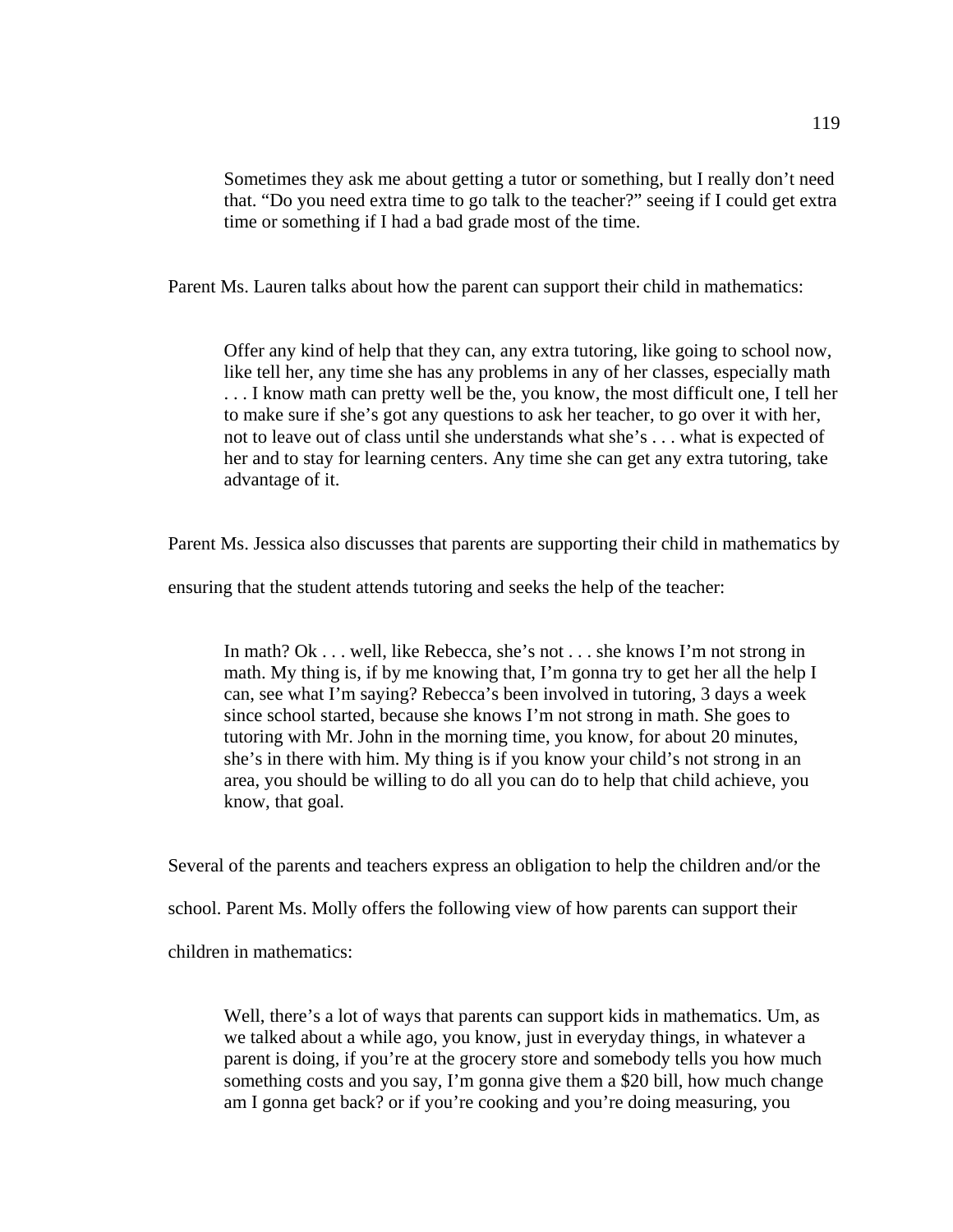know, look at this, how much is this? And if we make 2 of these, how much are we gonna need extra to put in? Just if it's . . . I feel like if you start out doing that as a natural . . . a natural flow of things in whatever you're doing, then it will help a student not to be intimidated by math. And then of course, as they're doing homework and learning new things, looking over what they're required to do, you know, see if you can understand what it's asking and see if the student's understanding what they're asked to do.

Parent Ms. Evelyn discusses the importance of parents making sure that students

complete homework assignments and seek help when necessary:

I think parents need to stay behind their child and make sure they do their work, because subbing, I have seen some children, I know they're not doing their work at home, you can tell, just by subbing in class one day, you can tell who's trying to do their work at home and who's not. And some of the parents aren't ensuring that their children are doing it.

Teacher Mr. Caleb explains how parents would ensure that students received the help

necessary to be successful in the mathematics classroom:

I would say the parent support was uh . . . and they would even go out and get tutors; if I felt like, they'd say, Mr. Caleb does my child need a tutor? and you know I felt like they did or they would benefit, you know, I'd say, well sure, it's not gonna hurt. But what you need to do is be able to let me talk to that tutor as well, so that I can keep that tutor abreast of what's going on in the classroom, not just rely on what the student says. So you know, I think that they do a real ... were real supportive with the children.

Teacher Mr. Matthew also discusses how the parents are willing to volunteer their time at the school:

Volunteers. The volunteer rate at this school is greater than I have seen at any other school. You see parents there all the time with little stickers that say they're volunteering for the day. They'll come in and, like for example, if we had an activity going on and the teachers were not enough to handle it, they'll step in and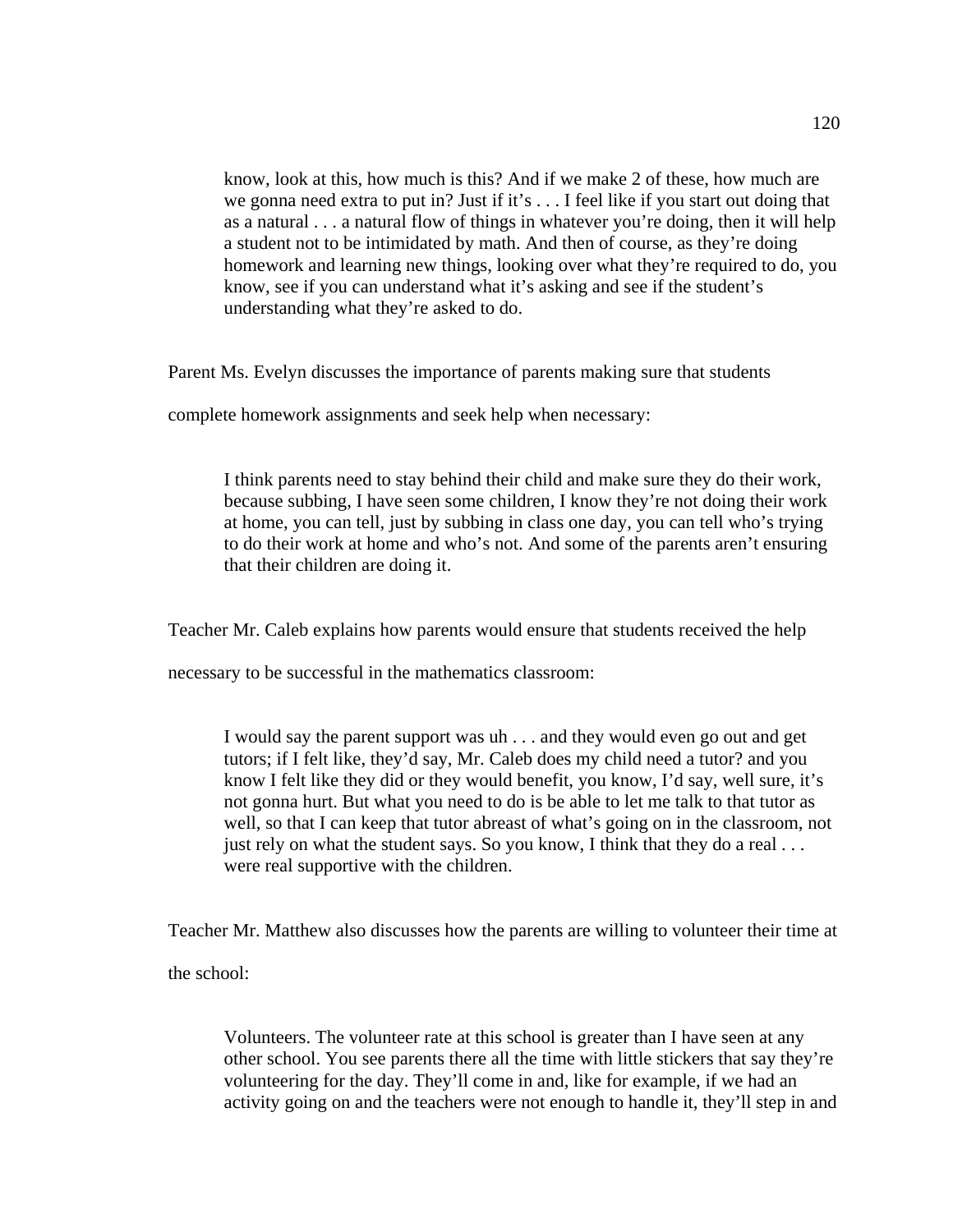help out. You know, serve drinks, and candy for prom, and stuff like that. My parents at prom, for my kids, Spring Fling, for my kids, didn't just drop the kids off, they came in and spent an hour or two to make sure everything was going smoothly and then they left. We had a Halloween night, parents volunteered for that. We've got parents that come in and read to kids; I've got parents that come in and just sit with their kid and make sure that behavior is what it's supposed to be.

# **Social Network**

 The next form of social capital that emerged during an examination of the social networking system in the community that promotes mathematics achievement is the information channels that are utilized to communicate the mathematics courses necessary for students to achieve goals. The social networking system is also utilized to find students help. Table 4.6 shows the different members of the system that are utilized to communicate the necessary information.

Parent Ms. Amber utilizes many different people through her social networking

system to determine the courses necessary for her child to meet the specified

requirements for her chosen career:

Talk to the guidance counselor, and then see too what they've told her, as far as her path and she has a cousin who's in the Eleventh Grade that's pretty much on the same path that she's on, and talk to her too, because I'm not a high school person, I'm a middle school person. I've been in high school now 2 years, and so I'm not sure exactly what kind of courses that they should take and what kind of paths she should be on. . . . But you know, if I had a question, I'd go to the guidance counselor to find out and if I couldn't get an answer there, or if she was busy, then I've got people at the University that I could contact, or other teachers, such as yourself that I could ask, as far as what track she should be on, or what she should be taking. Because beyond math courses, as far as her sciences courses and stuff like that, I really would actually not be knowledgeable about what she should be taking, so I would definitely have to go to somebody about that.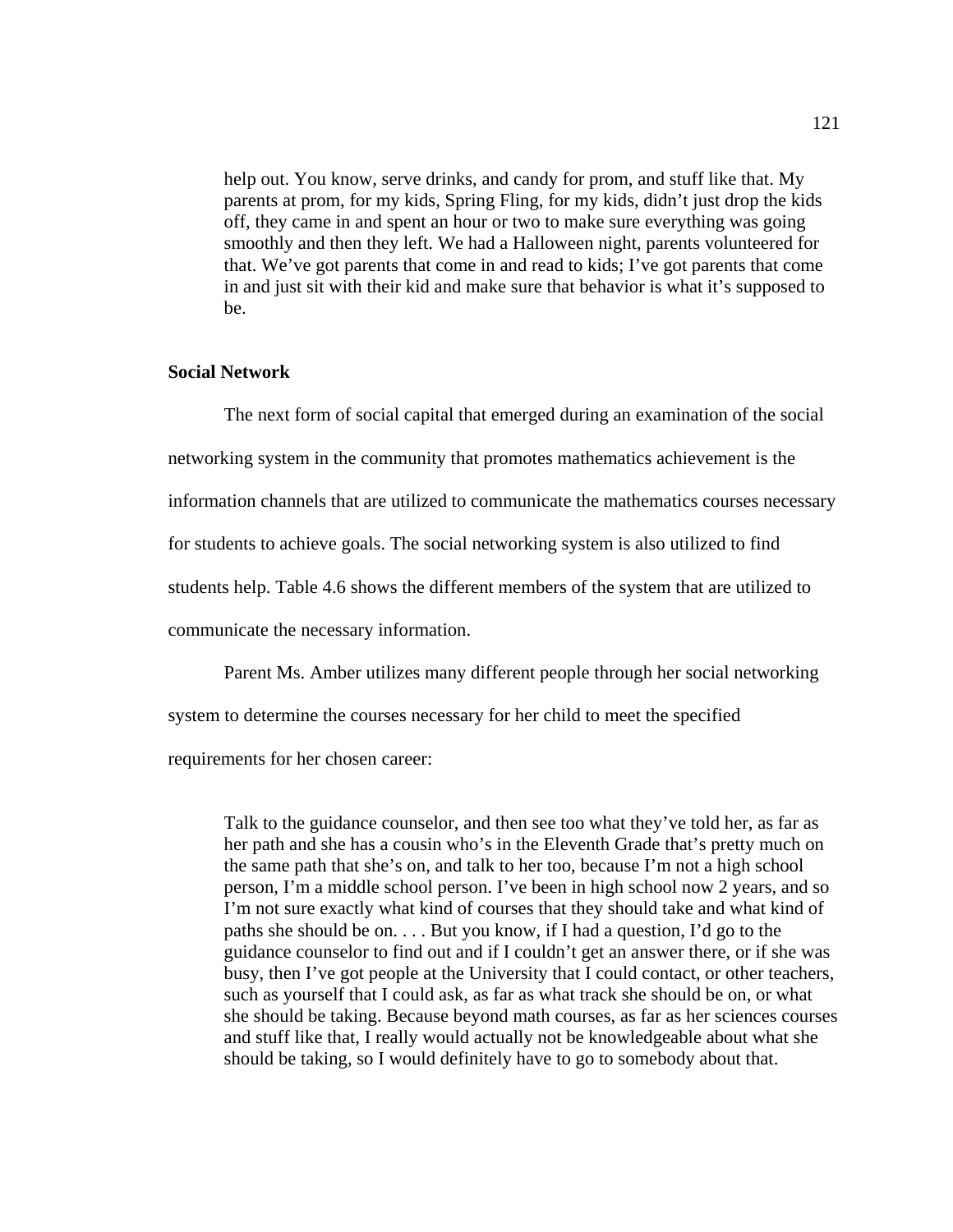|                                                         |                                      | Participants                                                                                                              |                                         |  |
|---------------------------------------------------------|--------------------------------------|---------------------------------------------------------------------------------------------------------------------------|-----------------------------------------|--|
| <b>Social Network</b>                                   | <b>Students</b>                      | <b>Parents</b>                                                                                                            | <b>Teachers</b>                         |  |
| Social network with teacher/parents                     | <b>Nicole</b>                        | Ms. Amber<br>Ms. Molly<br>Mr. Steven<br>Ms. Leah<br>Mr. Timothy<br>Ms. Lauren<br>Mr. Joseph<br>Ms. Marissa<br>Ms. Jessica | Mr. Caleb<br>Mr. Matthew<br>Ms. Melissa |  |
| Social network with guidance<br>counselor               |                                      | Mr. Luke<br>Ms. Amber<br>Ms. Andrea<br>Ms. Molly<br>Ms. Evelyn<br>Ms. Julia<br>Ms. Lauren<br>Ms. Marissa<br>Ms. Jessica   |                                         |  |
| Social network with family<br>members/community members |                                      | Ms. Amber<br>Ms. Leah<br>Mr. Timothy<br>Mr. David<br>Ms. Marissa                                                          |                                         |  |
| Social network in place to help others                  | Gabriel<br>Erin<br>Rachel<br>Jasmine | Ms. Andrea<br>Ms. Evelyn<br>Ms. Amanda                                                                                    |                                         |  |

**Table 4.6.** *Social Networks within the Community*

Parent Ms. Leah uses the social networking system for a variety of reasons as noted in the

following:

If they need tutoring, provide tutoring your child. If the school does not provide it, ask if there's someone in the community who can do that, and make sure they receive it. Sometimes it's even necessary to network with the other parents. In case you have a problem with a particular teacher, sometimes you need to network to make sure that your child's giving you the correct information. Sometimes even network with parents to make sure you get homework assignments if your child's out sick, because that's important with achievement. Things happen that we can't control, so we need to know what we need to do. But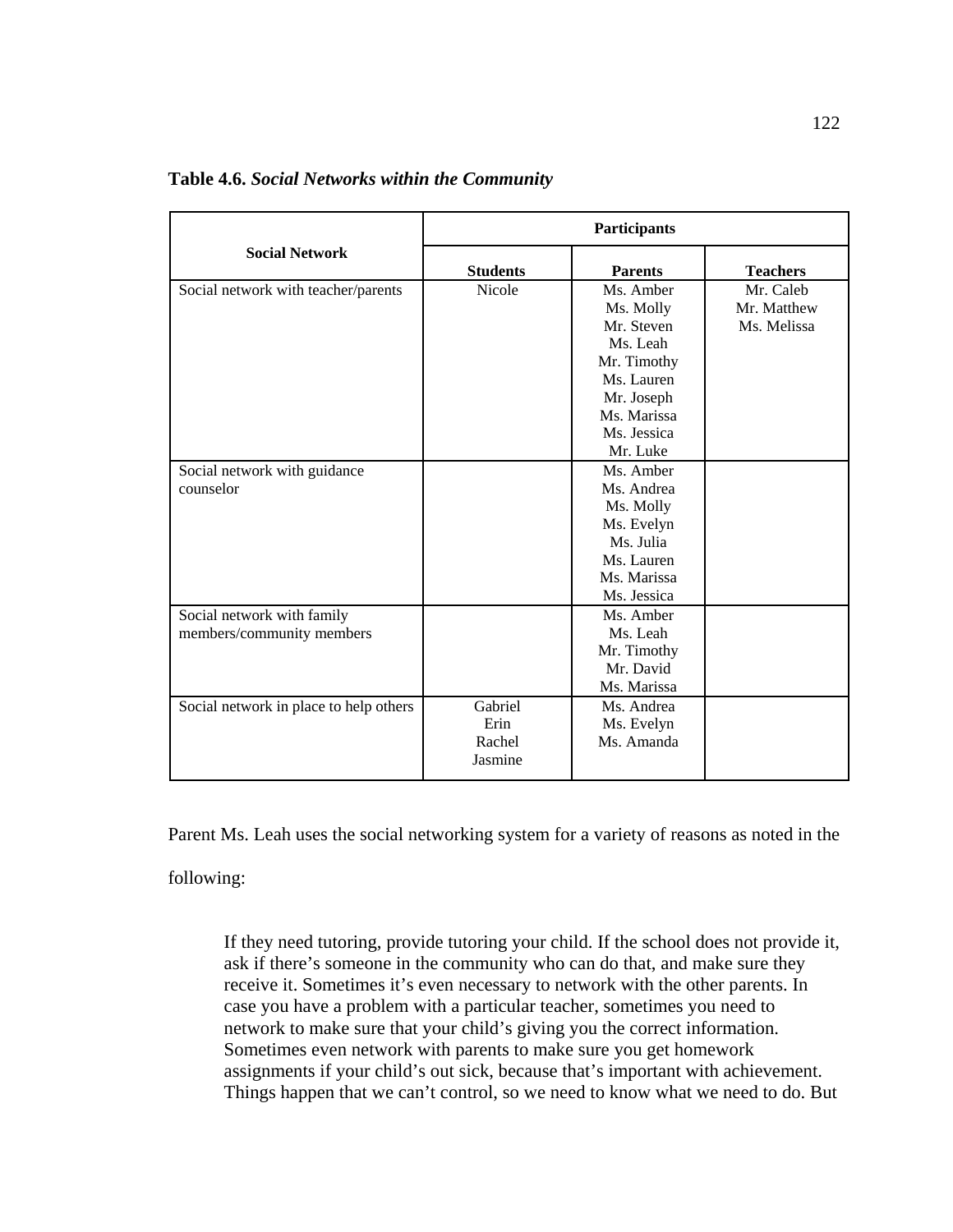as a parent, I always try to talk with the principal, especially if I had a problem and . . . not only if I have a problem . . . I like to let the principal know when the teacher's doing well, because that's important, to let him know when success is being carried out.

 The teachers discuss the importance of the social networking system by ensuring that the students are successful in mathematics and how the social networking system is utilized to communicate the students' progress in the mathematics classroom. For example, Teacher Mr. Caleb talks about how the parents and the teacher are in constant contact with each other to ensure that the students are successful in the Algebra classroom:

A lot of the parents within . . . the students were . . . that took Algebra, you know, those parents were very supportive. They were . . . always wanted to know what was going on in the classroom and if there was a problem, they expected me to be able to be able to contact them, you know, with those problems. Um, so, I mean, it wasn't uncommon for them to either come out to the school, to make that phone call, PTA, they were the parents . . . a lot of those were the parents that were there for those kids that you know, that took Algebra.

Teacher Mr. Matthew also discusses the opportunities that he has to associate with

parents outside the school setting:

Well you see them everywhere—not just as school—you see them in shopping centers, you see them in grocery stores. Hill Community's lines or districts or boundaries extend almost to Maxton, so some of the parents go to Maxton to shop, and even while I'm in that Food Lion, I may run across a couple of parents and they'll say, "how's my child doing?" or "we need to talk about this, we need to talk about that."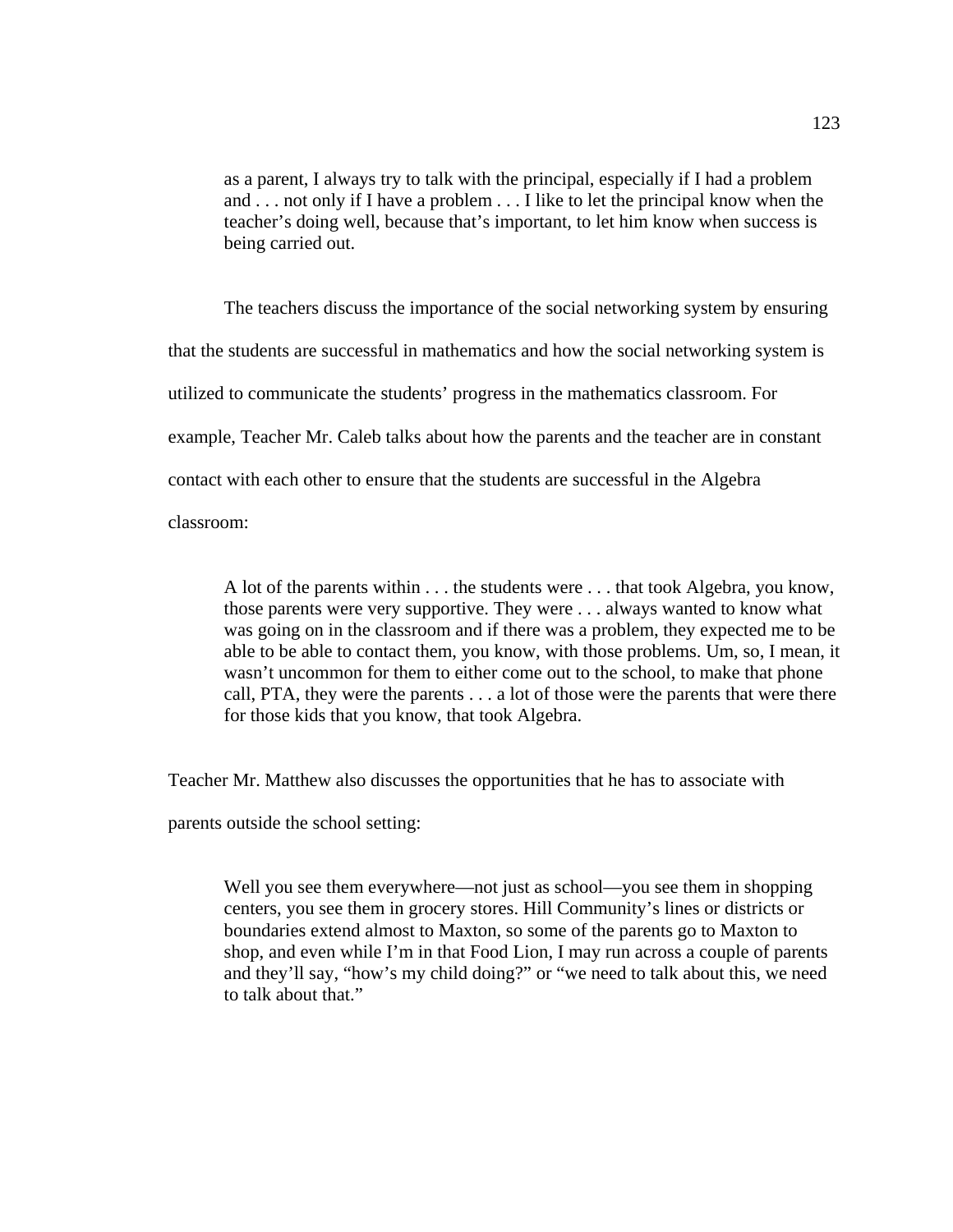The social networking system is utilized to help the students in the social network. For example, Student Erin says the following about the effort that teachers make to ensure that the student is successful in the mathematics classroom:

They keep you after class sometimes if you really need help and you can't stay after school. Some teachers would actually call you and ask if you needed help or something like that, or e-mail you.

# **Norms and Constraints**

 The last form of social capital that emerged during an examination of the social networking system in the community that promotes mathematics achievement is norms and constraints. Table 4.7 shows the norms and constraints that are established within the social networking system to aid in student's success in mathematics.

The first norm that emerged during an examination of the social networking system is the norm to help children to be successful. Nine of the ten students, thirteen of the fourteen parents, and one teacher discuss how parents or teachers help the students to be successful. The research participants' responses fall into two categories: parents that can currently help students in mathematics and the parents that are unable to help students because of the amount of time that it has been since they have had to solve problems related to algebra.

For example, Student Nicole explains how her parents were able to help her with mathematics in the elementary grades; however, the more difficult the mathematics became the less they have been able to help her: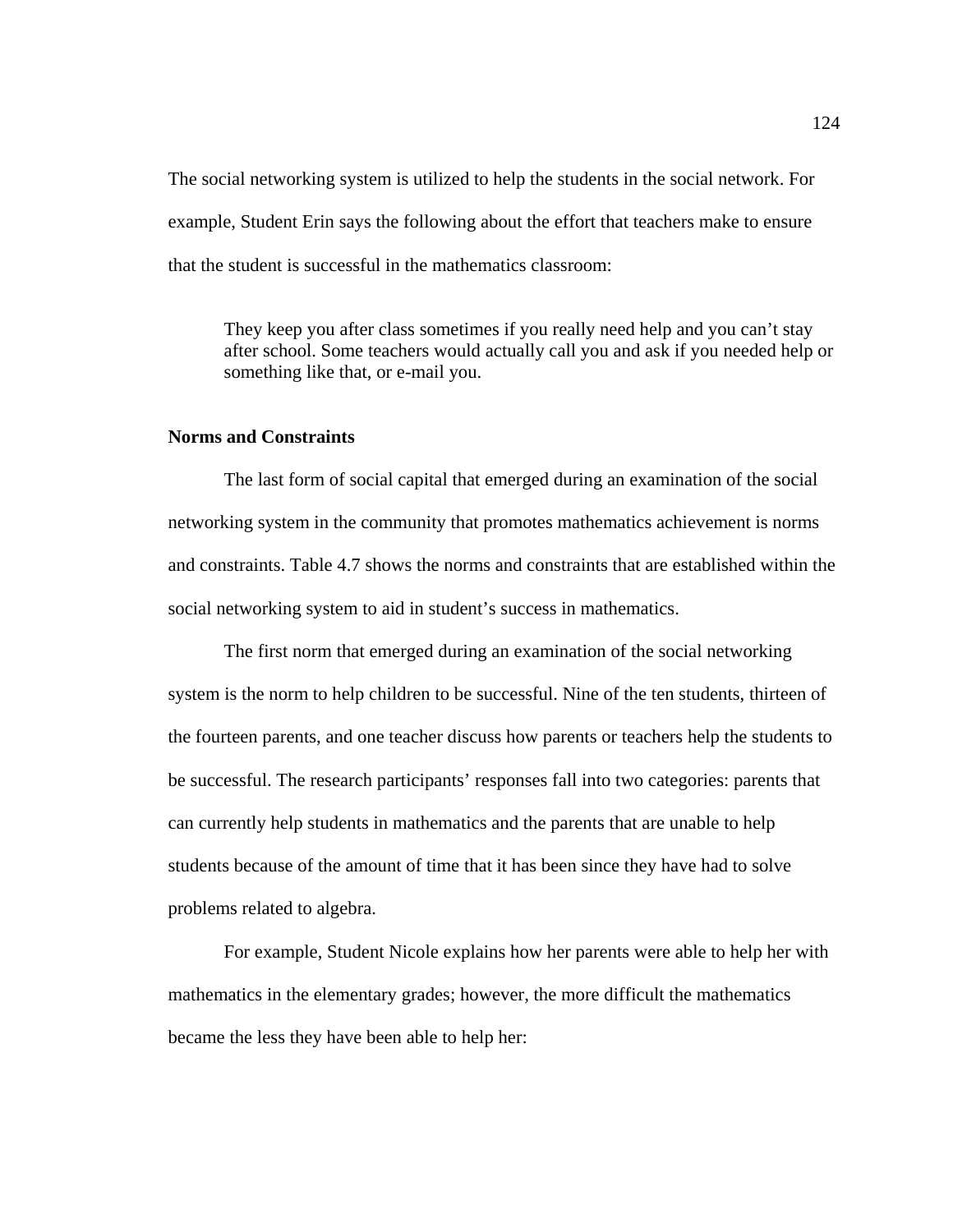I can ask them, but I don't know if they'll be much help, since things have changed since when they were in school.

When they did know what they were doing, they could try to . . . try to do like my teachers do, break it down, but it wouldn't be broke down as much and my brother would try to help me when they didn't understand it, but when they didn't know what to do, they'd just give it back to me, tell me to try to do it on my own.

**Norms and Constraints Participants Students Parents Teachers**  Norm to help child Gabriel David Rachel Deanna Jasmine Nicole Jacob Kevin Jada Ms. Amber Ms. Andrea Ms. Molly Ms. Evelyn Mr. Steven Ms. Leah Ms. Julia Mr. Timothy Ms. Lauren Mr. Joseph Ms. Jessica Ms. Amanda Mr. Luke Mr. Matthew Norms for students to decide to accept help from parents in math Gabriel Erin David Rachel Nicole Jacob Kevin Ms. Amber Ms. Andrea Ms. Leah Ms. Lauren Ms. Marissa Ms. Amanda Constraints of parent using different teaching method from teachers Ms. Amber Ms. Andrea Ms. Marissa Constraints of consequences for not succeeding David Deanna Nicole Kevin Jada Ms. Andrea Ms. Evelyn Mr. Joseph Ms. Marissa Ms. Jessica

**Table 4.7.** *Norms and Constraints that Promote Mathematical Achievement* 

Parent Mr. Timothy, Student Nicole's father, answer reflects the response offered by his daughter. For example, he discusses how he helped his daughter in the lower grades: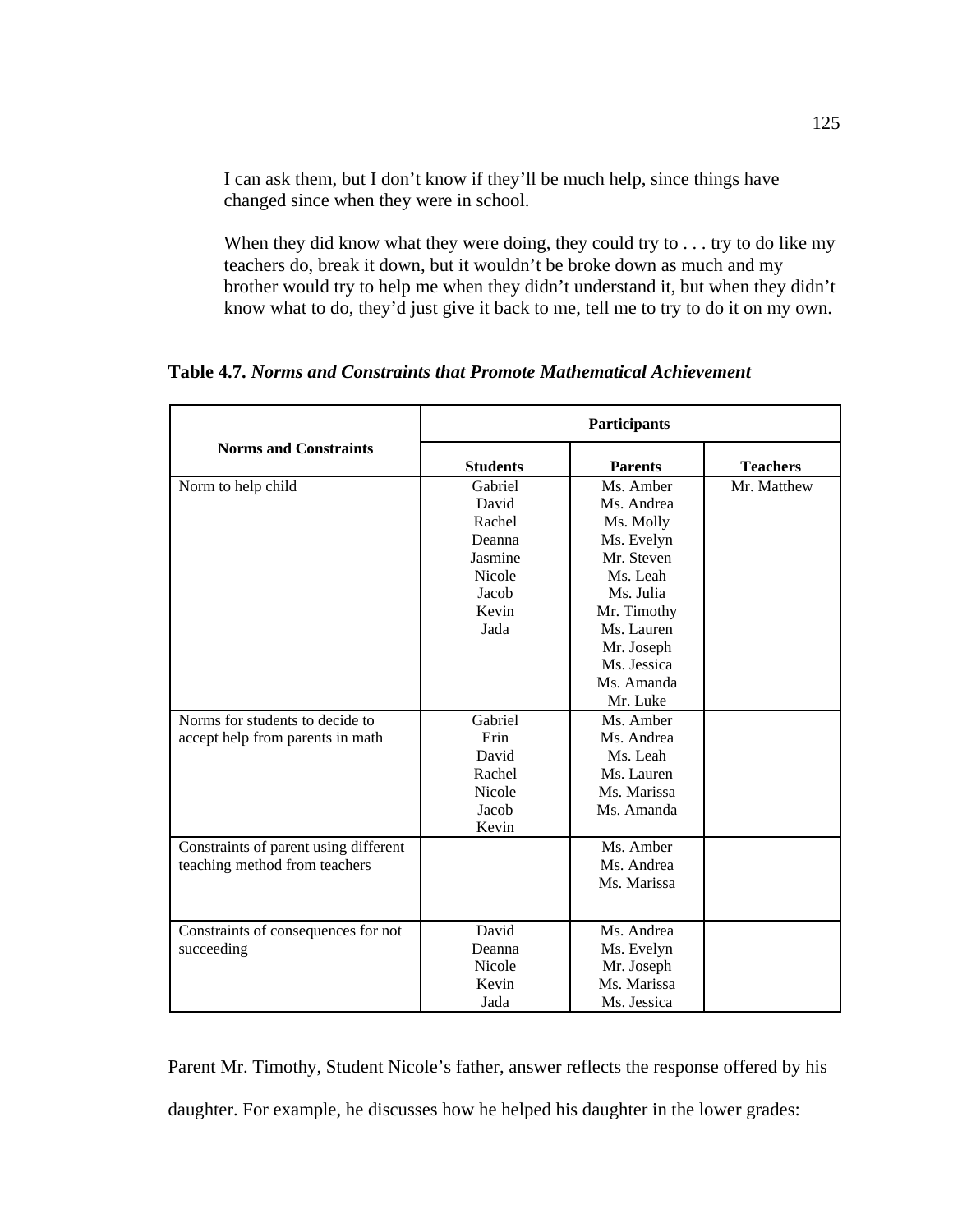Well I didn't give much help—like I said, just, she'd come to me look but I'd give her examples and I'd go to the examples and I'd tell her, "we'll have to call somebody" to be honest, I wasn't a math major.

. . . Before it got so complicated, yeah, I've helped her over the years, yes. Time tables and stuff like that.

Student Jacob offers a similar explanation:

My mother, she helps me mostly with my homework if I were struggling in that class, she'd help me when I needed help during that time.

. . . Since it gets harder and stuff, they really usually expect me to know how to do it when I get home, so they really don't ask me if I need help, because they know I usually know how to do it when I get home.

From the responses offered by the research participants, the parents also fall into the

other category of being able to help students with their mathematics because of the

parents' mathematical ability. For example, Student Jasmine discusses the amount of

time her mother is willing to put into help her understand the math that she is doing:

Like, ok, mama will have to look at it and figure it out herself, then she'll sit there and work through every step and figure it out with me.

Um, a lot of times in math, in rules, doing slope intersection, and mama would tell me, "You know I haven't been in school in over 20 years, I don't know how to do this." But she'd sit down and she'd figure out in probably 5 minutes . . . probably about 5-10 minutes, she'd figure it out. Then she'd sat down and explained every single step to me and I eventually got it.

Parent Ms. Evelyn says the following:

Well, the further along she's got, the less I've been able to help, I'll be honest. But I have, in the past, I've sat down with her and if I knew it, we'd go over it until she figured it out. If I didn't, I have sit in that chair—well not that one, but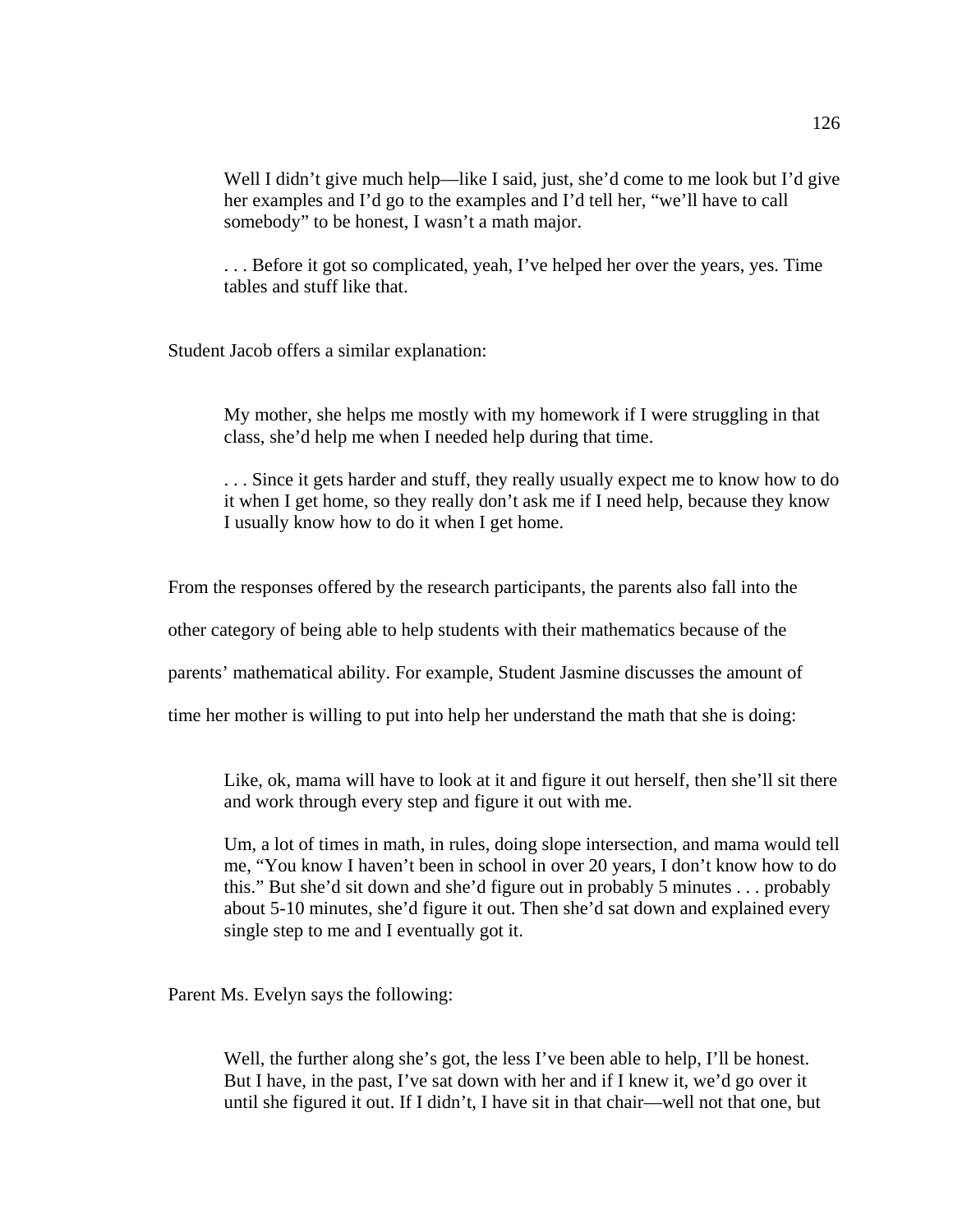the one before it—I have sit over there and worked on a problem and worked on it until I found the answer and figured out how I got it and then tried to help her explain it to her and help her with it.

The second norm that emerged during the examination of the social networking system within the community is the norm of students deciding to accept help from parents in mathematics. Seven of the ten students and six of the 14 parents discuss the norms of the students making the decision about accepting help from parents. The students made the decision about whether to accept help from parents based on whether they felt their parents could help them and what type of interaction they would have with their parents if they did accept help from them. For example, Student Gabriel was asked whether he had an opportunity to receive help from his parents in math and offered the following explanation:

I do have the opportunity, but I make the decision whether I do or not. I make the decision of whether I ask them or not.

. . . Um, if it looks kind of easy, I might ask them, but not if it's some of that complicated stuff, I don't even waste my time.

Student Erin expresses views about receiving help from her mother:

Well me and mama, we kind of butt heads because we're alike a lot, but sometimes she will ask me if I need help, it will be me who won't want the help sometimes, but if I really need it, she's there to help me.

Parent Ms. Amber offers an explanation similar to her daughter, Student Erin: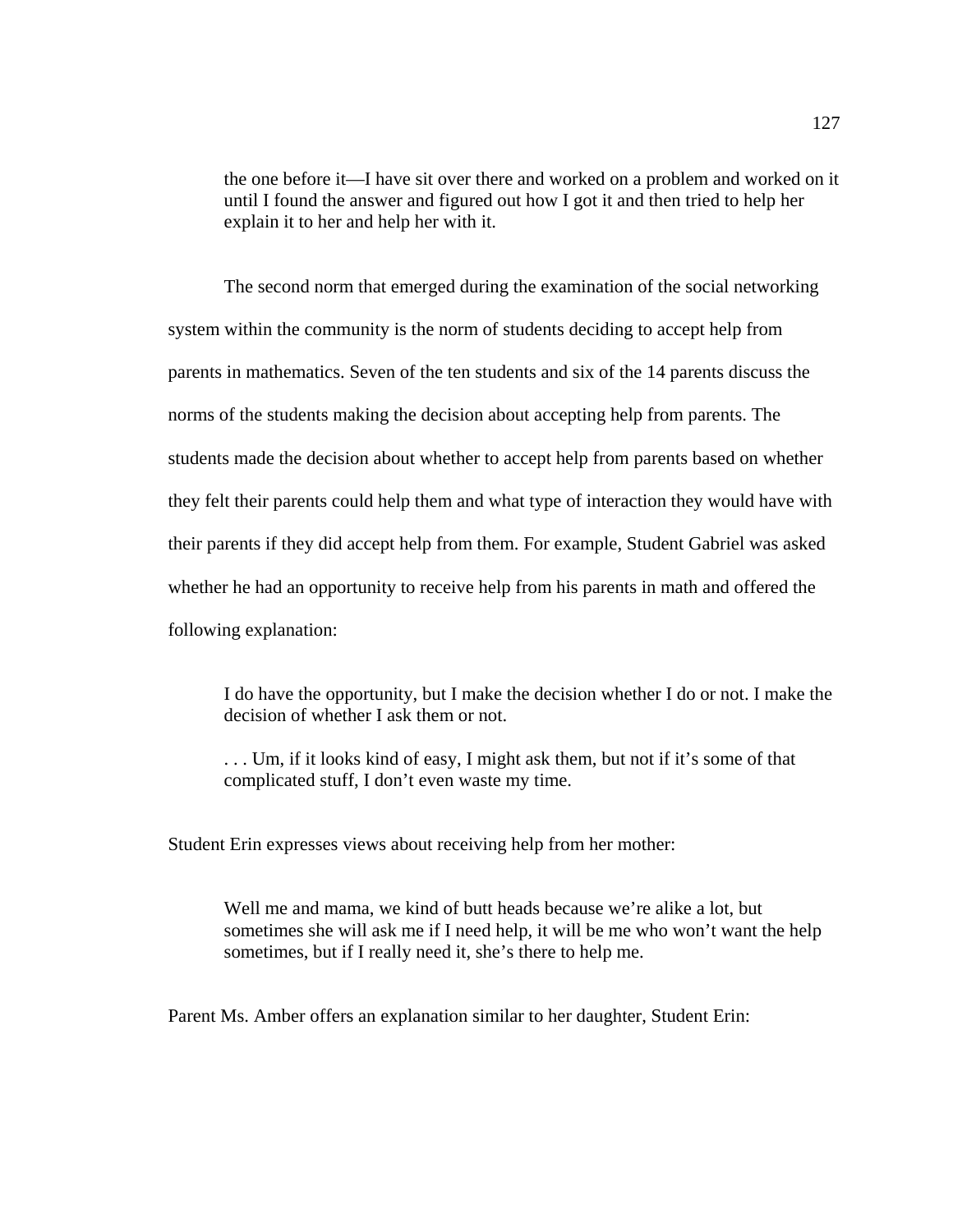Well I mean, me being a math teacher, I . . . I ask her how she's doing and "Well, I'm actually having problems on such and such . . . Well how come you haven't asked me?" "Well mama, you know you get on my nerves when you help me."

Student David explains how his mother helps him to develop a clearer understanding in

mathematics:

They help me understand or look over steps to help me . . . they go over it thoroughly with me, especially my mom.

It helped me out a lot by her showing me how to do things and how to comprehend and understand. And now an early age, my grandmother, about when I was two, started playing games, like what's 1+1, or there's two cows on the side of the road when we're driving by and here comes another one, how many is that? Simple things, but it helped start me out early.

Parent Ms. Marissa also mentions that her children would make the decision to receive

help from their mother:

They always knew that if they didn't understand something in class, they always knew they had mama to kind of fall back into. But still again, I would say that my kids always pretty much got a lot of theirs out of the classroom. I haven't had to do—even though I do have a math degree and taught school—I've not had to do a lot of one-on-one. Now if they came and asked me questions, I would help them.

One of the constraints that emerged during the process of helping students

understand math is the parent using a different teaching method from their teachers. For

example, Parent Ms. Amber says the following:

what I always assumed was, gosh, she'll never struggle in math because if she's having a problem at school, then I'm going to be able to help her at home, but that doesn't always work, because it's like, "you don't explain it like she does," of course you know, everybody says that. But I have to make sure I ask her because she's always been good in math, but that doesn't always mean she won't struggle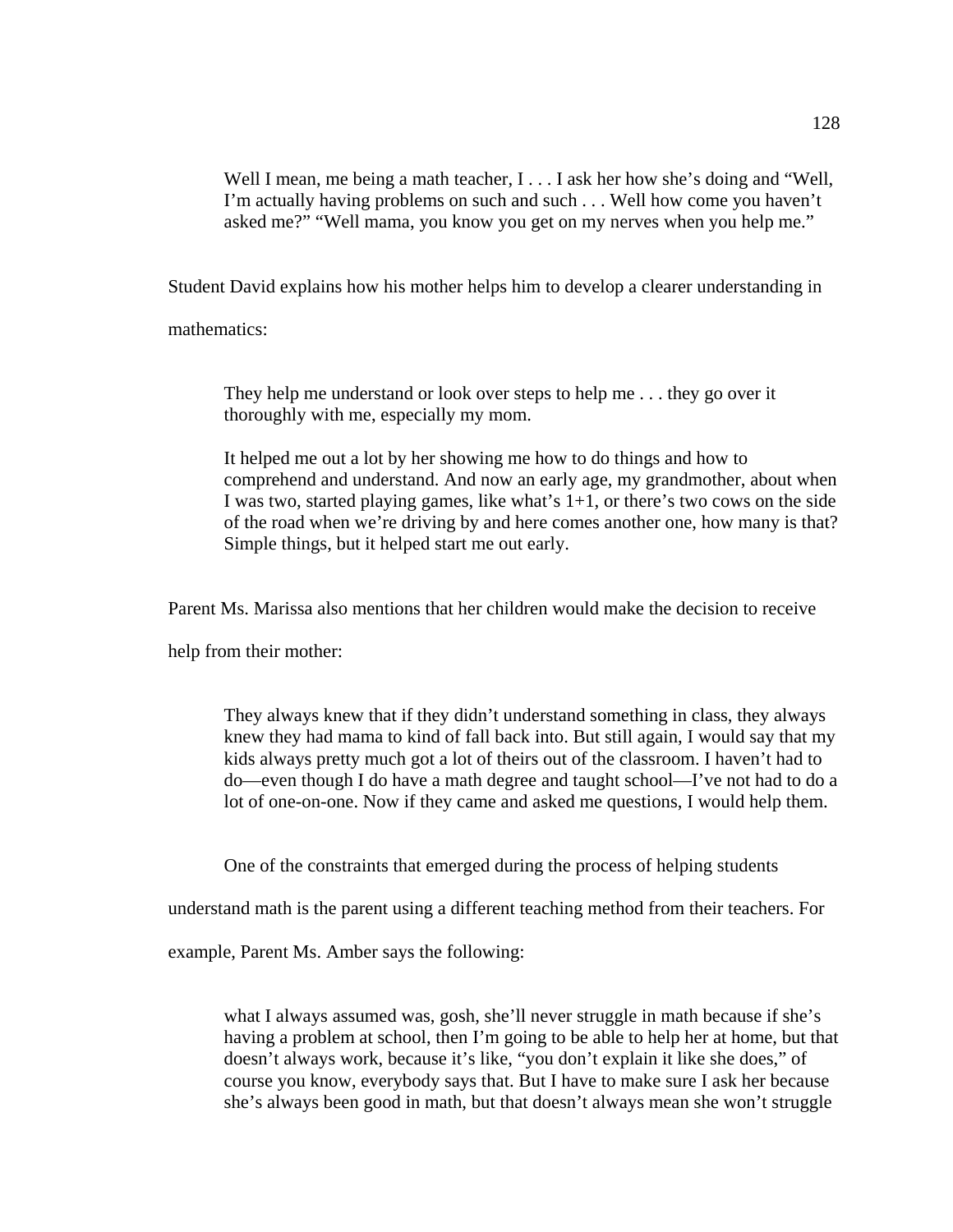on some things, so I have to be really careful sometimes to make sure and remind myself, you need to be careful, you need to ask her if she having any trouble with anything, you know, her being good in math. But usually she is, but now occasionally, I've kind of helped her along on stuff and tried to not show her my method, to try to show her a generic method of doing things, and it's worked pretty good.

Parent Ms. Marissa, also a mathematics teacher, offers a similar view:

You know, sometimes by me helping them, I'd be showing them a different way than the teacher showed them in the classrooms, and "mama, now you're confusing me." Then I'd say, "well you better go back and get a better understanding from your teacher." Not saying that I couldn't . . . or I'd end up trying to show them two different ways. Sometimes that can be confusing, because they've seen it one way and I've presented it another way, but I mean, I've always helped them when I could.

Parent Ms. Andrea discusses the issues involved in explaining mathematics problems to

her child if the explanation is different from the method offered by the teacher:

Me and her butt heads too, so she's screaming at me, "not that way!"

That's not the way to work it out . . . well I say, "Well this is the way I know." I'll get my book out, or I'll look in her book, you know, it's got similar problems and whatever, 'cause I have my college Algebra book and you know, we just go from there. And if  $I \dots$  we can't work it out, then I find somebody that can.

. . . Because she's looking at the way that Mr. Matthew showed her or whatever and I'm trying to show her my way, and I can understand that.

The last constraint that is identified during the examination of the social

networking system within the community is the constraints put in place as a result of not

succeeding. Five of the students and five of the parents discuss the consequences for not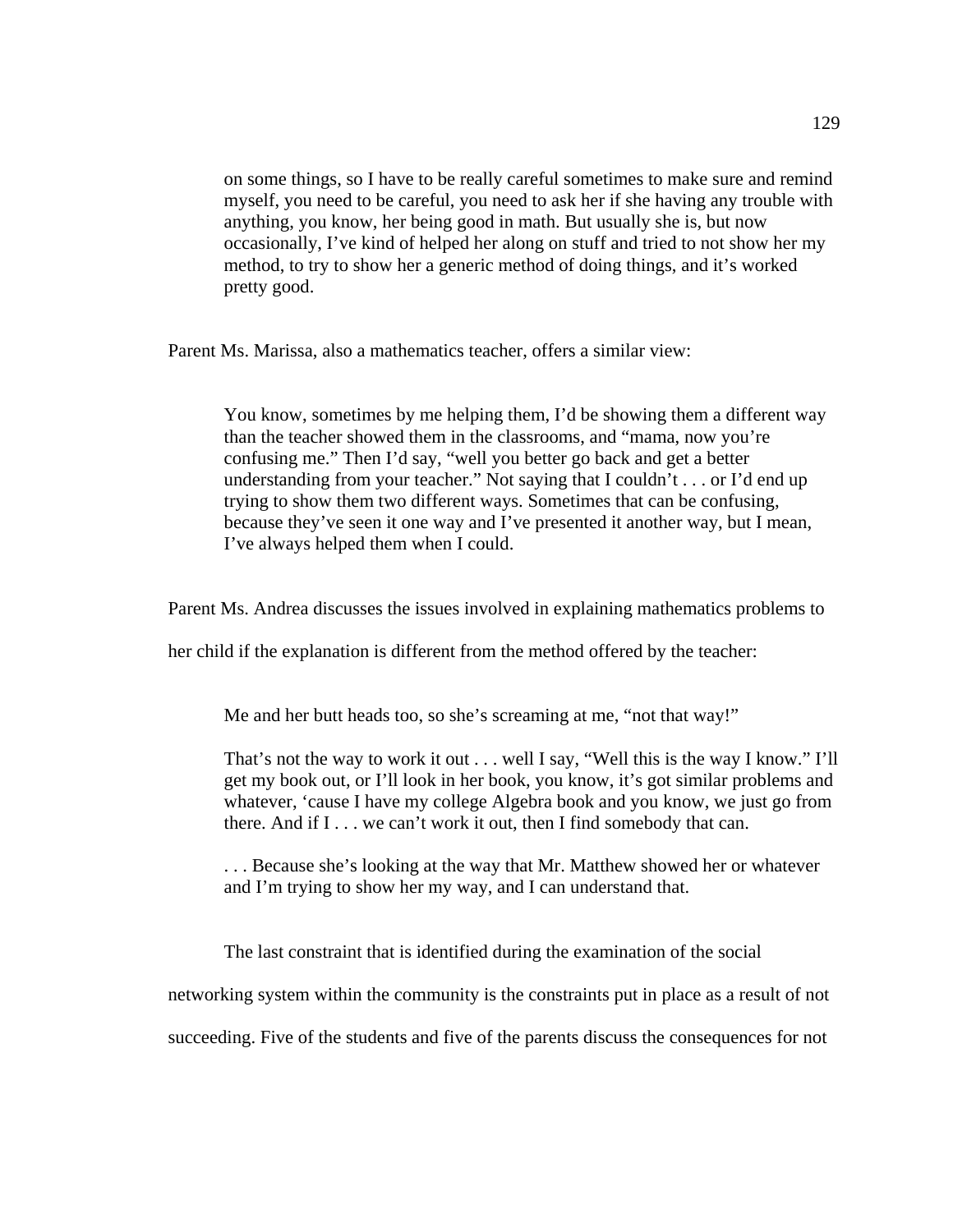succeeding. For example, Student David was asked what would happen if he brought

home a poor grade and he offered the following explanation about the consequences:

David: If I brought it home twice, I'd probably get whipped, but if I brought it home once, they'd say I better get it up.

Chavis: What would they do to make sure you brought it up?

David: They'd make sure I understood it, if I didn't, I would get whipped, better bring it up, right, I know that's right. Especially dad.

Chavis: What would your dad do?

David: He's the one that would whip me if I brought it home twice.

Chavis: Why do you think they would do that?

David: Because they care about my grades and how I do in school and they understand why it's important to make good grades.

Chavis: And why do you think they have their expectations for you?

David: One, I'm their son and two, they know what I'm capable of.

Student Kevin offers a similar view of the consequences of bringing home a poor grade: "First beat me . . . tell me I needed to do better, and start doing some extra stuff so I could do better in school." Parent Mr. Joseph says the following, if his son Student Kevin received a poor grade in mathematics: "He would be disciplined." Parent Ms. Marissa, Student Kevin's mother, also discusses the consequence: "He'd be grounded. He wouldn't do nothing and he wouldn't have no . . . (laughs). He'd be grounded." Student Jada talks about the following consequences:

They would tell me that I needed to bring it up and that I needed to do better and make sure I brought it up the next reporting period.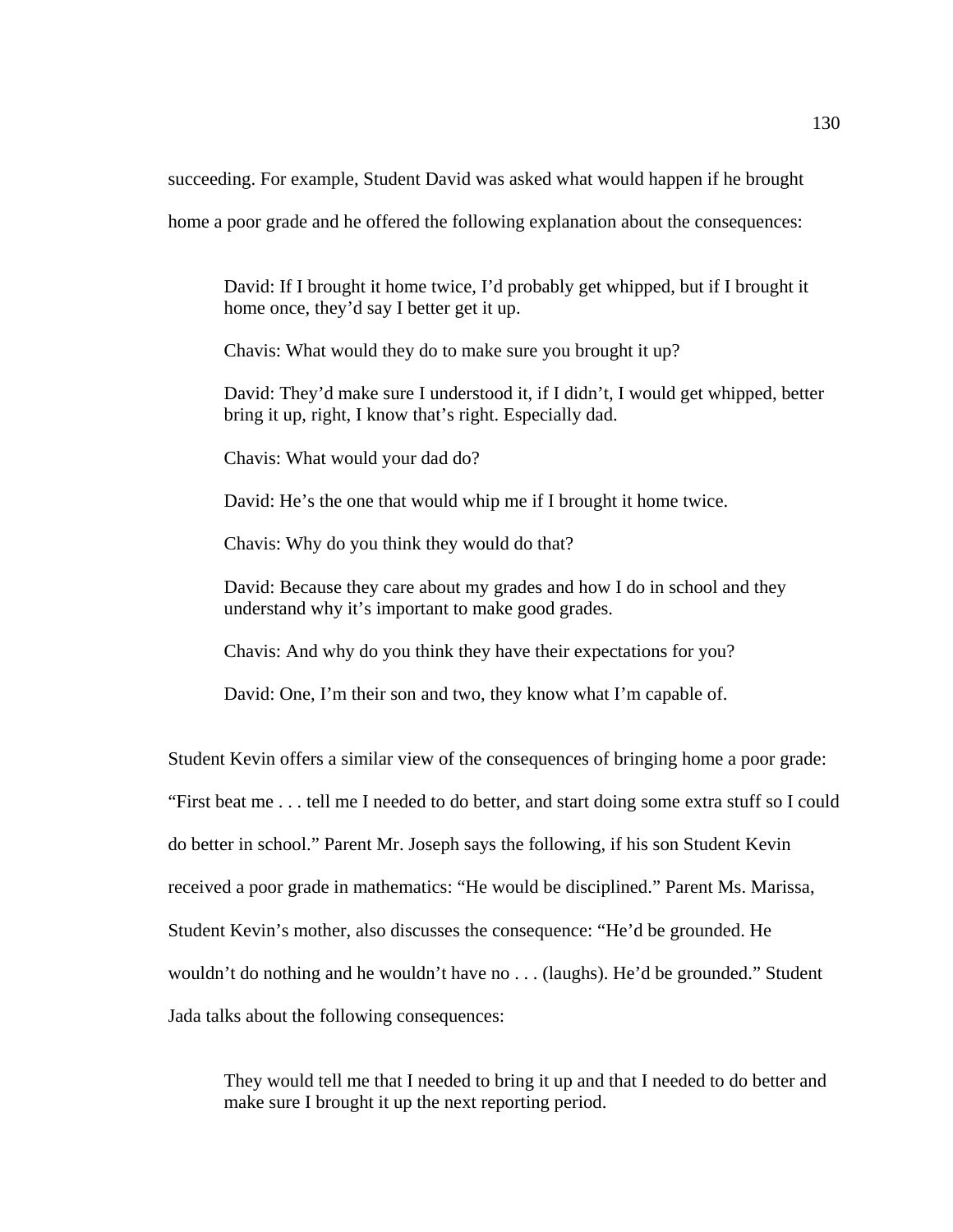. . . Well, they give me . . . they made . . . my time to do other activities outside, watch any TV, they'd make me more time studying and make their cutouts and games and stuff, and they help me study.

Parent Ms. Jessica, Student Jada's mother, offers similar consequences to those offered by her daughter:

Hmmm . . . I haven't whipped her in a long time—I used to whip them when they were younger. But um, she usually gets grounded and she's not to bring another one . . . if she brings home next report, the same thing, she . . . it's more worse.

# **Summary: Research Question Three**

The themes that materialize after analyzing the social networking system within the community revolves around how the three forms of social capital are utilized to ensure the mathematical success of the students. The expectations and obligations focus on the students exhibiting the work ethic to succeed, seeking help to ensure success, and the parents and teachers provide the support to aid in student success. The social network assists the members of the network by providing the parents and students within the necessary information to make certain the students continue the pathway to success. The norms and constraints continue the promotion of success by helping students if the need arise, and enables the students to receive the assistance of parents and/or teachers if required. If students are not meeting the expectations for success the parents have certain consequences in place to ensure that their children (students) get back on the pathway to success.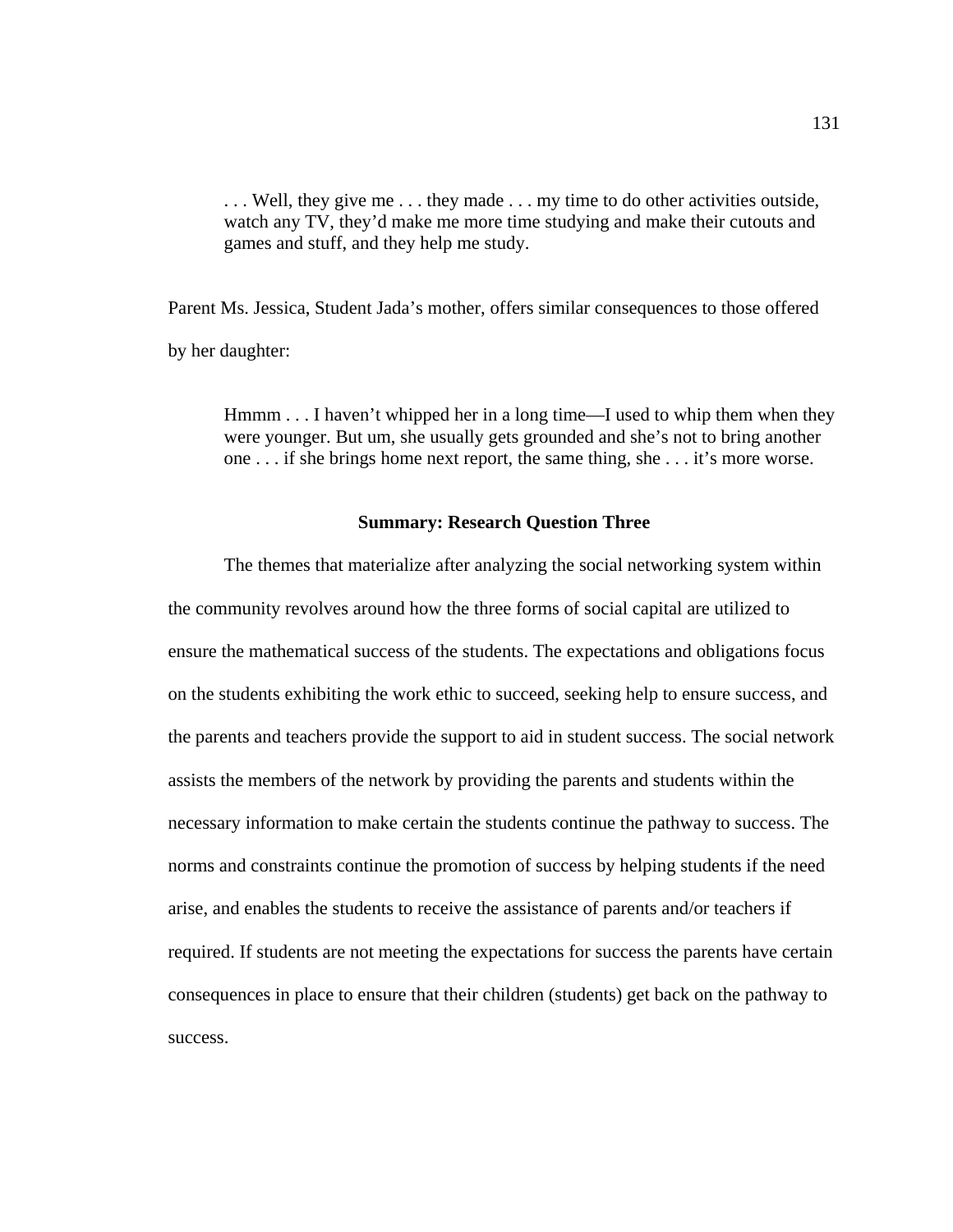## **Research Question Four**

 *How does the community support teaching and learning?* Coleman's (1988) three forms of social capital are also utilized to examine how the community supports teaching and learning. The three forms of social capital are listed below:

- Level of trust, which can emerge as the obligations and expectations
- Social network utilized to communicate information
- Norms and constraints that put the concerns of group over individual interest.

Closure is also examined to determine how its presence aids in the creation of trust between the members of the community, allows behavior to be monitored and steered in an appropriate direction, enables the development of effective social norms, and increases the sense of obligations and expectations within the system (Coleman, 1988).

#### **Historical Sense of Community and Closure**

 Coleman (1988) also discusses the importance of closure to the social capital structure system because it works as a means of checks and balances that enables each component of the system to work effective for the common good. In order to examine the three forms of social capital, it is necessary to see the historical sense of community, the presence of closure and the valuing of the rural nature of the community. Table 4.8 shows the participants that discuss the historical sense of community, the closure within the community and the valuing of the rural nature of the community.

 During the examination of the community, the research participants discussed the historical sense of community to gain an understanding of how the various forms of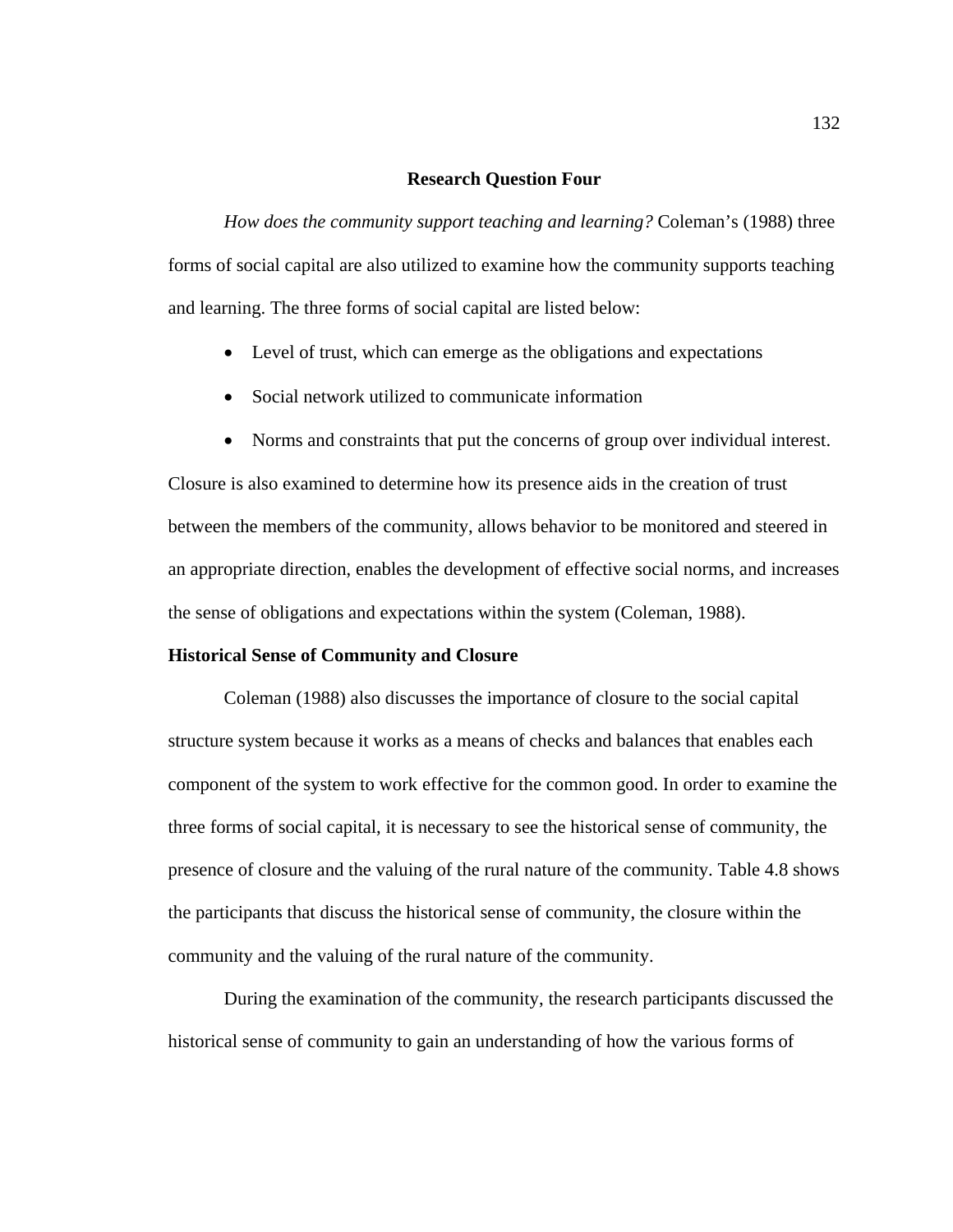social capital have emerged over the course of time. The participants were asked what the strengths of the community are and why they thought the community has these strengths.

| Historical sense of community           | Gabriel<br>Rachel<br>Deanna                           | Ms. Julia<br>Ms. Amanda<br>Mr. Luke<br>Ms. Leah<br>Mr. Timothy<br>Ms. Marissa<br>Ms. Andrea<br>Ms. Molly                                          | Mr. Caleb<br>Mr. Matthew                |
|-----------------------------------------|-------------------------------------------------------|---------------------------------------------------------------------------------------------------------------------------------------------------|-----------------------------------------|
| Closure (everybody knows)<br>everybody) | Erin<br>David<br>Rachel<br>Deanna<br>Jasmine<br>Jacob | Ms. Julia<br>Ms. Amanda<br>Mr. Luke<br>Ms. Leah<br>Mr. Timothy<br>Mr. David<br>Ms. Marissa<br>Ms. Amber<br>Ms. Jessica<br>Ms. Molly<br>Ms. Evelyn | Mr. Caleb<br>Mr. Matthew<br>Ms. Melissa |
| Value the rural nature of<br>community  |                                                       |                                                                                                                                                   |                                         |

**Table 4.8.** *Participants Who Discuss Historical Sense of Community and Closure* 

The research participants' responses are related to their views of how the community has upheld different dynamics that function to ensure that the community's norms are preserved. Student Gabriel offers the following perspective of why the community possesses these strengths:

Because it is founded on great moral values and morals theirselves. A hardworking group of farmers helped form this community, such as my greatgrandfather, Doug Bielmore himself. He was one of the . . . he was the first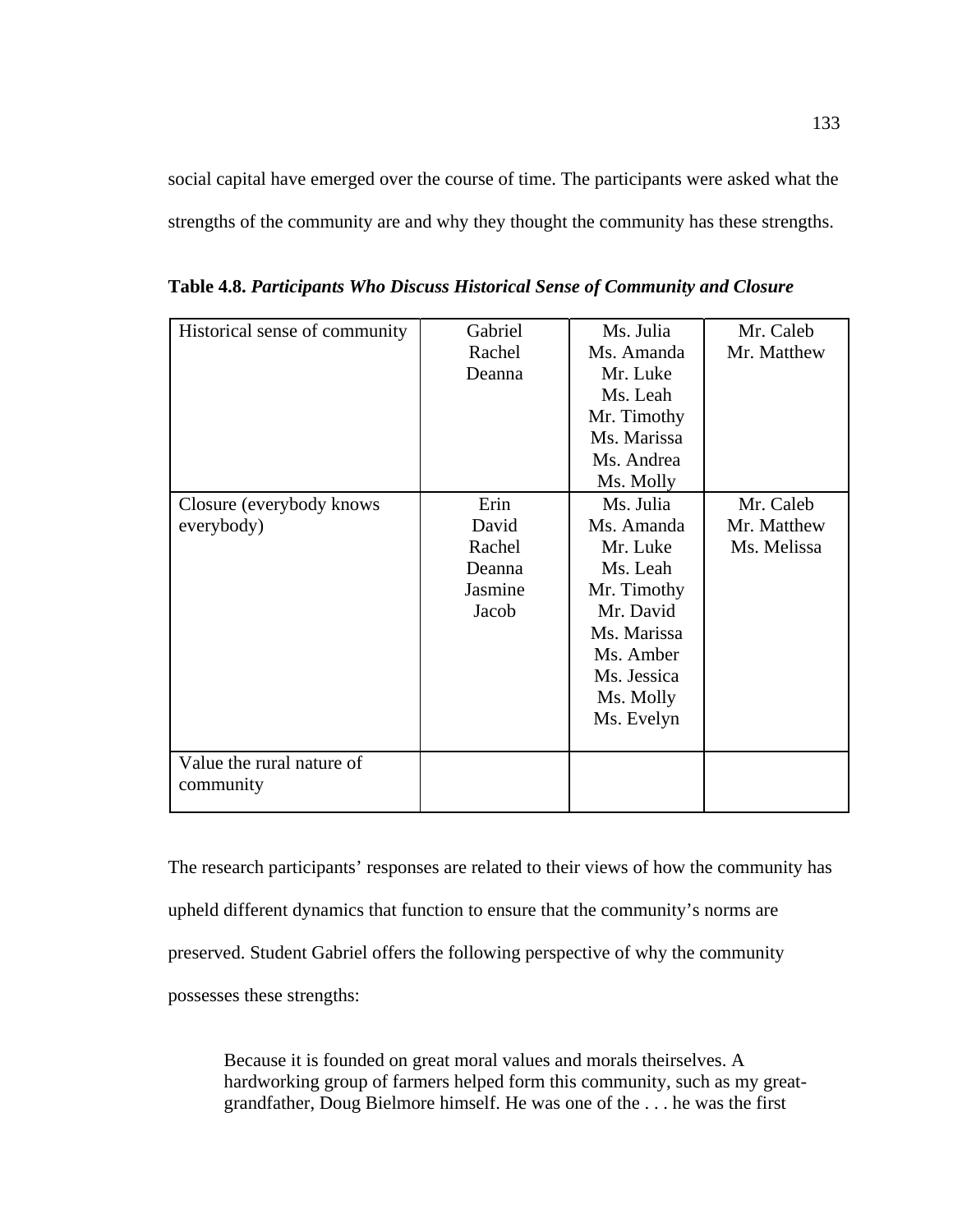teacher over at the college, at UNC-P, University of Pembroke, so all of these people put together to naturally have a great community that would be able to support most of itself.

 Student Rachel talks about the development of the strengths over time: "I think they build upon it from past generations, people that they grew up with. It's very old, so I guess it grew . . . like grew up on wise bones." Several of the parents give explanations similar to the ones offered by the students. Parent Mr. Timothy gives the viewpoint of the community:

A lot of it's come from one family and one generation to the next was raised in this community, so it's been like a . . . something passed on from one generation to the next, because my neighbor here, then my father was friends with their father and mothers. And it goes back probably . . . 150 years I guess, from the talk that I hear. . . . My grandfather was the . . . he came here in the 1800s and he passed in 1922. He was . . . at the time served on the Board of Trustees at the University; he was involved in that. Find out not from a high school standpoint, it started out as a high school, then turned into a University.

The teachers also give explanations of the historical sense of community. Teacher Mr.

Caleb says the following:

Because they've always been in place. I mean it's like tradition, it's . . . it started way back and it just keeps on building and it keeps on growing stronger and stronger. This is . . . some of the characteristics that our ancestors pretty much, so to speak, had and they just haven't let them go, they're still alive and well within the community.

Teacher Mr. Matthew also discusses the difficulties in obtaining land in the community:

It's been around for quite a while; it's not something that's just started. My grandmother lived in this community, her gra . . . her mother lived in this community, even though it was more widespread than what it is. Even back then,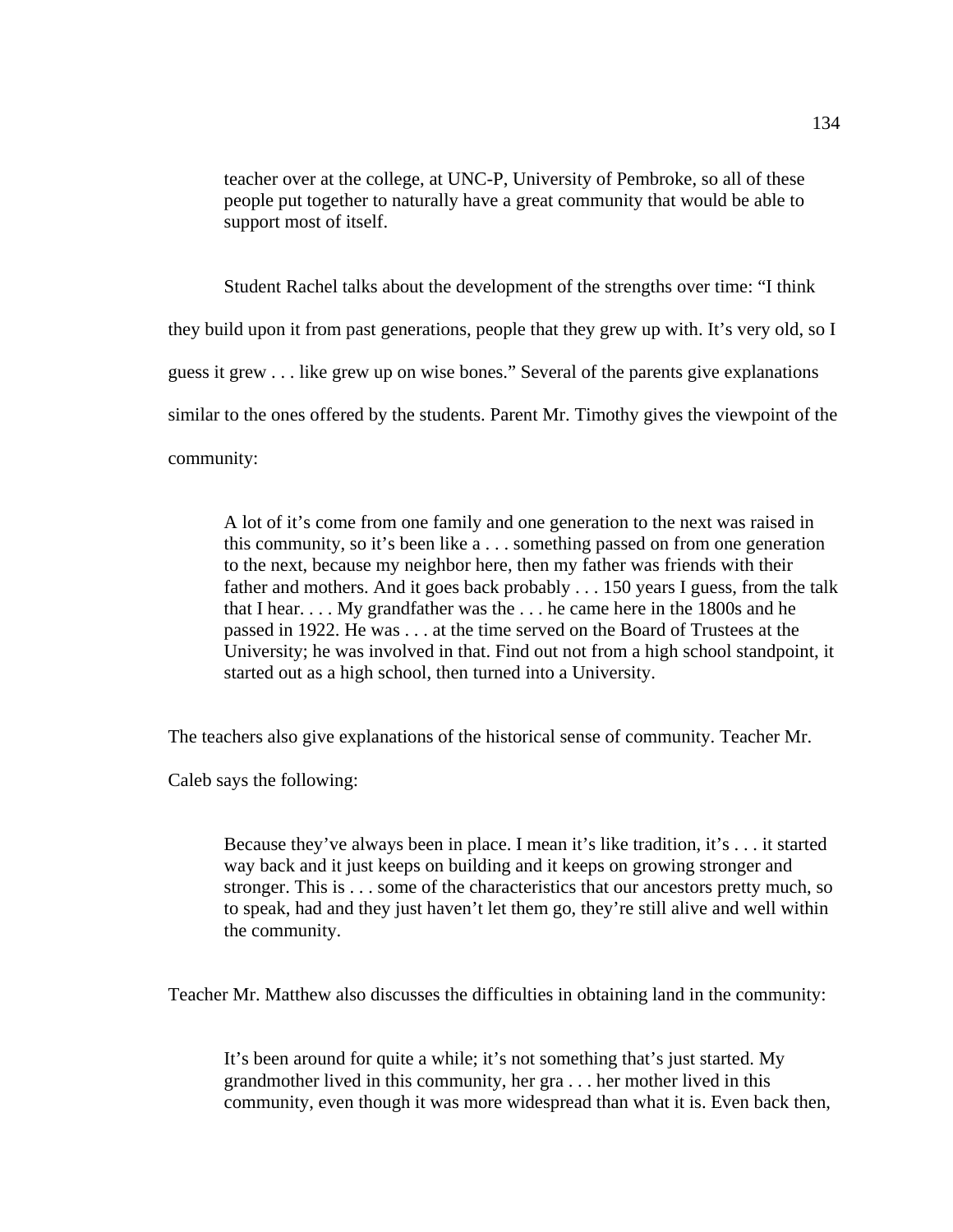neighbors knew neighbors and they were still willing to help and it's grown since then. As a matter of fact, the running joke around Hill Community is it's hard to get land in Hill Community—no one wants to sell their land. So you know, you can tell people know this is a good community and want to stay here.

Another component to understanding the community is the closure that exists.

The research participants constantly mention how "everybody knows everybody." As a

result of closure, the three types of social capital function to ensure that the group's

interests are upheld within the community structure. Student David discusses the closure

of the community in the following:

Well it's very, very  $\dots$  what's an easy way to put it? It's pretty much a family everybody knows each other and really, you know who to be with, you know who to stay away from, and you know where to go and people are looking out for you.

Student Deanna also talks about the community being like a family, with everybody

knowing everybody as she explains below:

I like the Hill Community because there, everybody is together and they know each other and it's like we're all one big family and anybody needs help, somebody's there at some point in time.

Parent Ms. Leah talks about how the stability of the community as a result of the

community members remaining in the community:

The Hill Community is a unique area. Most of the people own their own land, they have lived there all their life, generations. It's not just people who are moving in, most people are . . . their parents were born there, their grandparents, and they're very close-knit, so they know everybody in the community and in the area. So there's a lot of stability there, a lot of community ties, a lot of reinforcement from other people, as well, because everybody knows who your child is.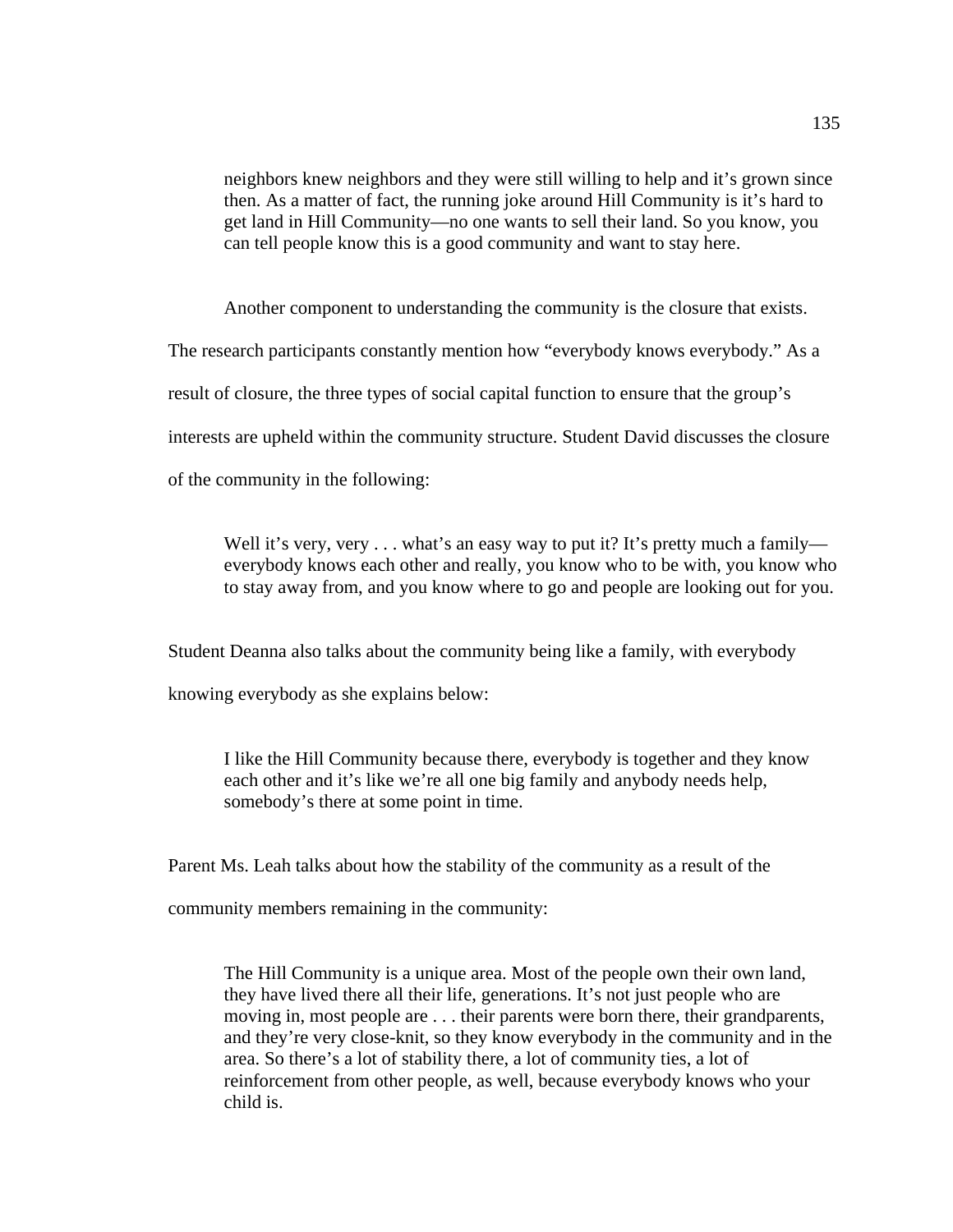Parent Ms. Amber discusses how the aspects of the community can be difficult to tolerate sometimes. However, the closure contributes more positively than negatively because of the benefit that results from honest concern that the community members have for each other.

Very close-knit, very supportive, pretty much I almost feel like the phrase that, "it takes a village to raise a child" almost might have originated from the Hill Community, because everybody . . . sometimes it's kind of a situation to where they get involved a little bit too much, in some cases, but for the most part, they are so much involved, everyone is so much involved in everybody else's lives that it actually becomes very beneficial and it turns out to be very positive, so that's how I feel about the community.

All of the teachers mention the closure that exists in the community. Teacher Ms. Melissa gives the following explanation when asked about the glue that holds the community together:

like you have a lot of . . . I think within that school, you have a lot of, like familytype relationships. I mean, I think as far as a lot of them being . . . as far as being relatives, I think that has a lot to do with it too.

Teacher Mr. Caleb mentions how the community members that are not originally from

the community typically have married someone within the community:

Close-knit, we're a close-knit community. The majority of people within the community are from the community originally. You know, there's people from other communities that have married into the Hill Community, but for the majority I feel like most of them are born and raised in this community.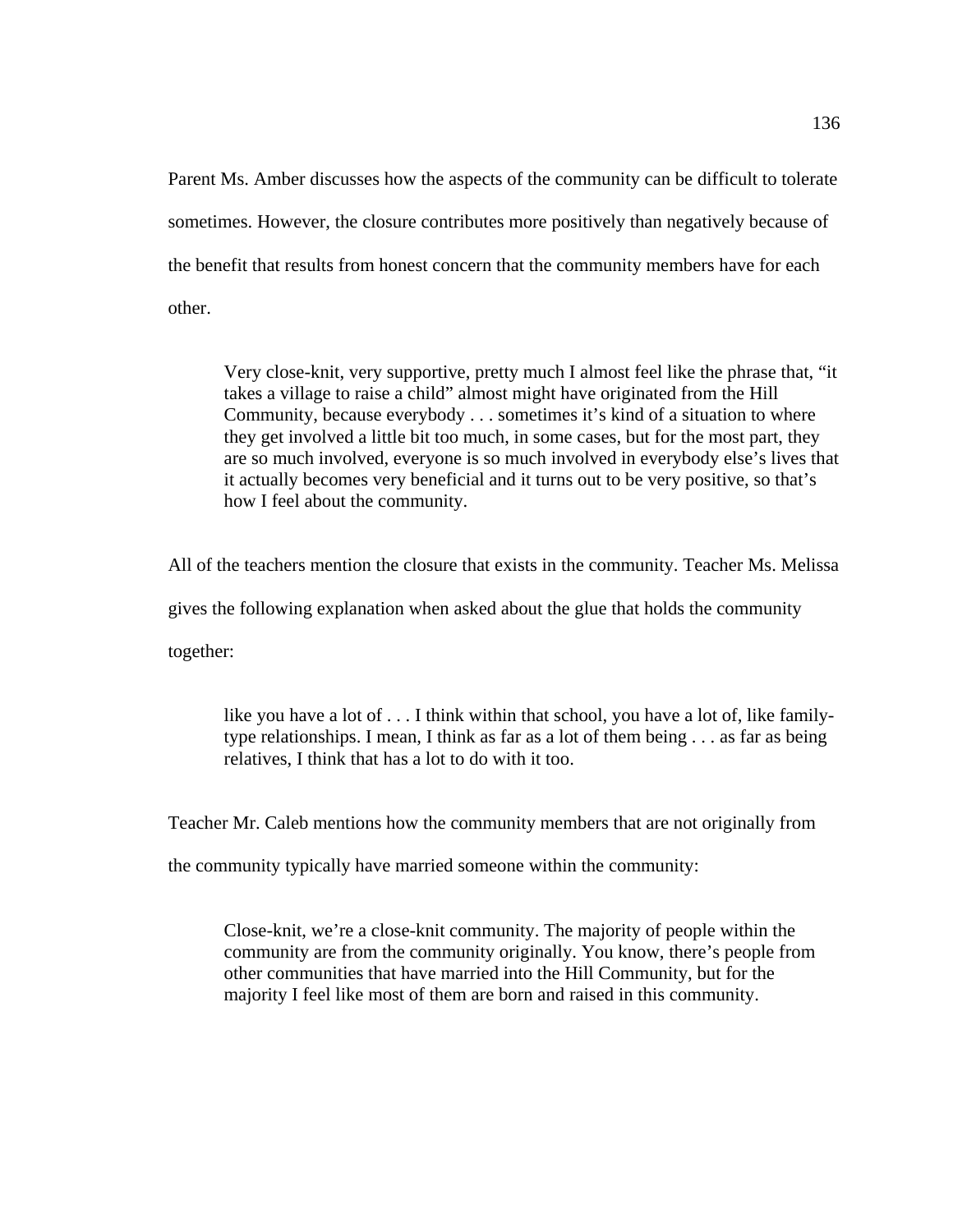## **Trustworthiness, Expectations, and Obligations**

The first type of social capital that emerged during the examination of the community is trustworthiness, expectations, and obligations. Coleman (1988) says trust, expectations, and obligations allow social capital to develop through the interactions that the community members engage in that result in the individuals being dependent upon each other. The first component of the social capital is trust. The research participants' were asked to describe the community and who in the community the parents trusted with their children. Table 4.9 shows the research participants that discuss trust in relation to the community.

|              | <b>Participants</b> |                |                 |
|--------------|---------------------|----------------|-----------------|
| <b>Trust</b> | <b>Students</b>     | <b>Parents</b> | <b>Teachers</b> |
| <b>Trust</b> | Gabriel             | Mr. Luke       | Mr. Matthew     |
|              | Erin                | Ms. Leah       |                 |
|              | Nicole              | Mr. David      |                 |
|              |                     | Ms. Marissa    |                 |
|              |                     | Ms. Amber      |                 |
|              |                     | Ms. Andrea     |                 |
|              |                     | Ms. Evelyn     |                 |

**Table 4.9.** *Participants Who Discuss Trust*

Student Erin says the following about who her mother trusted her with:

mama knows a lot of people in the Hill Community since she lived there when she was younger, like people that still live there from when she lived there. Yeah, she'd trust me to go there, because she knows them well.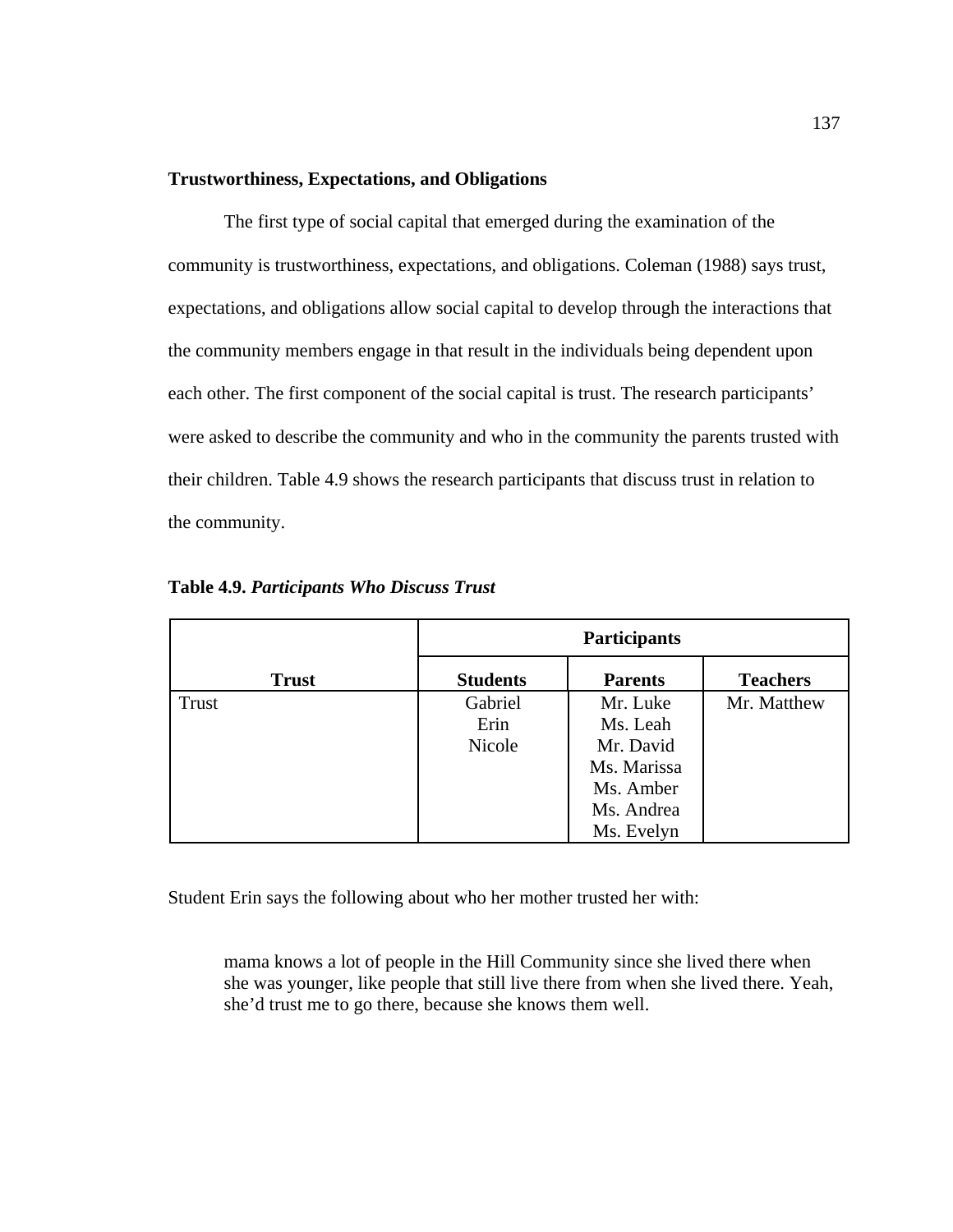Student Gabriel discusses trust in terms of the lack of negative influences that exist within the center of the community:

The community is a good, wholesome community. Very little crime happens in the Hill Community itself. We have a church, school, all the makings that would make a community good and there's very little crime factors that bring into it; you can't buy alcohol anywhere in the Hill Community, you can't buy . . . well you can probably buy drugs in certain places in the Hill Community, but not in the main parts, that would be in like the backwoods part, stuff you wouldn't be able to get to easily.

The parents also discuss the trust that develops through the interactions with the

community members. Parent Mr. Luke gives the following explanation about the

development of trust:

Well there's families in the community that we . . . that you get to know, most of them's husbands and wives in the community that you meet as your children grow up—husband and wife and you learn to trust them in the community.

. . . Over a span of time, over a span of time, because you're involved with the children in school, in different activities, like sports, you meet these parents, husbands, wives, and because of sports and different things like meetings you go to, you get to know them, you meet them. And the children, as your children come home, they meet these children as they go to school with these children, then the children, then you meet the parents too, through your children.

Parent Ms. Leah talks about the trust that develops as a result of knowing everybody in

the community:

Um, there's a lot of people in my community that I trust with my child, as far as taking care of him, because I know everyone there, unless they've come from… and there's very few people who have come from somewhere else, only those who have married somebody and moved in. The teachers—most of those teachers at school I do know personally, on a first-name basis. I've got a lot of cousins and aunts and uncles who live in the community.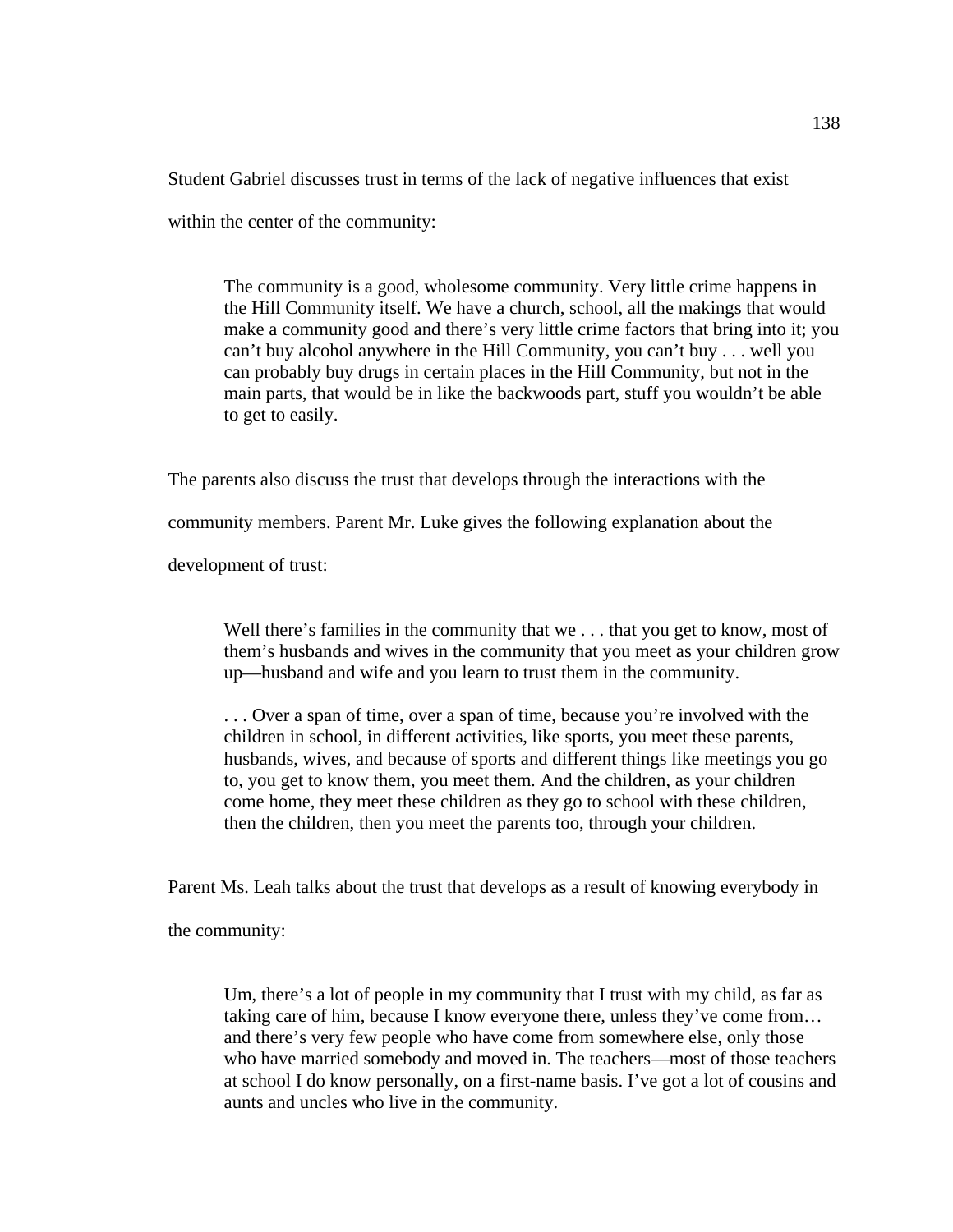However, Parent Mr. Joseph is more reluctant to openly trust the members of community with his child and limits the individuals to just include family members: "Probably just my parents . . . my parents, or . . . her parents are outside the community, but I trust them too . . . my sister." Parent Ms. Marissa, Mr. Joseph's wife, has a more expanded circle of individuals with whom she trusts her child: "School, I mean teachers at school, obviously, you know, church, church families, and then it would be immediate family." Teacher Mr. Matthew also discusses trust in terms of the interactions that he has with individuals when he goes to the convenient store in the community:

I like the fact that I'm able to go to a convenient store and actually write a check without being required to show 10 or 15 forms of ID, or get those suspicious looks, that say, "should I take this check or shouldn't I take this check?" They just understand that most of the people in this community are trust-worthy people. And I like that, I really do.

#### **Social Networking System**

The second type of social capital that emerged during the examination of the community is the information channel, which I refer to as the social networking system. Coleman (1988) says the information that the individuals gain access to involves using the social relationships that they have in place. Figure 4.1 shows the members that are involved in the social networking system.

The research participants were asked about opportunities the students had to interact with individuals from their school outside of the school setting, what people would see if they came and observed the community, what aspects of the community support the success of children, and what happens if various events are taking place at the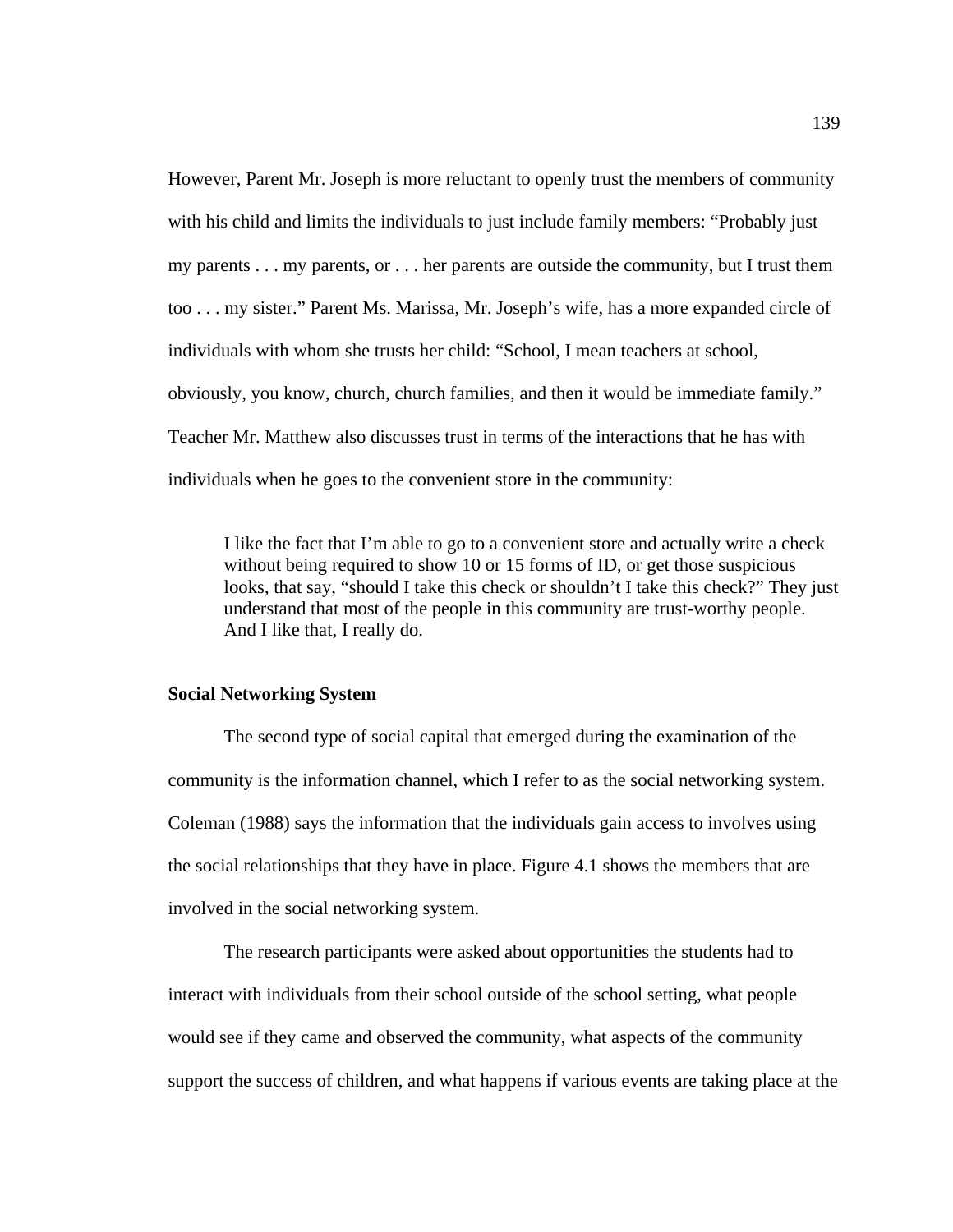school. Table 4.10 shows the research participants who talk about the social networking that takes place between the various components of the community structure.



**Figure 4.1.** *Trust among Community, Church, and School* 

| Table 4.10. Participants Who Discuss Social Networking System |  |  |  |
|---------------------------------------------------------------|--|--|--|
|---------------------------------------------------------------|--|--|--|

|                          | Participants    |                |                 |
|--------------------------|-----------------|----------------|-----------------|
| <b>Social Network</b>    | <b>Students</b> | <b>Parents</b> | <b>Teachers</b> |
| Social networking system | Erin            | Ms. Julia      | Mr. Caleb       |
|                          | David           | Ms. Amanda     | Mr. Matthew     |
|                          | Rachel          | Mr. Luke       | Ms. Melissa     |
|                          | Deanna          | Ms. Leah       |                 |
|                          | Jasmine         | Mr. Timothy    |                 |
|                          | <b>Nicole</b>   | Mr. David      |                 |
|                          | Jacob           | Ms. Marissa    |                 |
|                          | Jada            | Ms. Amber      |                 |
|                          |                 | Ms. Jessica    |                 |
|                          |                 | Ms. Andrea     |                 |
|                          |                 | Ms. Molly      |                 |
|                          |                 | Mr. Steven     |                 |

Student Jacob discusses how the community is interactive and how the school is part of the glue that holds the community together: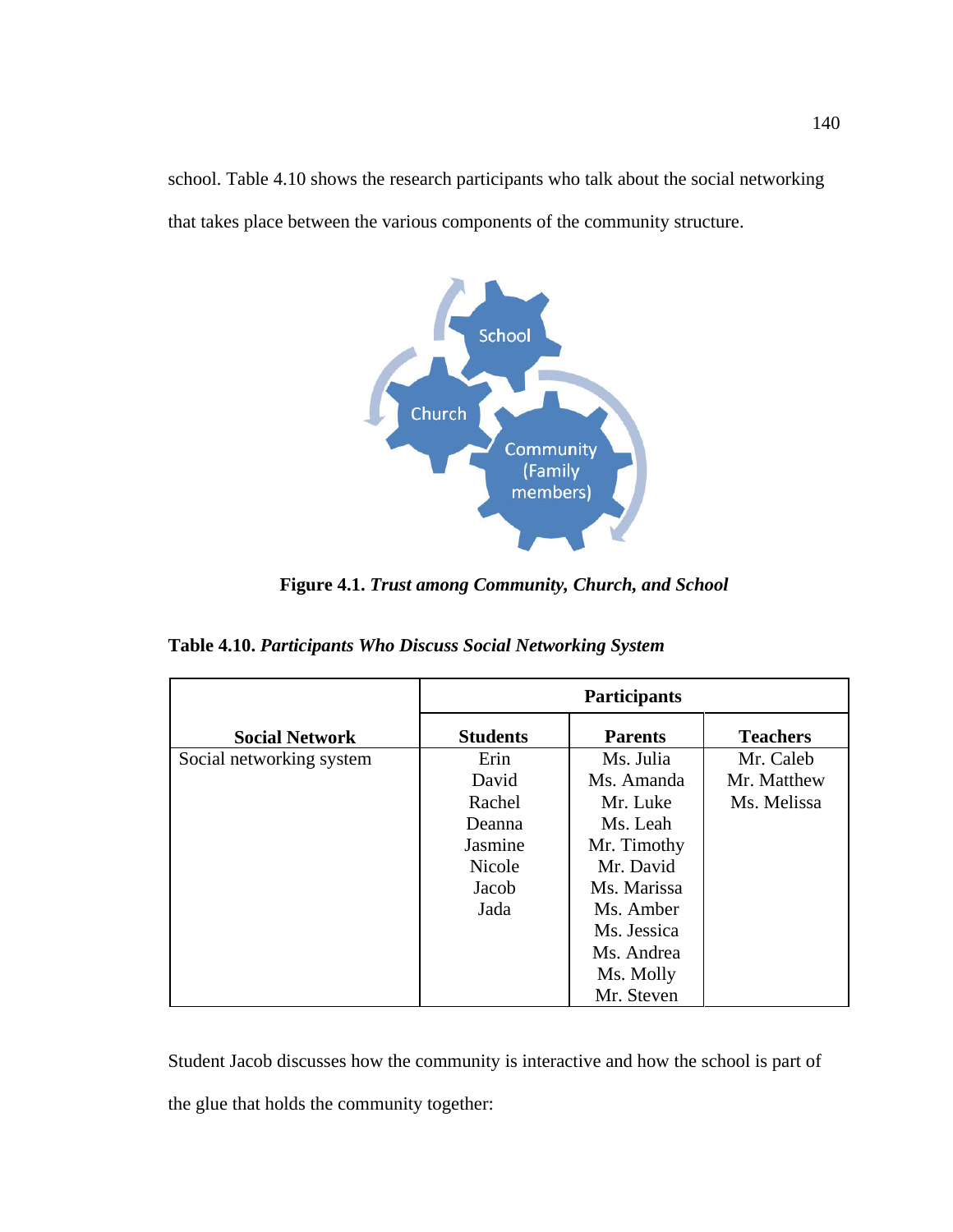It's more of a smaller community, so that means they're more close together and they're more interactive with each other.

. . . The school, because it's a big part of the community and it mostly when the sports are involved, mostly everybody from around the community goes to it and interacts.

Student Erin also mentions how the members of the community interact during various

activities in the community:

There is a park the people get to go to, they get to hang out and play and play basketball and baseball games and soccer and volleyball and the Hill Community's so big, everybody pretty much knows everybody, so they go to each other's houses and hang out sometimes and play sports.

Student Jada discusses the social networking that the school has with the church:

The church services help us right out of our school sometimes. They ... sometimes they sell donuts and stuff and we go out there for ministry once a week sometimes.

. . . Well, we get more advantages than other schools, some schools don't get to go to church like we do, because we live right across the street from it.

Parent Ms. Amanda discusses the relationship that the school has with the church and the

relationship that the church has with the community:

I think the church—even the church across the street is a big part of that school still, even now.

. . . If they need different things, I mean, they use the school at least once a week to do community-based things. I do know that that church across the street does… they let them use it for Boy Scouts—not that that's part of the school, but when my boys were younger, they used the school for Boy Scouts. They even paid for stuff for the trips—Boy Scout trips that the kids went on. They even used monies of the church to help pay for the trips that the kids went on. I know that for a fact,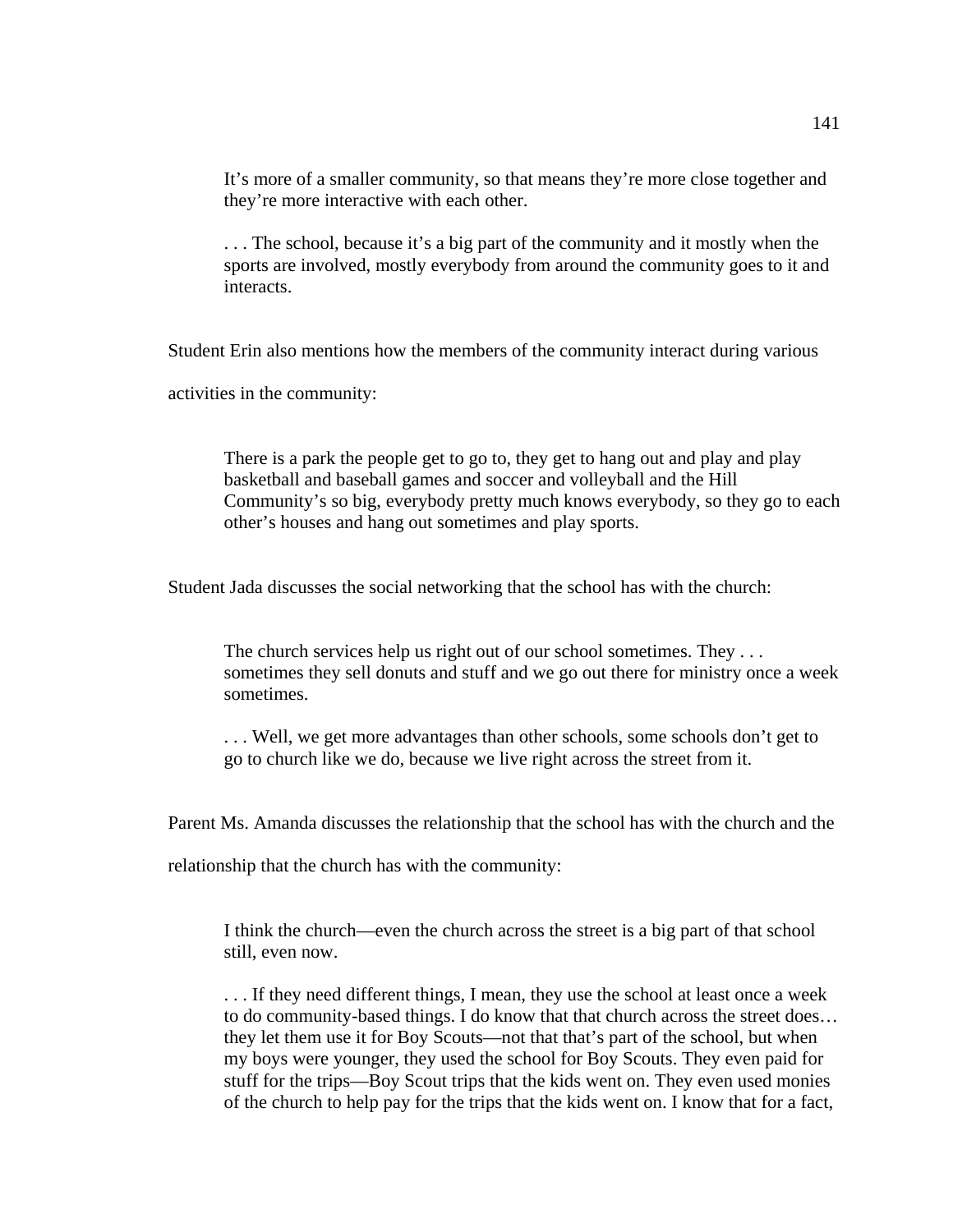because my boys were a part of it. So . . . and they've helped not even just the school, even in the community, that church has helped probably some of their parents or grandparents pay utility bills that you know a lot of people don't even know about.

Parent Mr. Timothy also discusses the relationship that the church and school have with

each other:

Mmm . . . a close-knit community as far as family and ties and neighbors are helping one another. Community that's well-involved with the school and the church, church and school together, working together in this community.

. . . From what I understand and know, no I don't. Like we have… got revival that the children, those that want to come, can come over to the church, during that week. And as a matter of fact, I was told that we were the only church that was able to do that right now.

Parent Ms. Lauren discusses how the social networking system is in place to help

members of the community stay aware of the behavior and actions of their children:

If a teacher sees your child doing something they're not supposed to be doing, participating in any way, fashion or whatever they're not supposed to be doing, they'll contact you and let you know what's going on, where you'll be able to talk to your child. And you know, like I said, they'll tell you in a way where you won't be upset, mad, in any way.

Parent Ms. Amanda gives a similar explanation:

I've had parents at the school, other people working there that tell my child if he was doing something wrong, they would tell his daddy, or tell his parents, so therefore, he would stop, because they don't just let your child go and be on his own, by himself, that they will come and acknowledge what he's doing and let him know that the parents will find out. So it's not that, you know, everybody just gets involved in one child, not just one person. They don't just let a child go on their own.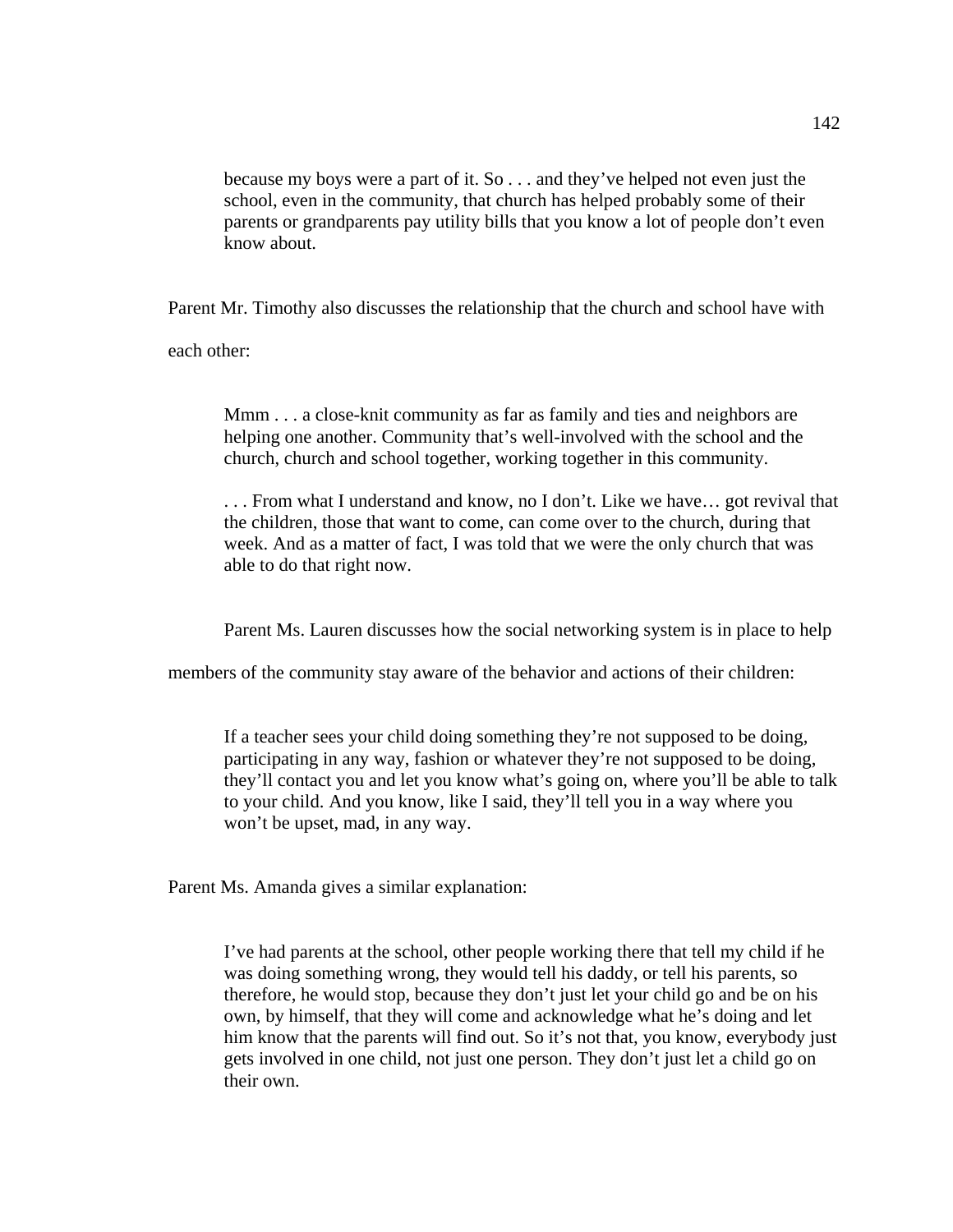# **Norms and Constraints**

 The third type of social capital that emerged during the examination of the community is norms and constraints. Effective norms are a tool that allows schools to foster academic success among students by managing their behavior (Kao, 2004). The norms and constraints that emerge during the analysis process are the following:

- Norm to value education
- Norm of upholding morals and values
- Norm to support/help
- Constraints of behavior

The research participants were asked to describe the community and who in the community the parents trusted their children with. Table 4.11 shows the norms and constraints that were identified by analyzing and categorizing the participants' responses.

The first norm identified through an examination of how the community supports teaching and learning is the norm to value education. The research participants' responses are related to their views of the aspects of the community that are special and how the school has aided in the success of the children. Student Gabriel says the following about the role the community has in the success of various individuals:

We're good people, as far as I can tell. Most of the lawyers and stuff that are in Robeson County come from the Hill Community itself and go from the Hill Community to Pembroke, to the University in Pembroke, or they go somewhere that's even better, it would seem of a higher stature. But all in all, it's . . . the Hill Community is like the . . . they're like the factory of Robeson County. They produced anything that's got to do with culture of people, people high in society and people that make money from the Indian Race anyway.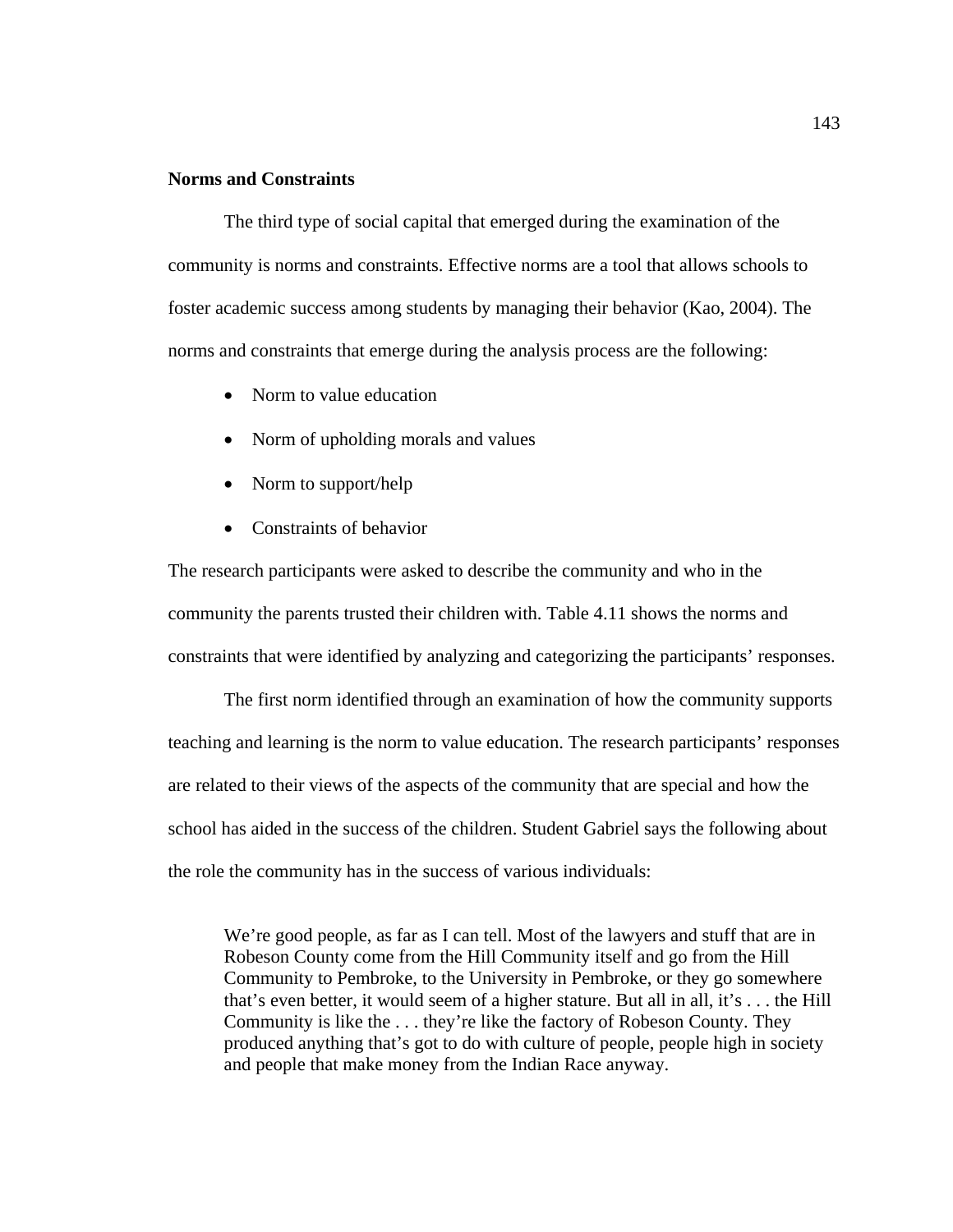| <b>Norms and Constraints</b>     | Participants                                                                                       |                                                                                                                                                                 |                                         |
|----------------------------------|----------------------------------------------------------------------------------------------------|-----------------------------------------------------------------------------------------------------------------------------------------------------------------|-----------------------------------------|
|                                  | <b>Students</b>                                                                                    | <b>Parents</b>                                                                                                                                                  | <b>Teachers</b>                         |
| Norm to value education          | Gabriel<br>Rachel<br>Deanna<br>Jasmine<br>Jacob<br>Kevin<br>Jada                                   | Ms. Leah<br>Mr. Timothy<br>Ms. Marissa<br>Mr. Steven                                                                                                            | Mr. Caleb                               |
| Norm upholding morals and values | Gabriel<br>Rachel<br>Deanna<br>Jacob<br>Jada                                                       | Ms. Julia<br>Ms. Amanda<br>Mr. Luke<br>Ms. Leah<br>Mr. Timothy<br>Mr. David<br>Ms. Marissa<br>Ms. Amber<br>Ms. Jessica<br>Ms. Andrea<br>Ms. Molly<br>Ms. Evelyn | Mr. Caleb<br>Mr. Matthew<br>Ms. Melissa |
| Norm to support/help             | Gabriel<br>Erin<br>David<br>Rachel<br>Deanna<br>Jasmine<br><b>Nicole</b><br>Jacob<br>Kevin<br>Jada | Ms. Julia<br>Ms. Amanda<br>Mr. Luke<br>Ms. Leah<br>Mr. David<br>Mr. Timothy<br>Ms. Marissa<br>Ms. Amber<br>Ms. Jessica<br>Ms. Andrea<br>Ms. Molly<br>Mr. Steven | Mr. Caleb<br>Mr. Matthew<br>Ms. Melissa |
| Constraints of behavior          | Gabriel<br>Jacob<br>Kevin                                                                          | Ms. Julia<br>Ms. Amanda<br>Mr. Luke<br>Ms. Leah<br>Mr. Timothy<br>Mr. David<br>Ms. Marissa<br>Ms. Amber<br>Ms. Andrea<br>Ms. Evelyn                             | Mr. Caleb<br>Mr. Matthew<br>Ms. Melissa |

**Table 4.11.** *Norms and Constraints Identified by Participants*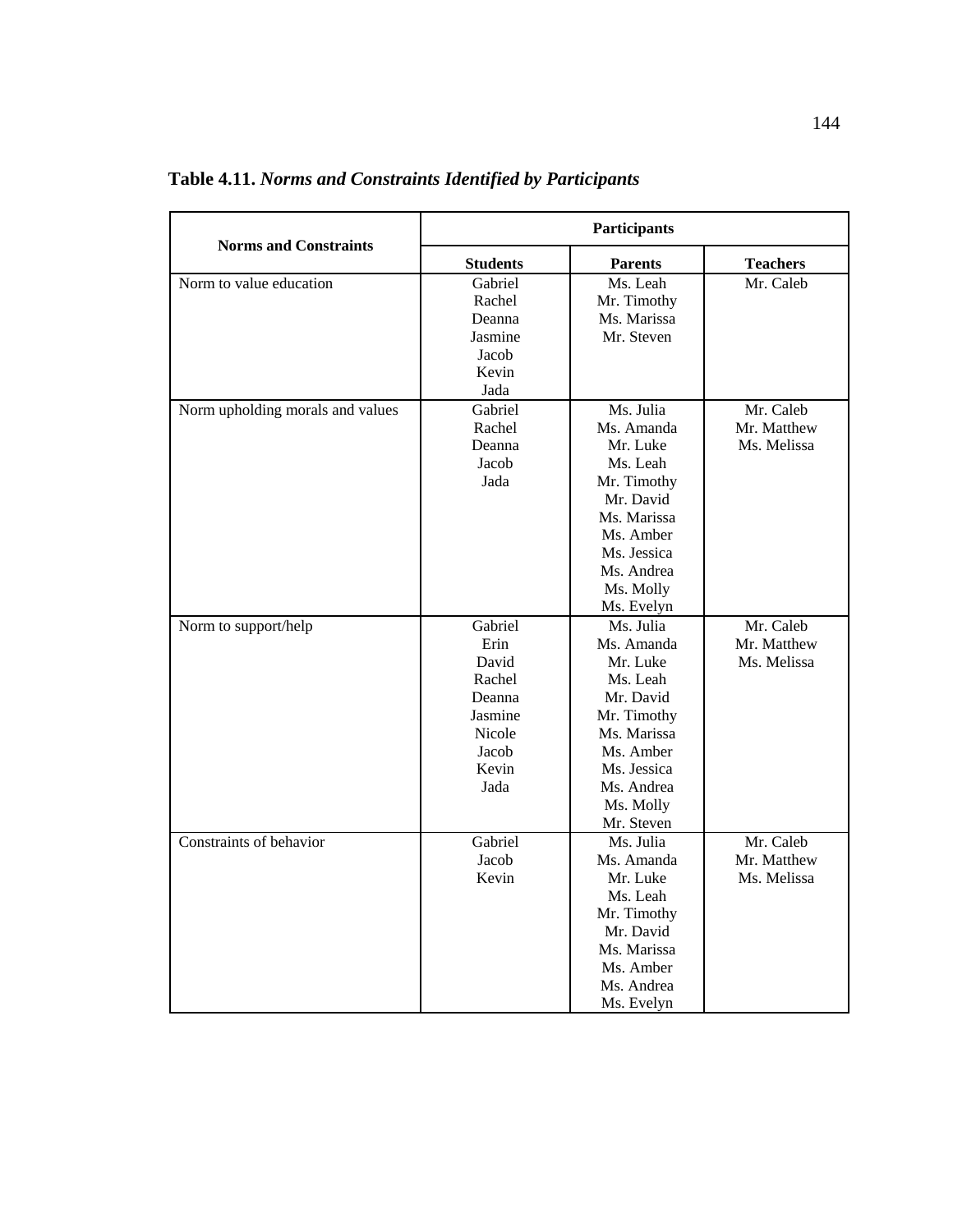Parent Ms. Leah, Student Gabriel's mother, also talks about the role that

community plays in promoting the value of education:

For me, it would probably be my church, because I do attend the Hill Community Church and a lot of the people there that know him would often ask, "Gabriel, how are you doing in school, how's everything going?" I think that would be a big plus for him, just for him to know other people are concerned about his success. We just don't assume your child's going to learn and just from the parent asking. Other people need to be involved as well—we need that reinforcement for others.

Student Rachel explains the effect that the school has on her success in school:

I think it's learned . . . it's learned me that you gotta take the road . . . the path to education to get what you need. It has also taught me that I can achieve anything by reading a book, picking up a pencil, paper, anything.

Student Jasmine offers a similar view about the effect the school has on her success in

school:

 The education process, like I said, without the Hill Community standards and stuff, I wouldn't be . . . what's the word . . . achieving so good, succeeding like I am now, without the teachers and stuff. Their dedication.

Parent Mr. Steven's, Student Jasmine's father, response mirrors the explanation provided

by his daughter:

They're really, really, really attentive to all the students. I mean, they really try to achieve education and they try to make students believe that everything is about education. Achieve everything you can, and get all the knowledge you can, that way you can prosper.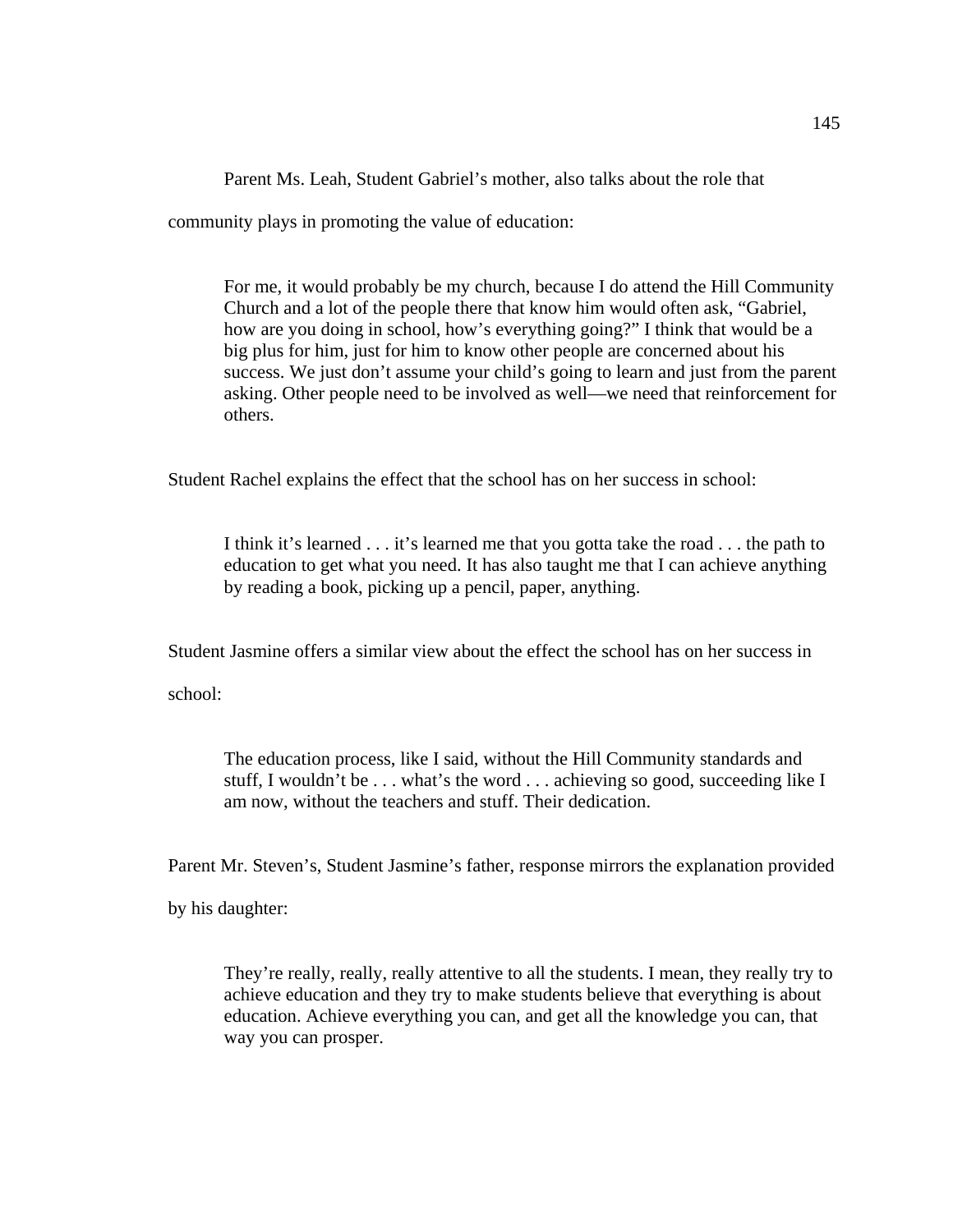The second norm is the norm of upholding morals and values. The research

participants were following questions to gain an understanding of this norm:

- What are the strengths that you see in the community that are special?
- What is the glue that holds the community together?

Student Deanna explains that the strengths of the community and the glue that holds the

community together are the following:

Support, education, religion, that's the basic things.

... I say the elders, because they're the one that started practicing that and they've taught their children and their children and it's all been raised up.

Her mother, Parent Ms. Julia explains why the community has these strengths:

I personally believe it's because of the religious integration in the school, that's my personal opinion. Because there's something that makes parents from all around want their kids to go to that school, because they have a large number of kids going there out of district. And I mean, the kids seem to have . . . I mean, they have . . . they really seem to like to get involved in the religious activities there. It doesn't seem to be looked down on there, or something that's kept real hush-hush, because a lot of schools don't seem to want to deal with that or to integrate any type of religious activities in anything. And then it seems like people are comfortable with discussing it there, in the classroom or wherever.

Student Jacob describes the community in the following: "Mostly it's a Christian-based community, go to church and everything . . ." He also feels that the school has helped in the following ways: "They help me by encouraging me to do the right thing so I won't grow up and get to high school to be a bad student and not . . . and fail all of my classes." Parent Ms. Amanda, Student Jacob's mother, discusses the strengths of the community: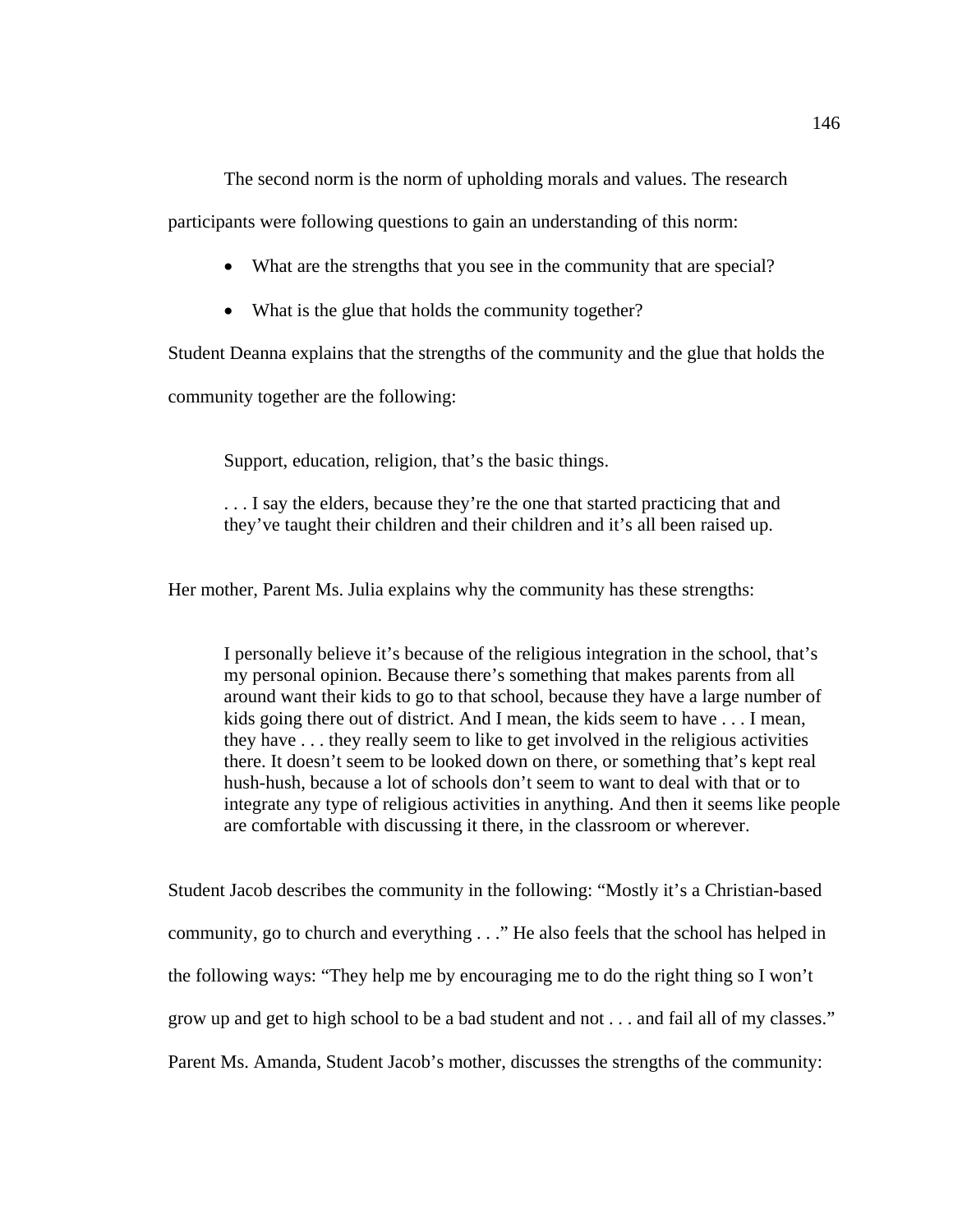Family involvement, I would say church involvement, keeping the kids raised in church. I know a lot of people don't see it that way these days, not when you look around, but you know, that's what I would think it would be, the scripture says . . . and I'm not saying everybody in this community are Christian families, but even if they're not, they're raised with good moral values, and that, you know, goes a long way.

The teachers discuss how the norms of upholding morals and values transition to

when the students enter the high school setting. Teacher Mr. Caleb discusses how other

teachers can see differences in the academic performance and behavior of the students:

Being a former teacher at in the Hill Community and then being able to talk with other teachers from the high school, you know, they say they can tell a difference between students from the Hill Community as opposed to you know, other students. Basically not just in academics, but in the way that they carry themselves—they don't misbehave and cut up as opposed to their other counterparts. I would think it would be the discipline that they have at the school that makes a world of difference.

Teacher Mr. Matthew says the following:

 Most of the times, some of the students that I see or some of the students that my fellow teachers in high school teach, tell me is that the student has no respect. You ask them to sit down and they want to have words with you, they don't want to comply to your wishes. And you even talk to the major school, Purnell, and they can tell you that they notice a difference in the students that come from the Hill Community than the students that come from other schools.

Teacher Ms. Melissa explains the process that is involved when the school and church

partner together for the religious week:

Well our kids, they go over to the church from 1:00 until maybe 2:30, and there are, you know, pastors from different churches that come in and they have a revival. And the kids . . . they let the kids do different things with them that week, like children might sing, some of them do drama, you know, that they . . . some of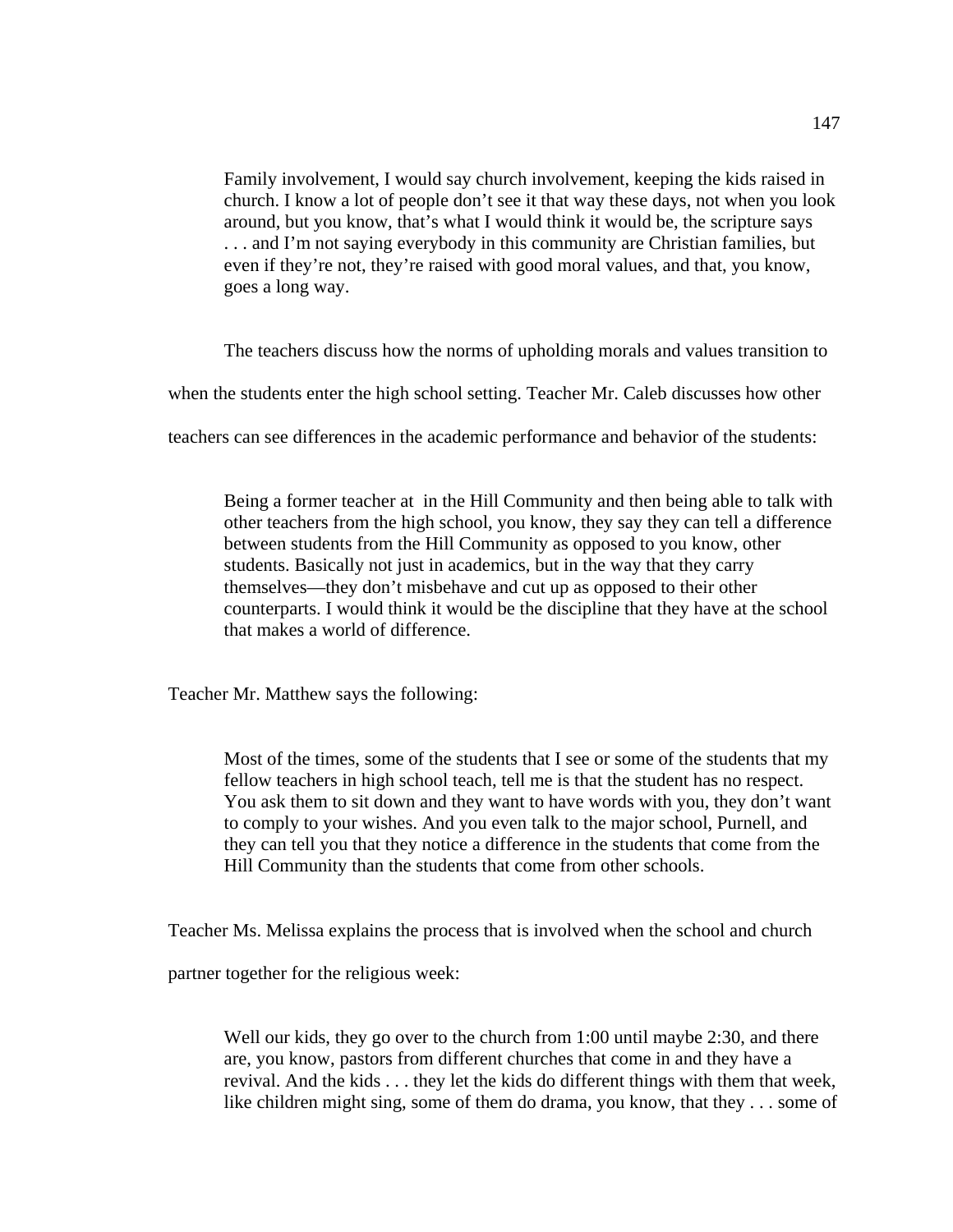them are on drama teams, so they perform their drama. And we have parents that, you know, come out during that time also and participate. And then they also have a . . . later on, after the religious week, the kids go back, like the kids during that time, children who get . . . confess to be saved or whatever during that week, they go back for one day and they have like an incentive-type program, where they have pizza, or pizza and drink or whatever.

The last norm that the research participants talk about is the norm to support/help. The research participants mention a wide variety of ways that they help or offer support to various programs or organizations within the community. The forms of support could involve helping people from the community, participating in various programs, helping others in the school and/or church, etc. For example, Student Erin discusses how the members of the community learn to help themselves and also help others from the community:

They have learned how to help themselves, they've been educated, been able to help themselves out, been able to do stuff on their own.

. . . They help each other out, they wouldn't just leave you alone, they'd help you out, go to other people, ask for help. Because this is a big church community, they go to church all the time, they pray for you and all that. It's pretty cool.

Student Jasmine talks about the ways that the teachers help the students to develop an understanding of the material they are exposed to in the classroom:

Like the ... like if you say you don't understand something, they will go out of their way to tell it . . . tell you in some way that you will understand; they won't leave you hanging or anything, so you will understand it by the end of the day.

Student Rachel offers various examples of the ways that the school helps with different

148

causes: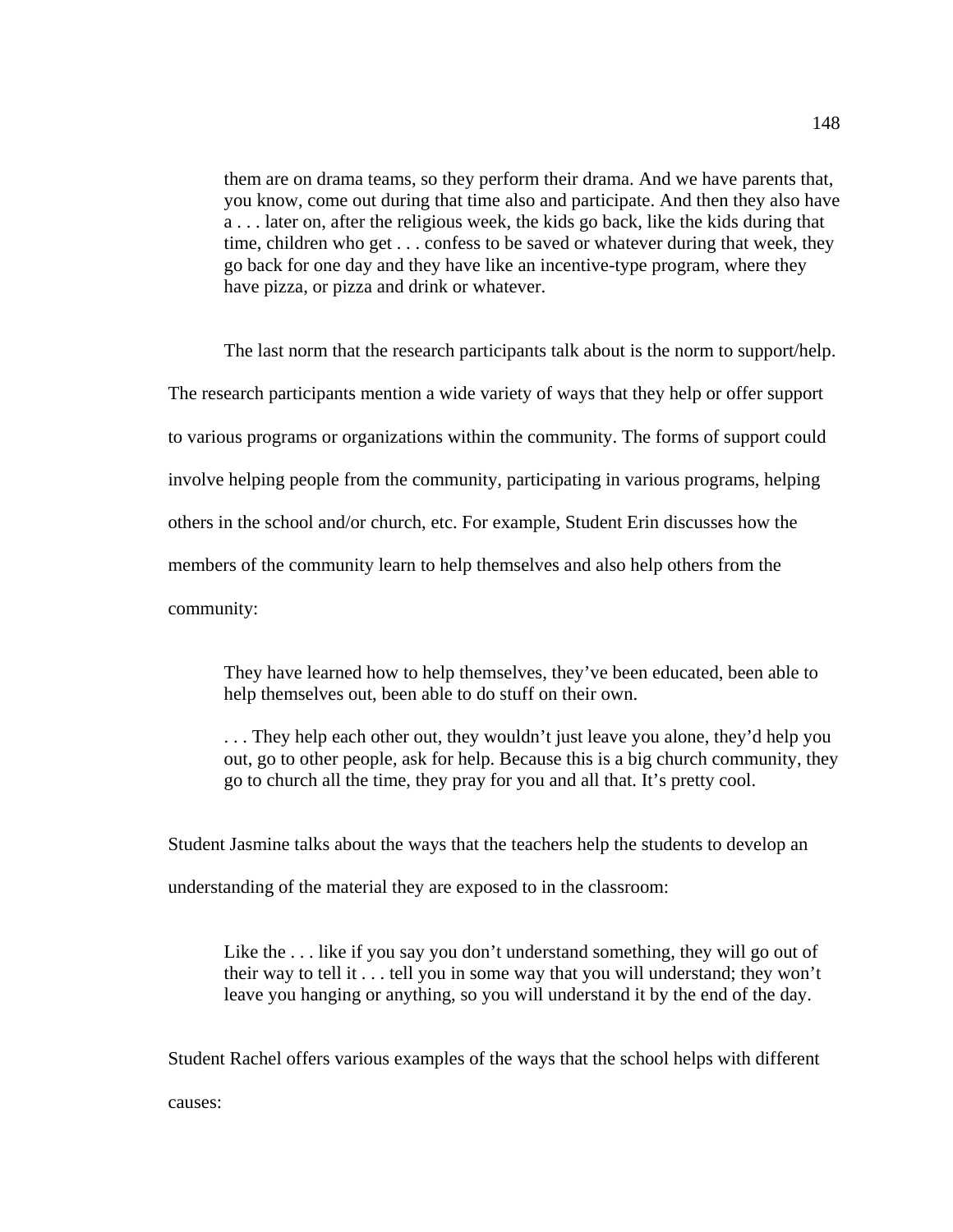They help you, they give you what you need, and they'll explain things to you. This is a very good community I like it a lot.

 . . . They have clean-ups, clean up days, we come out here with that, they have field days with younger children, stuff for . . . Pennies for Patients and stuff like that.

 For Leukemia awareness, Lymphomia, the Beta Club did something for them, and we raised about . . . \$1,700.

When Parent Mr. Joseph was asked why he provided financial support to Camp

Grace, an organization that allows groups of children to participate in various outdoor

and group activities and gain exposure to Christian-based values and principles, he

responded in the following way: "It's the right thing to do and God's gonna bless you for

it." The parents also discuss the ways in which the members of the community support

the school during different school-related functions. For example, Parent Ms. Leah

mentions the amount of the participation from the community:

 The school that he attended, when you have PTA; usually the cafeteria is full and that's very good. So that gives you an idea that the parents are concerned about their children and what's taking place. And I don't think a lot of schools have that, so parents are very involved, very concerned about their children.

 . . . In most things, it's wall-to-wall people. They had May Day this past Friday, and the place was full. And it's normally that way—if you have graduation, if you have a Christmas concert, you have other activities, especially PTA, there is a lot of parental support. Not only just parents, but grandparents, great-grandparents, who attend these programs to see their children.

Parent Ms. Julia also provides examples of the support the community provides to

different school sponsored activities: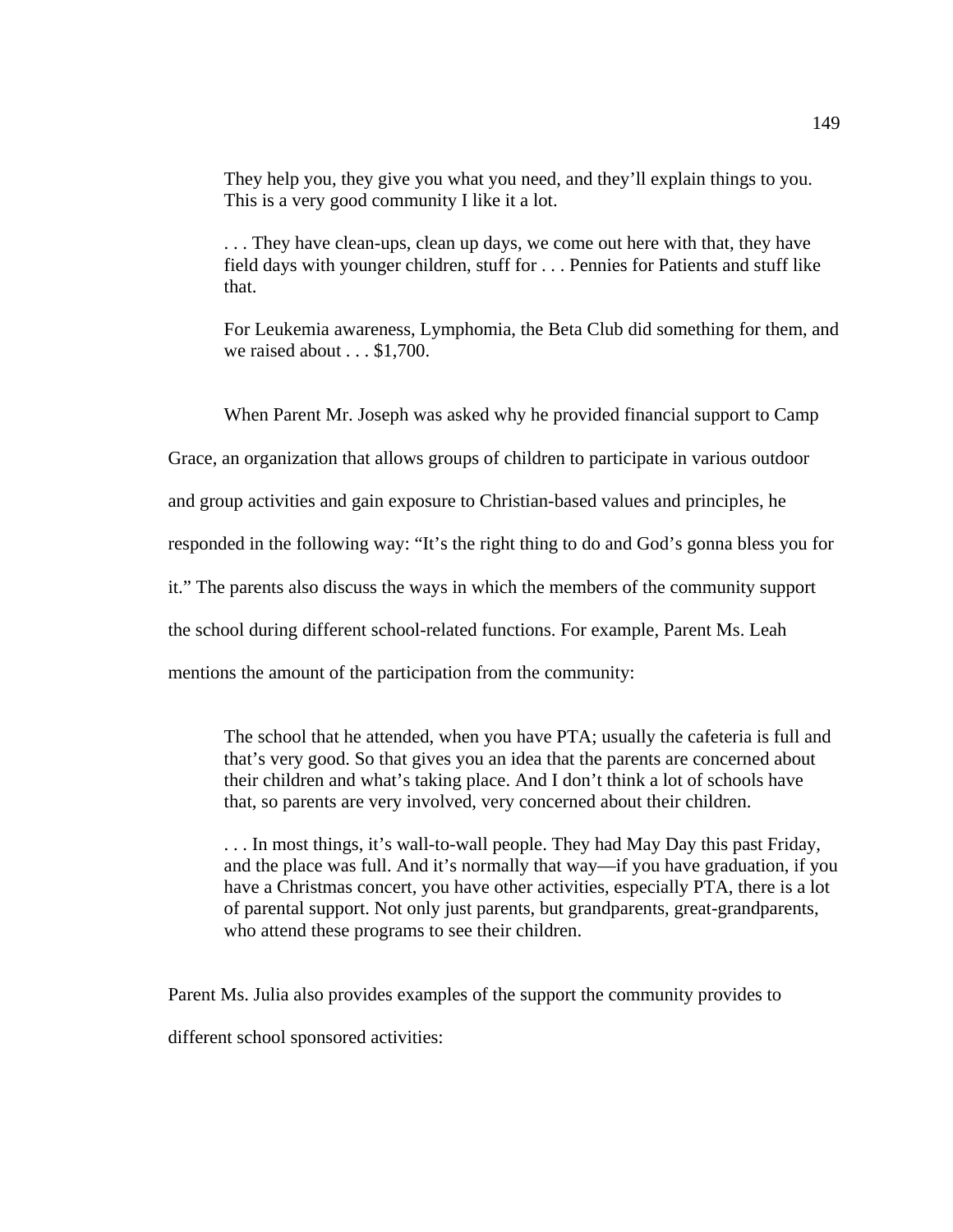Ms. Julia: They really involve the community in everything going on with the school, whether it's clean-up day, the discount night that they have or percentage night that they have at McDonalds. All of their staff, their community, they're really, really involved in everything that they do there. And the parents—it appears—play a major role in the students' lives at the school.

Chavis: I know you're the first person that I've heard mention the discount program at McDonalds, what was that like when they had it?

Ms. Julia: The street . . . road was really backed up because you couldn't even pull in because there were so many people there. The inside and the outside of the school . . . of the McDonalds was packed with people and they really push in the school, the importance of it. They're always encouraging the different activities that they do to bring funds into the school to be able to get other resources for the students there.

Parent Ms. Molly also discusses the support that the community provides to the school by

volunteering their time:

 I think it has a lot of support; there are a lot of volunteers from the community that work in the school. I used to do that some when Byron first started and I had some time to do that and I got to know a lot of teachers and other volunteers and students and all. I think that really makes a big difference.

 . . . I used to volunteer some, I've been too busy lately to do that. I enjoy being able to go out and help with the . . . help other students, since some of those students are struggling with math or reading, we're able to help them a little bit.

Teacher Mr. Matthew discusses how the school responds when participating in various

fundraising activities:

 Um, there are some activities that help the children be successful outside of the school, we are a learning a couple of new programs online, which they can do at home. There's baseball, the sports is still school-related . . . you want something outside of school . . . what they use outside . . . oh. Fundraisers. Fundraisers—our school is large amount of fundraisers. We have candy sales, we have can drives, we have penny drives, just today we collected within 20 minutes . . . well you know the kids have the little boxes to take home—within 20 minutes of going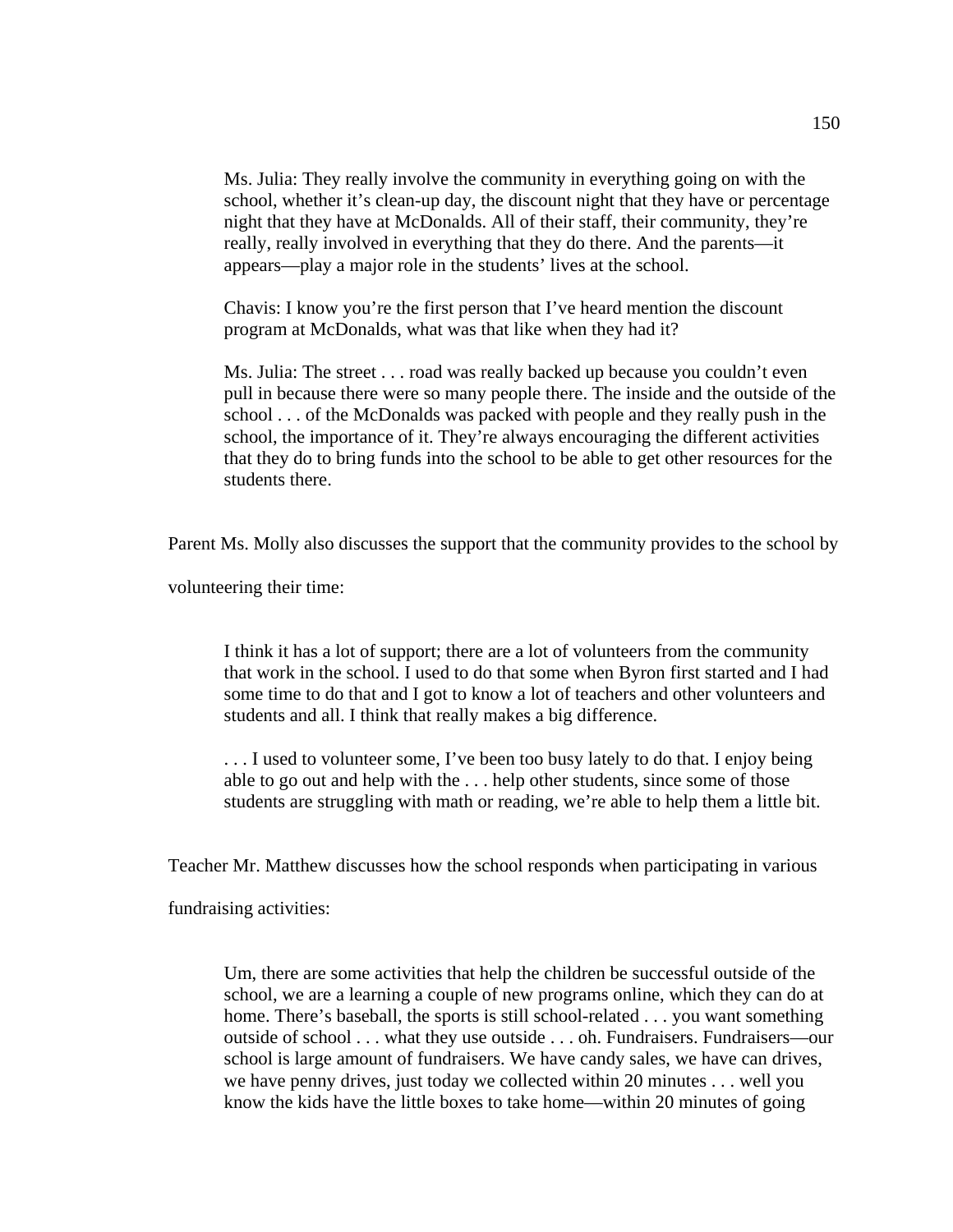around the school, we had collected a four foot by two food by six foot cylinder full of pennies, nickels, dimes, quarters, and two twenty dollar bills. I don't know the amount of money, but I'm pretty sure counting it was an excessive job, and that wasn't even the entire school. Can drives—we collected over 11,000 canned goods in the month of October, November, somewhere around in there. We're currently doing another can drive, coats for the winter, we're still successful with that. Candy sales—we had a large amount of funds raised from candy sales, so those kinds of activities, the kids get into to help support them being better kids, and it gets them out in the community. I mean, they don't always get their own change, they might go and say, "Hey, you got some spare change, some pennies?" they get to talk to their neighbors and they get to talk to other people around their community that they might not have the opportunity to had it not been for that fundraising activity.

The constraint that was identified during the analysis of the research participants'

responses is how the community constrains the behavior of the students to ensure that they are behaving appropriately. Three of the ten students, ten of the fourteen parents and the three teachers discuss the constraints of behavior. Student Jacob explains the behavior that his parents expect him to exhibit when participating in group activities:

They expect me to be respectful and not back talk or be uncooperative and they allow me to work hard and don't be . . . they just don't want me to be unsuccessful in what I do.

Student Gabriel gives a similar response: "They expect me not to be fighting, fussing with whoever's in charge, and causing problems." Parent Ms. Amber discusses how the community is set up to ensure that the children's behavior is constantly monitored to ensure that they are behaving appropriately:

If my child's out in the community, at school, and doing something they're not supposed to be doing, I'm probably going to hear about it—not in a tattle-tale kind of way; in a way that, you know, "I just wanted you to know because I know you'd want to know . . . if it was my child, I'd want to know," that kind of thing.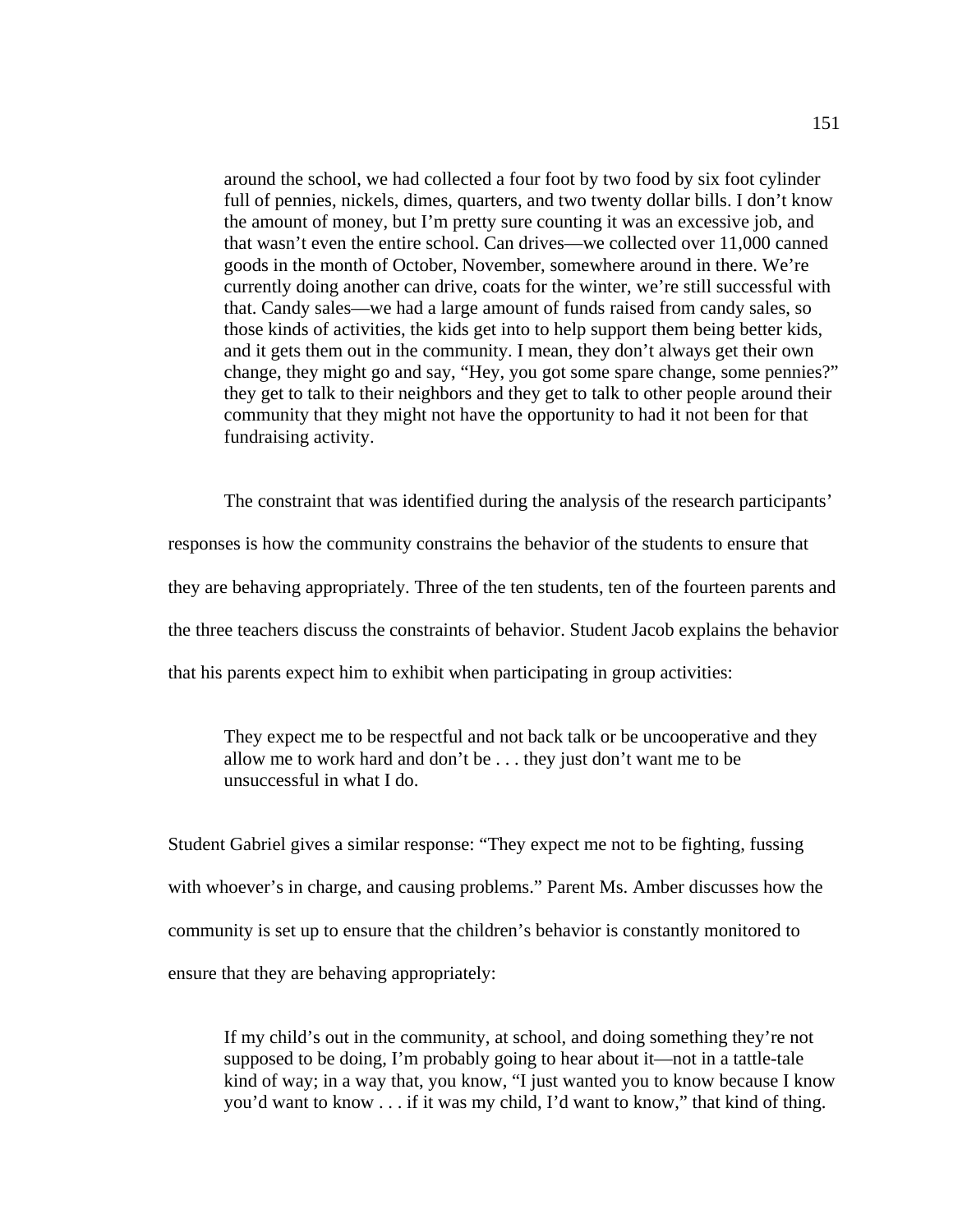So it's always like you have someone looking out for your children and for their well-being.

Parent Ms. Andrea says that the parents are made aware of any issues that may arise with

the child:

 the parents, they're more in . . . to me, they're more involved in the children at school and whatever, and the teachers always call if they have a problem with a child, or if the child's not doing good in a class or whatever. Communication.

Parent Ms. Jessica also discusses how the school still enforces corporal punishment:

Well like I said, corporal punishment, we still do corporal punishment, but the thing about our school is . . . I hadn't seen anybody use it that didn't feel like they needed to, you know what I'm saying? Our parents here are . . . they're involved, you know, if you need our parents, I know they'll come, you know.

Teacher Mr. Matthew explains how parents will also come to the school to monitor the

student's behavior: "I've got parents that come in and just sit with their kid and make

sure that behavior is what it's supposed to be." Teacher Ms. Melissa gives a similar

explanation:

We still—like at the Hill Community, they still do corporal punishment and I think that makes a difference. Then a lot of times, if you call a parent and you're having problems with the child, several parents would come out to the school house right then.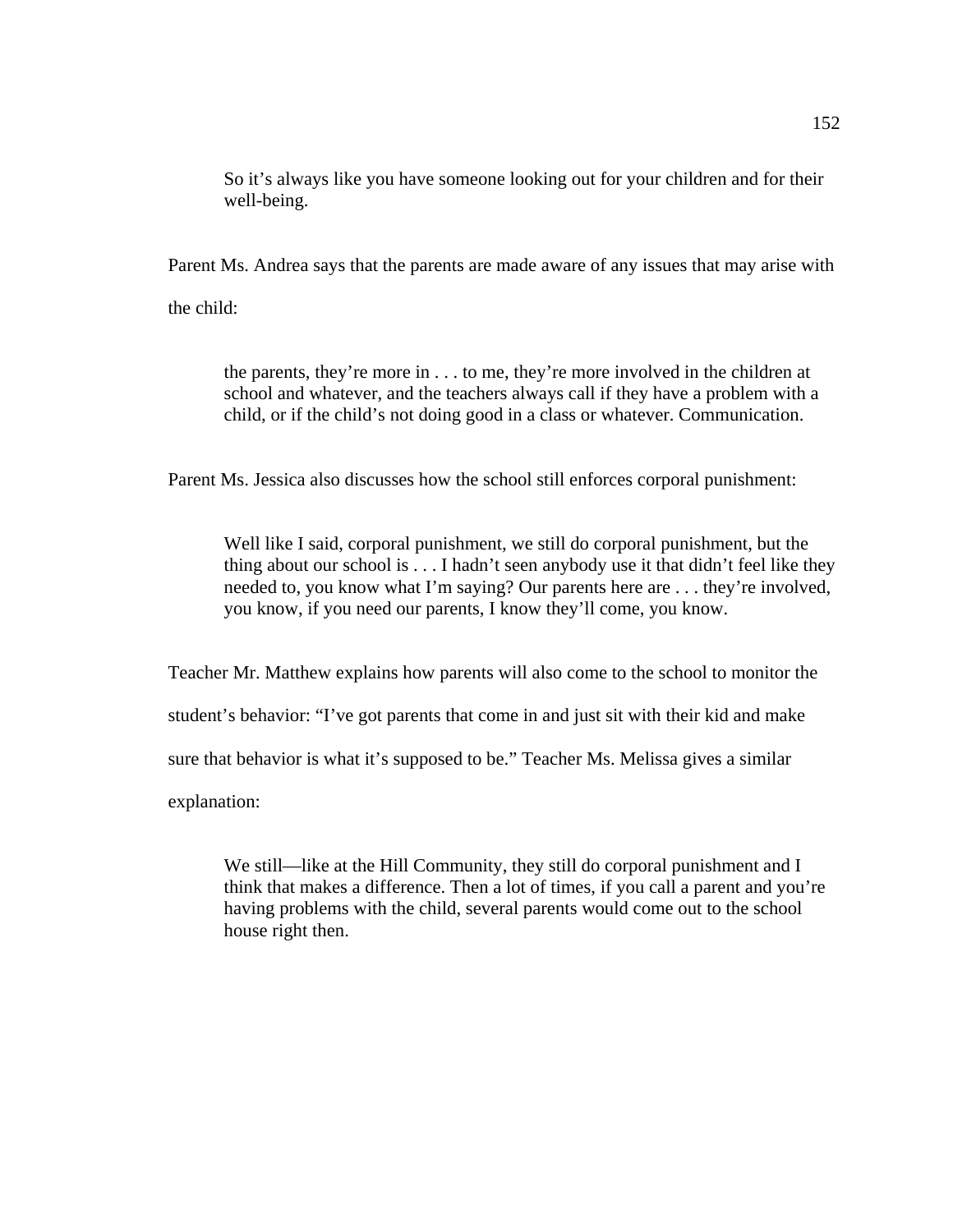## **Summary: Research Question Four**

Themes that emerge during the examination of the community show how the community supports teaching and learning through the utilization of three forms of social capital:

- Level of trust, which can emerge as obligations and expectations.
- Social network utilized to communicate information.
- Norms and constraints that put concerns of group over individual interest.

However, it was necessary to examine the historical sense of community and closure because of the important role they have in the three forms of social capital functioning properly. The Hill Community provides an example of how social capital can become a tool to aid in the success of individuals in the community because of the role that knowing your neighbor plays in the relationships that are developed between the school, the church, and the community.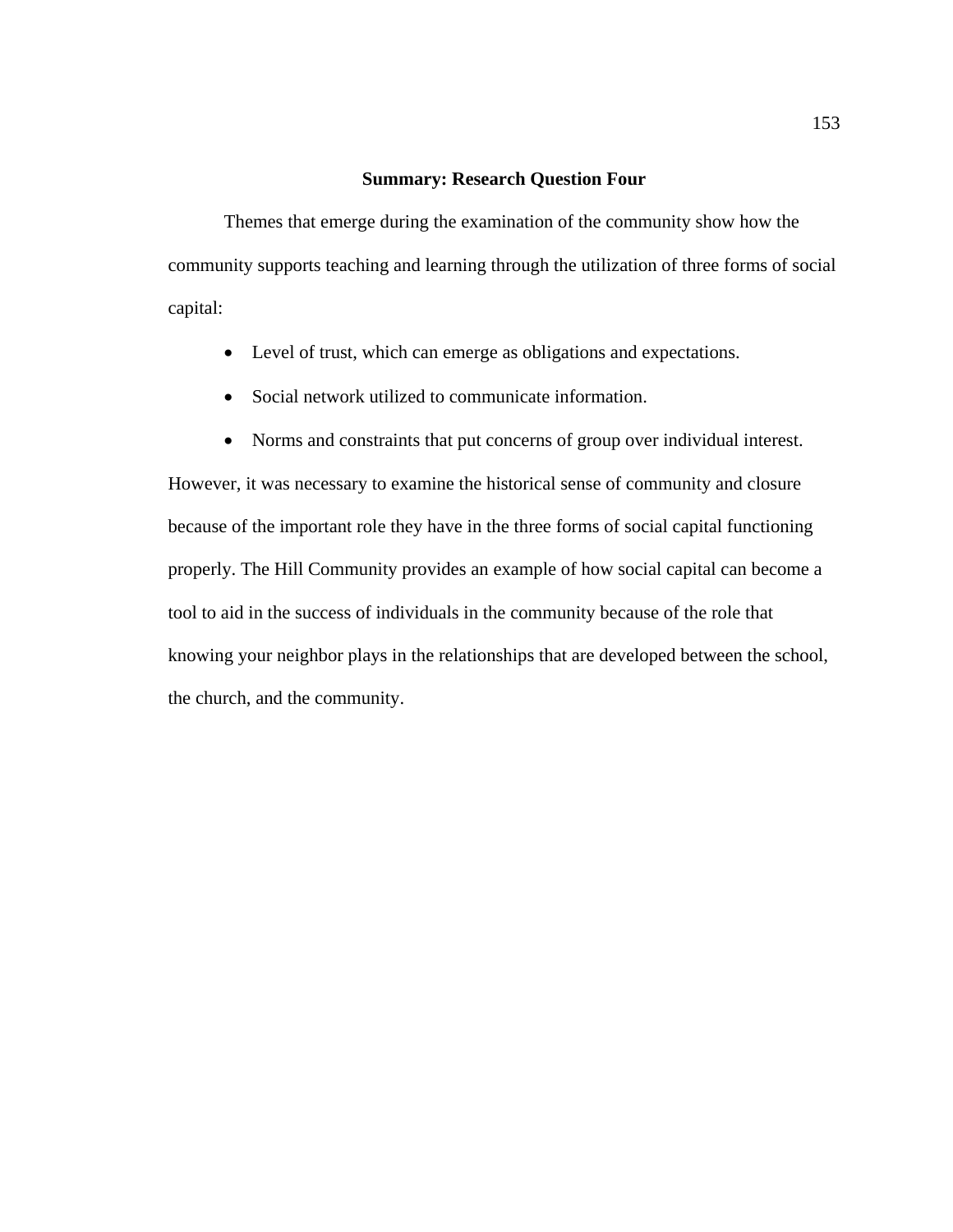## **CHAPTER V**

## **DISCUSSION AND IMPLICATIONS**

### **Overview**

From the results of this study it appears that Lumbee Indian parents, teachers and students within a Lumbee Indian community experience a shared vision of academic success. The purpose of this study is to gain an understanding of the aspects of the community that may influence the academic success of the students, particularly in Algebra One. Therefore, I utilized Cobb and Yackel's (1996) social and sociomathematical norms framework in conjunction with Coleman's (1988) social capital framework to examine the meanings of teaching and learning within a Lumbee Indian community. An instrumental case study was utilized in conjunction with qualitative research methods that involved interviewing students, parents and teachers. Focus groups were also used to collect data to answer the four research questions of this study.

In the Hill Community, the research participants' beliefs about mathematics centered on the linkage that math has to academic success and the successful transition into college and the workplace. Even though some of the parents say they do not possess a high level of mathematical understanding, they have expectations for their students to be successful in mathematics. The social networking system within the community utilizes the three forms of social capital to ensure the academic success of the students. This system involves the establishment of trust between the parents, teachers, and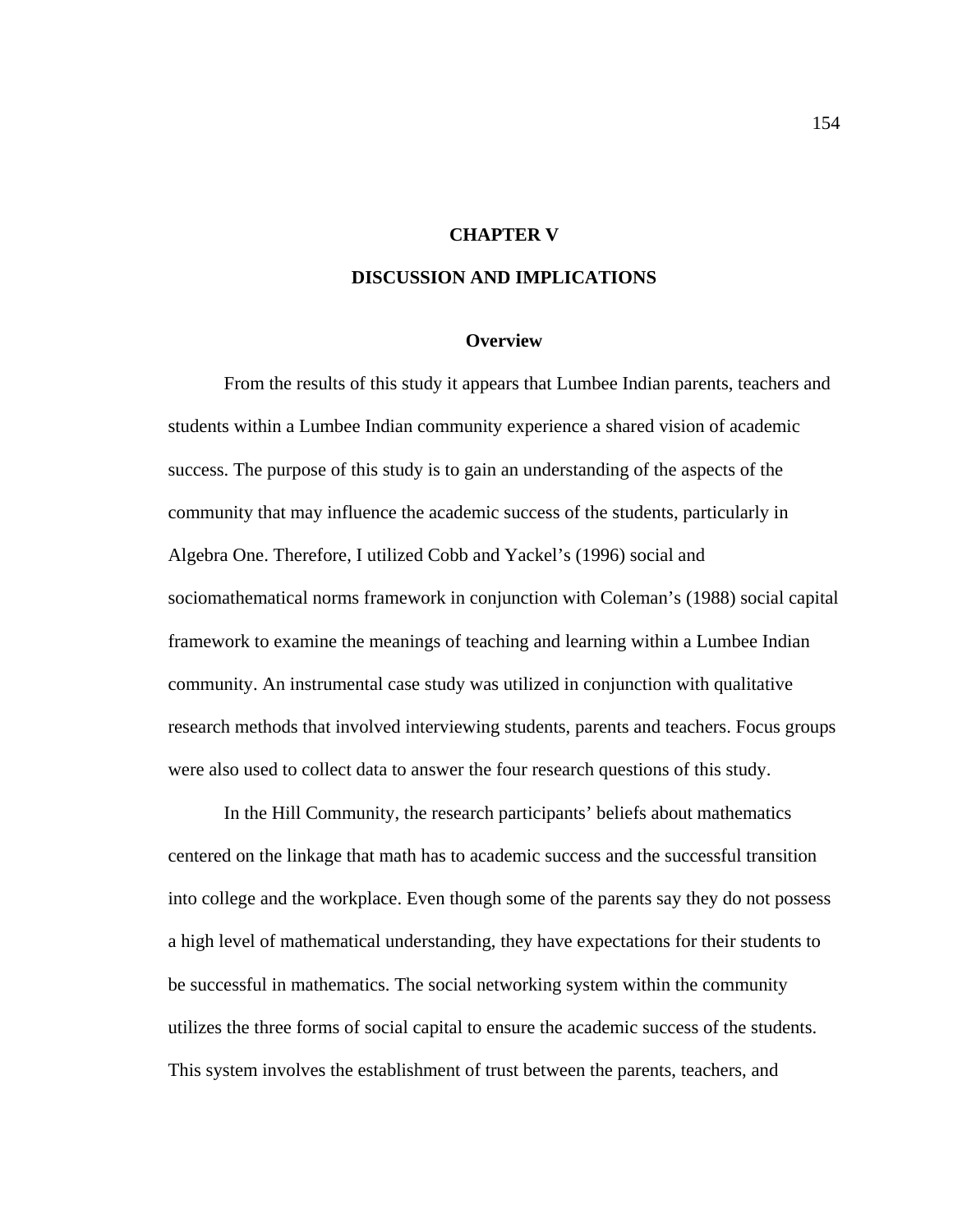students; therefore, the parents and teachers share power with the students to promote academic achievement. In order to maintain the balance of power with the parents and teachers, the students have a responsibility to fulfill the high expectations and obligations put in place by the parents and teachers.

## **Summary of Findings**

This study employs four research questions to gain an understanding of the aspects of the community that influences the academic success of Lumbee Indian algebra one students. The following is a summary of the findings related to the aspects of the community.

## **Research Question One**

What are the meanings of teaching and learning mathematics in a high-achieving Lumbee Indian community that promotes mathematics achievement in the middle grades? This research question used the psychological component of Cobb and Yackel's framework as the tool to analyze meanings of the participants' beliefs about the roles and nature of mathematical activity and the individuals' mathematical beliefs and values. Two major themes were identified: beliefs about the usefulness of math, and meanings of working in groups.

**Beliefs about usefulness of mathematics.** Students, parents, and teachers in the Hill Community agree that the purpose of learning mathematics is that it is useful. Beliefs expressed by the participants about the usefulness included everyday uses of mathematics and the future study of mathematics in relationship to college and careers. Previous research studies report beliefs about the usefulness of learning mathematics (Howley,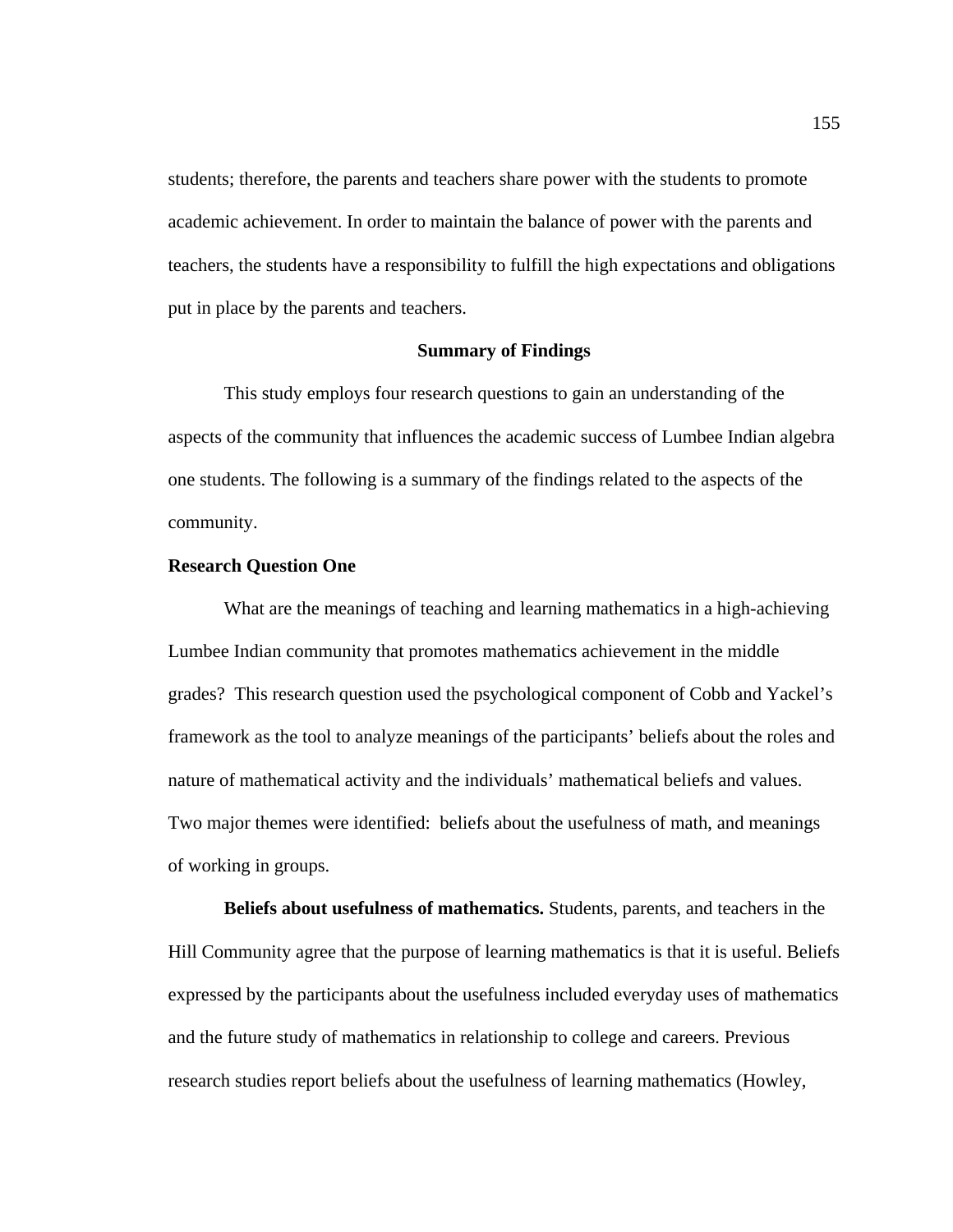Pendarvis & Gholson, 2005; Kloosterman & Cougan, 1994; Kloosterman, Raymond & Emenaker, 1996; Reyes, 1984; Schommer-Aikins, Duell, & Hutter, 2005; Wilkins & Ma, 2003).

 Several researchers report that their research participants recognize the usefulness of mathematics to everyday activities (Howley et al., 2005; Kloosterman et al., 1996). Kloosterman et al. (1996) report how the students discuss the everyday uses of mathematics, such as, shopping, taxes, cooking, sports, and the use of mathematics in technical jobs. Two of the students from their study provide more specific examples of the usefulness of mathematics in terms of farming and the winery business. The subjects in Howley et al. (2005) study discussed the everyday uses of mathematics in relationship to money.

Various researchers also report that their research participants understand the usefulness of mathematics in the future study of mathematics (Kloosterman & Cougan, 1994; Reyes, 1984; Schommer-Aikins, Duell & Hutter, 2005; Wilkins & Ma, 2003). A clearer understanding of the importance of mathematics to future academic goals after high school is important for students as they make decisions about how much mathematics to take in high school (Kloosterman & Cougan, 1994; Reyes, 1984). Reyes (1984) states that even when students do not like taking mathematics courses, they make the decision to take three to four years of mathematics because of the importance that it has on their future academic or career goals. Students who lack an understanding of the relevance of mathematics to these future goals often drop out of mathematics in high school and often limit the options they have for the future. Wilkins and Ma (2003) also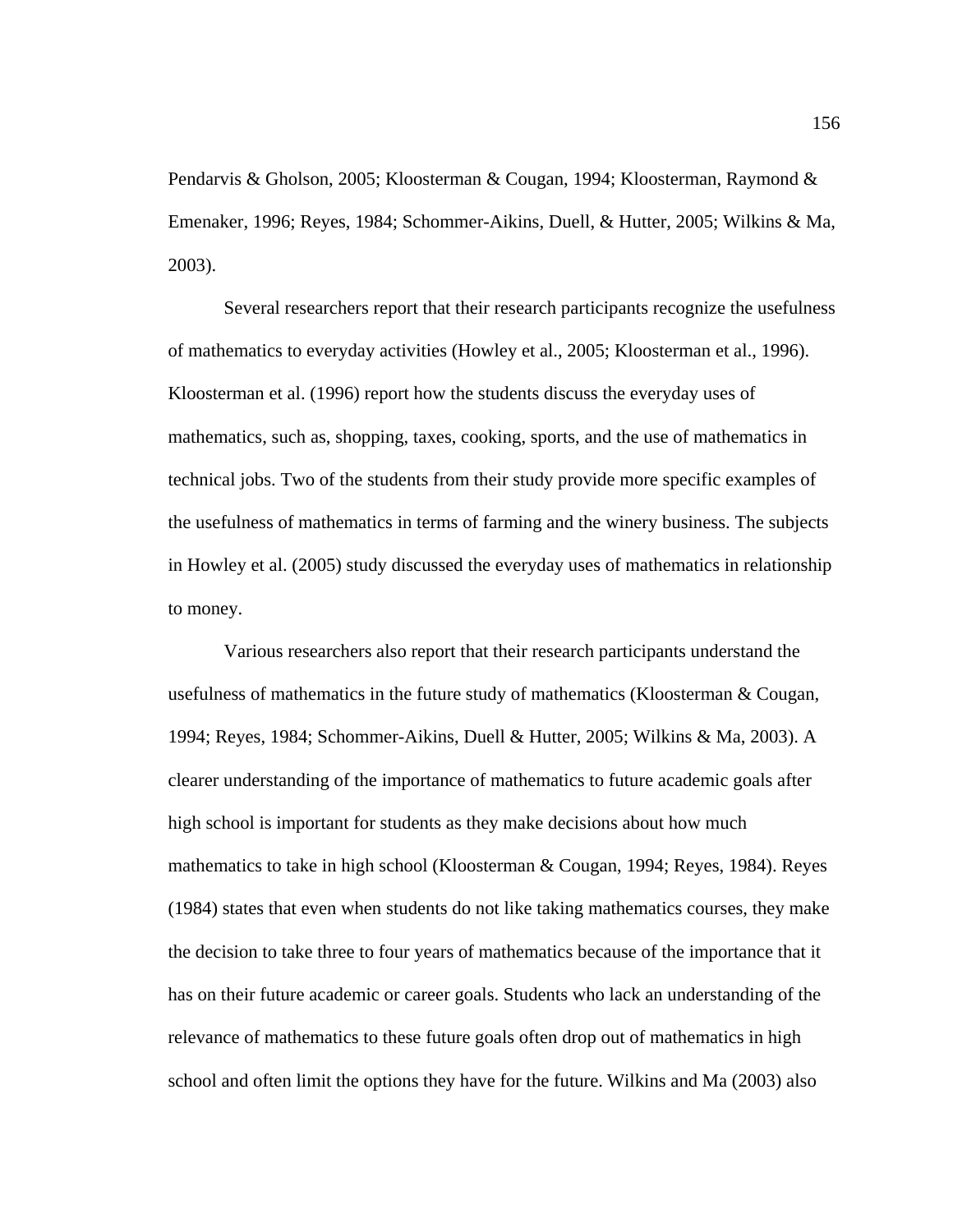indicate that student beliefs about the usefulness of mathematics influences whether students take more mathematics courses in high school. Schommer-Aikins et al. (2005) expand the concept of the usefulness of mathematics and found if middle school students do not feel that mathematics is relevant to their lives, they are reluctant to spend the time or energy necessary to be successful at it.

Furthermore, several researchers report that their research participants value the usefulness of mathematics to their projected careers (Howley et al., 2005; Schommer-Aikins et al., 2005; Wilkins & Ma, 2003). Wilkins and Ma (2003) determined that the students who had a strong awareness of the importance of mathematics to their career goals could have an impact on the number of mathematics courses taken in high school. Results from their studies also indicate that parents who view mathematics as important to academic and career success often transfer this belief onto their students. Howley et al.'s (2005) findings revealed that students believe that mathematics is necessary in order to obtain success in a career. Several of the students equate success within the acquisition of mathematical knowledge; therefore, they pursue mathematics because of the impact that it has on their ability to obtain good jobs.

Students, parents and teachers in the Hill Community also express beliefs about the usefulness of mathematics to everyday activities, and the future study in mathematics including college, and careers. One of the strengths of the community in this study is that the members share the same meanings of the usefulness of mathematics (Cobb & Yackel, 1996). Prior studies support the research findings of this study about the research participants' beliefs about the usefulness of mathematics because of the students' ability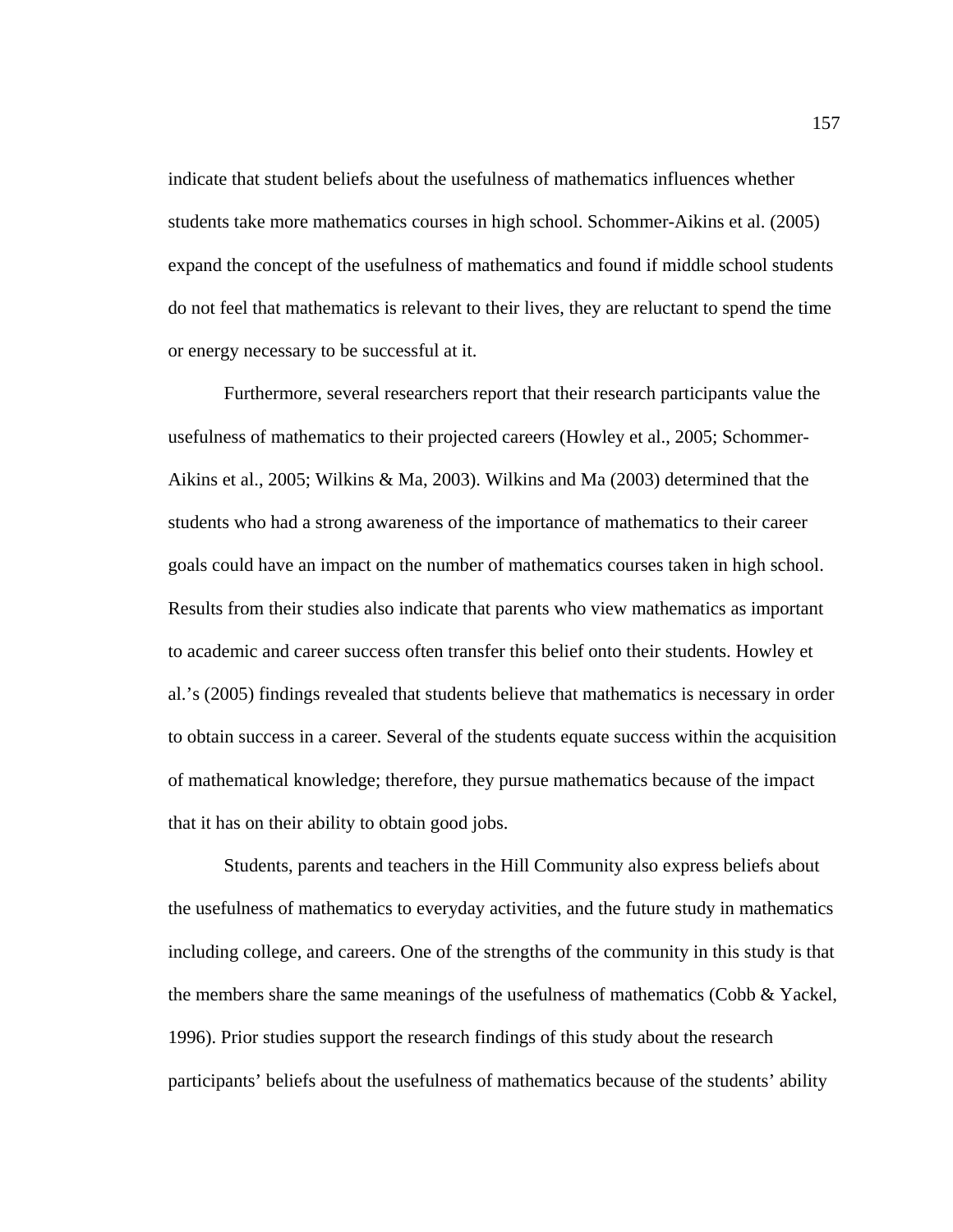to articulate the everyday uses of mathematics and they are able to identify examples of the usefulness of mathematics to specific careers. Previous research also supports the findings of this study because the students' understanding of the importance of mathematics on academic and career choices influence the amount of mathematics that the students took at the high school level and parents transfer beliefs about the importance of mathematics onto their students.

**Beliefs about working in groups**. Students in the Hill Community agree that they should work together to learn mathematics. Beliefs expressed by the participants about working cooperatively to learn mathematics included: the group can help the student understand the problem, offer different solution strategies, and check to ensure that the strategies the student uses are correct. Previous research studies report beliefs about the working together to learn mathematics (Kysh, 1998; Mevarech & Kramarski, 1997; Nattiv, 1994; Webb & Mastergeorge, 2003; Webb, Troper & Fall, 1995; Wood, Cobb & Yackel, 1991).

Several researchers report that their research participants help other students understand how to solve the problems when working cooperatively in a group (Nattiv, 1994; Webb & Mastergeorge, 2003; Webb, Troper, & Fall, 1995). Webb and Mastergeorge's (2003) findings indicate that students who received a high-level of help and also sought explanations to ensure an understanding of the problems were highly successful when completing posttests. The same students also provided a high-level of help to others by offering explanations to their peers when necessary and acquired the ability to solve problems independently. Webb et al. (1995) determined that students who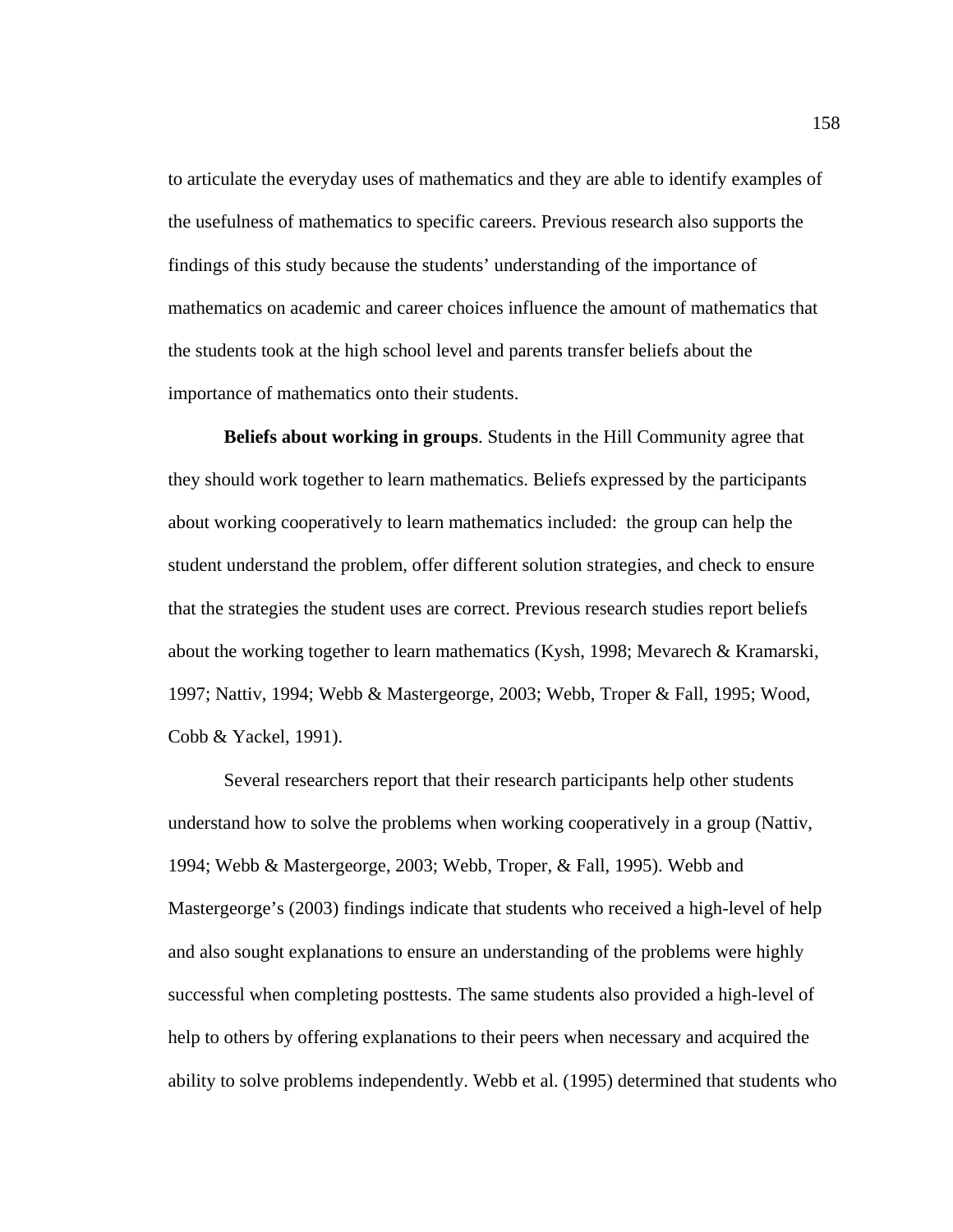use the explanations of others to create their own mathematical understandings are better able to resolve inconsistencies about the solution process. They are also able to develop an understanding of how to solve the problems. Giving and receiving explanations that aid in students' mathematical understanding has a positive influence on their success in mathematics (Nattiv, 1994).

Prior studies also discuss how the research participants help others by offering different solution strategies when working together to learn mathematics (Mevarech & Kramarski, 1997; Wood, Cobb, & Yackel, 1991). Wood et al. (1991) results indicate that when students work collaboratively, they are able to utilize the process to openly communicate about how the solve mathematics problems. During the collaborative process students offer various solution strategies, explain and justify their ideas, and resolve the differences in the various explanations offered. Mevarech and Kramarski's (1997) findings indicate when group members work cooperatively to solve mathematics problems and focus on developing a better understanding of concepts; students are given opportunities to realize that there are various ways to solve mathematics problems.

Various researchers also report the belief that working in groups while learning mathematics enables students to check to ensure that the strategies other students use are correct (Kysh, 1998; Mevarech & Kramarski, 1997). Kysh's (1998) study of students working in groups in an Algebra classroom determined that students who work cooperatively take longer in solving problems due to member checking. The members of the cooperative group also seem to value the input of the various students within the group. Mevarech and Kramarski (1997) findings also indicate that cooperative groups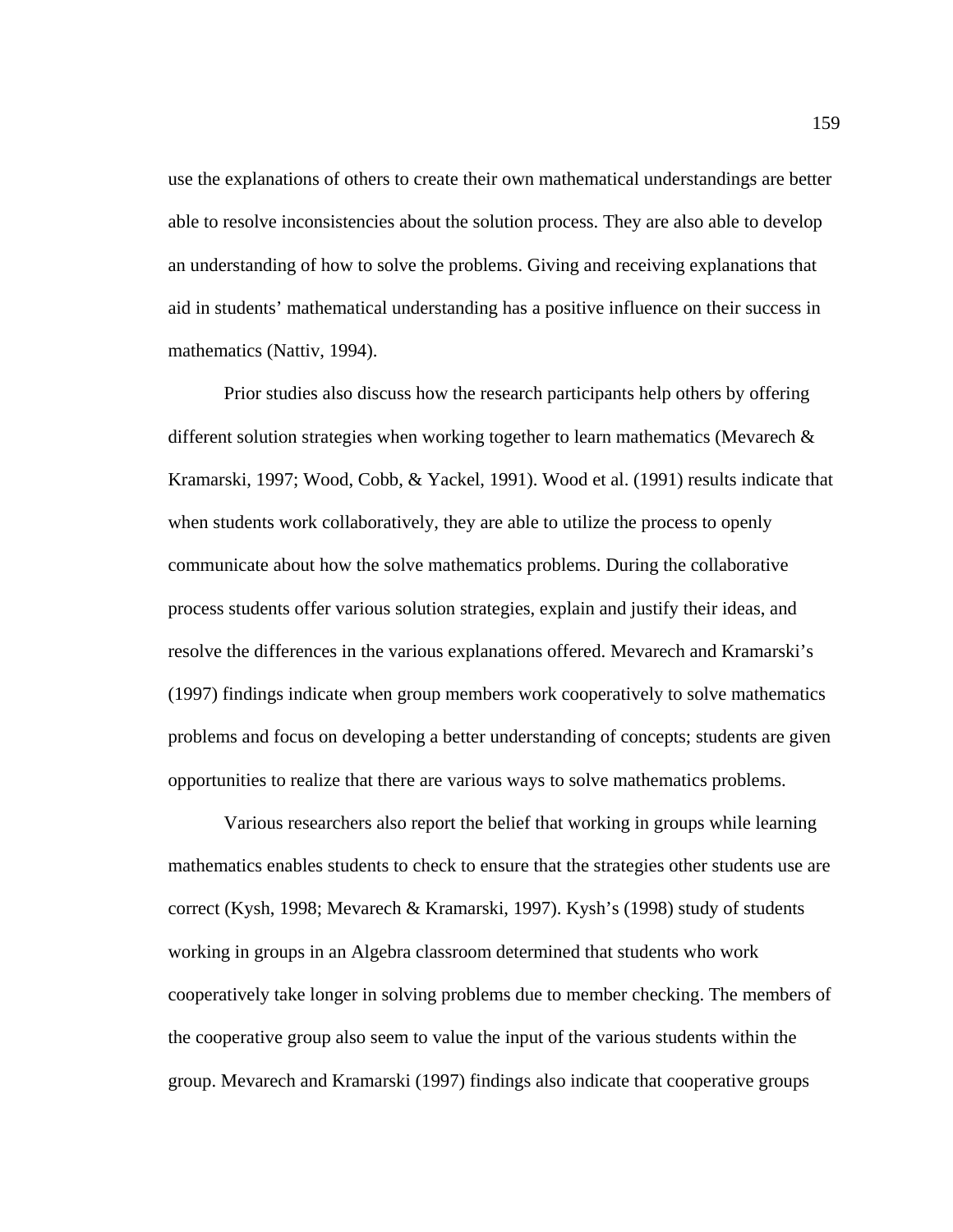work at resolving differences in solutions while encouraging each other to look at problems in new ways.

Students in the Hill Community share the same meanings about working together to learn mathematics. Previous research findings mirror the findings of this study because the group members exhibit the following behaviors: explaining their reasoning to other group members, being willing to listen to other group members ideas if it differed from their own, asking questions of the group if they did not have the appropriate understanding of the concepts, and a willingness to take a longer amount of time on the problems so they could address differences in various group members' interpretations of the problems.

The students, parents, and teachers in the Hill Community share beliefs about the usefulness of mathematics and beliefs about working together to learn mathematics. Previous findings (Howley et al., 2005; Kloosterman & Cougan, 1994; Kloosterman et al., 1996; Reyes, 1984; Schommer‐Aikins et al., 2005; Wilkins & Ma, 2003) support the research findings of this study about the beliefs of the usefulness of mathematics. Additionally, previous studies including the work of Kysh (1998), Mevarech and Kramarski (1997), Nattiv (1994), Webb and Mastergeorge (2003), Webb et al. (1995), and Wood et al. (1991) mirror the findings of this study concerning the importance and benefits of working together to learn mathematics.

## **Research Question Two**

 How do the meanings of mathematical teaching and learning emerge during an examination of the community? This research question used the social component of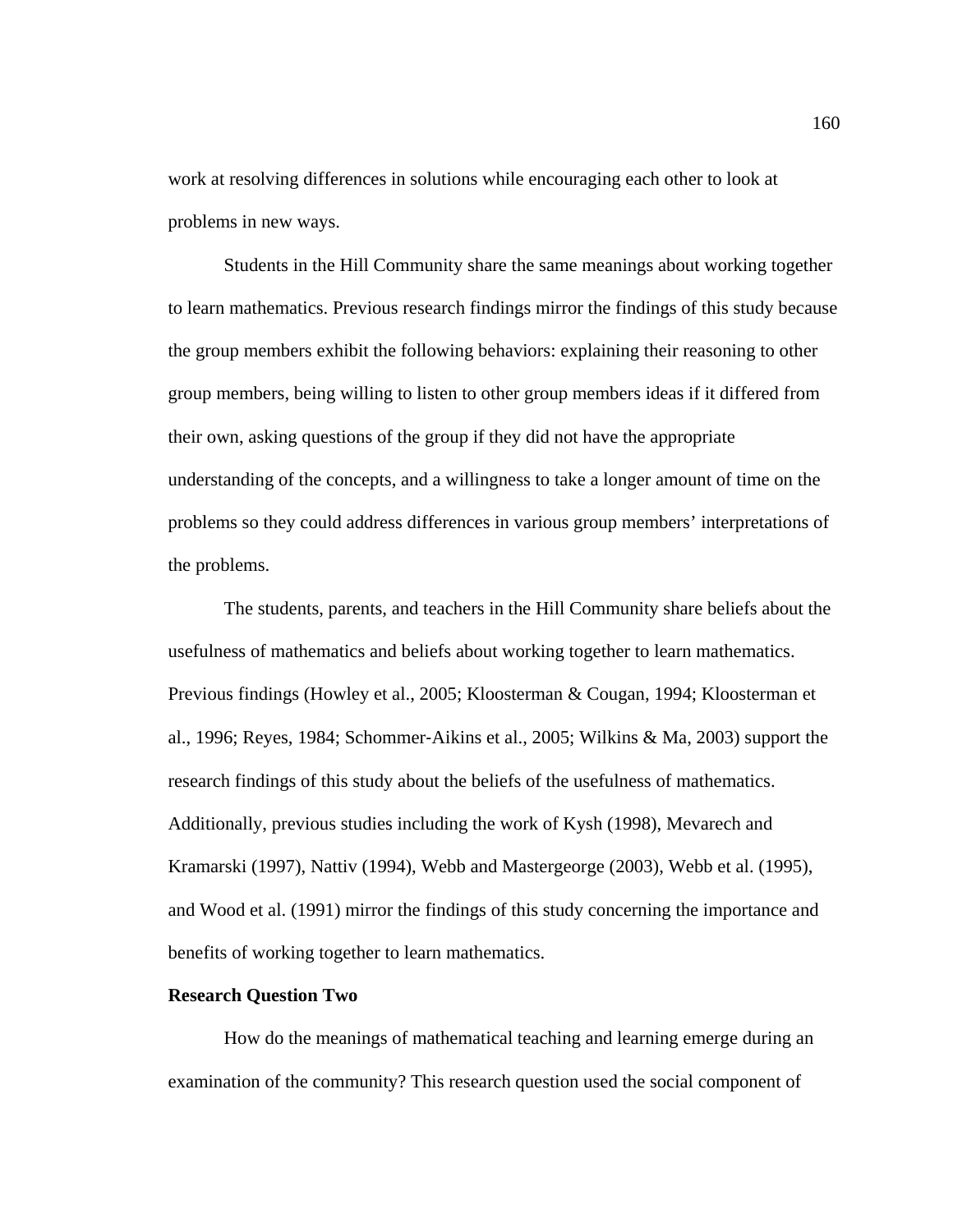Cobb and Yackel's (1996) framework as the tool to analyze patterns that emerge during participation in the classroom activities. Two major themes were identified: classroom social norms and sociomathematical norms.

**Classroom social norms.** Students, parents, and teachers in the Hill Community discuss classroom social norms that are the various activities and patterns of behaviors that materialize during the classroom interactions. Classroom social norms identified by the participants about mathematics teaching and learning included: questioning and trying to understand explanations of others and resolve differences in interpretations, agreement that students are expected to explain and provide the reasoning and the rationale for solutions, technology as a tool, and partners in learning. The current study is unique because of the insight that is provided by discussing the parents' perspectives of the interactions that take place within the mathematics classroom. Previous research studies report the classroom social norms about mathematics teaching and learning; however, they do not address the parents' perspectives of the interactions within the classroom (Cobb & Yackel, 1996; Depaepe, De Corte & Verschaffel, 2007; Goos, 2004; Hershkowitz & Schwarz, 1999; Lehrer & Shumow, 1997; Pierce & Ball, 2009; Wood, Cobb, Yackel, & Dillion, 1993).

 Several researchers report that their research participants establish questioning and trying to understand explanations of others and resolve differences in interpretations (Cobb & Yackel, 1996; Depaepe et al., 2007; Goos, 2004; Wood et al., 1993). The subjects in the Depaepe et al. (2007) study were able to understand differences in interpretations by recognizing that problems can be solved using different methods and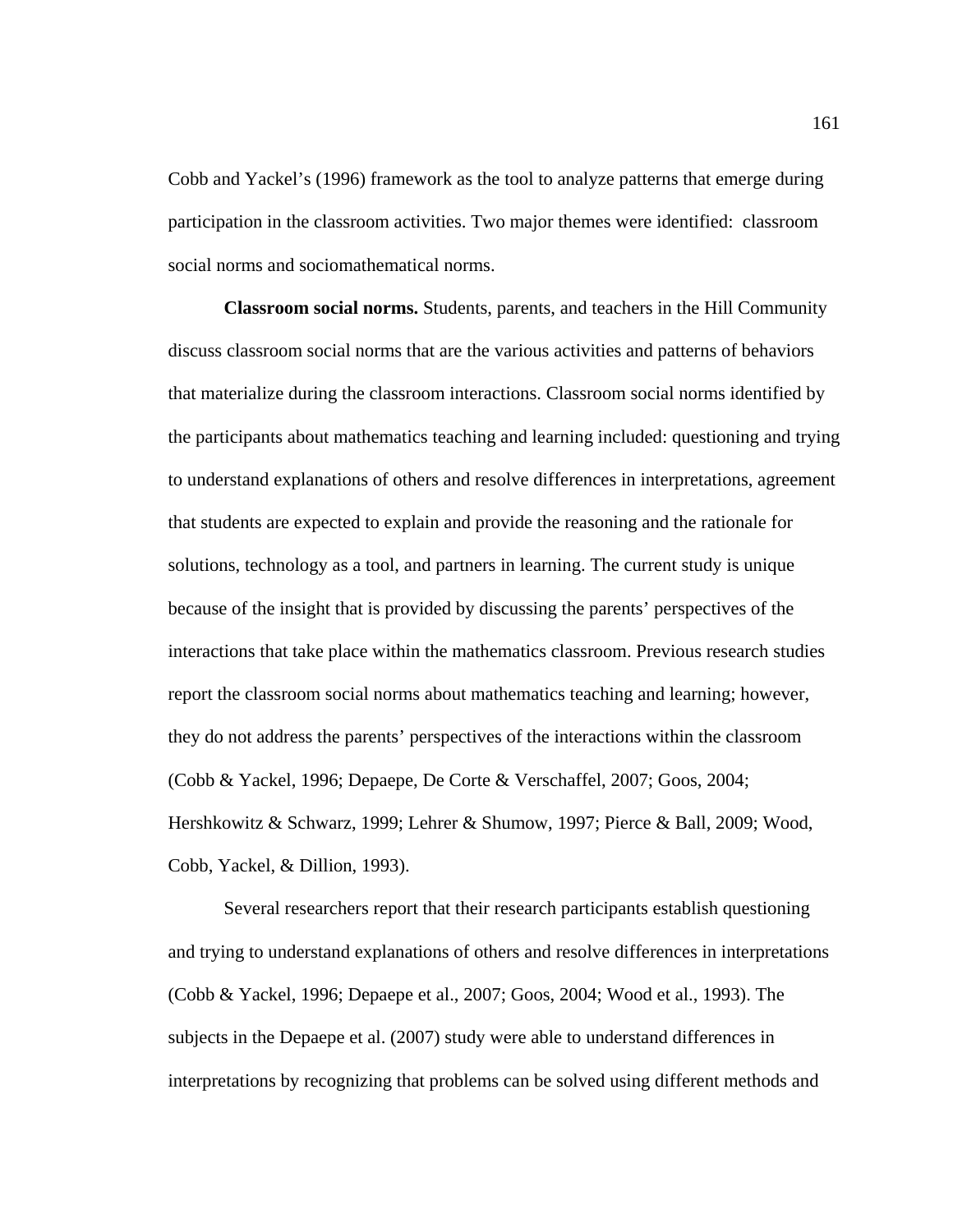the importance of trying to understand the explanation of others. Wood et al. (1993) examined the interactions between students in small groups during the problem solving process in a mathematics classroom. When the students try to understand the explanations of their group members, they may question others' explanations, ask for clearer understanding of their explanations and determine whether they agree or disagree. All of these findings support the beliefs of the Hill Community research participants of the social norms of the mathematics classroom.

 Various researchers report technology as a classroom social norm (Hershkowitz & Schwartz, 1999; Pierce & Ball, 2009). According to Hershkowitz and Schwartz (1999) computerized tools, such as, graphing calculators and computer software allow students to represent particular concepts and perform particular task to develop a better understanding of material. Hershkowitz and Schwartz say, "Whatever the tools, they allow the establishment of practices and the taken-as-shared basis for mathematical communication in explanations and justifications" (p. 151). Pierce and Ball's (2009) study examined mathematics teachers' views on technology use. The majority of the subjects in the study reveal the technology can be used as a tool to help students expand their understanding of mathematics, a view held by the Hill community research participants.

Students, parents and teachers in the Hill Community identified specific classroom social norms that support mathematics teaching and learning. One of the strengths of the community in this study is that teachers and students work together to ensure that students are participating in the classroom interactions. This in turn supports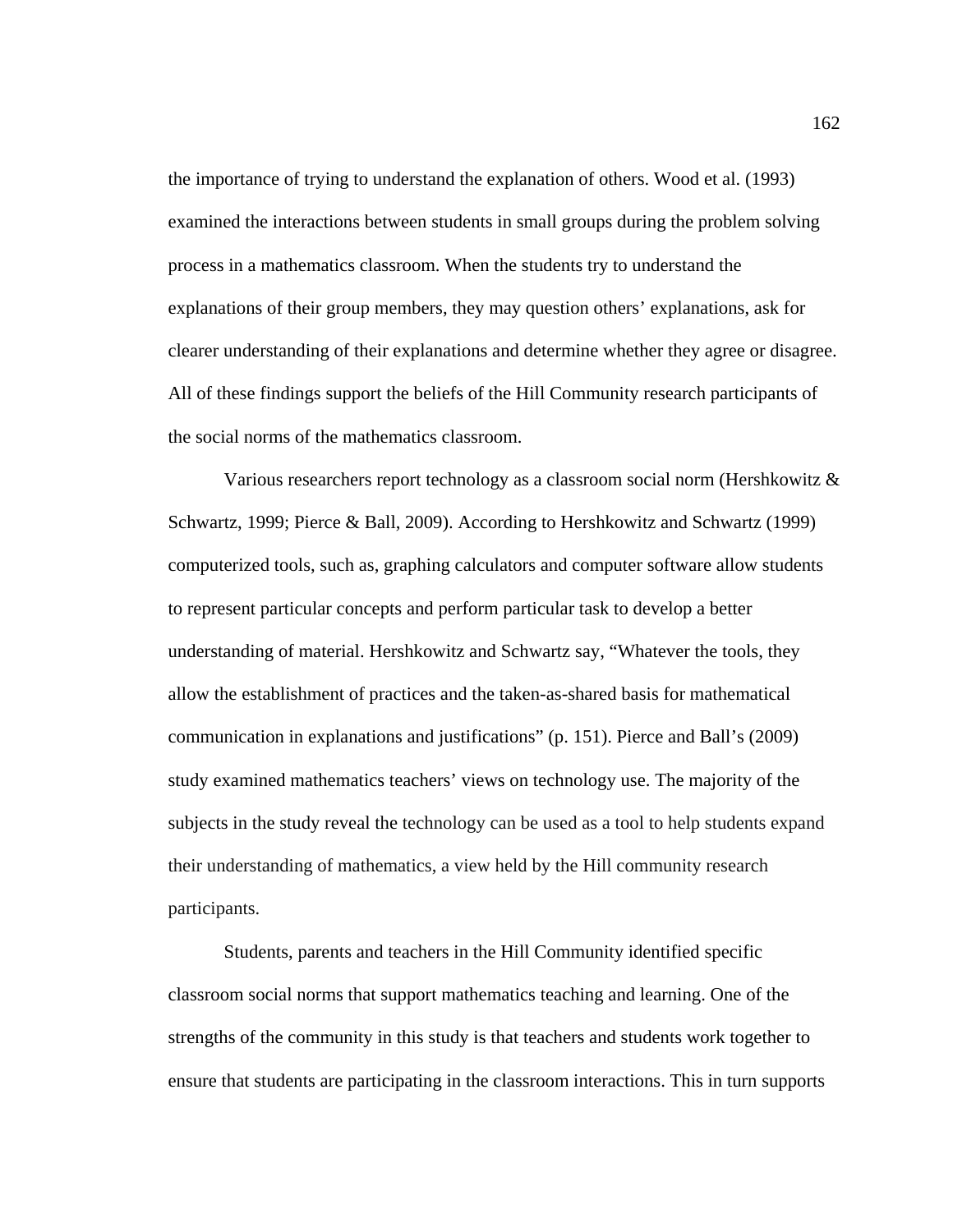students in the development and understanding of the concepts encounter within the classroom. Prior studies about classroom social norms support the research findings of this study.

**Sociomathematical norms.** Students, parents, and teachers in the Hill Community discuss sociomathematical norms that are the interactions that develop when students offer a variety of justifications to different mathematical solutions. The sociomathematical norms identified by the participants in my study about mathematics teaching and learning included: (a) the importance of developing the right interpretations of the material, (b) the use of appropriate/correct strategies, and (c) the acceptance of multiple solution strategies. Previous research studies that relate to my findings report on the sociomathematical norms about mathematics teaching and learning (Hershkowitz  $\&$ Schwarz, 1999; Kazemi, 1998; Kazemi & Stipek, 2001; McClain & Cobb, 2001a, 2001b; Yackel, 2001; Yackel & Cobb, 1996).

 Several researchers identify the importance of developing the right interpretation of the material and using appropriate/correct strategy as a sociomathematical norm (Kazemi, 1998; Kazemi & Stipek, 2001; McClain & Cobb, 2001a; Yackel, 2001; Yackel & Cobb, 1996). Numerous researchers report the acceptance of multiple solution strategies, which the researchers identified as different mathematical solutions (Kazemi, 1998; McClain & Cobb, 2001a, 2001b; Yackel & Cobb, 1996).

Students, parents and teachers in the Hill Community identified specific sociomathematical norms that support mathematics teaching and learning. One of the strengths of the community in this study is that teachers seem to provide support to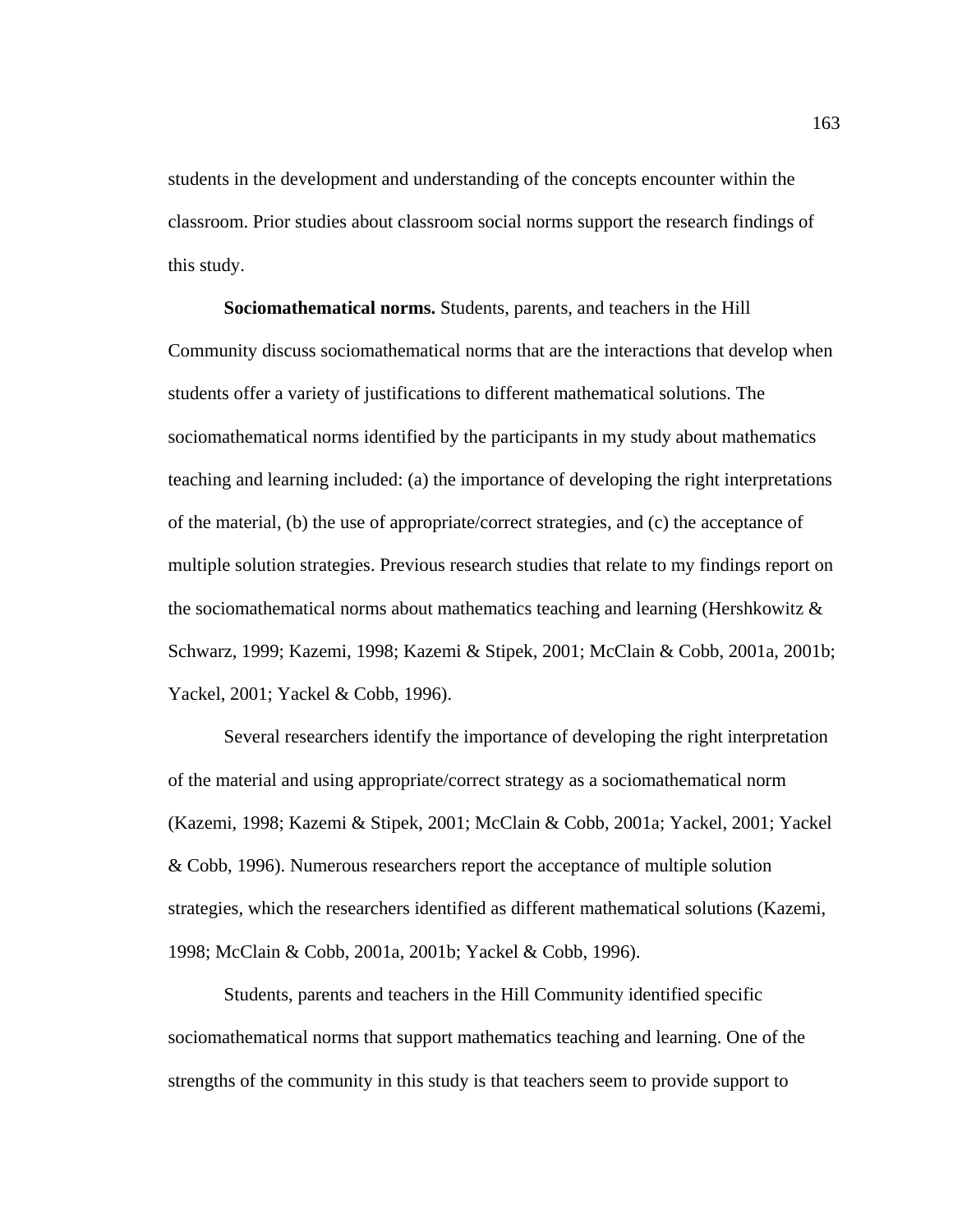students by guiding them through the problem solving process and monitoring the steps and strategies that students employ to solve the problems. In this community the sociomathematical norms emphasize the value of allowing students to use multiple approaches to solve problems; however, the teachers' makes certain the interpretations and strategies employed are mathematical appropriate and correct. Previous studies about sociomathematical norms support the research findings of this study because the researchers identified the following norms: importance of developing the right interpretations of the material, using an acceptable strategy and allowing different solution strategies.

 The students, parents, and teachers in the Hill Community share the beliefs about what constitutes being a student within the classroom community. Prior studies support this study's findings concerning the role effective social norms and sociomathematical norms serve in terms of student learning. Algebra is a critical area of focus in the middle grades, because of the significant role that the development of algebraic reasoning has on the future success of students (Ball, 2003). The mathematics curriculum in the Hill community school should equip them with the ability to effectively use algebraic reasoning and meet a specified set of expectations for middle school. Through the establishment of classroom social norms and sociomathematical norms, Hill teachers are able to effectively implement changes in classroom practices that provide continuous improvement in the quality of instruction and practices that keep students achieving and to move closer to the desired level of mathematical proficiency (NCTM, 2000).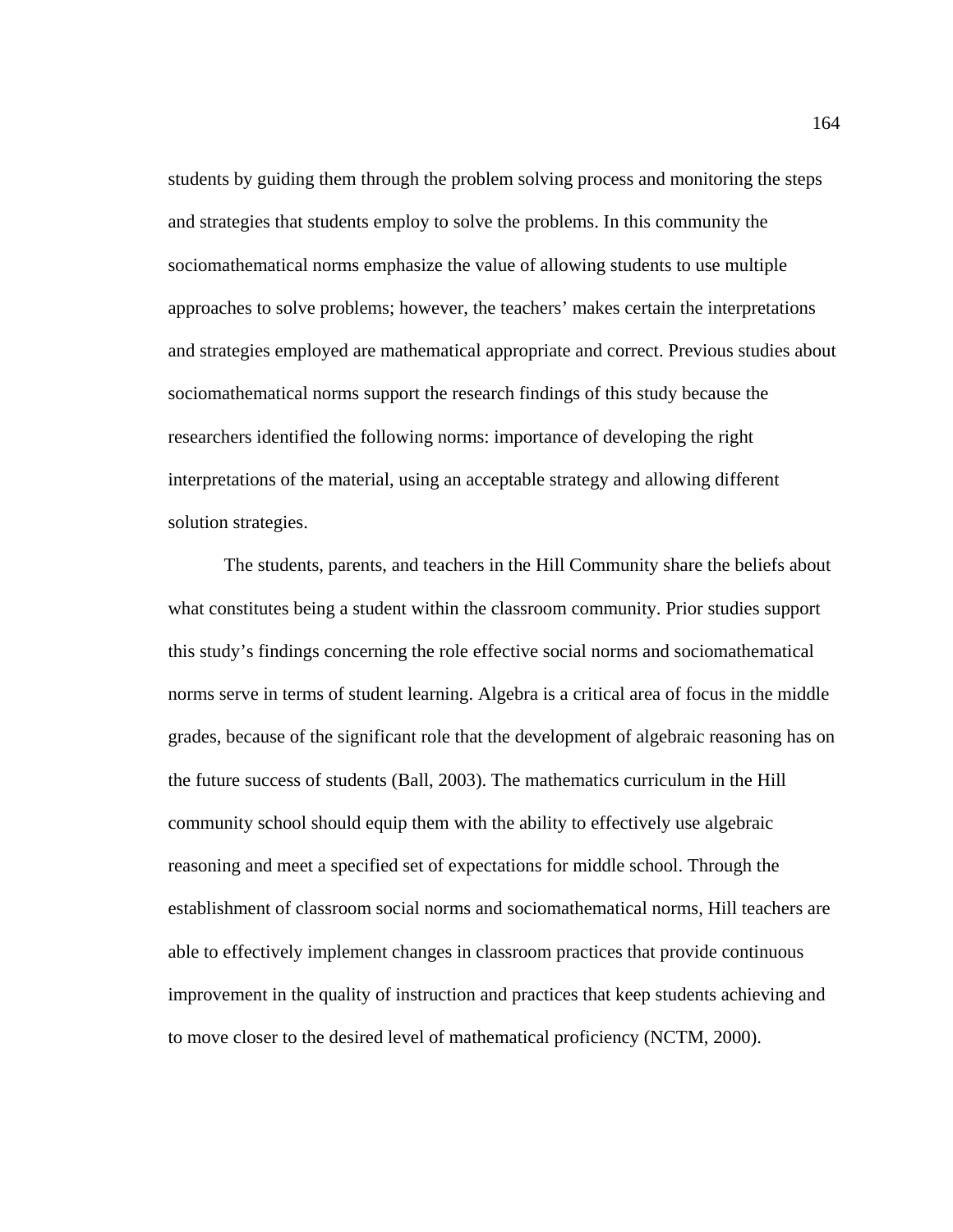### **Research Question Three**

How does the social networking system within the community promote the mathematics achievement? This research question used the Coleman's (1988) framework as the tool to examine how the social networking system within the community promotes mathematics achievement within a high-achieving Lumbee Indian community. The following major themes were identified in my study: expectations to accept help to ensure success, social networking system, and constraints that aid in students' success.

**Accepting help.** Students, parents, and teachers in the Hill Community agree that the expectations and obligations functions as a means for the students to meet the expectations set in place by parents and teachers to ensure students are successful in mathematics. Expectations and obligations expressed by the participants through social networking included: expectations to seek help to ensure success and the obligation to help aid in students' mathematical success. Previous research studies report expectations and obligations to ensure the success of students in mathematics (Birenbaum & Nasser, 2006; Buxton, 2005; Fan, 2001; Furstenberg & Hughes, 1995; Lee & Bowen, 2006; Newman & Goldin, 1990; Walker, 2006).

Several researchers report that expectations are placed on students to seek help from teachers to ensure success in mathematics (Birenbaum & Nasser, 2006; Buxton, 2005; Newman & Goldin, 1990). Newman and Goldin (1990) discuss students' views of seeking help in mathematics. The willingness of students to ask for help in mathematics is influenced by the students' perceived ideas of how parents and teachers view them academically when soliciting help. They also determined those students' views on help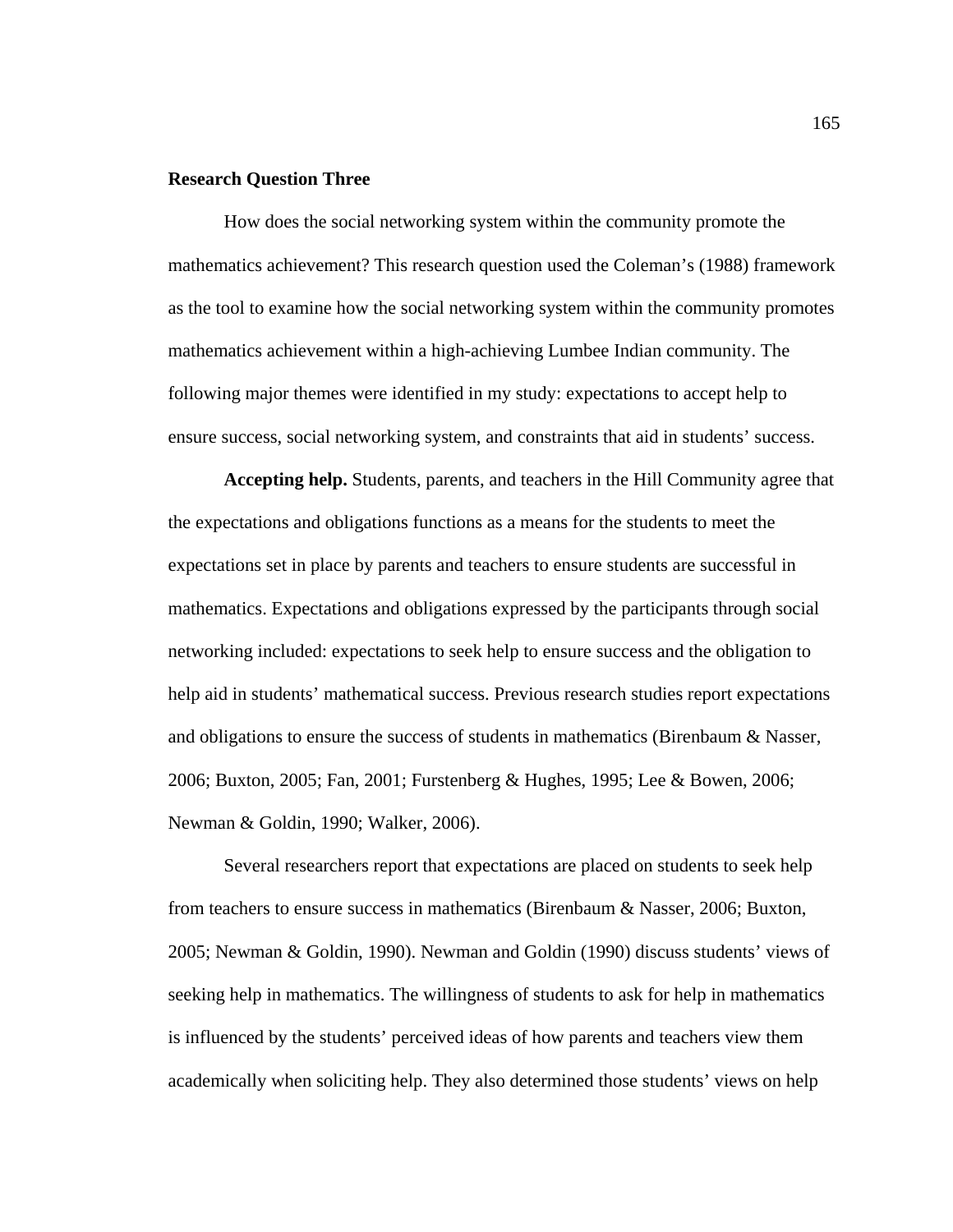from teachers in mathematics as critical because of the influences that the help has on the academic success of the students. Buxton's (2005) study focuses on how the concept of an educated person evolves within the school setting. Learning, achievement, resistance, and success were the factors identified as impacting the views of what characteristics an educated person possessed that enabled the creation of a culture of academic success within the school setting. The social networking system with the school community enabled the various members of the network to work together to ensure the expectations are place to aid in the academic success of the students within the school. This supports the findings of the Hill Community's research participants' views on seeking out help in understanding the algebra from teachers.

Various researchers discuss students making the decision to accept help from parents and parents' obligation to help aid in students' mathematical success (Fan, 2001; Furstenberg & Hughes, 1995; Lee & Bowen, 2006; Lehrer & Shumow, 1997; Walker, 2006; Yan & Lin, 2005). Walker (2006) reported that parent were involved in students' academic success by setting high expectations, and offering support to ensure that students completed academic coursework and utilizing all of the opportunities that were available to them to ensure success.

Students, parents and teachers in the Hill Community utilize the social networking system to help ensure that students understand the expectations and take measures to achieve their success in mathematics. Parents and teachers fulfill obligation to help aid in students' mathematical success. One of the strengths of this study's community is that students have a clear understanding of the expectations to achieve success and the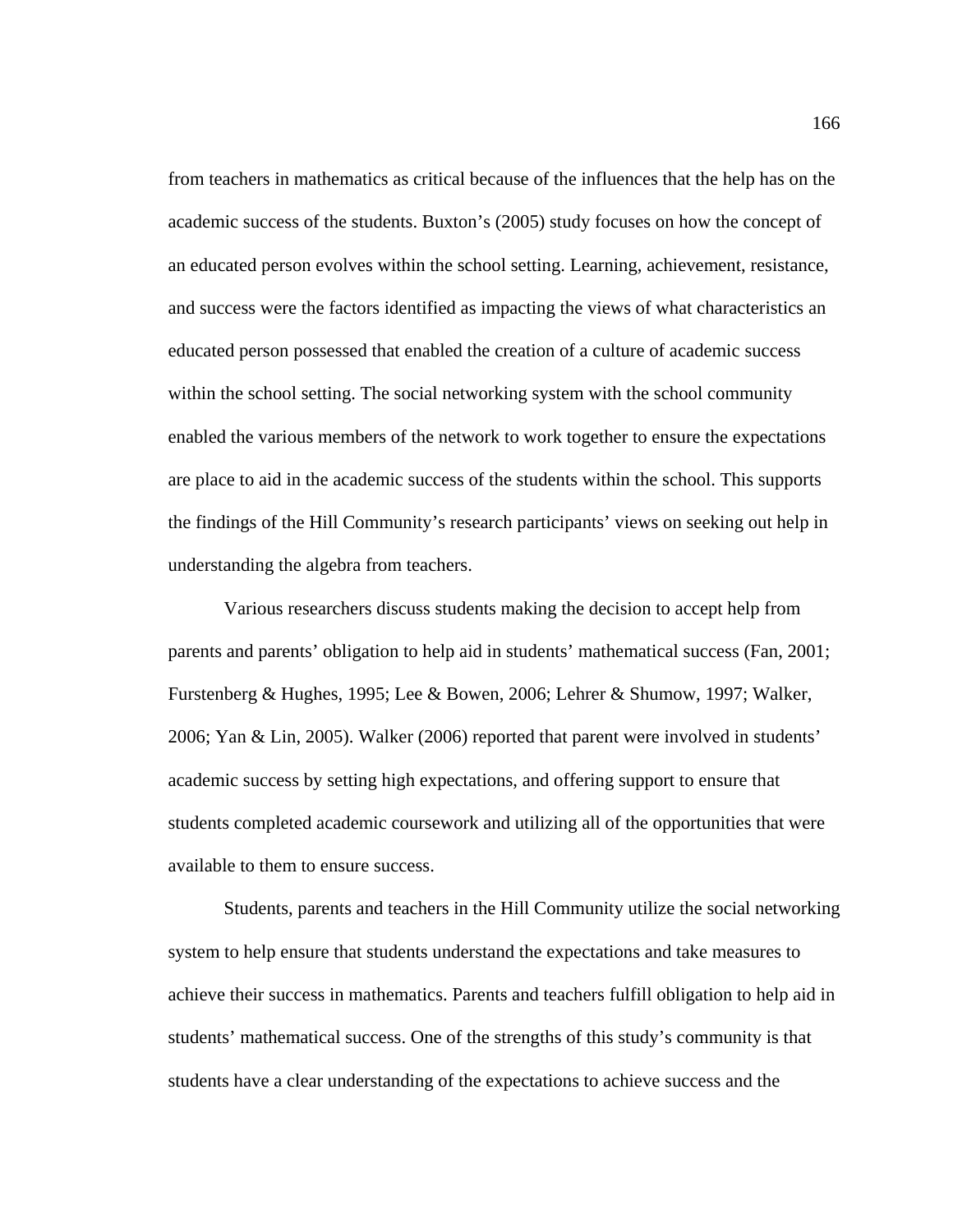teachers and parents work together to aid in the students' mathematical success. Previous studies about expectations and obligations support the research findings of this study because the researchers identified expectations for academic success and the influences that parental involvement has on the academic success of students. This study adds to the research by reporting the teachers' perspectives concerning the obligation to help the students achieve mathematical success.

 **Social network.** Students, parents, and teachers in the Hill Community agree that the social networking system is important to help ensure student success. The presence of various members of the community and their connectedness is an important factor that seems to ensure that students are successful in mathematics. Also, the social networking system is utilized to communicate the students' progress in the mathematics classroom and enables students to receive necessary help. Previous research studies report the social network as an important component to ensure the successful of students in mathematics (Crosnoe, 2004; Sheldon, 2002; Yan & Lin, 2005; Zhao & Akiba, 2009).

Sheldon's (2002) findings indicated that the social network that parents developed influences their involvement in school. The parents in the study who communicated with other parents in the school were more likely to have higher level of parental involvement in schools. Parents networking with schools resulted in students having less behavioral problems and higher levels of mathematical success (Powell, Son, File, & San Juan, 2010). Yan and Lin (2005) determined the importance of schools networking with parents to allow them to gain an understanding of the role that they play in students' academic success by communicating the importance of success and high expectations in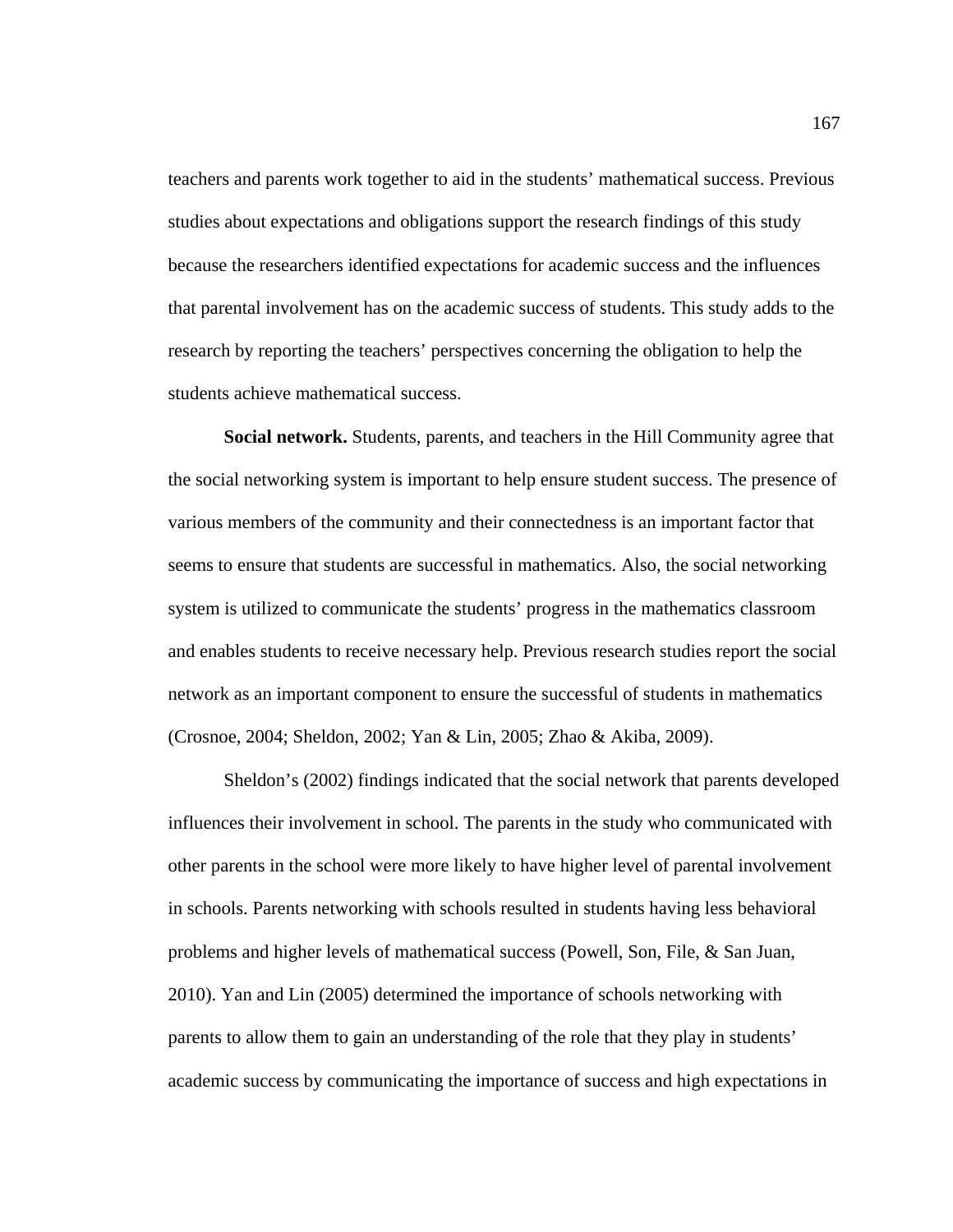academics. Zhao and Akiba (2009) say, "Parental involvement becomes effective for promoting student learning only when this trusting and respectful relationship between schools and families is established" (p. 426).

Students, parents and teachers in the Hill Community utilized the social networking system to ensure the mathematics achievement of the students. One of the strengths of the community revealed in this study is the extensive social networking systems that exist. The community members utilized the system to communicate information between and among the students, parents and teachers to: (a) inform what mathematics courses are necessary for students to achieve goals, (b) communicate the students' progress in the mathematics classroom, and (c) obtain information necessary to ensure success of students. Prior studies about social networking system support the findings of this study, revealing how parental involvement with school impacts students' mathematical achievement and the influences that parent have on the academic success of students.

**Constraints**. Students, parents, and teachers in the Hill Community also agree that the social networking system is important to help ensure student success by enacting constraints. The constraints identified by the research participants that influence students' mathematical achievement include: (a) parents' use different method from teacher, and (b) consequences for students not succeeding. Previous research studies report that constraints impact the success of students in mathematics (Coleman, 1987, 1988; Croll, 2004; Crosnoe, 2004; Goddard, 2003; Lehrer & Shumow, 1997; Sheldon, 2002; Yan & Lin, 2005; Zhao & Akiba, 2009).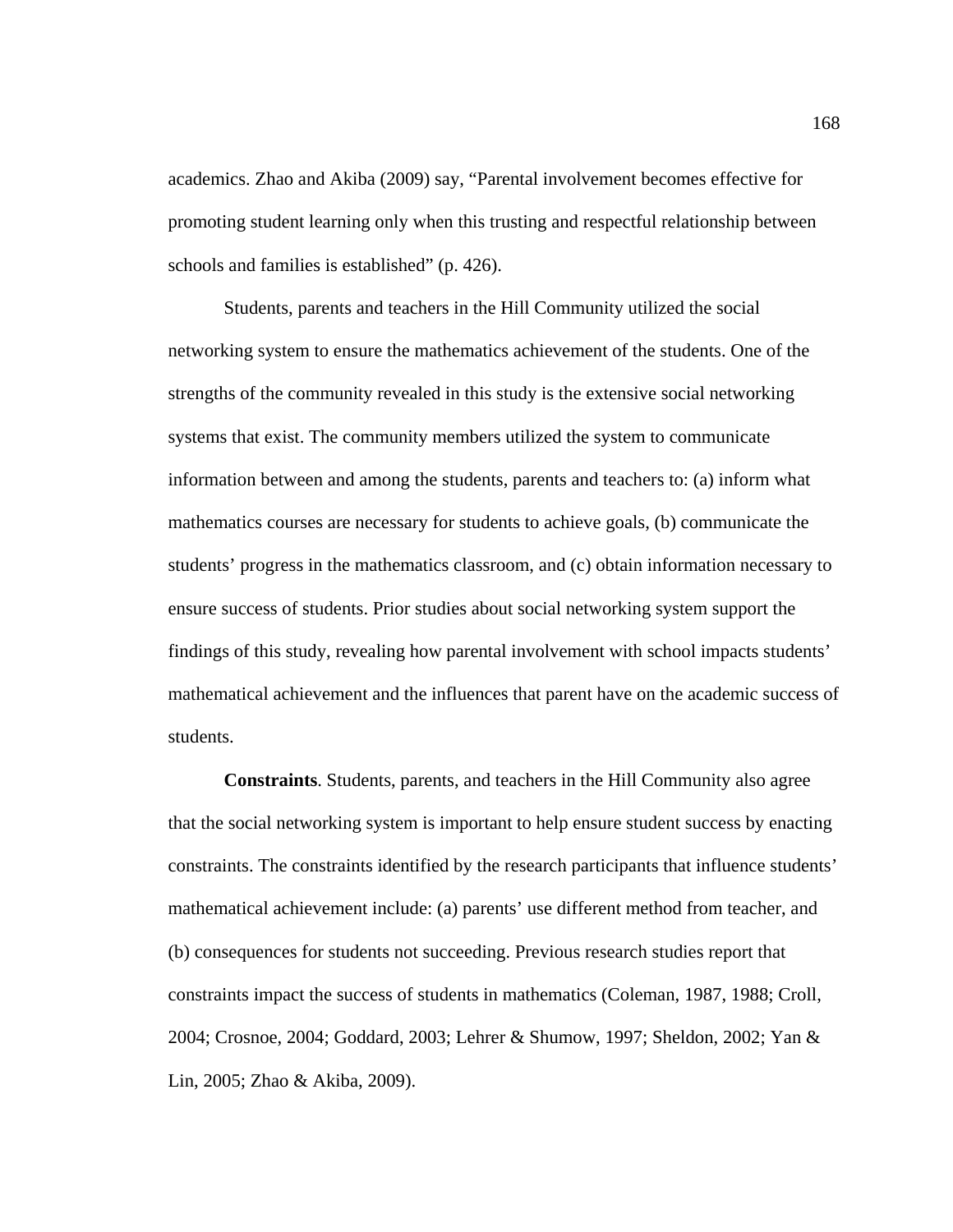Several researchers report the constraint of parents using a different method from teacher when helping with mathematics work (Lehrer & Shumow, 1997; Powell et al., 2010; Walker, 2006). Lehrer and Shumow (1997) reported that teachers and parents use different instructional strategies when helping students in mathematics. Parents typically used traditional method that involved using a procedural approach and would just tell the students what steps to take next when solve the problems, but the procedural approach did not enable the students to develop a clear understanding of the problem situations. However, the methods that the teacher used enabled the students to make sense of the problem and develop a mathematical understanding of the problems.

Numerous researchers also report on the consequences for not succeeding (Coleman, 1987, 1988; Croll, 2004; Goddard, 2003). Coleman's (1987) findings show that the social networks and social norms that exist within the community provided guidelines for students to follow and aided in the education of students. Goddard (2003) reports when children value the norms that promote academic success they have a greater opportunity to succeed. However, when a child's actions do not match the values and beliefs of the group, the child will have sanctions placed on them. Coleman (1990) concludes that if the people within a child's social network feel that schoolwork and learning are critical to success, the expectation to succeed will result in sanctions for those who do not.

Students, parents, and teachers in the Hill Community also agree that the social networking system is important to help ensure student success. The Hill Community members report enacting constraints to ensure the success of the students. These include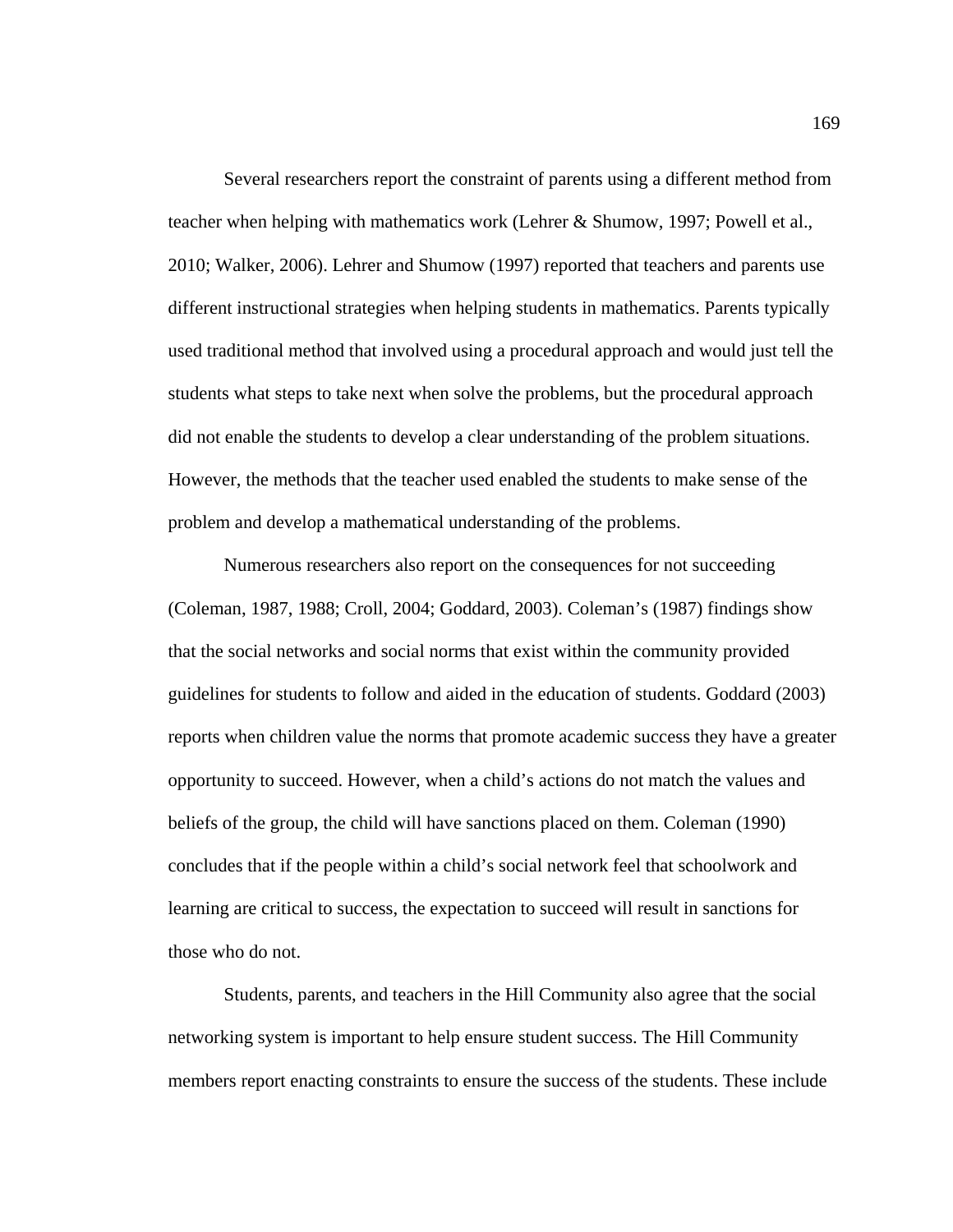helping students if the need arises, and enabling the students to receive the assistance of parents and/or teachers if required. If students are not meeting the expectations for success, the parents implement certain consequences to ensure that the students get back on the pathway to success. Prior constraint studies support the findings of this study.

The students, parents, and teachers in the Hill Community utilize expectations and obligations to ensure student success, utilizing the social network to gain access to information to aid in success, and help ensure student success by enacting norms and constraints to promote mathematics achievement. Previous findings support the findings of this study concerning assistance, social networking system, norms and constraints that all aid in students' success. In examining the aspects of the community that support students' academic success community social capital allows for an understanding of how obligations and expectations enable the members of the community to work together to ensure that the students receive every opportunity available to them. Effective norms are also a valuable tool that enables schools to foster academic success among students by managing their behavior (Kao, 2004). If social norms promote academic tasks, such as studying, completing homework and staying on task in the classroom, the students' opportunities to obtain academic success are enhanced. Additionally, within the social networking system information that people acquire involves them not only in paying attention, but also utilizing the social relations that they have in place (Coleman, 1988). Information channels can be a valuable means for individuals to gain knowledge about particular subject matter; however, it requires the individuals to seek out people within the social network who possess the particular knowledge they are looking to acquire.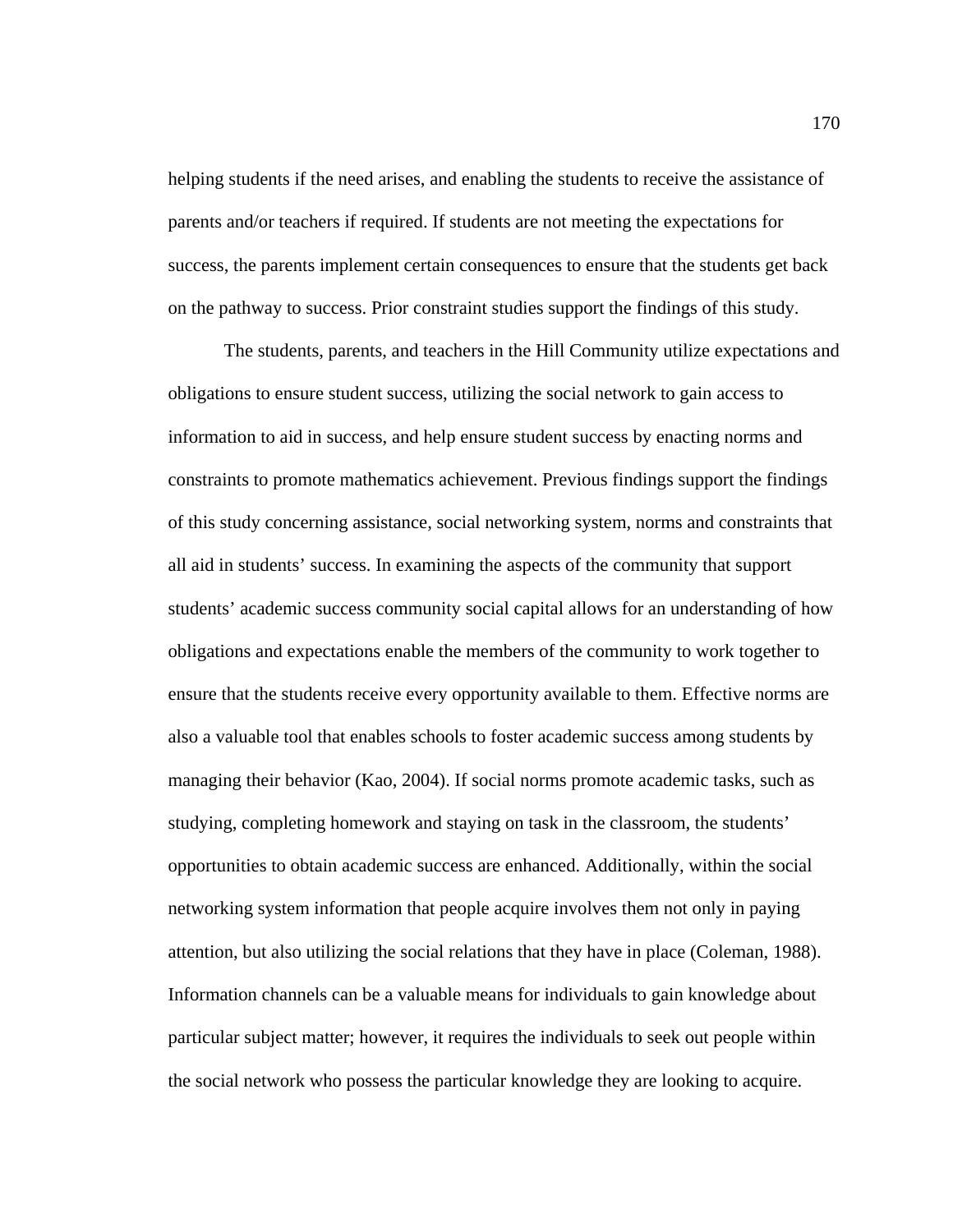#### **Research Question Four**

 How does the community support teaching and learning? This research question used the Coleman's (1988) framework as the tool to examine how the community to supports teaching and learning within in a high-achieving Lumbee Indian community. The following major themes were identified: historical sense of community, closure, trust, and norms.

**Historical sense of community and closure**. Students, parents, and teachers in the Hill Community agree that the historical sense of community, and closure (everybody knows everybody) are utilized to support teaching and learning within the community. These components serve an important role among the other forms of social capital and contribute to the social capital of the community. Previous research studies report that the historical sense of community and closure (everybody knows everybody) are utilized to support teaching and learning within the community (Bauch, 2000; Blanchard  $\&$  Navajo Tribe, 1971; Carbonaro, 1998; Coffman & BeLue, 2009; Coleman, 1988; Dika & Singh, 2002; Howley, Harmon, & Leopold, 1996; Israel et al., 2001; Morgan & Sørensen, 1999; Symeou, 2008).

Various researchers discuss the historical sense of community (Bauch, 2000; Blanchard & Navajo Tribe, 1971; Coffman & BeLue, 2009; Israel et al., 2001). Bauch (2000) examines the aspects of a rural community that foster the educational outcomes of the students within the community. Sense of place is one of the aspects that emerged within the community, which manifests itself in the form of community social capital. Sense of place involves a deep commitment to the community and an appreciation and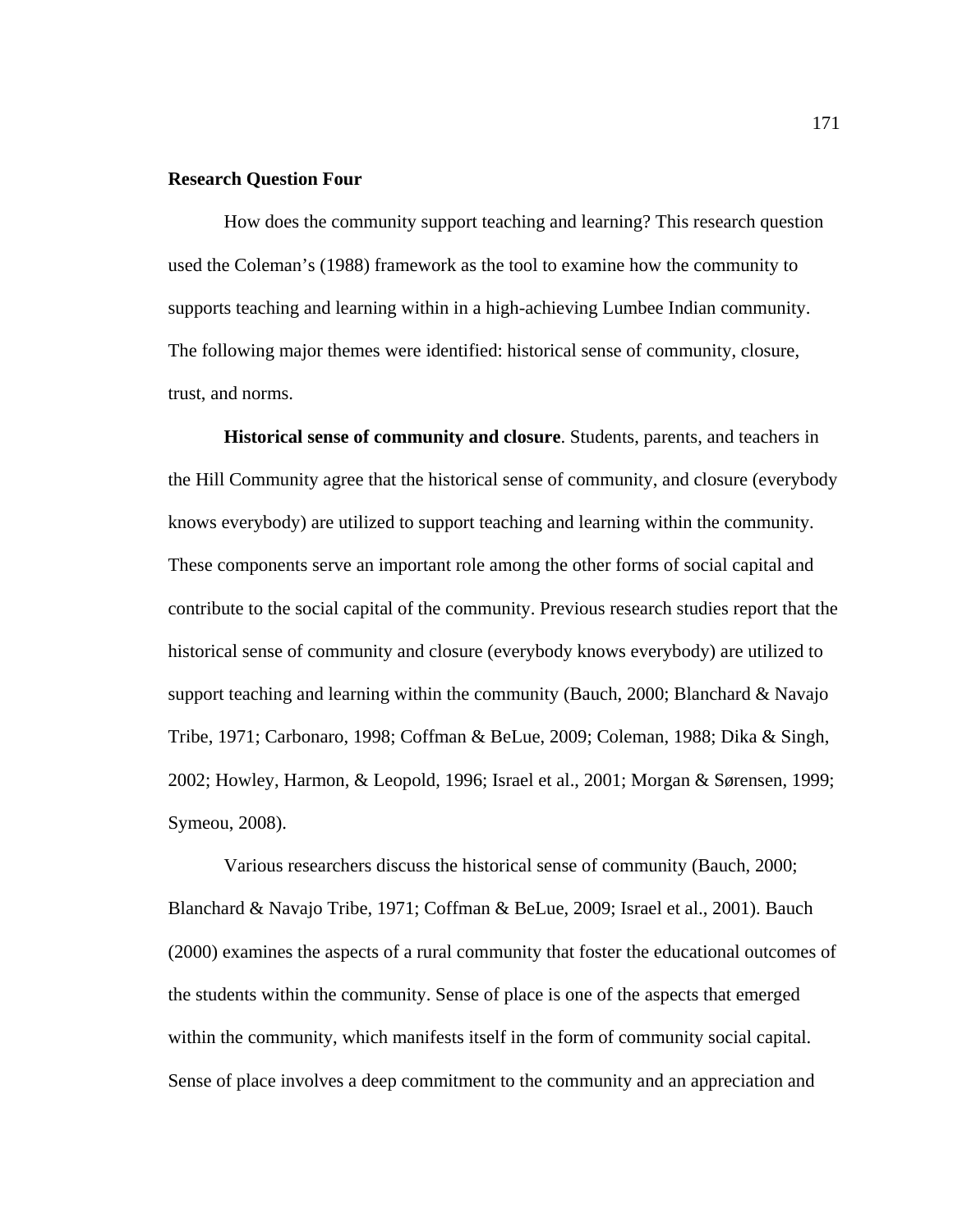desire to nurture the local community (Howley, Harmon, & Leopold, 1996). Israel et al. (2001) say that community social capital "develops from resident's action to improve the local economy, provide human and social services, and express local cohesion and solidarity" (p. 46).

Several researchers report that closure within the community supports teaching and learning (Carbonaro, 1998; Coleman, 1988; Dika & Singh, 2002; Morgan & Sørensen, 1999; Symeou, 2008). Symeou (2008) analyzes the differences between urban and rural parents' development of relationship with teachers. Symeou concludes that the constant communication between the school and families within the community enabled a stronger relationship to develop and fostered the formation of closure. The closure resulted in the rural parents having greater trust in the teachers, which then resulted in a greater partnership between the school, the families linked to the school and the community.

Students, parents, and teachers in the Hill Community communicated a strong historical sense of community where everyone knows everyone. These factors exist within the community and support the teaching and learning of algebra in the middle school. Prior studies about historical sense of community and closure support the findings of my study because the researchers discuss how these components enables a deep commitment to the community to develop and fosters the trust that exist between community members.

**Trustworthiness**. Students, parents, and teachers in the Hill Community agree that trust is utilized to support teaching and learning within the community. Trust is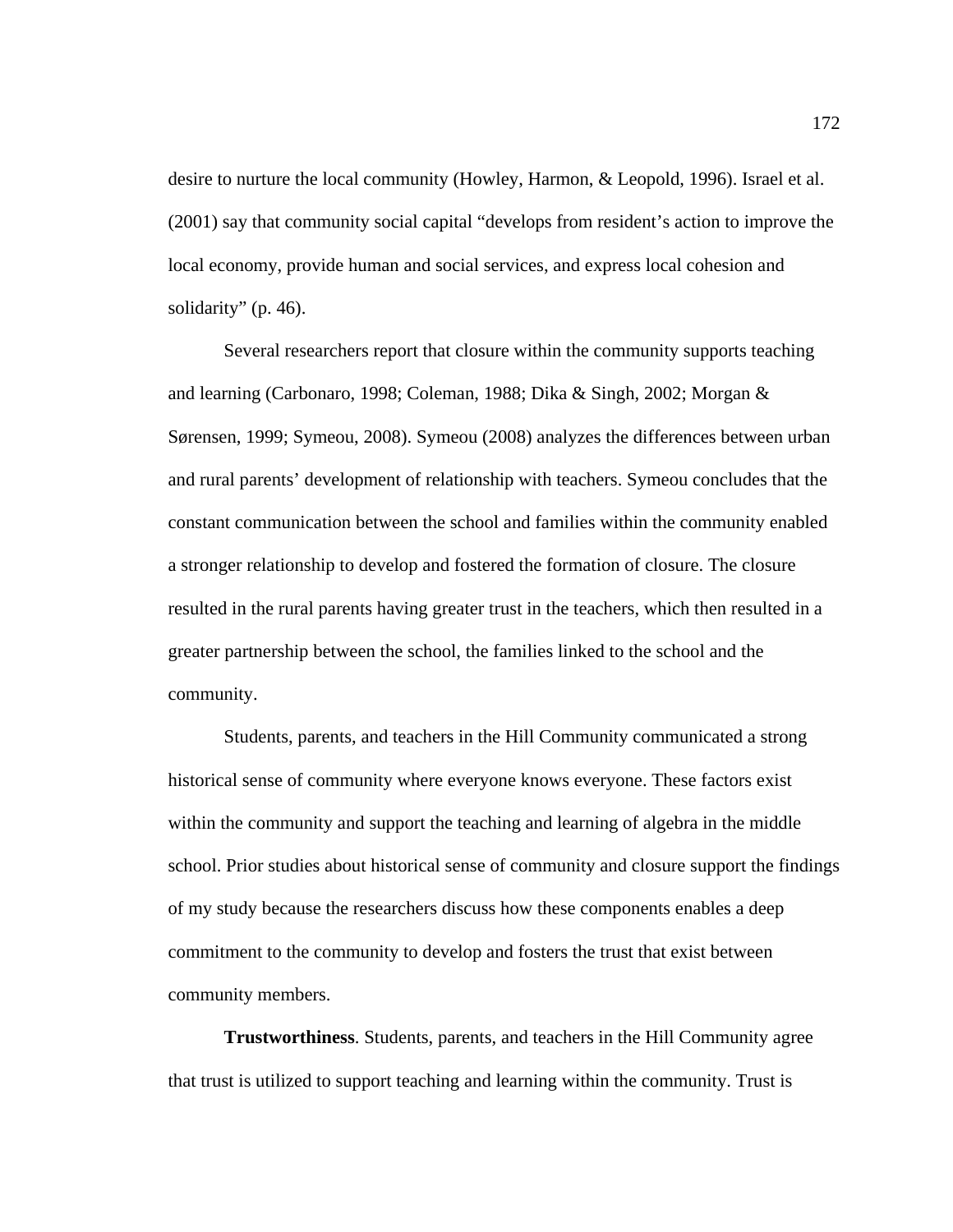critical in the community because it plays a role in the relationships that are developed between the school, the church, and the community. Previous research studies report that trust is utilized to support teaching and learning within the community (Bauch, 2000; Coleman, 1988; Goddard, 2003). Various researchers discuss the supportive role that trustworthiness has on teaching and learning within the community (Bauch, 2000; Coleman, 1988; Goddard, 2003). Coleman (1988) describes trust within the community as community members being available to provide assistance to other members of the community and knowing that community members will fulfill their commitments to each other. Goddard (2003) explains that social trust enables group members to have the assurance that others will act appropriately, and allows the members to freely exchange beneficial information between each other. High levels of trust allow the members to have the assurance that members treat each other kindly and respectfully.

Students, parents and teachers in the Hill Community agree that trust supports teaching and learning within the community. One of the strengths of the Hill Community is that the members exhibit high level of trust between each other, which is demonstrated by the interactions of these members. The trust within the community is supported by the closure and historical sense of community that exists in the community. Prior studies support the research findings of my study about the research participants' trust because the community members have numerous opportunities to interact with each other and they trust that the members of the community will take care of each other.

**Norm to value education and norm to uphold morals and values**. Students, parents, and teachers in the Hill Community share norms that support teaching and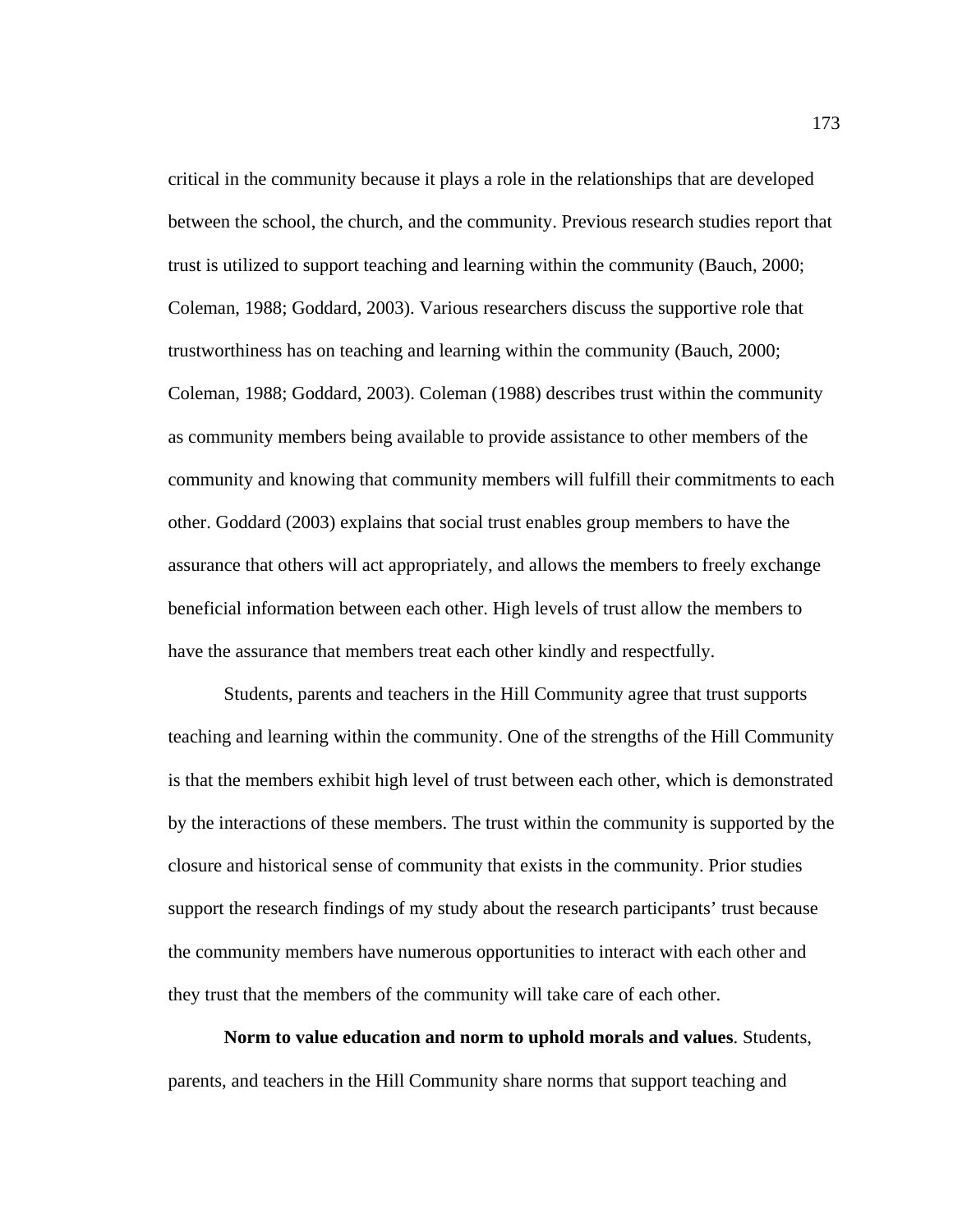learning within the community. Norms expressed by the participants about how the community supports teaching and learning included: norm to value education and norm of upholding morals and values. Previous research studies report norms support teaching and learning (Bauch, 2000; Francis & Archer, 2005; Lane & Dorfman, 1997; Okagaki, Helling & Bingham, 2009; Park, 2004).

Several researchers report that their research participants recognize value of education (Francis & Archer, 2005; Hoover-Dempsey et al., 2005; Okagaki, Helling, & Bingham, 2009). Okagaki et al. (2009) report that American Indian students view education based on educational beliefs and their perceptions of their parents' value of education. The students' belief about the value of education was dependent upon how importance it was in helping them obtain their goals. Students felt that being successful in school was critical to their views about themselves as individuals. The students' views of their parents' value of education influenced the students' beliefs about the value of education because the parents emphasized the importance of education and promote academic achievement.

Various researchers also report that their research participants acknowledge the importance of upholding morals and values (Bauch, 2000; Lane & Dorfman, 1997; Park, 2004). Bauch's (2000) study of rural communities examined the connections between school and local church community. The teachers appeared to have a direct impact on the moral development of the students because of the interactions they shared in the church setting.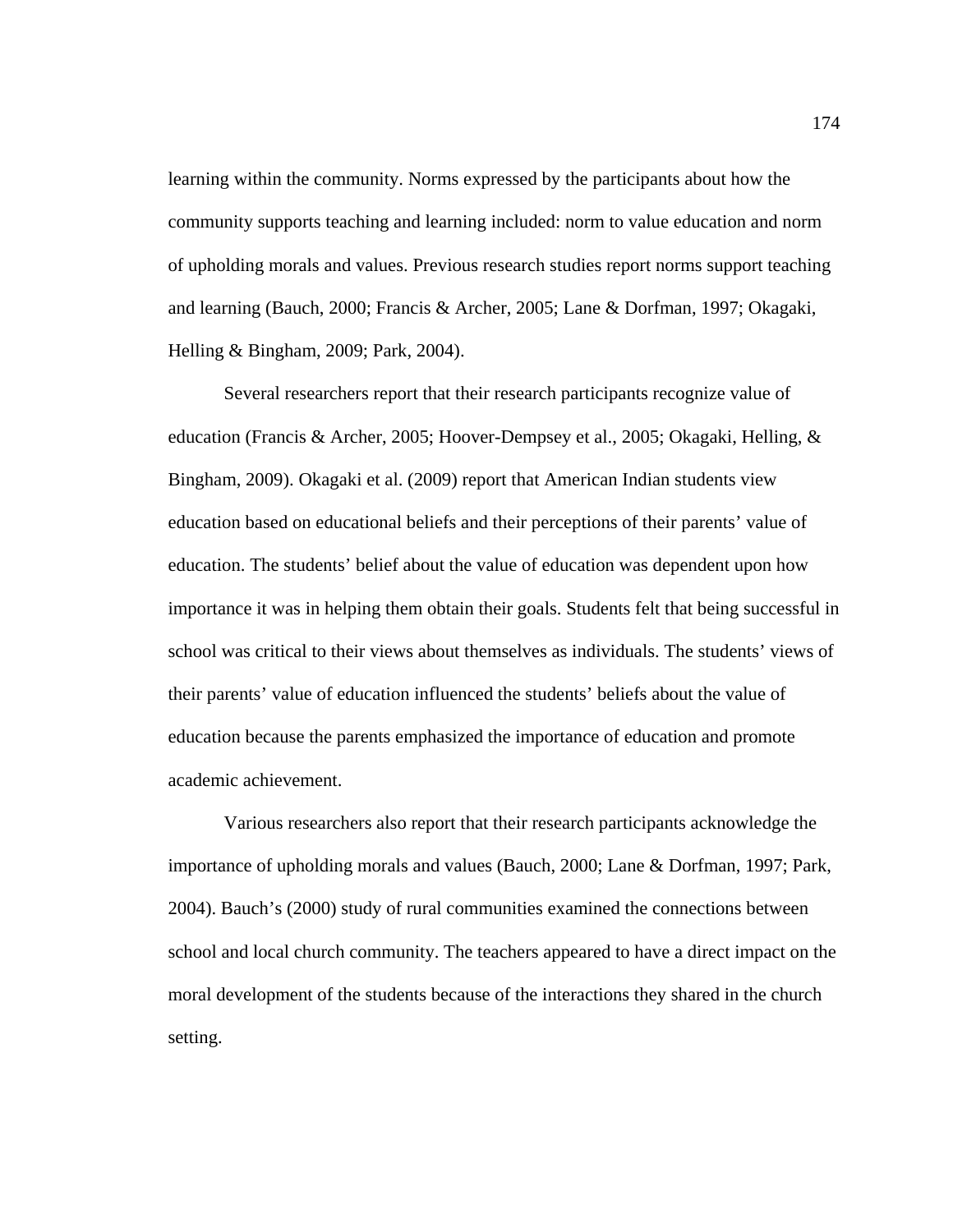Students, parents and teachers in the Hill Community agree norms support teaching and learning within the community. One of the strengths of the community in my study is that the members exhibit the norm to value education and uphold morals and values. Prior studies support the research findings of my study about the research participants' norms because of the numerous role models of success that exists within the community, the concerns that community members display about the success of the students, the close relationship that exists between the church and school, and the value placed on the maintaining a close relationship with the church.

#### **Conclusion**

The Hill Community shares numerous meanings about the teaching and learning of mathematics. The meanings that the community shares about teaching and learning of mathematics centers around the common vision of ensuring that students receive the necessary support to aid in their academic success. The extensive social networking system that exists within the community allows the utilization of the three forms of social capital to effectively function together to ensure the academic success of the students. The social networking system is effective within the community because of the historical sense of community and closure that is present in the community enables the development of trust because "everybody knows everybody." Therefore, the social networking system within the community aids in the establishment of trust between the parents, teachers, and students. Trust develops more effectively because they have a long history of observing how the community members respond in various situations as a result of the numerous opportunities to interact with each other. The community members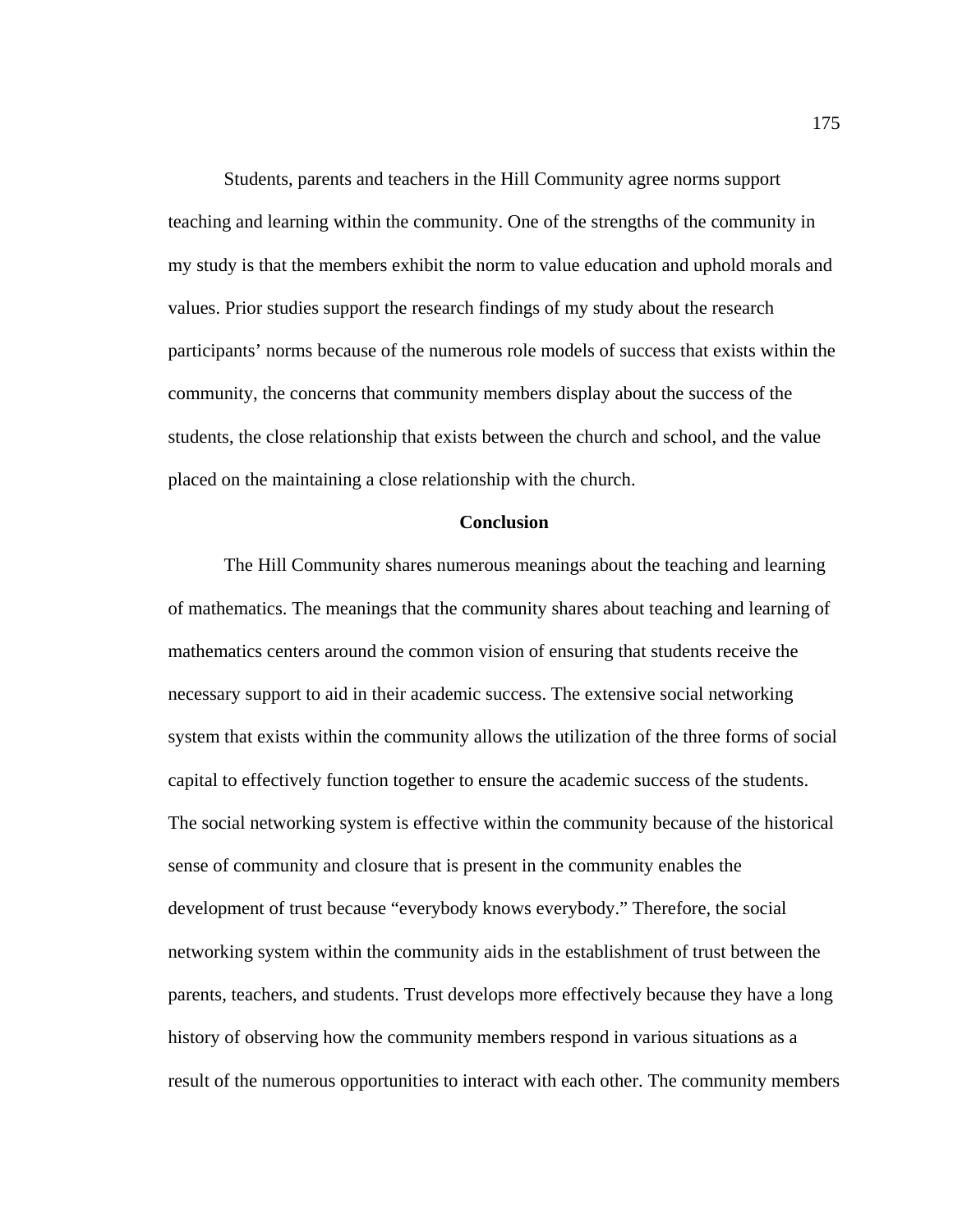trust that the members will work together to provide the support necessary for students' to be successful.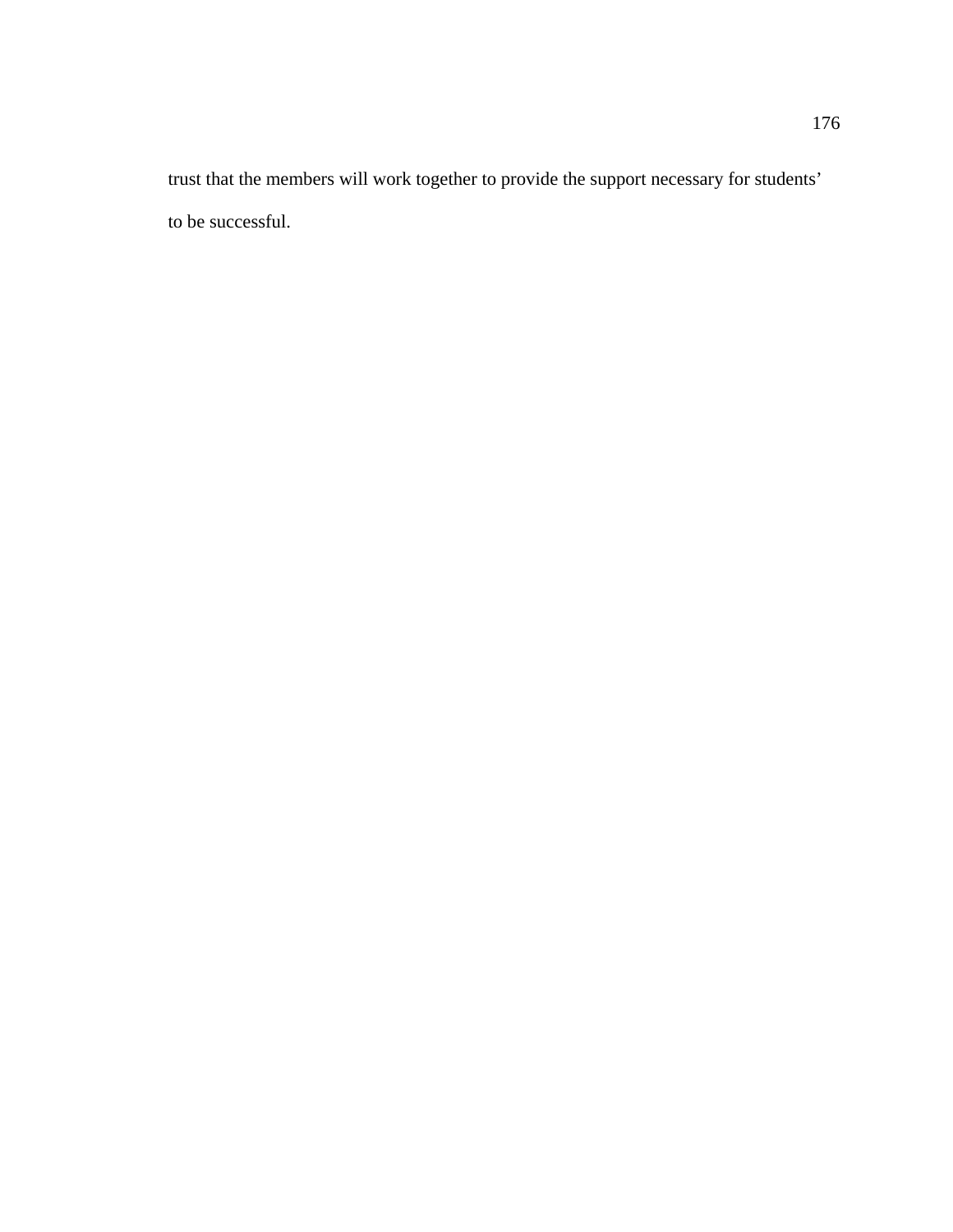#### **REFERENCES**

- Allian, A. (2000). *Development of an instrument to measure proportional reasoning among fast-track middle school students.* Unpublished manuscript, North Carolina State University, Raleigh.
- Apthorp, H. S. (2004). Research on Mathematics Pedagogy for American Indian Students: Phase III. Connecting Practices with Outcomes. *Mid Continent Research for Education and Learning*, Retrieved from EBSCO*host*.
- Au, K., & Kawakami, A. (1994). Cultural congruence in instruction. In E. Hollins, J. King, & W. Hayman (Eds.), *Teaching diverse populations: Formulating a knowledge base.* (pp. 5-24). Albany, NY: State University of New York Press.
- Ball, D. L. (2003). Mathematical proficiency for all students: Toward a strategic research and development program in mathematics education. Santa Monica, CA: RAND.
- Bauch, P. A. (2000). *School-Community Partnerships in Rural Schools: Leadership, Renewal and a Sense of Place*. Retrieved from EBSCO*host*.
- Ben-Chaim, D., Fey, J. T., Fitzgerald, W. M., Benedetto, C., & Miller, J. (1998). Proportional Reasoning among 7th Grade Students with Different Curricular Experiences. *Educational Studies in Mathematics, 36*(3), 247-73.
- Benson, B. (2003). Framing culture within classroom practices: Culturally relevant teaching. *Action in Teacher Education, 25*(2), 16-22.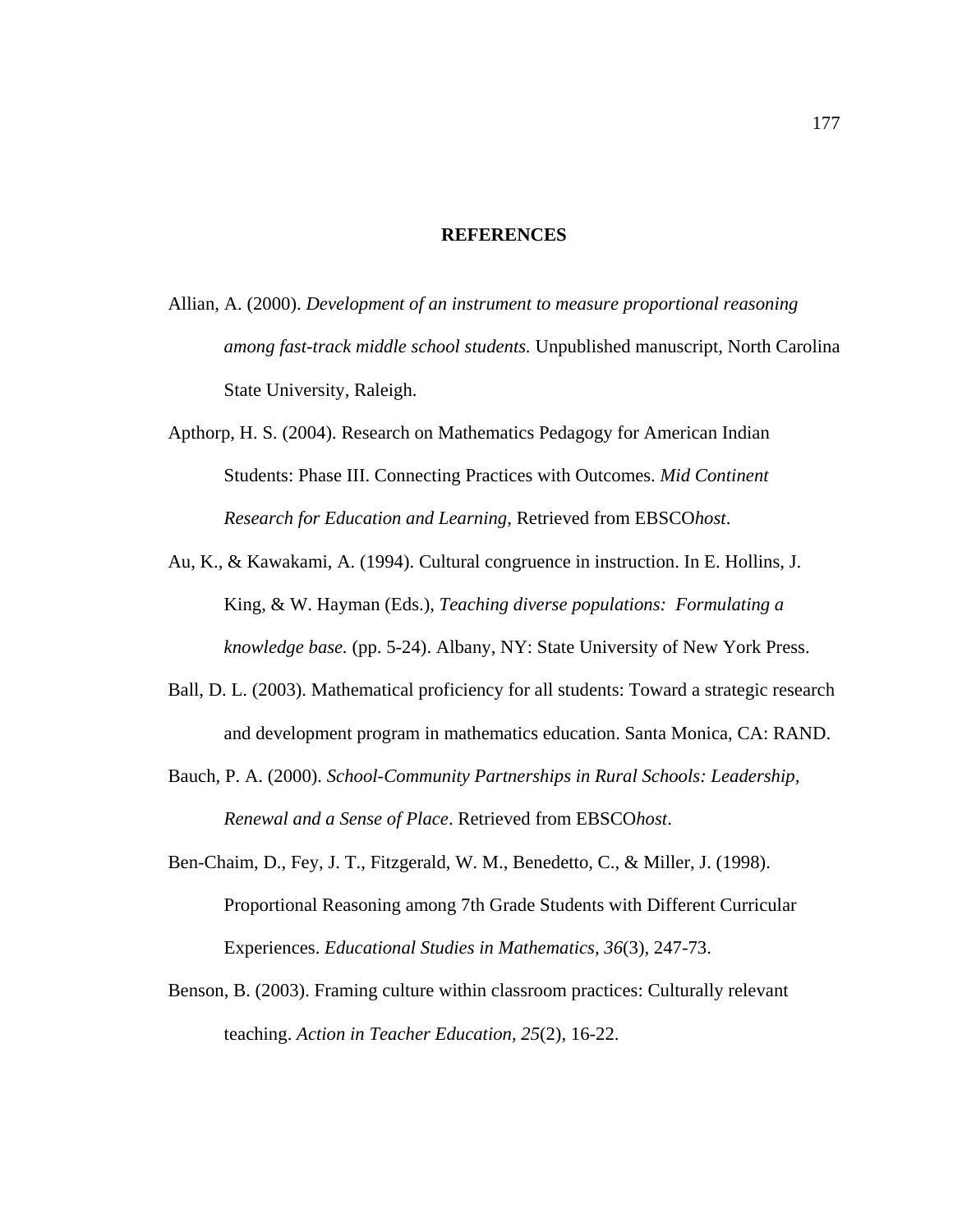- Billings, E. (2008). Exploring generalization through pictorial growth patterns. In C. Greenes & R. Rubenstein (Eds.), *Algebra and Algebraic Thinking in School Mathematics: 70<sup>th</sup> NCTM Yearbook* (pp. 279-293). Reston, VA: National Council of Teachers of Mathematics.
- Birenbaum, M., & Nasser, F. (2006). Ethnic and Gender Differences in Mathematics Achievement and in Dispositions towards the Study of Mathematics. *Learning and Instruction, 16*(1), 26-40. Retrieved from EBSCO*host*.
- Blanchard, K., & Navajo Tribe, W. Z. (1971). *The Ramah Navajos: A Growing Sense of Community In Historical Perspective. Navajo Historical Publications Historical Series No. 1*. Retrieved from EBSCO*host*.
- Blanton, M. L., & Kaput, J. J., (2005). Characterizing a classroom practice that promotes algebraic reasoning. *Journal for Research in Mathematics Education*, 36(5), 412- 446.
- Blum, W., & Niss, M. (1991). Applied mathematical problem solving, modeling, applications, and links to other subjects: State, trends and issues in mathematics instruction. *Educational Studies in Mathematics, 22*(1), 37-68.
- Boaler, J. (1993). Encouraging the transfer of school mathematics to the real world through the integration of process and content, context and culture. *Educational Studies in Mathematics, 25*(4), 341-373.
- Boaler, J. (1998). Open and closed mathematics: Students experiences and understandings. *Journal for Research in Mathematics Education, 29*(1), 41-62.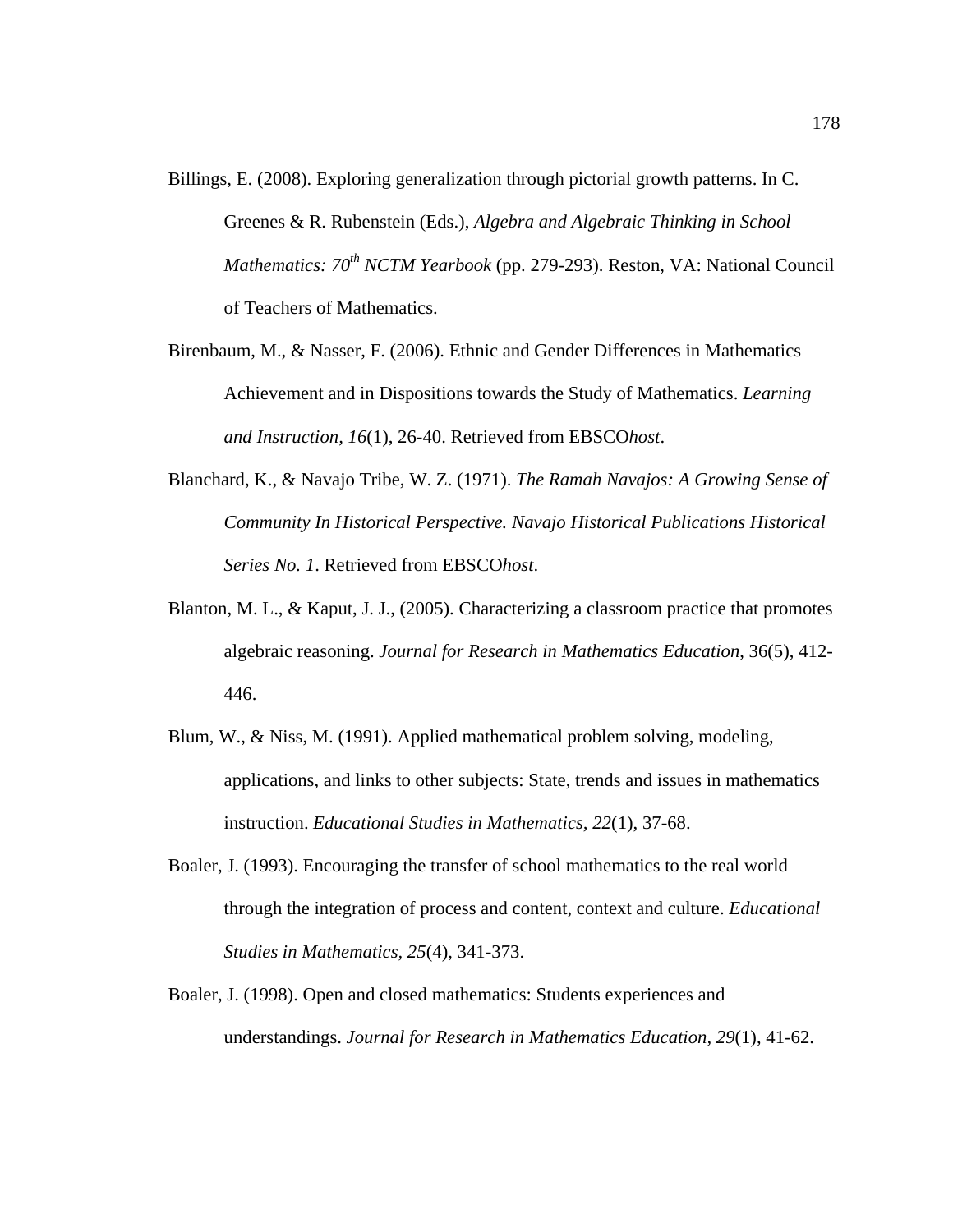- Boaler, J., & Greeno, J. (2000). Identity, agency, and knowing in mathematics worlds. In L. Boaler (Ed.), *Multiple perspectives on mathematics teaching and learning.*  Westport, CT: Ablex.
- Booker, K. (2006). School belonging and the African American adolescent: What do we know and where do we go? *High School Journal, 89*(4), 1-7.
- Bourdieu, P. (1986). The forms of capital. In J. G. Richardson (Ed.), *Handbook of theory and research for the sociology of education* (pp. 241-258). New York: Greenwood Press.
- Bowers, J., Cobb, P., & McClain, K. (1999). The evolution of mathematical practices: A case study. *Cognition and Instruction, 17,* 25-64.
- Brayboy, B., & Deyhle, D. (2000). Insider-outsider: Researchers in American Indian communities. *Theory into Practice, 39*(3), 163-169.
- Bryant, A., & LaFromboise, T. (2005). The racial identity and cultural orientation of Lumbee American Indian high school students. *Cultural Diversity and Ethnic Minority Psychology, 11*(1), 82-89.
- Buxton, C. A. (2005). Creating a culture of academic success in an urban science and math magnet high school. *Science Education, 89*(3), 392-417. Retrieved from EBSCO*host*.
- Cai, J., Moyer, J., & Wang, N. (1997). *Parental roles in students' learning of mathematics.* Paper presented at the Annual Meeting of the American Educational Research Association, Chicago, IL.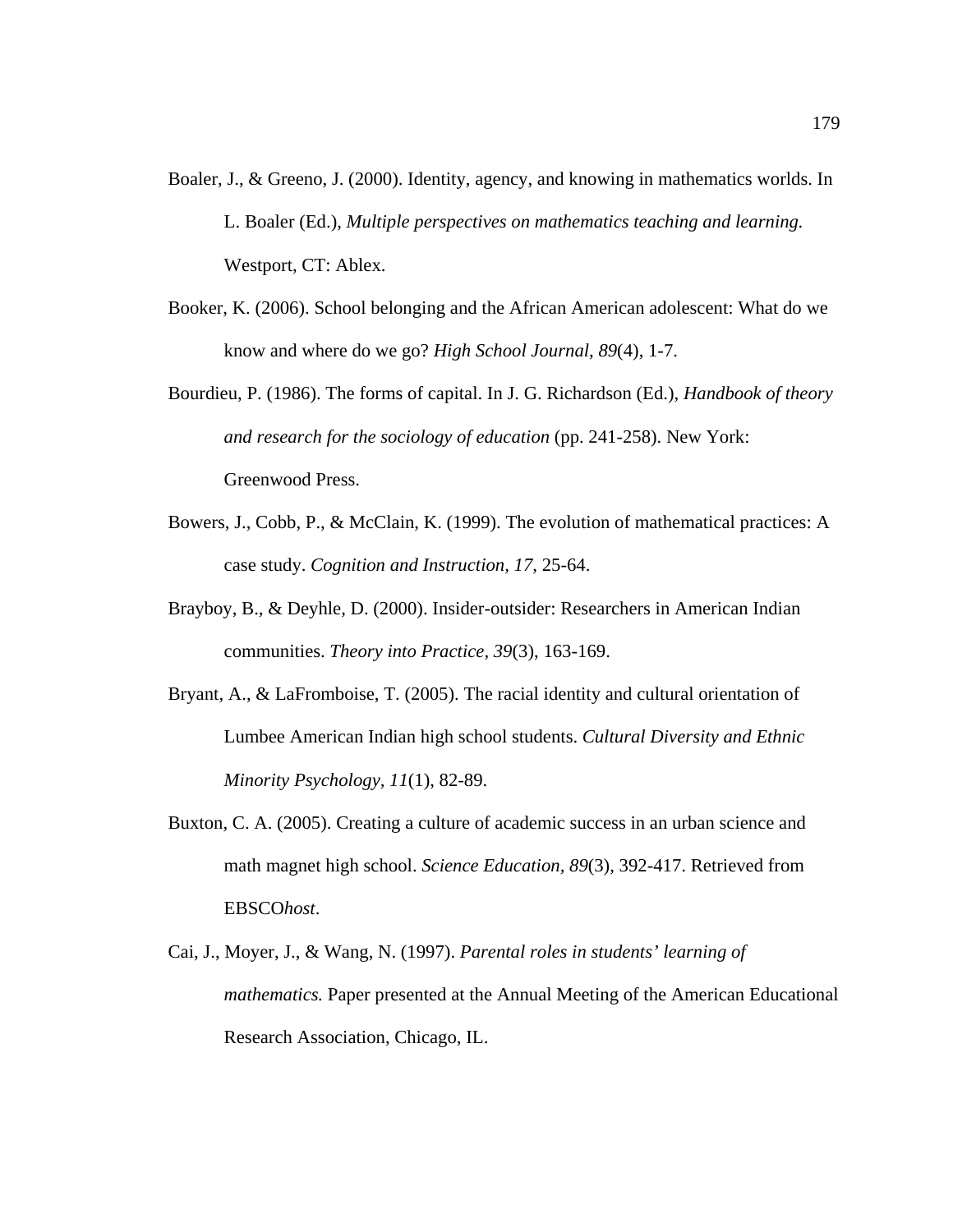- Carbonaro, W. J. (1998). A little help from my friend's parents: Intergenerational Closure and Educational Outcomes. *Sociology of Education, 71*(4), 295-313. Retrieved from EBSCO*host*.
- Carraher, D. W., & Schliemann, A. D. (2007). Early algebra and algebraic reasoning. In. F. K. Lester (Ed.), *Second handbook of research on mathematics teaching and learning* (pp. 669-705). Charlotte NC: National Council of Teachers of Mathematics (Information Age Printing).
- Carraher, T., Carraher, D., & Schliemann, A. (1985). Mathematics in the streets and in schools. *British Journal of Development Psychology, 3,* 21-29.
- Castangno, A., & Brayboy, B. (2008). Culturally responsive schooling for indigenous youth: A review of the literature. *Review of Research in Education, 78*(4), 941- 993.
- Chazan, D. (2008). The shifting landscape of school algebra in the United States. In C. Greenes & R. Rubenstein (Eds.), *Algebra and algebraic thinking in school mathematics: 70<sup>th</sup> NCTM Yearbook* (pp. 19-33). Reston, VA: National Council of Teachers of Mathematics.
- Cheek, H. (1984). Increasing the participation of Native Americans in mathematics. *Journal for Research in Mathematics Education, 15*(2), 107-113.
- Clearly, L., & Peacock, T. (1998). *Collected wisdom: American Indian education*. Boston: Allyn & Bacon.
- Cobb, P. (1994). Where is the mind? Constructivist and sociocultural perspectives on mathematical development. *Educational Researcher, 23*(7), 13-20.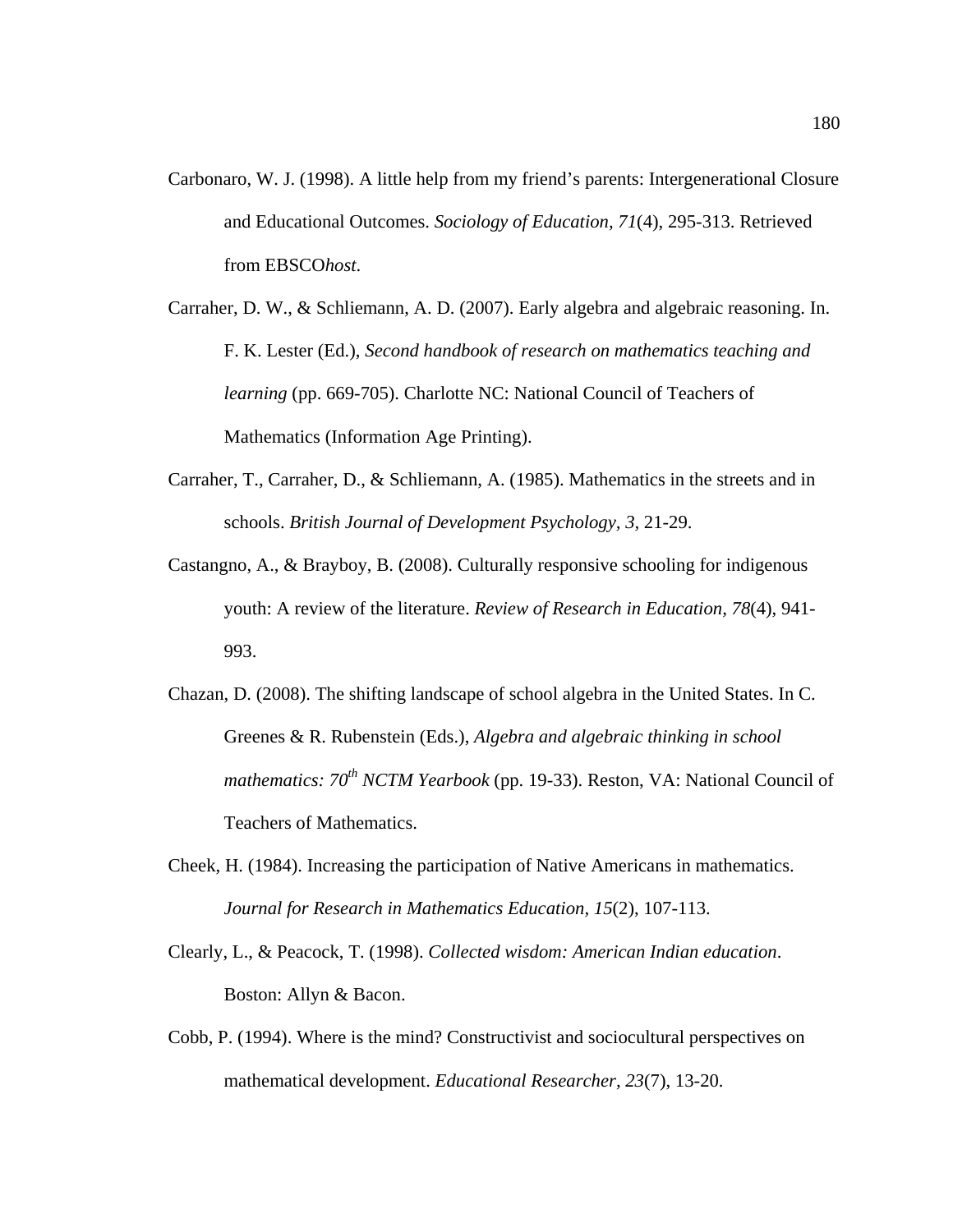- Cobb, P. (1998). Learning from distributed theories of intelligence. *Mind, Culture, and Activity, 5,* 187-204.
- Cobb, P. (2007). Putting philosophy to work: Coping with multiple theoretical perspectives. In F. K. Lester (Ed.), *Second handbook of research on mathematics teaching and learning.* Charlotte NC: National Council of Teachers of Mathematics (Information Age Printing).
- Cobb, P., & Bauersfeld, H. (1995). Introduction: The coordination of psychological and sociologocial perspectives to mathematics education. In P. Cobb & H. Bauersfeld (Eds.), *Emergence of mathematical meaning: Interaction in classroom culture*  (pp. 1-16). Hillsdale, NJ: Lawrence Erlbaum.
- Cobb, P., & Bowers, J. (1999). Cognitive and situated learning perspectives in theory and practice. *Educational Researcher, 28*(2), 4-15.
- Cobb, P., Jaworski, B., & Presmeg, N. (1996). Emergent and sociocultural views of mathematical activities. In P. Nesher, L. P Steffe, P. Cobb, G. Goldin, & B. Greer (Eds.), *Theories of mathematical learning* (pp. 3-29). Mahwah, NJ: Lawrence Erlbaum.
- Cobb, P., Stephan, M., McClain, K., & Gravemeijer, K. (2001). Participating in classroom mathematical practices. *Journal of the Learning Sciences, 10*(1 & 2), 113-163.
- Cobb, P., & Yackel, E. (1995). *Constructivist, emergent, and sociocultural perspectives in the context of development research.* Paper presented at the 17<sup>th</sup>Annual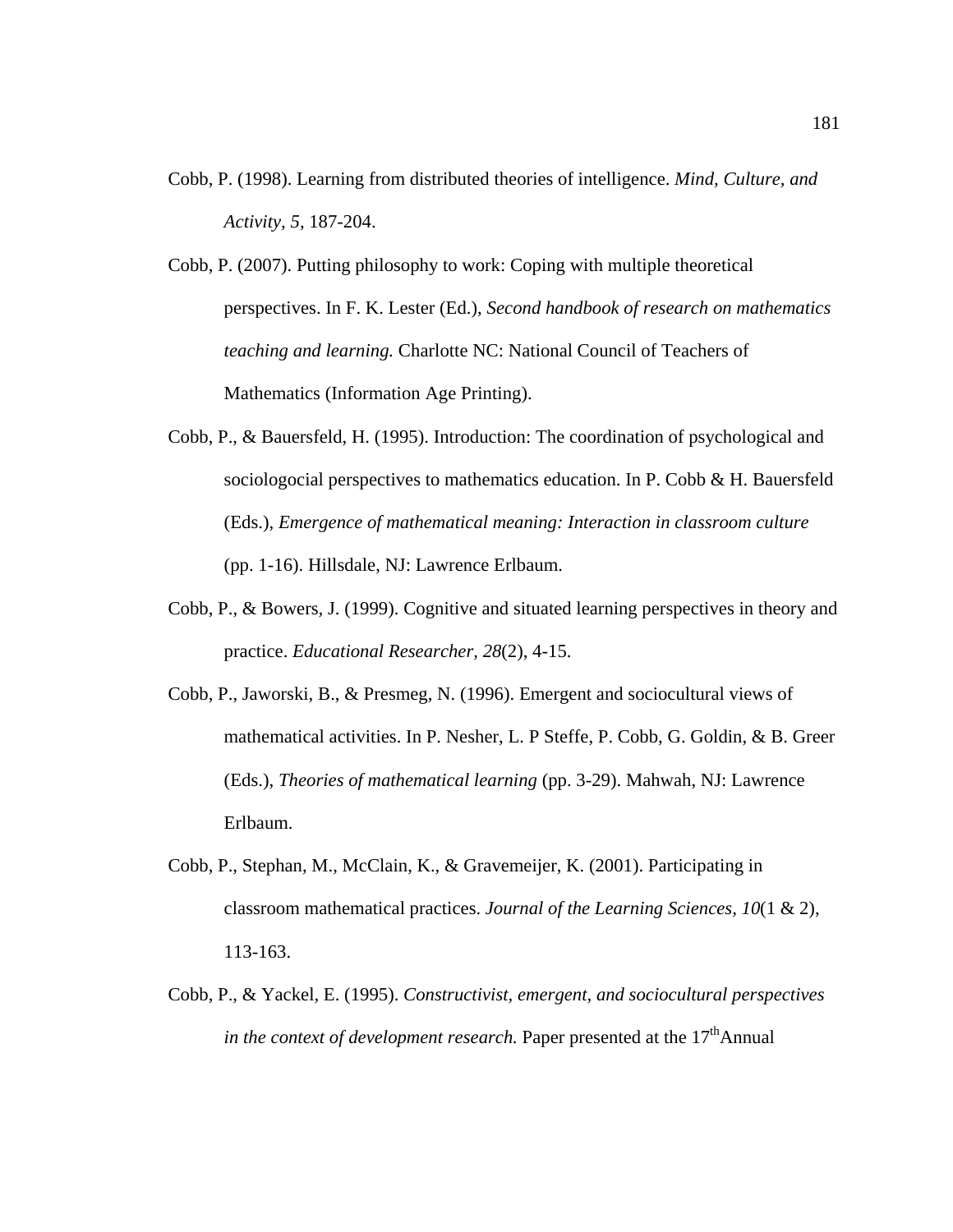Meeting of the North American Chapter of the International Group for the Psychology of Mathematics Education, Columbus, OH.

- Cobb, P., & Yackel, E. (1996). Constructivist, emergent, and sociocultural perspectives in the context of development research. *Educational Psychologist, 31*, 175-190.
- Coffman, D. L., & BeLue, R. (2009). Disparities in sense of community: True race differences or differential item functioning? *Journal of Community Psychology*, *37*(5), 547-558. Retrieved from EBSCO*host*.
- Coleman, J. S. (1987). Families and schools. *Educational Researcher, 16*(6), 32-38.
- Coleman, J. (1988). Social capital in the creation of human capital. *The American Journal of Sociology, 94,* S95-S120.
- Coleman, J. (1990). *Foundations of social theory.* Cambridge, MA: Harvard University Press.
- Crawford, M. (1998). *The origins of Native Americans: Evidence from anthropological genetics.* Cambridge, MA: Cambridge University Press.
- Creswell, J. W. (2005). *Educational research: Planning, conducting, and evaluating quantitative and qualitative research* (2nd ed.). Upper Saddle River, NJ: Pearson Education.
- Creswell, J. W. (2007). *Qualitative inquiry and research design: Choosing among five approaches* (2nd ed). Thousand Oaks, CA: Sage.
- Croll, P. (2004). Families, social capital and educational outcomes. *British Journal of Educational Studies, 52*(4), 390-416. Retrieved from EBSCO*host*.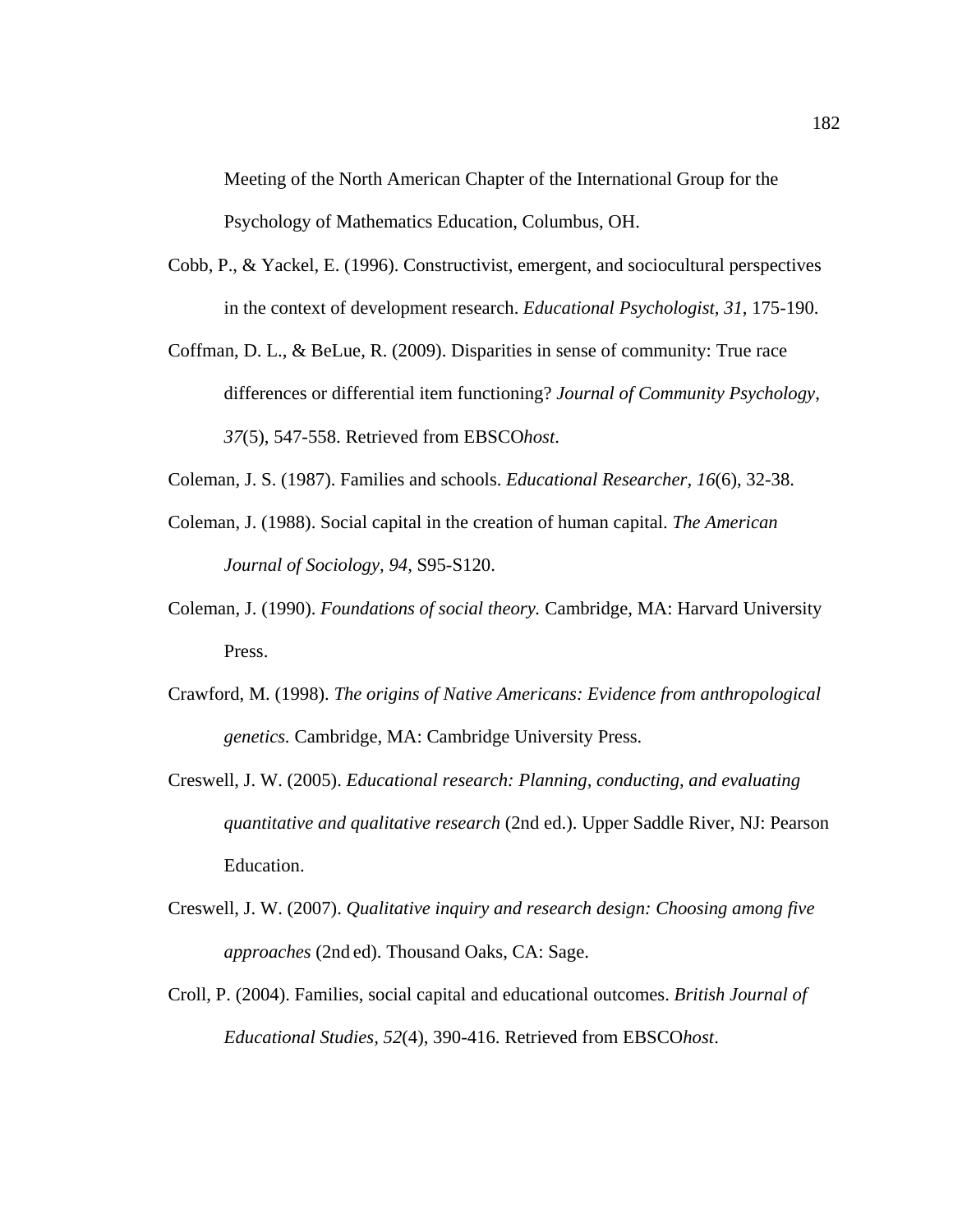- Crosnoe, R. (2004). Social capital and the interplay of families and schools. *Journal of Marriage and Family, 66*(2), 267-280. Retrieved from EBSCO*host*.
- Darling-Hammond, L., & Bransford, J. (Eds.). (2005). *Preparing teachers for a changing world: What teachers should learn and be able to do.* San Francisco: John Wiley.
- Davidson, D., & Miller K. (1998). An ethnoscience approach to curriculum issues for American Indian students. *School Science and Mathematics, 98*(5), 260-265.
- Demmert, W., McCardle, P, Mele-McCarthy, J. & Leos, K. (2006). Preparing Native American children for academic success: A blueprint for research. *Journal of American Indian Education, 45*(3), 92-106.
- Depaepe, F., De Corte, E., & Verschaffel, L. (2007). Unraveling the culture of the mathematics classroom: A video-based study in sixth grade. *International Journal of Educational Research, 46*(5), 266-279. Retrieved from EBSCO*host*.
- Department of Education. (1991). *Indian nations at risk: An educational strategy for action. Final Report.* Retrieved from EBSCO*host*.
- Deyhle, D., & Swisher, K. (1997). Research in American Indian and Alaska Native education: From assimilation to self-determination. *Review of Research in Education, 22,* 113-194.
- Dial, A., & Eliades, D. (1996). *The only land I know: A history of the Lumbee Indians*. Syracuse, NY: Syracuse University Press (Original work published 1975).
- Dika, S., & Singh, K. (2002). Applications of social capital in educational literature: A critical synthesis. *Review of Educational Research, 72*(1), 31-60.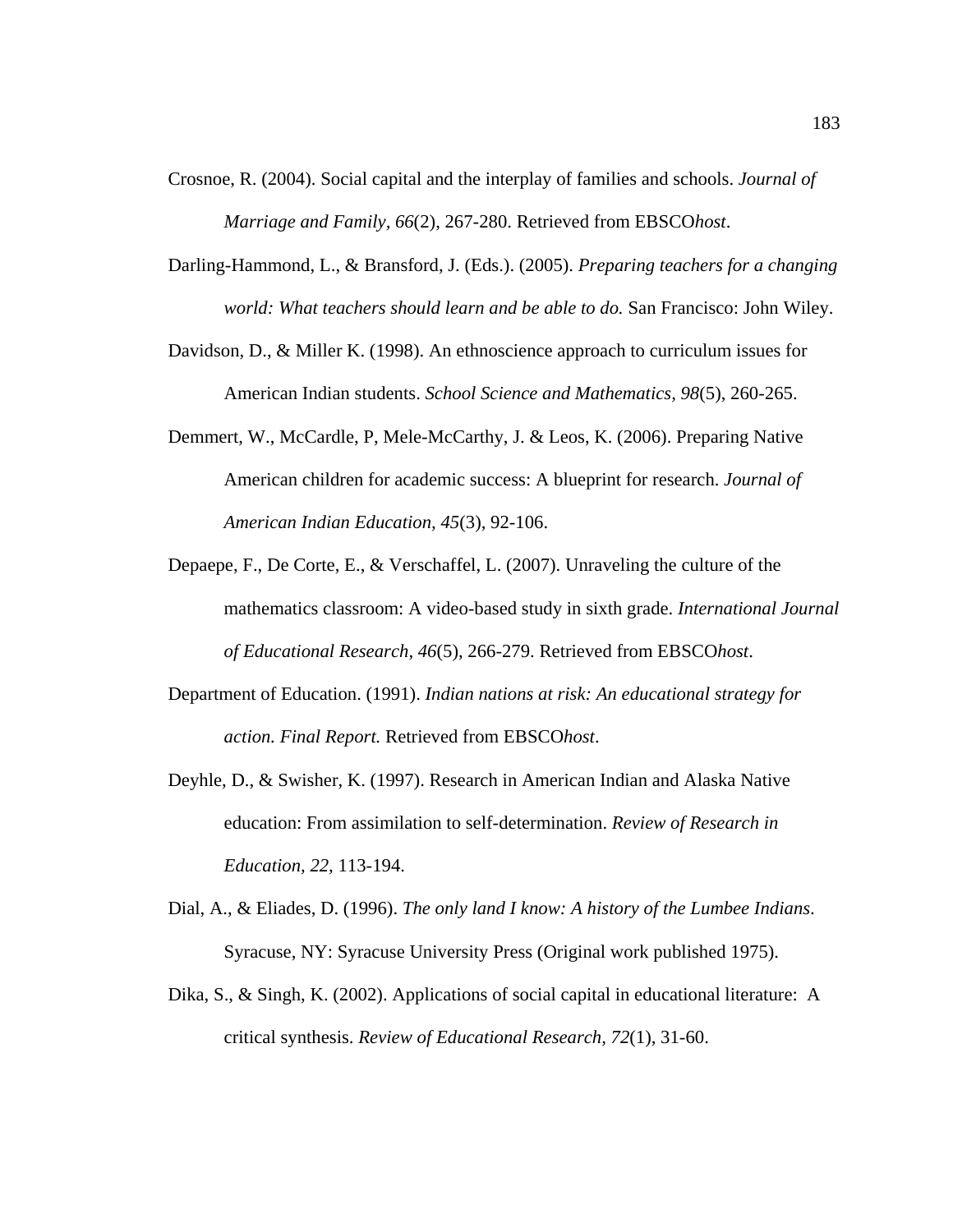Diller, J., & Moule, J. (2005). *Cultural competence: A primer for educators.* Belmont,

CA: Thomas/Wadsworth.

- Diversity in Mathematics Education Center for Learning and Teaching. (2007). Culture, race, power, and mathematics education. In. F. K. Lester (Ed.), *Second handbook of research on mathematics teaching and learning* (pp. 405-433). Charlotte NC: National Council of Teachers of Mathematics (Information Age Printing).
- Donoghue, E. F. (2003). The emergence of a profession: Mathematics education in the United States, 1890-1920. In G. M. A. Stanic & J. Kilpatrick (Eds.), *A history of school mathematics: Vol. 1.* (pp. 159-193). Reston, VA: National Council of Teachers of Mathematics.
- Dossey, J. A., Mullis, I., Lindquist, M., & Chambers, D. (1988). *The Mathematics Report Card: Are We Measuring Up? Trends and Achievement Based on the 1986 National Assessment*. Princeton, NJ: Educational Testing Service.
- English, L. (1996). Children's construction of mathematical knowledge in solving novel isomorphic problems in concrete and written form. *Journal of Mathematical Behavior, 15,* 81-112.
- Fan, X. (2001). Parental Involvement and Students' Academic Achievement: A Growth Modeling Analysis. *Journal of Experimental Education, 70*(1), 27-61. Retrieved from EBSCO*host*.
- Francis, B., & Archer, L. (2005). British-Chinese pupils' constructions of gender and learning. *Oxford Review of Education, 31*(4), 497-515. Retrieved from EBSCO*host*.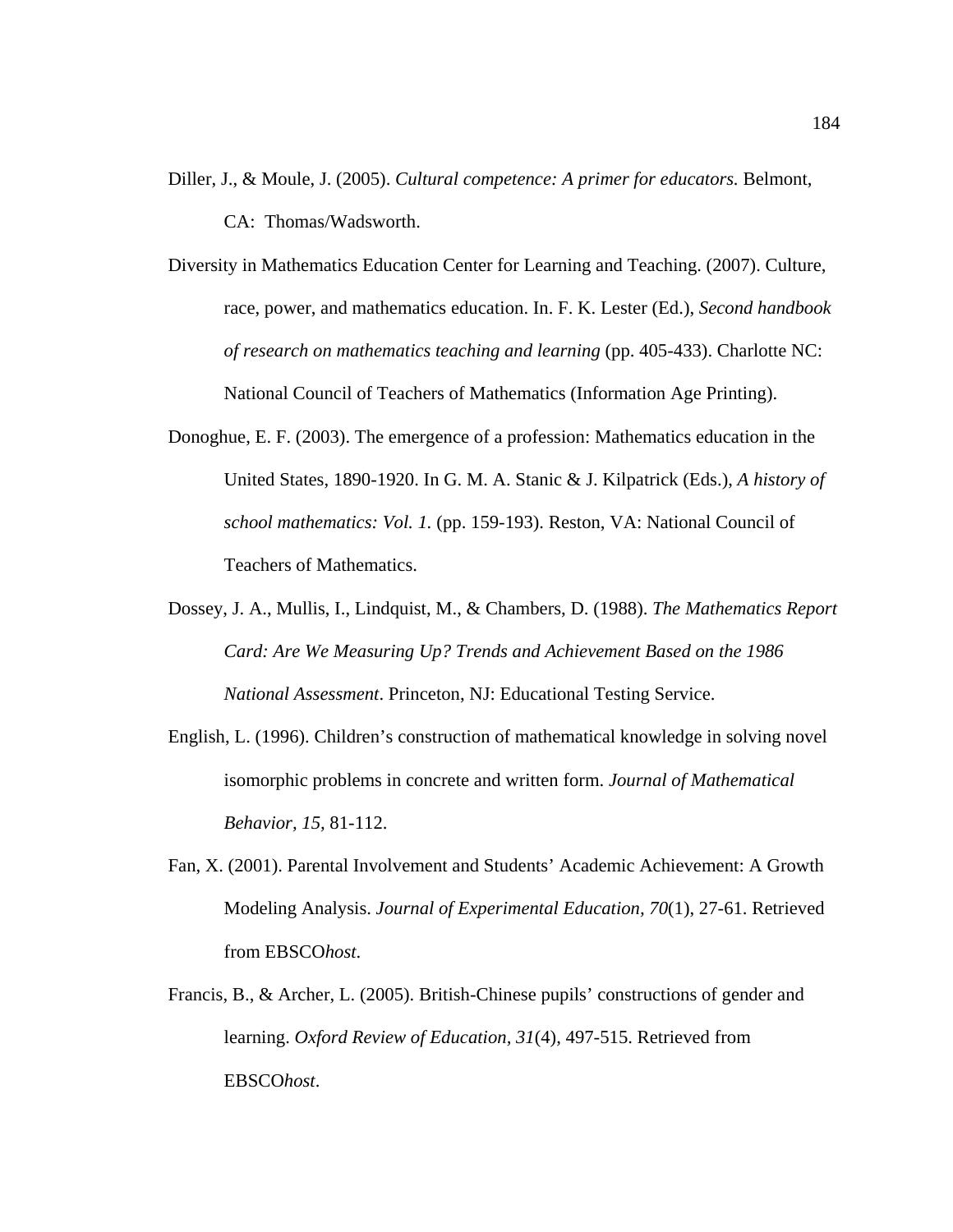- Freeman, C., & Fox, M. (2005). *Status and trends in the education of American Indians and Alaska Natives.* Washington, DC: National Center for Education Statistics.
- Freng, S., Freng, A., & Moore, H. (2007). Examining American Indians' recall of cultural inclusion in school. *Journal of American Indian Education, 46*(2), 42-61.
- Furstenberg, F., & Hughes, M. (1995). Social capital and successful development among at-risk youth. *Journal of Marriage and Family, 57,* 580-592.
- Fuson, K., De La Cruz, Y., Smith, S. B., Lo Cicero, A., Hudson, K., Ron, P., & Steeby, R. S. (2000). *Blending the best of the twentieth century to achieve a mathematics equity pedagogy in the twenty-first century.* Reston, VA: National Council of Teachers of Mathematics.
- Gay, S., & Jones, A. (2008). Uncovering variables in the context of modeling activities. In C. Greenes & R. Rubenstein (Eds.), *Algebra and algebraic thinking in school mathematics: 70<sup>th</sup> NCTM Yearbook* (pp. 211-222). Reston, VA: National Council of Teachers of Mathematics.
- Goddard, R. (2003). Rational networks, social trust, and norms: A social capital perspective on students' chances of academic success. *Educational Evaluations and Policy Analysis, 25*(1), 59-74.
- Goos, M. (2004). Learning mathematics in a classroom community of inquiry. *Journal for Research in Mathematics Education, 35*(4), 258-291. Retrieved from EBSCO*host*.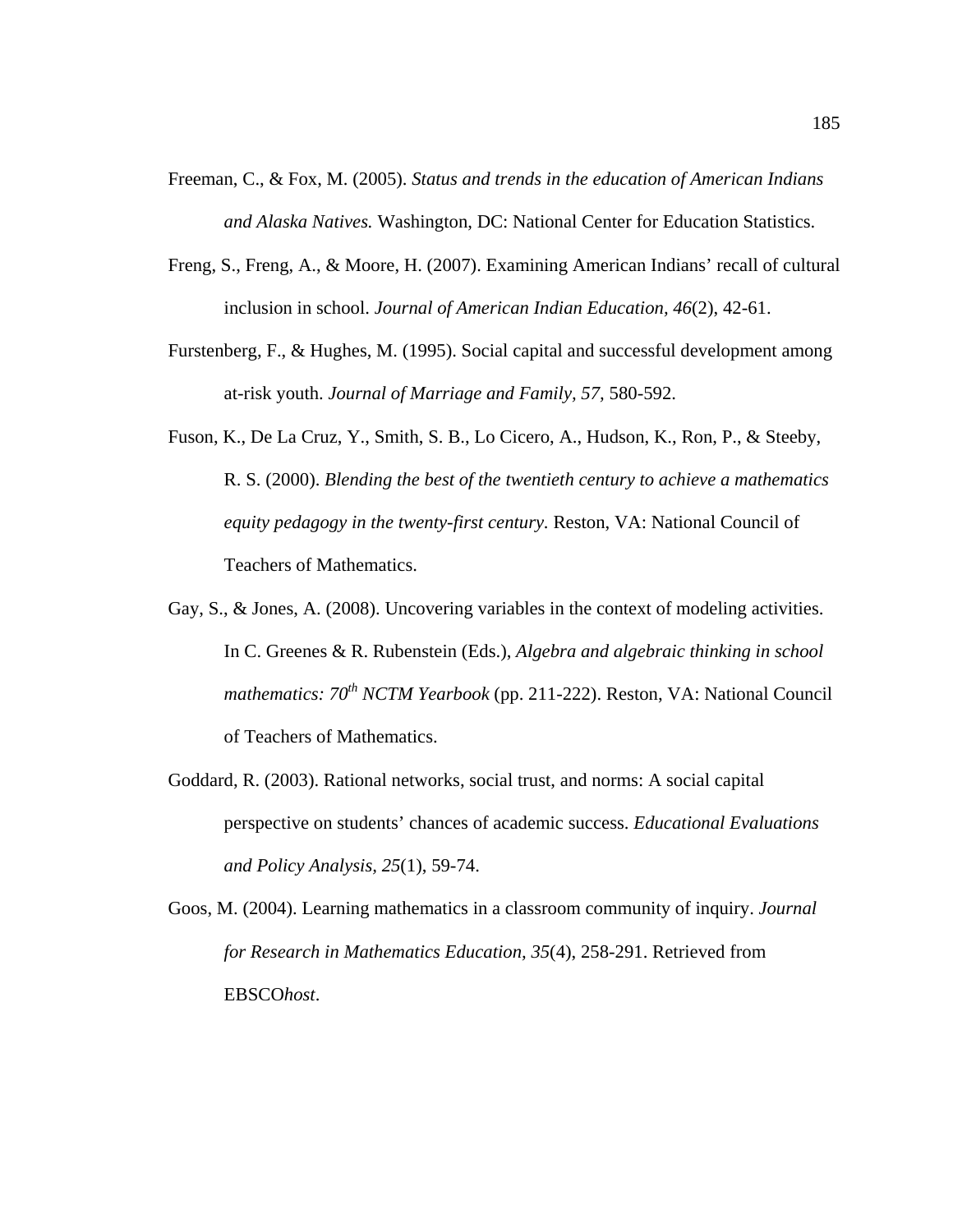- Grant, A., & Gillespie, L. (1993). *Joining the circle: A practitioner's guide to responsive education for Native American students*. Charleston, WV: ERIC Clearinghouse on Rural Education and Small Schools.
- Hershkowitz, R., & Schwarz, B. (1999). The emergent perspective in rich learning environments: Some roles of tools and activities in the construction of sociomathematical norms. *Educational Studies in Mathematics, 39*(1-3), 149-166. Retrieved from EBSCO*host*.
- Hoover-Dempsey, K. V., Walker, J. T., Sandler, H. M., Whetsel, D., Green, C. L., Wilkins, A. S., & Closson, K. (2005). Why do parents become involved? Research findings and implications. *Elementary School Journal, 106*(2), 105. Retrieved from EBSCO*host*.
- House, J. (2001). Predictive relationships between self-beliefs and mathematics achievement of American Indian/Alaska native students. *International Journal of Instructional Media, 28*(3)*,* 287-297.
- Howley, C. B., Harmon, H. L., & Leopold, G. D. (1996). Rural scholars or bright rednecks? Aspirations for a sense of place among rural youth in Appalachia. *Journal of Research in Rural Education, 12*(3), 150-60. Retrieved from EBSCO*host*.
- Howley, A., Pendarvis, E., & Gholson, M. (2005). How talented students in a rural school district experience school mathematics. *Journal for the Education of the Gifted, 29*(2), 123-160. Retrieved from EBSCO*host*.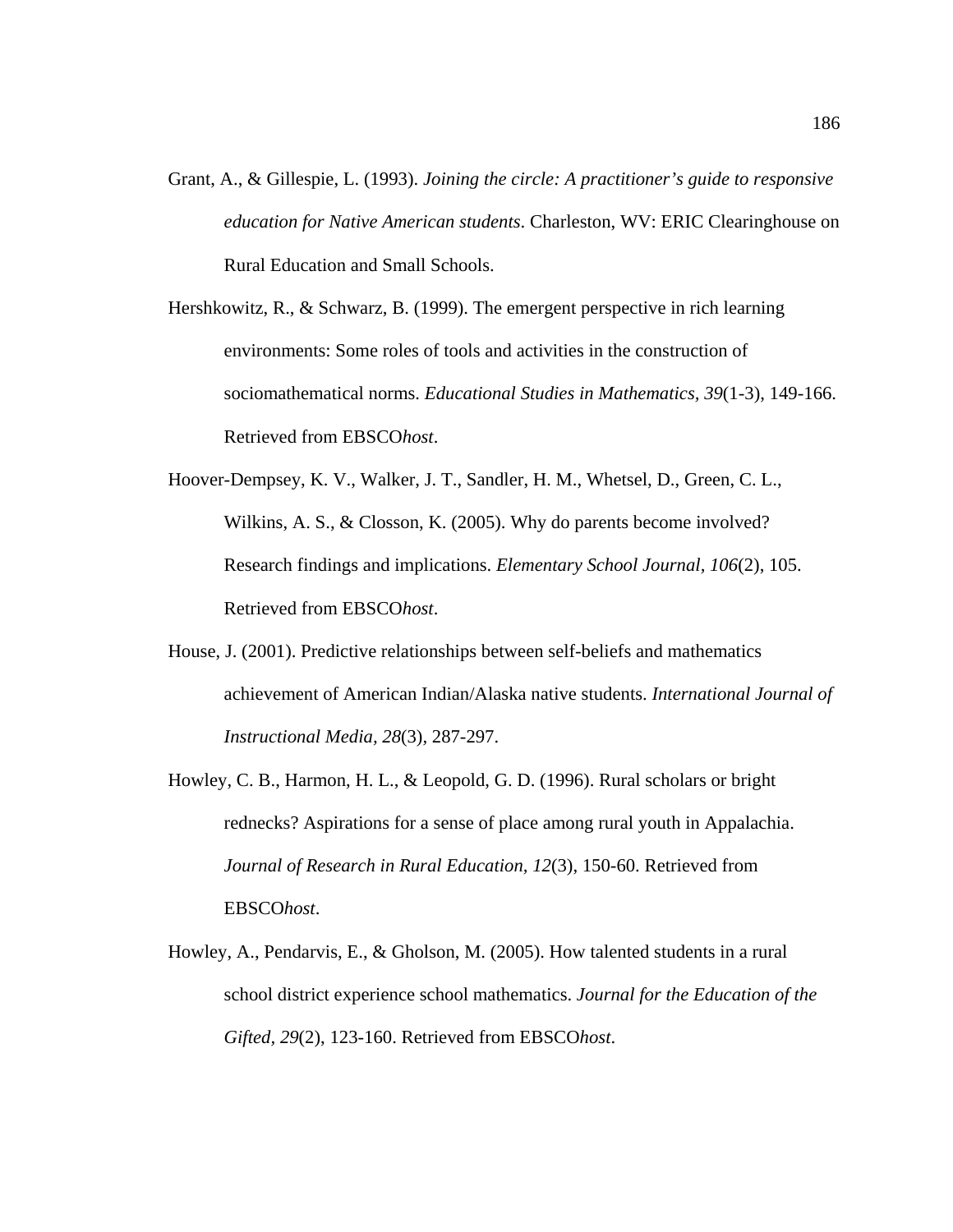- Israel, G., Beaulieu, L., & Hartless, G. (2001). The influence of family and community social capital on educational achievement. *Rural Sociology, 66*(1), 43-68.
- Kao, G. (2004). Social capital and its relevance to minority and immigrant populations. *Sociology of Education, 77*(2), 172-175. Retrieved from EBSCO*host*.
- Kaput, J. J. (1999). Teaching and learning a new algebra. In E. Fennema & T. Romberg (Eds.), *Mathematics classrooms that promote understanding*. Mahwah, NJ: Lawrence Erlbaum.
- Kaput, J. J. (2008). What is algebra: What is algebraic reasoning? In J. J. Kaput, D. Carraher, & M. Blanton (Eds.), *Algebra in the early grades* (pp. 5-17). Mahwah, NJ: Lawrence Erlbaum.
- Kaput, J. J., & Blanton, M. L. (2000). *Algebraic reasoning in the context of elementary mathematics: Making it implementable on a massive scale.* Washington, DC: U.S. Department of Education, OERI.
- Karplus, R., Pulos, S., & Stage, E. (1983). Early adolescents' proportional reasoning on rate problems. *Educational Studies in Mathematics, 14*(3), 219-233.
- Kazemi, E. (1998). Discourse that promotes conceptual understanding. *Teaching Children Mathematics, 4*(7), 410-14. Retrieved from EBSCO*host*.
- Kazemi, E., & Stipek, D. (2001). Promoting conceptual thinking in four upperelementary mathematics classrooms. *Elementary School Journal, 102*(1), 59-80. Retrieved from EBSCO*host.*
- Kilpatrick, J., & Izsák, A. (2008). A history of algebra in the school curriculum. In C. Greenes & R. Rubenstein (Eds.), *Algebra and algebraic thinking in school*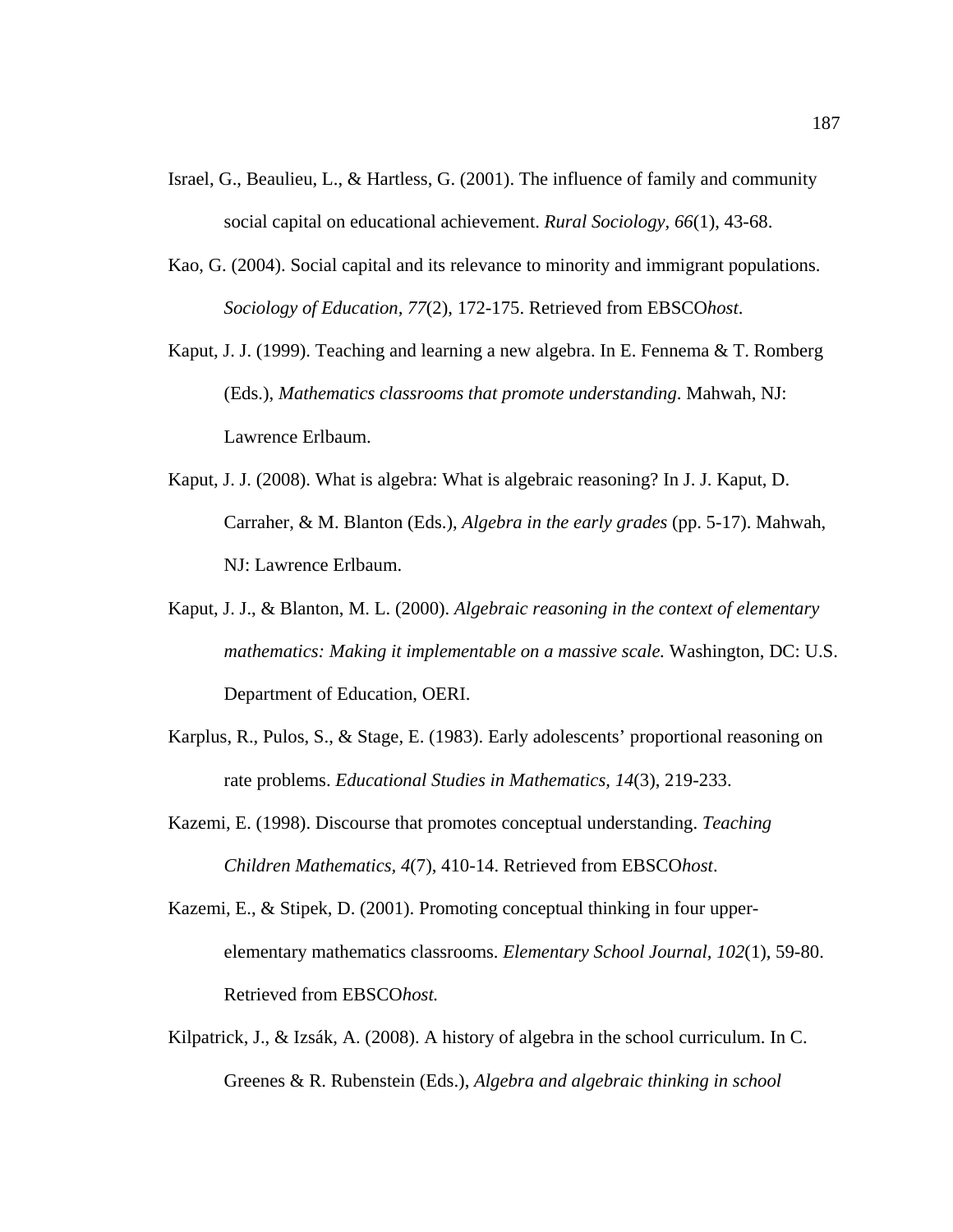*mathematics: 70<sup>th</sup> NCTM Yearbook* (pp. 3-18). Reston, VA: National Council of Teachers of Mathematics.

- Kloosterman, P., & Cougan, M. (1994). Students' beliefs about learning school mathematics. *Elementary School Journal, 94*(4), 375-88. Retrieved from EBSCO*host*.
- Kloosterman, P., Lester, F. R., & National Council of Teachers of Mathematics. (2004). *Results and interpretations of the 1990 through 2000 mathematics assessment of the National Assessment of Educational Progress*. National Council of Teachers of Mathematics. Retrieved from EBSCO*host*.
- Kloosterman, P., Raymond, A., & Emenaker, C. (1996). Students' beliefs about mathematics: A three-year study. *Elementary School Journal, 97*(1), 39-56. Retrieved from EBSCO*host*.
- Kysh, J. (1998). *Discourse in small groups in an Algebra 1 class.* Retrieved from EBSCO*host*.
- Ladson-Billings, G. (1995). But that's just good teaching: The case for culturally relevant pedagogy. *Theory into Practice, 34,* 159-165.
- Ladson-Billings, G. (2005). Is the team all right? Diversity and teacher education. *Journal of Teacher Education, 56*(3), 229-234.
- Lamon, S. (1993). Ration and proportion: Connecting content and children's thinking. *Journal of Research in Mathematics Education, 24*(1), 41-61.
- Lane, B., & Dorfman, D. (1997). *Strengthening community networks: The basis for sustainable community renewal.* Program Report. Retrieved from EBSCO*host*.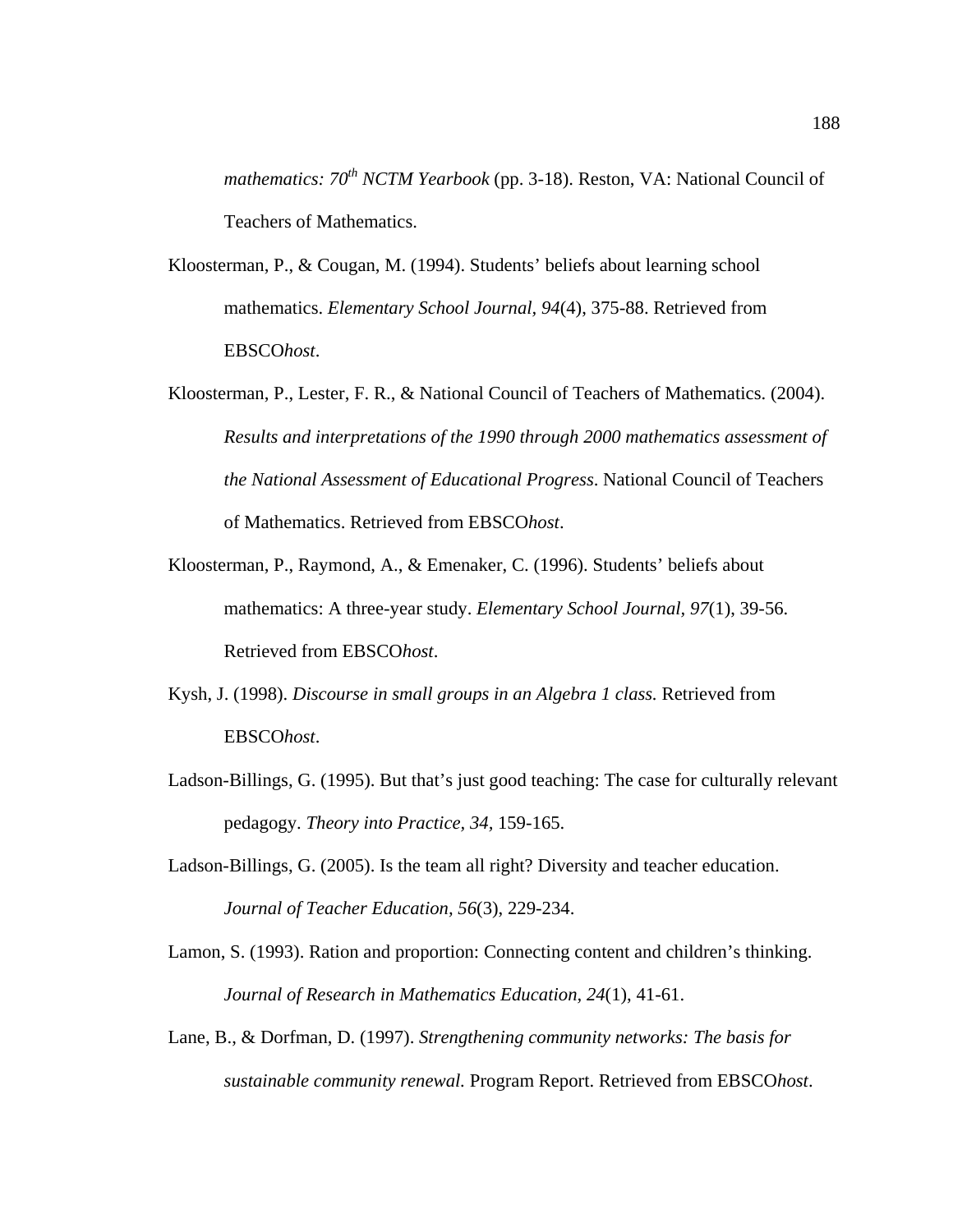- Lannin, J. (2005). Generalization and justification: The challenge of introducing algebraic reasoning through patterning activities. *Mathematical Thinking and Learning: An International Journal, 7*(3), 231-258.
- Latham, A. (1999). The teacher-student mismatch. *Educational Leadership, 56,* 84-85.
- Lave, J., Murtaugh, M., & de la Rocha, O. (1984). The dialectic of arithmetic in grocery shopping. In B. Rogoff & J. Lave (Eds.), *Everyday cognition* (pp. 67-94). Cambridge, MA: Harvard University Press.
- Lee, J., & Bowen, N. K. (2006). Parent involvement, cultural capital, and the achievement gap among elementary school children. *American Educational Research Journal, 43*(2), 193-215. Retrieved from EBSCO*host*.
- Lehrer, R., & Shumow, L. (1997). Aligning the construction zones of parents and teachers for mathematics reform. *Cognition and Instruction, 15*(1), 41-83. Retrieved from EBSCO*host*.
- Lesh, R., & Harel, G. (2003). Problem solving, modeling, and local conceptual development. *Mathematical Thinking and Learning, 5*(2-3), 157-189.
- Lesh, R., Post, T., & Behr, M. (1988). Proportional reasoning. In J. Hiebert & M. Behr (Eds.), *Number concepts and operations in the middle grades* (pp. 93-118). Reston, VA: National Council of Teachers of Mathematics.
- Lester, F. (1994). Musings about mathematical problem-solving research. *Journal for Research in Mathematics Education, 25*(6), 660-675.
- Lin, N. (2001). *Social capital: A theory of social structure and action.* Cambridge, UK: Cambridge University Press.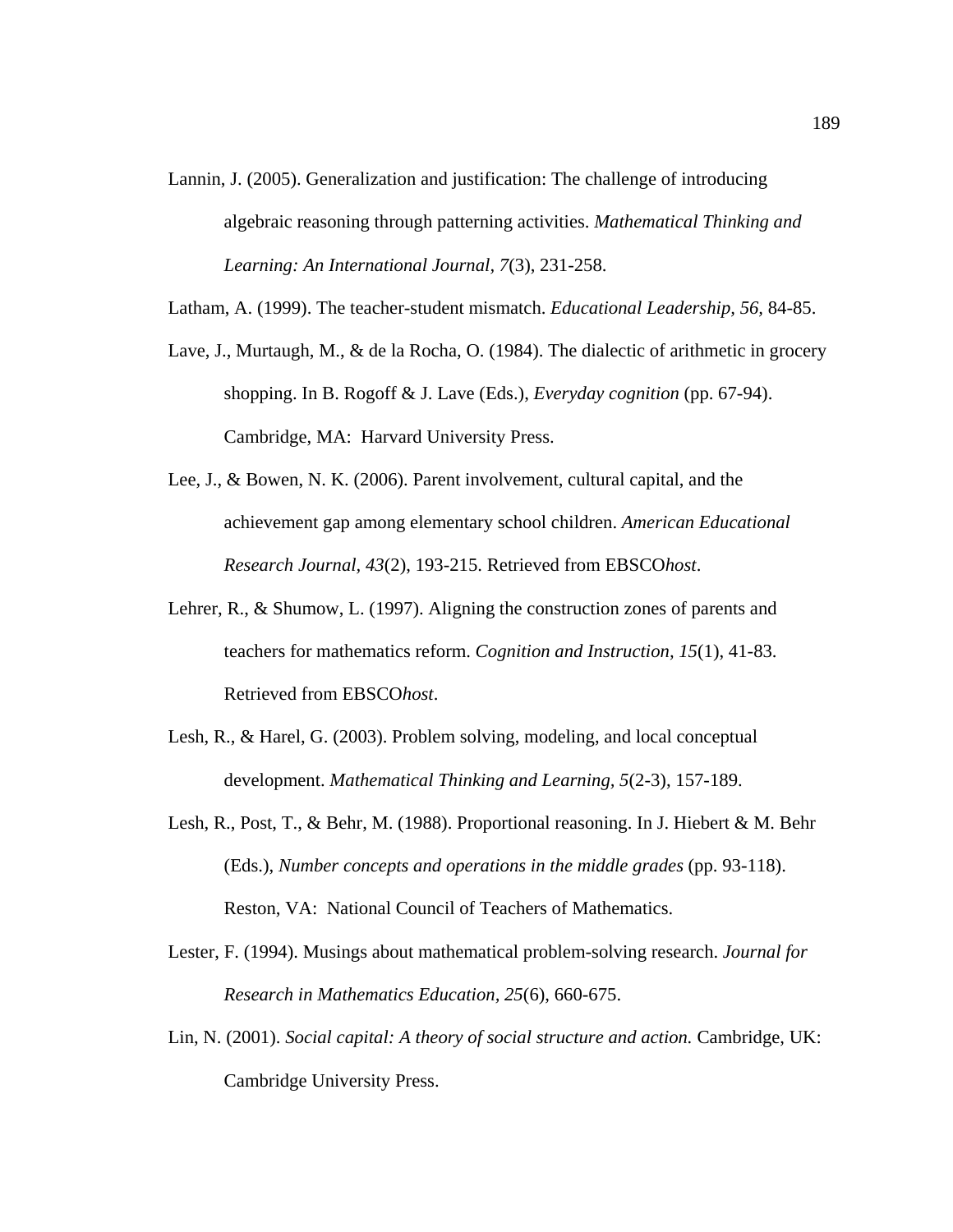- Lipka, J., Sharp, N., Brenner, B., Yanez, E., & Sharp, F. (2005). The relevance of culturally based curriculum and instruction: The case of Nancy Sharp. *Journal of American Indian Education, 44*(3), 31-54.
- Lipman, P. (1995). Bringing out the best in them: The contribution of culturally relevant teachers in educational reform. *Theory into Practice, 34,* 202-208.
- Lowery, W. (1979). Proud to be a Lumbee Indian. [Recorded by Miriam Oxendine and Lumbee children]. *Proud to be a Lumbee Indian* [33 1/2 rpm sound disc]. Pembroke, NC: Willie French Lowery Pub. Co., 812011B-2077, [1979], 2004.
- Lumbee Tribe of North Carolina. (n.d.). *Lumbee history and culture.* Retrieved April 27, 2009, from http://www.lumbeetribe.com/History\_Culture/History\_Culture%20 Index.html.
- Marchand, R., Pickreign, J., & Howard, J. (2005). An analysis of the performance gap between American Indian and Anglo students in New York State fourth and eighth grade mathematics. *Journal of American Indian Education, 44*(2), 24-35.
- Maxwell, J. (2005). *Qualitative research design: An interactive approach* (2nd ed.). Thousand Oaks, CA: Sage.
- McCarty, T., & Watahomigie, L. (2004). Language and literacy in American Indian and Alaska Native communities. In B. Pérez (Ed.), *Sociocultural contexts of language and literacy* (pp. 79-110). Mahwah, NJ: Lawrence Erlbaum.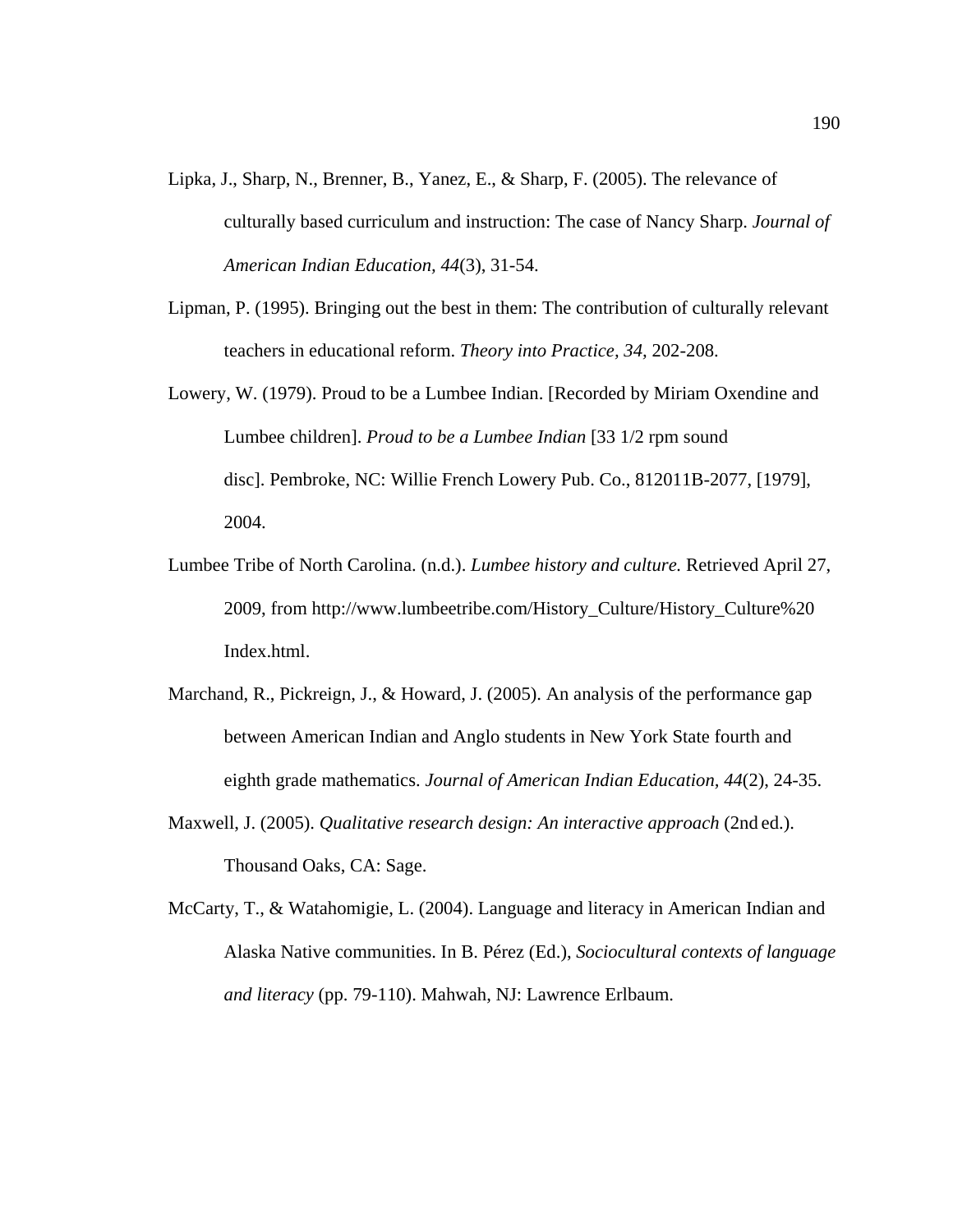- McClain, K., & Cobb, P. (2001a). An analysis of development of sociomathematical norms in one first-grade classroom. *Journal for Research in Mathematics Education, 33*(3), 236-266.
- McClain, K., & Cobb, P. (2001b). Supporting students' ability to reason about data. *Educational Studies in Mathematics, 45*(1-3), 103-29. Retrieved from EBSCO*host.*
- Mevarech, Z. R., & Kramarski, B. (1997). IMPROVE: A Multidimensional Method for Teaching Mathematics in Heterogeneous Classrooms. *American Educational Research Journal, 34*(2), 365-94. Retrieved from EBSCO*host*.
- Miles, M., & Huberman, A. (1994). *Qualitative data analysis: A sourcebook of new methods* (2nd ed.). Thousand Oaks, CA: Sage.
- Morgan, S., & Sørensen, A. (1999). Parental networks, social closure, and mathematics learning: A test of Coleman's social capital explanation of school effects. *American Sociological Review, 64*(5), 661-681.
- National Council of Teachers of Mathematics. (2000). *Principles and standards for school mathematics*. Reston, VA: Author.
- Nattiv, A. (1994). Helping behaviors and math achievement gain of students using cooperative learning. *Elementary School Journal, 94*(3), 285-97. Retrieved from EBSCO*host*.
- Newman, R. S., & Goldin, L. (1990). Children's reluctance to seek help with schoolwork. *Journal of Educational Psychology, 82*(1), 92-100. Retrieved from EBSCO*host*.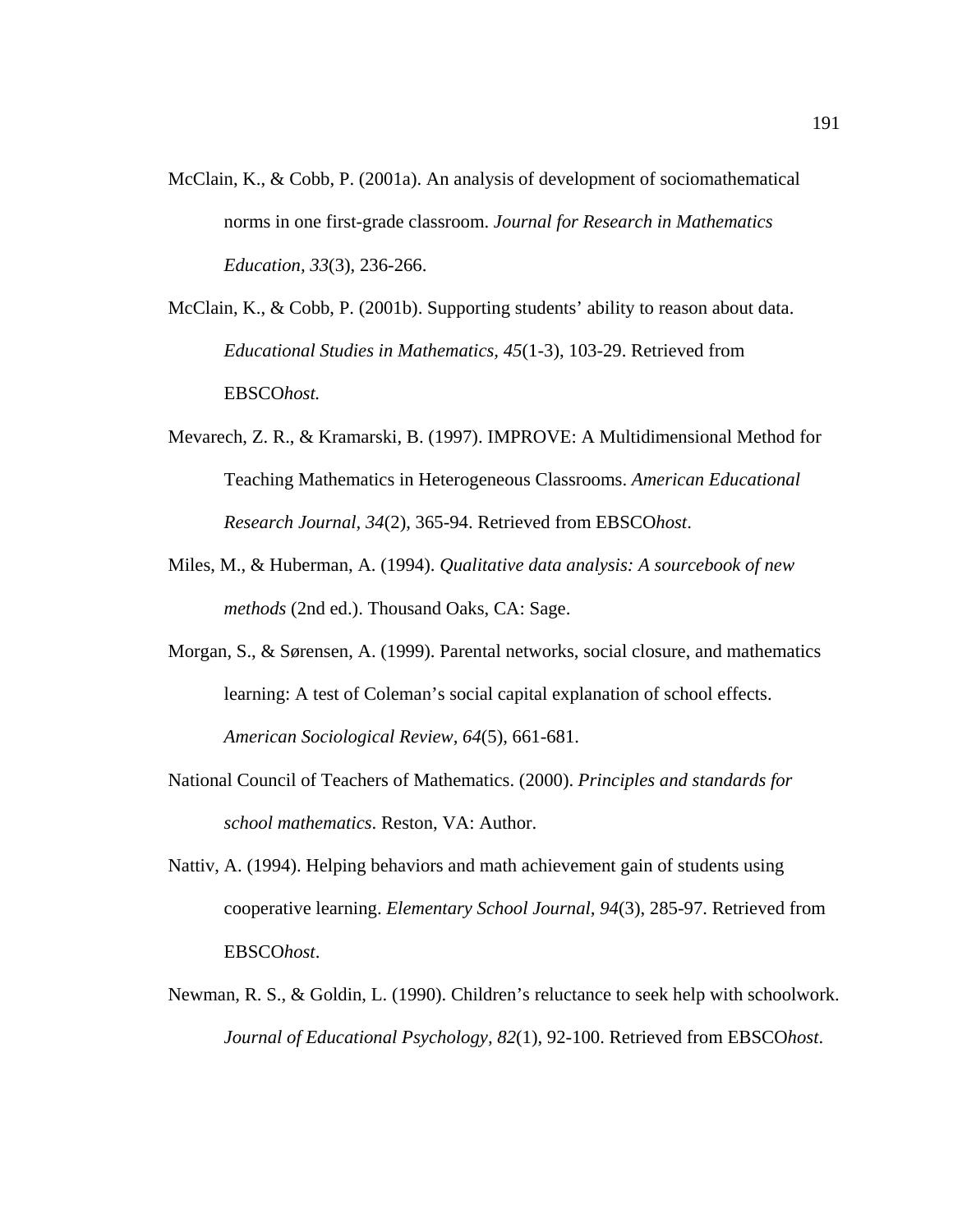- Noelting, G. (1980). The development of proportional reasoning and the ratio concepts: Part I—Differentiation of stages. *Educational Studies in Mathematics, 11*(2), 217- 253.
- North Carolina Department of Public Instruction. (2008). North Carolina School Report Cards: Statewide results, district wide results, and school wide results. [On-Line] Retrieved December 15, 2009, from http://www.ncreportcards.org.
- Norton, S. (2005). Proceedings of the  $29<sup>th</sup>$  Conference of the International Group for the Psychology of Mathematics Education. In H. L. Chick & J. L. Vincent (Eds.), *The construction of proportional reasoning* (pp. 17-24). Melbourne: PME.
- Norton, S. (2006). Pedagogies for the engagement of girls in the learning of proportional reasoning through technology practice. *Mathematics Education Research Journal*, *18*(3), 69-99.
- Okagaki, L., Helling, M., & Bingham, G. E. (2009). American Indian college students' ethnic identity and beliefs about education. *Journal of College Student Development, 50*(2), 157-176. Retrieved from EBSCO*host*.
- Park, N. (2004). Character strengths and positive youth development. *Annals of the American Academy of Political and Social Science, 591,* 40-54.
- Pierce, R., & Ball, L. (2009). Perceptions that may affect teachers' intention to use technology in secondary mathematics Classes. *Educational Studies in Mathematics, 71*(3), 299-317. Retrieved from EBSCO*host*.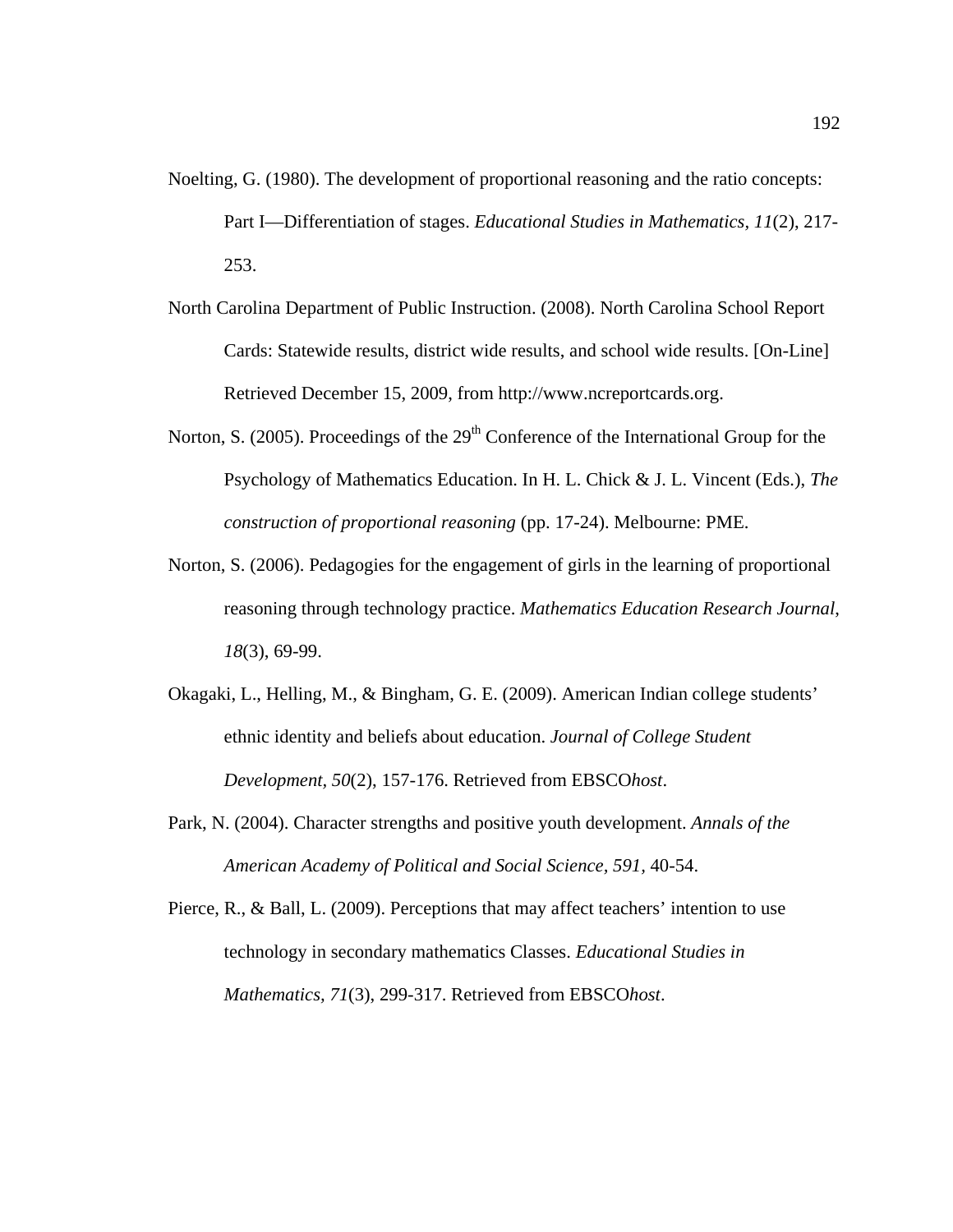- Powell, D. R., Son, S., File, N., & San Juan, R. R. (2010). Parent-school relationships and children's academic and social outcomes in public school pre-kindergarten. *Journal of School Psychology, 48*(4), 269-292. Retrieved from EBSCO*host*.
- Ramirez, J., & Mather, C. (1997). How do American Indian fifth and sixth graders perceive mathematics and the mathematics classroom? *Journal of American Indian Education, 36*(1), 9-18.
- Research Advisory Committee on the National Council of Teachers of Mathematics. (1988). NCTM Curriculum and Evaluation Standards for school mathematics: Responses from the research community. *Journal of Research in Mathematics Education, 19*(4), 338-344.
- Reyes, L. (1984). Affective variables and mathematics education. *Elementary School Journal, 84*(5), 558-81. Retrieved from EBSCO*host*.
- Richardson, K., Berenson, S., & Staley, K. (2009). Prospective elementary teachers' use of representation to reason algebraically. *Journal of Mathematical Behavior, 28*(2/3), 188-199.
- Saxe, G. (1988a). Candy selling and math learning. *Educational Researcher, 17*(6), 14- 21.
- Saxe, G. (1988b). The mathematics of child street vendors. *Child Development, 59*(5), 1415-1425.
- Schoenfeld, A. (1992). Learning to think mathematically: Problem solving, metacognition, and sense-making in mathematics. In D. Grouws (Ed.), *Handbook*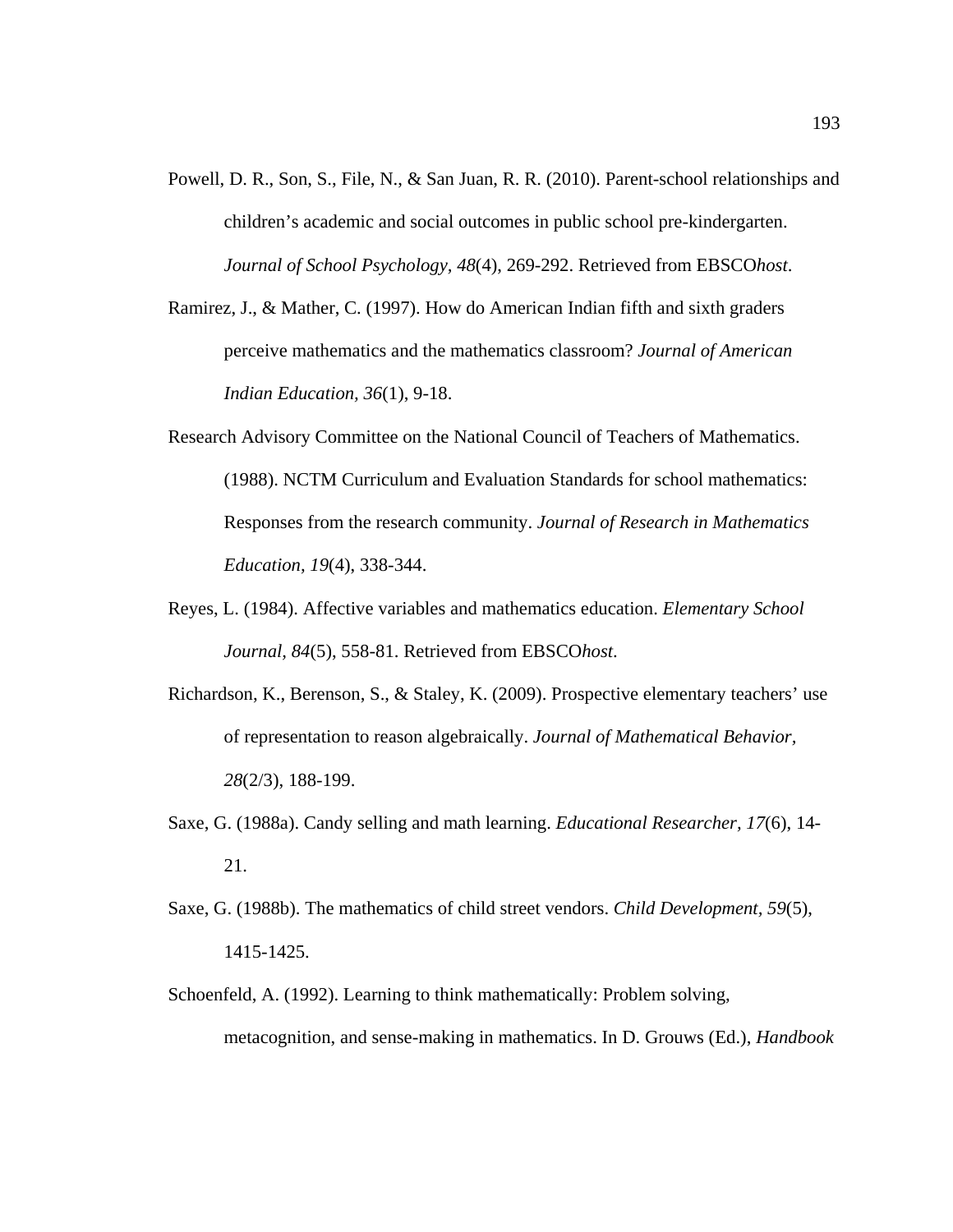*for research on mathematics teaching and learning* (pp. 334-370). New York: MacMillan.

- Schommer-Aikins, M., Duell, O. K., & Hutter, R. (2005). Epistemological beliefs, mathematical problem-solving beliefs, and academic performance of middle school students. *Elementary School Journal, 105*(3), 289. Retrieved from EBSCO*host*.
- Scott, P. B. (1983). Mathematics achievement test scores of American Indian and Anglo Students: A comparison. *Journal of American Indian Education, 22*(3), 17-19. Retrieved from EBSCOhost.
- Sheldon, S. B. (2002). Parents' social networks and beliefs as predictors of parent involvement. *Elementary School Journal, 102*(4), 301-16. Retrieved from EBSCO*host*.
- Smith, E. (2008). Representational thinking as a framework for introducing function in the elementary classroom. In J. Kaput, D. Carraher, & M. Blanton (Eds.), *Algebra in the Early Grades* (pp. 133-160). New York: Lawrence Erlbaum.
- Smith, J. (1990). *The Lumbee Methodists: Getting to know them*. Raleigh, NC: Commission of Archives and History, North Carolina Methodist Conference.
- Stanic, G., & Kilpatrick, J. (1988). Historical perspectives on problem solving in mathematics curriculum. In R. I. Charles & E. A. Silver (Eds.), *The Teaching and Assessing of Mathematical Problem Solving* (pp. 1-22). Reston, VA: National Council of Teachers of Mathematics.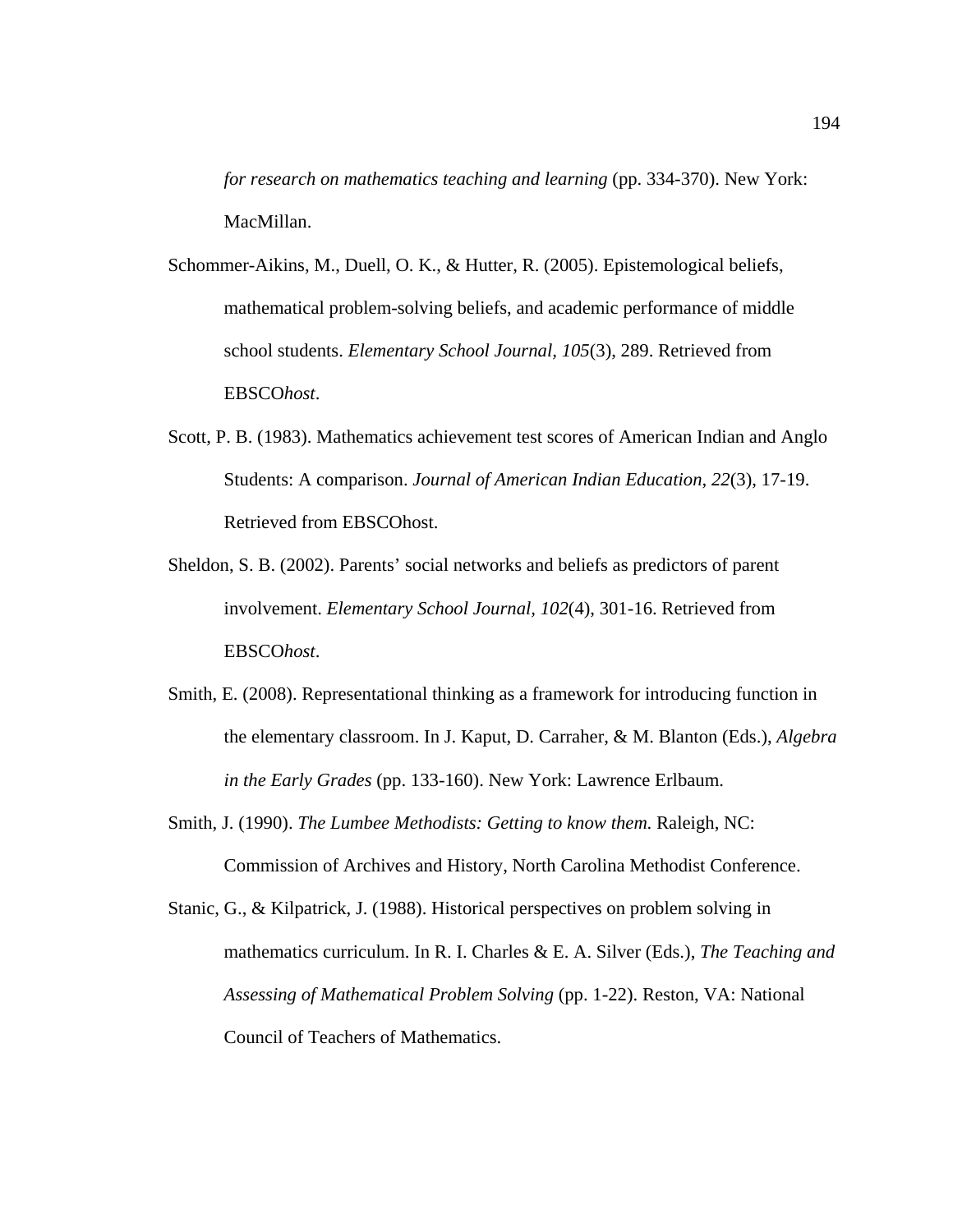- Steele, D., & Johanning, D. (2004). A schematic-theoretic view of problem solving and development of algebraic thinking. *Educational Studies in Mathematics, 57*(1), 65-90.
- Steen, L. A. (1989). Teaching mathematics for tomorrow's world. *Educational Leadership, 47*(1), 18-22.
- Stilling, G. (2006). Encyclopedia of North Carolina. In W. S. Powell (Ed.), *Lumbee Indians* (pp. 699-703). Chapel Hill, NC: University of North Carolina.
- Stillman, G., & Galbraith, P. (1998). Applying mathematics with real world connections: Metacognitive characteristics of secondary students. *Educational Studies in Mathematics, 36*(2), 157-195.
- Symeou, L. (2008). From school-family links to social capital: Urban and rural distinctions in teacher and parent networks in Cyprus. *Urban Education, 43*(6), 696-722. Retrieved from EBSCO*host*.
- Tourniaire, F., & Pulos, S. (1985). Proportional reasoning: A review of the literature. *Educational Studies in Mathematics, 16*(2), 181-204. Retrieved from EBSCO*host*.
- U.S. Census Bureau. (2002). *The American Indian and Alaska Native population: 2000.* Washington, DC: Author.
- Voelkl, K. (1997). Identification with school. *American Journal of Education, 105*(3), 294-318.
- Vogt, L., Jordan, C., & Tharp, R. (1993). Explaining school failure, producing school success: Two cases. In E. Jacob & C. Jordan (Eds.), *Minority education: Anthropological perspectives* (pp. 53-66). Norwood, NJ: Ablex.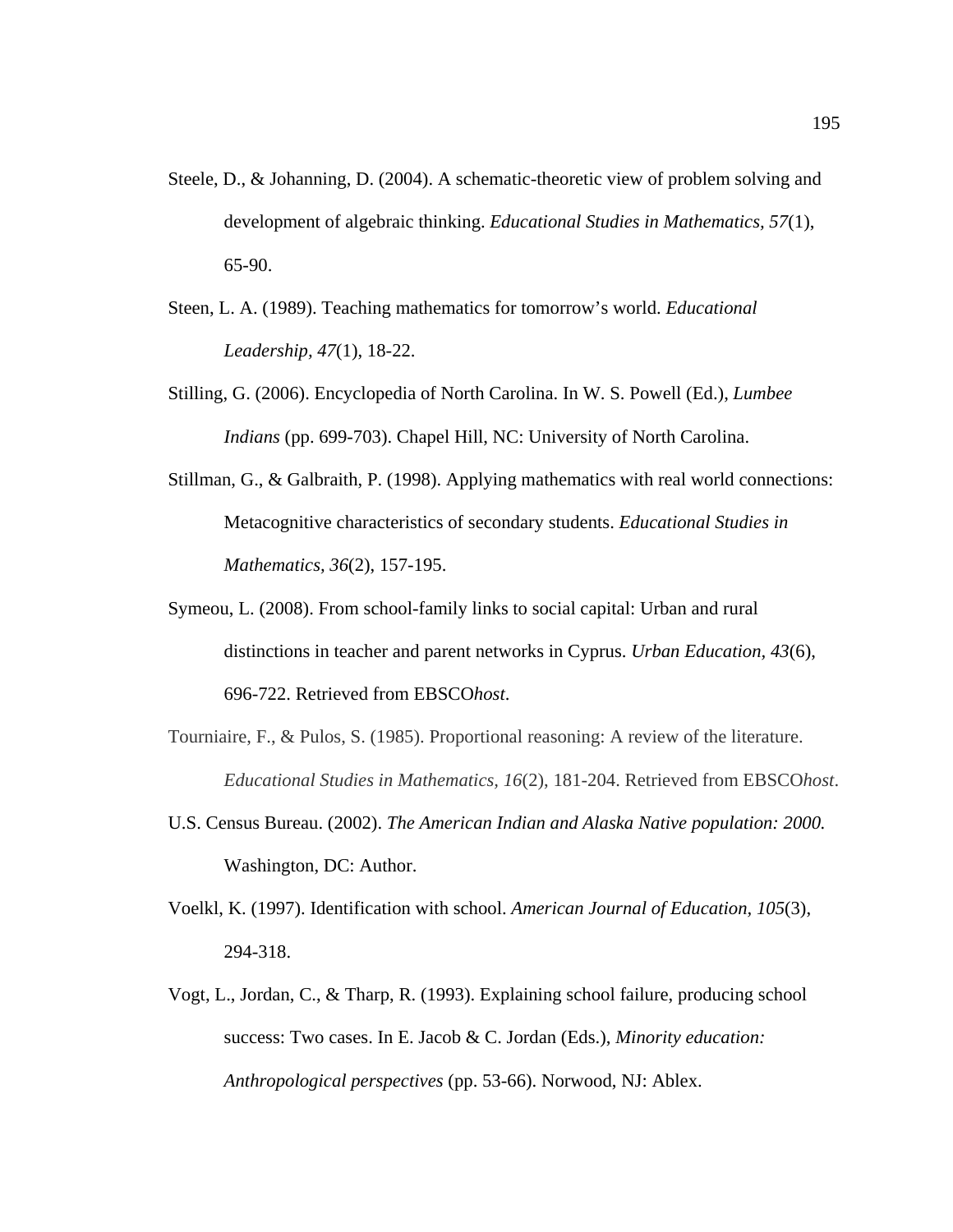- von Glasersfeld, E. (1995). *Radical Constructivism: A way of knowing and learning.*  London: The Falmer Press.
- Walker, E. N. (2006). Urban high school students' academic communities and their effects on mathematics success. *American Educational Research Journal, 43*(1), 43-73. Retrieved from EBSCO*host*.
- Webb, N. M., & Mastergeorge, A. M. (2003). The development of students' helping behavior and learning in peer-directed small groups. *Cognition and Instruction, 21*(4), 361-428. Retrieved from EBSCO*host*.
- Webb, N. M., Troper, J. D., & Fall, R. (1995). Constructive activity and learning in collaborative small groups. *Journal of Educational Psychology, 87*(3), 406-423. Retrieved from EBSCO*host*.
- Wenger, E. (1998). *Communities of practice: Learning, meaning and identity*. Cambridge: Cambridge University Press.
- Wilkins, J. L., & Ma, X. (2003). Modeling change in student attitude toward and beliefs about mathematics. *The Journal of Educational Research, 97*(1), 52-63.
- Wood, T., Cobb, P., & Yackel, E. (1991). Change in teaching mathematics: A case study. *American Educational Research Journal, 28*(3), 587-616. Retrieved from EBSCO*host*.
- Wood, T., Cobb, P., Yackel, E., & Dillon, D. (Eds.). (1993) Rethinking elementary school mathematics: Insights and issues. *Journal for Research in Mathematics Education Monograph No. 6.* Reston, VA: National Council of Teachers of Mathematics.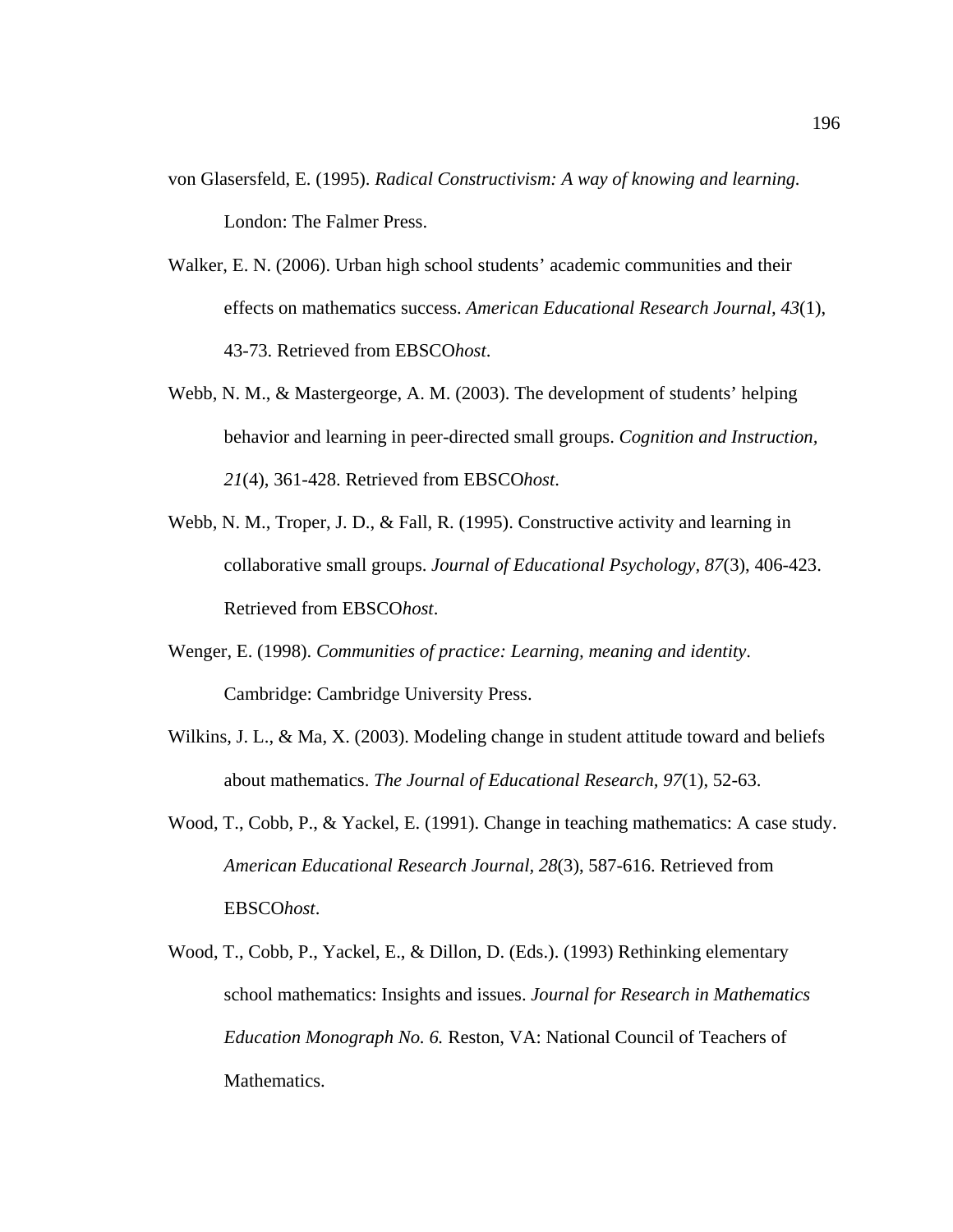- Yackel, E. (2001). *Explanation, justification and argumentation in mathematics classrooms.* Retrieved from EBSCO*host*.
- Yackel, E., & Cobb, P. (1996). Sociomathematical norms, argumentation, and autonomy in mathematics. *Journal for Research in Mathematics Education, 27*(4), 458-77. Retrieved from EBSCO*host*.
- Yan, W., & Lin, Q. (2005). Parent involvement and mathematics achievement: Contrast across racial and ethnic groups. *Journal of Educational Research, 99*(2), 116. Retrieved from EBSCO*host*.
- Yin, R. (2009). *Case study research design: Design and methods* (4th ed.). Thousand Oaks, CA: Sage.
- Zhao, H., & Akiba, M. (2009). School expectations for parental involvement and student mathematics achievement: A comparative study of middle schools in the US and South Korea. *Compare: A Journal of Comparative and International Education, 39*(3), 411-428. Retrieved from EBSCO*host*.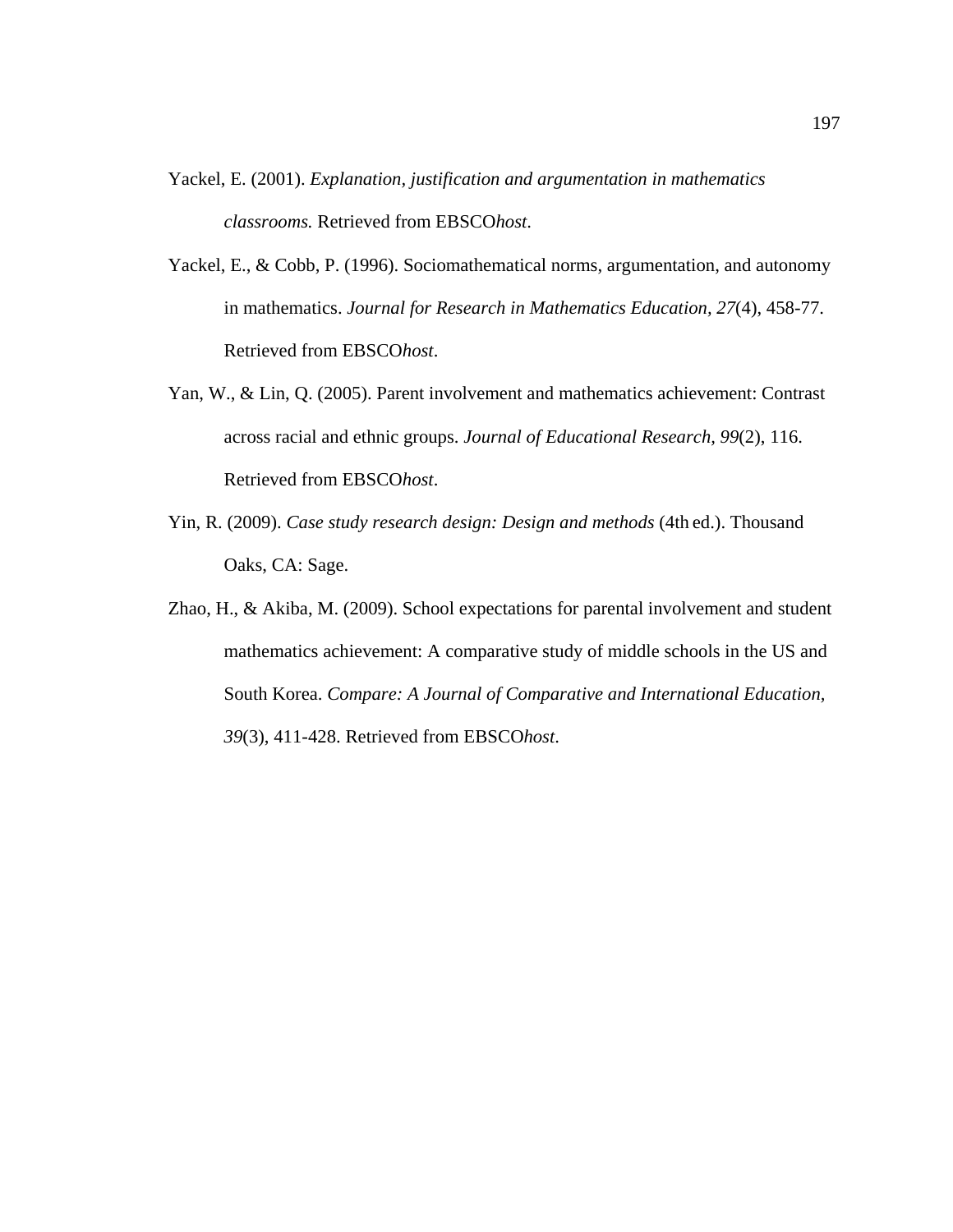### **APPENDIX A**

## **INTERVIEW PROTOCOLS**

Interview Protocol (Teacher)

The study will use a semi-structured interview process to examine the aspects of school and community that support the algebraic achievement of Lumbee Indian middle school students. The school and community are of interest to study because of the success that has been observed among students and community members. I wish to gain an understanding of the aspects of the community and school that contributes to this success. I also wish to gain an understanding of the practices within your classroom that contribute to the success of students in mathematics. Teachers will be audio and videotaped during the interview process.

First, I want to ask about your experiences here in the community.

- 1. How would you describe this community to a Lumbee Indian friend from another community? How would you describe this community to another ethnic group outside the community?
	- a. What are the strengths you see in this community that are special?
	- b. Why do you think this community has these strengths?
	- c. What is the glue that holds this community together?
- 2. I have noticed that most of the people in the community also attend the school here.
	- a. What were your experiences in school?
	- b. How are the schools the same as when you went to school?
	- c. How are the schools different here than other county schools?
	- d. What effect do you think the schools have on students' success in school?
- 3. Tell me about the groups you work with in the community.
	- a. What community groups do your family members participate in? Tell me about them?
	- b. What are some of the things that help the group accomplish its goals?
	- c. What is your family members expected to do when he/she participate in this group activity?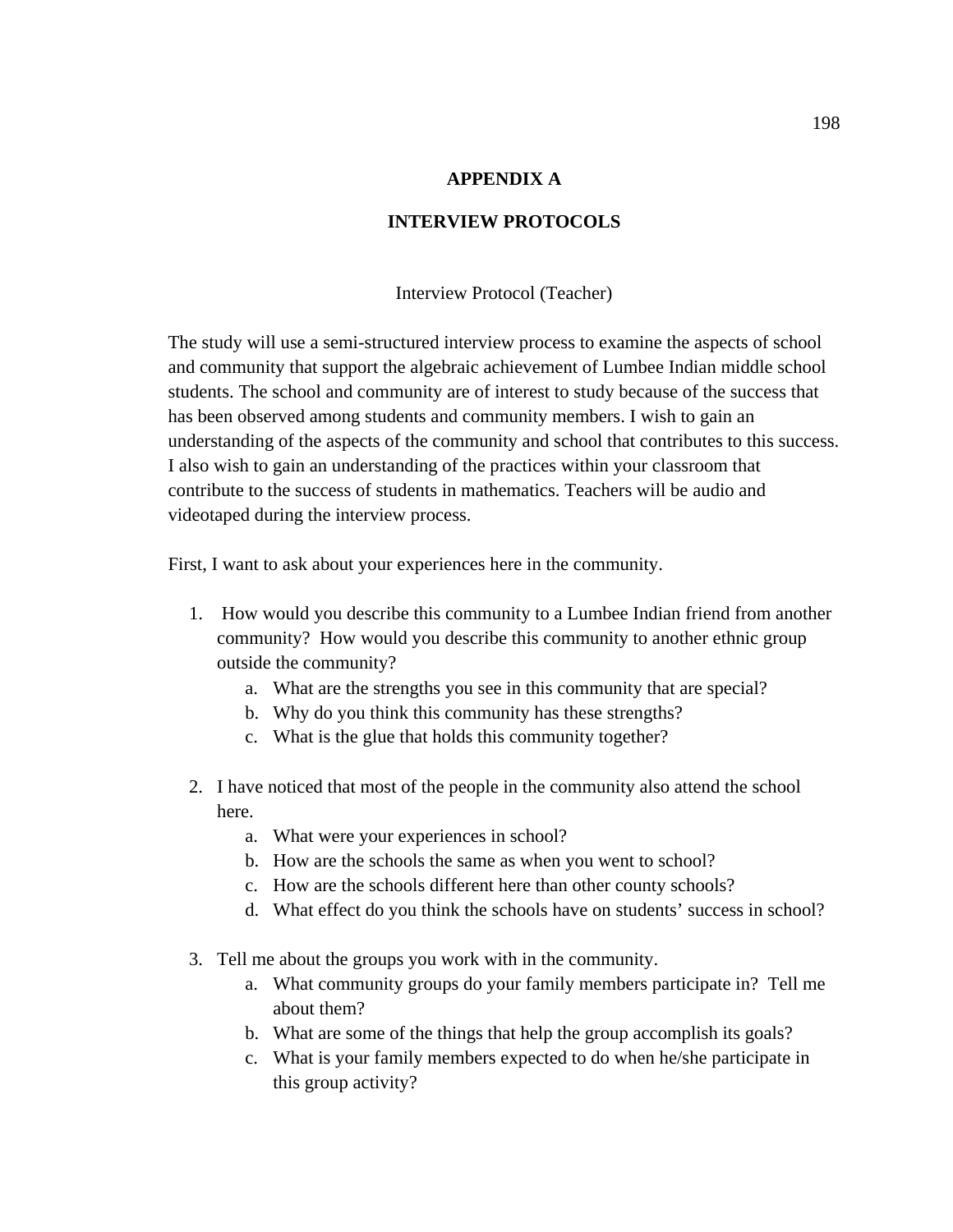Now, I am going to ask you more specific questions about math.

- 4. How do you see your role in the algebra class?
	- a. How do you see your students' roles?
- 5. In your opinion, why is it important to learn algebra in the eighth grade? a. Why is it important for children to learn?
- 6. What are your expectations concerning your students' participation in math class?
	- a. Can you explain [expectation] as to what behavior I would see if I was in [child's name] class?
- 7. How do you know if your students' understand the math they are working on?
- 8. When your students have problems understanding the mathematics, what do you do to help?
	- a. What resources are available to your students if he/she is having trouble in math?
	- b. How do your students go about getting help in math?
- 9. What types of instructional strategies do you use most often in teaching mathematical concepts to your students? Can you talk some more about them?
	- a. Which do you find to be most effective with your students?
- 10. What do your students do when they give an answer in class?
	- a. Do your students' have to explain how he/she obtained an answer? If so, why?
	- b. What happens in class if students obtain an answer different from the other answers offered in class?
	- c. What happens in class if students work problems out different from others in class?
- 11. What are the daily routines in your classroom?
- Now I want to talk with you about the parents in your school.
	- 12. What types of support do you receive from parents in helping students learn mathematics? Can you talk some more about that?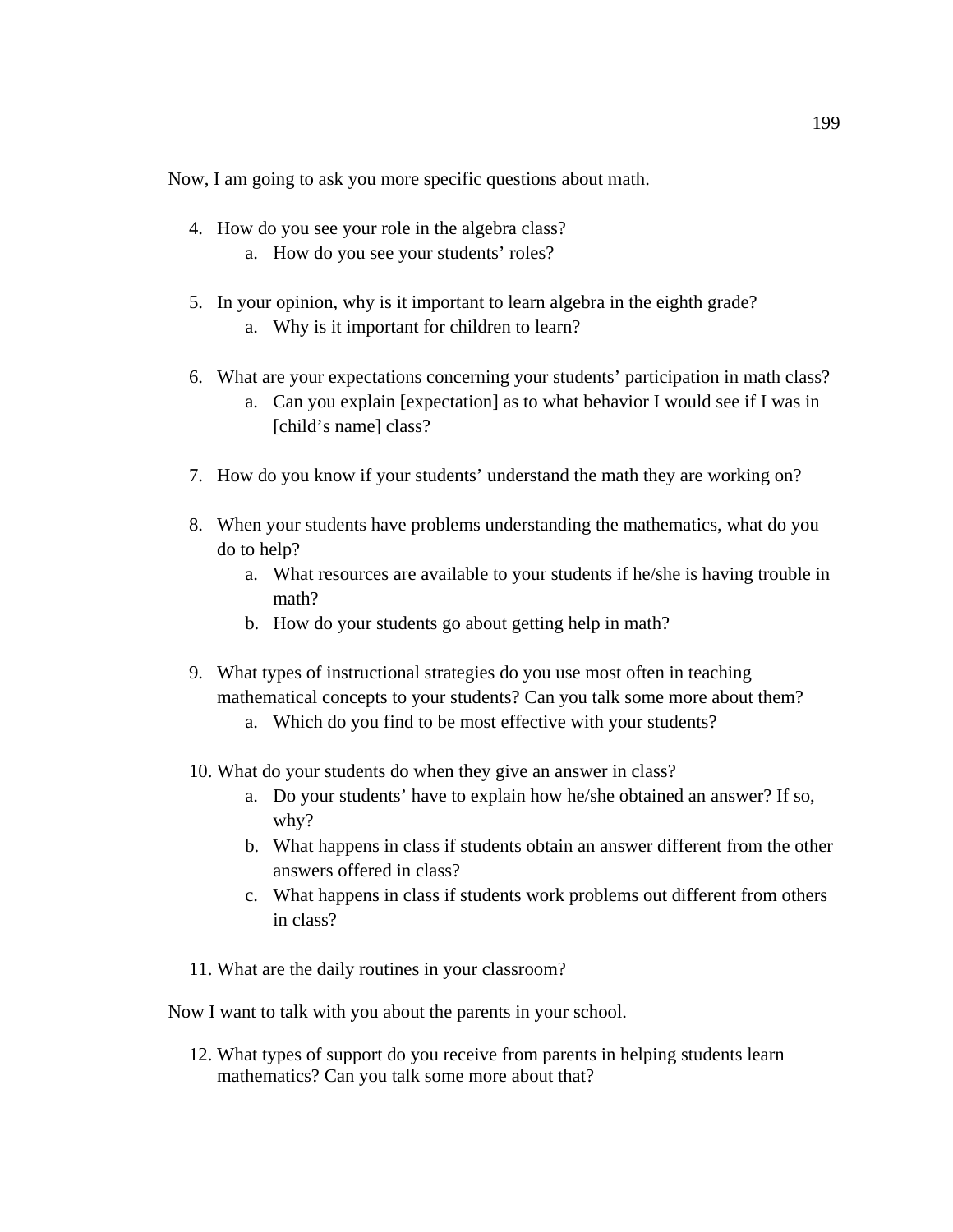- 13. What do parents do if their child receives a poor grade in mathematics?
- 14. How do parents become involved in the activities that take place at the school?
	- a. What do you feel the parental involvement would be like if this was other schools in the county? Can you tell me some more about that?
	- b. What opportunities do you have to talk with parents outside of the school setting?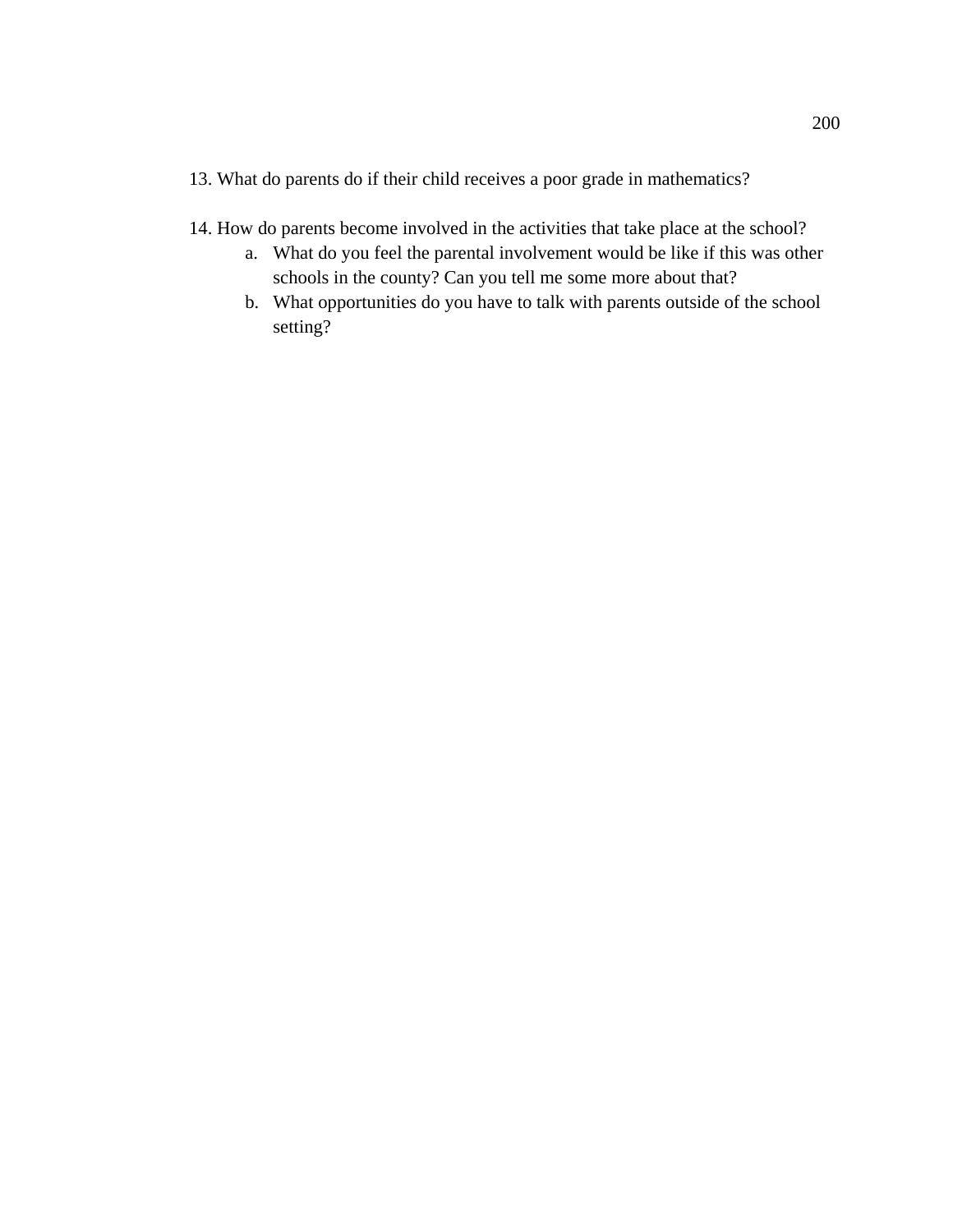### Interview Protocol (Mother/Father)

The study will use a semi-structured interview process to examine the aspects of school and community that support the algebraic achievement of Lumbee Indian middle school students. The school and community are of interest to study because of the success that has been observed among students and community members. I wish to gain an understanding of the aspects of the community and school that contributes to this success. Parents will be audio and videotaped during the interview process.

First, I want to ask about your experiences here in the community.

- 1. How would you describe this community to a friend from another county?
	- a. What are the strengths you see in this community that are special?
	- b. Why do you think this community has these strengths?
	- c. What is the glue that holds this community together?
- 2. Who in the community do you trust with your child?
- 3. I have noticed that most of the people in the community also attend the school here.
	- a. What were your experiences in school?
	- b. How are the schools the same as when you went to school?
	- c. How are the schools different here than other county schools?
	- d. What effect do you think the schools have on your child's success in school?
	- e. What if [child's name] went to another school? How would that be different for them?
- 4. What other aspects in your community support the success of your child?
- 5. Tell me about the groups you work with in the community.
	- a. What community groups do both you and [child's name] participate in? Tell me about them?
	- b. What are some of the things that help the group accomplish its goals?
	- c. What do you expect your child to do when he/she participate in this group activity?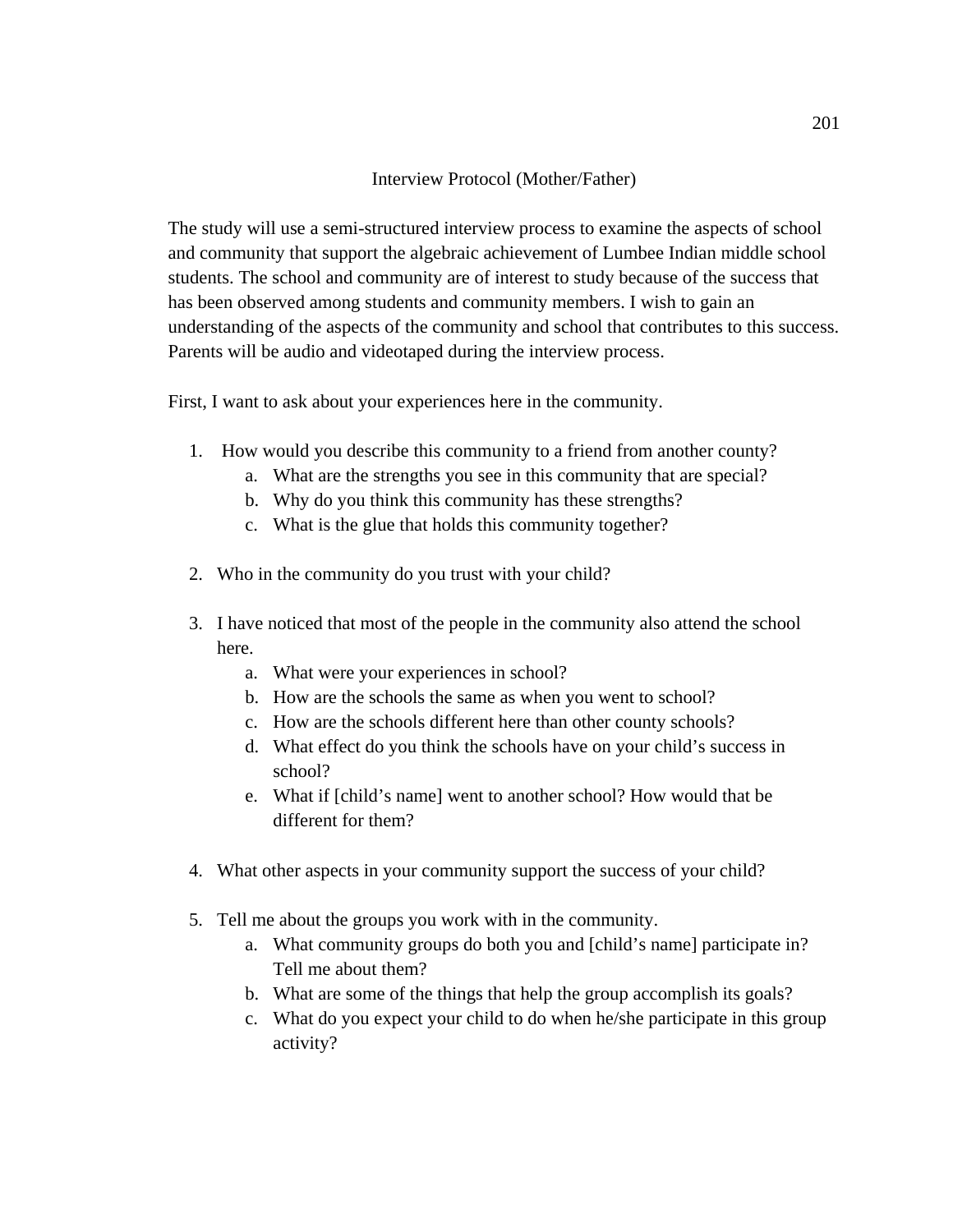- 6. What ideas do you have about the support parents can give their child that supports the child's math achievement?
- 7. Where do you get your information about the courses your child should take?

Now, I am going to ask you more specific questions about math and your child as a student of math.

- 8. In your opinion, what do you think mathematics is?
	- a. Why is it important for your child to learn algebra?
- 9. How do you expect your child to participate in school?
- 10. What are your expectations concerning your child's participation in math class?
	- a. Can you explain [expectation] as to what behavior I would see if I was in [child's name] class?
	- b. Repeat "a" for each expectation
- 11. When your child has a problem understanding the algebra, what do you do to help?
	- a. What resources are available to your child if he/she is having trouble in math?
	- b. How does your child go about getting help in math?
- 12. Do you have the opportunity to help your child with their algebra?Can you talk with me some more about that?
	- a. Have you ever helped your child with math homework? Can you tell me more about that?
- 13. How do you know if your child understands the math they are doing?
- 14. What would you do if your child brought a poor grade home in math?

Now I want to talk with you about the teachers in your child's school.

15. To what extent does having a math teacher from the community help your child learn math? Can you explain this to me some more?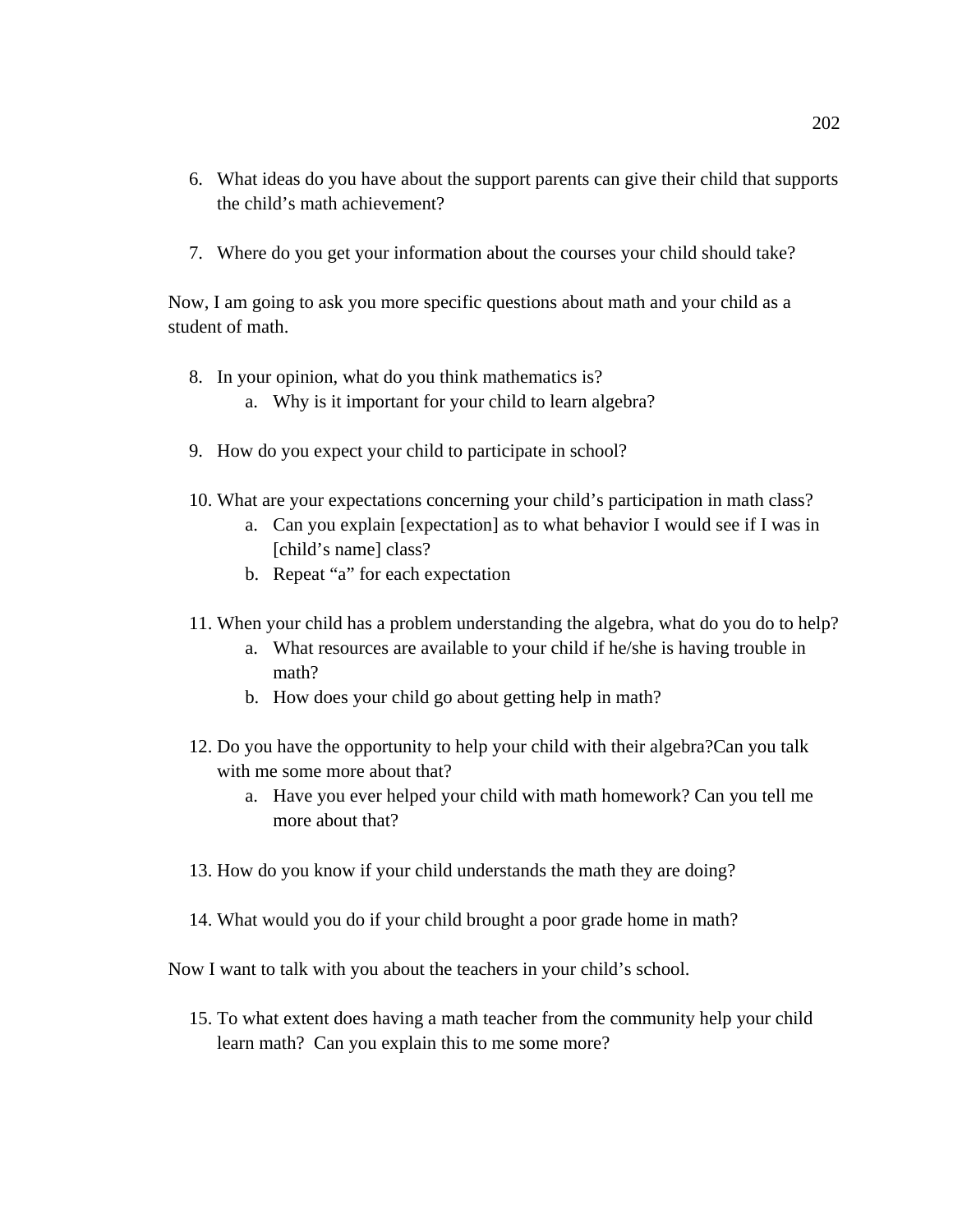16. What do you see teachers' doing that helps to promote your child's understanding of math?

Thank you for this time. Your information will help me tell the story of this community.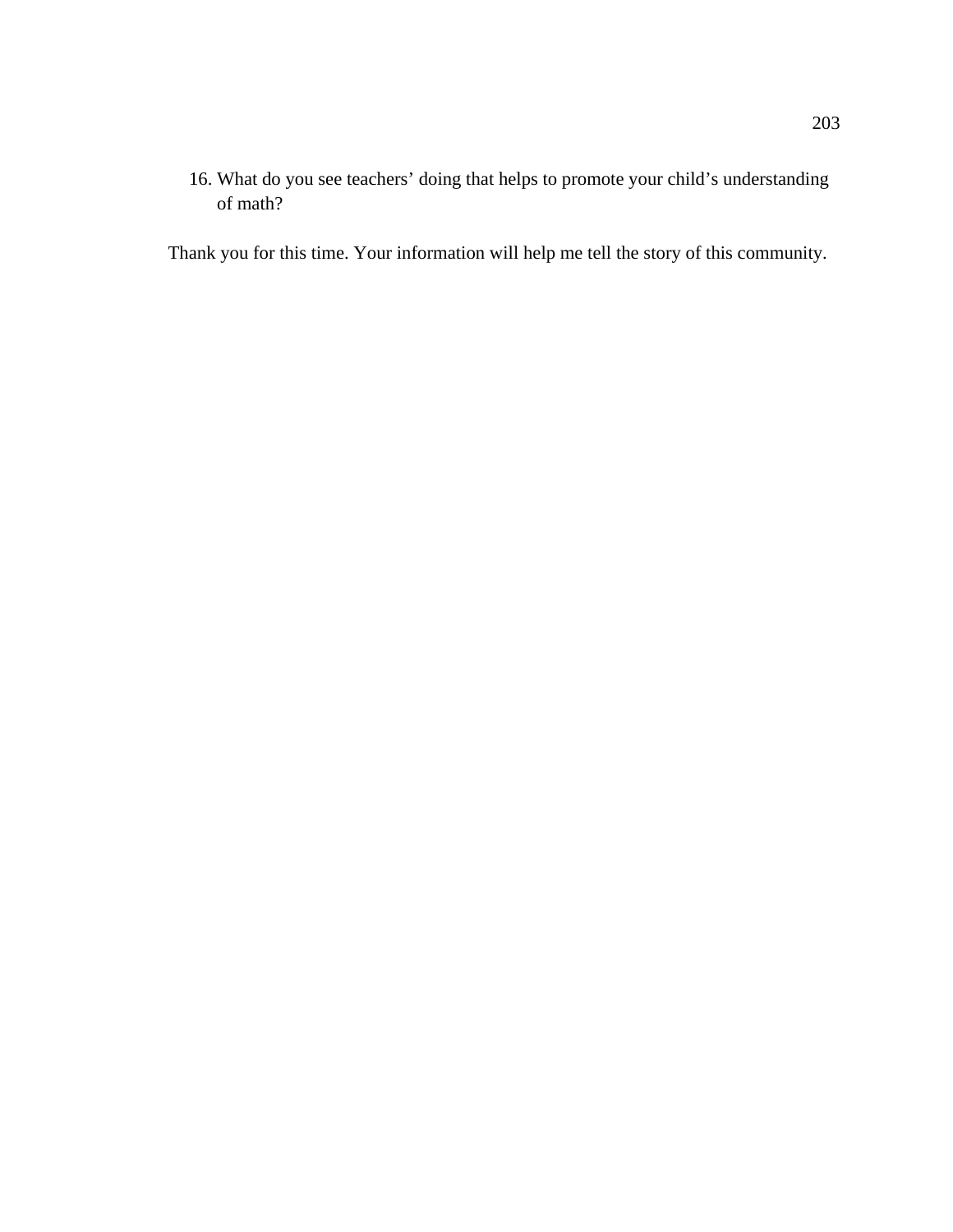## Interview Protocol (Student)

The study will use a semi-structured interview process to examine the aspects of school and community that support the algebraic achievement of Lumbee Indian middle school students. Students will be audio and videotaped during the interview process. Students will also be asked to solve mathematical problems to determine algebraic reasoning. Students will be asked to explain their thought process while solving problems.

First I want to ask about your experiences here in the community.

- 1. How would you describe this community to a friend from another community?
	- a. What are the strengths you see in this community that are special?
	- b. Why do you think this community has these strengths?
	- c. What is the glue that holds this community together?
- 2. What is school like for you?
	- a. What effect do you think the school has on your success in school?
	- b. What if you went to another school? How would that be different for you?
- 3. Tell me about the activities you participate in within this community.
	- a. What community groups do both you and your parents' participate in? Tell me about them?
	- b. What are some of the things that help the group accomplish its goals?
	- c. What do you your parents expect you to do when you participate in this group activity?

Now I am going to ask you more specific questions about algebra and how you are as a student of math.

- 4. In your opinion, what do you think algebra is?
	- a. Why is it important for you to learn algebra?
- 5. What things do your parents do that help you become a better student in math?
	- a. How does your teacher help you become a better student?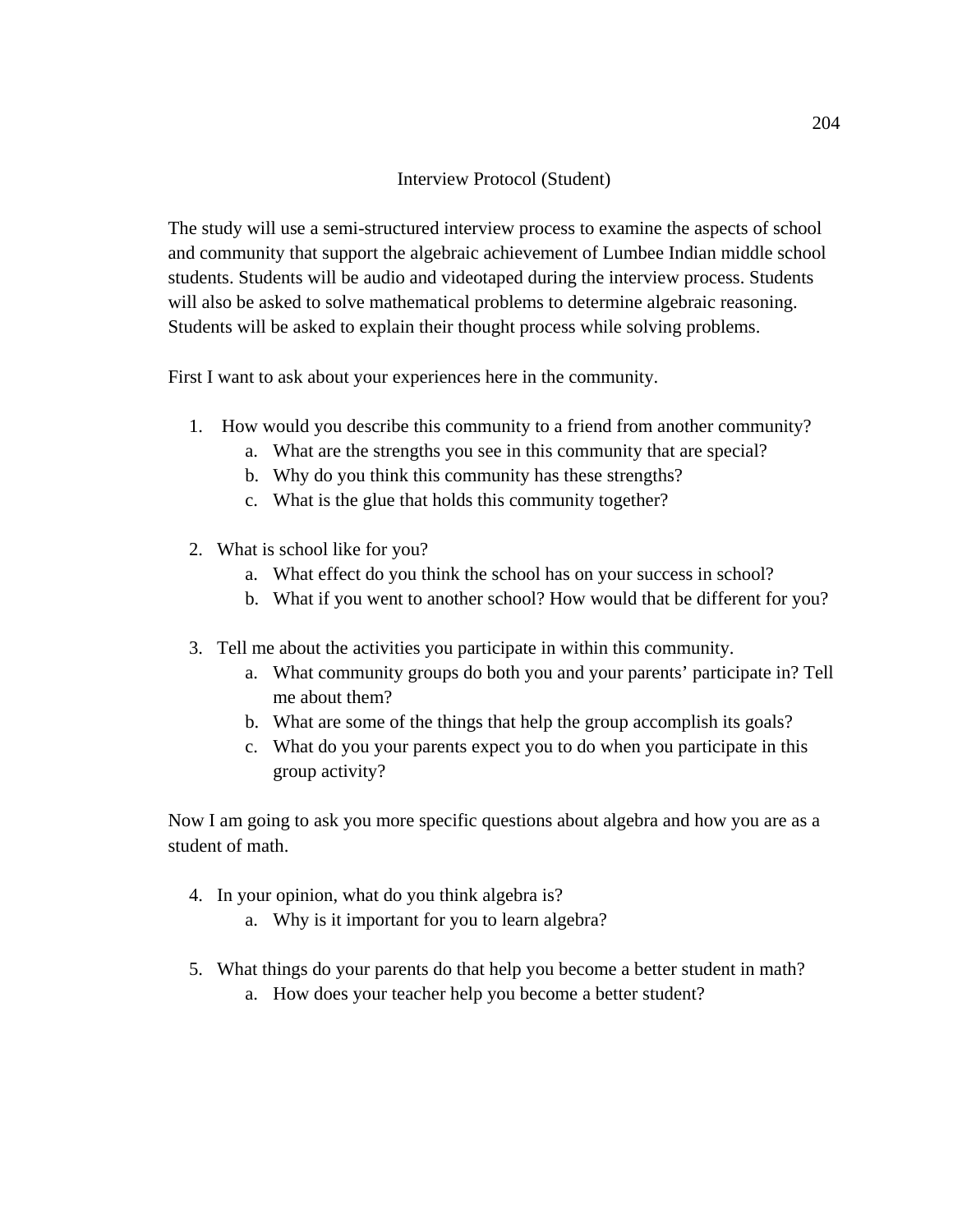- 6. What do you when you give an answer in class?
	- a. Do you have to explain how you obtained an answer? If so, why?
	- b. What happens in class if you obtain an answer different from the other answers offered in class?
	- c. What happens in class if you work problems out different from others in class?
- 7. What do you do if you have a problem understanding an idea in algebra?
	- a. What resources are available to you if you are having trouble in math?
	- b. How do you go about getting help in math?
- 8. What do you do if others need additional help to understand what you did to solve a problem?
- 9. Who would the other kids in your class say were the three best algebra students? Why?
- 10. Do you have the opportunity to receive help from your parents with yourmath?Can you tell me more about that?
	- a. Have your parents ever helped you with your math homework? Can you tell me more about that?
- 11. What would your parents do if you brought a poor grade home in math?
- 12. What does your algebra teacher do to help you understand algebra?

Now I am going to ask you to solve some mathematics problems for me.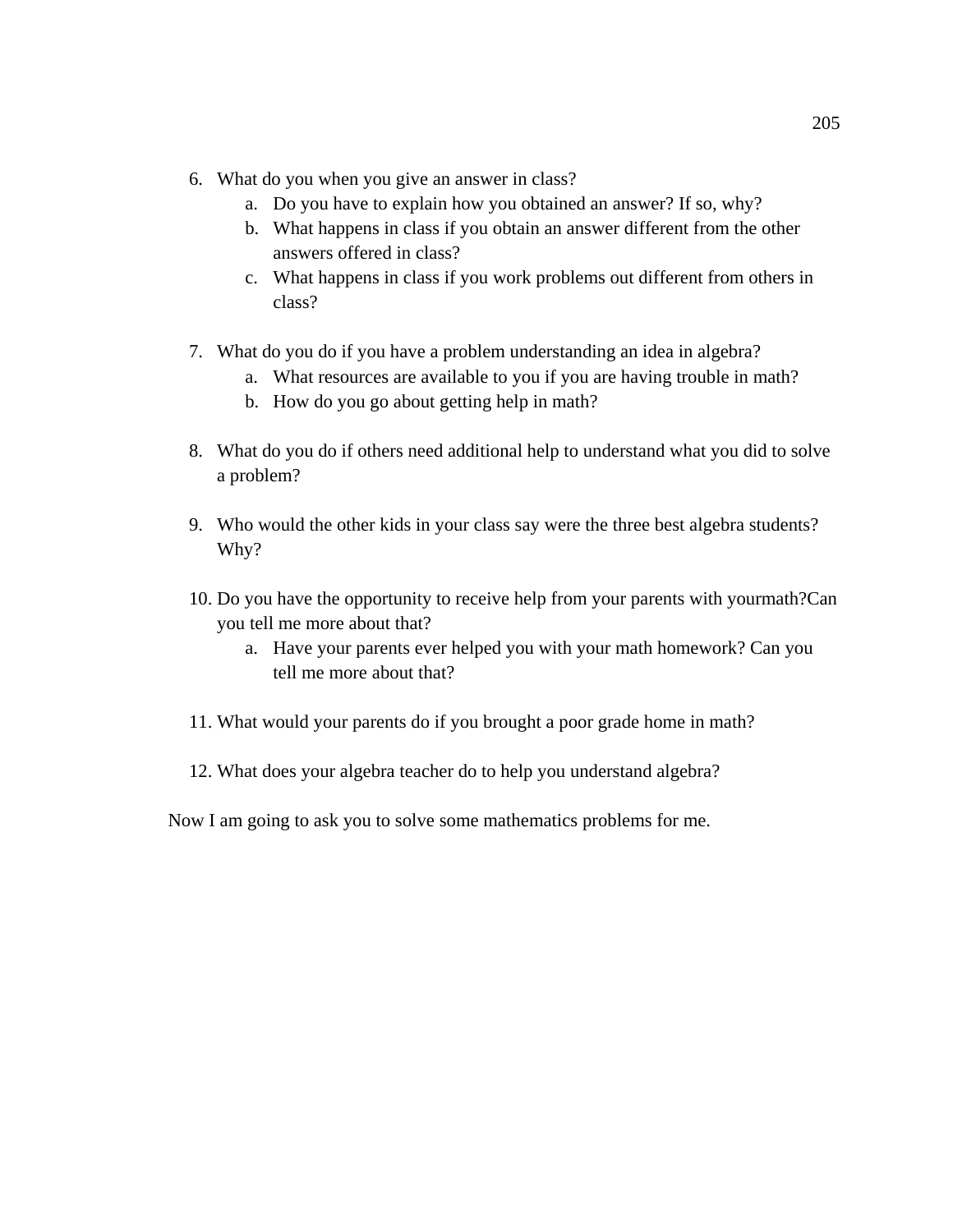## **APPENDIX B**

# **PROPORTIONS TEST**

- 1. Sally bought 3 pieces of gum for 12 cents and Anna bought 5 pieces of gum for 20 cents. Who bought the cheaper gum or were they equal? **Show all of your work.**
- 2. To make coffee, David needs exactly 8 cups of water to make 14 small cups of coffee. How many small cups of coffee can he make with 12 cups of water? **Show all of your work.**
- 3. There are 7 girls with 3 pizzas and 3 boys with 1 pizza. Who gets more pizza, the girls or boys? **Show all of your work.**
- 4. There are two egg cartons. The shaded circles represent brown eggs and the unshaded circles represent white eggs. The blue carton contains 8 white eggs and 4 brown eggs. The red carton contains 10 white eggs and 8 brown eggs. Which carton contains more brown eggs relative to white eggs? Explain your thinking.



Blue Carton Red Carton

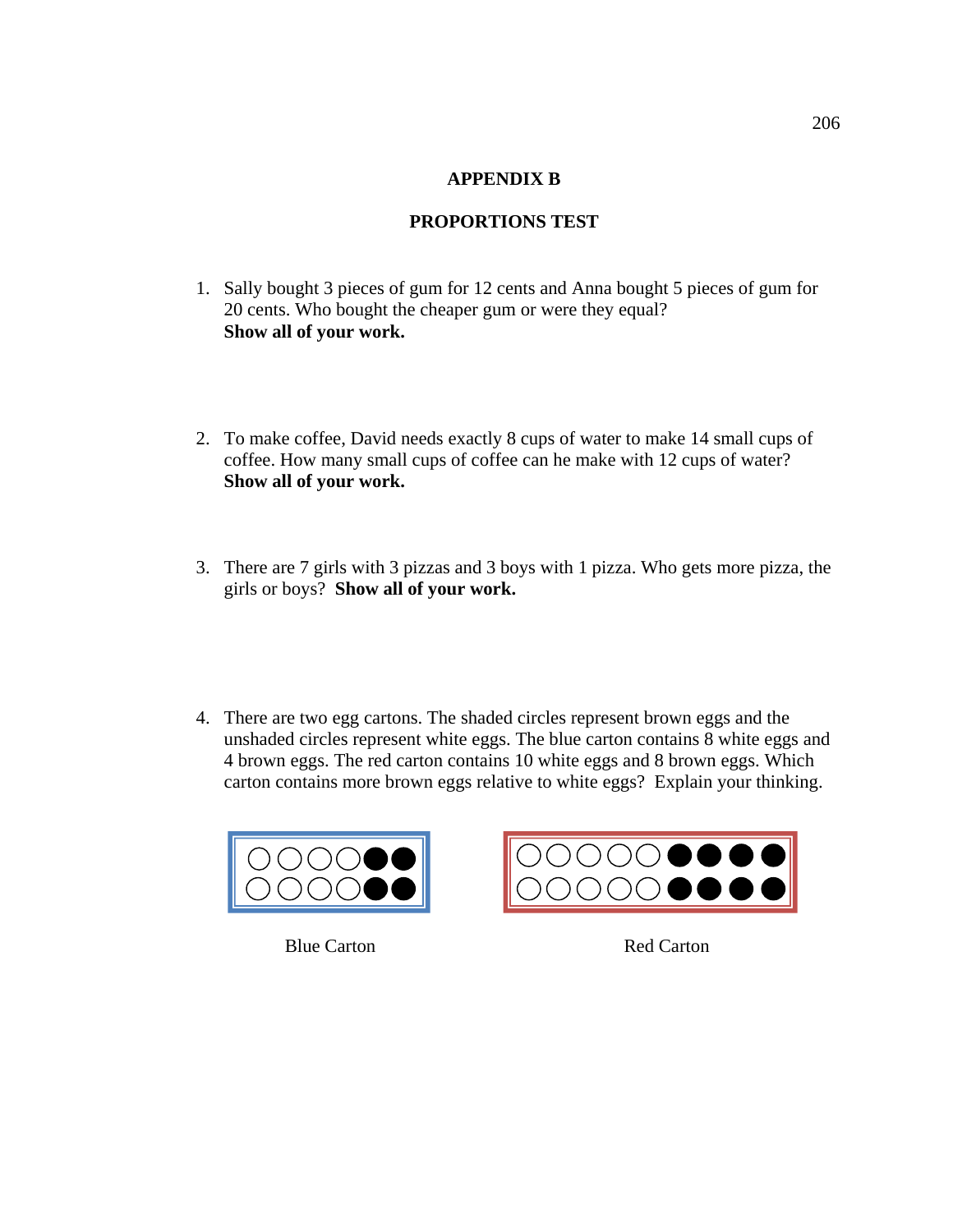You and your friend are going to make orange juice for a party. You will be given three different situations. For each situation, you will be present with the contents of two trays. Each tray contains various amounts of orange juice and water. The shaded box represents the orange juice and the unshaded box represents the water. **The goal for each is to determine which drink will have the stronger orange taste or if the two drinks will taste the same.** Each mixture will be expressed as an ordered pair (e.g. (1, 3)) with the first term corresponding to the number of glasses of orange juice and the second term to the number of glasses of water. Show your calculations and explain your thinking.





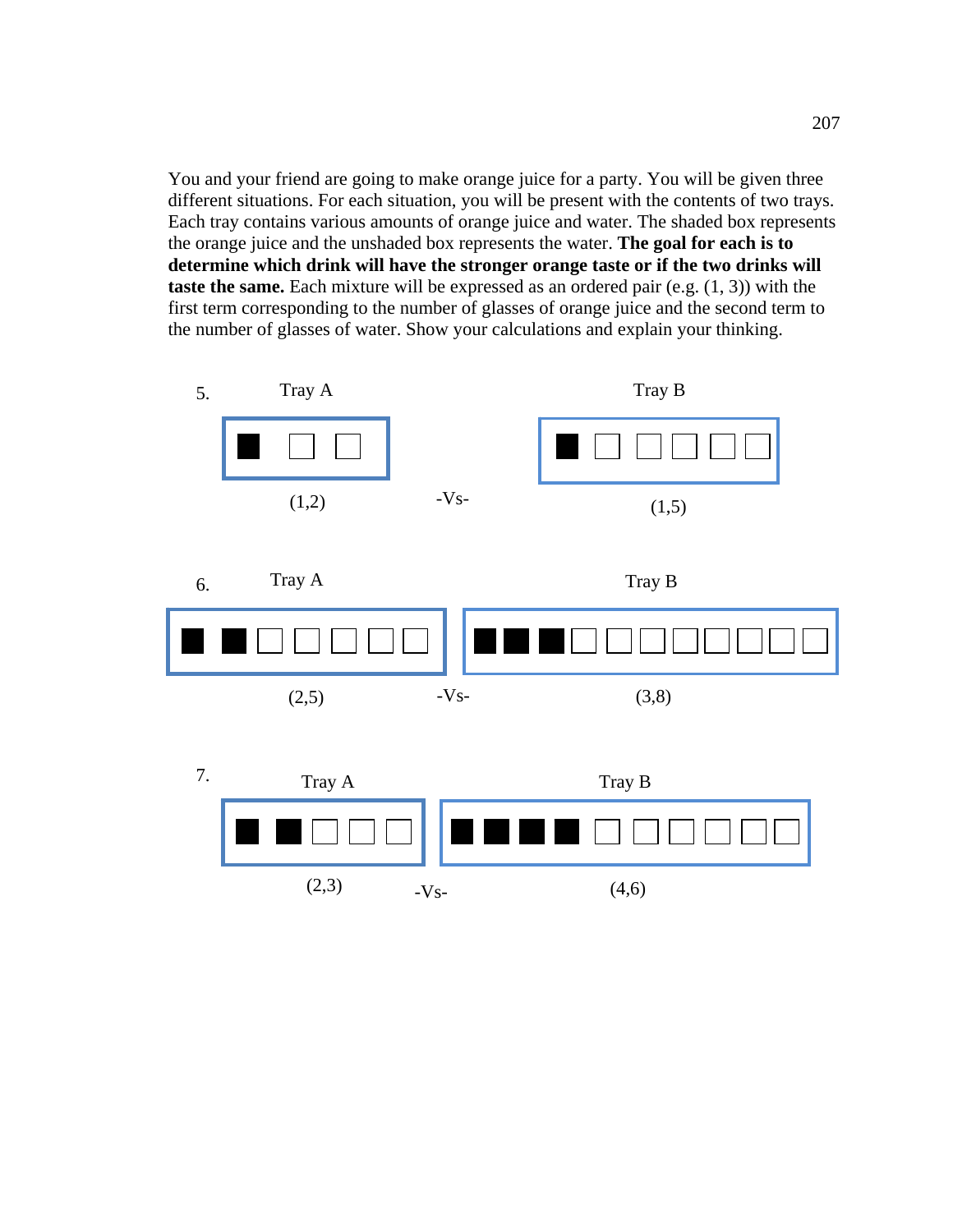8. Sarah took at bike ride this weekend. Below is a graph of her journey. The variable labeled Distance represents the distance Sarah is away from her starting point and the variable Time represents the amount of time that has passed since she began her journey. The graph is divided into three intervals: A, B and C. What information can you deduce from the graph about how fast she was traveling in each interval?



9. Two trees were measured five years ago. Tree A was 8 feet high and tree B was 10 feet high. Today, tree A is 14 feet high and three B is 16 feet high. Over the last five years, which tree's height increased the most relative to its initial height? Show any calculations that lead you to your answer.